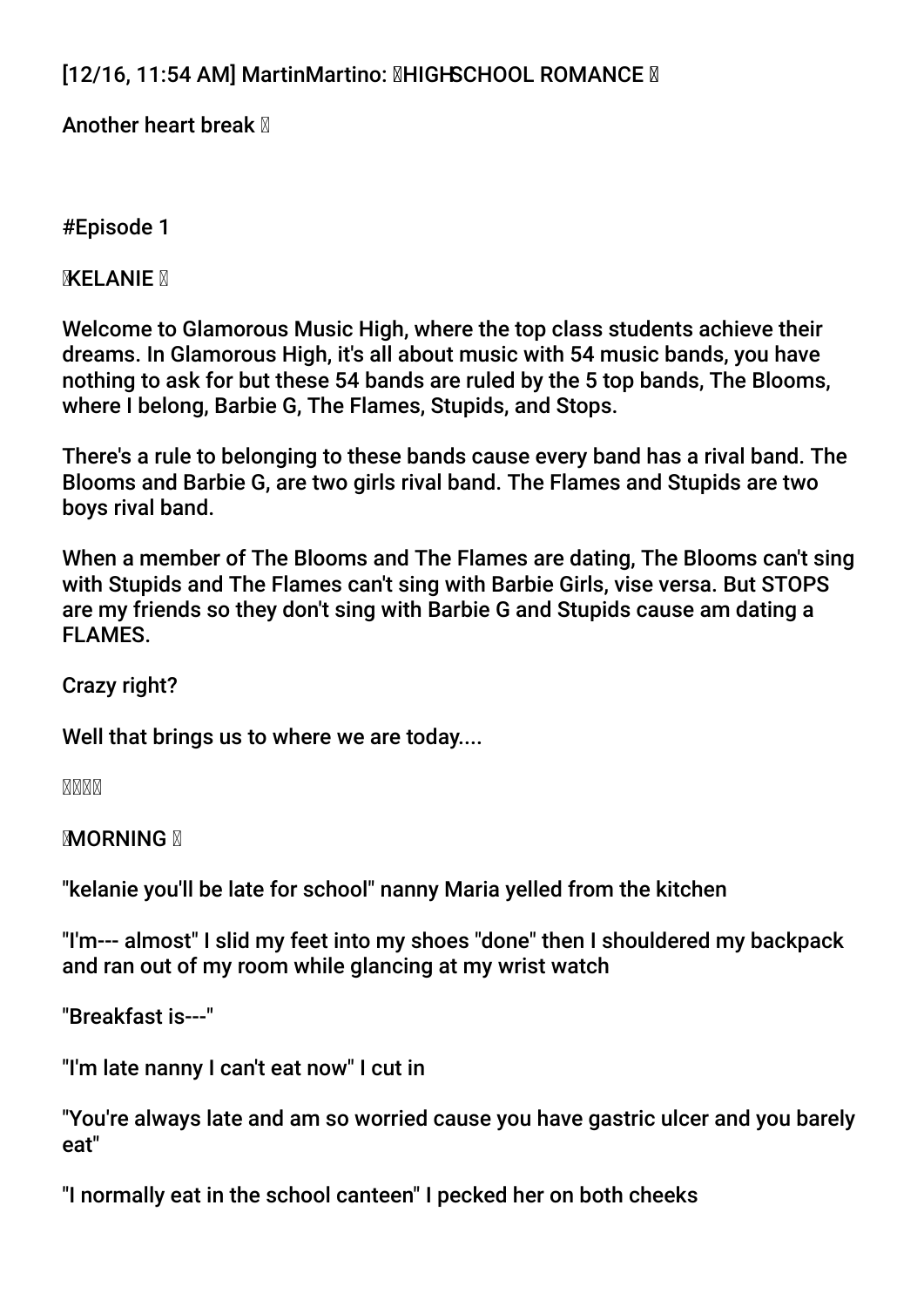"Chau!"

"chau!"

I walked out to the compound and went straight to my car. My driver, Festus, was already standing beside the car

"Good morning miss" he greeted formally with a head bow and opened the door to the backseat. I entered the car then he jammed the door shut then got into the driver's seat and drove off.

**MGLAMOUROUSMUSIC HIGHM** 

The car cruised slowly in the lot of the school and stopped. Festus alighted and held the door open for me and I got down after few seconds. He bowed as I got down then entered the car and drove off.

Another day in Glamorous

I took a deep breath and walked and walked into The Blooms music room. None of The Blooms were in school yet so I sat down and waited for then while I rehearsed the knew song we were working on.

"Kel!" Blue screamed as she ran into the music room

"what's it Blue?"

"Venire (Come)" she took my hand and dragged me out the hall way but Phoebe blocked us

"you don't want to see it" Phoebe said standing in front of me

"what's going on?"

"un' altra rottura del cuore (another heart break)"

"speak English Blue" I yelled in annoyance

"spiacente" she covered her mouth with her palms then said "sorry"

"what's going on?" I asked

oh! my gosh!

"what's going on?" I asked as students were screaming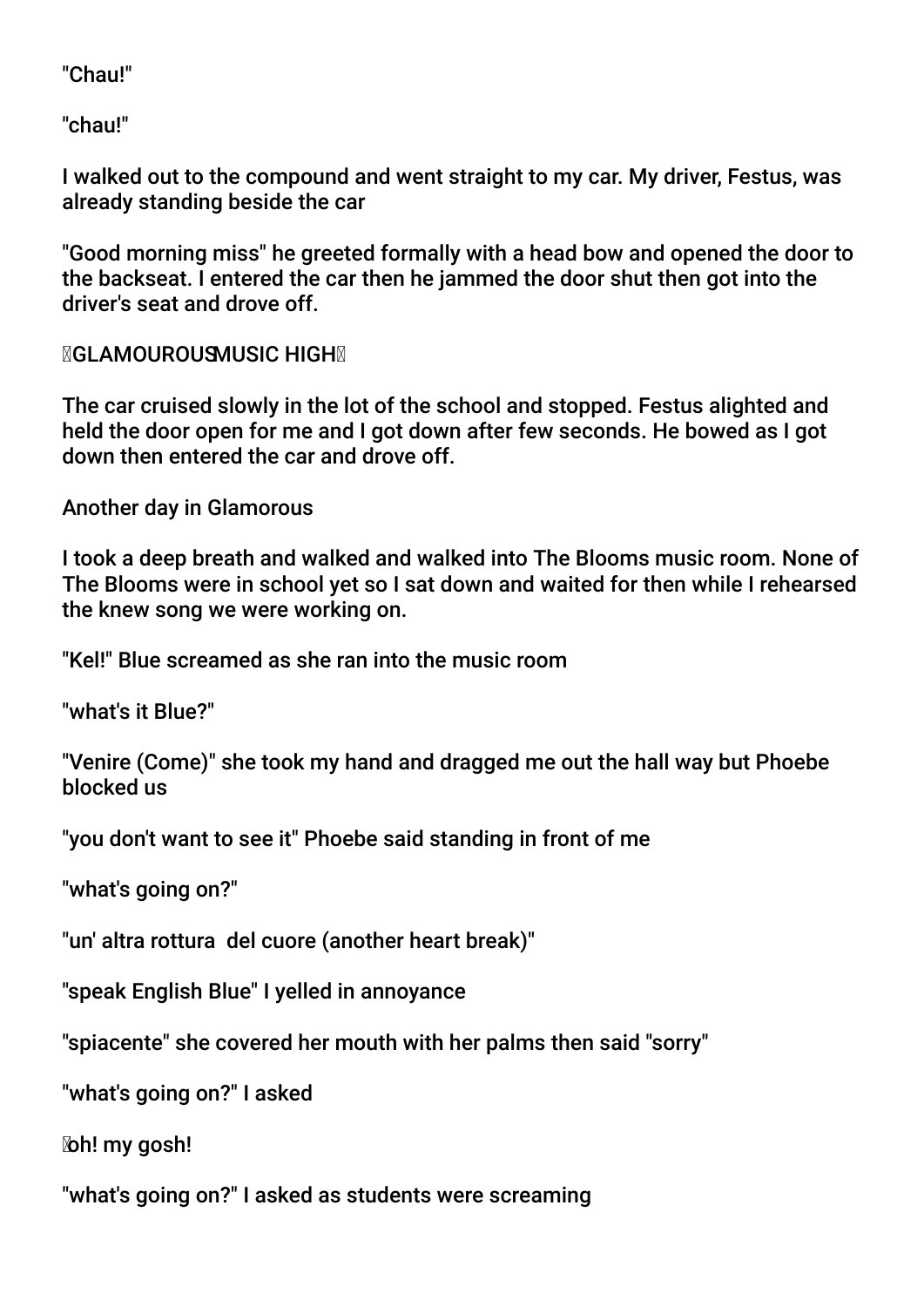"it's Mabel" Phoebe replied

"what has... "

Mt's unbelievable

They look cute

"what's going on?" I repeated then looked up and saw Mabel walking in with Lancelot, my boyfriend.

Students surrounded them as they took pictures. Lancelot held Mabel on her waist and I felt my heart crumble.

"calmati (calm down)" Blue pacifed

"you can't cry in front of them" Phoebe said as tears welled up in my eyes

"what's she still doing here?" Tristan scolded Blue and Phoebe then dragged me out

"Kelanie" Tristan called when we were in the music room

"The third heart break" I broke down

"Lancelot isn't worth your tears" Blue consoled then the other Blooms walked in

"I can't believe Lancelot did this to you Fiona said

"Mabel is such a devil" Zion snarled Shared on whatsapp by Martino "did someone just call me?" Mabel smirked then walked in with the Barbie G

"does it hurt?" she drawled mockingly then the Barbie Girls burst into laughter "don't cry little miss fancy pants I just started"

"you know one thing my momma always tell me?" Phoebe asked Mabel

"yeah, that The Blooms are doomed" Mabel blurted out and the Barbie Girls burst into laughter

"momma always said... " Phoebe said then The Blooms chorused "give your used toys to the less privileged"

"oh really? Everyone knows Lancelot is Glamour hottie" Mabel said tilting her head back and forth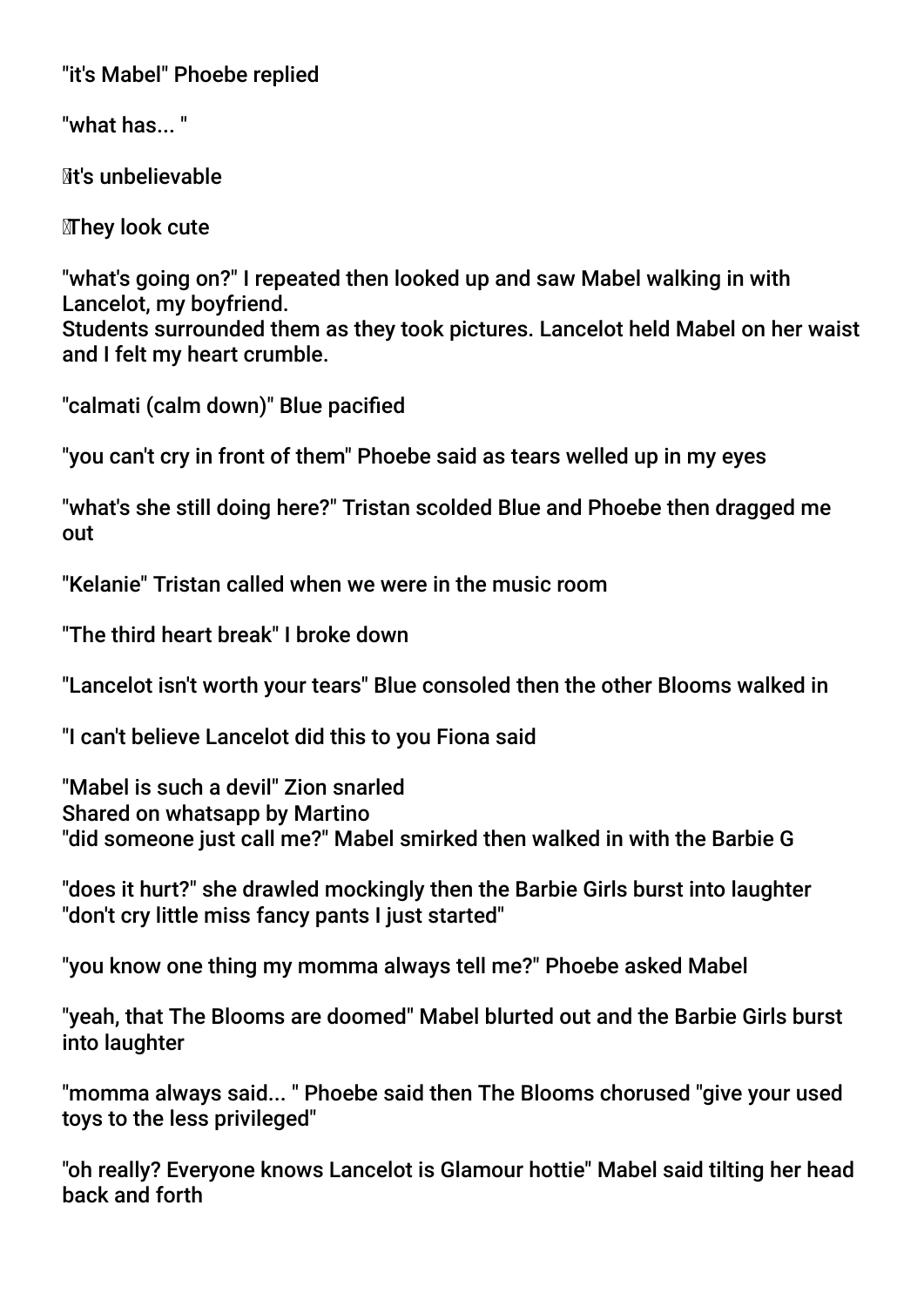"and Kelanie already used him to trash, face it Mabel you're a second edition" Phoebe fred

"whatever" Mabel scowled with a wave of her hand "I have two last missions, winning Glamour Diva and taking the crown of Homecoming Queen from you Kelanie"

"let's see you do that"

"in no time dooms, in no time" Mabel smirked and walked out with the Barbie Girls

"Mabel is a shit" Tristan cussed when they were gone

"you got to move on from Lancelot, Kel don't let them see your weakness" Zion said

"Thanks girls" I faked a smile

"make that smile real" Fiona said and a smile broke from my lips

"Lancelot is a loser and needs a loser like Mabel so don't let those two get the best of you, don't let them see what you're not" Blue said

"you're all my heroes"

"enough of the drama" Ms Chantel said as she joined us

Ms Chantel is our manager and music teacher.

"Good morning Ms Chantel" we all chorused

"I heard the knees Kel" she said as she touched my cheek then smiled "you shouldn't let them get you down"

"it's her third heart break Ms Chantel" Zion sighed

"povero Kelanie (poor Kelanie) " Blur drawled holding her chest

"This is the reason why I said 'no dating' it's a distraction but you wouldn't listen. The Barbie Girls knows that love is your flaw and that's why they used it against you" Ms Chantel said then continued

"three years ago when Tony broke up with you, you lost Paris Voice Award to Shayne Gold cause it was your frst heart break then I warned you but after one year, you fell for Eric, you wouldn't listen you dated him and boom!..." she demonstrated with her hands and we chuckled then she went on "he broke your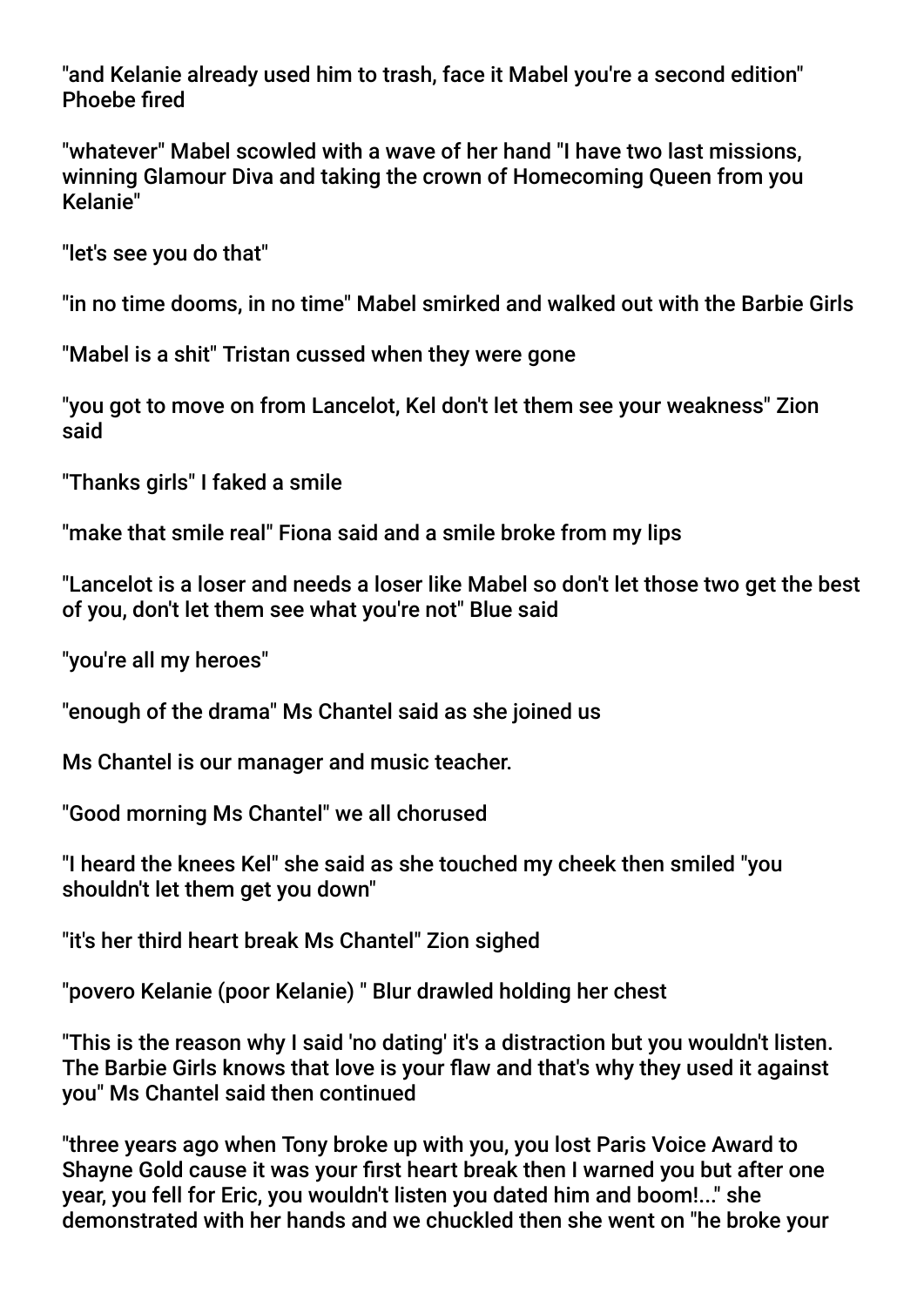heart, you almost lost Glamour Homecoming Queen to Mabel but you were fortunate.

Then Lancelot came along and now it's one month to New York Night and you got another heartbreak.

We can't lose this competition different singing bands from around the world will be contesting. And this is gonna be your last relationship till you get accepted by Crystal Music" Ms Chantel concluded and left

"I think she's right Kelanie, you got to quit dating for now. It's like an annual heart break, three heart breaks within three years" Blue said

"Lancelot is not gonna bring me down" I said

"That's the spirit!" Fiona exclaimed "Blooms is not gonna be doomed because of two assholes"

"so our contract with The Flames is over" Phoebe sighed and fell back on her chair. She always had a crush on Frank but now that I broke up with Lancelot, every tie between The Flames and The Blooms is cut.

**MBARBIEMUSIC ROOMM** 

**MABEL M** 

"see ya" Lancelot said then pecked me on my lips

"bye boo" I waved as he walked out with The Flames

"Lancelot is hot as fame" Ivy said dreamily and earned a glare from me

"That was a nice idea" Ms Morgan our manager and music teacher commented

"yeah, getting The Flames to sing with us is gonna be amazing and I can get Miles" Caitlyn squealed

"The Flames made The Blooms popular now that we got them.... " Lara bite her lower lip and smirked

"They'll sing with The Stupids" Ivy said

"The Stupids are stupid" I snarled "and besides Lex is Phoebe's ex"

"that doesn't matter, as long as we're now gonna sing with The Flames, they get to sing with them" Caitlyn said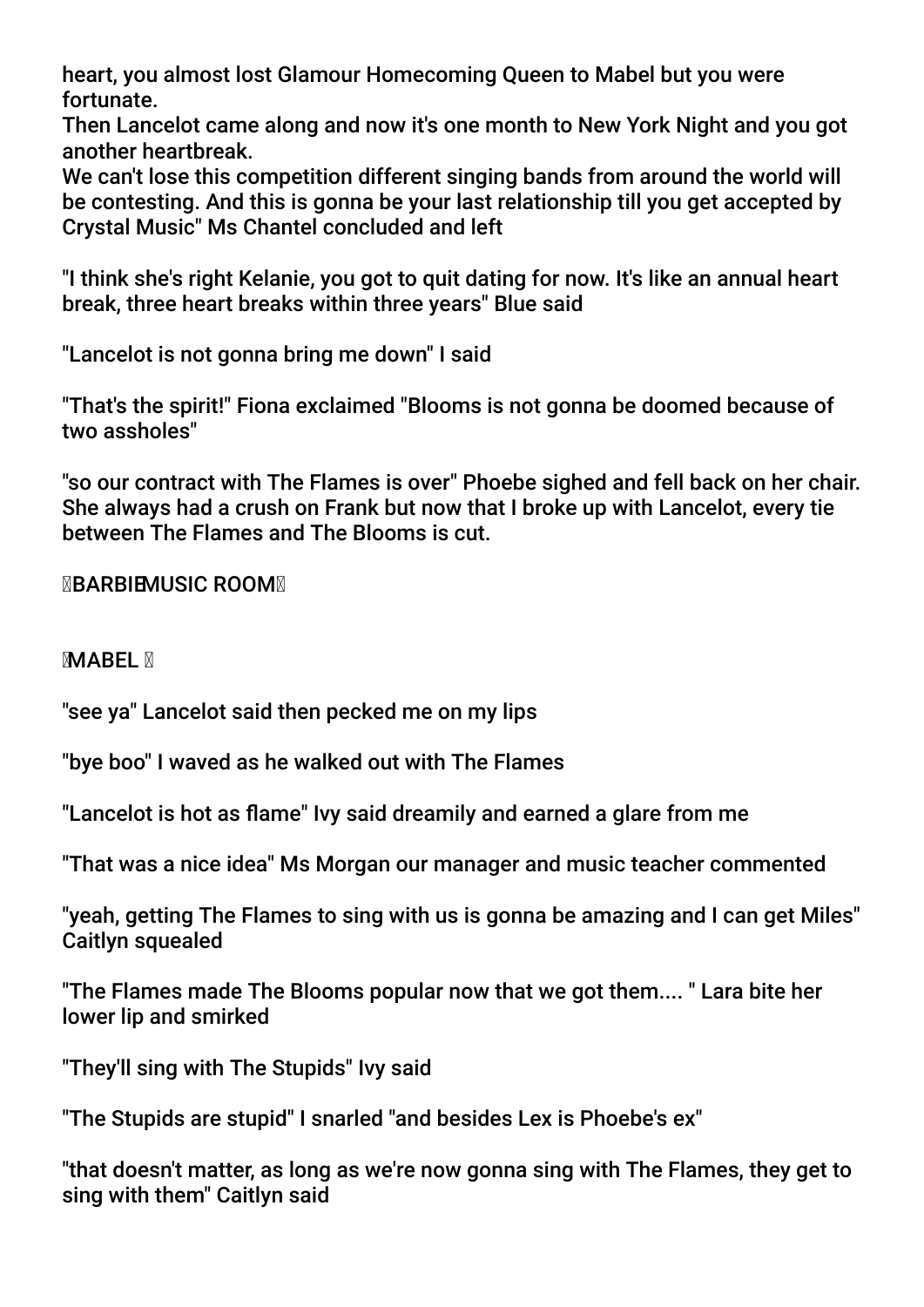"The Stupids are The Flames competition and Chance is still Glamour vocalist" Lara said

"Flames got more advantage" I insisted

"yeah I agree but kelanie is gonna break us once she sings with Chance"

"shut up! " I snarled "Kelanie can't break me"

"I'd like to see the look on Chantel's face" Ms Morgan said mockingly

"yeah, she'll get that 'Kel don't fail me' look" we all burst into laughter

"but Kelanie really loved Lancelot I wonder if she'll be able to move on"

"she better don't"

"enough of the gossips let's rehearse" Ms Morgan said and we were all like 'fve more minutes Ms Morgan'

"no, no, pick up your instruments"

# **KELANIE**

I walked out of the restroom and saw Lancelot coming out of the Barbie music room then he walked up to me.

"Kela..."

. . . .

"wait!" I raised my hand "let me do the talking"

"I hate you so much Lancelot and it's over between us"

he scoffed "I dumped you Kel"

"it's Kelanie not Kel only reasonable people call me that"

he huffed loudly then proceeded to walk out on me but I stopped him

"you don't do the walking out, I do the walking out" I stated then walked out leaving him baffed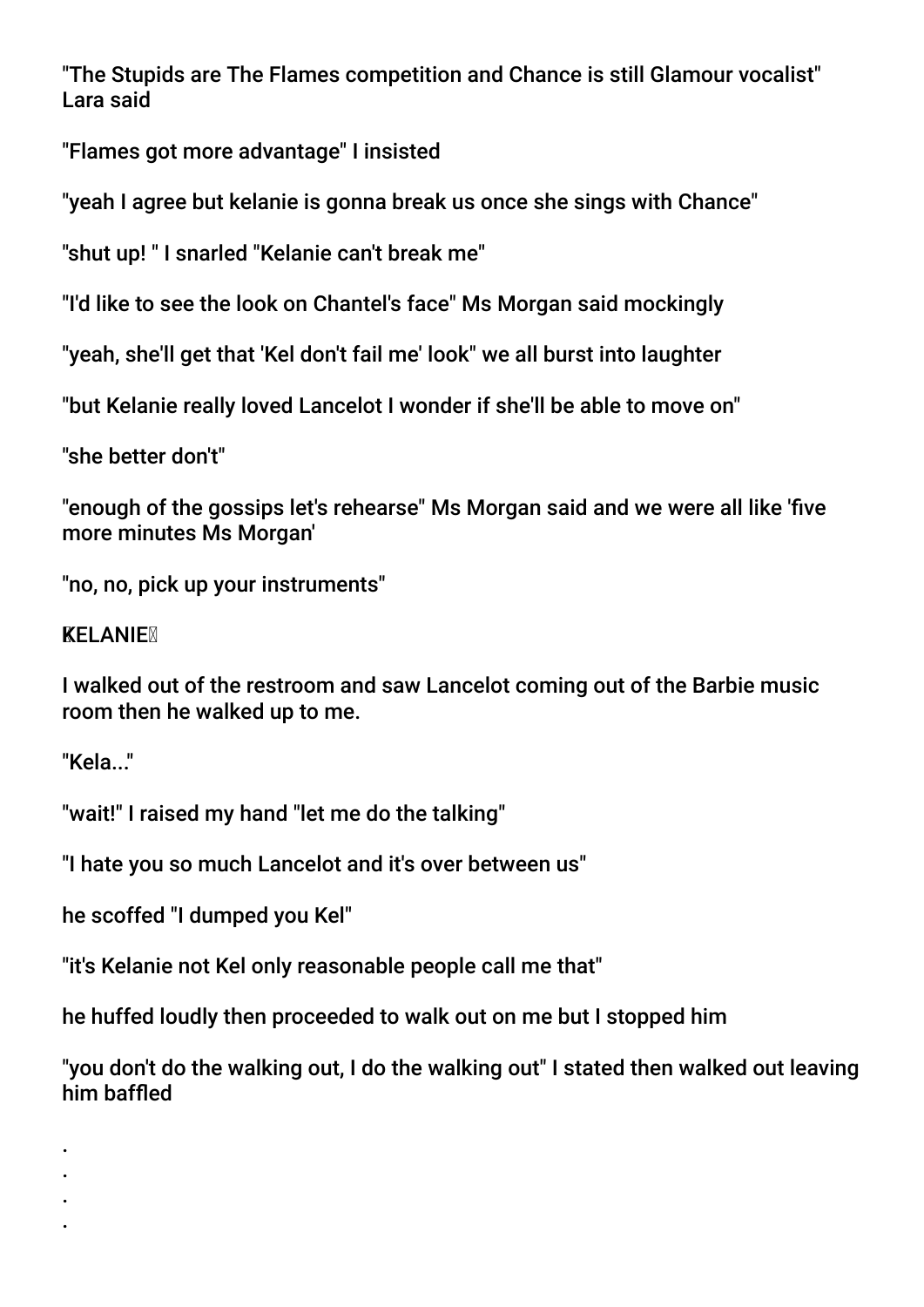. TBC [12/16, 11:54 AM] MartinMartino: HIGH SCHOOL ROMANCE

**EWho'll rock the party**  $\mathbb{Z}$ 

#Episode 2

**NSTUPIDSMUSIC ROOMN** 

**SCHANCE S** 

"The news is viral" Lex said going through his phone "why on earth would Lancelot break up with her?"

"same reason you broke up with her" Ray said beating his drumsticks on the air and Sky joined him

"why would Kelanie always experience a heart break? she's the most beautiful and sexy girl in the whole of Glamourous" I said

"I guess she can't have everything" Sky said with a shrug then hit Ray's head with his drumsticks

"oh!" Ray whinced in pain and held his head

"sorry my hand went loose" Sky chuckled and continued beating the air

"Am quite happy that we'll be singing with The Blooms now I really hate Mabel" Alaric said with disgust

"are you going to be comfortable with Kelanie around like 24/7?" I asked Lex

"sure, no grudges" Lex said

"Louis' party is tonight" Alaric said "we'll be performing

"All the top 5" Derek said and passed me a book "check this out

I collected the book and smiled. It was a drawing of Blue. "it's pretty"

"you think she'll like it?" he asked.

"yes, it's really pretty you're a great artist" I complimented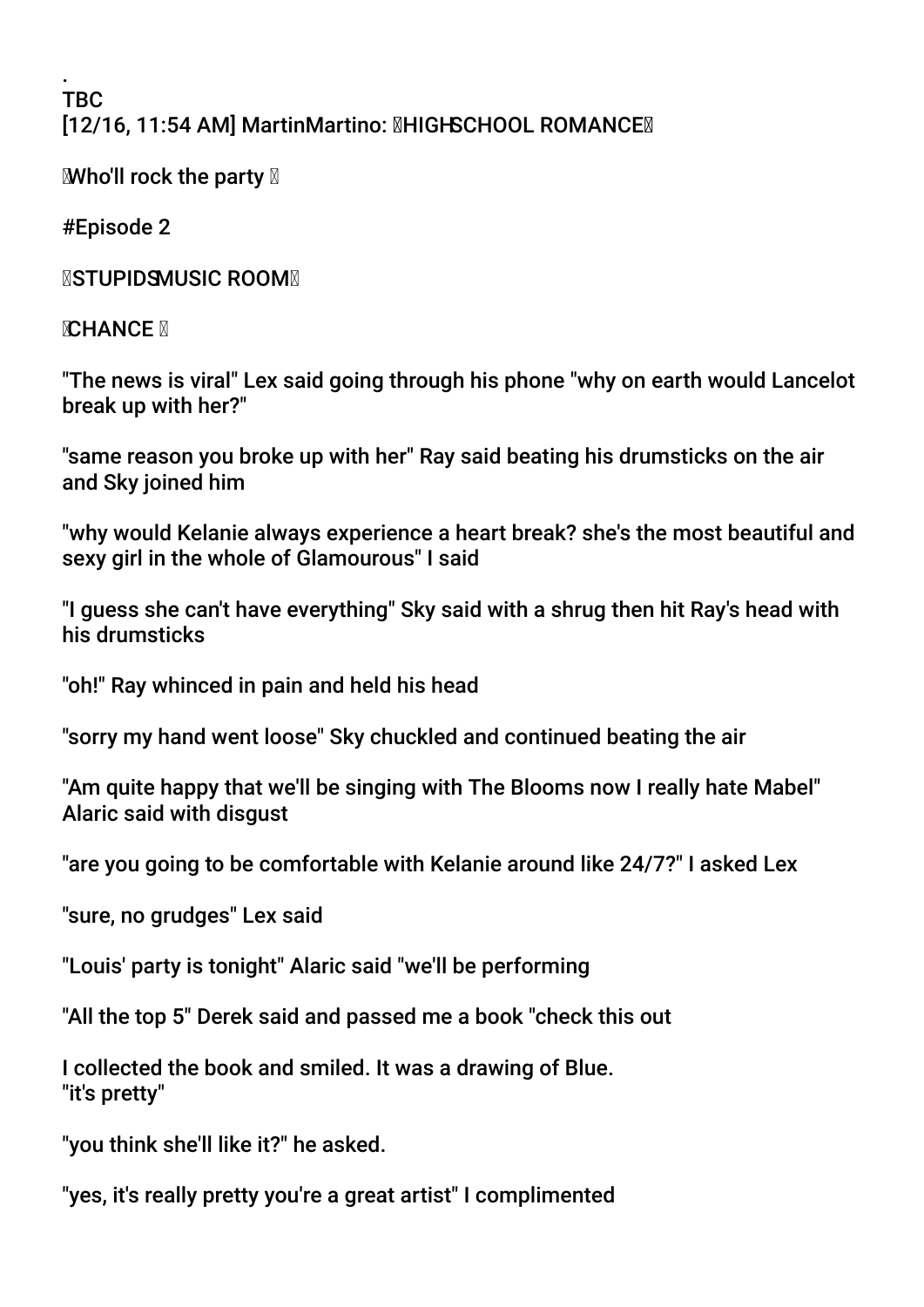"thanks" Derek said then took the book from me "I plan on asking her out tonight"

"you got advantage of Kelanie's break up" Alaric said

Derek smiled clicking his tongue "a lot"

"I wonder who will rule the party tonight, Blooms or Barbies?" I asked

"I trust Kelanie" Lex said

"who has a date for tonight's party?" Ray asked

"I planned on going with Lara but now... " Sky said and shrugged "I've got to fnd someone else"

"Mia agreed to be my date for tonight" Lex said

"maybe I should ask Kelanie to be my date, I've always admired her" that was me and my wishful thinking

"she's not going to accept, she just went through a breakup and she's gonna go with Tristan if she feels like having a date for tonight" Alaric said

"then I'll go by myself"

"Fiona would be delighted to go with you" Ray said with a wink

"no way" Alaric shouted "she's gonna be my date"

"no worries I don't like her anyway, I'll go with my mic" I said and picked up mic

"don't say it" Derek warned knowing what am about to say

I smirked "let's practice"

**¤ŤHÈBŁØØMŚ**¤

Kelanie

I don't need nobody when you are mine **Nust tell everybody that you are mine** no no boy you're amazing

"fantastic" Ms Chantel applaused when we were done singing

"tonight is gonna be lit" Blue said keeping her guitar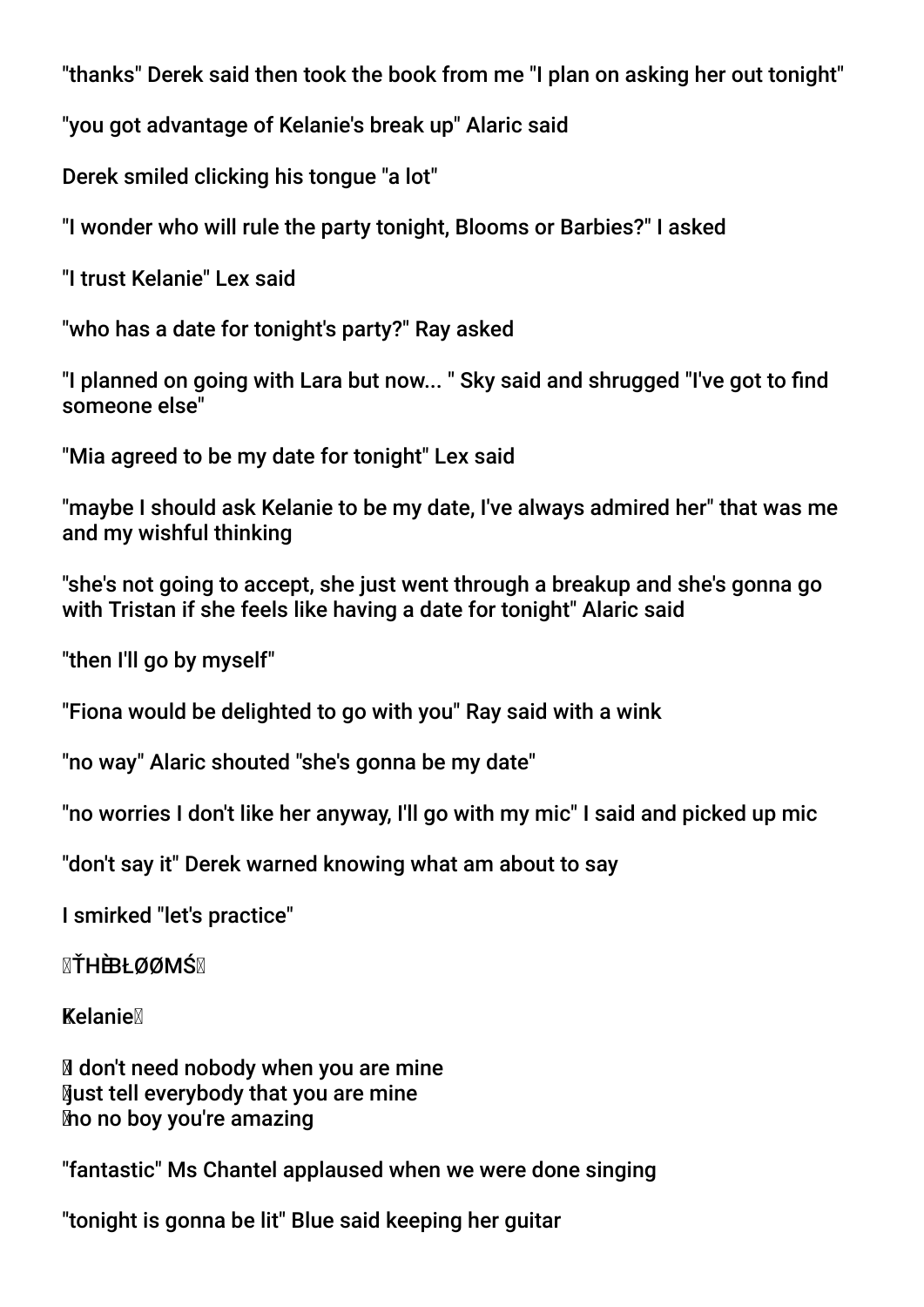"except we don't have dates" she added sadly

"That shouldn't be your problem, just think of beating those Barbie dolls tonight" Ms Chantel said and we chuckled

"we haven't met with The Stupids yet" I said

"I already talked to Mr Justin" Ms Chantel said. Mr Justin is the manager and music teacher.

"when are we meeting?" Ivy asked enthusiastically She's so crazy for Sky

"After lunch" Ms Chantel replied

"Grazio a Dio (thank goodness)" Blue breathed out "am so hungry"

"Me too" Phoebe put in

"me three" that was Zion

"don't eat too much girls, you're dancing tonight" Ms Chantel shouted as they ran out

"They are never going to listen" I chuckled

"aren't you going to join them?" Ms Chantel asked

"no, am not hungry"

Ms Chantel smiled and sat beside me "it's because of your break up isn't it?"

"am fne"

 can see it when you're sad no you can't hide it from me she sang and I chuckled then tears rolled down my cheeks

"don't do it" Ms Chantel hushed wiping my tears

"I really love him" I broke down and she hugged me

 am a beautiful girl who deserves a beautiful boy who would know my worth and know how special I am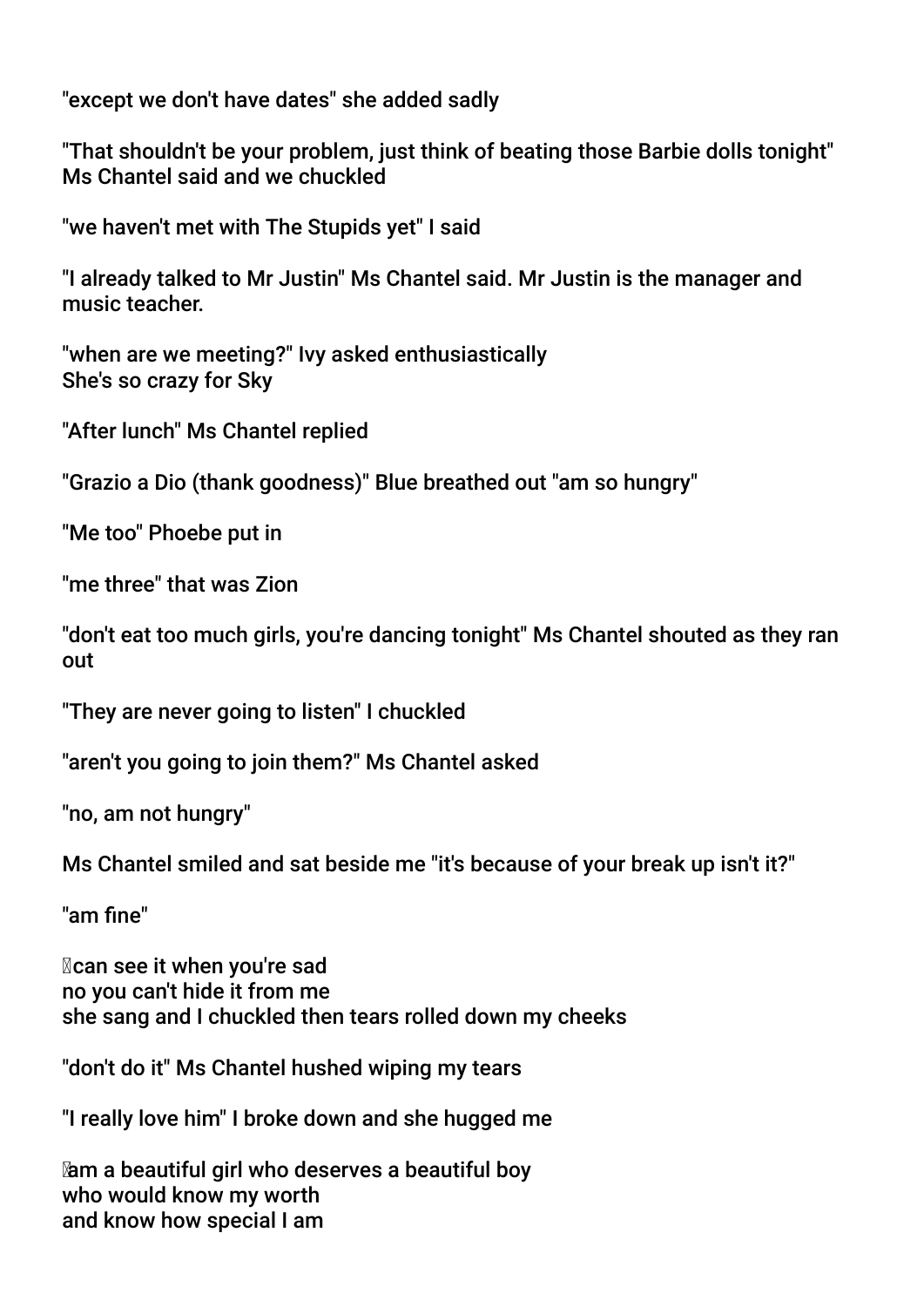Ms Chantel sang a line from my frst single which I wrote when I broke up with Eric.

"where's the girl that wrote that song?"

I smiled and wiped my tears "am still here"

"you'll have to prove that tonight and forever now get your sparkles on"

"I won't fail you"

"you better don't" Ms Chantel warned jocularly then asked "what song would you be dancing tonight?"

"Rock rock rock my body all night" I sang

"I love that song it's dope but Ivy isn't really too good in it"

"Fiona has been teaching her"

"you girls have to practice when they return"

I got up and moved a few steps back "I'll just try some moves to get my mind off somethings" I said and did a triple front-fip

"impressive" Ms Chantel applaused then I did a side ways fip

"try this" Ms Chantel said and did a stand-up splits

"am pretty sure that's illegal" I said and she chuckled

"you can do it"

I breathed in and tried the move but it went bad and I fell with my face on the floor.

"you'll defnitely learn it" she said and pulled me up

"huff... huff... huff... " Blue ran in panting and the other Blooms followed

"what's wrong?" Ms Chantel asked

"The Stupids sta arrivando (The Stupids are coming)" Blue said trying to catch her breath

"calm down Blue and speak English" I seethed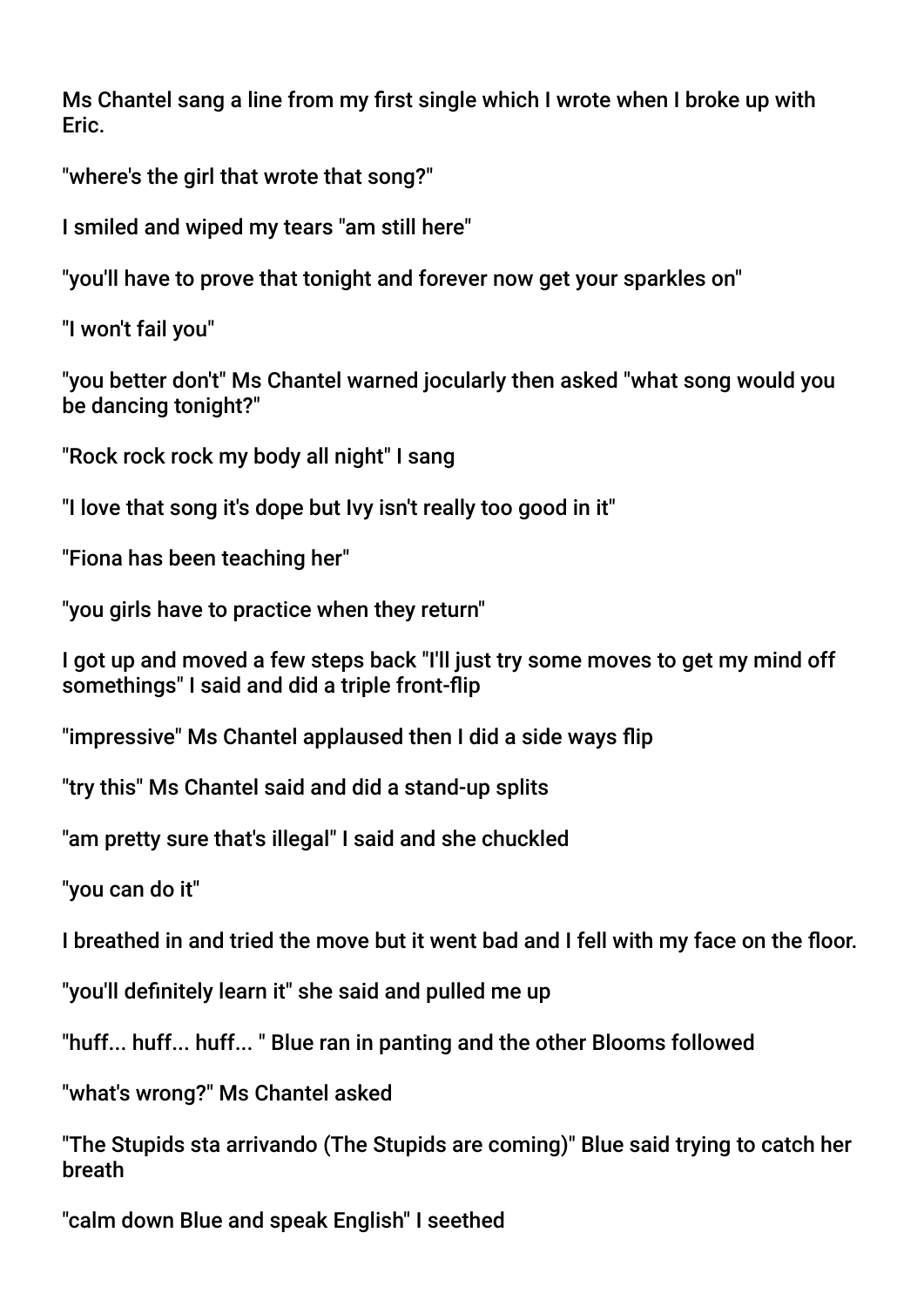"The Stupids are coming" she squealed

"and what's so special about that?"

"De... D... " Blue was still stammering when The Stupids walked in and she fainted but Fiona caught her

"someone just.... " Ray whistled and nudged Derek with his elbow

"what's wrong with her?" Mr Justin asked

"she normally pass out when she sees cute guys" Zion said and dragged Blue out by her leg

The Stupids chuckled but their eyes were on Derek.

"How you doing Kel?" Mr Justin asked

"am okay"

"sure?"

"as sure as this...." I did a back handspring

"I love your spirit" Mr Justin complimented

Lex picked up a drumstick and moved to the drum set "not now" Chance said and dragged him up by his collar

"How you preparing for tonight?" Mr Justin asked

"I was thinking we practiced a song with the guys" Ms Chantel suggested

"we've got... " Mr Justin glanced at his wrist watch and did a mental calculation "six hours to practice before the party so let's begin"

**LATER IN THE NIGHT M** 

# **LOUIS PARTY M**

"Louis really knows how to plan a party" Phoebe said dancing to the music that was playing in background

"the Barbie dolls aren't here yet" Fiona said searching around for them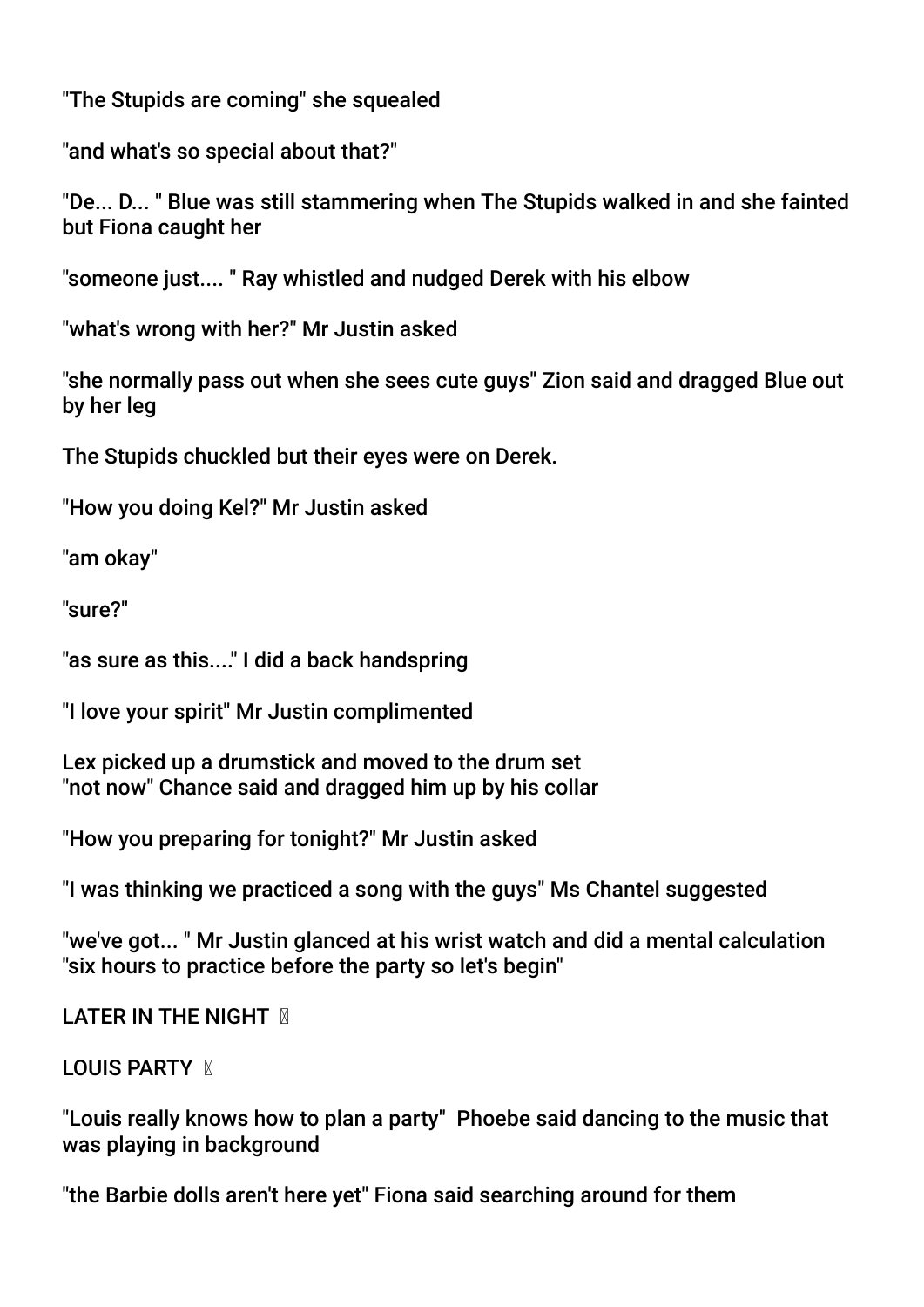Zion narrowed her brows and shot her a scowl "don't tell me you're missing them? "

"here they come" Blue squealed as the Barbie Girls drove in, in their barbie bentley. The paparazzi gathered around their car as they got down.

"I bet they're feeling like queens now" Zion scoffed

"there's a new headline in the school's gossips blog" Blue exclaimed going through her phone

I really hate those gossips. I rolled my eyes "what's it?"

"who rocks tonight? Blooms or Barbies" Blue read out

I huffed loudly "they'll answer that themselves"

The Barbie dolls walked in and screams rented the air

"the students are voting" Blue said "Barbies already got 1k votes"

"and Blooms?" I demanded

Her jaws dropped "am afraid we got just 7" The Blooms sighed

"the voting just began" I said confidently

"hey girls!" Chance greeted as The Stupids walked up to us

"oh my! goodness!"

I smacked Blue on her head then said "Hi guys"

"You're looking great" Chance complimented

"you're not looking bad either" I said

"can I steal you for the night?" Derek asked Blue

"please don't ever return me" Blue said dreamily as Derek took her hand and led her out

"we saw the votes, I think Mabel bribed the students" Alaric said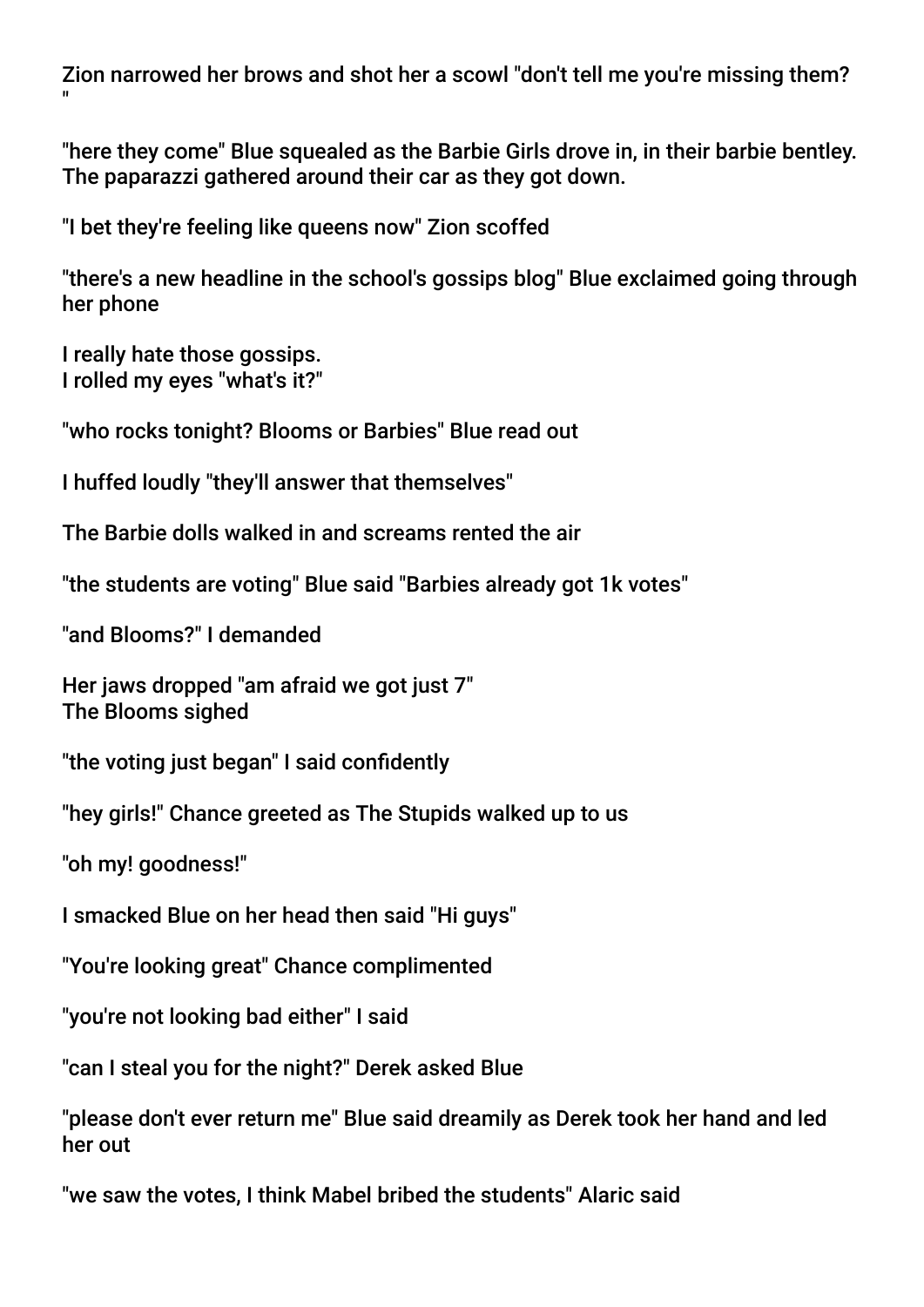I faked a smile like I was okay but deep down, I was not "the party just began"

The Co ordinator climbed the stage and took the mic. He welcomed the guests and invited The Flames up.

As usual, The Flames ran out from different directions and they started performing one of their tracks "get off stage".

The crowd, mostly the girls were screaming and cheering as they danced and sang. Mabel's screams were the loudest.

I felt hurt seeing him perform and knowing he was never going to be mine again.

"I'll be outside" I excused myself and walked out

I was going to stay outside till they were done. Forgetting Lancelot isn't going to be easy.

The speakers were loud, I could steal hear his voice and tears started rolling down my cheeks. I brought out my handkerchief and wiped my tears but they kept flowing.

The music ended and the screams increased. The Co ordinator took the mic and called up The STOPS.

I wiped my tears and cleared my throat then turned to return to the party when I bumped into a guy and he spilled his wine on my dress.

"am so sorry I didn't see you coming" he apologized and brought out his handkerchief to clean the stain

I was so infuriated that I wanted to slap him but I controlled my temper. "it's okay" I simply said and walked out

"we're next after STOPS what are we going to do now?" Phoebe asked They were all panicking

"I think Mabel planned this so we can't perform" Zion said

"excuse me" A woman said walking up to us. She was a delivery woman "there's a guy out there that asked me to deliver this to you"

"who is it?"

"I don't know but he left this note" she proffered me with a folded paper and it read

sorry for ruining your dress

"how did he manage to make such a quick delivery?" Fiona asked in surprise

"thanks" Phoebe said and collected the dress from her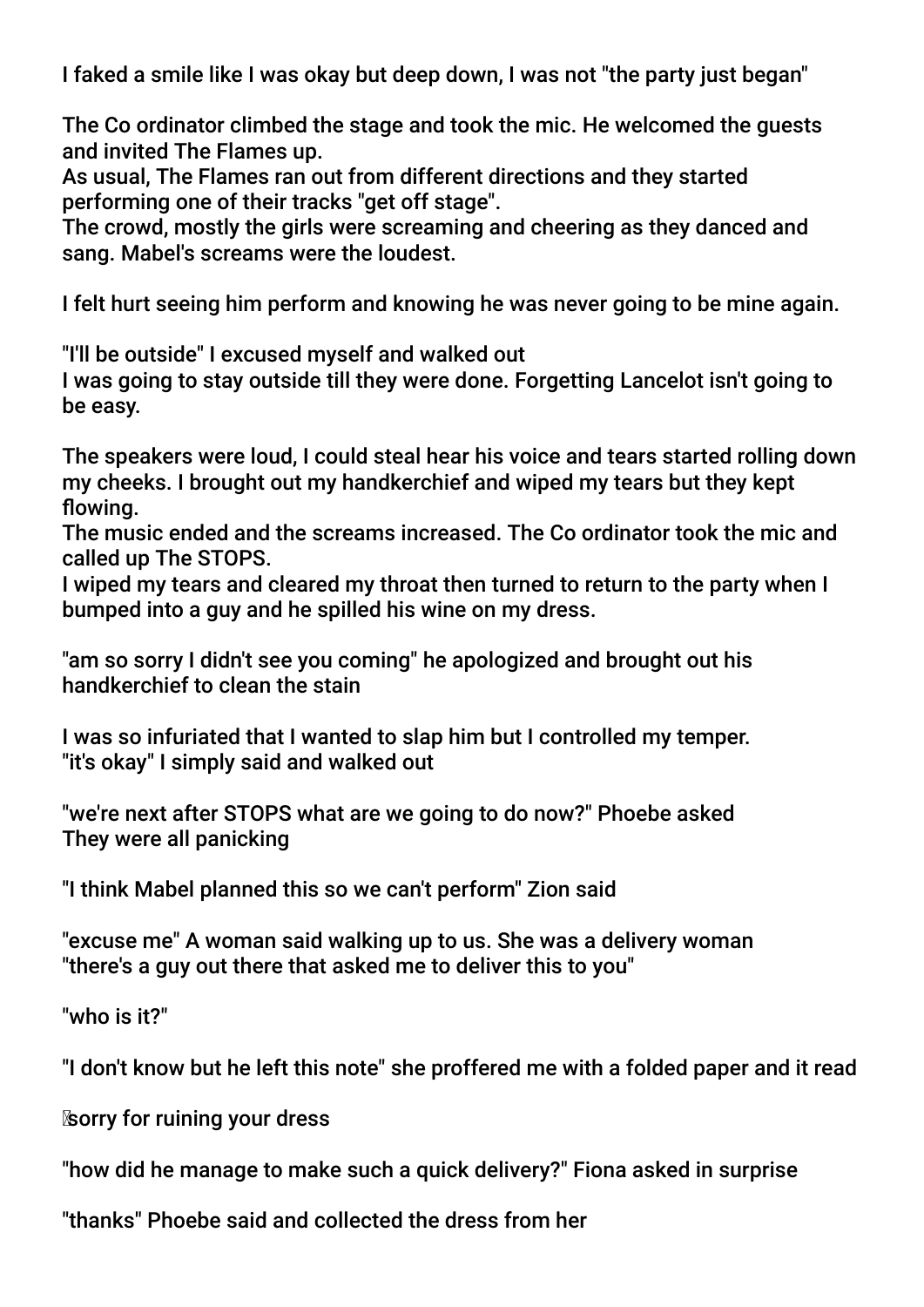"sign here"

Phoebe took the pen and scribbled a signature on her clip board

"thanks"

"now let's go get you ready before we've called upon" she said and they dragged me to the restroom

MINUTES LATER

"How did he manage to know your size just by seeing you?" Zion asked as she zipped up the gown

"I don't know"

"unless he has been watching you" Fiona said then winked and I shot her a glare

"let's go"

We returned to the party and The Barbie Girls were already performing. soon it was our turn. We climbed up the stage and screams rented the air

" now that's a lot of vote" Blue said joining us

"I thought you wouldn't return" I chuckled and she winked

"let's go"

 Rock rock rock my body all night Iwanna see you after the party

The crowd joined as we all sang dancing away our sorrows till the music ended and The Stupids ran up the stage to join us for our song.

If don't need nobody when you are mine **Nust tell everybody that you are mine** no no boy you're amazing

- . .
- . .
- 
- .
- . .
	-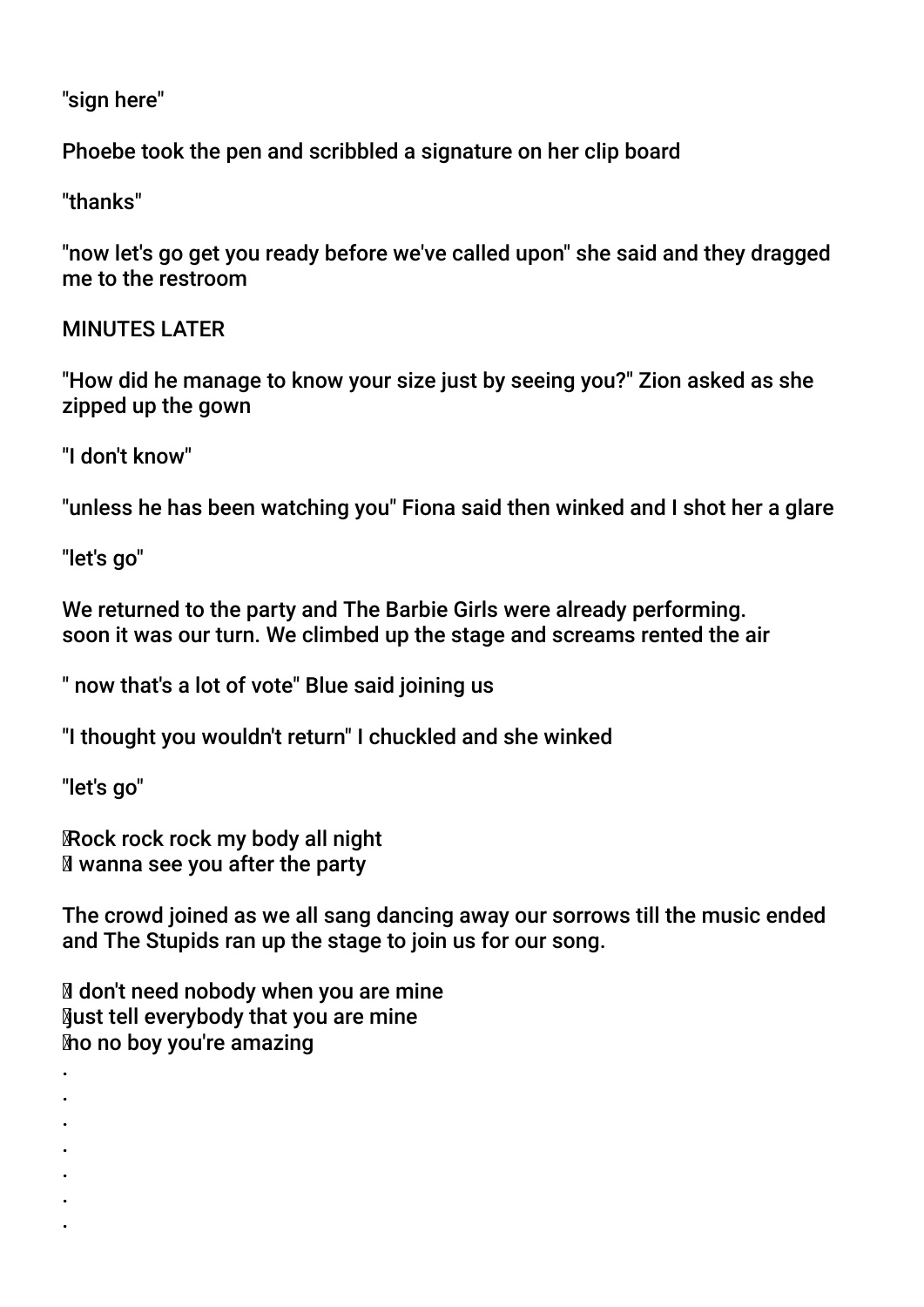#### . WHO ROCKS THE PARTY?

. .

- .
- .
- .
- .

#### . BLOOMS OR BARBIES?

- .
- .
- .
- .
- .

#### . LOVE Y'ALL **M**

- .
- .
- .
- .
- .
- .
- .
- . .

# **TBC** [12/16, 11:54 AM] MartinMartino: **MHIGHSCHOOL ROMANCEM**

A new boy in school  $\mathbb N$ 

#Episode 3

**Kelanie** 

"Louis party was awesome" students chatted in groups the next day in school. Last night's party wasn't really cool for the Blooms cause Barbie dolls rocked last night.

"Hey!" Tristan called zoning me out of my thoughts

"Hi! Tristan"

"Sup? you don't look cheerful"

"am cool" I lied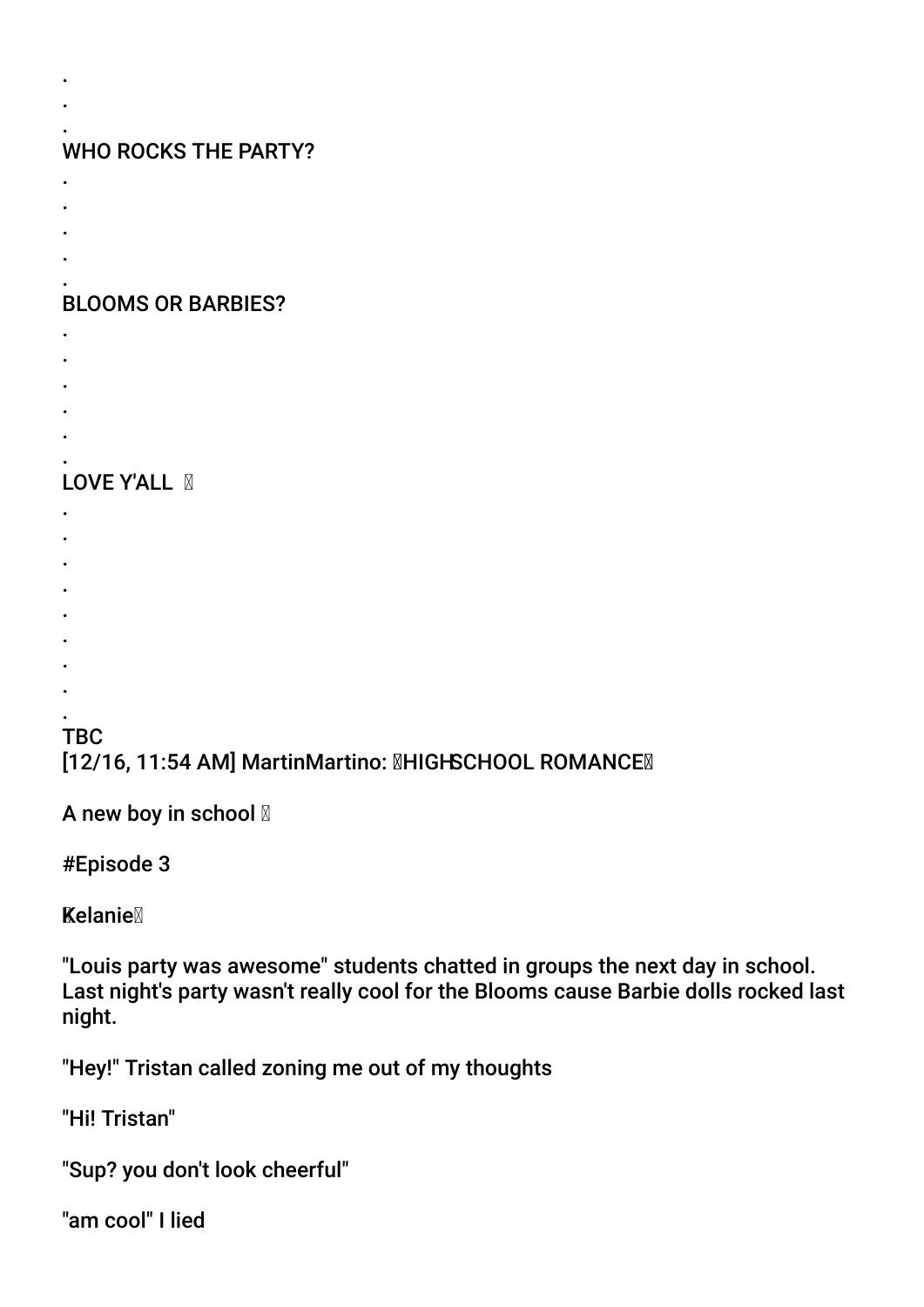He smiled and touched my cheeks "you can always count on me if you need anyone"

"thanks"

"What class do you have now?" he asked

"Algebra"

"Too bad I have English now, I wanted to keep you company"

I smiled and gave his hand a warm squeeze "I'll be fne"

"Do miss me" he said with a wink then walked off.

I adjusted my backpack and headed for Algebra class. Blue was already in the class when I walked in. She's the only Bloom I normally have classes with.

"Hey!" she called sadly as I sat beside her. They were all sad about last night

"How was your night?"

"cool till it doomed"

I chuckled and brought out my textbook "let's study before Mr big glasses comes in for the class" She laughed and brought out her textbook.

LATER....

"Reasons I hate Algebra" Blue sighed as we walked out of the class. Mr big glasses had given us a surprise pop quiz and she had done bad in it.

"It's just one subject" I said

"yes but my grandma won't let me go for summer camp if I fail Algebra again"

"We'll see what we can do during the exams"

"Thanks" she said with a beam "what class do you have now?"

"History but am going to the gym. How about you?"

"same but am going for the class I really want to go for the summer camp"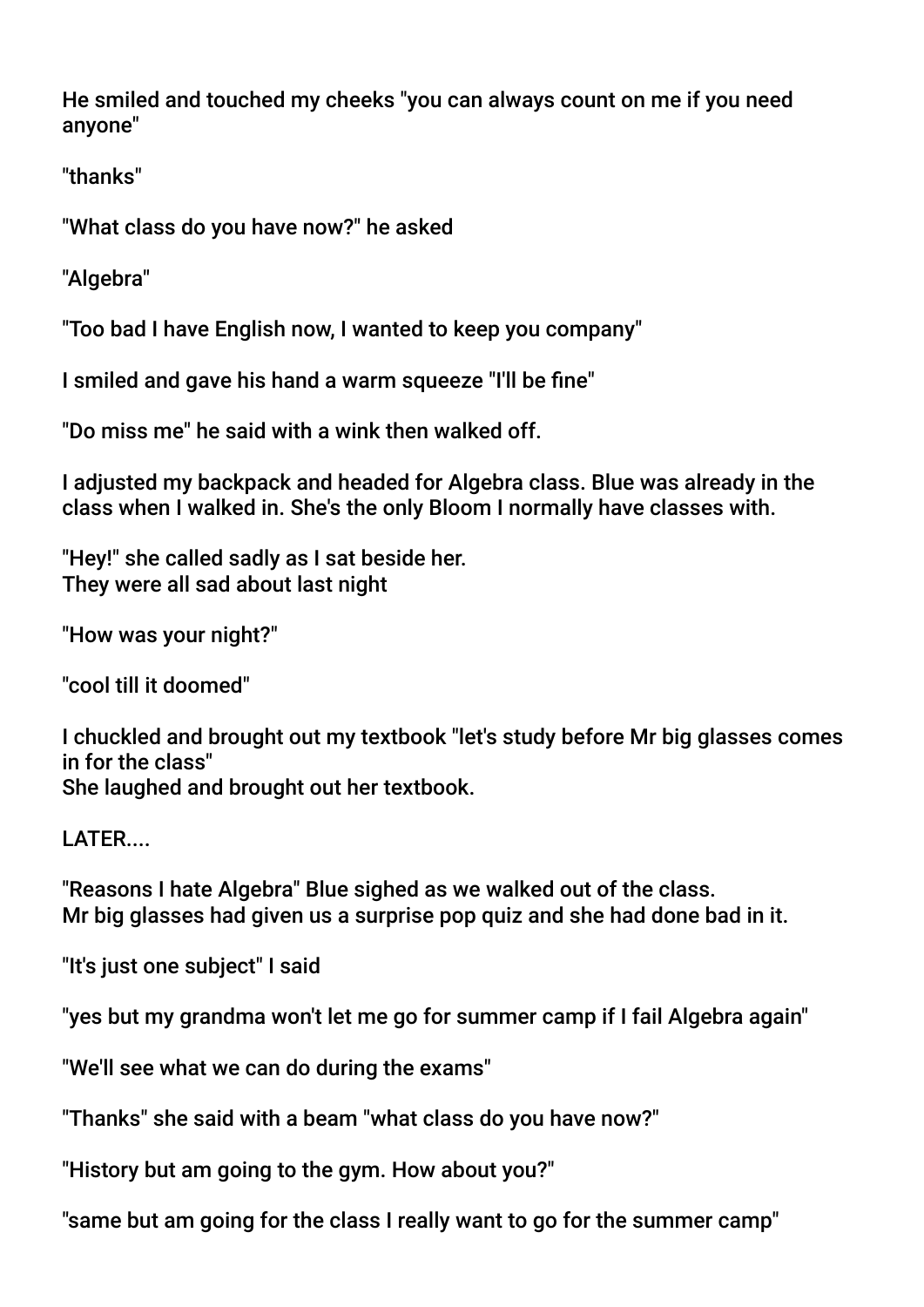I chuckled silently at how sad she looked because of the camp "see you after class"

"chau!" she waved and plodded away I watched her walk towards the History block then headed for the gym.

LATFR.

**IN THE CAFETERIA <b>M** 

I ran into the cafeteria holding my stomach which was hurting me cause of my ulcer. I had fallen asleep in the gym and didn't wake up till my stomach started grumbling.

There's was already a queue of students in the counter so I hurried to the VIP order.

Thank God am a top 5.

I really don't understand what happened but I bumped into someone and his hot food poured on my body.

"Ouch!" all the students mouthed and I screamed cause of the burn

"Am so sorry" he apologized trying to calm me down

"Angelou" Chance called running up to us "what happened to her?"

"Kel" The Blooms called and ran up to us

"What happened to her?" Phoebe raged but he was speechless. I glared at him and ran into the restroom.

"does it still hurts?" Blue asked as they bath me with the hand shower

"Am better now but my skin is burnt"

"My grandma has a cream for burns I'll get it for you after school" Blue said

"Who was that guy and how could he be so careless?" Phoebe asked in rage. She really hates seeing me in pain

"You should've slapped him Kel" Fiona snarled

I chucked and wrapped a towel around my body "That wasn't necessary. It was a mistake and nobody is above that"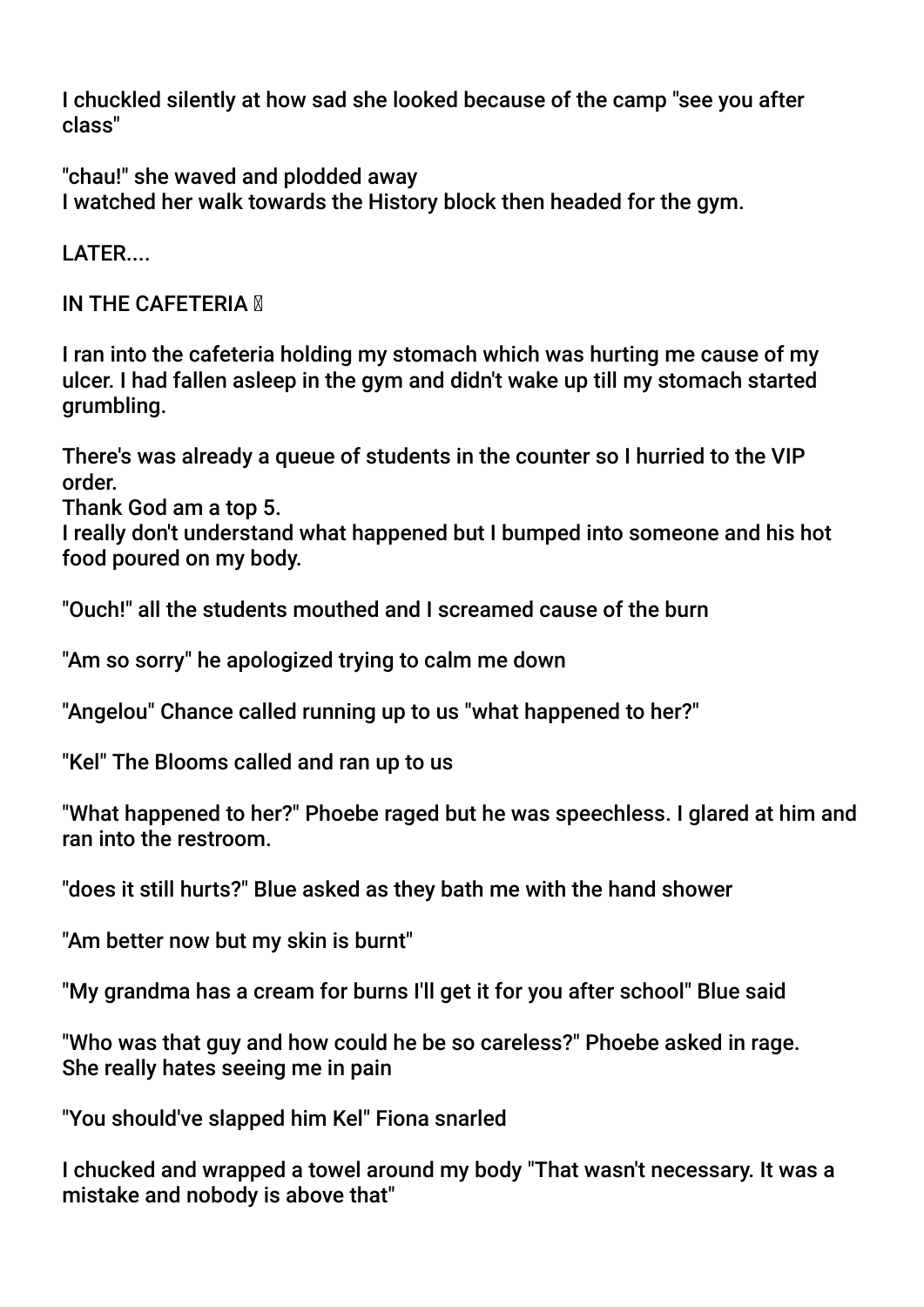"Mistake?" Blue asked and crossed her hands around her chest "a guy spilled wine on you last night and today, another poured hot food on your body"

"and you got burnt" Fiona added

"what if I say it's the same guy of last night?"

"don't say it cause am gonna kill him" Phoebe snarled

"but it is, I recognized him"

" he must be trying to get on you"

"get on me? I don't know him" I said and Phoebe scoffed

"am gonna kill him Kel"

"here, I got this from my locker, it's a good thing I always keep an extra cloth there" Zion said as she joined us in the restroom

I collected the bag from her "thanks"

"does it still hurt? I mean the burns" Zion asked

"am better now"

"Chance asked about you he said he's really sorry" Zion said

I pulled the gown down my head "He shouldn't be it wasn't his fault"

"He said the guy is a newbie and his friend"

"I never knew Chance would have such a clumsy friend" Phoebe said and rolled her eyes

"Phoebe" I chuckled and nudged her I put my old clothes inside my bag and packed my hair up in a bunch.

"let's go"

**MBŁÓÓMŠMÛŠÎĆ ŘÒÓMM** 

"Does it still hurts?" Ms Chantel asked noticing my uneasiness

"just a little cause am sweating"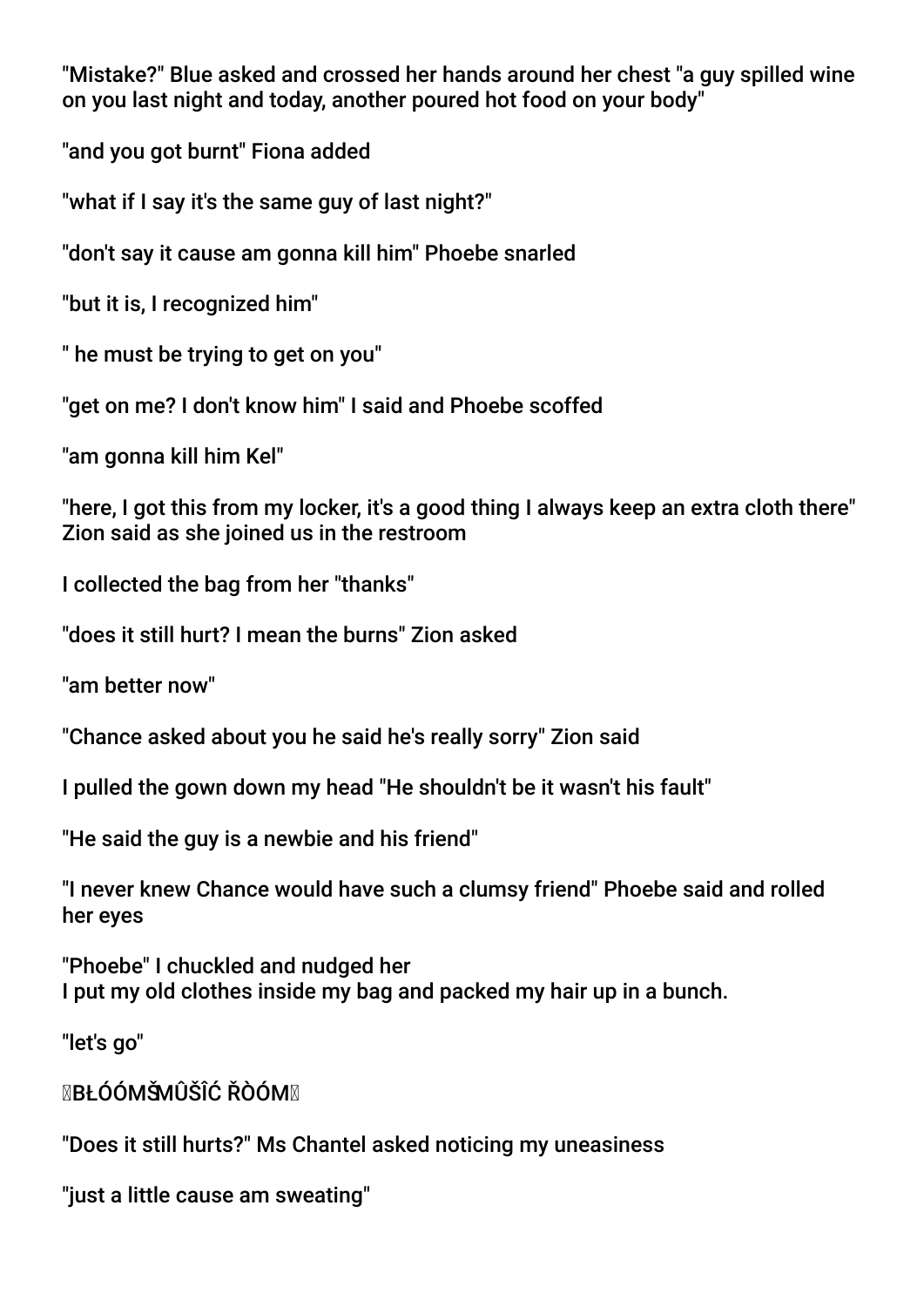"sorry for that. Can you practice?"

"even if I got burnt in my mouth I'll still sing"

Ms Chantel smiled "Good"

We all picked up our instruments but Phoebe was fuming. "Am really fine"

"you can convince me to do nothing but Tristan isn't going to hear of it" she said and looked away

TAI KING OF TRISTAN....

MŚŤÔPŚMÚŚÏČ ŘÒÔMM

**TRISTAN** "You're still failing it" I scolded Paris "it's a D flat at the end"

"I'll try again" Paris said and started playing his guitar. This time he got it better. We've been practicing our song for NYN Music Award but he isn't impressive a bit.

"heard there's a newbie" Orlando said and stopped playing his piano

"This competition is more important than that newbie" I said

"You hate him cause he poured his food on Kelanie" Stephen laughed

"what? The newbie poured his food on Kelanie?"

"you didn't hear of it? " Stephen asked still laughing

"this isn't funny Stephen?"

"it is" Stephen laughed "you need to see your face"

I clenched my fists to punch Stephen but Paris who was sitting beside me held me back

"easy bro. It was in the cafeteria today and it was an accident"

"thanks for the info" I said and ran out

"Tristan! Tristan! Tristan!"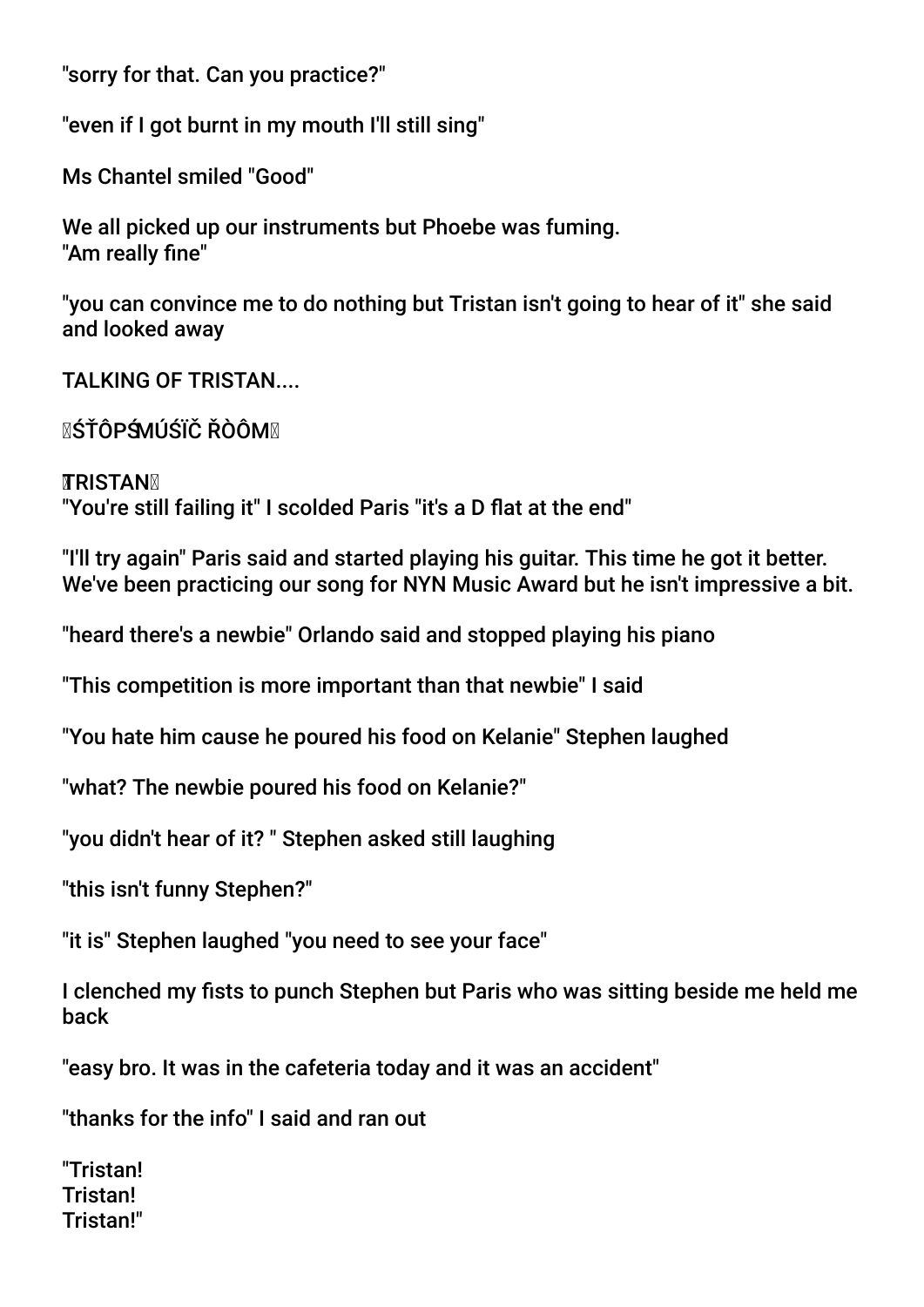I ignored them and ran out of the class then I ran into Phoebe at the hall way. "It's a good thing I met you" she panted. she was also running "someone...

"I...

we began in unison then stopped "you go frst"

"someone poured hot food on Kel at the cafeteria today"

"Stephen just told me" I said then asked "who's he?"

"A newbie who spilled drink on Kel's dress last night"

"Where's Kelanie?"

"In the library"

**LATER IN THE LIBRARY M** 

"Tristan it was an accident" Kelanie said

"why are you defending him?" Phoebe asked irritated

"am not defending him and besides I don't know him but he didn't mean to"

"I hope he makes another mistake" I said and stormed out

**Kelanie** 

"look what you've done" I scolded Phoebe

"what have I done? Am just concerned and I don't want some stupid newbie ruining your skin"

"it was a mistake" I insisted then she sighed and walked out of the library

"Better" I breathed out and faced the book I was reading

I read till I dozed off then woke up to someone tapping me gently on my back. "Sorry for waking you" she apologized and I rubbed my eyes with the back of his palms.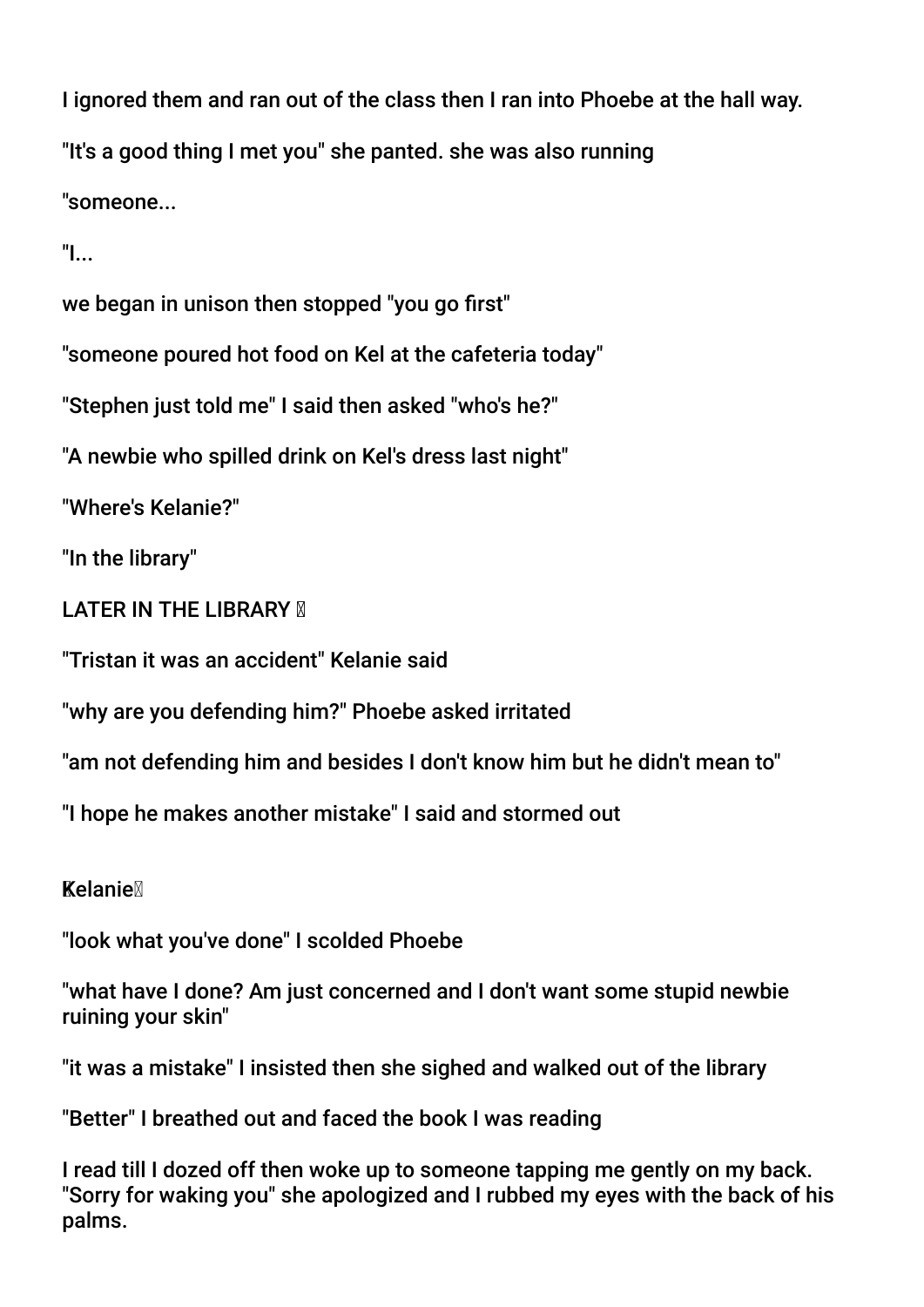She was a waitress and she held a tray of food.

"someone asked me to give this to you" she said and placed the tray on the table "it's a special order" she added then left

"Tristan" I sighed and opened the dish. The aroma was so appetizing and it increased my hunger.

I picked up the spoon and saw a note then I opened it.

Sorry for making you skip lunch

My eyes widened in shock.

The newbie

. . . . . . . . . . . . . . . . . . . .

I looked down on the food and swallowed hard. I didn't want to continue eating but I was really hungry so I continued eating.

After the meal, I carried the tray and headed for the cafeteria then I saw Lancelot and Mabel kissing at a corner.

I stood transfxed watching them. It was supposed to be me. Mabel opened her eyes and saw me then she smirked at me and pulled Lancelot closer.

"You don't have to do this" Tristan said and pulled me to his chest. The tray fell off my hands and tears came rolling down.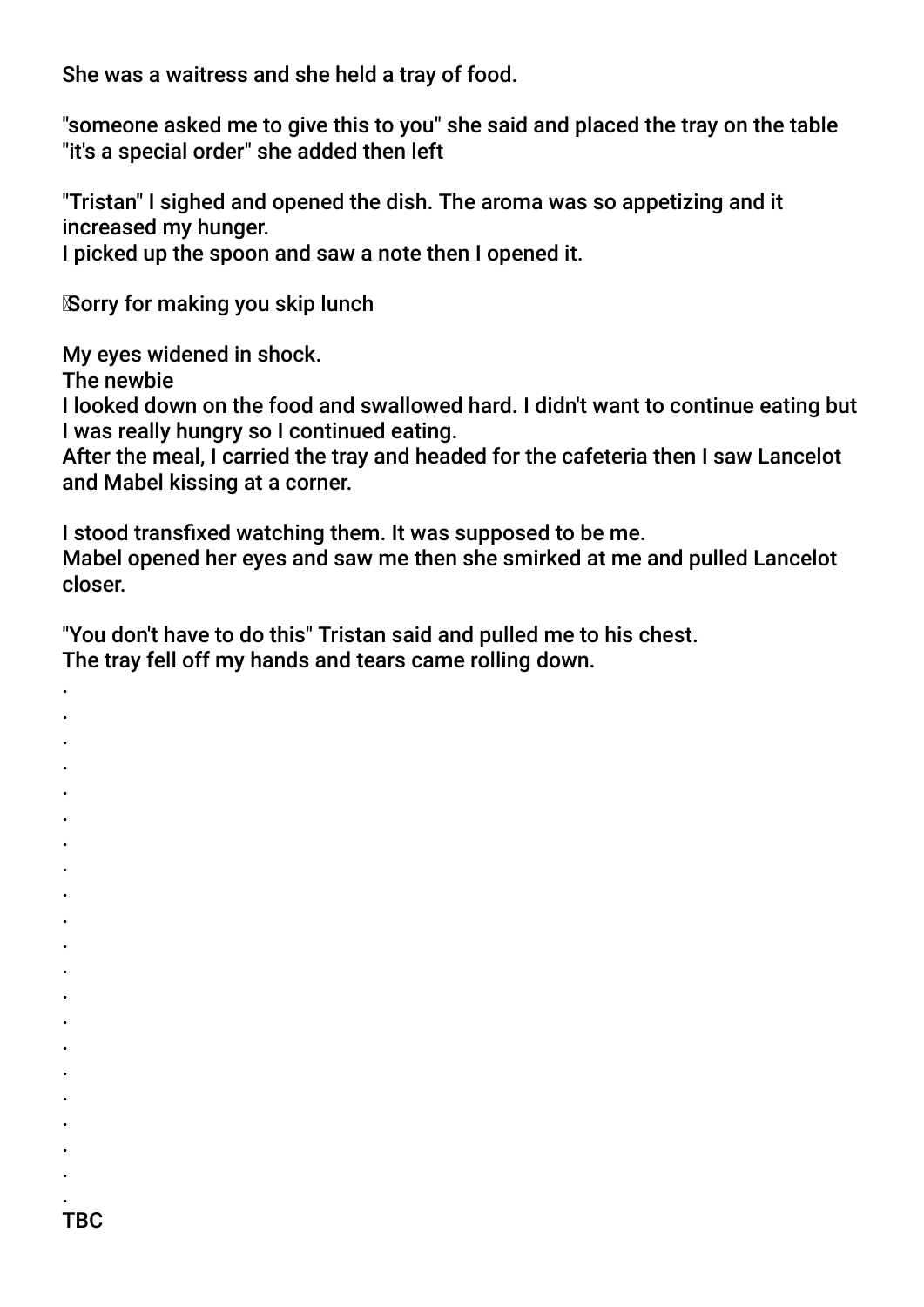# [12/16, 11:55 AM] MartinMartino: **MHIGHSCHOOL ROMANCEM**

Love hurts  $\mathbb N$ 

#Episode 4

**Kelanie** 

"It's alright" Tristan pacifed and kissed my hair while I sobbed silently on his shoulder

"They're gone" he said then bent down and picked up the tray "let's go" he took my hand and led me out.

**MBLOOMSMUSIC ROOMM** 

\_\_\_\_\_\_\_\_\_\_\_\_\_\_\_\_\_\_\_\_\_\_\_

I sat at a corner staring into space while the others practiced. I couldn't stop thinking about Lancelot and the memories we shared together.

"here" Chance said and proffered me a handkerchief that was when I realized I was crying

"thanks" I faked a smile and accepted the handkerchief

"can I join you?"

I nodded and he sat beside me

"Why don't you join us, it will help to keep your mind off somethings" Chance said then I turned to look at the others. They were so happy as they discussed apart from the new guy who sat alone reading a novel.

"Am not the only one who isn't practicing"

Chance smiled as he gazed at the new guy "Angelou is a book worm and introvert"

"is he now part of The Stupids?"

"yes"

I sighed and looked away "I just need someone to replace me in The Blooms"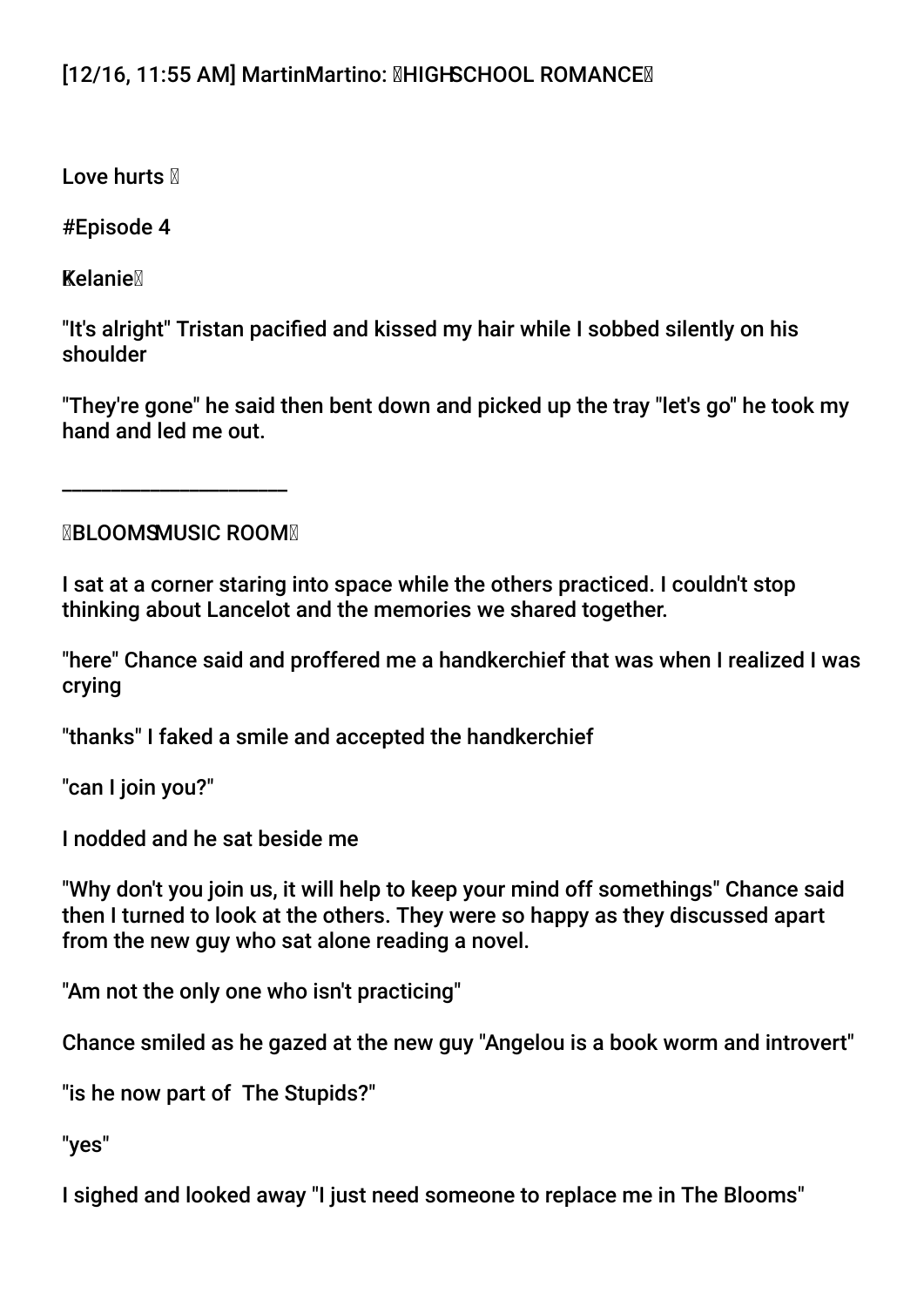"no one can replace you" he said and gave my hand a warm squeeze

"How's your practice going?" I asked changing the topic

"With Angelou, victory in NYN is assured" he replied confdently

I smiled and spared Angelou a glance "he's gonna be reading New York Times" I laughed

"he's a great singer"

"Than you?"

"you'll see"

We remained silent, each thinking of his problem as we stared at nothing in particular. "let's go join the others" he broke the silence

"you go ahead"

"c'mon Kel you ought to be strong by now, Blooms needs you we all need you"

I nervously ficked my long, light brown hair out of my eyes as I stood up "let's go"

"Kel" Blue giggled when she saw us then passed me a ball "we're playing catch"

"is this a feld or a music room?" I asked

Blue shrugged then replied "both"

"are you okay now? " Tristan asked

I nodded "sure"

"it's goodnews" Zion said

"Let's practice"

"no way" they all sighed and fell back

"we don't have time"

"you always sound like Ms Chantel" Phoebe snarled and I rolled my eyes

"girls" Ms Chantel called as she entered the music room clapping "let's practice"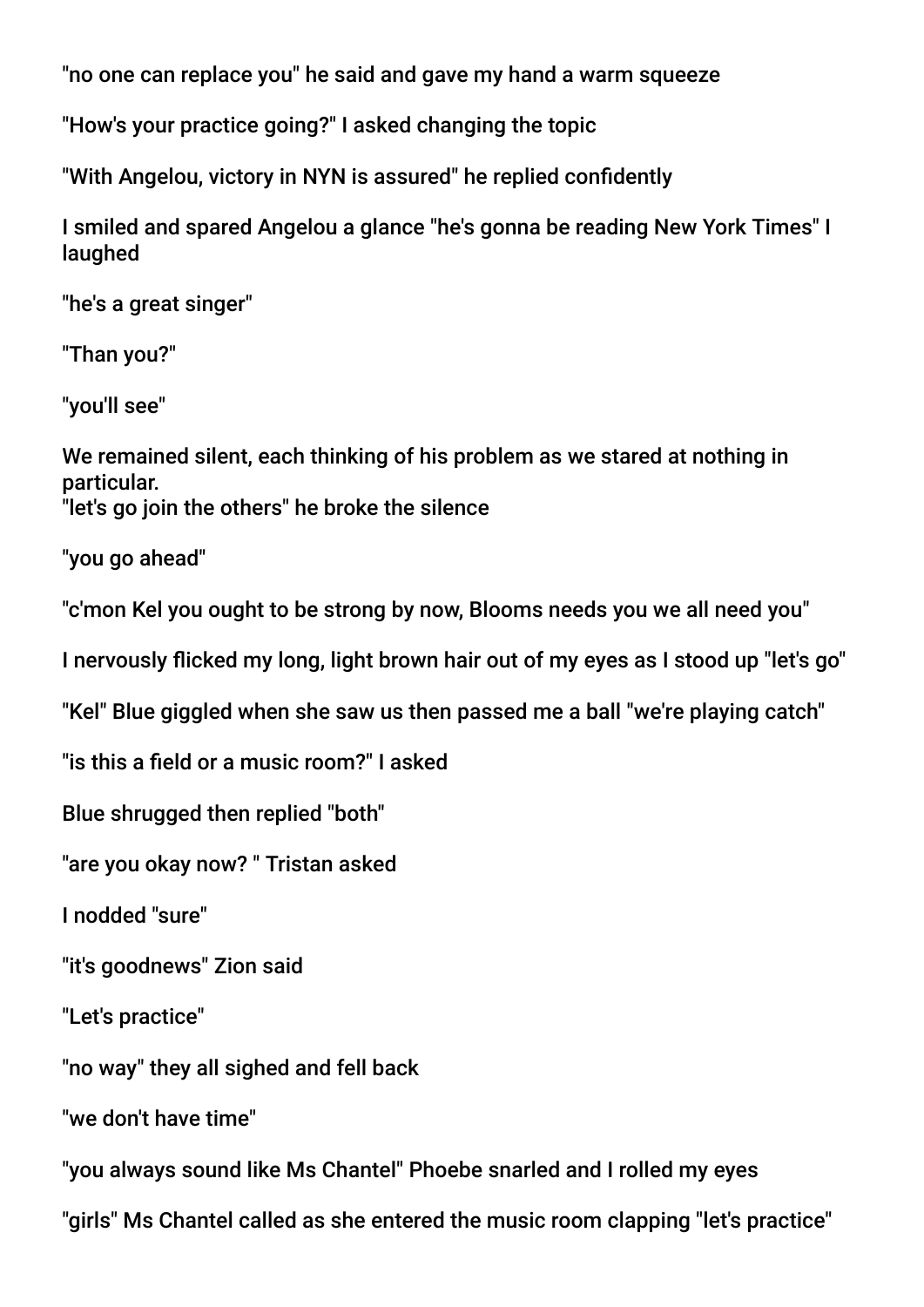she added and I chuckled while the others frowned

\_\_\_\_\_\_\_\_\_\_\_\_\_\_\_\_\_\_\_\_\_\_\_\_\_\_\_\_\_\_\_\_\_\_

The practice was fnally over as I headed for the library. Chance was right, Angelou was a wonderful singer but something about him spelt 'sadness' he wasn't happy and it has something to do with why he's an introvert but Chance wouldn't talk.

I walked to the shelve and took one of my favorite novels from my favorite author L J Smith then I sat down on my table and continued reading The Vampire Diaries. As usual, I dozed off while reading in the library only to wake up to the chiming of the bell.

School was over.

I closed the book and shoved it into my backpack then shouldered it.

"you're here" Tristan breathed out in relief as I walked out of the library

"anything the matter?"

"not really, I was just worried that's all"

I smiled then started walking out as he followed "Whenever you want to see me just check on me in the library"

"my bad, I should've known" he chuckled

"my driver is here" I said when we were outside the school building

"alright see you tomorrow"

I laughed "tomorrow is Saturday"

he laughed too "I totally forgot maybe it's because I want to keep seeing you everyday"

I raised my brow and gave him a level stare

"Never mind" he said and slapped my shoulder lightly "take care"

"chau!" I waved

"chau? that's so girlish"

"I didn't ask you to reply with that and besides it isn't girlish"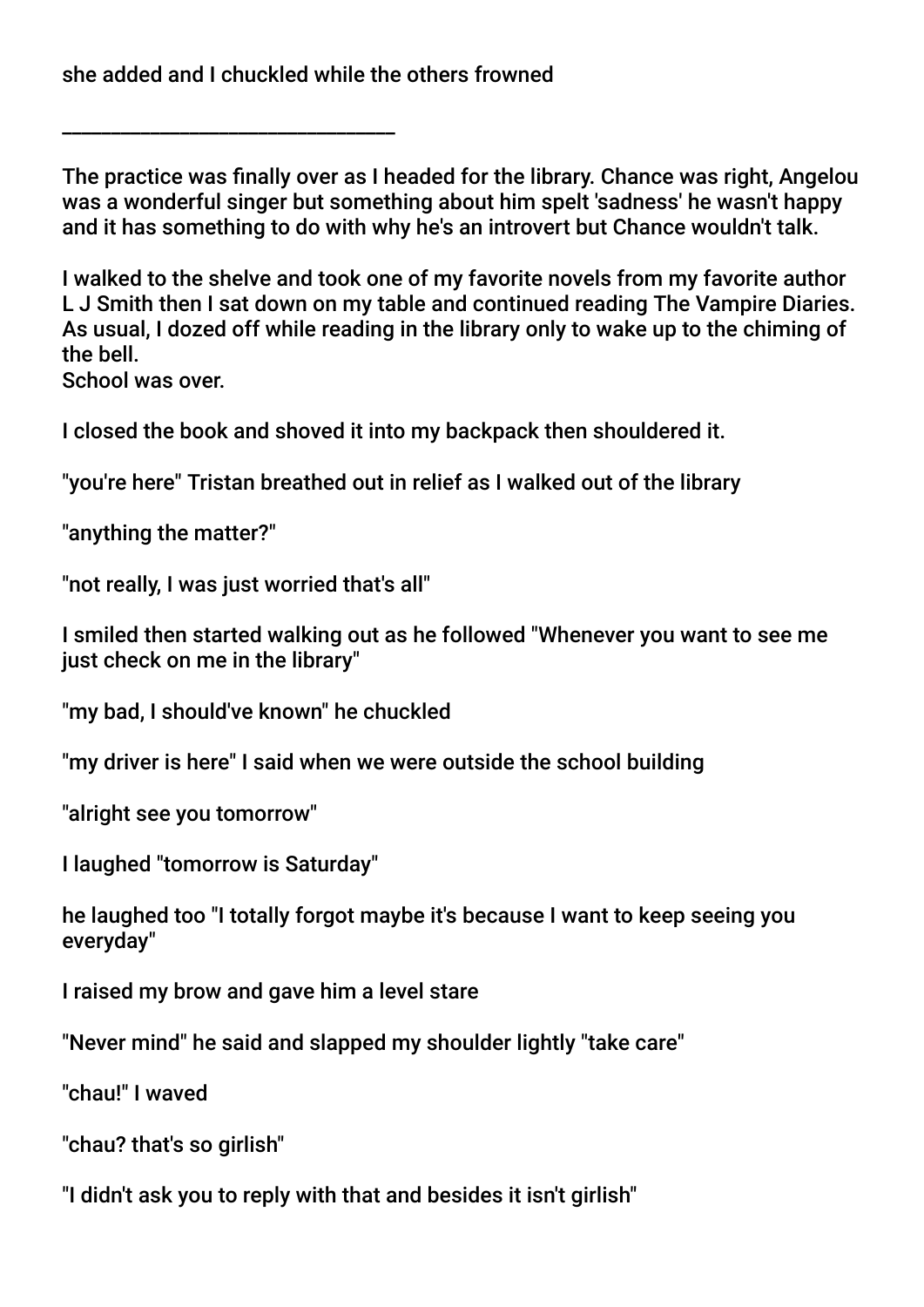he shrugged "okay chau"

"have fun"

"it isn't really going to be fun without you" he winked then walked off in a hurry. I chuckled and walked to my car then I bumped into Angelou or he ran into me.

"so sorry" he apologized

"not again" I rolled my eyes and stared at him

"Am in a hurry cause..." he trailed off then sighed "the bus already left"

I turned to see the school bus cruising into the road

"you take the bus?"

"yes"

"I could give you a ride"

he stared at me like a developed two heads and I felt embarrassed "no thanks" he fnally said

"You can only get a bus at the bus stop and it's far from here"

"I'll be fne thanks" he said and walked off. I hissed and entered my car. I was just trying to be nice. I thought and Festus drove off.

**TRISTAN** 

"buddy" Luke called and threw a pillow at me

\_\_\_\_\_\_\_\_\_\_\_\_\_\_\_\_\_\_\_\_\_\_\_\_\_\_\_\_\_\_\_\_\_\_\_

"it's Tristan not buddy" I corrected angrily as I threw the pillow back at him. Luke is my younger brother and he's so good at getting on my nerves.

"I've been calling you but you weren't answering" he drawled with poured lips

"sorry I spaced out" I apologized "so what do you want?"

"how's my paper plane?" he asked giggling as he showed me a plane he made with paper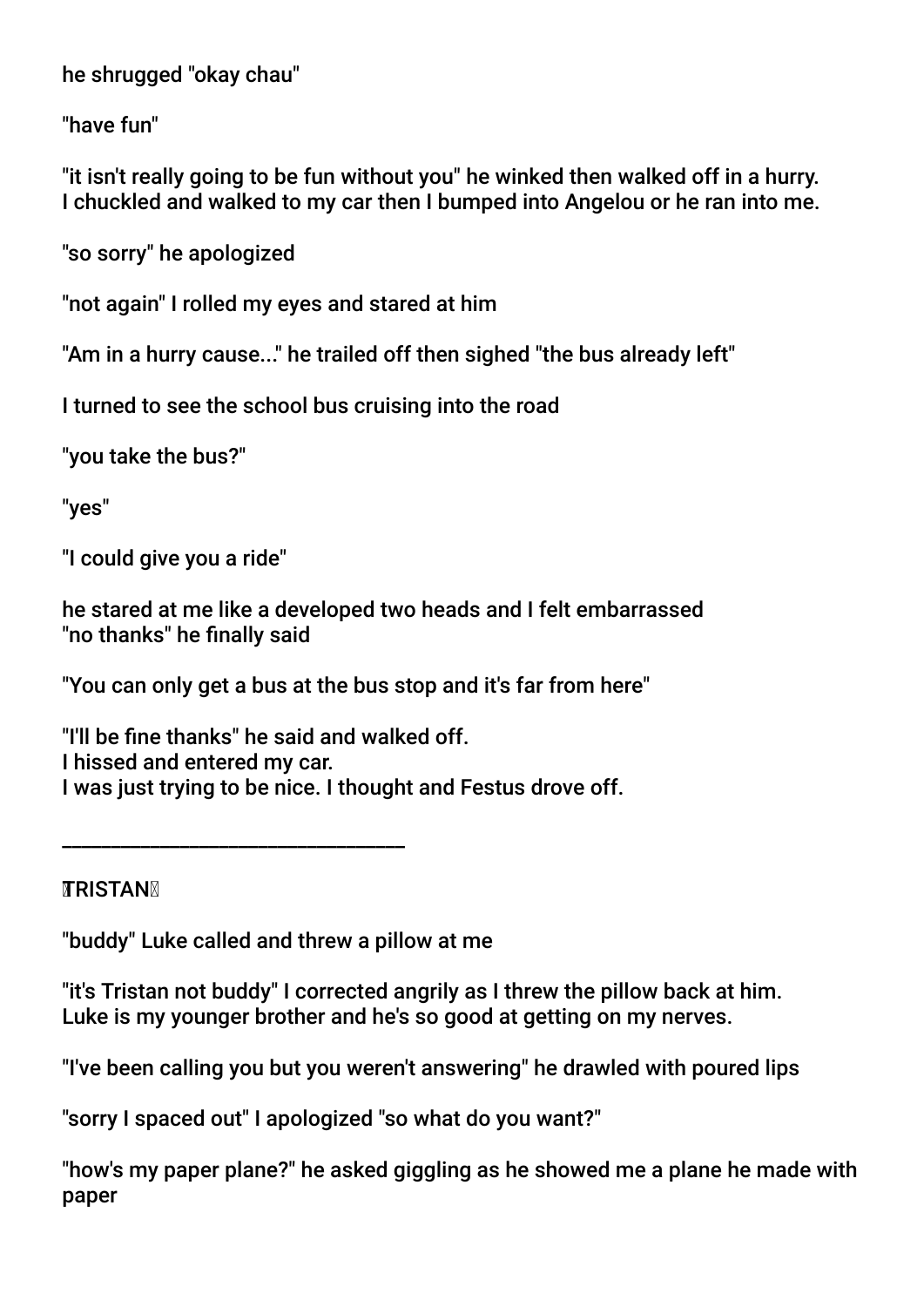"good" I replied honestly "can you teach me how to make it?"

"am kinda busy now, maybe later" he said

I huffed loudly then walked to my room.

chat martinmartino on zero eight one eighty thirty fourteen twenty one to be added to his whatsapp group.

Paper kites aren't my problem now, I just wanted to learn it cause Kelanie likes them. The only problem I have now is Kelanie. We've been friends since childhood when she moved into the neighborhood. Then I didn't like her till the day she helped me at the fun fare then I liked her and we became friends.

It was not till they moved out of the neighborhood that I realized I was in love with her. That was 3 years ago.

M

3 YEARS AGO

"What's up with the long face" Paris had asked that fateful day

"N-nothing"

"seriously? it's been nothing since Kelanie moved out"

"am really fine"

"no you're not" Paris argued "I think you like her"

"Do I?"

he chuckled "you should tell her"

"she'll hate me she sees me as a friend and a brother I wouldn't want to ruin our friendship"

"she wouldn't hate you, she'll understand"

"how do I tell her?"

"girls likes flowers so go with a flower and tell her how you feel"

"I don't know" I sighed doubtfully

"give it a shot"

LATER....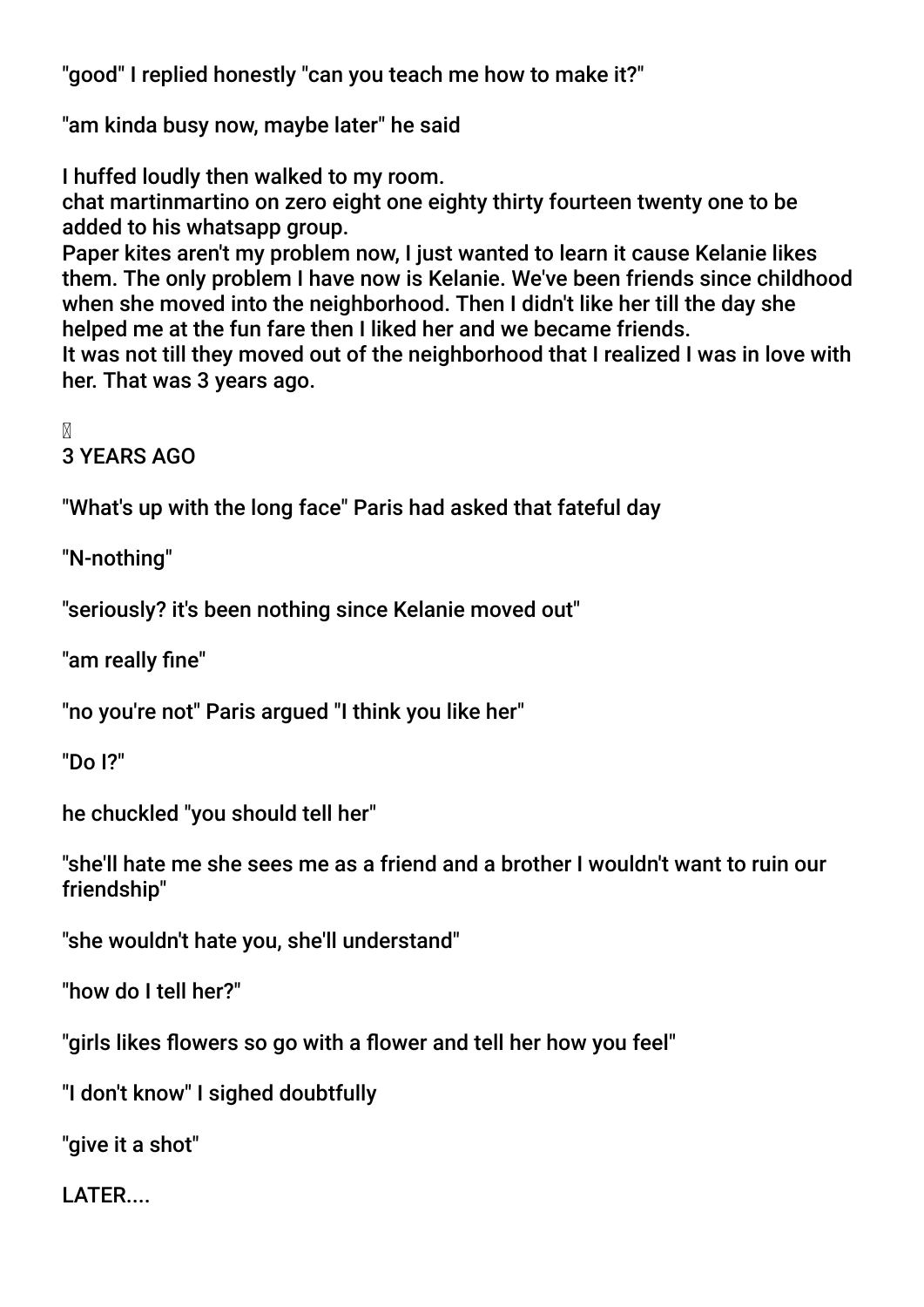"don't you think she'll hate me?" I asked when we were outside Kelanie's house

"don't be a coward, you can't hide your feelings forever" he said

"but I plan on"

he scoffed and rolled his eyes "just go in" He started pushing me towards the gate

"don't you think her parents would get mad if they see me?"

"Zion told me Kelanie's parents are on a vaca it's just her nanny"

"okay okay" I said nervously then took a deep breath and pushed the gate but it didn't open

"it's locked"

"then use the fence" Paris suggested

"what" I shouted

"you're shouting"

"of course am shouting how do you expect me to jump the fence Kel will hate me"

"she wouldn't, she'll love you more for taking the risk for her"

"okay, I'll try" I succumbed and handed him the bouquet "hold this for me then give it to me when I climb"

"okay" Paris collected the bouquet then watched me as I climbed up the fence. I got up the fence and sat on it.

"I made it"

"great now look for a place to land"

I nodded and started looking around for a safe place to land when I sighted Kelanie and Tony kissing. I got weak and hurt at the sight and fell off the fence into a bush of thongs.

"Tristan are you alright?" Paris asked pulling me out of the bush

"no" I replied in tears.

I was hurt from the fall and I was bleeding cause the thongs tore my fesh but what hurt me most was seeing Kelanie and Tony kissing.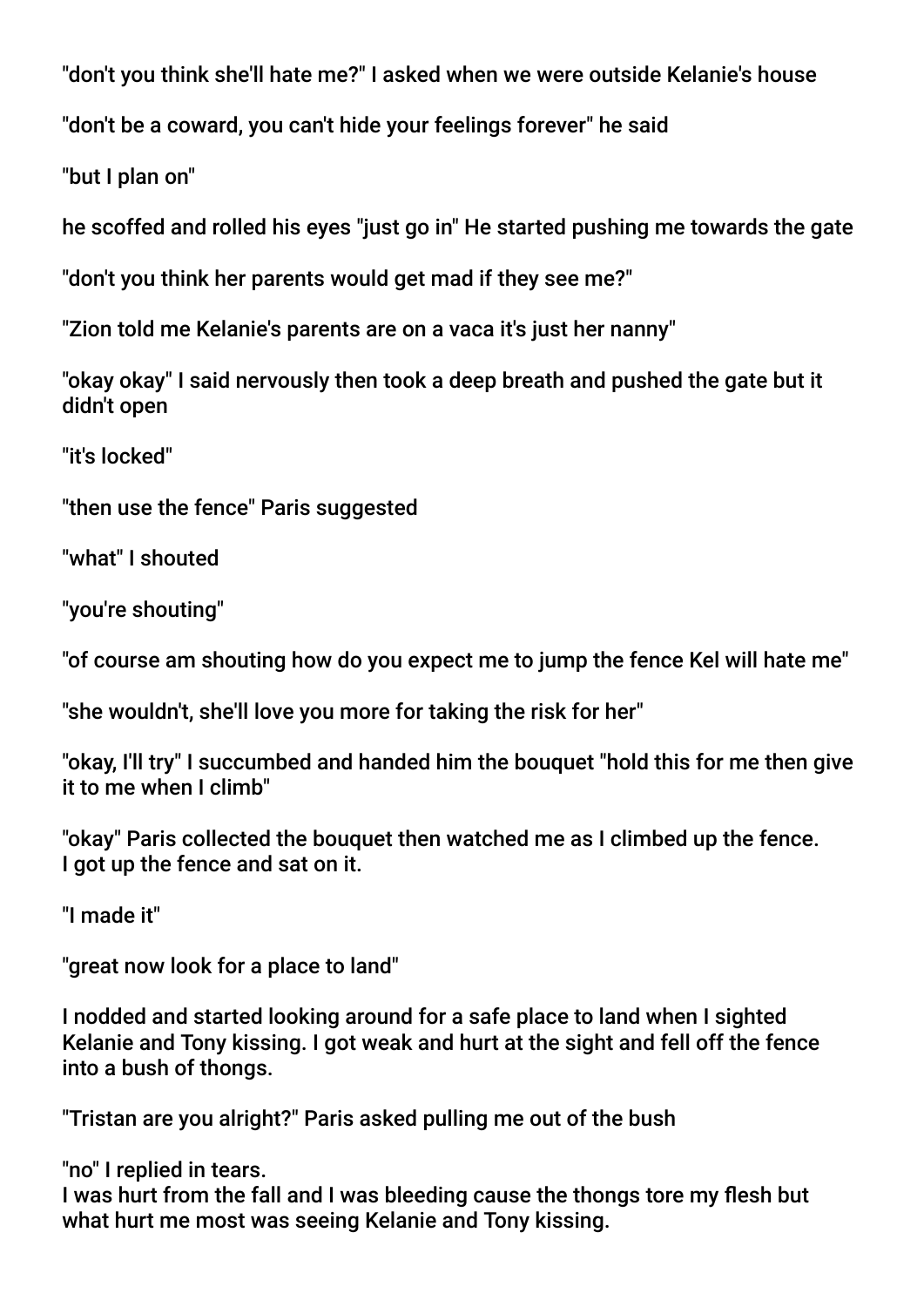"what happened?" Paris asked further

"just take me home"

I got home that day and my parents scolded me cause I didn't tell them where I went. My mum who is a nurse treated the injuries and gave me some drugs to subside the pain.

I regretted taking Paris' decision. If I hadn't gone maybe I wouldn't had seen Kelanie and Tony and I wouldn't had been hurt. The injury on my body didn't hurt like the one in my heart.

Kelanie visited that night to know how I was cause Luke had told her about my accident but no one knew what caused it and I didn't tell her. She kept talking about Tony asking her to be his girlfriend and she accepted. She was so excited as she told me about their frst kiss and tears trickled down my cheeks.

"what's wrong Tristan?" she asked

"the injuries are painful" I lied cause I didn't want her to know about my feelings

"what can I do to help?"

"stop talking about Tony"

She didn't talk about him again till she left but she didn't cease to ask me why I didn't want to know about it and I didn't tell her.

### M**NPRESENTM**

After that day, know one knew about my feelings apart from Paris and I didn't tell her nor anyone, I just let it die but it wouldn't.

It kept growing every time I saw her and every time we spent together.

When I caught Tony cheating on her, I didn't tell her cause she was madly in love with him and she was preparing for Paris Voice Award. I didn't want her to lose focus but I was going to tell her after the competition.

That night, of the competition, she caught him making out with a girl from another school and he openly broke up with her.

She was so broken that she lost to Shayne Gold. I was there through all her pain till she became strong and just when I thought I had her, she told me she was in love with Eric even before I told her of my feelings for her.

Again I wanted her to be happy, I let her date Eric till he broke up with him Lancelot came along and now....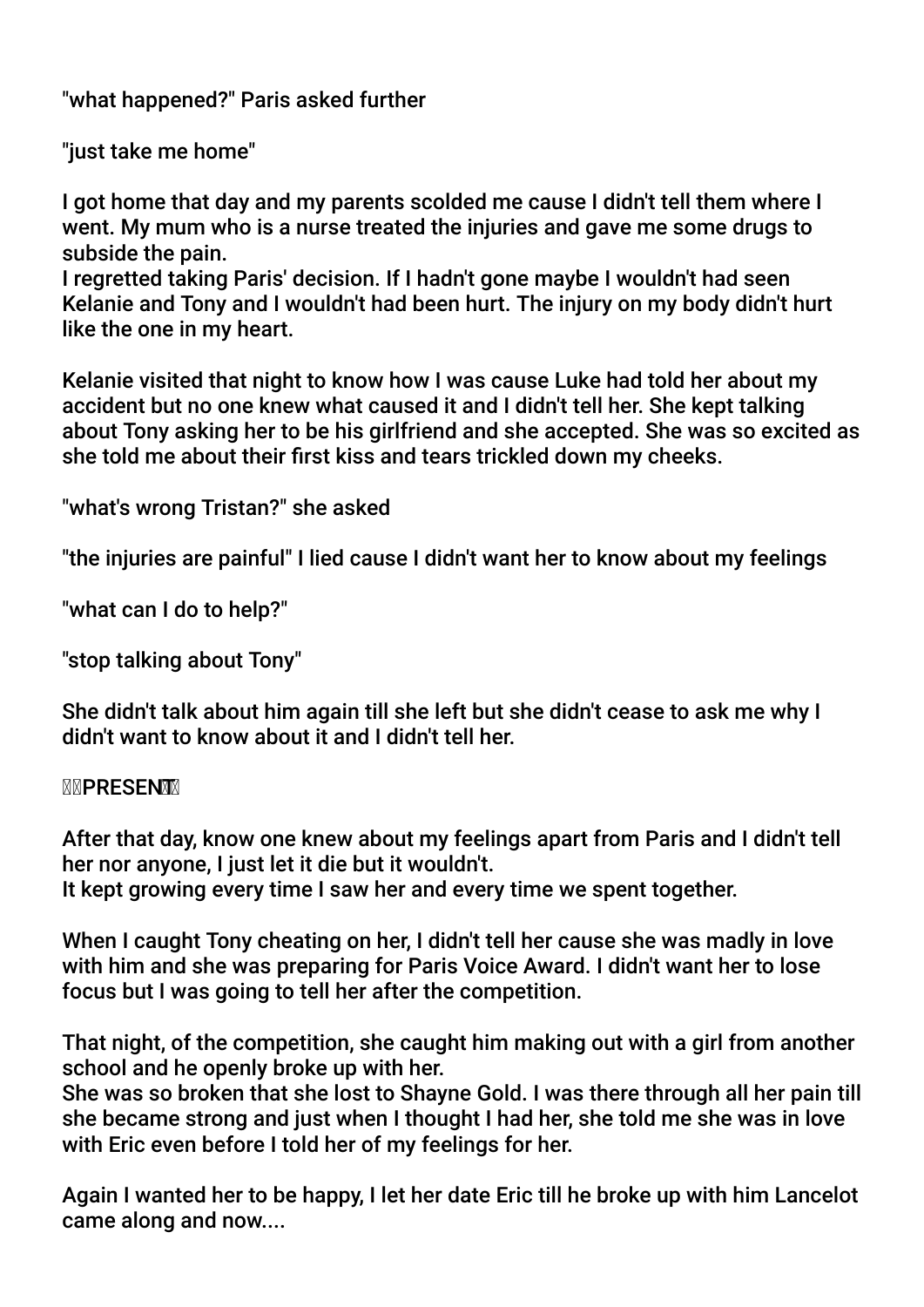I just want Kelanie and I can't lose her this time, I won't watch another guy hurt her again.

But how do I open up to her?

SATURDAY AFTERNOON **M** 

**CHANCEX** 

"seriously? Angelou" I sighed and snatched his pencil from him

"give it back"

"not till you stop making paintings of Lisa, the entire room is flled with her pictures" I said and carried his canvas

"You can never understand" Angelou sighed and fell back on his chair

"I understand you but she's dead, you have to move on"

he closed his eyes and said "I might never move on, I feel her around me"

"she isn't around"

he got up and stared at me "you can never understand"

"I think you should go on a blind date" I suggested

he chuckled "that would be cheating on Lisa"

I huffed loudly "Lisa is dead and gone"

"she's dead but isn't gone"

"what am I going to do to get her off your mind?"

"just stop trying cause I can't"

"Angelou.... "

"forget it Chance, you're a good friend and I appreciate it" he cut in then walked out

I sighed as I watched him leave. Lisa shouldn't had died, she didn't deserve death, she should be here with Angelou they were so in love with each other.

**Angelou**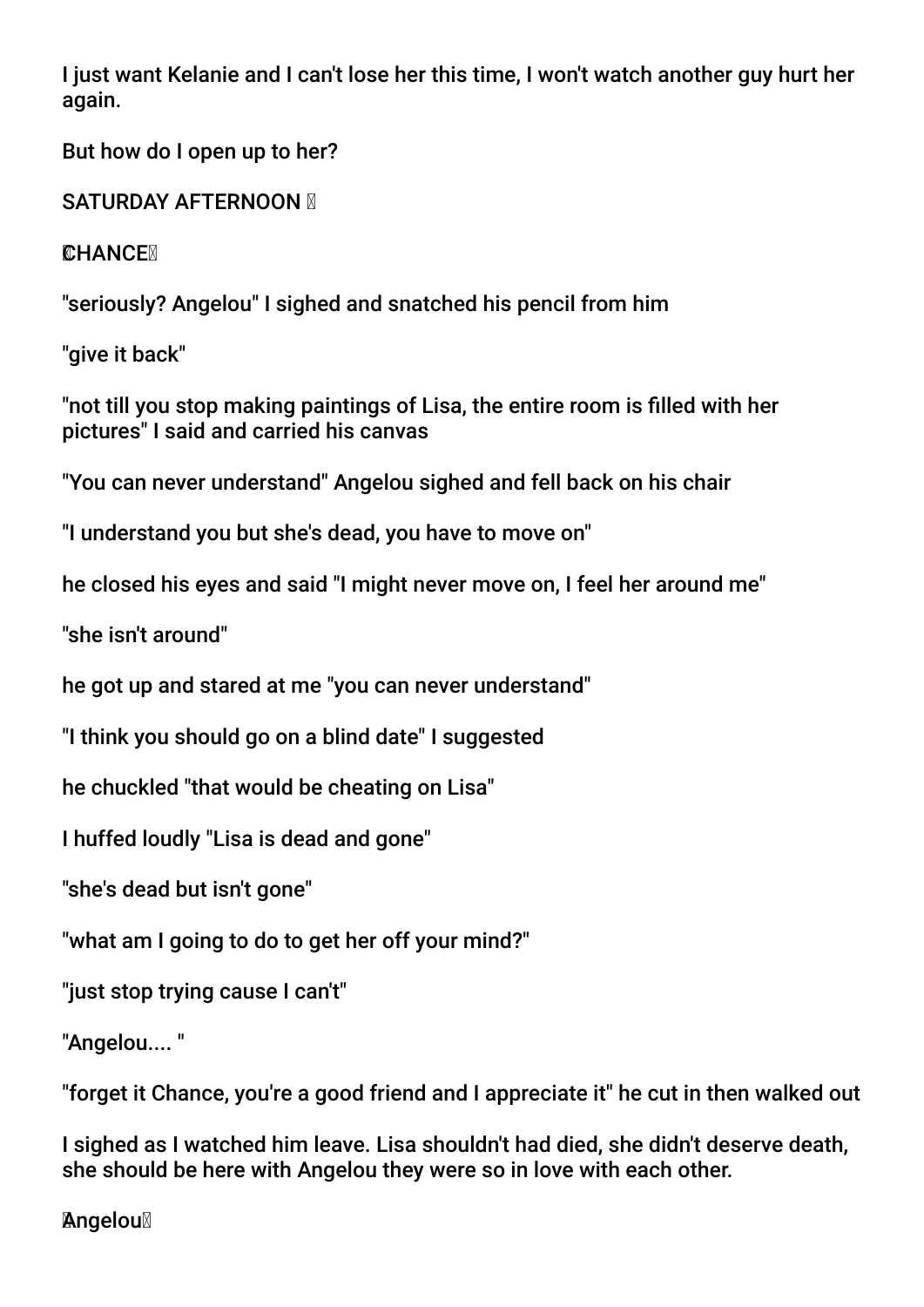"They still don't believe you're around" I said as I sat beside Lisa's grave

"you shouldn't be down there, you should be up here with me. Why did you leave after promising to be with me forever. Don't I deserve to be happy? or am I too bad that you couldn't stay with me?"

I blinked rapidly to suppress my tears but when it wasn't working, I ran out of the cemetery.

I didn't want her to see me crying. I don't want her to think I also believe she's dead.

I got to the gate and waited for a cab. After standing under the hot scourging sun for about thirty minutes there was no cab.

I got exhausted and sat by the gate till a car drove past me and stopped. The window wind open and Kelanie popped out her head.

"Let me give you a lift"

What do I say? Yes/no

- . .
- .
- .
- .
- .
- .
- .
- .
- .
- 
- . .
- 
- . .
- .
- .

### . LOVE Y'ALL

# **CHOP KISS**

- .
- .
- .
- .
- . .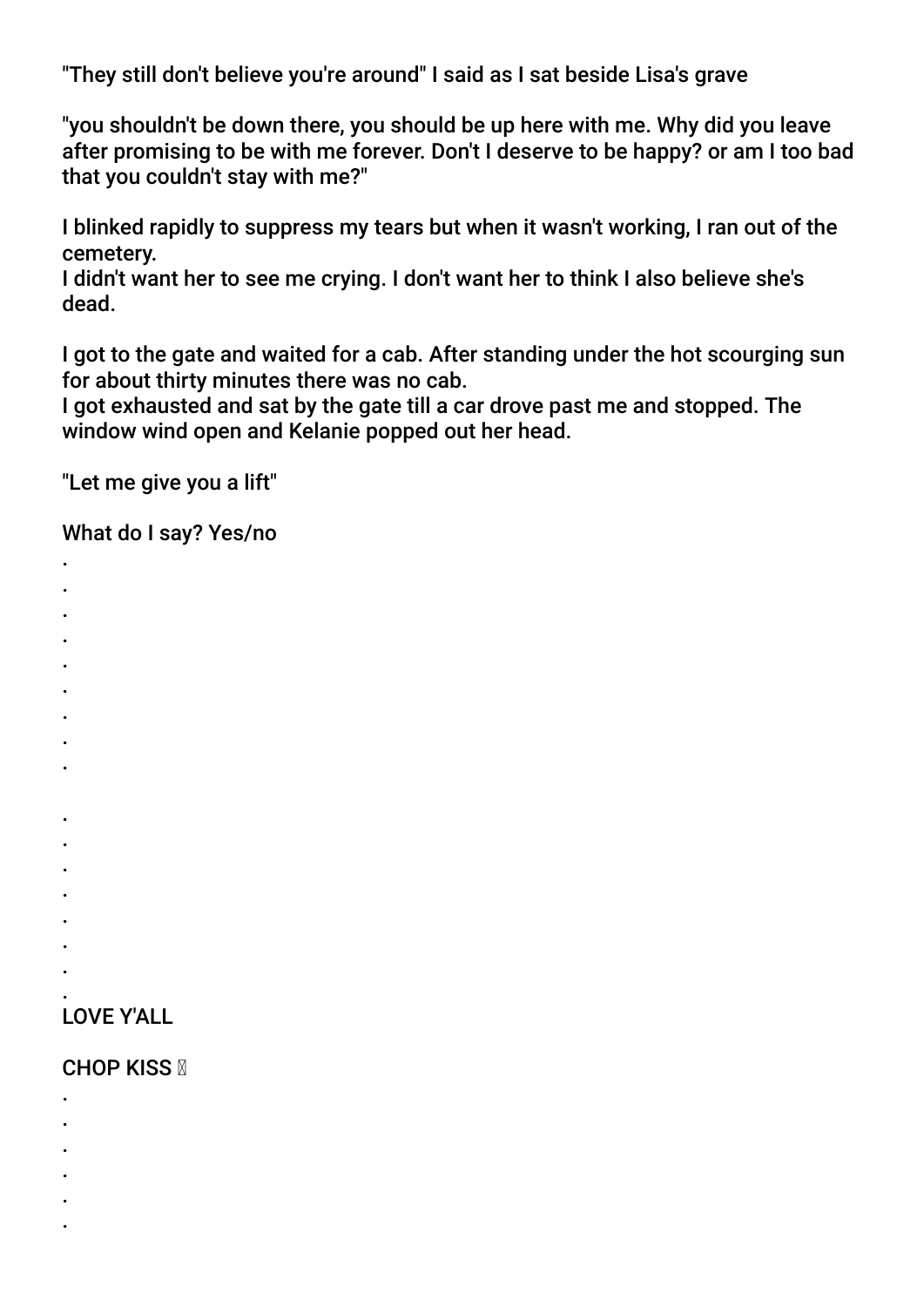### . TBC [12/16, 11:55 AM] MartinMartino: HIGH SCHOOL ROMANCE

Paper jet ep1  $\mathbb N$ 

#Episode 5

.

**ANGELOUX** 

"Thanks" I said when we were in the car

She smiled but said nothing as she hummed the music that was playing in the car. "I'll drop here" I said when we got to a bridge

she pulled the car to a stop "why? but there's no building around"

"I live around" I said then got down "thanks for the ride"

She sighed and drove off in full speed. I looked around and started my trek down to my house. I didn't want her to know where I live, no one apart from Chance was to know. I strolled down the street till I got to a restaurant. If there's anything I love so much, it's eating out. I walked into the restaurant and sat down.

"what do I offer you?" a waitress asked me

"what do you have?"

"place your order" she gave me a menu

I went through it and fnally said "water"

"what?"

"don't you serve water here?"

"we do"

"then get me water"

she looked at me to be sure I was sane and when I wasn't saying anything, she walked out and returned shortly with a jug of water and a glass cup.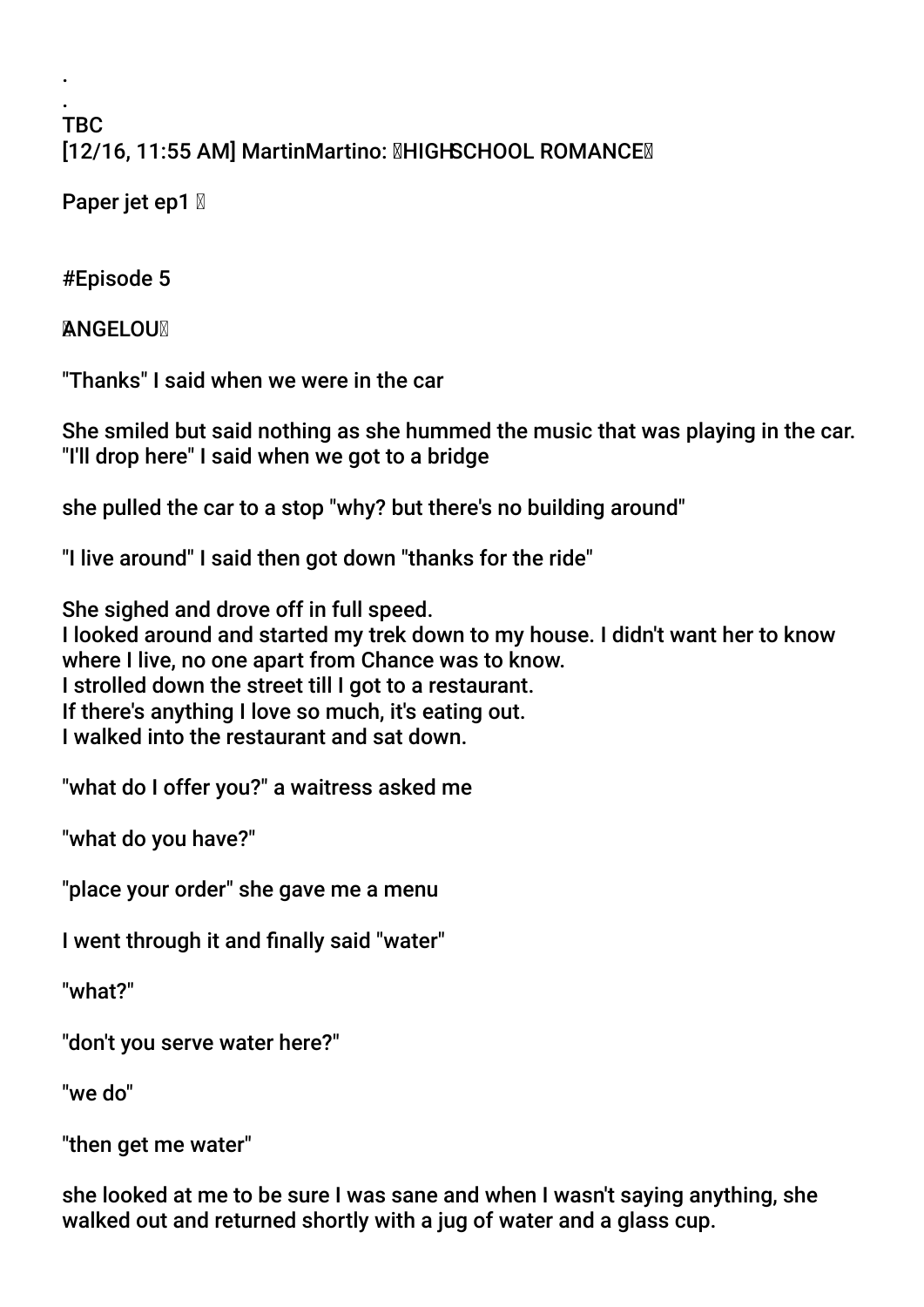"thanks" I said then poured out water in the cup

I can be really crazy

"am not the only one who loves drinking water" a girl said excitedly as she got to my table "can I join you?"

I glanced at her then at the empty seat before me silently

"thanks" she said and sat down like I asked her to

"water please" she signalled a waiter then turned to me "have we met before?"

"I don't think so" I replied curtly and gazed out the window

"okay, am Mabel by the way" she introduced and stretched out her hand

I scoffed and got up "I didn't ask you did I?"

"that's mean"

"I know"

"here's your order miss" the waiter returned with another jug and cup

"here's my bill" I slipped some notes under the tray and walked out. I could hear her huff and stamping her feet. She's a jerk. A real one.

"Angelou wait up" Tristan called running to meet me "we've been looking for you"

"is there any problem?"

"did I say we? I meant I"

"what do you want?"

"someone told me you make paper planes I was thinking you could teach me"

I sighed at the disturbance "let's go"

"your house or mine?"

"yours"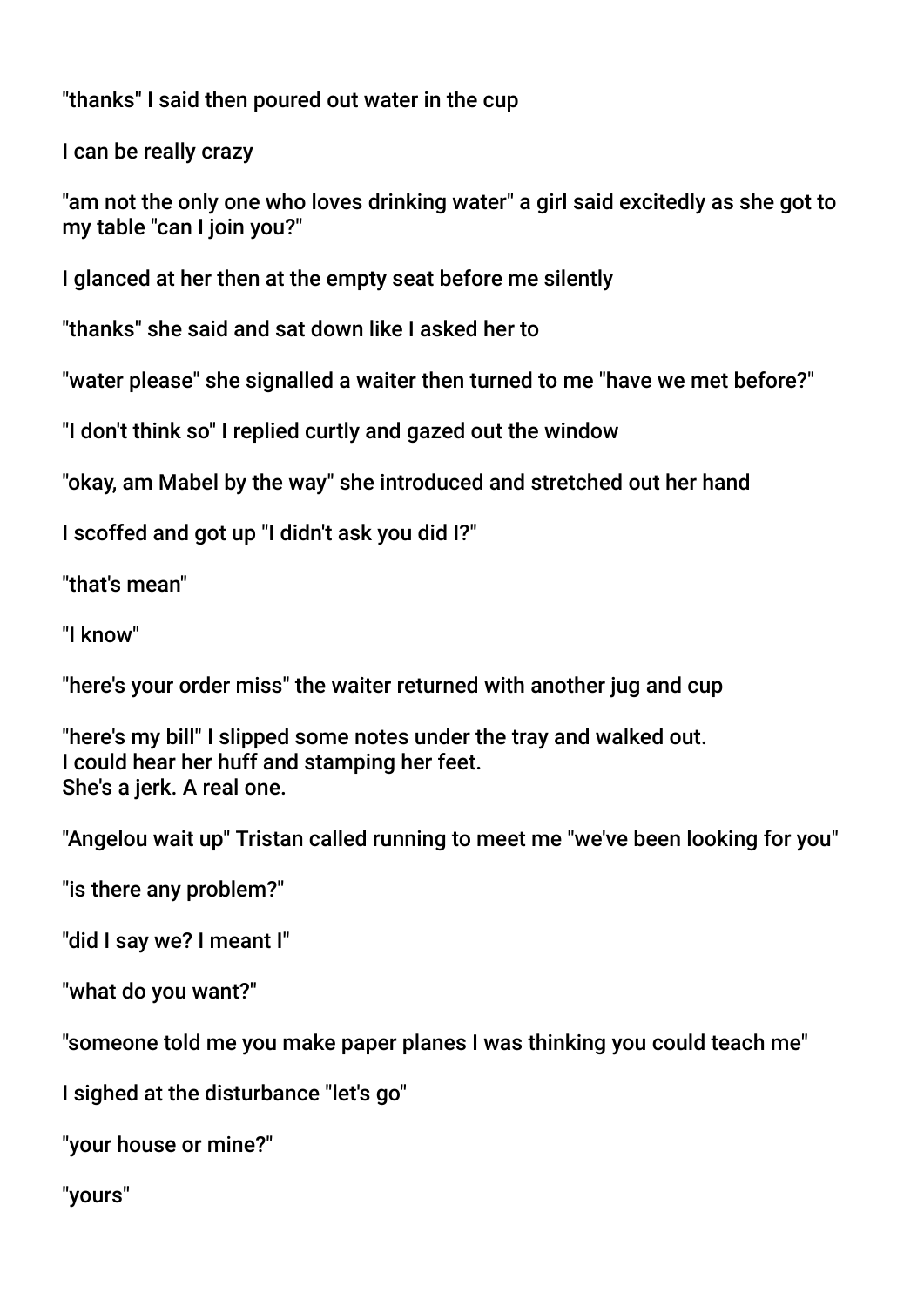# "okay"

# **MABEL**<sub>N</sub>

"You ain't concentrating" Ivy hurled

I hissed and turned to the Barbies "what do you want?"

"your attention" Caitlyn replied

"well that's not available" I said and got up

"you ain't helping at all Mabel, Glamour Diva is around the corner" Lara said

"it's my contest not yours" I seethed and walked out.

I wasn't in the mood to practice. Not after that guy made a fool out of me and the annoying waiter had the guts to laugh. I entered my room and shut the door then fell on my bed.

"honey are you in?" mum called knocking on the door

"am in mum"

"your friends are leaving, they look upset"

"I don't care"

"okay but just in case you need anything Naomi..."

"am not a kid mum" I snarled and heard her sigh then she was gone.

I just need to be alone.

I brought out my jotter and pen and started writing. My list of destruction.

Steal Lancelot  $M$ Rock Louis' party  $\mathbb N$ win Glamour Diva Win Homecoming Queen Win NYN Separate Kelanie and Tristan

Am so evil **M**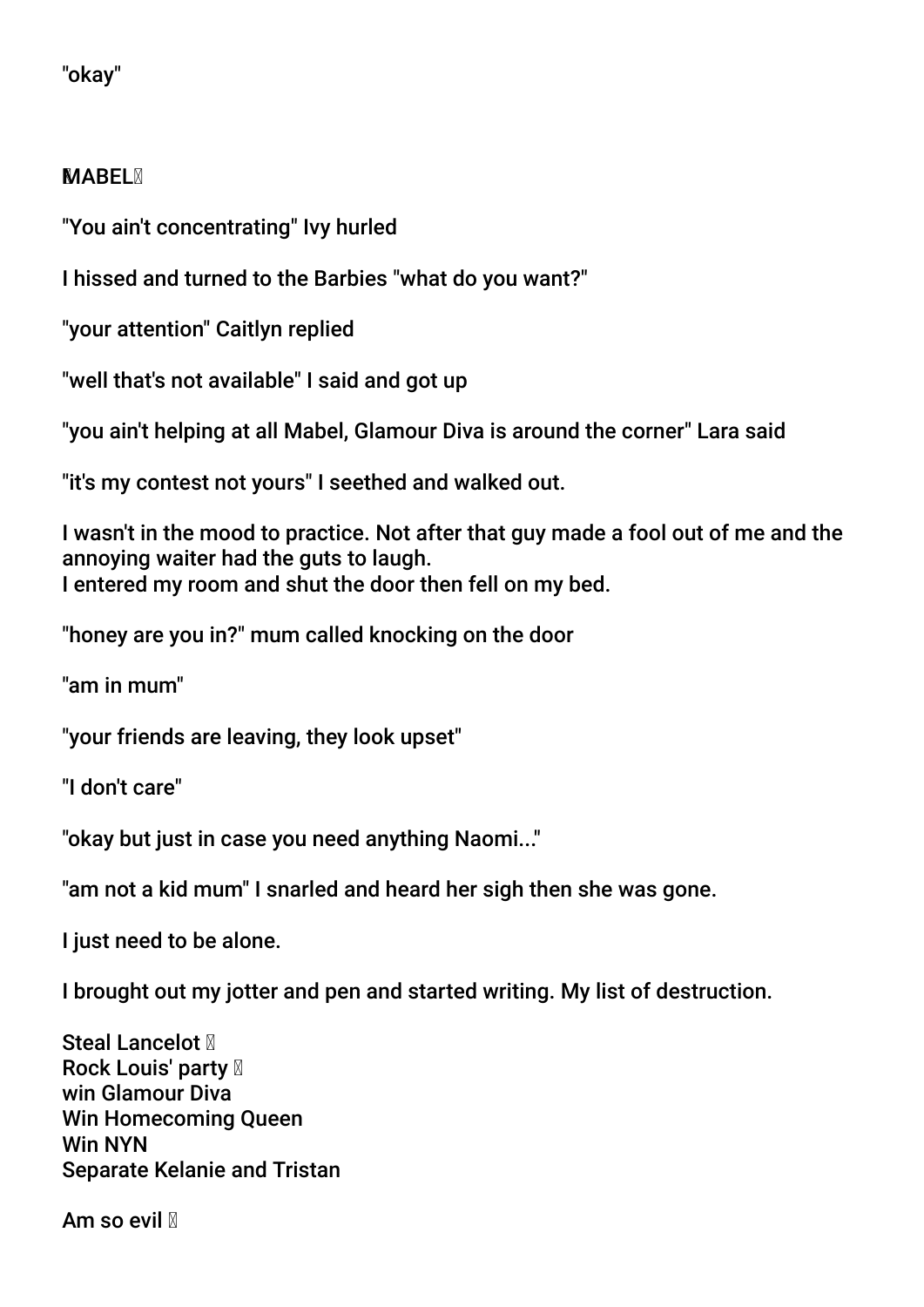### **MXELANIE M**

"I'll be out nanny" I yelled from the sitting room

"but you just got back"

I chuckled "I know but am allergic to staying indoors"

nanny walked out of the kitchen and crossed her hands across her chest "you'll make a bad wife"

"I know" I laughed and ran out

I was preparing for my parents return and I was so excited about it cause it's been two years since they last visited.

"I'll drive" I told Festus and he gave me the car key I got in and drove off to the mall. I was to shop with The Blooms.

**AT THE MALL N** 

"How do I look?" I asked The Blooms when I walked out of the ftting room

"it's kinda baggy" Blue said and the others nodded

"whatever" I rolled my eyes and walked back to the ftting room

I could hear The Blooms giggling but I wasn't hearing what they were talking about. I pulled the dress and wore another one then walked out.

"how's this one"

"it's kinda tight at the hips" Phoebe said and I stormed into the ftting room. They continued giggling as I wore another dress. This time I wore a pure lacy sleeveless blouse and sheer cut-out pants.

"how's this one?"

Zion squeezed her face "you wouldn't believe it but you look horrible in it"

"what's wrong with you girls?" I hurled and they finched back

"chill girl, just try something nice" Fiona said and I stormed back to the ftting room and wore the dress I wore to the mall.

When I walked out, they were gone. I looked around but there was no sign of them.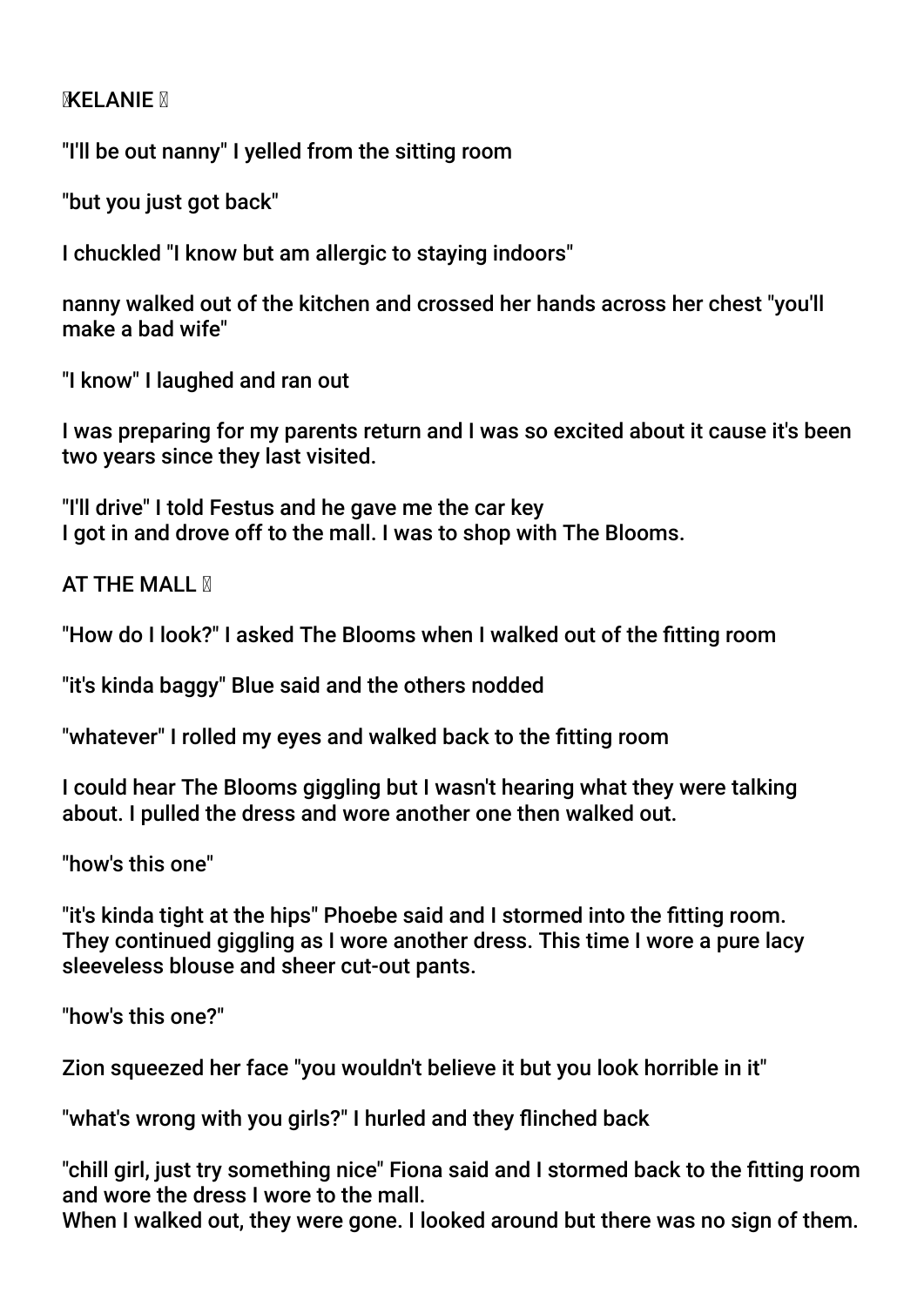I proceeded to walk out when a pail of paint poured on my body. I screamed and started running about frantically like a blind person as the paint covered my eyes. I stumbled on a table and fell with my face.

I groaned and made to stand up when a pile of banana peels fell on my body.

"Blooms!" I screamed and they all came running out and giggling

"Happy Birthday Kel!"

Wait! It's my birthday?

"you'll have to get used to it, it keeps repeating every year" Tristan said walking up to me "here let me help" he stretched out his hand but I slapped it off and got up.

"Happy birthday" Chance greeted and wiped my face with a handkerchief. I looked like a bag of garbage

"Happy birthday to you.... " They all sang and I looked around and saw all the Blooms, The Stupids and even the new guy, The STOPS and other friendly singing bands. They were all complete in their numbers but only two people were missing.

My parents.

"make a wish Kel" they said when they were done singing

"I wish you all get out of my sight"

"that's not fair" Blue pouted

"it's fair" Phoebe said then turned to the crowd "we'll go with the cake"

"That's my birthday cake" I argued

"whoever said that" Fiona snatched the cake and they ran out

"we made our own cake" Chance prompted when I tried running after them

"and we made a more beautiful one" Tristan said and Paris pushed in a cake wagon

"Happy birthday Kelanie"

"thanks"

"wait till you see ours" Chance said then Ray pushed in their own wagon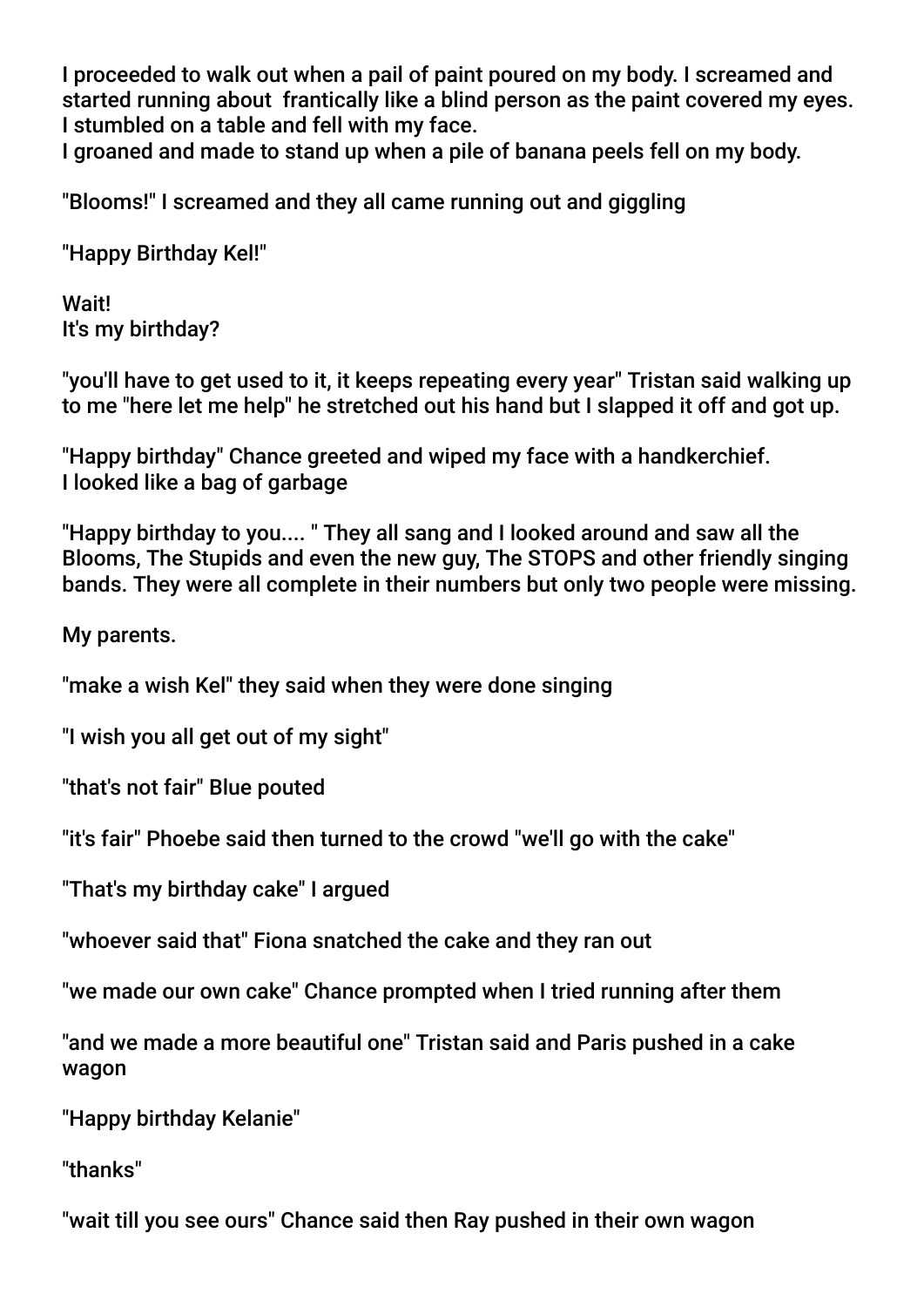"They're all beautiful"

"which will you eat frst?"

"uhm.... " I bite my index fnger thoughtfully and saw Angelou walking out. I think he's allergic to staying with people.

"Say something Kel" Tristan urged

"whoever catches me frst" I said and ran out

**ANGELOUM** 

LATER IN THE NIGHT **M** 

I sat beside the swimming pool in Kelanie's house. Everyone was having fun in the party going on inside except me.

Today was supposed to be Lisa's birthday too.

I didn't wish I Happy Birthday in the cemetery today cause I got so emotional and ran off cowardly.

I brought out a paper and a pen and started writing

 HAPPY BIRTHDAY TO THE MOST BEAUTIFUL GIRL IN THE WORLD. YOUR ABSENCE HAS GONE THROUGH ME LIKE A THREAD IN A NEEDLE. EVERYTHING I DO IS STITCH WITH IT'S COLOR.

I folded the paper into a paper jet and threw it into the air as the wind carried it into the night.

Everything reminds me of Lisa especially paper jets, she thought me how to make them and she would always want me to make it for her. It wasn't easy teaching Tristan how to make it cause it felt like Lisa was there.

**KELANIE**<sub>N</sub>

I need some fresh air.

I breathed out and weaved my way through the crowd till I got outside. I found a bench and sat down then a paper flew from nowhere and fell on my feet. I picked it up and turned to the direction it came from, Tristan was hurrying away into the building.

I picked up the paper and stared at the jet, it was neatly folded and it looked exactly like a jet. I took it inside and dropped it on my bed. I wasn't going to unfold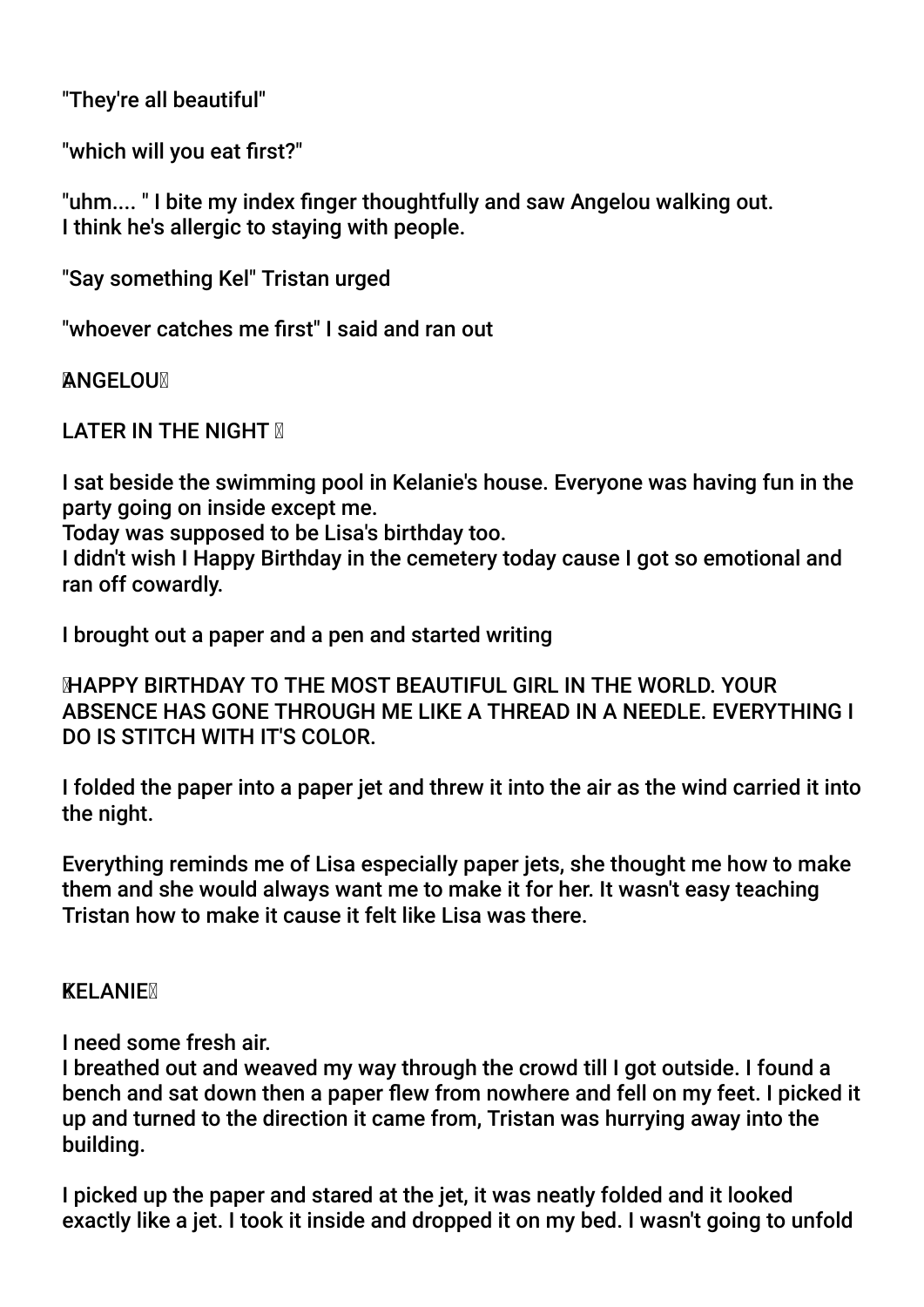it, it was very beautiful.

I wonder who made it though my instincts tells me it's Tristan that's why he was running away so I wouldn't see him.

No, No,

Tristan wouldn't run away cause of an ordinary paper jet. Ordinary paper jet unless it's not ordinary.

I dropped the jet and returned to the party.

"Great party you planned Kel" Ken said and gave me a thumbs up

"thanks"

"Someone is having fun" Mabel and her Barbie dolls giggled

"yeah, so much you can never enjoy in your life time" I fired back

"don't be confdent Kelanie cause your dooms aren't here to help you" Mabel snarled

"whatever hefe" I said with a wave of the hand and proceeded to leave

"it's your party Kelanie entertain your guests" Mabel prompted

"what do you want?"

"a face off" she replied "let's see who the real idol and future Glamour Diva is"

"am not interested Mabel"

"of course you're scared"

"am not scared of losers"

. . . . . . . .

"let's see who the real loser is" she smirked "let's go up stage"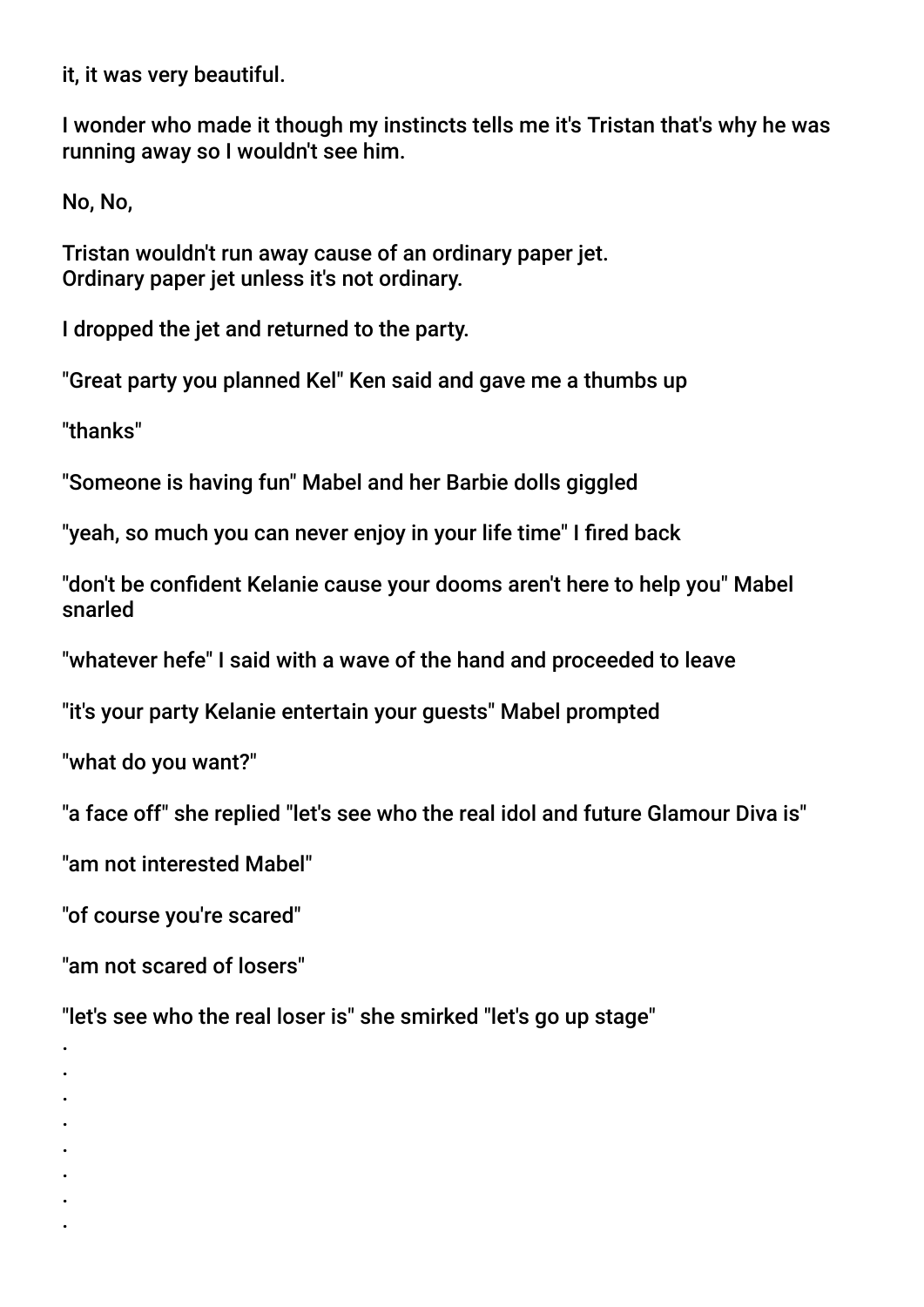#### . **TBC** [12/16, 11:55 AM] MartinMartino: **MHIGHSCHOOL ROMANCEM**

**Paper jet 2** 

. . . . .

#Episode 6

**KELANIEM** 

Mabel climbed up the stage and whispered something to the co ordinator then she climbed down.

There's a new event

He paused and glanced at me and I nodded my approval. I wasn't going to be a coward to back off.

a face off between the celebrant and our idol Mabel

Cheers and applause flled the room as Mabel climbed up the stage. Blooms ran up to me and held me back when I was about to go up stage.

"did you plan this?" Phoebe asked

"no, she challenged me"

Fiona scoffed "and you're going to take it up?"

"am not a coward Fiona" I stated and went up stage

"may the best idol win" Mabel smirked and took the mic

When nobody seems to notice I rock it with the best when everything seems to be fading I live it to the fullest don't you know don't you know I'll make it to the end....

She sang on dancing and swaying her hips to the rhythm of the music. When she stopped, I slipped the microphone from it's stand, and bent double, facing the audience. I held the pose while the beat came on then snapped erect at the frst line: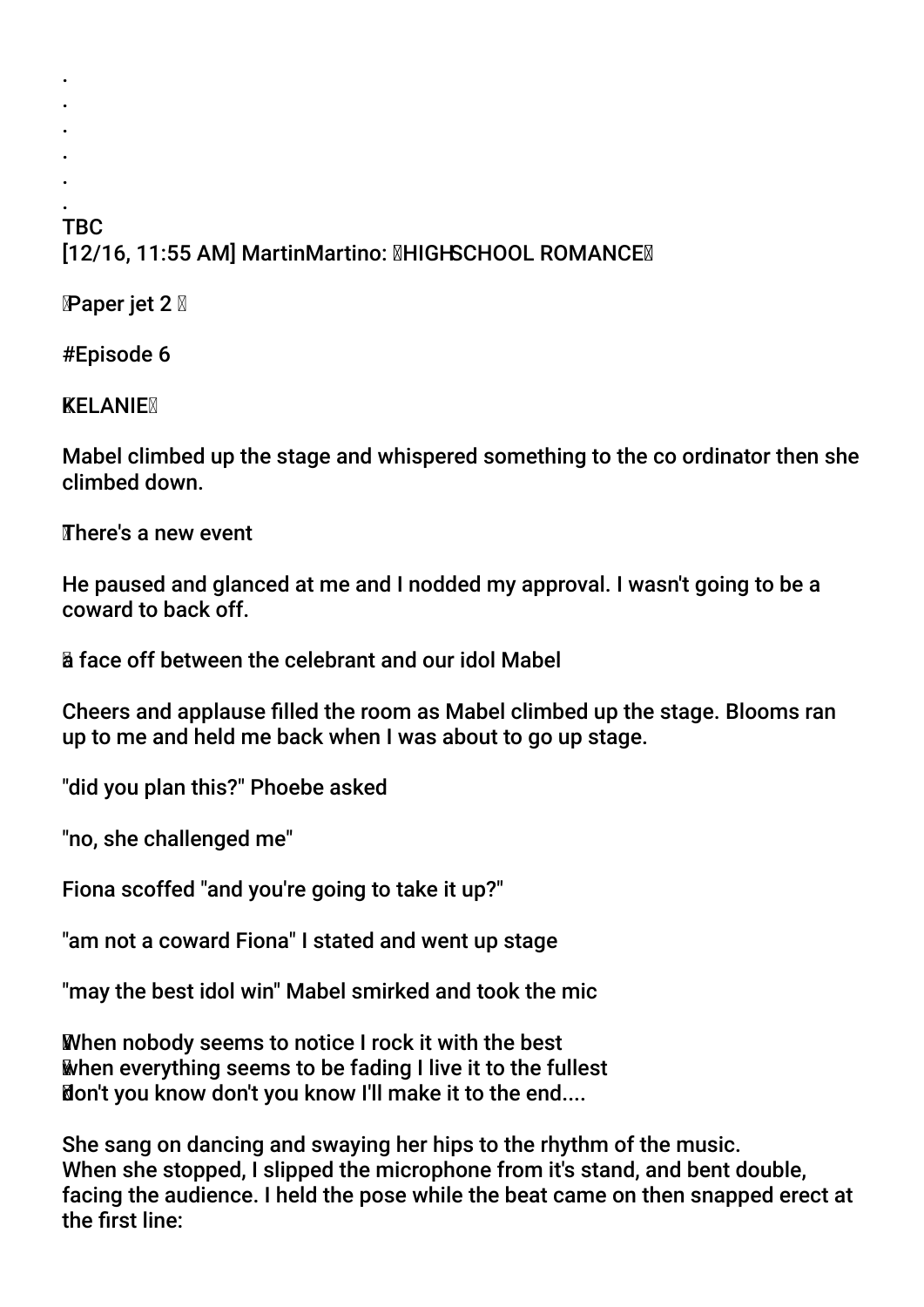Ruling the world is all I came to do....

The crowd joined me as we shouted

Rule, rule the world tonight Blooms got me going up tonight....

At the end of the song the applause was solid and warm. I gazed at Mabel who was fuming. She didn't expect to rock my own party. did she?

**MONDAY MORNING N** 

I walked into the hallway and met a group of students gathered in a corner and staring at something as they talked in whispers.

"what's going on?" I asked a boy

"see for yourself" he said with a scowl and walked out

here she comes

Students pointed at me and talked in whispers. I got scared as I walked to the wall to see what they were looking at. The last time this happened someone published a nude with my face making it look like I was really the one in the picture. But it wasn't in Glamorous, I left that school because of the incident and came to Glamorous.

"Kel Kel" someone called and I whirled around to see The Blooms walking towards me

"what's happening?"

"it's the list of band that would be competing for NYN" Blue replied

"and what's wrong with that? "

"The Reds would be competing" Zion replied

I was shocked at the realization that they were scared of Shayne Gold cause she is the leader of The Reds and she had won me in Paris.

"are you scared of Shayne?" I asked them and they were mute. I sighed disappointedly and walked out.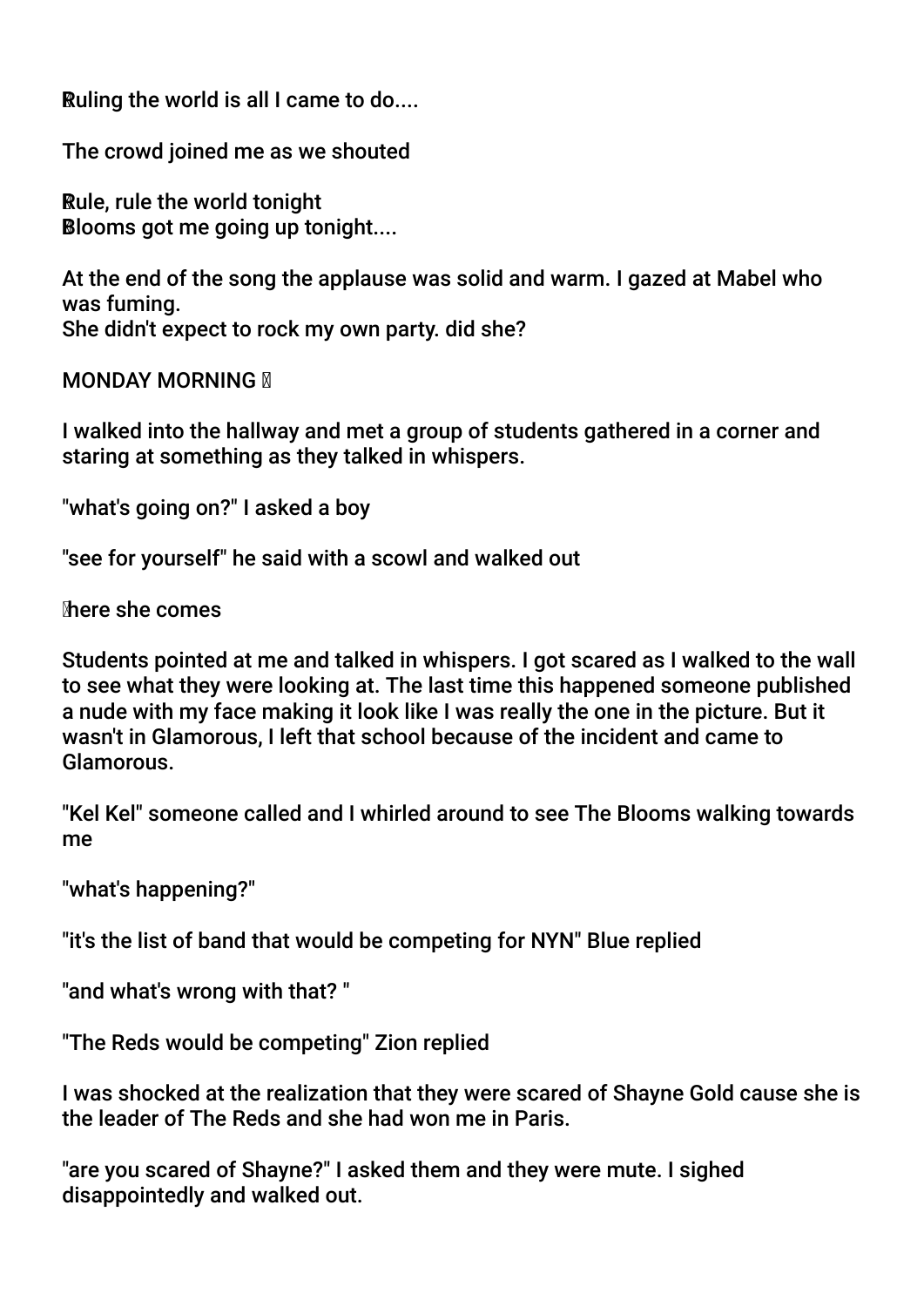"Kel Kel" Tristan called as I sat in my chair in the class but I was absent minded

"kelanie" he yanked

"Tristan"

"you seem to be lost in whatever it is that you're thinking about"

"am sorry"

"is it about Shayne?"

"The Blooms don't trust me"

He reached out and gave my hand a warm squeeze "but I do"

"I failed them before"

"but you never failed them again" he said "it's true that Shayne wins virtually every competition she goes for and it's also true that I trust you"

"me too" Chance chirped in

"me three"

"me four" All The Stupids walked in and stood round my table.

"We trust you Kel"

"thanks guys"

"The Blooms are crying they think you hate them now" Lex said

I chuckled lightly "go pacify them" then I noticed Angelou wasn't with them "where's New York Times?"

Chance bursted into an outrageous laughter and I started wondering what was funny in what I said. "he's reading a History on Blake Hasting"

"and what's so funny about that?"

"cause he thinks Blake was a werewolf while Blake was actually a vampire so he's trying to prove me wrong"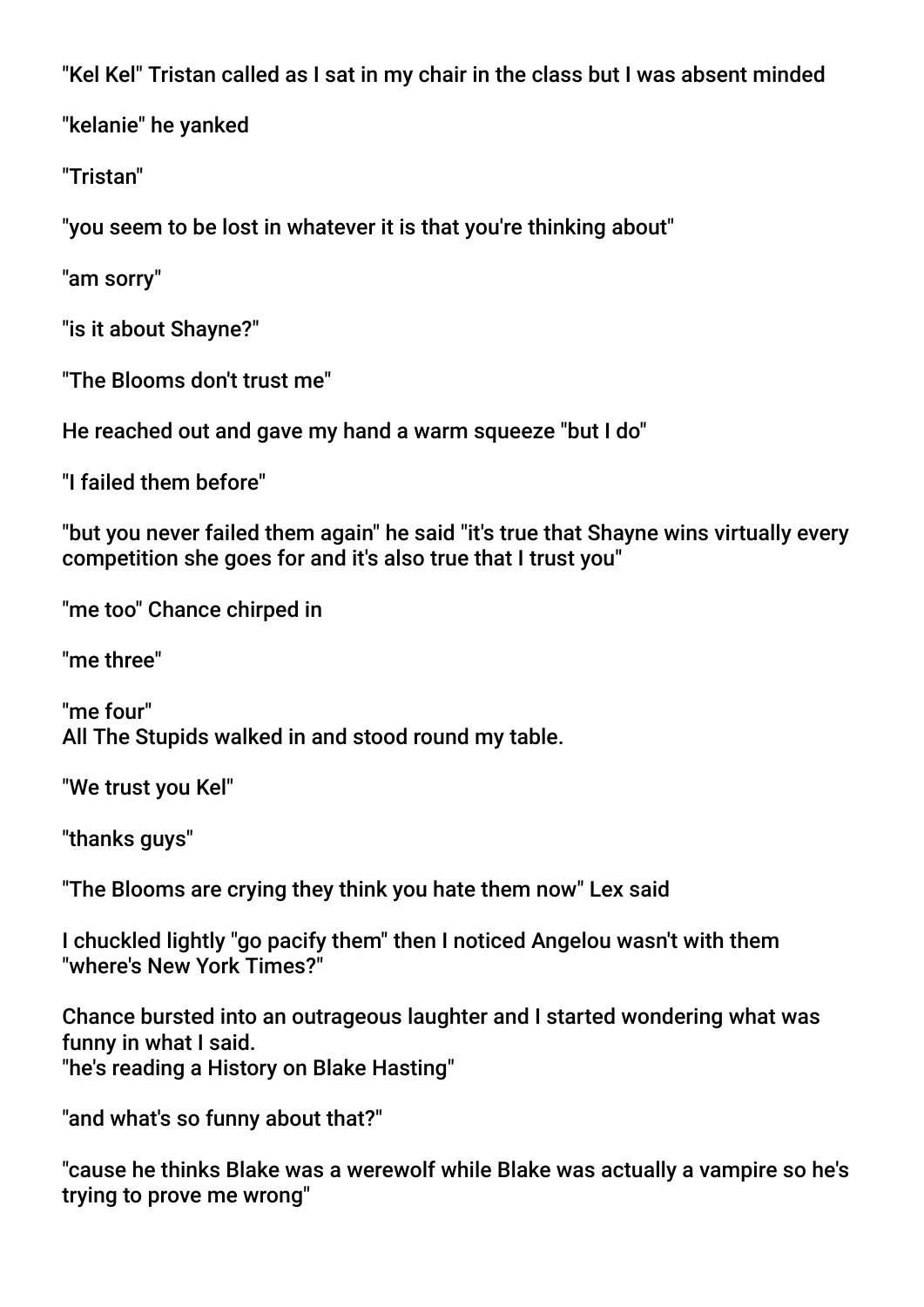"Blake wasn't a vampire" I said pointedly

Chance stopped laughing and gazed at me "don't tell me am wrong cause I've been bragging about knowing his history"

"well you're wrong" I stated

"but he wasn't a werewolf either" Chance said hopefully

"he was human till he got attacked by a wolf as he returned from the forest. Deana Clark treated the wound with whortleberry and sallow bark, but it was deep and she was afraid.

After coming home, she cast the runes. Casting the runes means divining and she found out that Blake had turned to a werewolf" I narrated

"you're good in history" Derek commented

"Thank you"

"I guess I was wrong after all" Chance said with a shrug

"and I guess you should apologize to Angelou"

\_\_\_\_\_\_\_\_\_\_\_\_\_\_\_\_\_\_\_\_\_\_\_\_\_\_\_\_\_\_\_\_ I walked to my locker to take my book for the next class. I was standing beside the locker when a paper jet flew to where I was standing and landed at my feet.

Another paper jet

I picked it up and threw it into my locker and walked to English class. I'll fnd out the pilot of these jets later or better still unfold it, maybe whoever it is, is trying to pass a message.

**LANCELOTM** 

"The Splitz are competing for NYN" Aaron exclaimed

"now that's a competition between Flames, Stupids, and Splitz" I said

"Stupids might be stupid but they're good and with that new guy, we gat a real problem" Miles added

"Angelou won Gotz Talent and he really got talent maybe we should send him out of the way"

"What about Chance?" Eric asked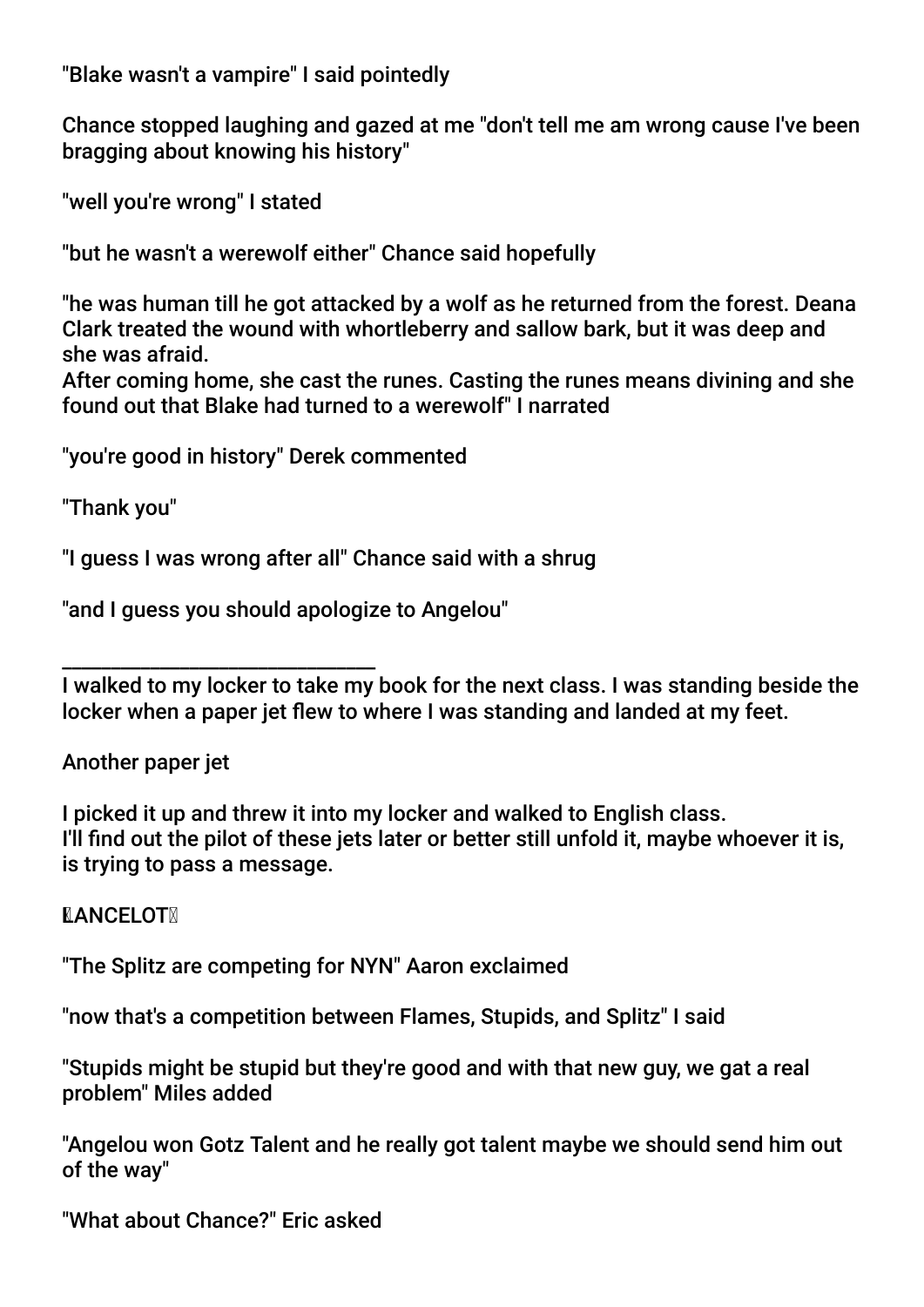"He might be dead before the competition" Seth said "I really hate him, I might kill him before the competition"

Seth is a real bad ass

"I have a plan" Frank said and his voice fell to a whisper

### **MABEL**

I gazed out the window as the History teacher was saying his nonsense. Angelou was sitting adjacent to me and the only way I could keep myself from staring was looking outside.

Many thoughts were running through my head. Glamour Diva was in a week time and the homecoming game starts immediately after the Diva is crowded.

What if Kelanie wins everything?

"miss Beddingfeld" The History teacher called and I looked up to face him

"What are you staring at?"

I didn't make a move to reply his question

"maybe you should excuse my class"

I packed my books and walked out.

Best punishment ever.

I walked down the stairs and walked into Kelanie who was climbing up the stairs. She ignored me and continued walking but I held her back.

"must you always be a pest?" she snapped

I scoffed and twisted her hand "I want you to sign out of Glamour Diva"

"you're a bitch" she yanked a d pushed me. I fell a d rolled down the stairs then everything went blank

### **KELANIEM**

I got scared as Mabel passed out and wasn't moving. My heart was beating fast and I shook her violently. "Mabel! Mabel!"

A part of me was telling me to run away and pretend I have no idea of what happened but my conscience was pricking me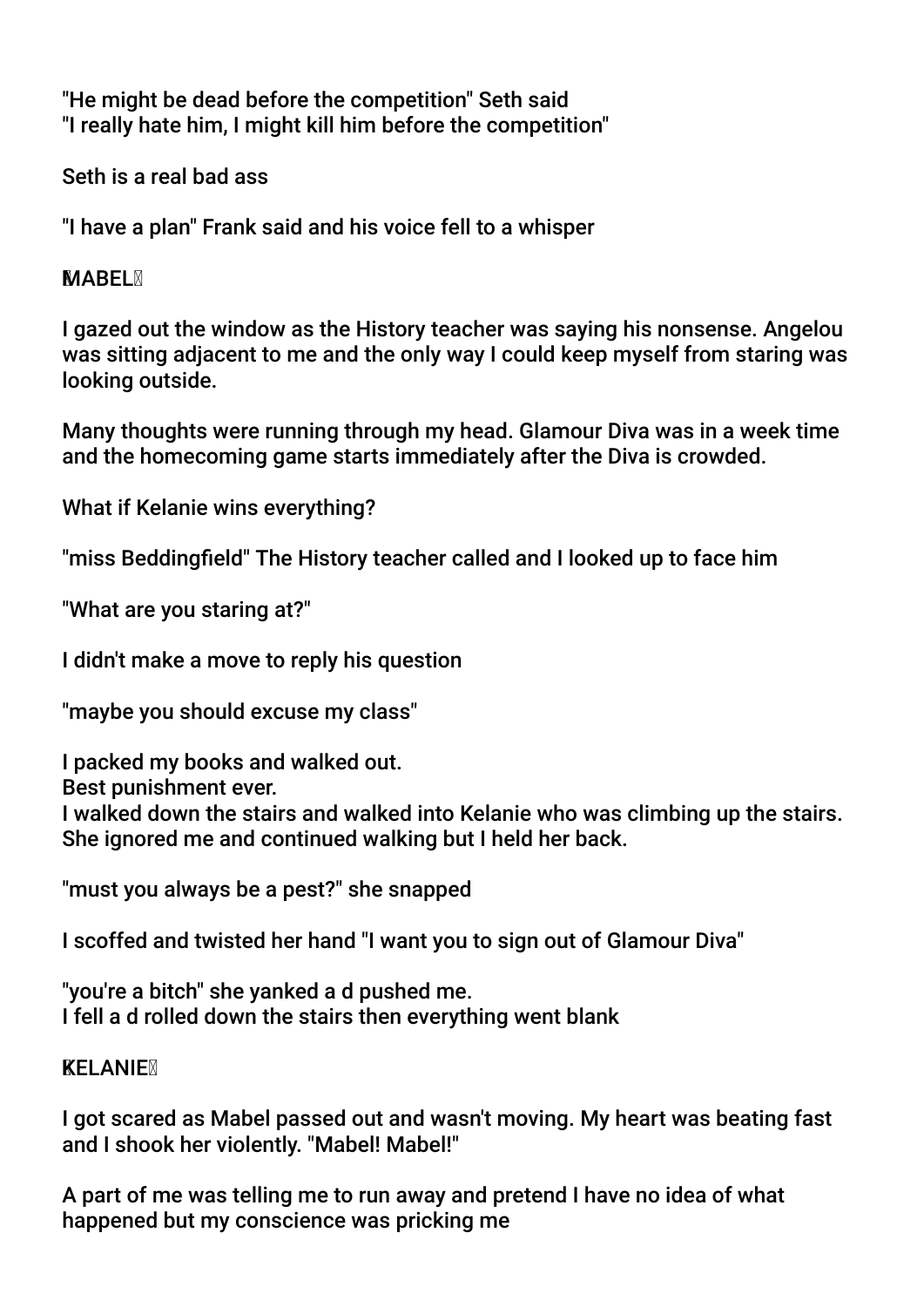"what have you done?" The Barbies yelled from behind

. . . **TBC** [12/16, 11:55 AM] MartinMartino: **MHIGHSCHOOL ROMANCEM** 

**Another paper jet** 

#Episode 7

. . . .

# **KELANIE**<sub>N</sub>

I got scared as Mabel passed out and wasn't moving. My heart was beating fast and I shook her violently. "Mabel! Mabel!"

A part of me was telling me to run away and pretend I have no idea of what happened but my conscience was pricking me

"what have you done?" The Barbies yelled from behind and pushed me out of the way

"Mabel!" They called repeatedly then students ran out

"What happened to her?" Lancelot asked as he made his way to where we were

"Kelanie pushed her down the stairs" Lara replied with haughty disdain

Lancelot turned to look at me but said nothing then carried Mabel in his arms bridal style "let's take her to the clinic"

"pray nothing happens to her" Ivy seethed and they followed Lancelot out. The students started walking out his groups and murmuring to themselves. I was really scared.

Why does everything go wrong in my life?

I plodded to the music room as tears welled up in my eyes. I was really scared. "what happened?" Tristan asked as they ran up to me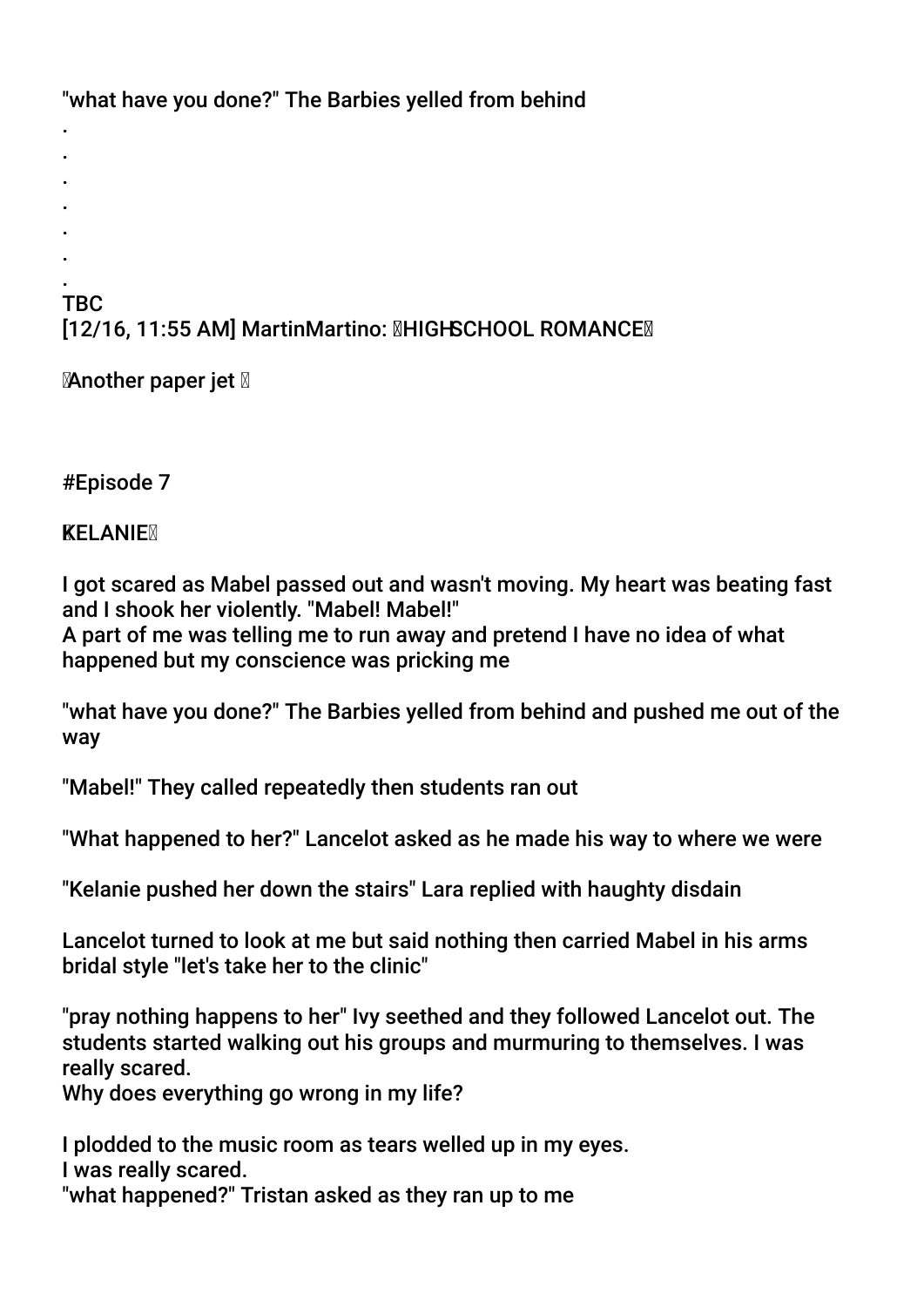"she... she tried attacking..." I chocked on my tears and Tristan pulled me into a hug

"it's okay"

"They're not going to believe me" I sobbed on his shoulders

"We all know you aren't going to do anything to hurt anyone" Fiona cued

"and she kinda deserve it" Phoebe snarled and rolled her eyes

Tristan shot her a glare then she stormed out. "Let's go sit down" Tristan said and took my hand

"Miss Louis"

I turned to see who called and met the principal staring at me from her glasses. Miss Morgan was standing beside her and glaring at me.

"to my office now"

"I didn't mean to, it was an accident" I pleaded

\_\_\_\_\_\_\_\_\_\_\_\_\_\_\_\_\_\_\_\_\_\_\_\_\_\_\_\_\_\_\_\_\_\_

"you've always hated Mabel and feared her cause she's your competition and Glamour Diva is around the corner you'll do anything to get her out of the way" Ms Morgan seethed then I wiped my tears

No one believes me

"That's a lie Morgan, Kelanie wouldn't think of hurting anyone" Ms Chantel defended

"Then what do you call what she did to Mabel?" the principal asked sternly

"it was self defense ma'am she was just trying to protect herself"

"there's no evidence that Mabel did anything to Kelanie. Kelanie was just being wicked"

"that's a lie and you know it Morgan..."

"enough Chantel" the principal cut in "I don't care who's guilty but Kelanie shouldn't had pushed Mabel down the stairs which is an act of wickedness..."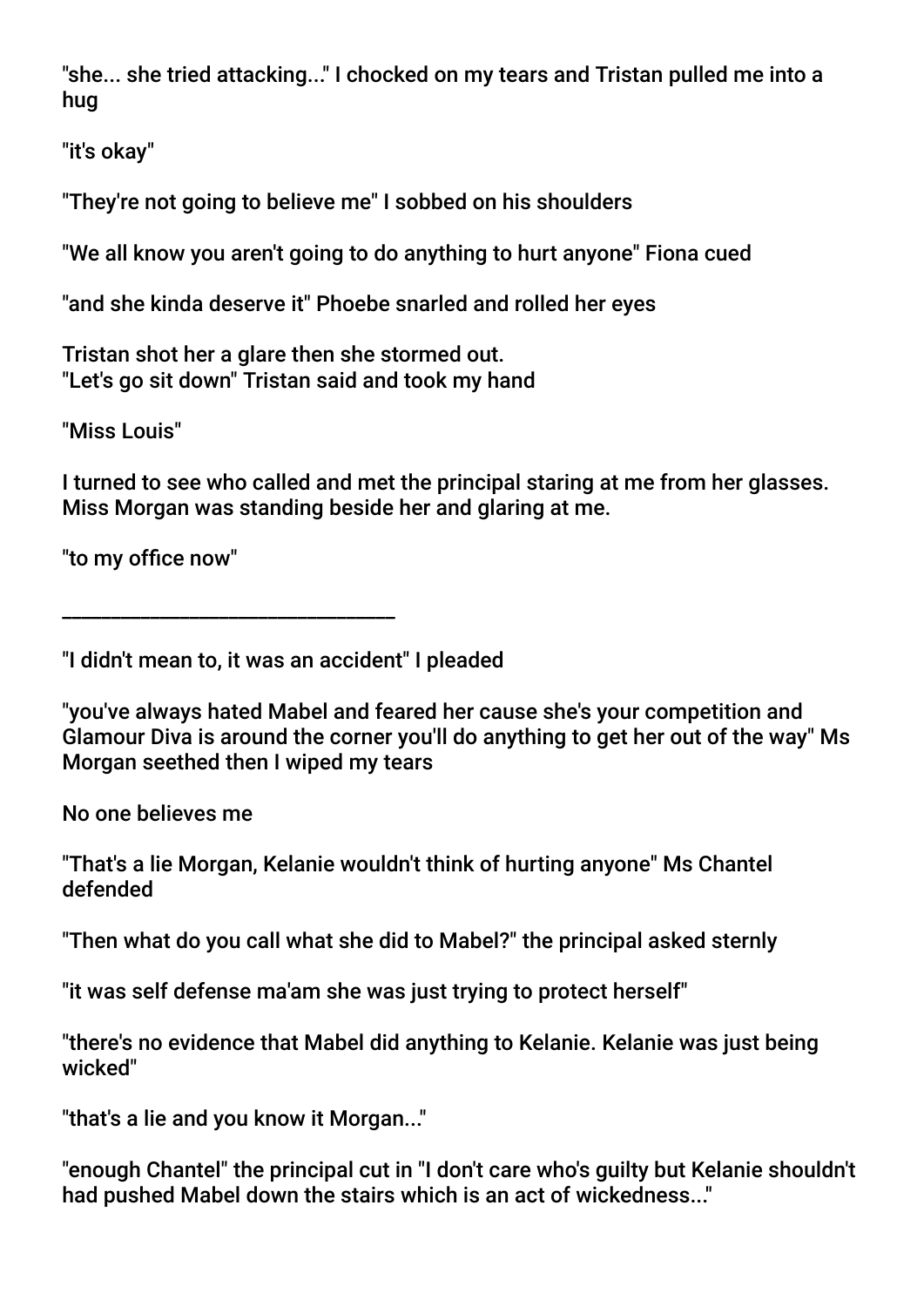I glanced at Ms Morgan who was smiling wickedly then turned back to the principal

"...you're suspended and is to return after two weeks"

"what? Glamour Diva is in a week time and she's competing" Ms Chantel shouted

"then she's no longer allowed to contest till her suspension is over, she has to learn her lesson" The principal stated with a note of fnality

\_\_\_\_\_\_\_\_\_\_\_\_\_\_\_\_\_\_\_\_\_\_\_\_\_\_\_\_\_\_\_\_\_\_

"we know you didn't mean to do it" Zion said as they walked me to the lot

"I trained so much for Glamour Diva and the homecoming game, I can't believe I won't be competing"

"you'll always be the best homecoming queen even though you don't compete and you'll always be our Glamour Diva" Tristan said

"thanks guys, I need to go now"

"we'll come after school to check on you" Chance said

"bye guys"

"bye Kel"

**MARFI M** 

"Ouch!" I groaned holding my head as I tried to sit up from the bed

"how you feeling?" Ms Morgan asked

"my head hurts a lot"

"you'll be fne"

"what happened to Kelanie?"

"she has been suspended and won't be competing for Glamour Diva" Ms Morgan replied

I smiled in relief "great"

"you need to rest"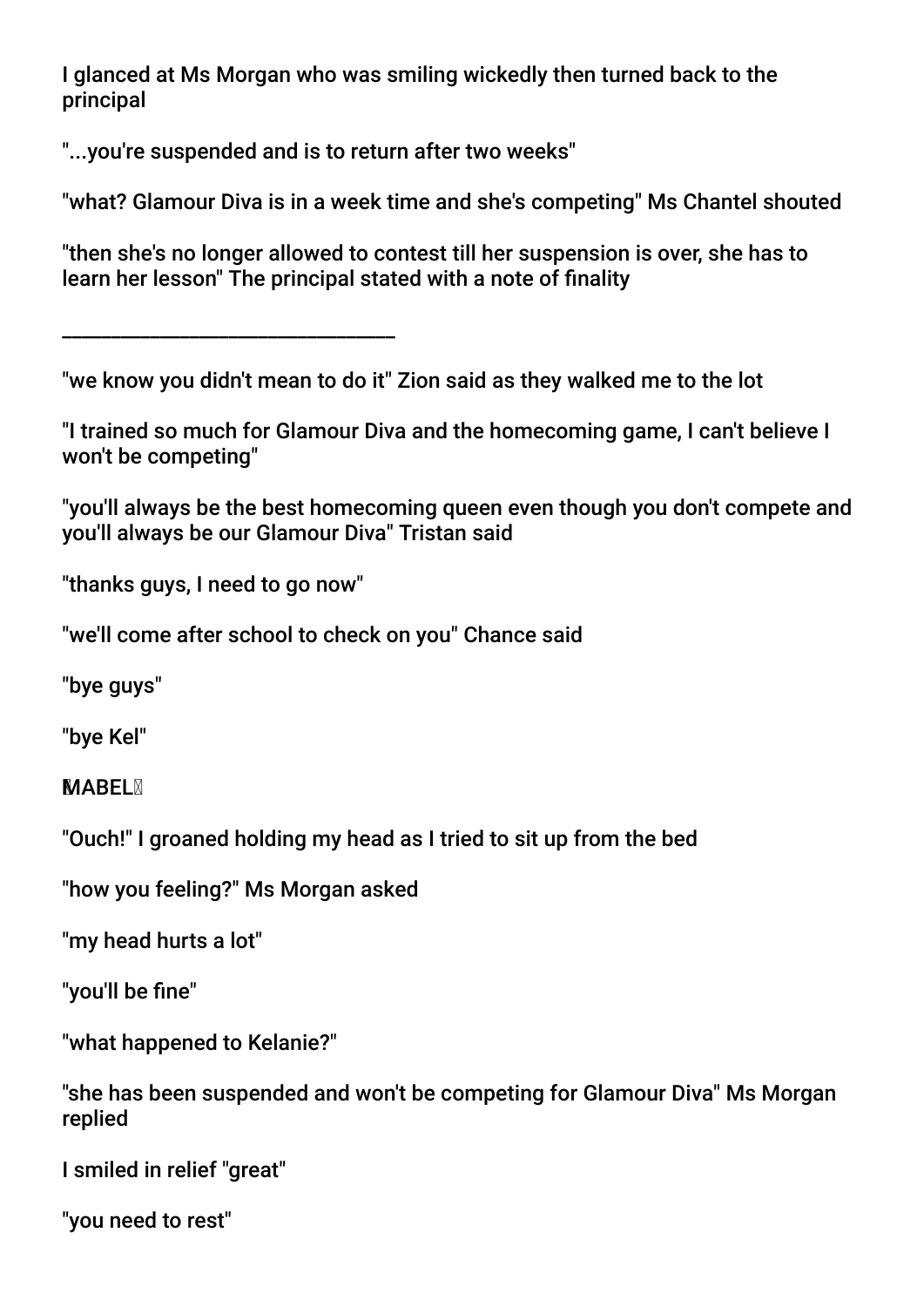"where are the girls?"

"practicing"

"they haven't even come to see me"

"they did when you were asleep"

I sighed "where's Lancelot"

"he just went out to get you something to eat"

The door opened and Lancelot walked in shutting the door behind him.

"here he comes"

"you're awake"

"My head hurts" I drawled and he touched my cheek affectionately

"sorry, you'll be fne"

"I know, as long as I won't be competing with Kelanie"

I sat beside me and opened the bag he was holding "here I bought you lunch"

"am not hungry" I said and hugged him from his side

"but you need to eat so you can take your drugs and get strong"

"there's no strength like having Kelanie out of the way, you just won't understand"

he touched my hair and said "I do" but he wasn't really happy.

**TRISTAN** 

"My life sucks" I sighed for the umpteenth time

"yeah" Orlando agreed then added "it stated sucking twenty minutes ago when Kelanie left"

"I'll be going on suspension too" I said

Paris chuckled "you're giving yourself a two weeks suspension?"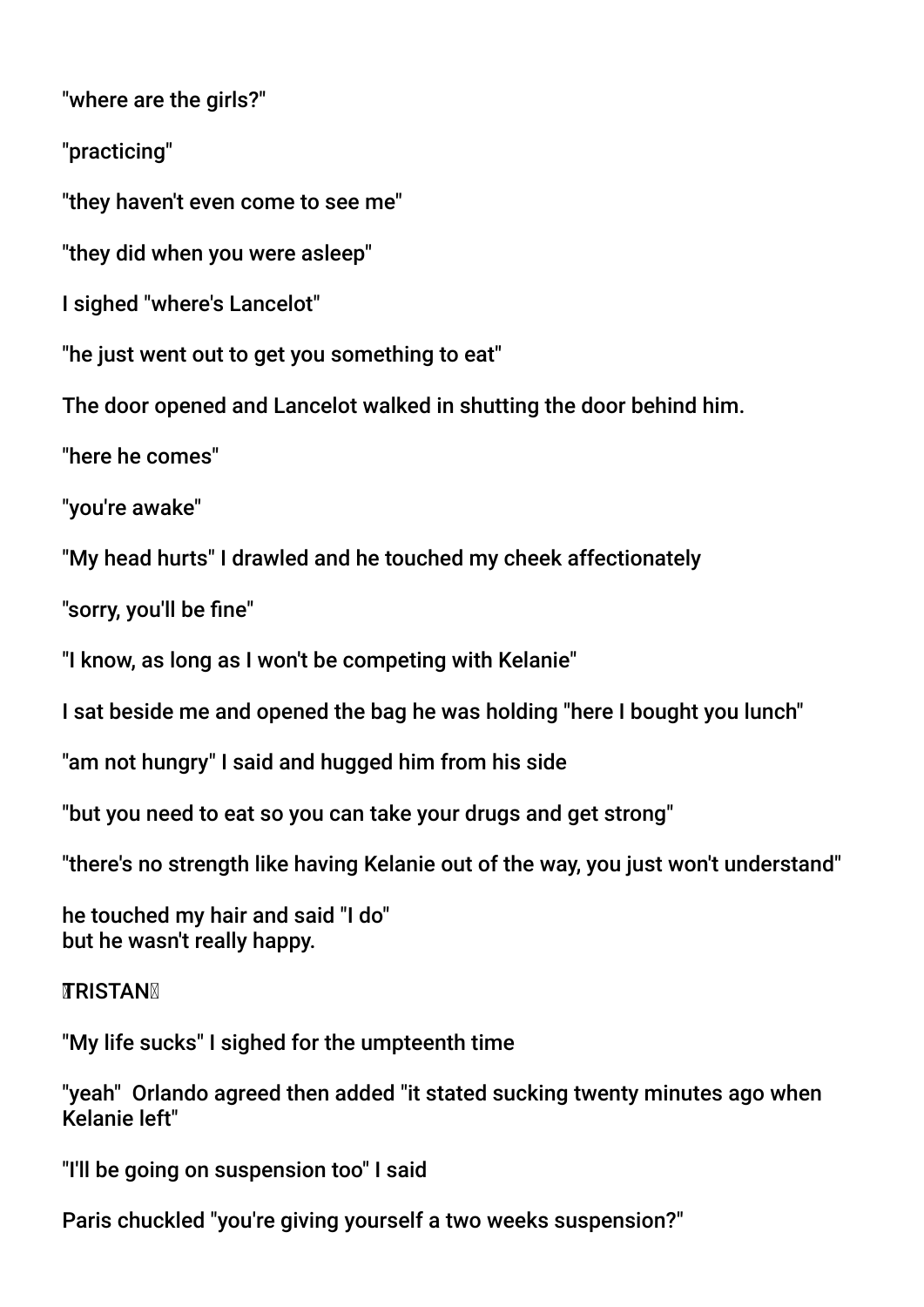"yep I don't mind pushing Lancelot off the stairs"

"then you're crazy" he blurted out "we have a big game, the homecoming and we've got to win it"

"I don't mind losing it Paris, Kelanie is going to lose hers"

"and you're gonna lose your mind if you don't get her out of it" Stephen stated

I sighed and looked away. They wouldn't understand. They just don't know.

¤¤¤¤

After school, I drove to Kelanie's house to keep her company. "Good afternoon ma'am" I greeted her nanny with a head bow

"Tristan do come in" she stepped aside and I walked in

"is Kelanie in?"

"she's in her room. she hasn't come out since she got back and am worried cause she can be really crazy when she's hurt"

"I'll go check on her" I said and headed for her room.

I understand nanny's fear.

Whenever Kelanie is hurt she does many crazy things like when we lived in the same neighborhood. She had jumped down a tree and broke an arm cause she didn't get a gift from Santa.

And the other time, she threw a pill into her nose cause her parents missed her ten year old birthday.

She was a rich spoilt girl but I know she's changed and matured now.

"Kelanie!" I called knocking on her door "Kelanie open up it's me Tristan"

The door creaked open and she walked back to the bed.

"Are you alright?"

"am fne Tristan you shouldn't have bothered"

"I know but I have to, you mean a lot... " I stopped myself from telling her she meant a lot to me

"is that a paper jet in your bag?" she asked pointing at the paper that was hanging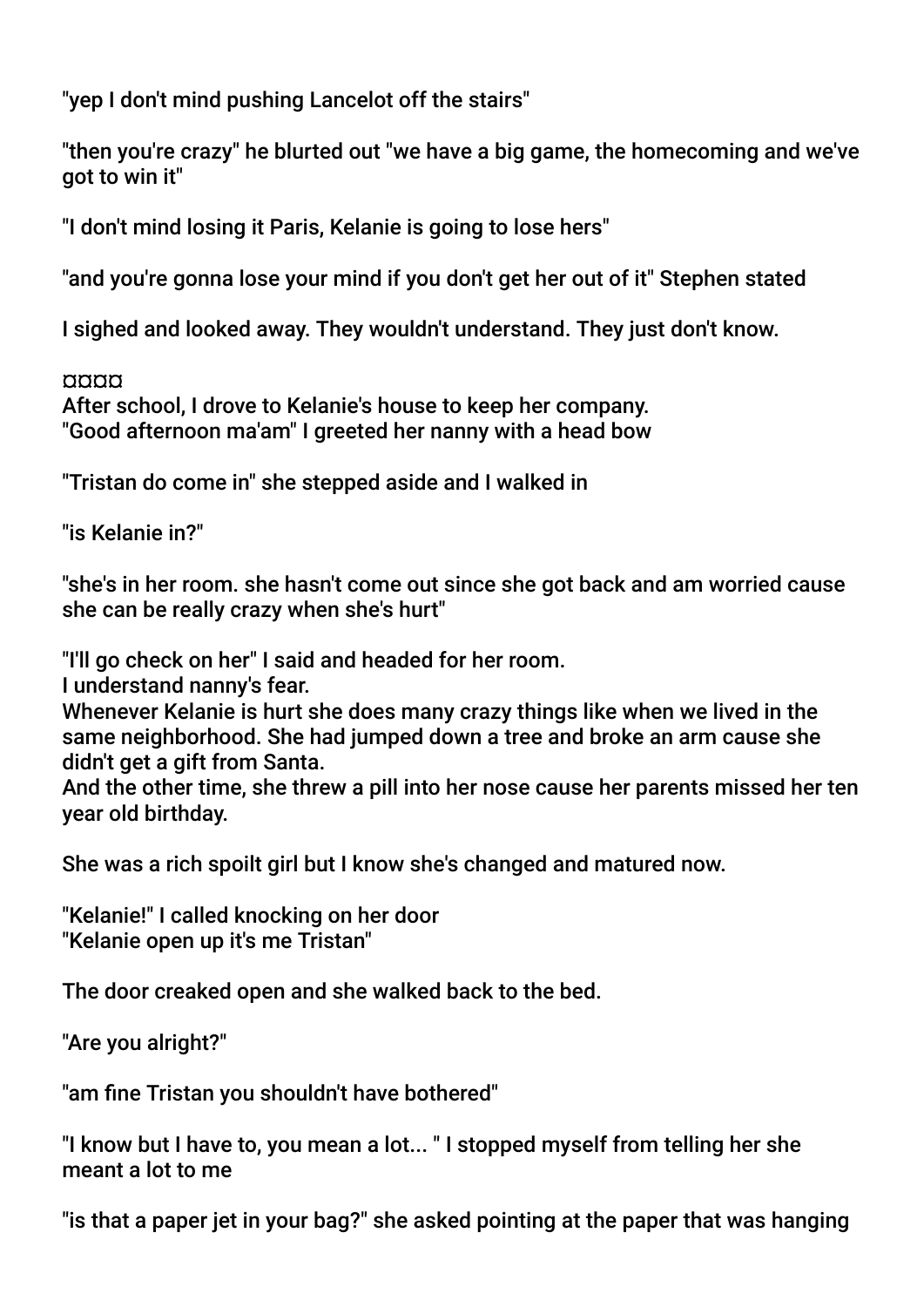at the side of my bag

"no... " I scratched my hair nervously thinking of a perfect lie. I couldn't tell her it was a paper jet. What if she asks to see it?

"it's not a paper jet, you know I can't make one"

"oh!" she mouthed "I've been picking paper jets lately. someone has been fying it to me, I thought you were the pilot" she chuckled

"I don't make paper jets" I insisted and hastily shoved the paper jet into my bag "I'll be leaving now but I'll come over later in the night"

"thanks for your company"

"what are friends for?"

LATER IN THE NIGHT **M** 

**KELANIEM** 

8:30 pm  $\mathbb{Z}$ 

I laid on my bed after taking my bathe and having dinner. I couldn't sleep, I was waiting for Tristan or anyone to come over and keep me company before I do something crazy.

9:30 pm  $\mathbb N$ 

I tossed about in my bed. No one was coming and I was getting to my limit. I turned off the bed lamp and got out of bed, then I walked to the window and pushed it open.

I needed fresh air and the night was dark and cold with only the stars illuminating the sky.

 Everything reminds me of you even the cold distant night reminds me of our times together

Forgetting you is not going to be easy, remembering me is not your thing

I wiped my tears as I continued singing. My life was gradually turning into a mess. I let out my breath slowly and turned to return to bed when a paper jet few into my room.

I picked it up and whirled around to see who threw it. I gazed out the window but there was no sign of anyone. Just the breezed as it blew on the trees.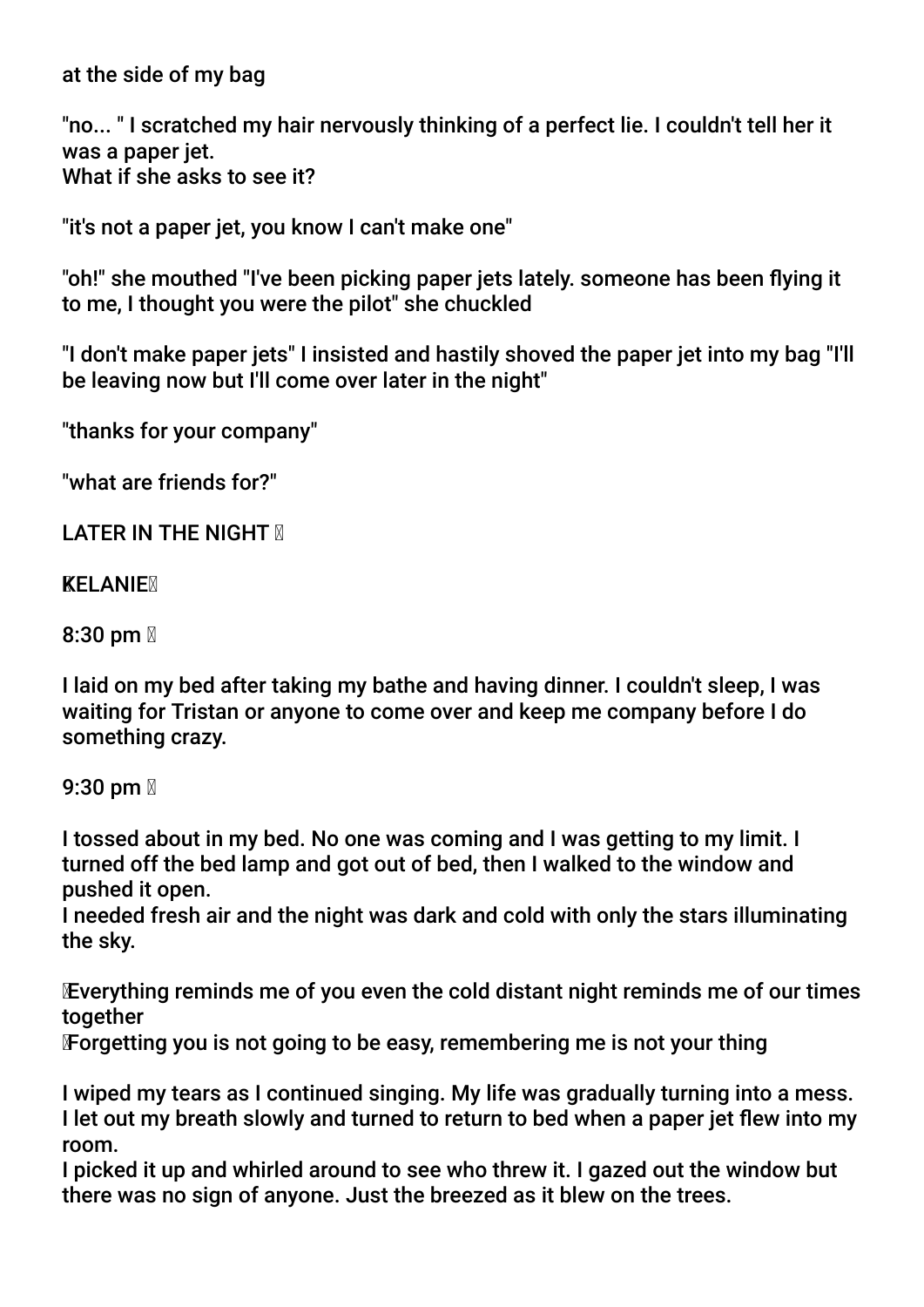I brought out the other paper jet I had picked on my birthday and studied the two. Three paper jets but one was in my locker in school.

I unfolded the one I just picked and there was a clear write up

 If you think you've lost it all, always remember the tree. It loses it's leaves and gets it back after that season.

Who is the pilot?

I opened the frst one and also read it. Whoever this is, is sending it to me. But who could it be?

- . .
- .
- .
- .
- .
- .

. I KNOW SOME OF YOU WILL SAY TRISTAN SOME WILL SAY ANGELOU.

- .
- .
- . .

# ANTICIPATE....

- .
- .
- .
- .
- . .

# **TBC**

[12/16, 11:55 AM] MartinMartino: **MHIGHSCHOOL ROMANCEM** 

The boy is mine  $\mathbb N$ 

#Episode\_8

**KELANIE** 

**THE NEXT DAY X**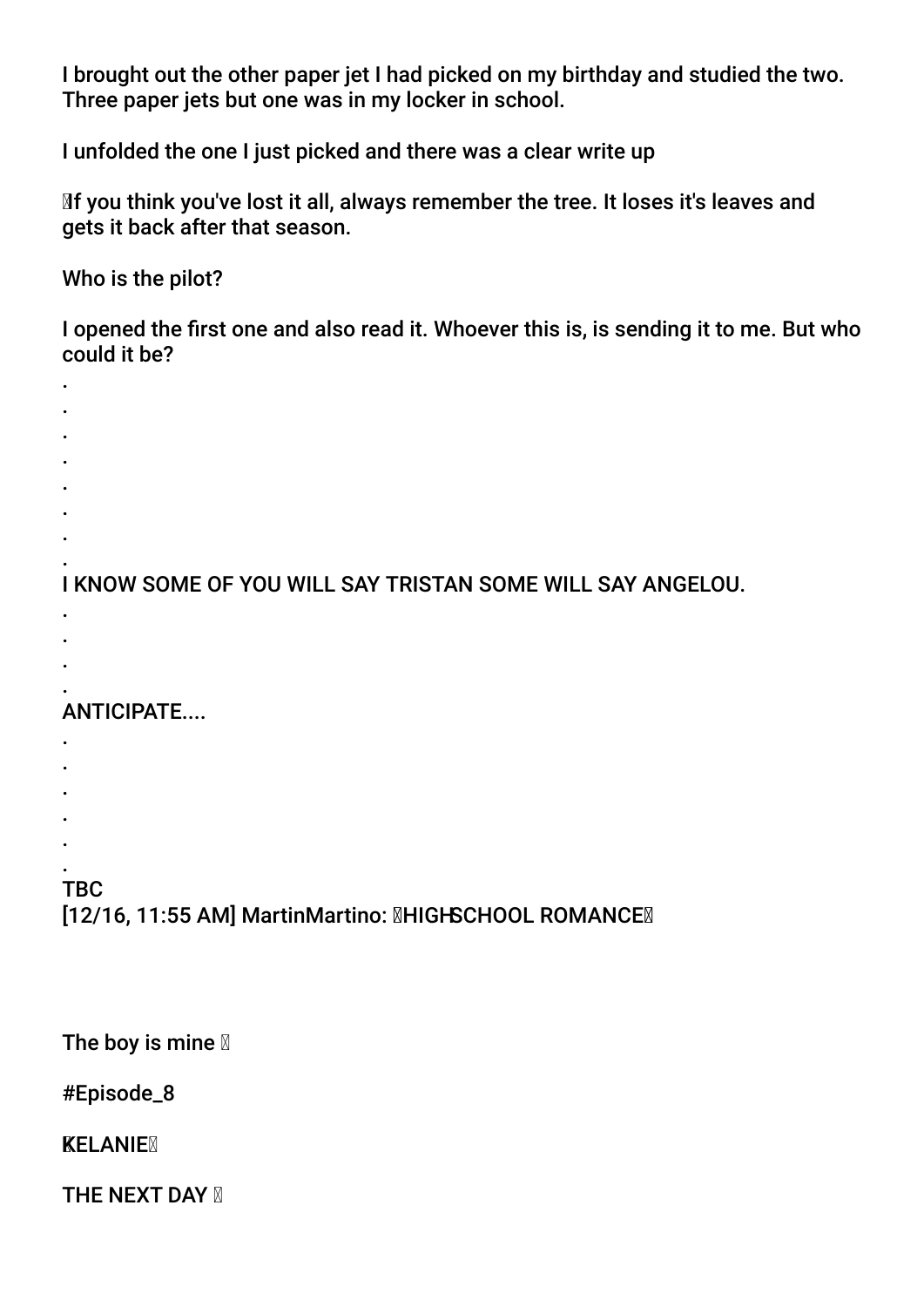"It's so romantic" Blue drawled dreamily when I told them of the paper jets. The Blooms had visited me the next day after school.

"Whoever is doing this really admires you" Phoebe stated

"I think it's Tristan" I said

"What makes you think so?"

"I saw a paper jet in his bag when he visited yesterday but he denied it wasn't a paper jet"

"makes him look suspicious" Zion said thoughtfully

"but Tristan doesn't know how to make paper jets" Blue reasoned

"Luke makes paper jet, it's possible he thought Tristan" Zion noted

"So romantic you got a secret admirer Kel" Blue said gleefully

"It could be a girl Blue" I snarled

"no girl will spend her time making paper jets for another girl unless she's a gay" Fiona said

"We have to question Tristan, I still insist he's the one" Zion insisted

"he's never going to admit"

I sighed and fell on the bed. I didn't really care to know who was the pilot cause no matter who it is, am done with men. But the person might not really like me, like, like me.

"how's school going?" I asked changing the topic

"Boring without you" Phoebe replied and the others nodded

I chuckled "it's just been a day out of ten days"

"it's a century" Blue half yelled

"They're fnding a replacement for you for Glamour Diva" Fiona said sadly

I faked a smile trying to hide my pain and sadness "any of you can go"

"It's gonna be you, Ms Chantel is working on it" Phoebe said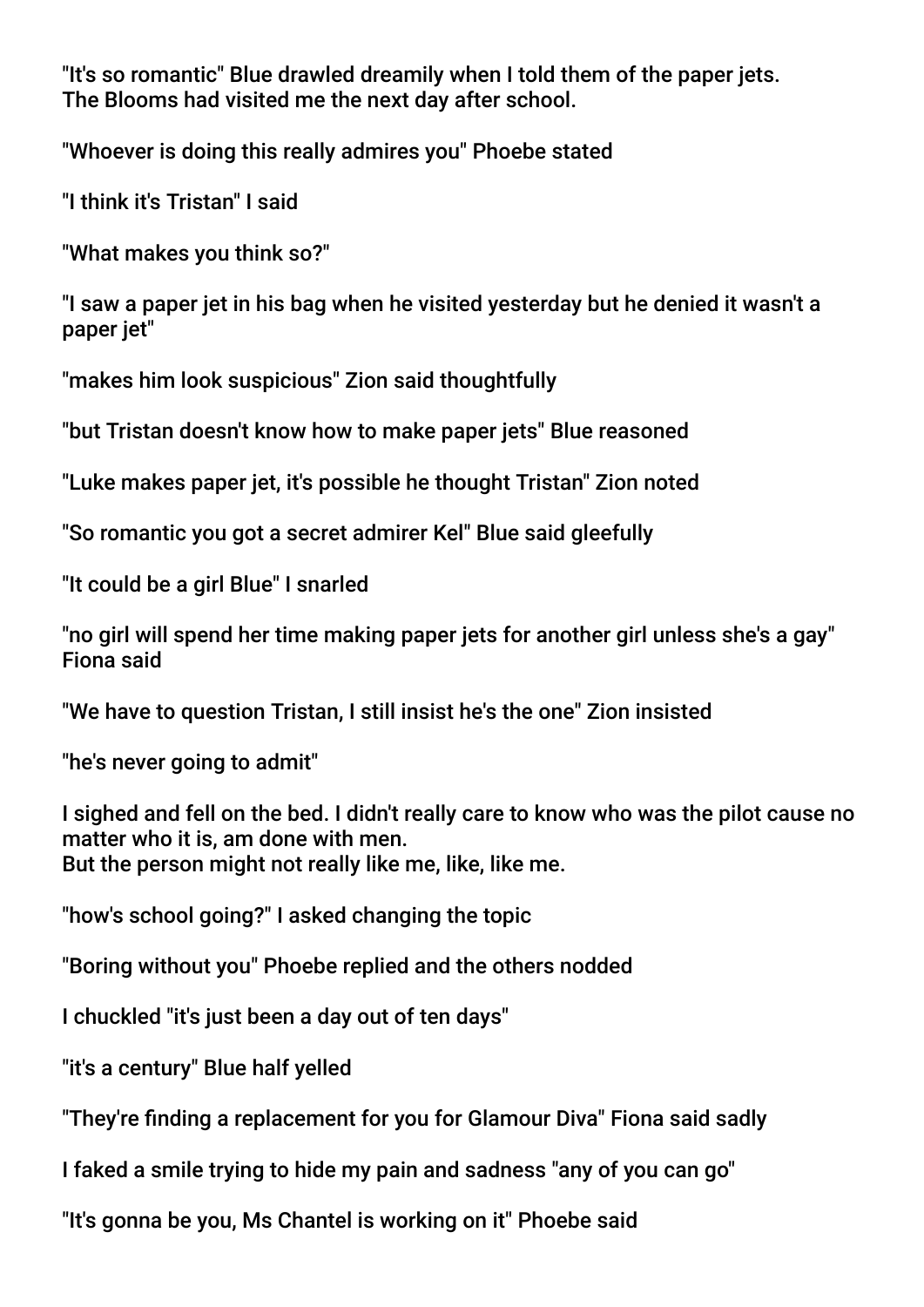I shrugged and picked up my guitar "I just feel like singing"

"you got a lot of singing to do cause the guys would be coming over" Zion said "Stupids?"

"yep" Phoebe nodded excitedly

"Lemme give you a piece of advice Phoebe" I began "don't fall for any of the guys"

"apart from Angelou" she said tilting her head

"What?" Zion shouted "I fell for him frst"

"you didn't tell anyone did you?" Phoebe retorted

"you girls are crazy" Fiona yelled "the boy is mine"

"shut up Fiona!" Phoebe bellowed "I mentioned it frst"

Blue tapped me "let's excuse them"

\_\_\_\_\_\_\_\_\_\_\_\_\_\_\_\_\_\_\_\_\_\_\_\_\_\_\_\_\_\_\_

"right"

We tip-toed out of my room and shut the door quietly. Giving them enough time to exercise their madness.

"let's repeat the last line again" Chance said and we played the outro of the song we were practicing

"better, but some persons are distracted" he said and his eyes drifted to Fiona, Phoebe, and Zion who were fghting to sit beside Angelou. Angelou shook his head then got up from where he sat and walked up to where I was sitting with Blue.

"can I sit?"

"sure"

he sat beside me and the three nations glared at me. What did I do?

"We're good with the instrumental now, let's try the lyrics" Ray suggested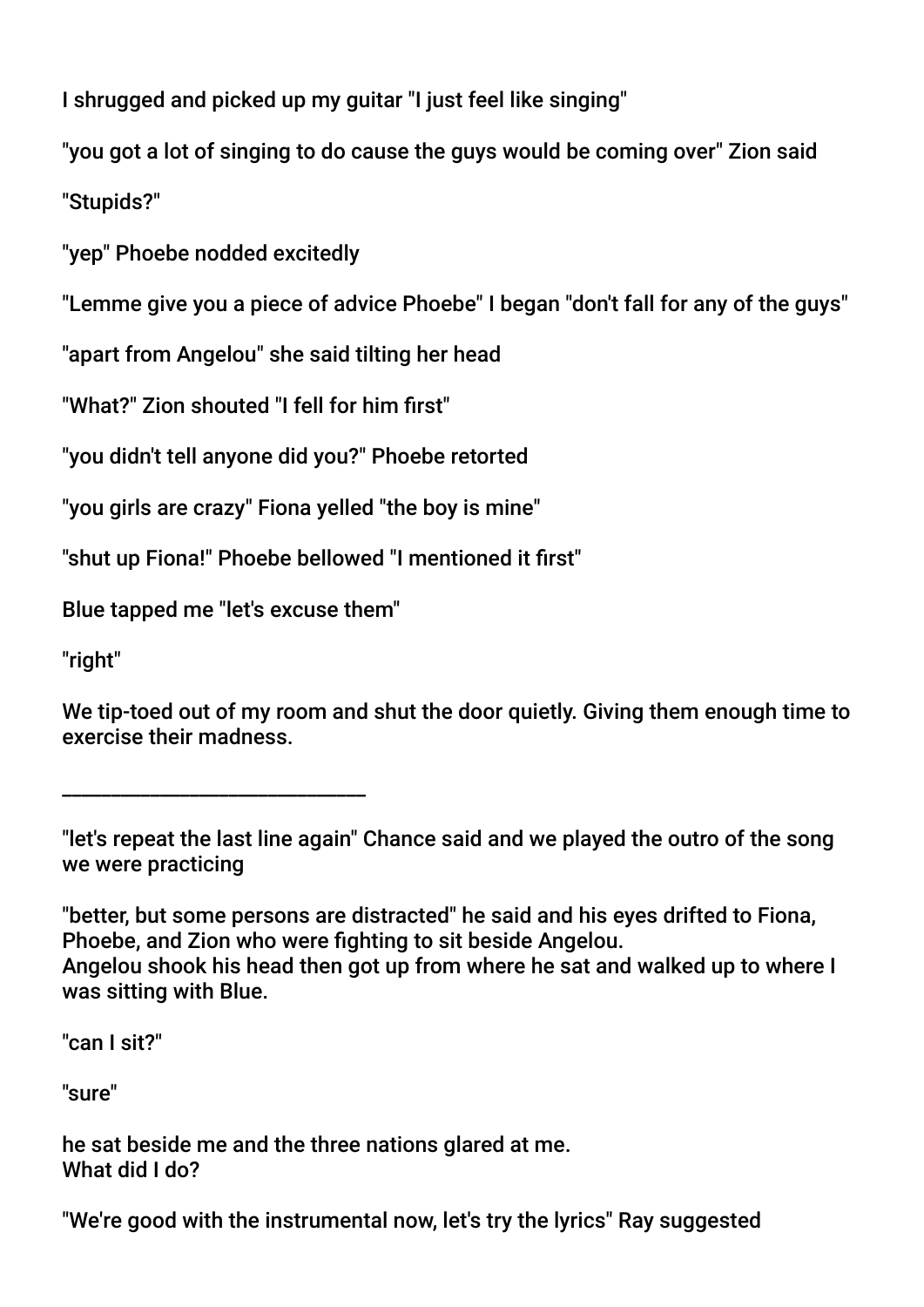"okay let's try it" Chance agreed "Angelou you go with the solo"

Angelou nodded and adjusted nervously on his seat.

 $\mathbb N$  just wanna feel the moment feel freedom being given to me **lopen up my wings and fly...** 

I was lost in his voice that I didn't realize when it got to my turn to sing.

"Kel" Blue called me in a low tone and I came back to reality

"uhm... I totally spaced out let's begin again" I said Angelou sighed and started singing from the beginning. Then it got to my turn.

**If** came to win tonight close my eyes and feel the moment tonight  $\omega$  open up my wings and fly...

Angelou joined me with his angelic voice

Fly... fly... shoot across the sky

The three nations were already drooling when we fnished singing. Chance was right, Angelou is really a great singer and I smell victory.

"That was excellent but still needs little practice" Chance applause

Angelou dropped his guitar and got up "I'll be outside"

He's allergic to staying with people. I just confrmed.

"Kel" Chance called and I realized I've been staring at the door since Angelou walked out.

"am sorry" I apologized in embarrassment

"who would you like to sing with? me or Angel?"

"Angel?" I asked quizzically

"Angelou" he corrected

I thought for a while then answered "You both have to agree between yourself"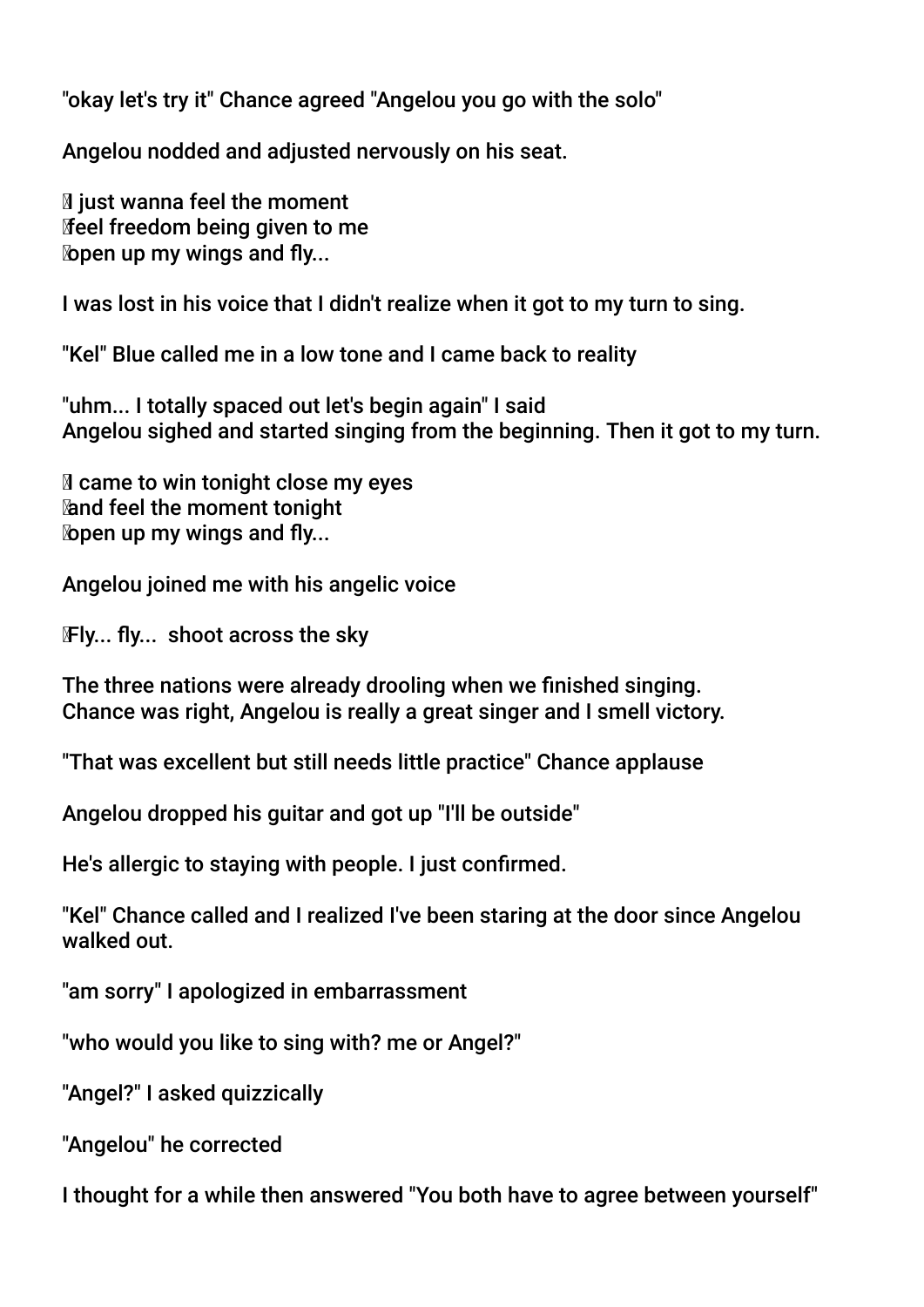"Am willing to surrender if you're willing to sing with Angelou"

"am willing to sing with him if you're willing to surrender"

Chance chuckled "you're playing smart in answering my questions" he threw his hands up in the air "I surrender"

"great"

"Mr Justin and Ms Chantel came up with a suggestion for your training..."

"our training" I cut in

"our job is just to play the instruments which we can do with our eyes closed but you both are barely acquainted"

"where are you getting at Chance?"

"music agrees with the heart and two people can only make a perfect song when there heart agrees..."

"where are you driving at Chance?" I cut in impatiently

"They suggested you both go on a one week training alone"

"But I got suspended"

"not in school" he shook his head "a music suite has been rented for just the two of you"

"what?" shouted the three nations

"That's so gonna be boring" I said "he's gonna keep reading for the entire seven days"

"ten days" Lex corrected and chuckled

"you said one week"

"I meant ten days"

"I wanna solo for Blooms" Zion volunteered

"I sing better than you Zion, I should do the solo" Phoebe protested

"you both single horribly and Angelou needs a voice like mine" Fiona blurted out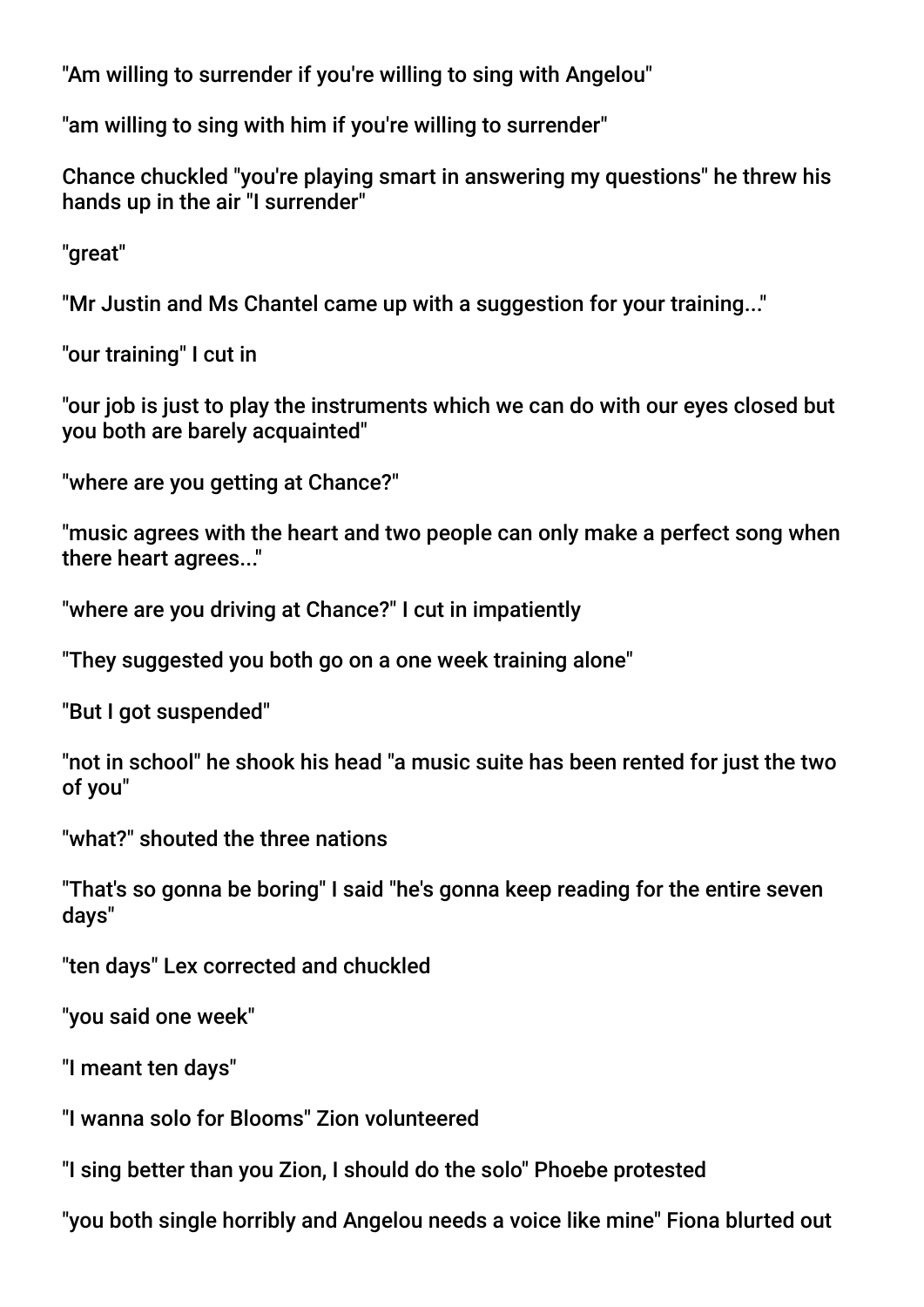"now I get what's happening" Derek laughed "it's Prince Charming and the three princesses"

"but Kelanie isn't quitting" Chance said

"she doesn't want to train. Right Kel?" that was Phoebe

I scoffed and turned to the guys "when is the training beginning?"

Chance smiled "Ms Chantel will tell you the rest"

I nodded in agreement. If staying with the book worm would keep these three crazy girls from him then am gonna do it. I can't let them fight over one guy.

### **MABEL**<sub>N</sub>

I walked out of the gym and headed to The Barbie Girls music room when I over heard Ms Chantel pleading with the principal. I hid at a corner and eavesdropped.

"Kelanie has been practicing for this competition you got to give her a chance even if she doesn't return to school"

"I can't do that Ms Chantel, I've already picked a replacement for her"

"Kelanie has a reputation in the school that she has to keep"

"she should've known that before pushing Mabel down the stairs"

"she didn't mean to, it was an accident"

"enough Ms Chantel" the principal sneered and walked out.

Ms Chantel turned and saw me then I walked out. When I got to the music room. The Barbie Girls were dancing. I took a seat and sat watching them.

"how was it this time?" Ivy asked turning down the volume of the music when they were done

"better but you girls need to put more effort if we're going to win NYN"

They grabbed bottle waters then sat down.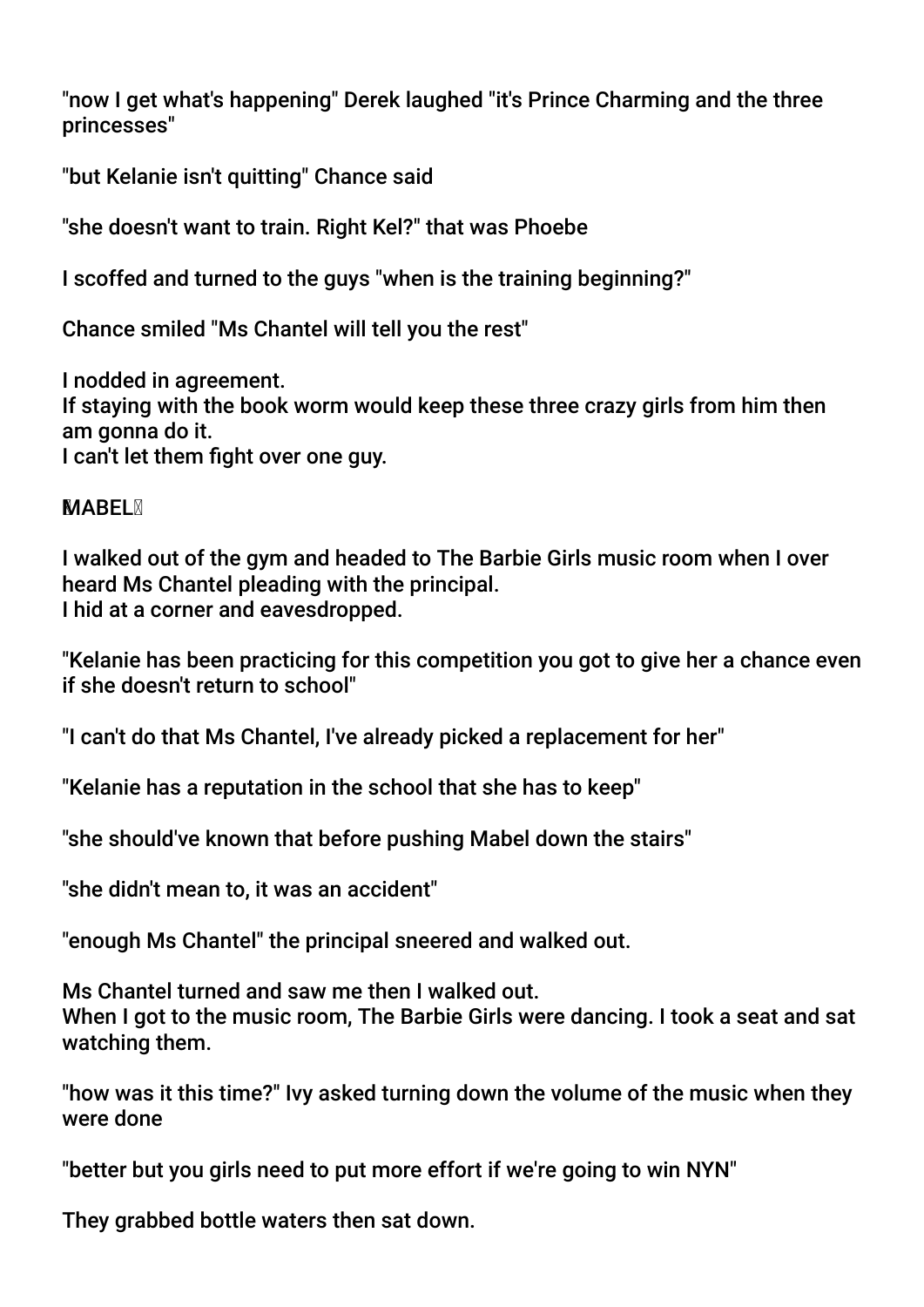"we're trying our best Mabel" Lara said

"your best isn't enough" I spat out then asked "who's Kelanie's replacement for Glamour Diva?"

"Tonia"

I scoffed "Tonia isn't my competition"

"In all the nine persons competing, none is your competition" Caitlyn said

"I just wish Kelanie won't also be competing for NYN and Shayne is gonna die before then" I snarled

"Think of a way to kill her then" Caitlyn laughed and the others joined her but I was damn serious

**TRISTAN** 

"Finally" I breathed out when I was done folding the last paper jets

"hey! buddy" Luke called straining his neck to see what I was doing

"it's Tristan and not buddy"

"whatever"

"you're so annoying just get out" I seethed

"how did you learn how to make paper jets?"

"Does that affect you in anyway?"

"maybe cause I should be the only one making them"

"Mum!" I shouted

"what's it honey?"

"I want Luke out of the family"

"that's not possible honey" mum said appearing at the doorway "he's part of us"

"Then am leaving the family" I shoved the jets into my bag and walked out

I was going to see Kelanie or better still, carry out some assignments.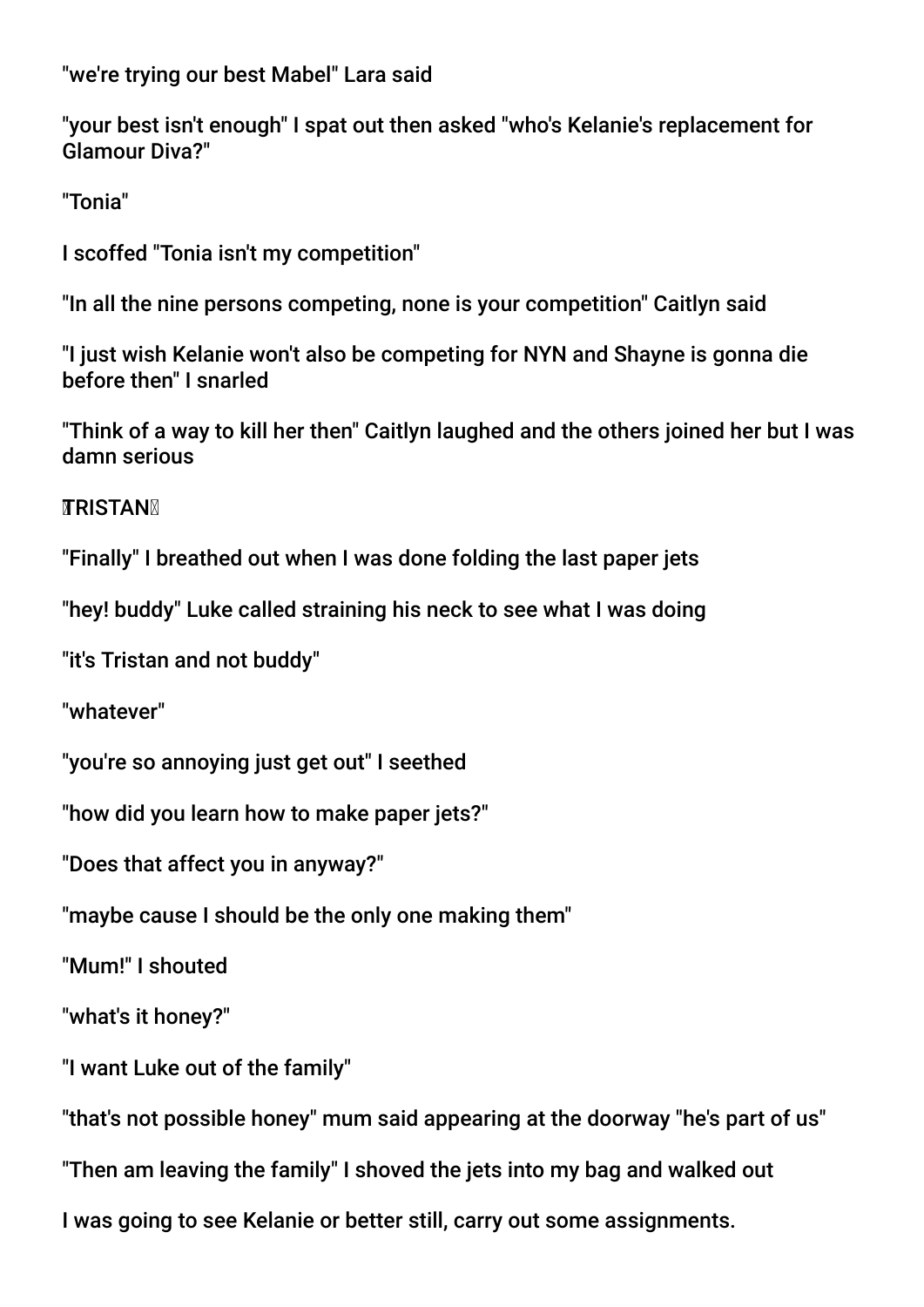### . TBC [12/16, 11:56 AM] MartinMartino: **MHIGHSCHOOL ROMANCE**

 $M$ Ten days with Angelou  $M$ 

#Episode\_9

. . . . . . . . . . .

**ANGELOUM** 

"Am not doing the solo" I yelled "how do you expect me to survive ten days alone with Kalanio"

"It's Kelanie" Chance corrected

"whatever" I sighed "am not doing it"

"You'll have to tell that to Mr Justin"

"You gat to understand me Chance"

He placed his hand on my shoulder "I understand you perfectly and believe me this is a perfect opportunity for you to interact"

"I don't wanna interact"

"you've always wanted to make Lisa happy and you know she always wanted you to sing in NYN..."

"with her" I interrupted

"but now she isn't here, she'll be happy wherever she is that you fnally sang in NYN"

I sighed and looked away. How am I going to survive ten days alone with Kalonie?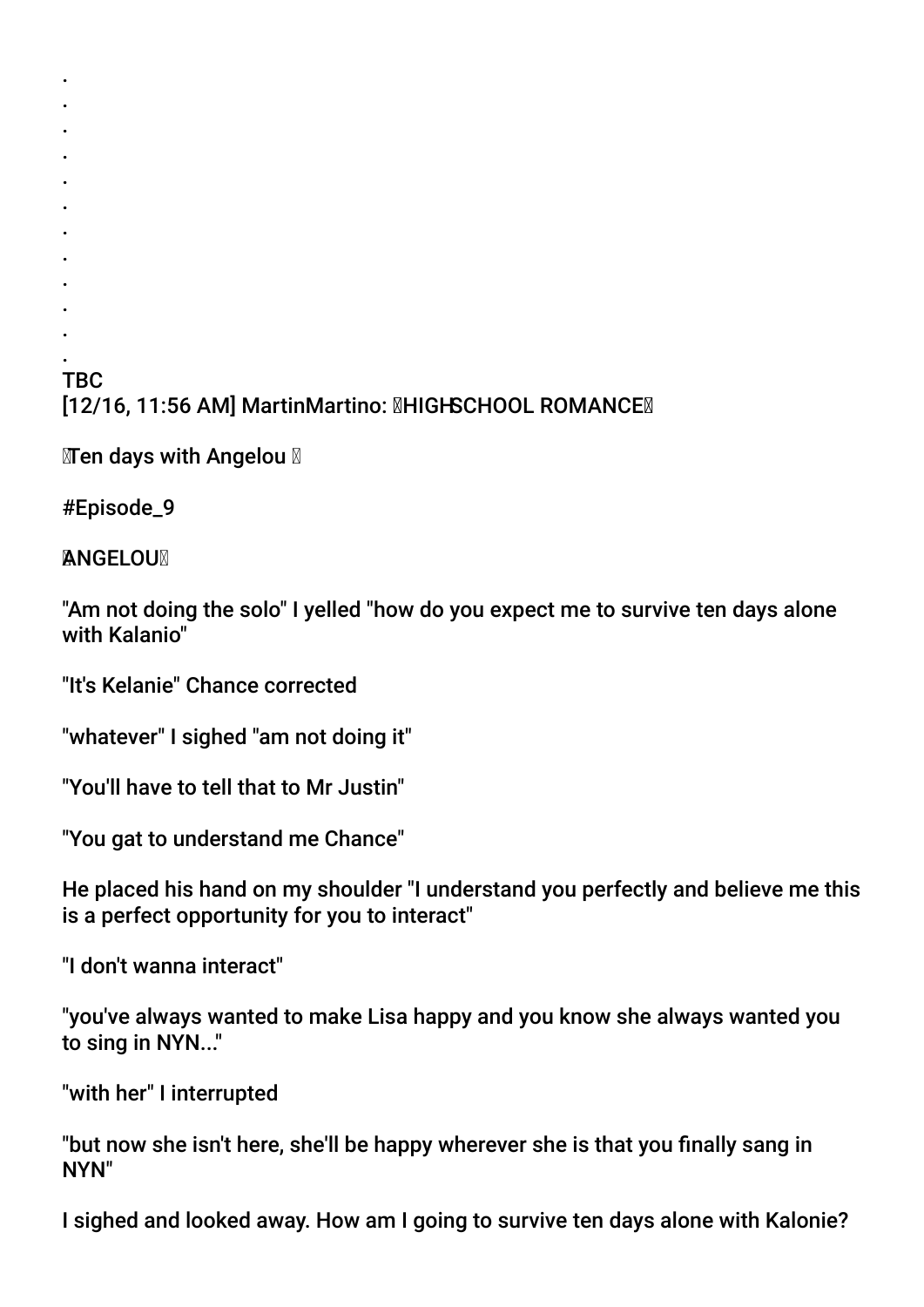"you'll be leaving tomorrow" Mr Justin said later that day

I sighed and looked around at nothing in particular. Just wanted to get my mind of staying with Kalonia.

"Are you okay with the idea?" Mr Justin asked me

\_\_\_\_\_\_\_\_\_\_\_\_\_\_\_\_\_\_\_\_\_\_\_\_\_\_\_\_\_\_\_\_

I looked at Chance and the Stupids before reluctantly replying "Yes"

"The driver will take you there tomorrow, I already took permission from the principal"

"Be careful bro, Kelanie is a temptation I don't want you to come back screaming baby" Lex said and the others burst into laughter I scoffed and turned to Chance who was also laughing.

Do they really think I would be cheating on Lisa?

"It's all part of the training, makes the two hearts beat as one" Ray guffawed

"Stupids" Mr Justin called and they stopped laughing. He turned to me "I trust you to be responsible"

\_\_\_\_\_\_\_\_\_\_\_\_\_\_\_\_\_\_\_\_\_\_\_\_\_\_\_\_\_\_\_\_\_

"These would do" Chance said zipping up my bag

"It's just ten days I won't be needing all that"

"You might be tempted to stay more at the end of the tenth day" he said with a wink I picked up a pillow and threw him

"You crazy"

"You just laughed" he gasped and I realized I was laughing

"You just laughed" he repeated and I ignored him as I hurried out

"You just laughed after so many months" he repeated following me behind

"I didn't" I denied

"You did"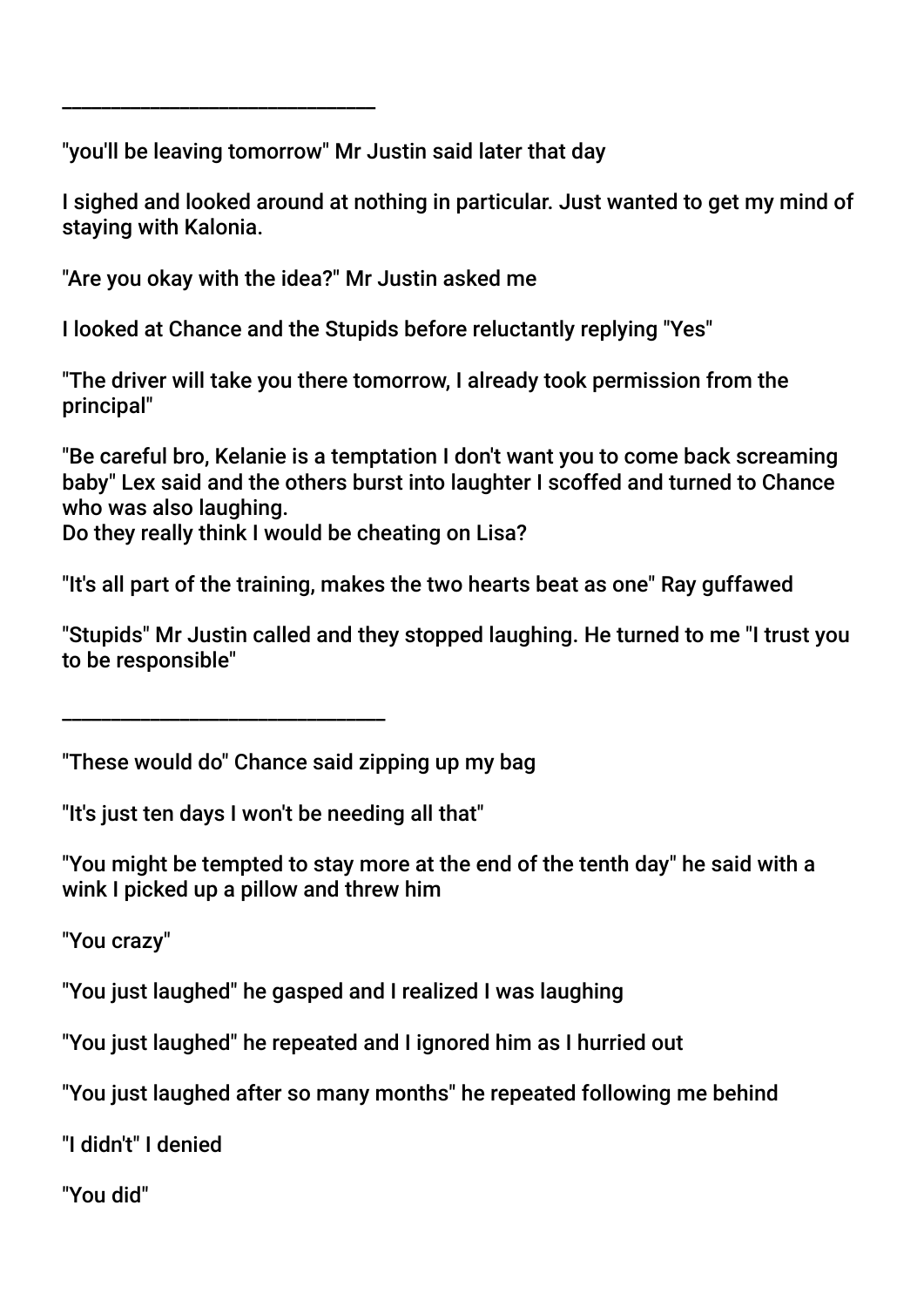"I didn't laugh"

"You did"

"You're going crazy Chance leave me alone I didn't laugh"

"Gosh! You laughed"

**KELANIEX** 

"I'll really miss your meals nanny" I drawled when I fnished having dinner that night

"Should I come with you?" she asked laughing

"I wish you could, I might not be able to eat whatever the cook cooks"

"What if there isn't a cook?"

"I can't cook" I shouted

"Angelou will cook"

I frowned "He's going to cook only papers"

"Reasons I've been trying to teach you how to cook but you never wanted to learn"

"I regret now nanny" I pouted

"There might be a cook you never can tell"

"There would be no one to keep me company"

"I'll always call"

I breathed out and sighed "I don't think I can survive this, I wish it were Lancelot"

**THE NEXT DAY N** 

I woke up on time and got ready for my journey to loneliness. The car arrived and the driver helped me carry my things into the car.

"Be safe" nanny had said and I nodded I got into the car and the driver drove off.

"What about Angelou?" I asked during the drive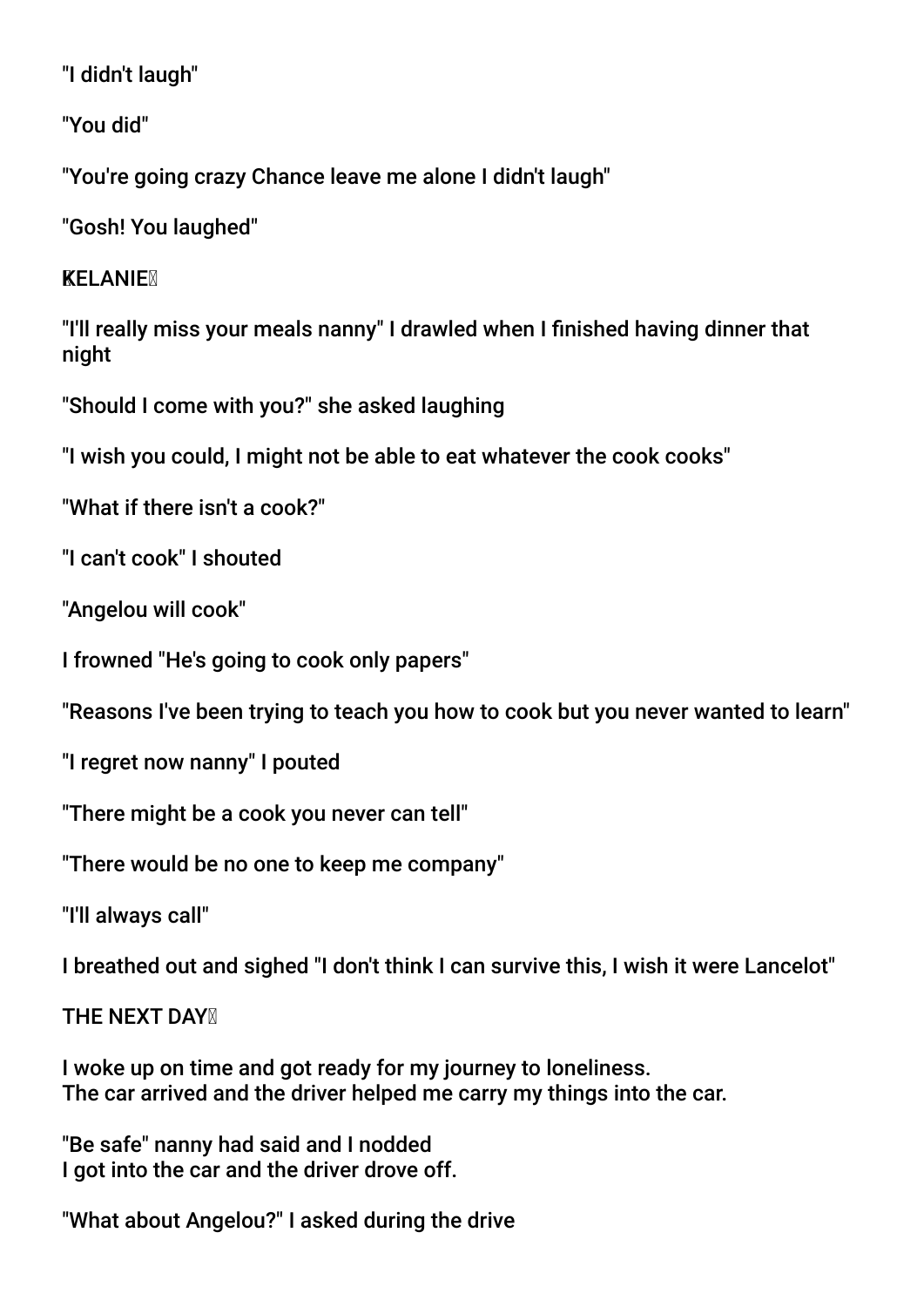"He took a cab"

I expected that though. The dude might puke if he stays with us, I wonder how we'll both cope.

We arrived at a beautiful mansion and I got down. The driver carried my things into the mansion and to my surprise, the mansion was empty.

"Aren't there servants here?" I asked

"No just the two of you"

"But why?"

"I don't know miss, am only an employee"

"So you'll be leaving?"

"I'll be taking my leave now" he bowed and left

Am so doomed, I don't even know how to cook.

I carried my bag and took the stairs. There was no sign of Angelou. Maybe he's somewhere where there are books.

I got to a corridor and started checking the doors. The all had tags to them.

I kept on reading the tags till I got to the door that had the tag 'Kelanie'. I turned the knob but it wasn't opening. The door was locked and I had no idea where the key was nor who to ask.

I brought out my phone to call Ms Chantel but to my surprise, there was no service.

I dropped my bag and started walking around, searching for Mr Boredom and I found a door tagged 'Angelou'. I knocked but there was no reply then I tried the knob and it opened. I walked in but he wasn't inside. The room was big and beautiful and so tempting.

I walked to the table and luckily found a box written 'Room Key 007'. I opened the box and brought out the key then headed for my room. I tried the key and the door opened.

The room was a 'Wow'.

Everything were pink and the bed was a comforter. With a pink and white canopy just like the one I have at home. I took my bag to the closet then had a quick shower and changed my clothes.

When I was done, I was already hungry. Reasons why am doomed.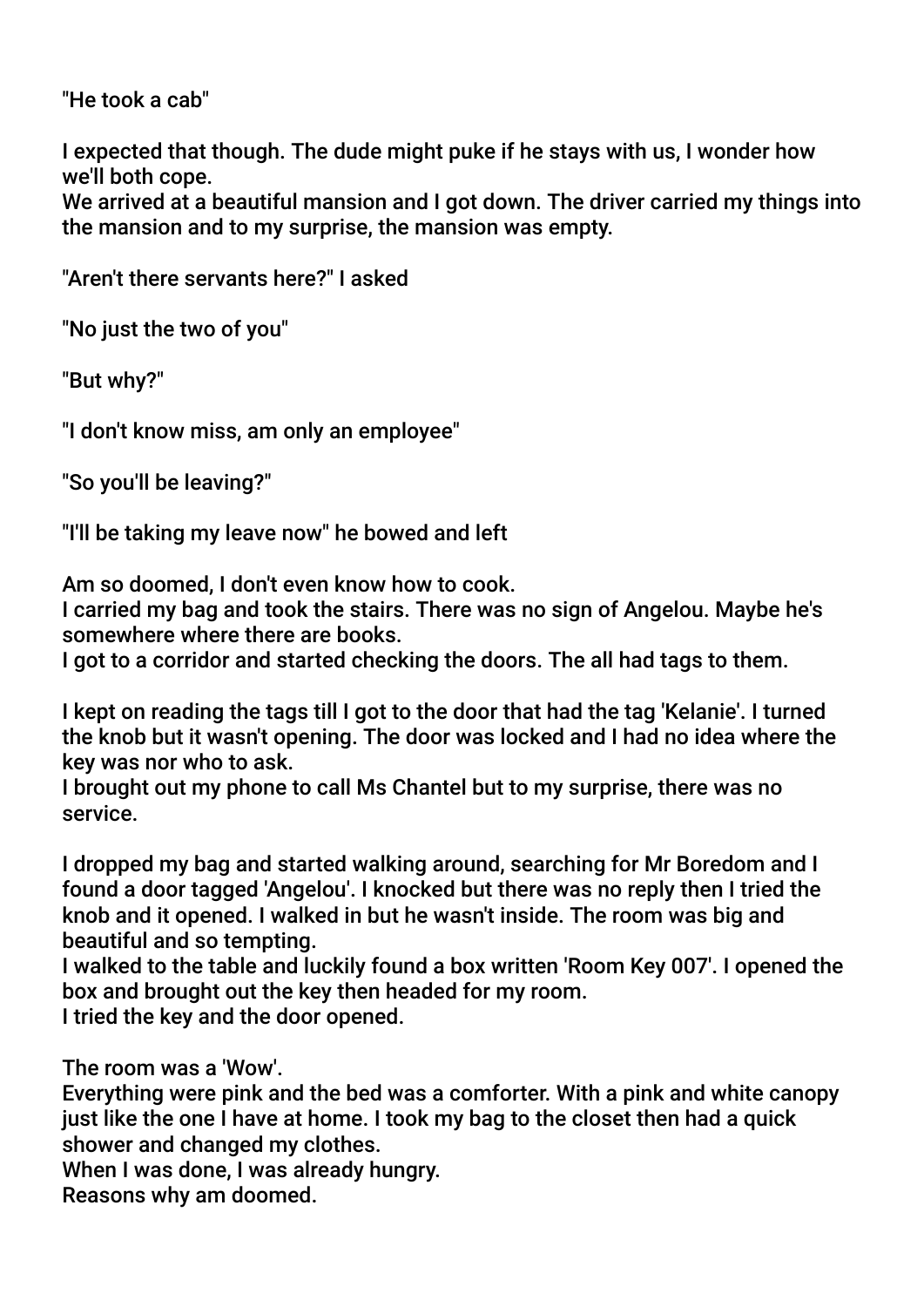I went into the kitchen to grab something to bite cause I couldn't cook and I didn't want to even try.

The kitchen was stocked with food stuffs and so was the fridge.

I took a burger and sat on the kitchen stool then started munching on it.

"We could need some meal" Angelou said entering the kitchen

"Did you just talk?" I asked in shock

"Am not dumb kalonia"

I chuckled "It's Kelanie"

He rolled his eyes "I've been eating snacks since I arrived and my stomach needs a good meal"

"Am having stomach upset maybe you should cook" I lied

"But you're eating"

"I have ulcer Angelou and I have to eat"

"Then you should cook"

"You talk too much, is that why you never talk?"

He stared at me wordlessly then sighed "You can't cook"

"What do you mean?"

"You can't cook" He repeated and walked to the gas cooker

I scoffed "I'll be in my room" i got down from the stool and walked to my room. I really can't cook. It's unbelievable. Disadvantages of growing without a mother.

I sat on my bed and continued eating my burger.

I couldn't believe Angelou talked to me, he never did. I fnished the burger and remembered I didn't take water then I went back to the kitchen to drink water. When I got to the kitchen, Angelou was frying eggs.

I ignored him and walked to the fridge and took a bottle of water then I turned to return to my room.

"Could you help me whisk more eggs?" he asked when I got to the door

"Am really having stomach upset I need to rest if we'll practice today"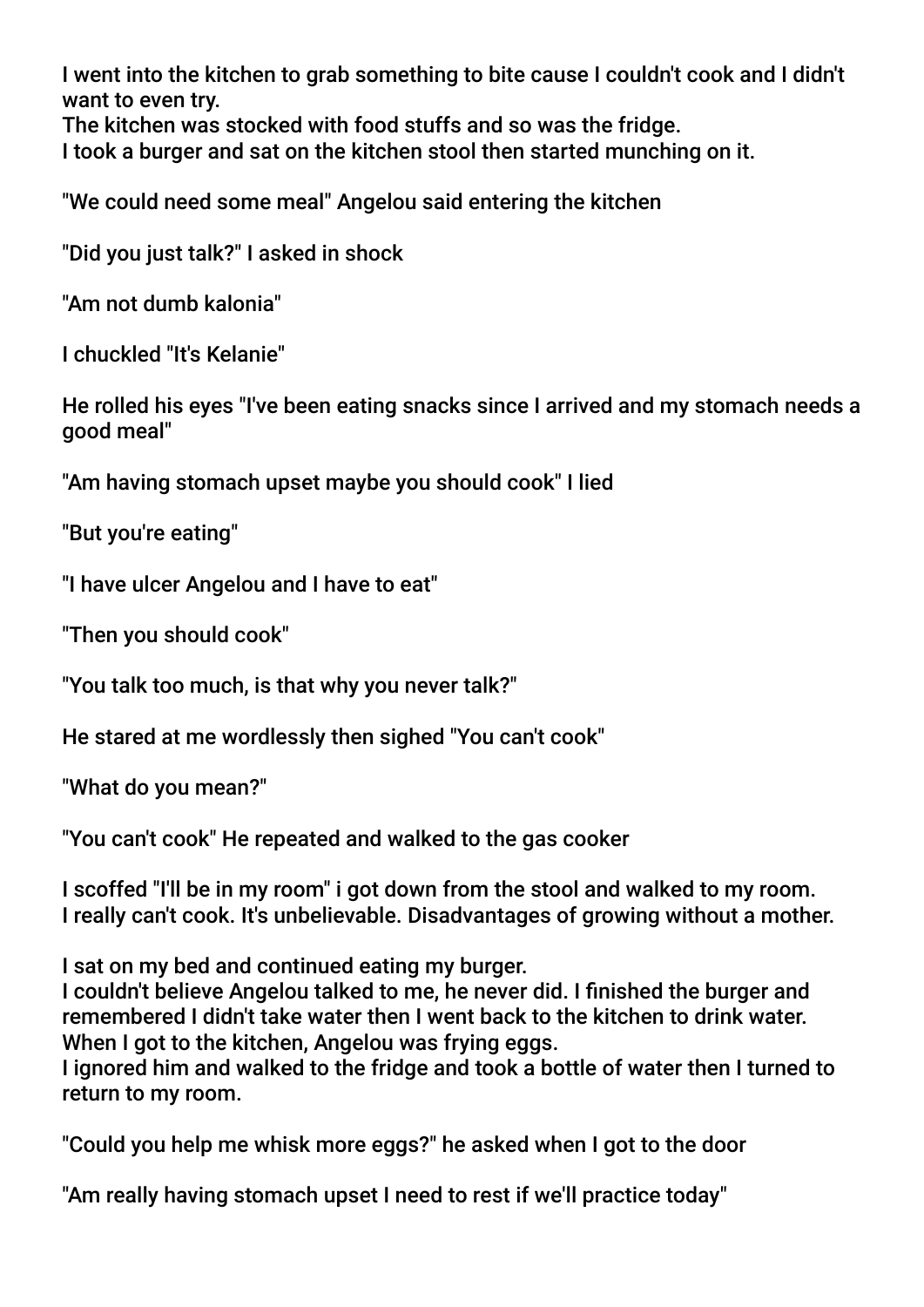"Can't you also whisk eggs?" he asked in disbelief

"I didn't say so"

"Then prove it" he dared "Whisk the egg whites into stiff"

I took the bowl which he was already using to whisk the eggs then cracked and egg and it splash on my dress

"You should tie an apron" he said

"Don't teach me what to do in the kitchen, am a woman"

"I know" he said sarcastically "maybe that's the reason you forgot you shouldn't whisk the egg white with the shell" he added and I realised I was mixing the egg white with the shell.

Am doomed

- .
- . .
- .
- .
- .
- .
- .
- .
- .
- .

. **TBC** [12/16, 11:56 AM] MartinMartino: **MHIGHSCHOOL ROMANCEM** 

**⊠Day 1**  ⊠

#Episode\_10

**KELANIE** 

"I get confused whenever am having a stomach upset, I can't concentrate now so cook alone I'll prepare dinner" I stated then dropped the bowl and walked out with my bottle water.

Did I just say I'll prepare dinner? Maybe I'll order something without his knowledge. I fnished the water and laid on my bed then took out my music book and a pen.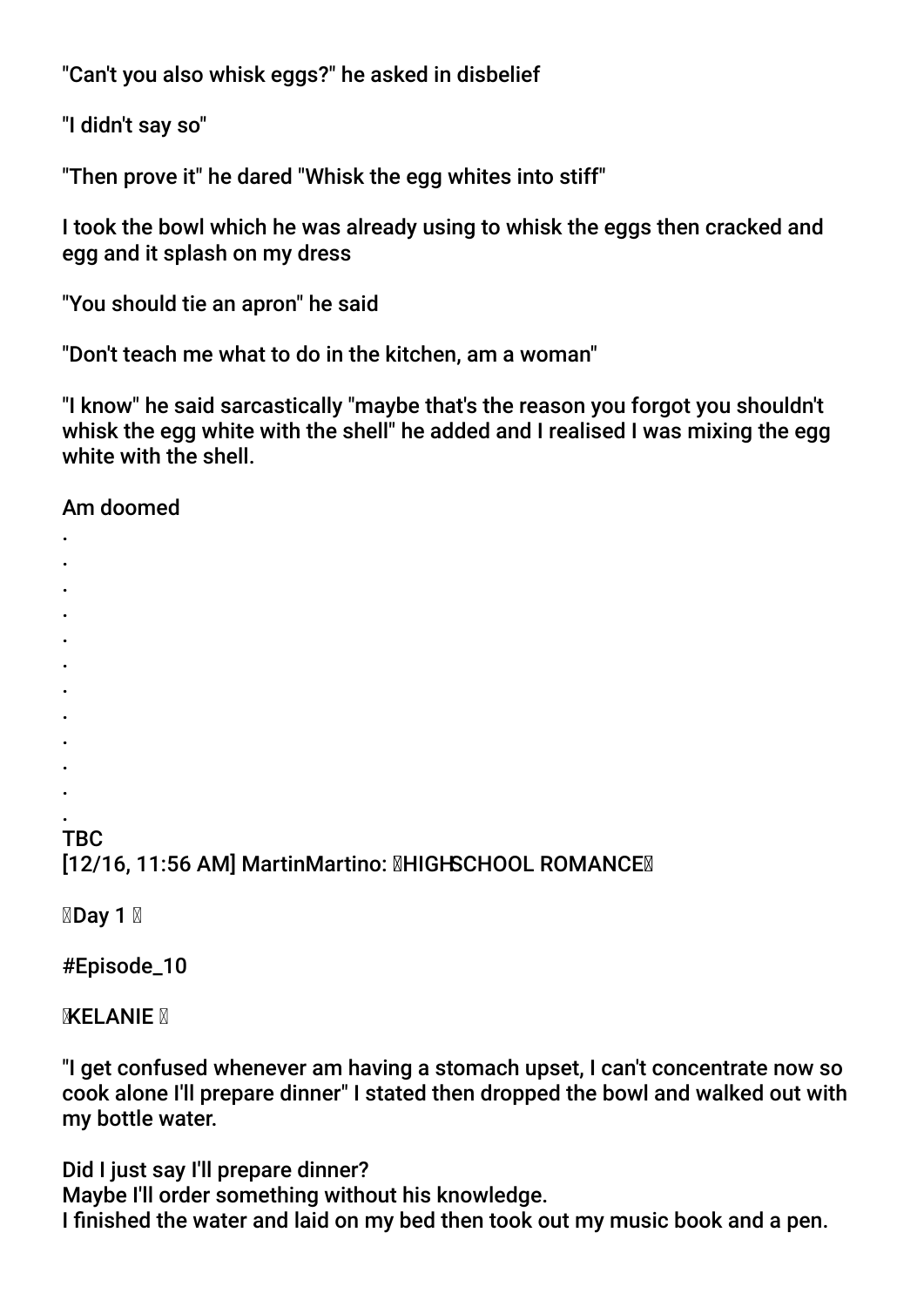I needed to write a new song but each time I try to come up with something, I remember Lancelot and the songs we wrote together.

Amongst all my ex, I loved Lancelot the most and we shared so many memories together.

I dropped the book and tried to sleep. At frst I couldn't but after thinking of I and Lancelot for a while, I finally dozed off.

### **MANGELOU**

I fnished preparing my meal of fried rice with spring vegetables and fried eggs. It was one of the meals I cooked best.

Lisa thought me how to cook, she was the best chef in the world.

I dished the food into two plates and kept Kalonia's in the dining then carried mine to my room.

After eating, I thought of the best thing to do to keep myself busy and the only thing that came into my mind was drawing Lisa but I wasn't with my drawing materials and the suite was a music suite with only musical instruments.

I dropped on my bed but got up immediately.

I was so bored.

I walked out of my room and went to the music room. There were lots of musical instruments but I wasn't interested in any.

I left the music room and went into the sitting room to watch a movie.

When Lisa was alive, I was never bored but since she died, boredom has been my first name.

I turned the television on and started scanning through the channels. None of the programmes going on was catching my attention.

I turned off the television and dozed off on the couch.

**KSTUPIDS MUSIC ROOM** 

### **CHANCEX**

"What do you think Angelou and Kelanie are doing now?" Phoebe asked jealously Phoebe, Fiona, and Zion were all boiling in anger. I wish they knew the both of them hates the idea of being together and Angelou doesn't interact.

"I bet Angelou is reading now and Kelanie is singing" Sky chuckled

"The two will never get along and they won't be able to come up with any song idea" Alaric said

"Asking Angelou and Kelanie to sing together and sending them to spend some time alone together is the worst idea you ever came up with Chance" Ray said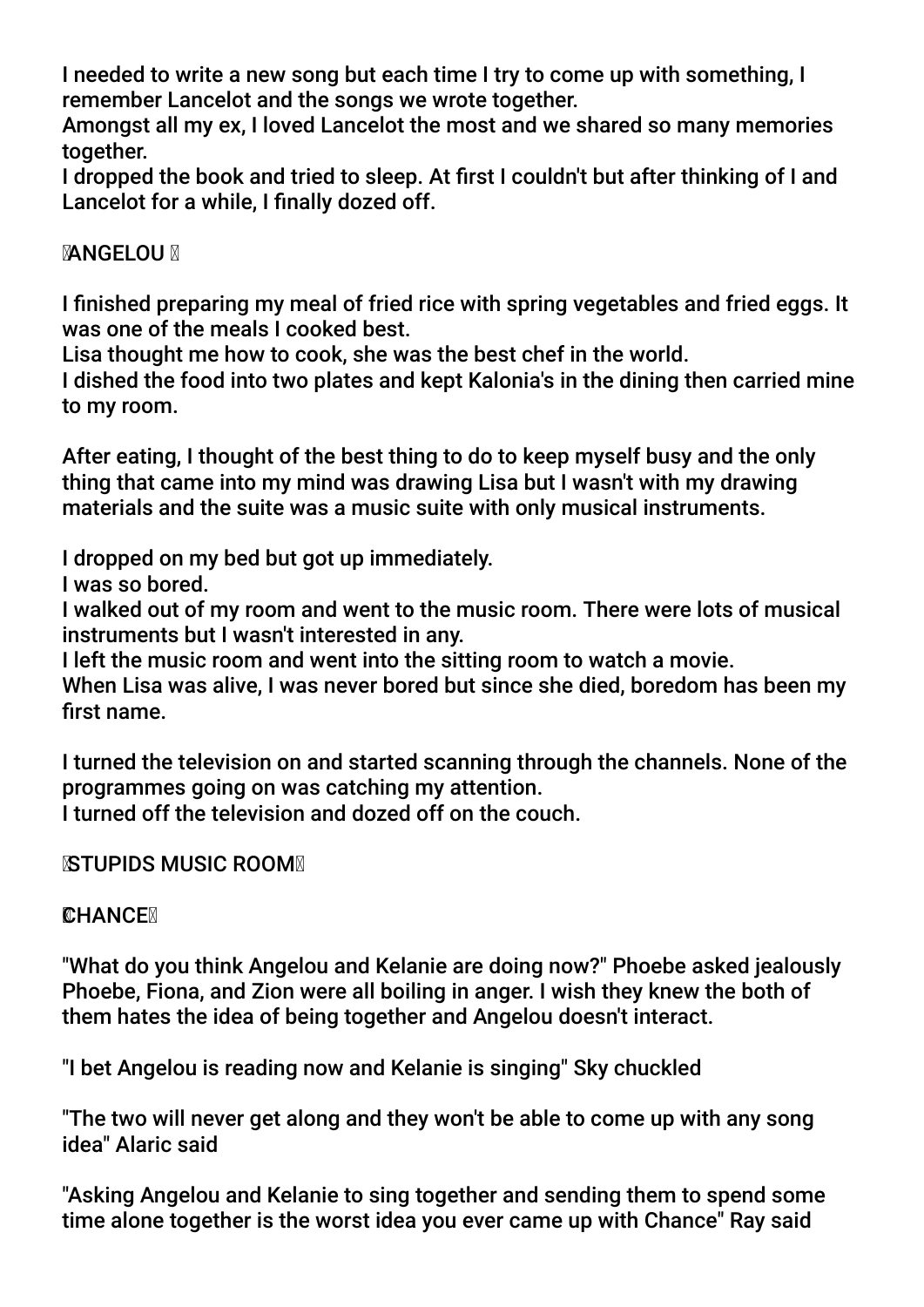"it wasn't my idea"

"We all know it was your idea" Sky stated

"Maybe it was, it's the only way Angelou will get used to her cause if he doesn't get used to her he won't be able to sing with her"

"What if he doesn't get used to her?" that was Blue

"He will, I just pray so"

"Keep praying Chance" Lex laughed

"What if they get along?" I asked

"They won't" they all chorused

"I think they will" Blue said

"And if they do, you all owe I and Blue twenty bucks each"

"Deal"

**MABEL N** 

"Ms Delia wants to see with the girls competing for Glamour Diva" Ms Morgan said

"The others should go, am still recovering" I said leaning on Lancelot's shoulder

"You'll get disqualifed"

"No one can disqualify me" I said confdently

"Ms Delia hates you and she keeps asking about Kelanie, she might disqualify you and get Kelanie back" Ms Morgan stated

I rolled my eyes and got up "Where are they meeting?"

"The music hall"

"See ya later Lancelot" I kissed Lancelot lightly on his lips

"I'll walk you to the music hall" he volunteered and we walked out together

IN THE MUSIC HALL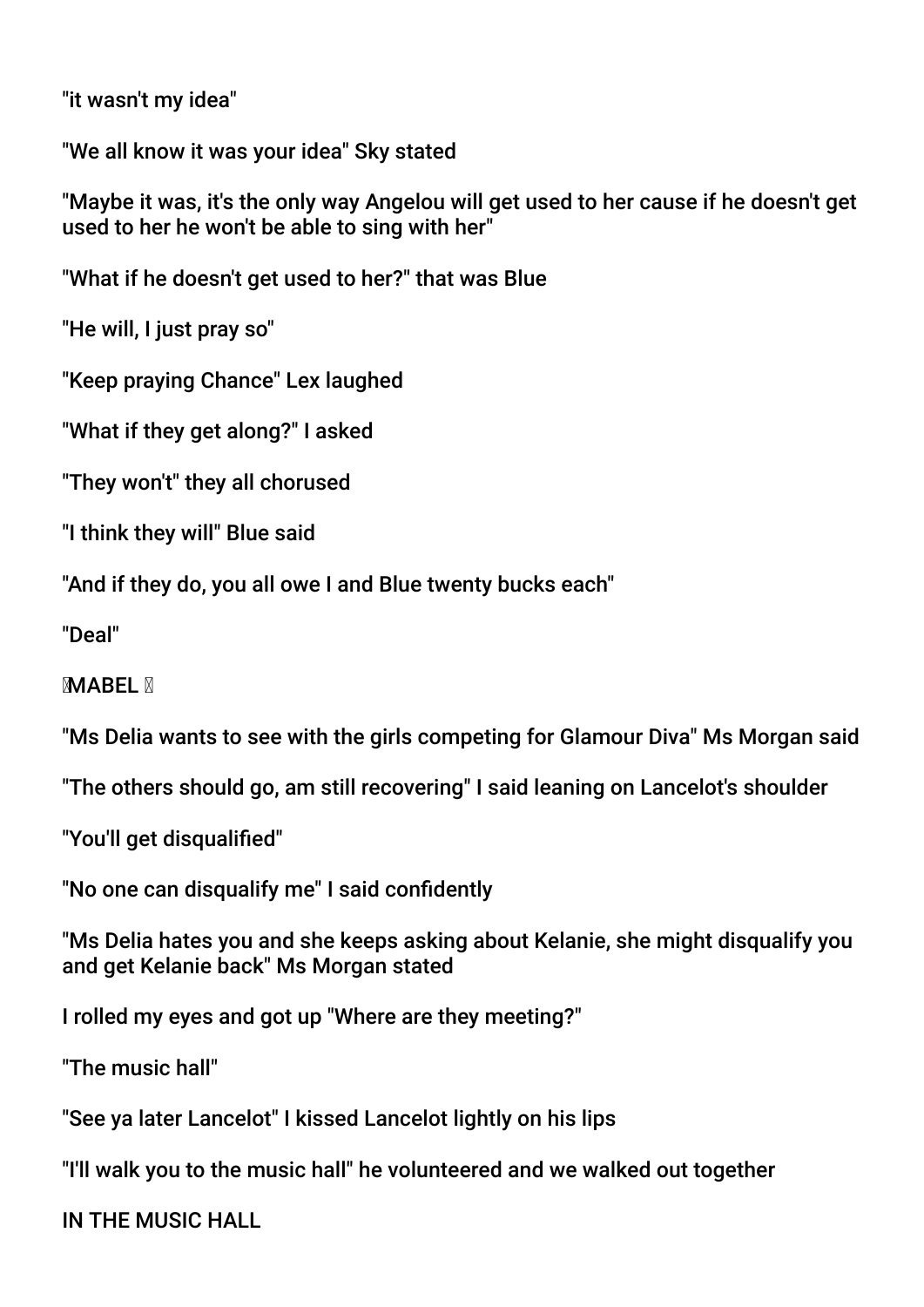"...as a diva, you have to be confdent and determined. Being a diva takes a lot of determination..." Ms Delia paused when she so me. She was addressing the other nine girls

"Why are you coming now Mabel?"

"I was busy" I replied coldly and walked to the line

"Then leave"

I scoffed "am not leaving Ms Delia so continue with your lectures"

"I don't train rude girls, you all have to be like Kelanie"

"Mabel isn't strong so bear with her" The principal said from behind

"I thought Kelanie was competing where is she?" Ms Delia asked

"She was suspended and won't be competing again"

"But why..."

"continue with the others and forget about Kelanie" The principal snarled and walked out Ms Delia turned to me and shot me a glare

"I'll see you girls later" she said and walked out

I turned to the other girls "You girls dare compete with me?" "Mabel, Glamour Diva is for everyone and..."

I slapped Tonia "Don't talk while am talking"

"How dare you?" Tonia snarled and slapped me back

"What's going on here?" the principal walked in and I fell to the ground pretentiously

"What did you do to her?" She asked Tonia

"I didn't..."

"She pushed me down" I feigned tears

"Tonia"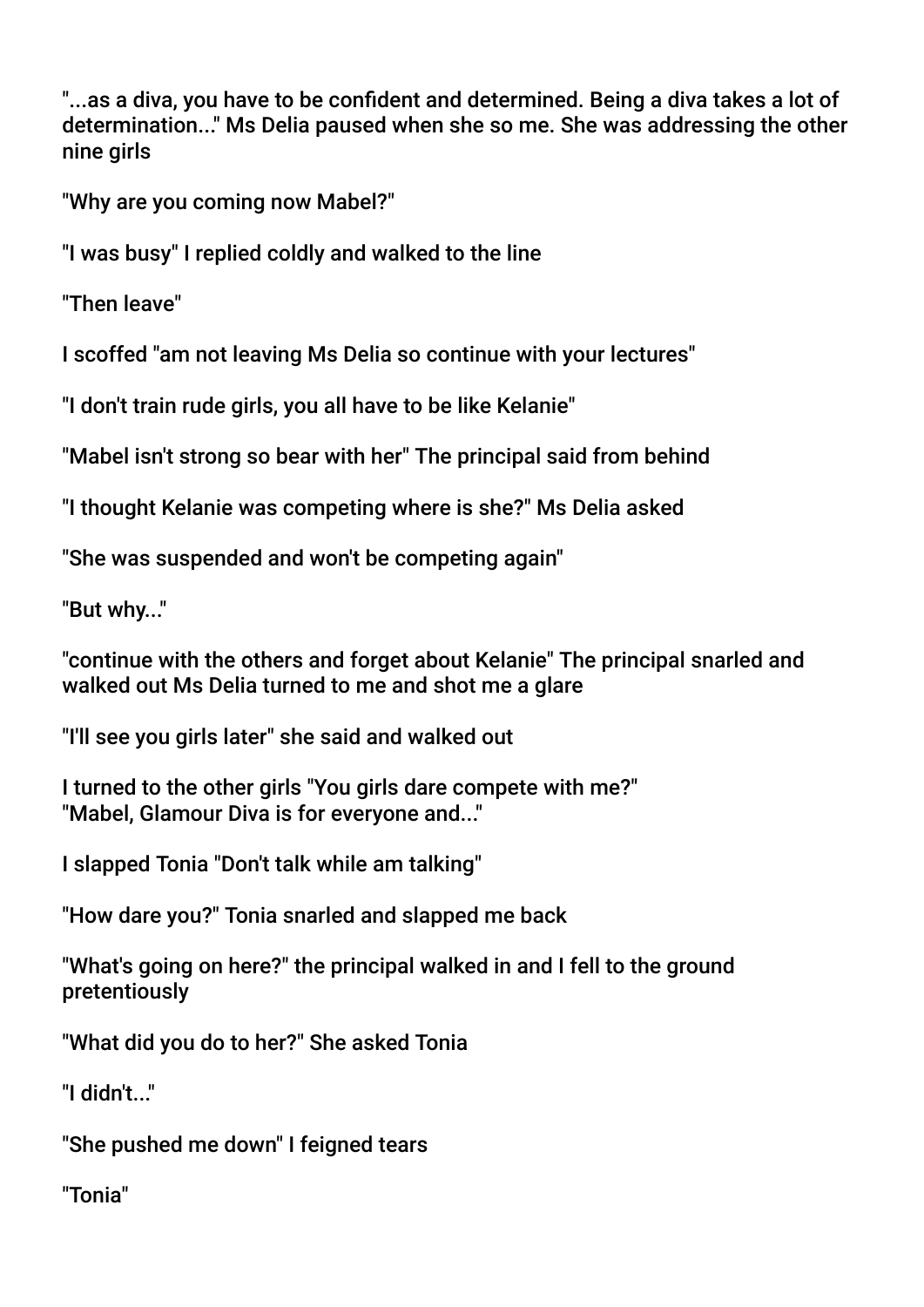"She didn't push her"

"Quiet you all" the principal hurled

"How could you Tonia?"

"But I. "

"Mabel is still recovering from her fall and you dare push her"

"I didn't push her..."

"You're out of the competition, I'll fnd you replacement" The principal concluded then Tonia ran out in tears

"Now the rest of you" she turned to the other girls "I don't want enmity between you because of the competition, see yourself as sisters and whoever I get fighting will be out of the competition"

They nodded in understanding

"Now take her to the clinic"

"Don't touch me" I yanked at them when the principal was out

"I knew you were pretending" Selene scoffed

"Did I hear you talk?" I asked and they kept quiet

"You better not else you're out" I seethed and proceeded to walk out

"You will never be Glamour Diva" Lydia said and I whirled around to face them

"Say that again"

"Eat your shit Mabel, you're a loser" She added and walked out

"We'll see who the real loser is Sunday night" I shouted

"We'll see" said Portia and they walked out

I huffed loudly and sat on the foor. I have to win Glamour Diva and I'll do anything to win.

**KELANIEM**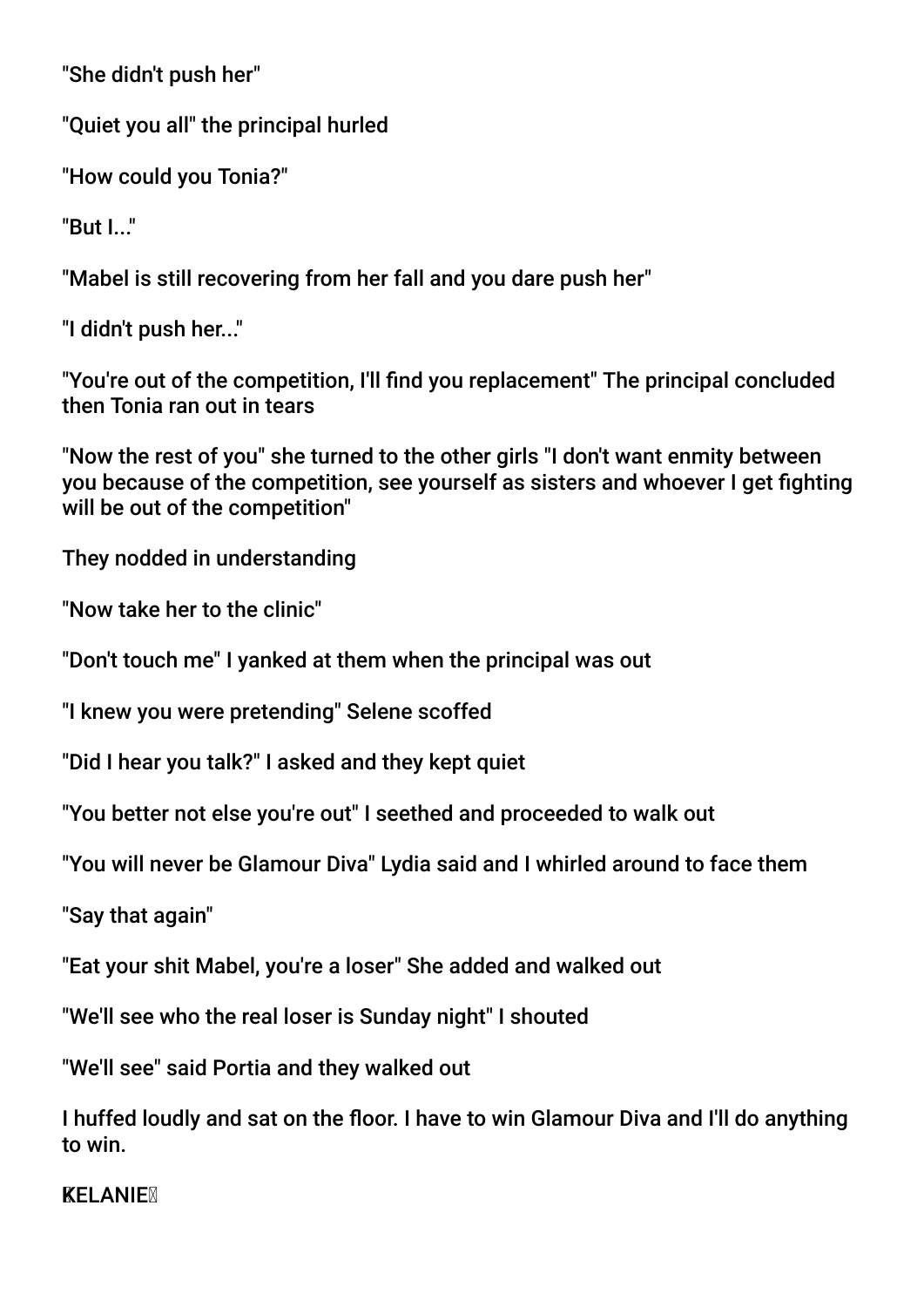I woke up and plodded to the kitchen to get something to eat. I was really hungry and eating snacks wasn't an option.

I got to the dining and there was a closed dish on the table. I opened it and my mouth got watery at the sight of the fried rice with spring vegetables and fried eggs. I didn't bother to know if it was mine, I started devouring the food.

After ten minutes, I was done and cleared the plates then walked to the sitting room. Angelou was sleeping on a couch. I chuckled at the way he sprawled on the couch. I guess I wasn't the only one who was bored.

I sat on another sofa and turned on the television.

I was watching a movie when Angelou woke up. He stood up wordlessly and walked out but returned shortly with a note pad.

He still didn't say a word to me.

I focused on the television and he focused on his note pad, none of us was talking to the other.

He started playing piano in his note pad and the sound wasn't letting me hear the sound from the television.

I increased the volume of the television and he increased the volume of the piano. I increased the volume again to maximum and he increased his to maximum but his piano was higher.

"Angelou am trying to concentrate" I shouted

"We came here to train Kalonia"

I rolled my eyes "For crying out loud it's Kelanie not Kalonia"

"I don't care about your name just get your instrument"

"Fine" I turned off the television and walked to the music room then took a guitar and returned to the sitting room.

"Now let's practice"

"We can't practice here, let's go to the music room" he said

"You should've known of that before coming here to disturb me"

"I was trying to get your attention"

"Yeah cause you're dumb"

He sighed and got up "We shouldn't be fighting let's go practice in the music room"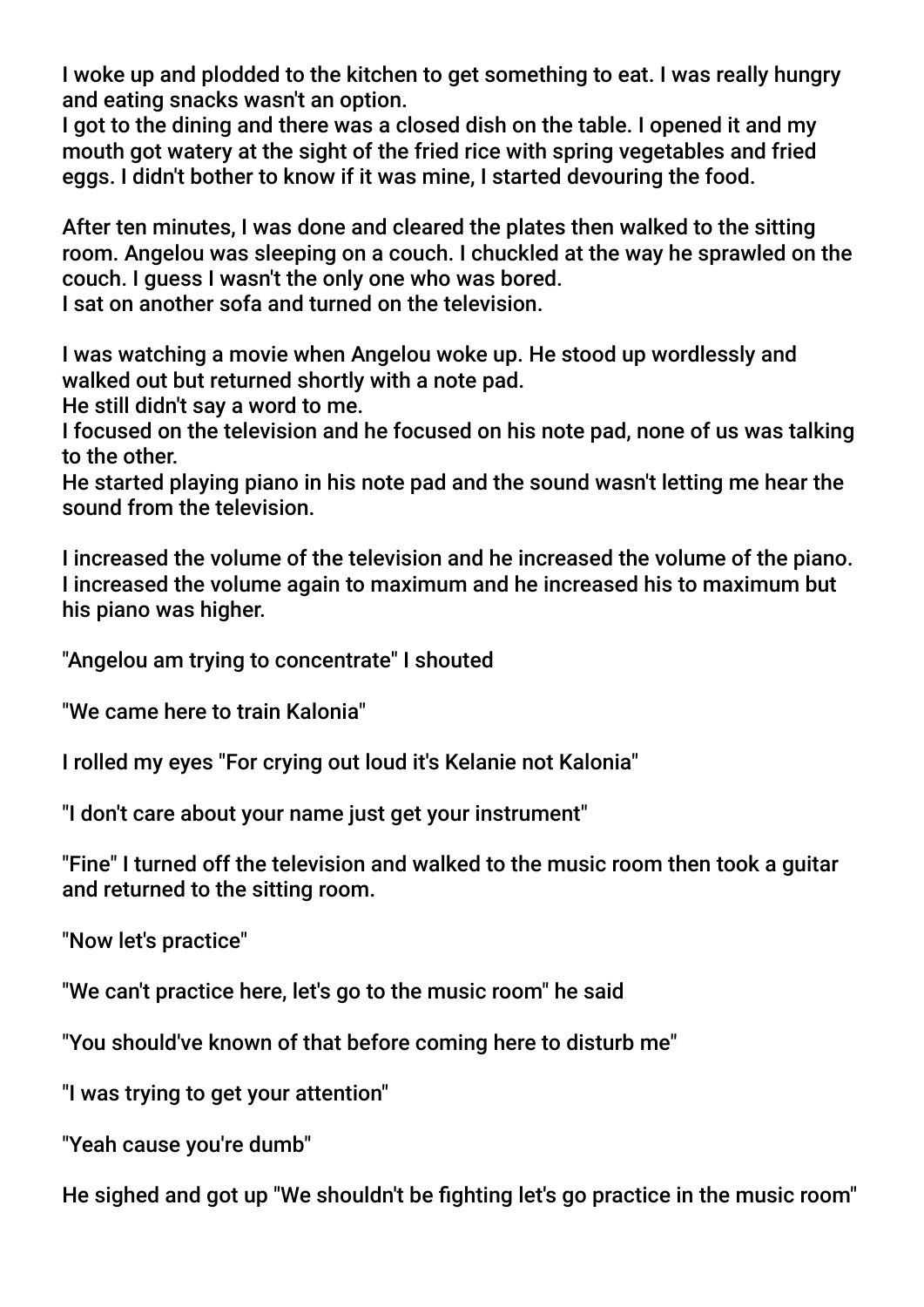I huffed and walked ahead to the music room.

"What's your idea for a song?" he asked me when we were in the music room

"I don't have any, what about you?"

"I was thinking we right a song about how lazy you are"

I opened my mouth to talk but stopped myself

"Say something" he urged

"We didn't come here to fight"

"Thanks for the reminder"

"I'll go get my music book" I said and walked out then returned almost immediately with a book

"I've been walking on this song titled shoot across the sky"

"sing it" I took in a deep breath and started singing the words to the song

"I like the song, never knew you could come up with something nice" he said when I was done

"Cause you thought am bad in everything"

"Guess I was wrong" he said with a shrug

"What's your own idea?" I asked

her name is Lisa

he sang

And she calls me angel

"Is that a song?" I laughed

"That's my idea" he said seriously

"For real?"

"Yea"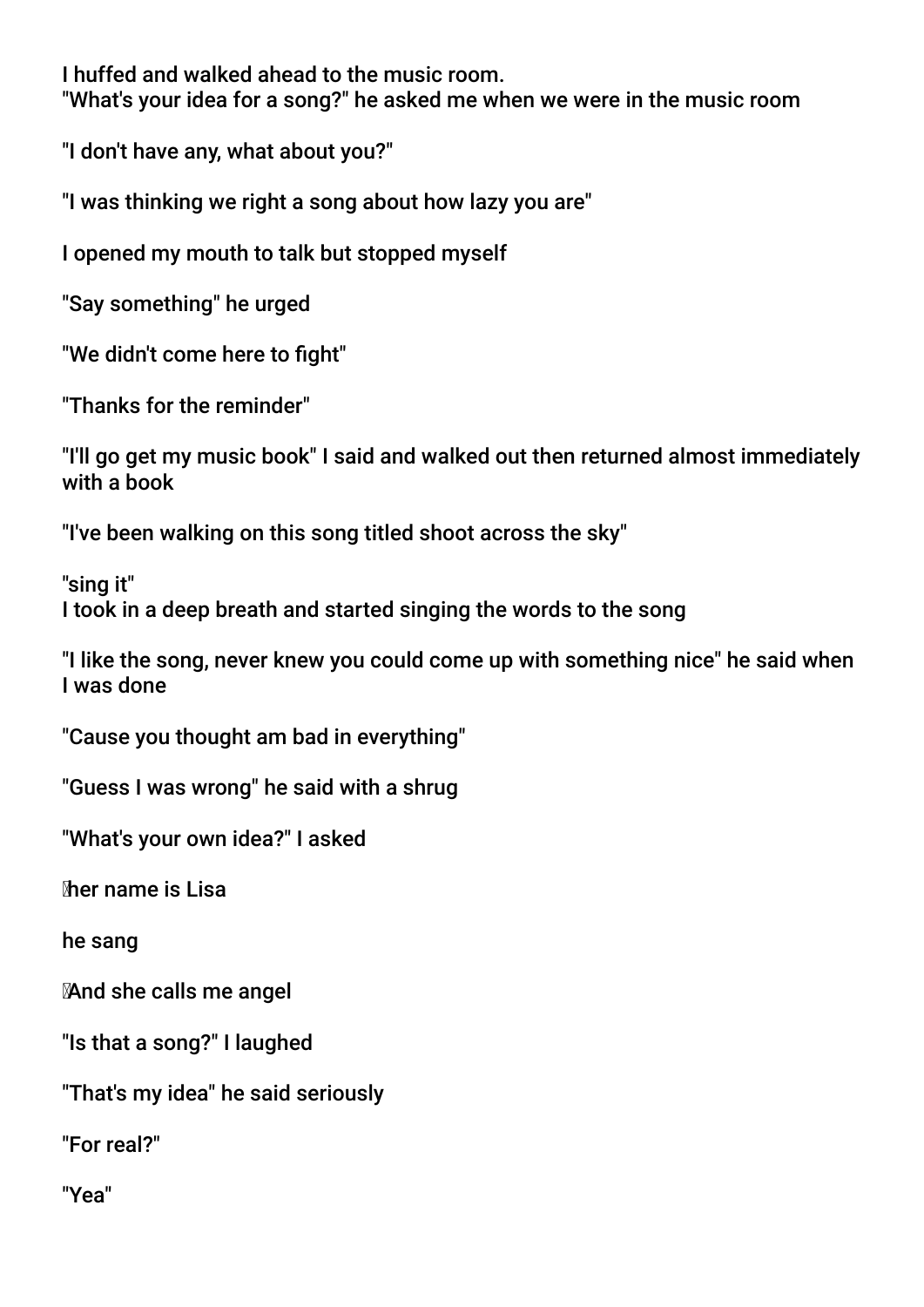"Then you don't have any idea"

"Is there a library here?" he asked

"We are practicing for New York Night not New York Times, it's not a reading competition it's singing" "I know, don't be loquacious" he snarled and walked out

"Aren't we practicing?" I yelled

"Practice is over for today" he yelled back

"For real?" I ran after him

"Just practice on your own"

I sighed and watched him walk into his room. NYN isn't going to work like this.

I GUESS I MADE THIS ONE LONG

- 
- . .
- .
- .
- .
- .
- . .

### TBC

. . . . . . . . .

. .

[12/16, 11:56 AM] MartinMartino: MHGH SCHOOL ROMANCE M

Day  $2\%$ 

#Episode\_11

**EXELANIE**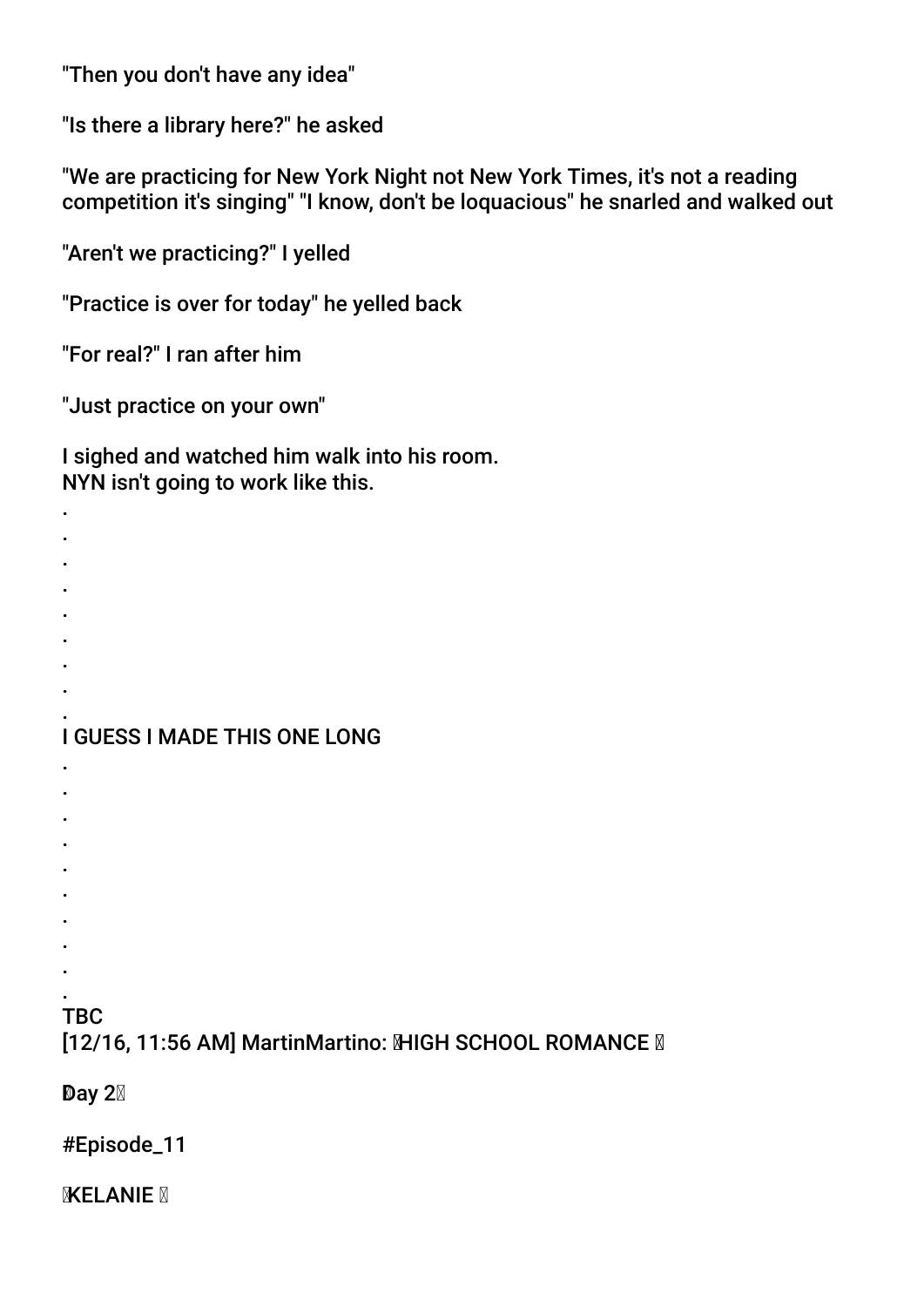It's the second day with Angelou and fve days to Glamour Diva. I really missed Glamorous and my friends and I really hate this stupid training. It's not like we're even training. I tossed my book under a pillow and got out of bed.

"Kalonia!" Angelou called knocking on my bed

I sighed in exasperation "What's do you want?"

"Can I use your music book?"

I slid my hand under my pillow and retrieve the book then walked to the door

"Here" I stretched out my hand and he collected the book then I walked back to my bed

"Uhm... Koinonia" he called again

"It's Kelanie" I shouted

"Sorry... Kelanie could you sing it again so I can get the tune?"

"Wait for me in the music room, I'll be out in a jiffy"

"Okay"

I sighed and fell on my bed

"Keloina" he called again and this time I didn't answer. Last time I checked, my name is Kelanie not Keloina.

"Keloina!" he called again and I ignored him

"Kalonia"

"are you doing this on purpose to piss me off?" I yelled

"Listen, it's just for NYN and besides your name is quiet difficult to pronounce"

I huffed and walked to the door "What do you want"

"The key to the music room"

"I don't have it"

"But you left the music room last yesterday"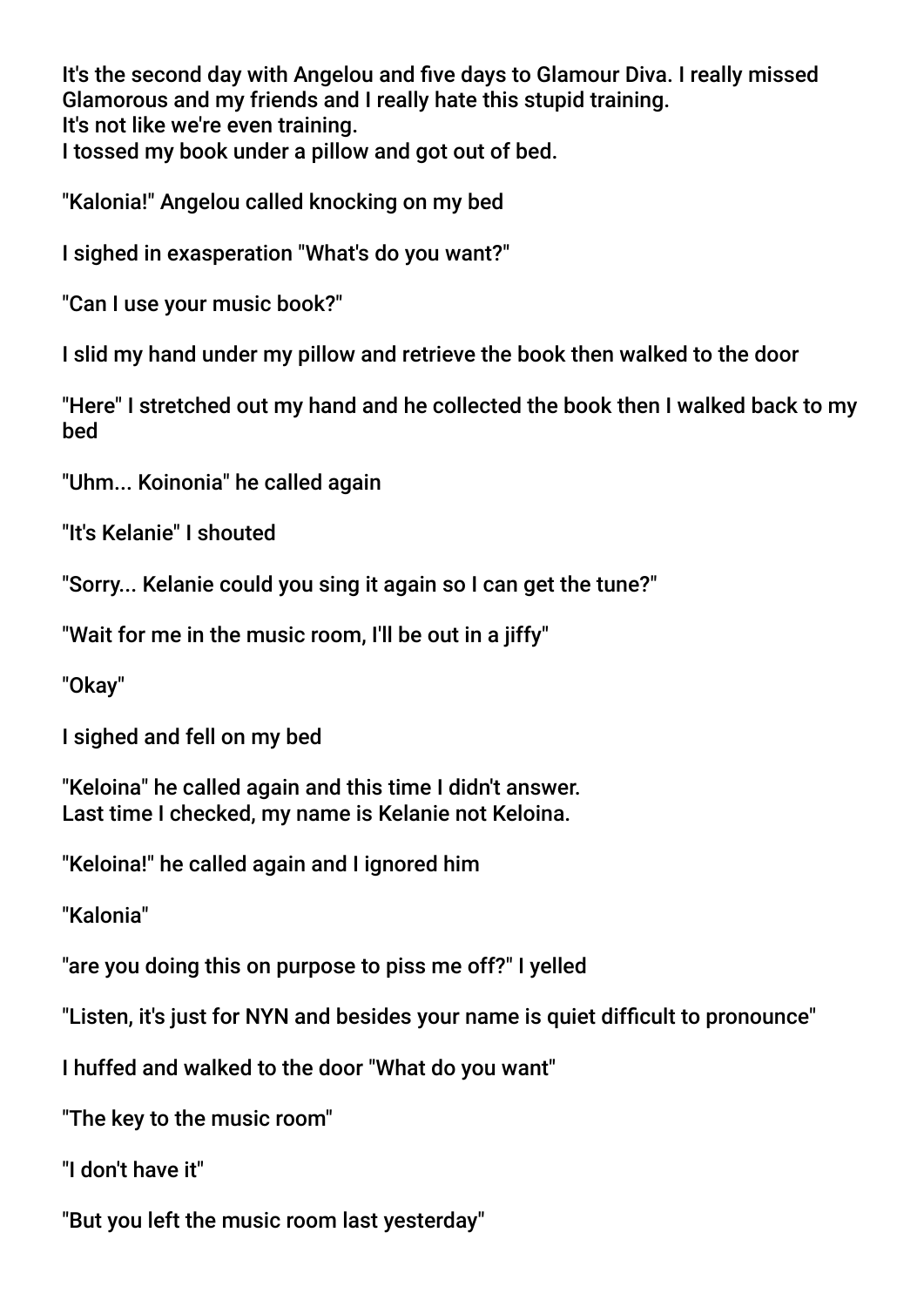"But I don't have it" I yelled and shut the door at my face

I heard him scoff then muttered under his breath "Witch"

"Did you just call me a witch?" I asked and opened the door but he was gone.

Right! I have to tolerate this cause of New York Night.

My heart will beat only for you

\_\_\_\_\_\_\_\_\_\_\_\_\_\_\_\_\_\_\_\_\_\_\_\_\_\_\_\_\_\_\_

"That was great" I giggled when we fnished singing

"told ya I had better ideas than you" he boasted

Great! The song was his idea and so?

"Whatever!"

"Have you tried reaching the others?" he suddenly asked

"Yea but there isn't any service here"

"Same fate" he sighed "I really miss Lisa"

"Who's Lisa"

"Do you know of any way to sneak out of here?" he asked ignoring my question

"No" I shook my head "We aren't allowed to leave till the ten days are over"

He said in a whisper "It's more like a trap"

"It is a trap" I agreed

"and it had to be with you" he said in a low tone but I heard him

"Not like am enjoying it either"

He scoffed but didn't say anything and walked out

"Am starving" he said walking back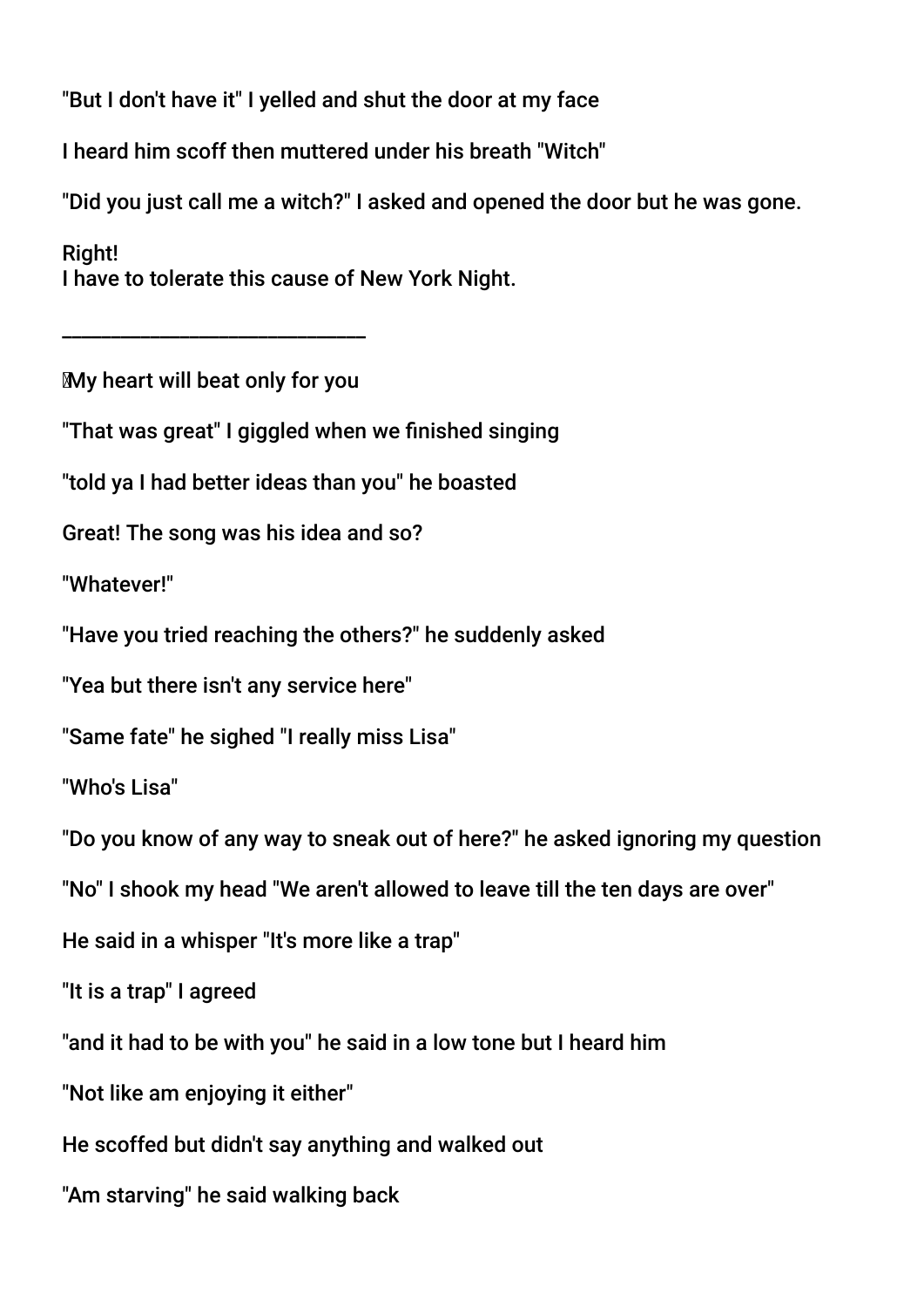I took in a deep breath and suddenly became nervous. Last night, I had escaped cooking cause we had a little fight but not today and there's not way out to buy anything nor is there a way in to order.

"Go cook something" I said

He scoffed "Are you kidding me?"

"Look Angelou I need to practice more just cook for today"

"Just cook for today" he mimicked mockingly

"asshole" I muttered under my breath but lucky for me he didn't hear it

"you're cooking today" he stated and walked out

IN THE KITCHEN **M** 

"what next?" I asked myself as a large pot of spaghetti was boiling on the cooker.

I took a large bowl and combined beef with bread crumbs, parsley, permasan, egg garlic.

I looked at the mixture and something I didn't know was missing.

Angelou walked to where I was and added a teaspoon salt and red pepper fakes.

Oh! Exactly what was missing. Why did I forget.

"I didn't ask for your help, I know what am doing" I bragged and he walked out without saying anything.

Great! Now that I sent him away, what do I do next?

I paced about not knowing what to do with the mixture then Angelou returned.

"am starving, that's the reason why am helping you out" he said as he formed balls with the mixture.

This time I didn't say anything, I just watched him till he was done then heated oil in a pot and added the meatballs. He turned it occasionally until it browned on all sides then he transferred the meatballs to a plate. He checked the spaghetti and brought the pot down.

"help me with the onion" he instructed and I nodded. I took an onion and started slicing it.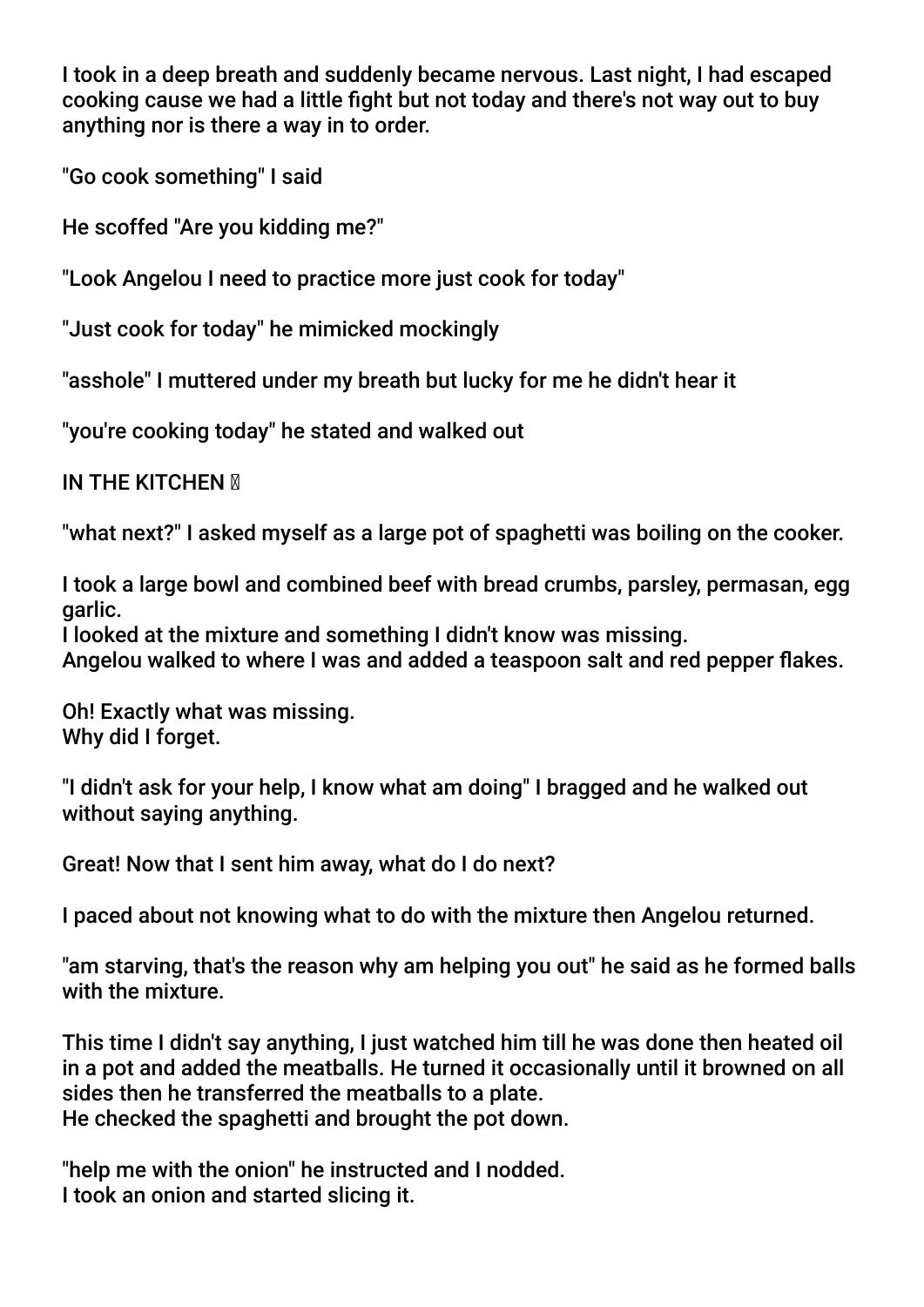"be careful" he said

"am good with this, I always help... " the knife cut into my skin and I yelped in pain

"look what you've done" he scolded and grabbed my bleeding fnger

"does it hurt?" he asked and I nodded then he took the bleeding fnger into his mouth. My eyes widened in shock and I looked up to meet his eyes peering into mine.

We remained in silence as we stared at each other till he withdrew.

"It would be fne now" he said and hastily dropped my fnger. I stood transfxed watching him. I couldn't even feel the pain from the cut, I just watched him slice the onion then added it into the pot. He added crushed tomatoes and bay leaf then he seasoned with salt and pepper and brought it to a simmer.

"it would be ready soon" he said after adding the meatballs to the pot again then covered it

I looked down at my injured fnger and that was when I realized it wasn't bleeding again.

"Thanks" I said but he was gone

**MGLAMOROUSMUSIC HIGHM** 

**BLUE X** 

"Girls keep practicing" Ms Chantel urged

"We miss Kelanie" I sighed

"Kelanie is practicing, you can't waste her effort of being locked up for ten days"

"She's not locked up" Fiona said pointedly "She's with my dream boyfriend"

"Don't start now Fiona, Angelou is mine why can't you understand that?" Zion fred back

"can you both stop being crazy for my man?" that was Phoebe

"He's mine..."

"I mentioned it frst..."

"He'll never notice you..."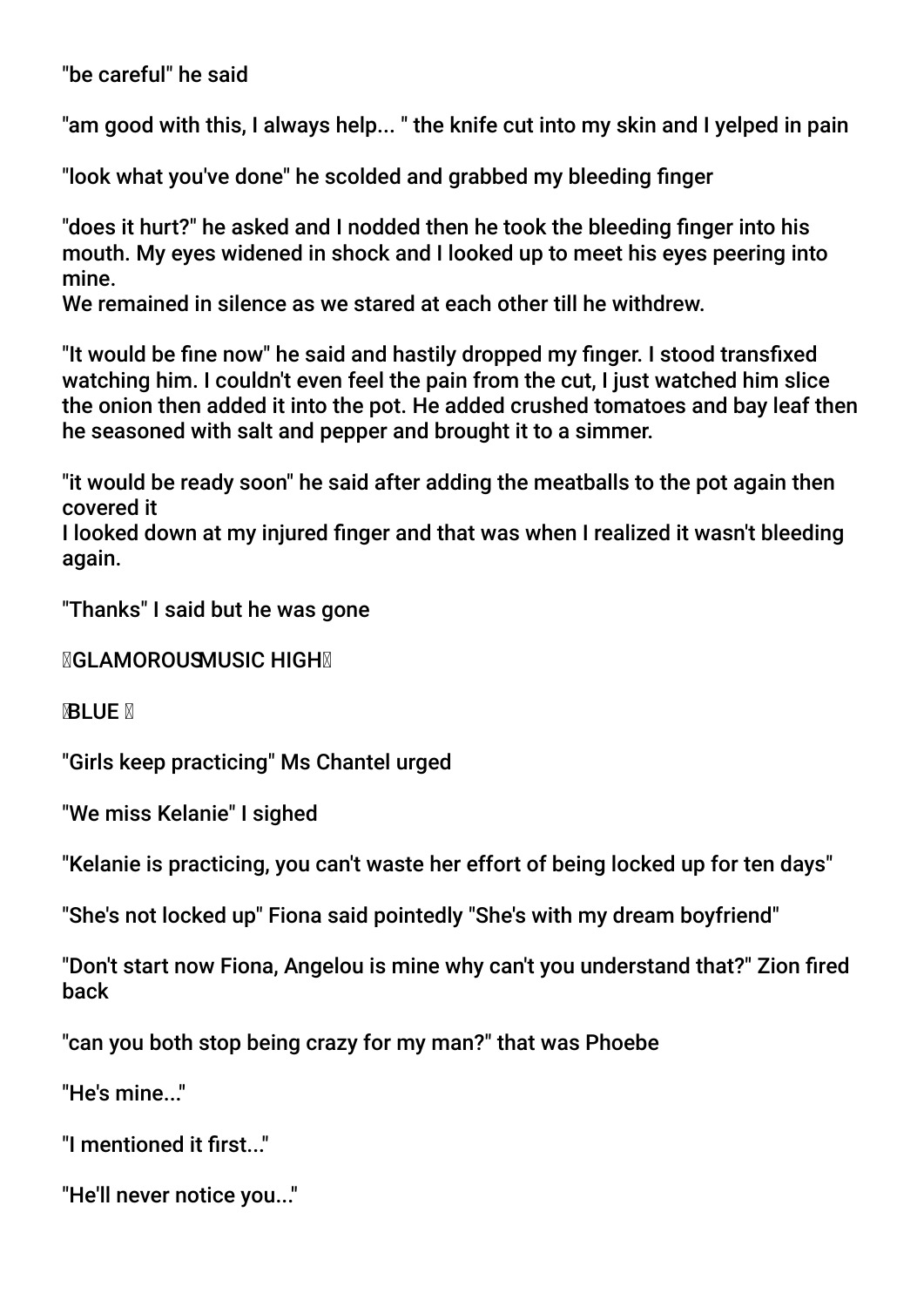"Girls!" Ms Chantel called and they kept quiet "Can you three stop being crazy?"

"Fiona and Zion stated it" Phoebe accused

"Don't call my name" Fiona retorted

"Quiet!" bellowed Ms Chantel "Angelou doesn't even know your names? Why fight over him?"

They didn't say anything but their silence was threatening. "One more mention of Angelou, you're out of The Blooms for good" Ms Chantel threatened "You have to be focused, no distractions"

**MARFI M** 

I sat on Lancelot's laps while Ms Morgan was teaching the others a new song.

"Shouldn't you be learning?" Lancelot asked me

"Is it a crime that I chose you over learning?"

"It's not a crime but this is for NYN"

I chuckled "you think your ex will win right?"

"It's not just Kelanie what about Shayne Gold?"

"I'll handle her"

He stared at me wordlessly

"What?" I yelled

"I don't want you to do anything wrong cause of the competition"

"Am not doing anything wrong okay, am just insuring my victory"

"Do it the right way"

I rolled my eyes then said sarcastically "Yes sir"

"Mabel!" Ms Morgan called and I whirled around to face her

"I think you should return to class now"

I scoffed and turned to Lancelot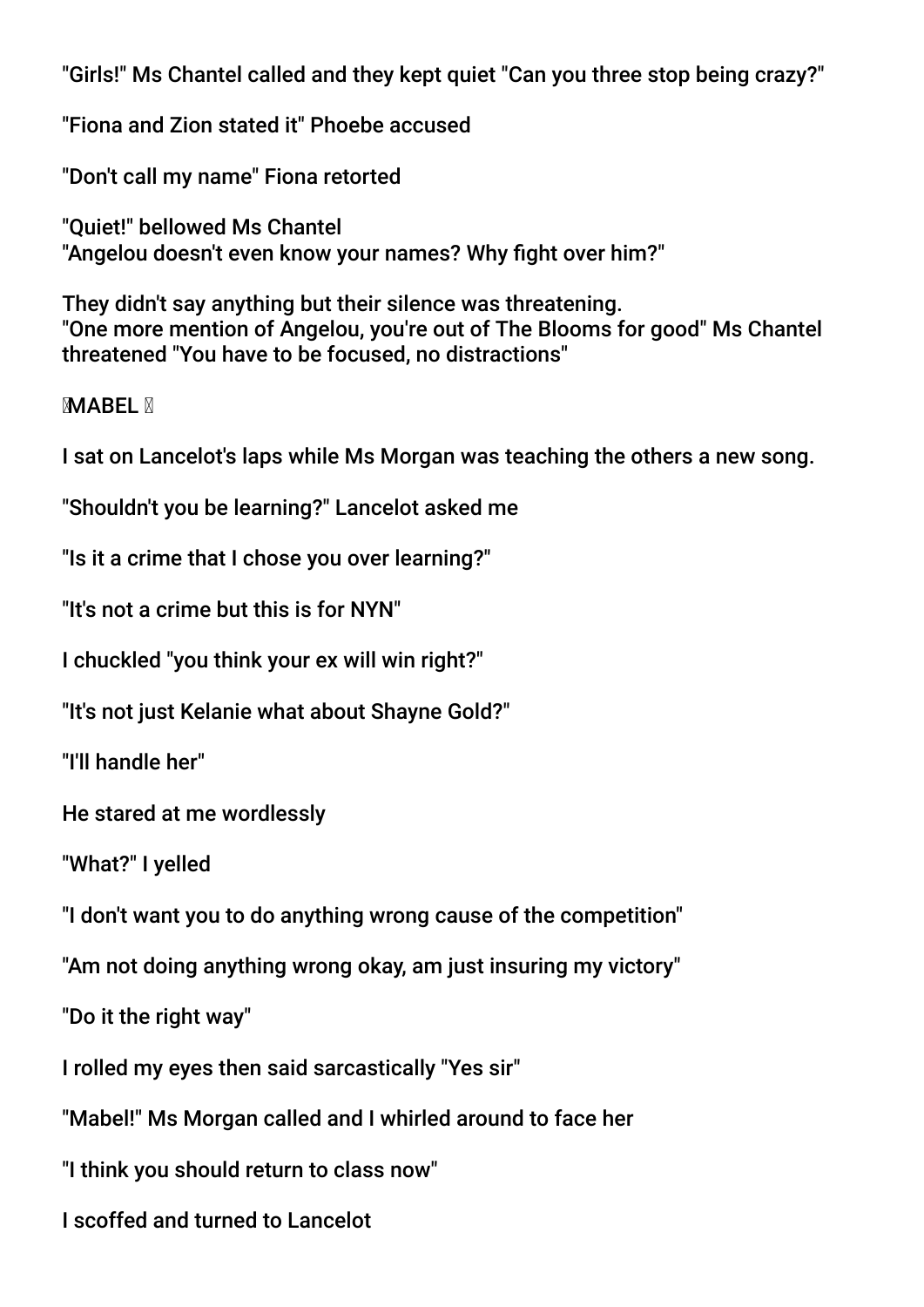"You should go" he said and pulled me to my feet

"C'mon Lance, this is the only time I have with you. You don't let me visit you and you don't visit me"

"I'll visit you today, I promise" he pecked my lips and walked out

"Lancelot is becoming a huge distraction to you" Ms Morgan said when I joined them

"Is it that obvious?" I asked chewing on my gum

"you don't focus on anything again apart from him"

"I know Ms Morgan and am not willing to change"

"What has come over you Mabel?"

I shrugged and blew my gum "Dunno"

she sighed then placed her hands akimbo "do you really wanna win NYN?"

"Of course"

"Do you wanna be Glamour Diva?"

"Of course"

"Then you gotta give Lancelot a break"

I chuckled "I don't think I can do that Ms Morgan and besides I don't need lectures to sing"

"Kelanie never felt above lectures and that's why she always wins and..."

"Don't compare me to her" I cut in

"But you're scared of her"

"I ain't scared on nobody Ms Morgan"

"Oh really?" she scoffed "What if Kelanie shows up Sunday night?"

"Am gonna defeat her" I said confdently staring into Ms Morgan's eyes but deep down, I knew Kelanie is my worst nightmare.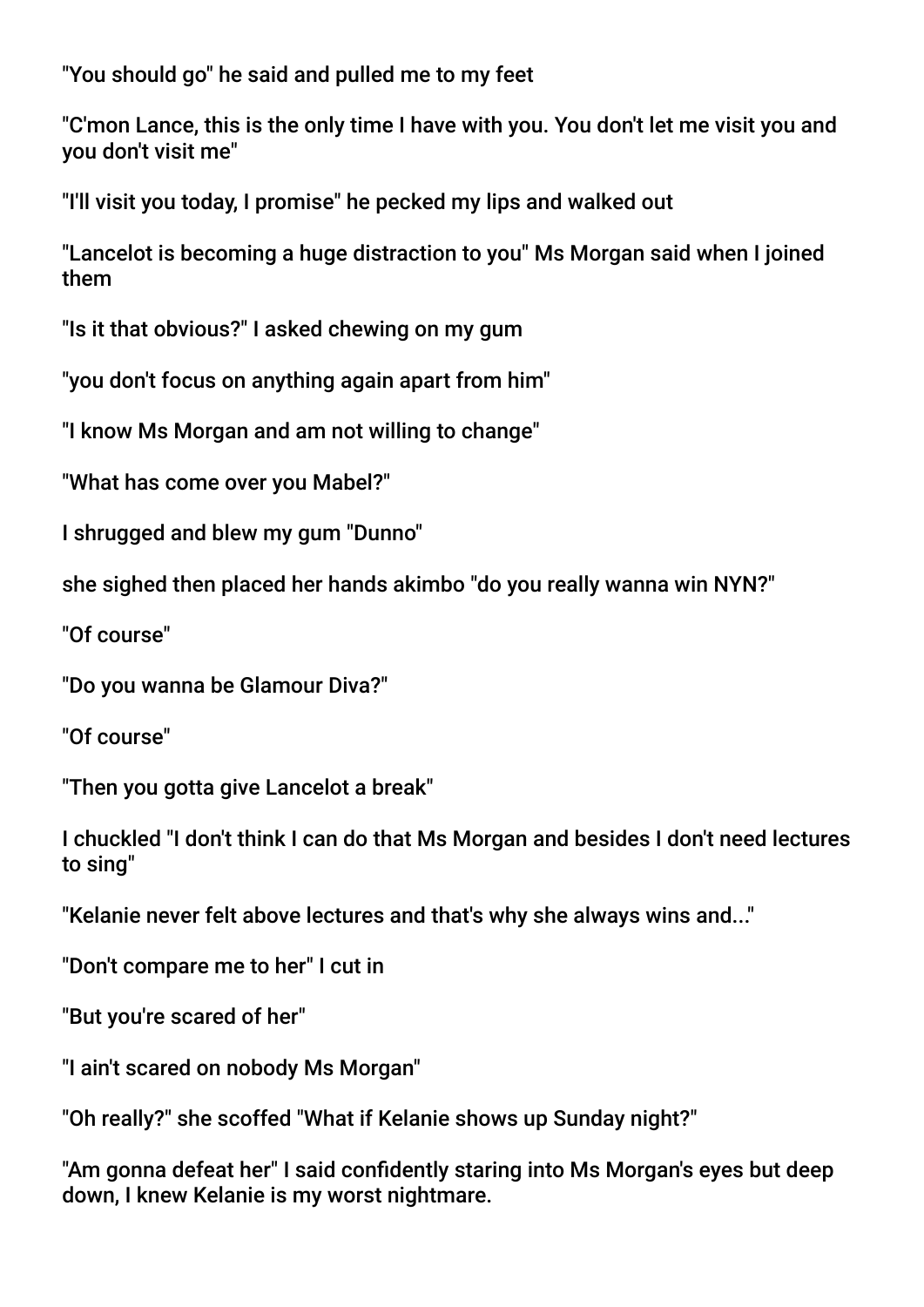**NSTOPSN** 

**<b>MTRISTAN** M

"... Give me an A"

"A"

"Give me a L"

"L"

"The homecoming game is gonna be dope" Orlando said on our way to the basketball court

"I wonder the team that'd win?" Stephen asked

"Of course the Whales would" I said then joined the cheerleaders to say "That spells WHALES"

"SHARKS won last year" Paris said

"WHALES won two years ago"

"DOLPHINS won three years ago"

We all burst into laughter

"It keeps revolving round and round" I laughed

"Hi Stella" Paris waved to a member of the cheerleaders squad

"What you doing here?" she asked walking up to us

"We're going to the court" he replied

"Hi guys" she waved at us

"Hi"

Stella is one of the most beautiful girls in school and she's Paris' huge crush, member of Rock Of Ages and a transfer student

"See ya around" she said to Paris with a wink then walked out

"Did she just wink at you?" I asked Paris teasingly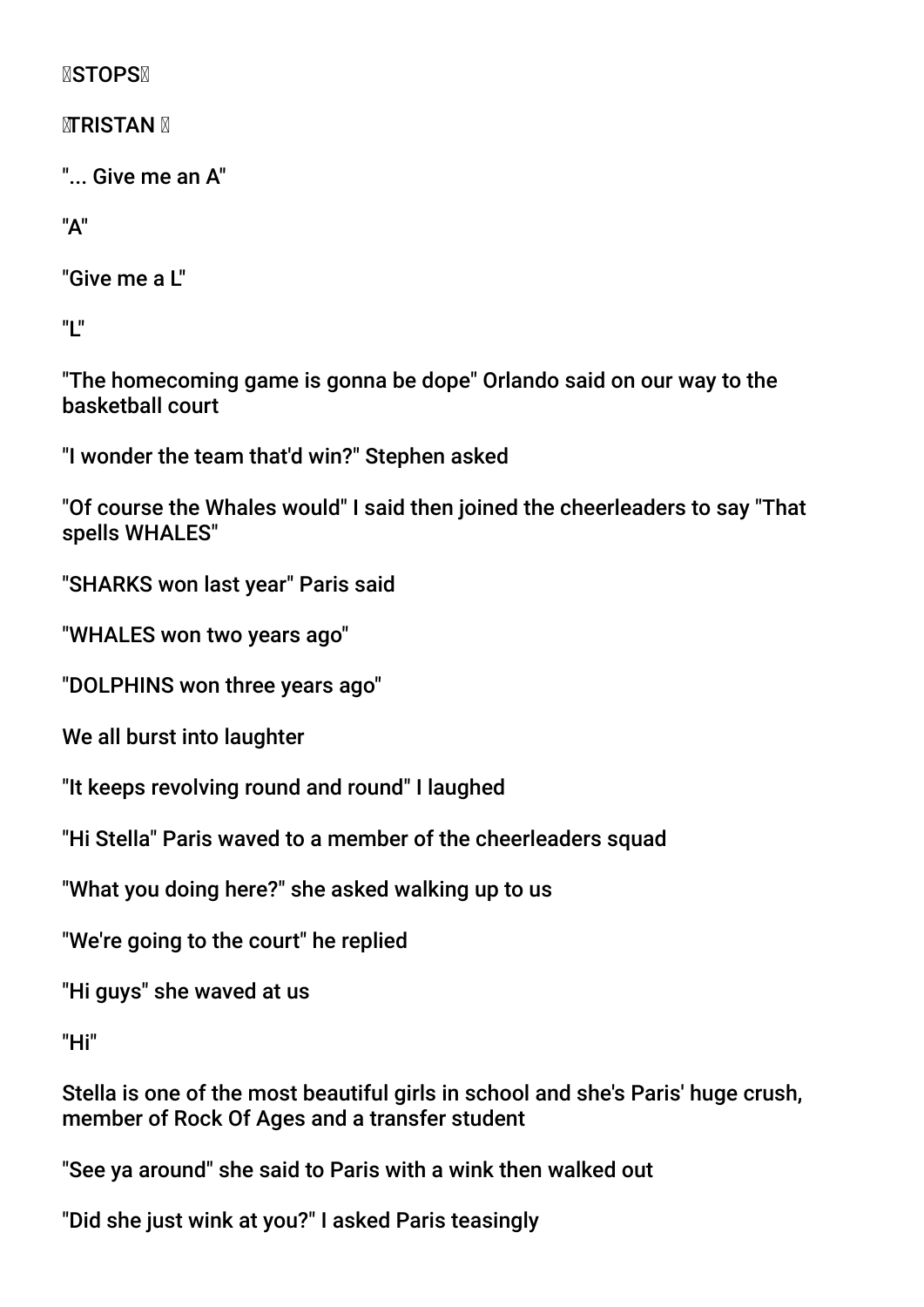"My lucky day" he said and we all laughed

## **MANGELOU M**

I sat on the foor carving foral chains and colouring them. Lisa loved them and she always wanted us to make some for our babies when we were grown. But now, she is no more and there would be no more babies.

"Can I come in?" Kalonia asked and popped her head into the doorway

"You're already in" I said then she chuckled and walked in fully

"About the "

"If it's about the morning incident the forget it" I cut in "Don't thank me"

"I wasn't going to thank you" she said

"Seriously?" I asked and looked up from the papers I was cutting

"You cross your fngers when you're lying"

she looked at her fngers and her index and middle fngers were crossed. She quickly separated them.

"It's okay, you're welcome" I said and went back to what I was cutting

"What are you doing?" she asked and sat beside me

"Floral chains" I replied and stopped cutting

"Did you stop cause am here?" she asked I looked at her and she had this pain in her eyes

"No I..." I trailed off not knowing what to tell her

"It's okay I understand" she said and walked out shutting the door behind her.

I inhaled deeply and continued cutting. I wasn't comfortable around her nor anyone. I just wanted the ten days to be over so I can go back to being me. Just me

**MELANIE N** 

I dropped on my bed answer shit my eyes tightly. Why does Angelou act like he's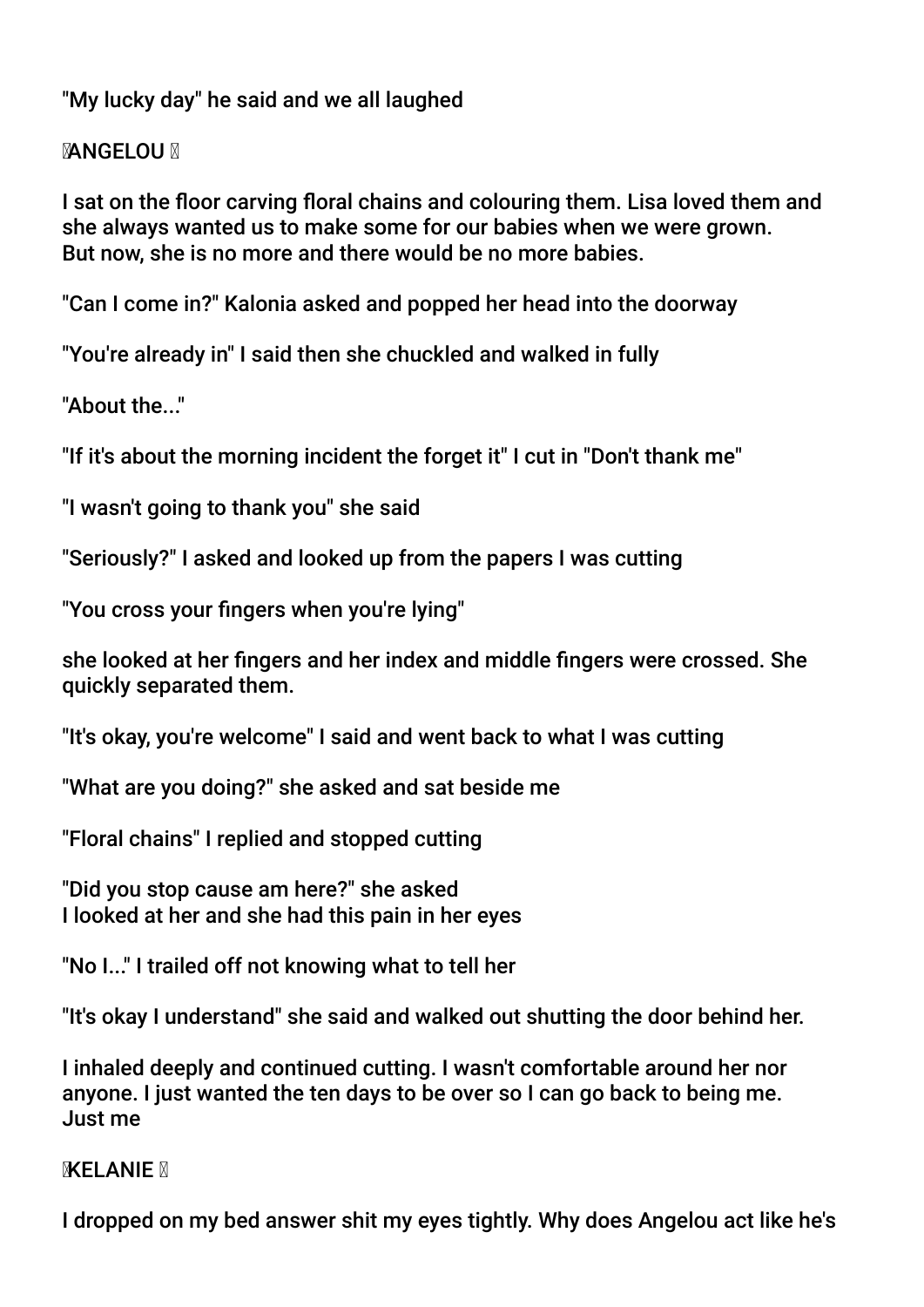allergic to people? How do I survive these ten days? It has just being two days and am already dying of loneliness. I brought out my music book and a paper fell out. It was neatly folded and kept in between the pages.

How didn't I notice it?

I opened it and it read

In all the friends I've met, you're the one I won't forget.

Who dropped this in here?

I did a little thinking and it was only Angelou I've given my book since we got here but Angelou wouldn't had dropped it.

And the paper must have being there for days now cause the flowers beside it had already withered.

That means whoever kept it, did that before I gave Angelou the book and that was before this ten days in the jungle.

Who is it?

- . .
- .
- .

. .5 shares to Unlock the next episode

- .
- .
- . .
- .

#### . **TBC**

# [12/16, 11:57 AM] MartinMartino: **MHIGHSCHOOL ROMANCEM**

**⊠Day 3 ⊠** 

# #Episode\_12

# **MANGELOU M**

I walked out of my room and bumped into Kelanie who was hurrying to God knows where. She muttered an apology and continued walking then I noticed a paper that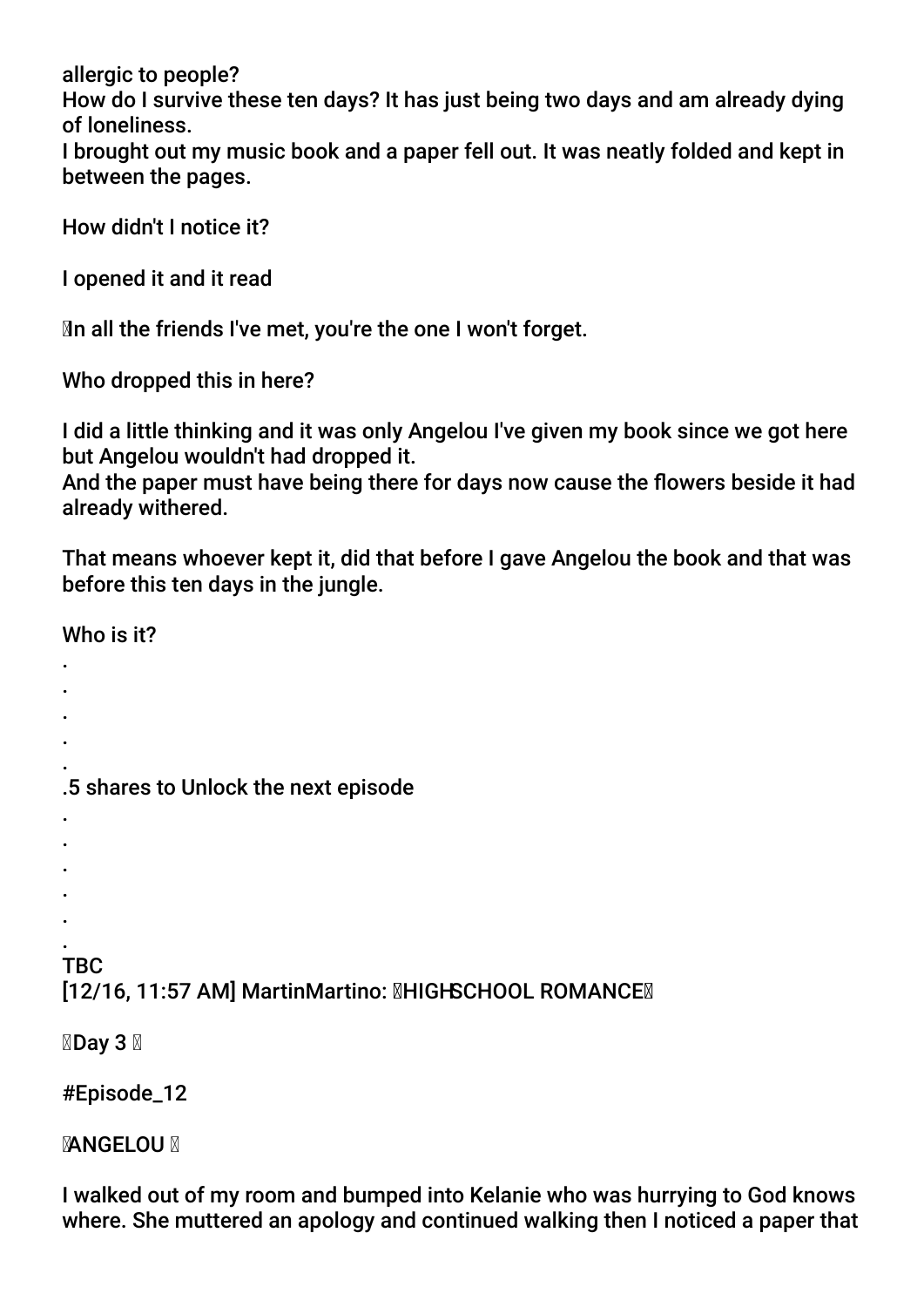fell from her. I picked it up and read then chuckled. Someone likes her. I folded the paper and shoved it into my pants pocket.

LATER **M** 

"Did you see any paper lying around" Kelanie asked as she searched for the paper

"Or that you carelessly lost" I said without any concern

"I think I dropped it somewhere but I don't remember where"

"What does it look like?"

She sighed "It's a paper Angelou"

"I didn't see"

She bent down and started searching under the chairs while I faced the television and ate my pop corn.

"I remember now" she shouted and got up

"What again?"

"I think it fell when I bumped into you"

I shrugged "Dunno" and continued with my pop corn

"C'mon Angelou didn't you see a paper on the foor when I bumped into you?"

"I did see a paper but how sure are you it's yours?"

"It's obviously mine. Who else lives here?"

"Me" I replied

"Then is it yours?"

"No"

"That makes it mine"

"I don't think so" I argued "It's a paper without a name"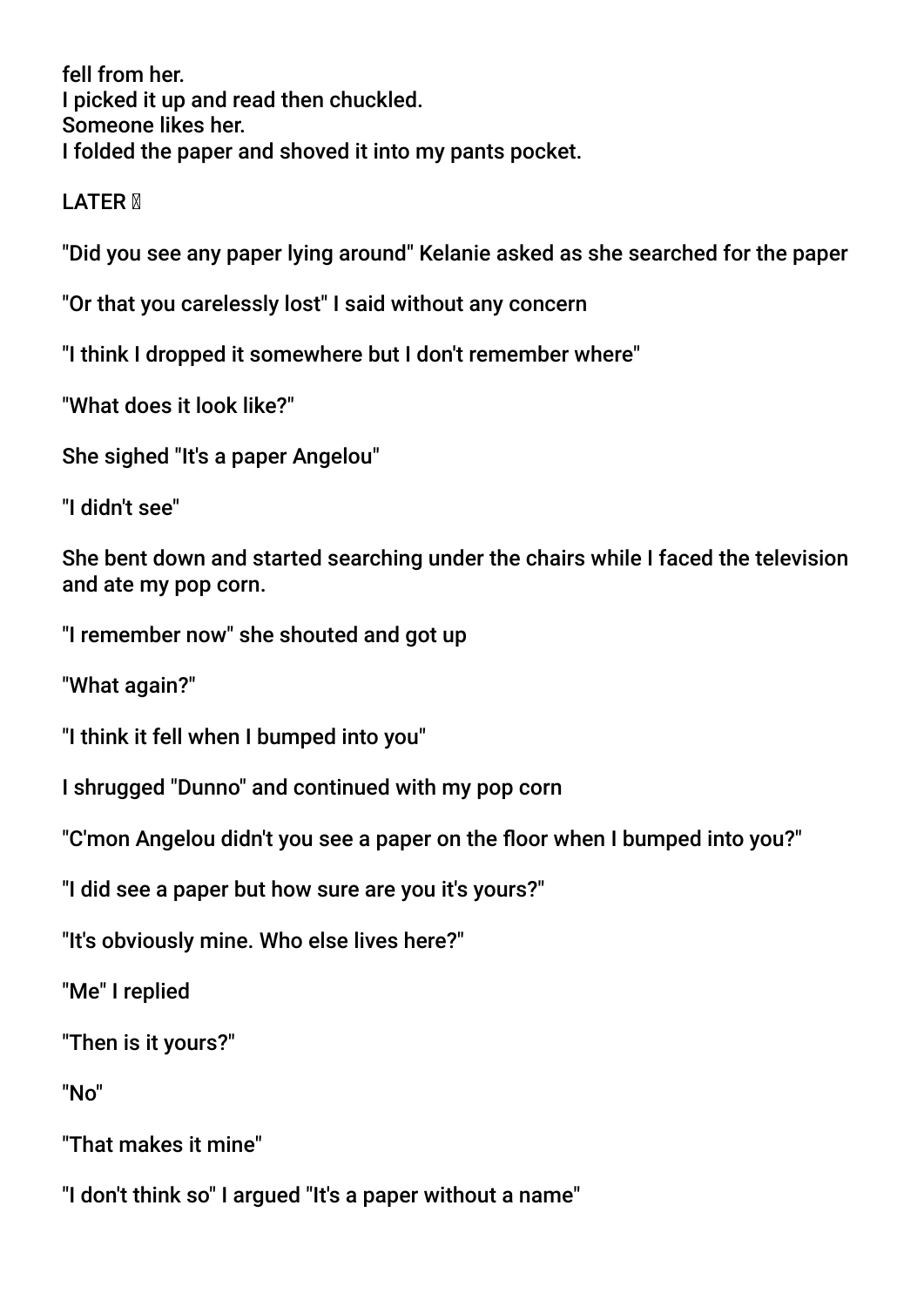"It's mine give it back"

"You wouldn't tell me what it looks like and am sure the paper I picked isn't yours"

"Let me see it?"

I got up and proceeded to leave "forget it Kalnonia, it's not yours"

LATER IN THE NIGHT **M** 

I sat on a sofa while Kelanie sat on a separate one. We've been avoiding each other after the morning incident and she isn't talking to me. I prepared breakfast and ate alone. She cooked her own breakfast but couldn't eat it.

Such a bad cook.

I ate snacks for lunch and so did she. I cooked dinner and ate alone though I kept hers but she doesn't want to eat it and she hasn't cooked hers.

You can't do this Leo

Am sorry Nina but it's the law

Leo is it because of Ziala?

Leo brought out a knife and stabbed Nina in her heart. Kelanie gasped and hut her eyes as Nina slumped to the floor and spat out blood

Well done Leo

Ziala

You did well but the law needs your blood

Ziala brought out a dagger and stabbed Leo

Ziala

**Nt's the curse** 

Nina burst into a evil laughter and turned into a witch. Kelanie cuddled herself up in fear and shut her eyes as Ziala took Leo and Nina's soul

MThe curse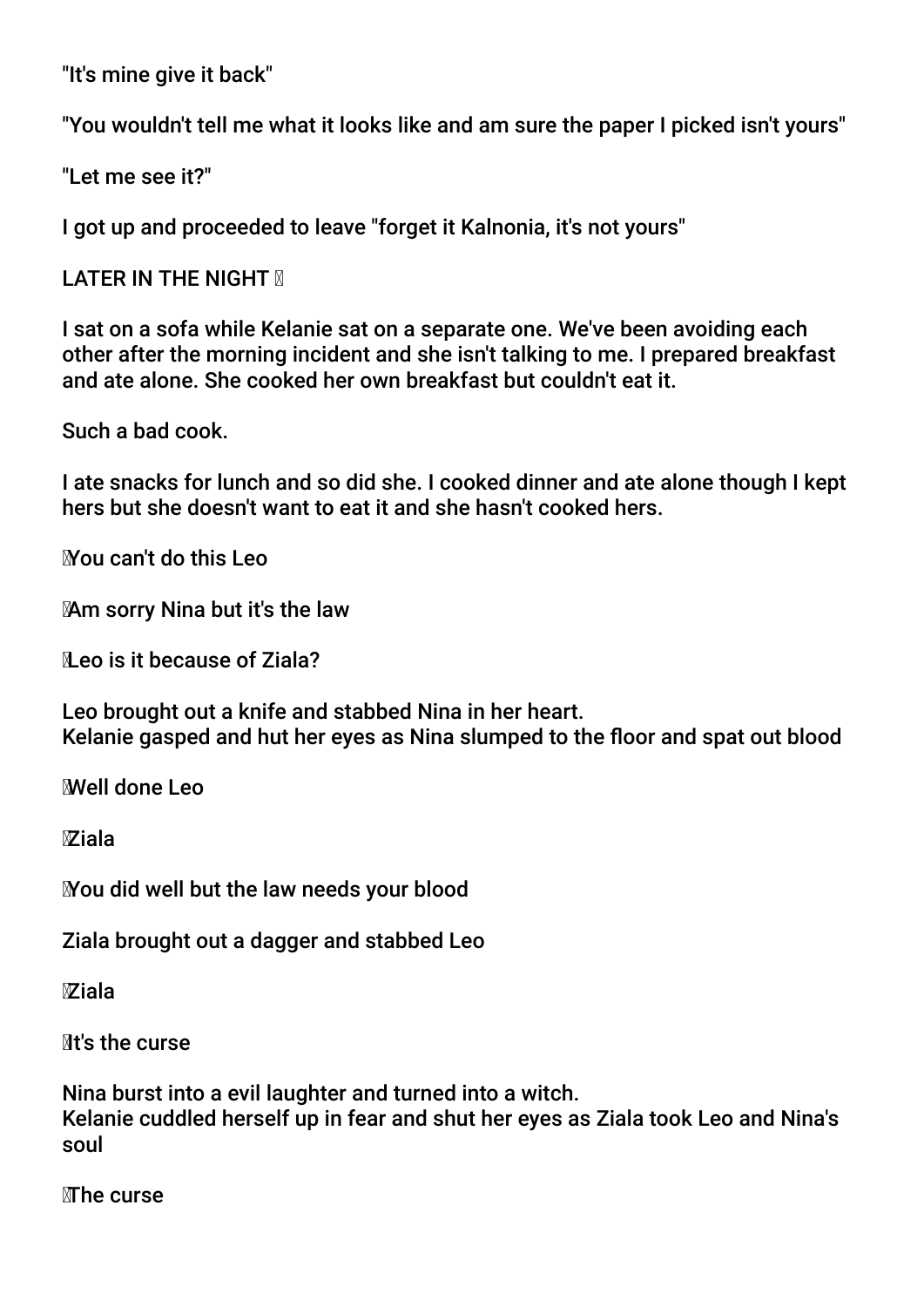Kelanie screamed and jumped out of her seat.

"What's wrong?" I asked running to her but she continued jumping and screaming. I realized it was the movie and turned it off then she became quiet.

"You're scared" I chuckled

"No" she shook her hand "I got stung by a..." she trailed off

"Your fngers are crossed"

She separated her fngers and cleared her throat "Turn on the television"

"Sure" I picked up the remote and turned on the television.

Ziala was destroying the city with her evil power.

Kelanie sat down and faced the television.

Ziala turned into a forearm creature and put one of her hands into the chest of a child and brought out his heart.

"eww" Kelanie looked away and unconsciously cuddled herself up again chat martinmartino on zero eight one eighty thirty fourteen twenty one to be added to his whatsapp group.

I increased the volume and she started screaming as Ziala was cutting people into parts and eating them.

"Stop shouting it's late"

"I hate horror turn it off" she shouted then I turned off the television

"Go get yourself some courage" I said and walked to my room to continue the movie peacefully.

### **MXELANIE M**

I turned off the light and crawled under the covers. My heart was beating fast and i was really scared. I kept hearing footsteps like Nina was coming to eat me. I got up with a start and I was sweating profusely. I turned on the light and sat up on my bed, gazing around.

I heared footsteps again and whirled around but I saw no one.

### IT'S THE CURSE

I heard Nina's voice and screamed then ran out of my room. I ran to Angelou's door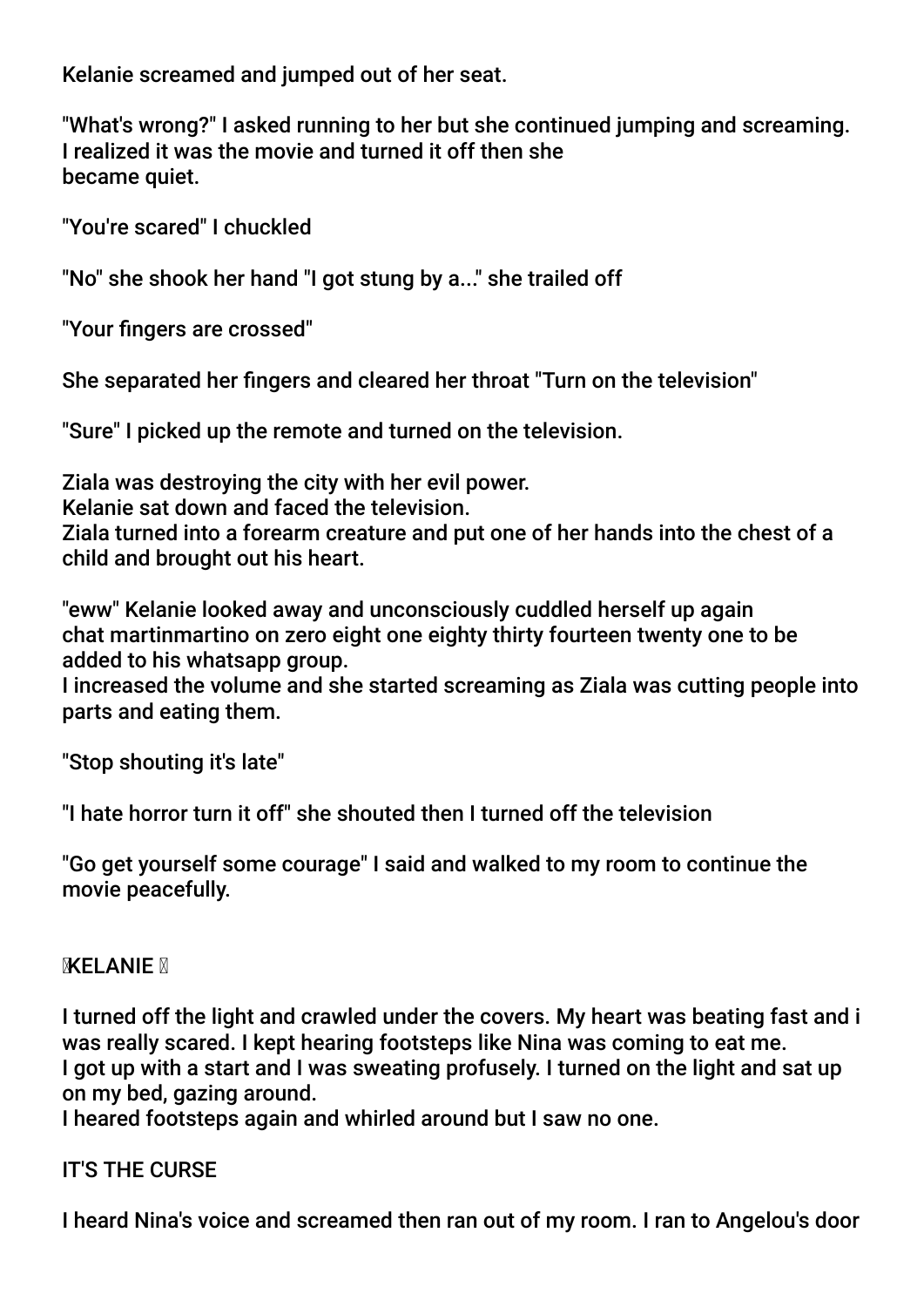and knocked repeatedly then he opened it.

He was topless with a sweat pant and it was obvious I woke him from his sleep caused he had bags under his eyes.

"What do you want Kalonia?" he asked and I just stared at him not knowing what to say.

I couldn't tell him I was scared, he would just laugh at me.

"you're scared" he read the expression on my face and chuckled

"am not scared"

"good for you" he walked inside and shut the door at my face

I sat on the floor and rest my head on his door. I wasn't going to return to my room, Nina might appear and eat me up.

I started dozing off then lost balance and fell on the foor.

Ouch!

I rubbed my temple with my palm then got up in pain. It was past mid night and the sound from the night was really creepy.

I placed my head on the door again and tried to sleep then the lights went out and I jumped up and screamed.

A hand gripped me and I tried running but it drew me into a corner and the lights went on. I was in Angelou's room. Pinned to the wall and he was staring down at me with my two hands pinned to the wall.

He scoffed and pushed me aside then walked to the bed.

"The couch or the foor. Make your choice" he said then threw a blanket at me and I caught it

"Thank you" I mouthed inaudible and stood rooted to the floor. I didn't know which to choose.

The floor or the couch.

I sighed and spread the blanket on the foor. Angelou isn't a gentleman, he should've asked me to sleep on the bed while he slept on the floor or couch. I laid on the blanket and shut my eyes but I wasn't sleeping.

Seconds turned to minutes, but minutes wasn't turning to hours. The night was slow and cold.

I felt something warm cover me then opened my eyes to see Angelou cover me with a bedspread.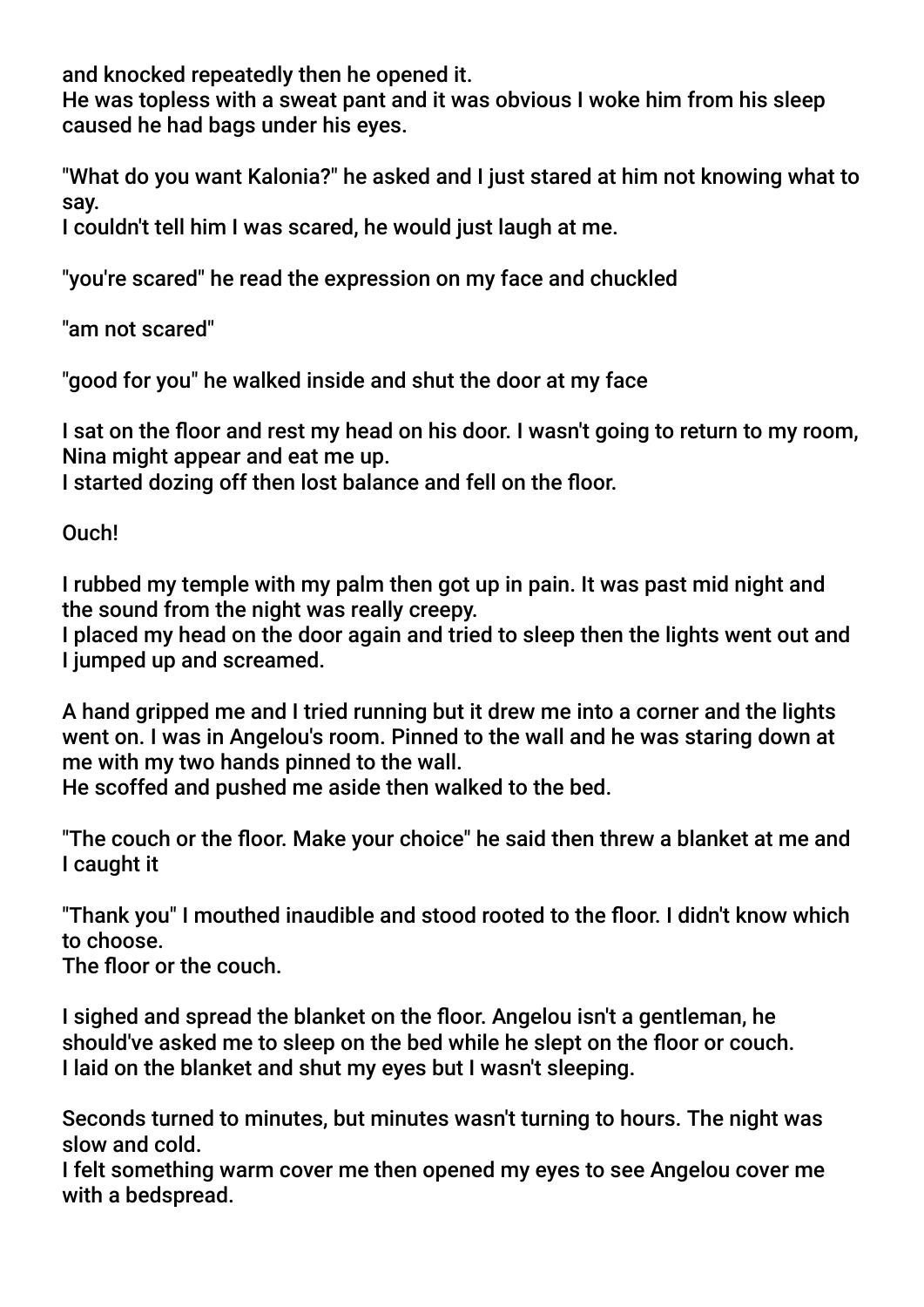"Thanks" I said to myself then dozed off.

**THE NEXT MORNING M** 

I woke up to the smell of fried chicken. My stomach was grumbling, I didn't eat the previous night. I sleepily got up and started sniffng my way to where the smell was coming from with my eyes shut.

"Ouch!" I groaned as my head hit the wall then I opened my eyes. I was in the kitchen and Angelou was stir-frying chickens. My mouth got watery at the sight of the well fried chickens that were in the plate.

"Good morning" I greeted but he didn't reply nor act like I was there

"Good morning" I repeated and he still ignored me. Am only doing this cause am hungry and I can't cook

"Angelou"

He fnally turned to look at me

"Can I help?"

"Do you want to learn?"

I nodded

"Where's your pay?" he opened his palm

"What pay?"

"You don't learn for free you know"

"How much do you want?"

"Keep your money, you're going to teach me something in return"

"what's that?"

"I'll tell you when we're done"

I stared at him with uncertainty before saying "sure"

"Now take an apron"

I ATFR M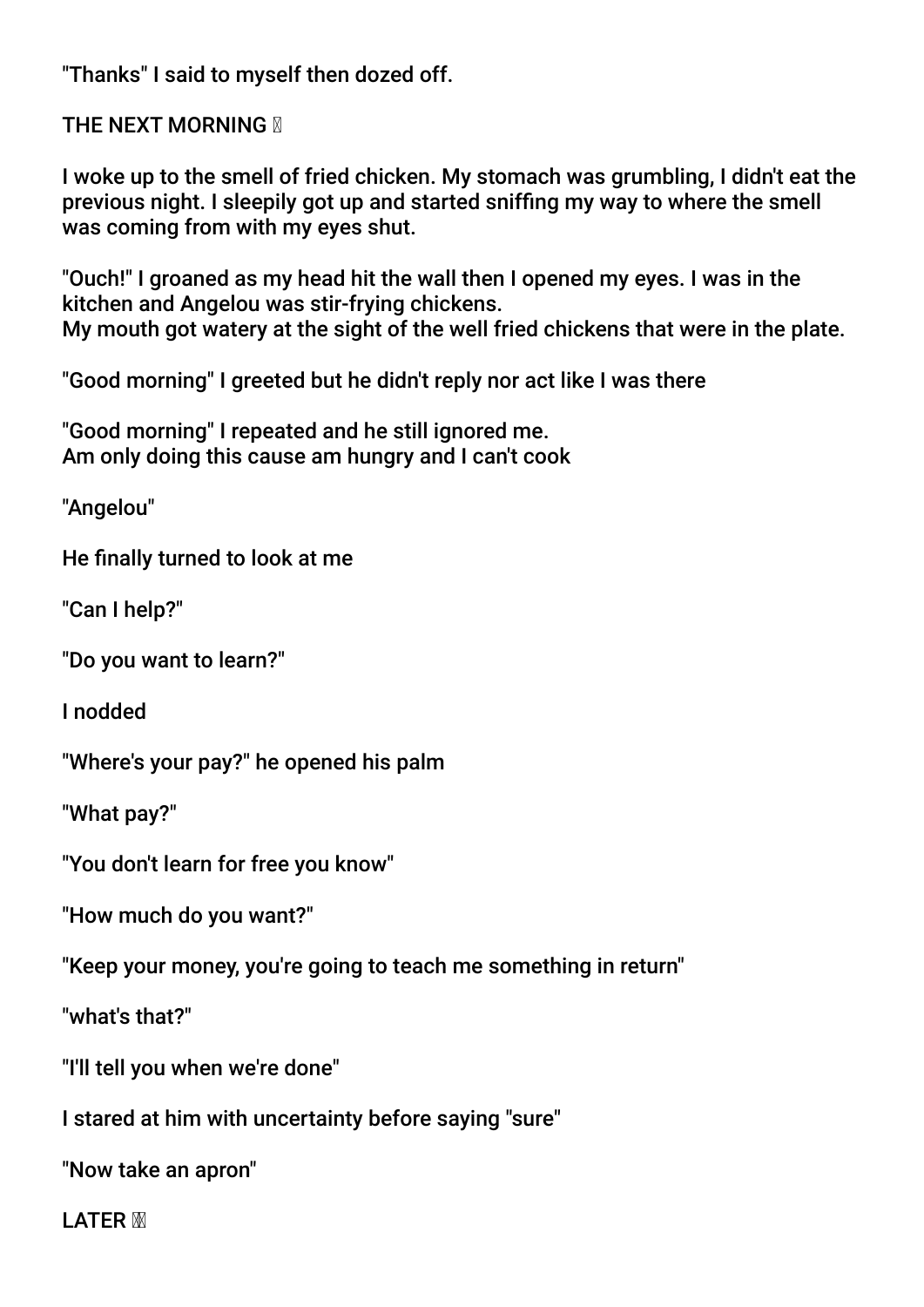"Now what do you want to learn?" I asked Angelou that afternoon after practice

"Nothing"

"Huh?"

"Nothing" he repeated

"Okay can I ask you a question?"

"Let's play a game instead" he suggested

"What game?"

"It's called 30 seconds ask"

"You fodged that" I laughed at the name

"Perhaps but let's play it"

"What's the rule"

"You got 30 seconds to ask me whatever you want and at the end of the 30 seconds, I'll answer all the questions you asked, vice versa"

"Interesting I'll go frst"

"Okay" he adjusted on his chair and faced me

"Why you staring at me that way?"

"30 seconds is gone" he said raising a timer that I never knew he had with him

"What do you mean? I haven't even started"

"But you just asked a question"

"It's not part of the game"

"I don't care I'll answer it" he began "I was staring at you so I can read your expression to ask you a question"

"That's not an answer" I said

"it's my turn" he stated and handed me the timer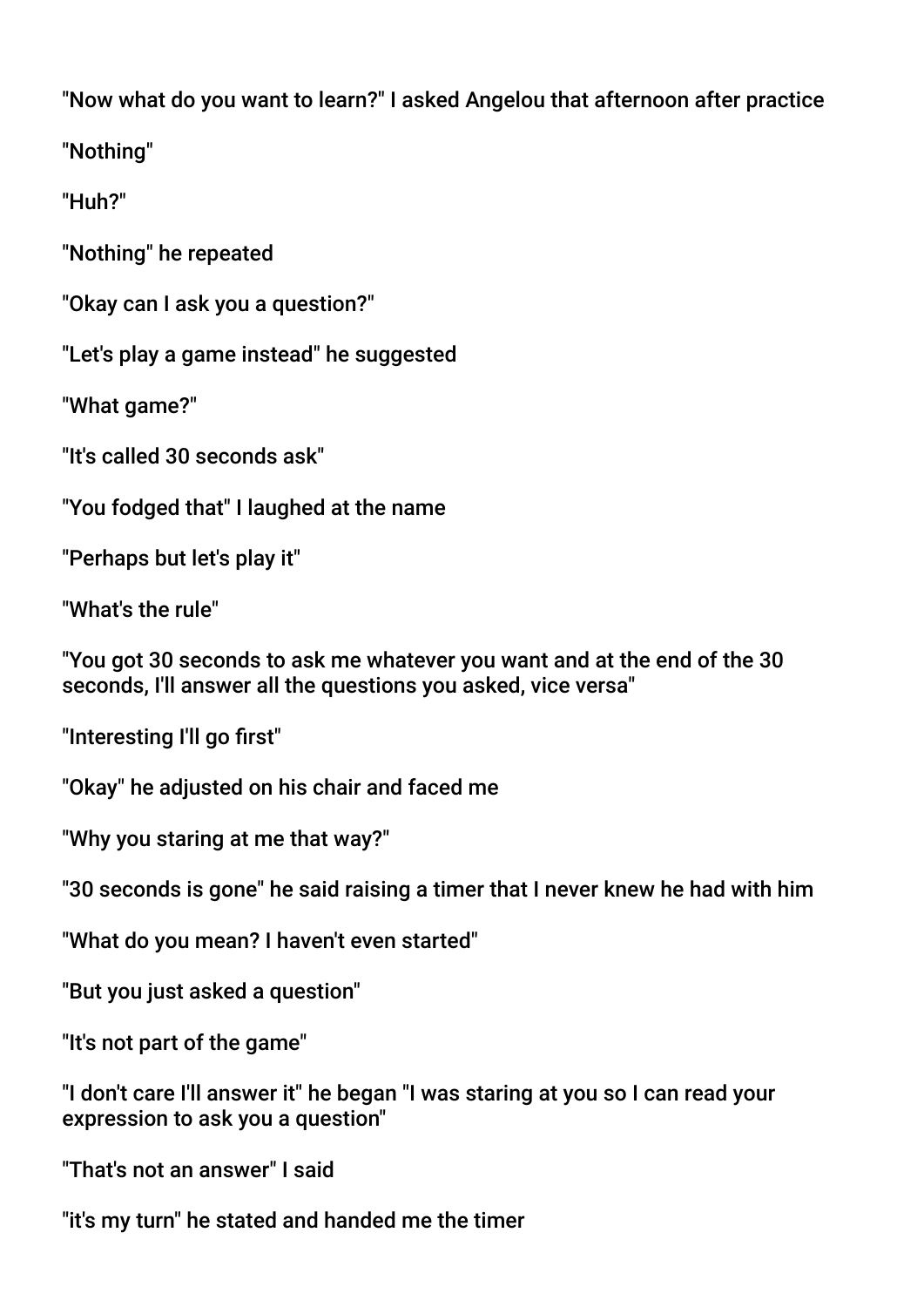"Can you set it?"

"30 seconds is gone" I giggled

"What do you mean? Am not even ready"

"Don't care, you asked a question and I'll answer it" I started "Yes I can set it"

"Your time starts now" he said and the timer started counting

"Who's Lisa? Why are you such a book warm? Who taught you how to cook? Where "

"Time up" he snapped "Did you even think before asking? You were too fast. Where do I start answering from?"

"Anywhere" I chuckled with a shrug

"Your frst question, Lisa is my sister two, I just love reading three, Lisa taught me how to cook"

"Why do I feel like you're lying?" I asked doubtfully

"Cause you mind is lying to you" he blurted out then handed me the timer

"My turn Can you cook? Do you feel bad about Glamour Diva? Would you do anything to compete? And if you would what..."

"Time up" I snapped

"That was too quick, 30 seconds isn't over"

"I didn't cheat" I stated but I cheated and I did that cause my time was too short and am sure he also cheated "Now answer"

"I can't

words can't describe how I feel about not competing for Glamour Diva. I feel like am gonna die..." I was getting emotional and I felt tears welling up in my eyes

"Are you crying?" Angelou asked and I shook my head then the tears came rolling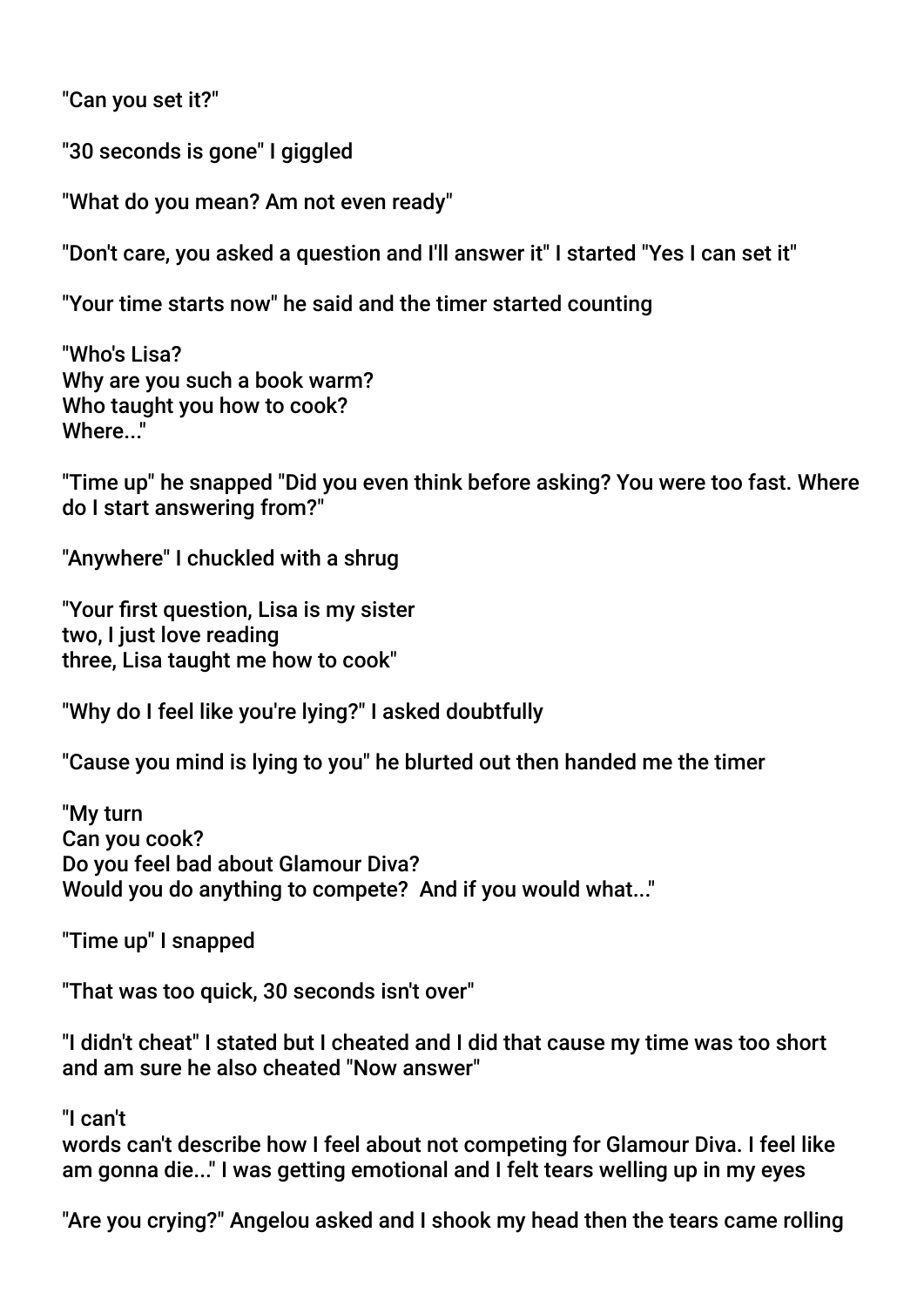down

"Don't cry" he cooed andg pulled me into a hug "I know how it feels but you haven't finished the question"

I looked up to him and my tears changed to anger. Am crying and he cares about the stupid game "You want me to continue answering?"

"If you want to?"

"I don't want to"

"It's okay by me but why can't you cook?"

"I grew up without a mum"

"dead?"

"Alive but as good as dead"

"And you dad?"

"same"

"No auntie, or sister, or..."

"Just a nanny" I cut in

"why didn't she teach you how to cook?"

"I was never interested"

"And now are you interested?"

I chuckled "Maybe"

He got up and said "I'll be in my room"

"cause there's no library"

"Yea"

"Are you allergic to staying with people?"

He smiled for the frst time since I knew him, he smiled"Did you just smile?"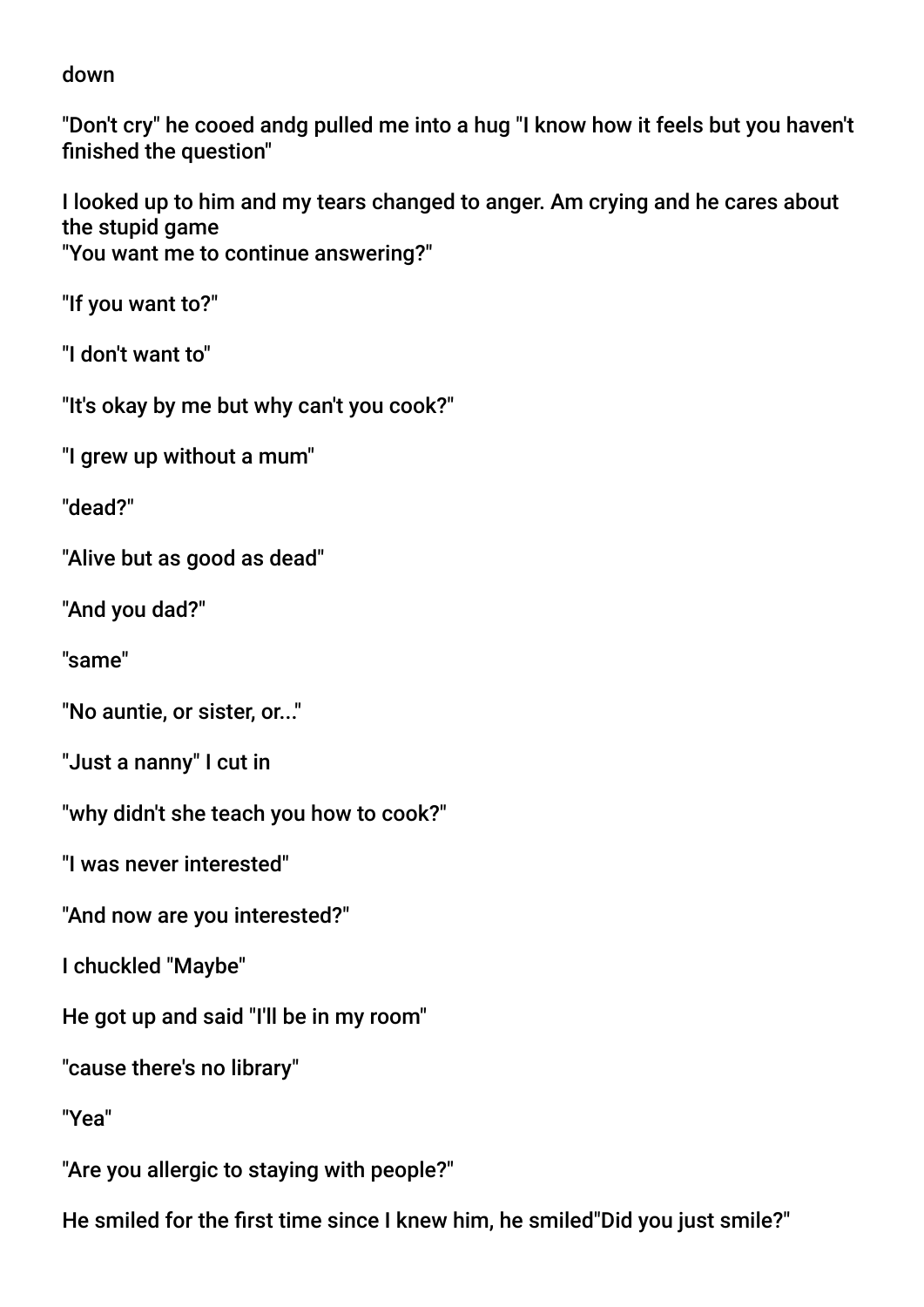"Did I?"

"Did you?"

"Did I?"

"Yes you did"

"I don't think so" he said and hurried away.

. . . . . .

- .
- .
- .
- . .

**TBC** [12/16, 11:57 AM] MartinMartino: **MHIGHSCHOOL ROMANCEM** 

Day 4

#Episode\_13

**<b>MTRISTAN** M

I tossed about in my bed holding the covers tight to my body. It's been three days since I fell sick and haven't been going to school. I've been sick ever since Kelanie travelled and I don't know if am just missing her or am jealous cause she's with another guy.

Paris wouldn't stop teasing me of being love sick but he would never understand.

"Tristan" mum called sitting beside me on the bed "how do you expect to get better when you aren't eating?"

"am not hungry" I replied with trembling lips

She placed the back of her palm on my forehead to check my temperature. "you're burning with fever. We need to see a doctor"

I just need Kelanie.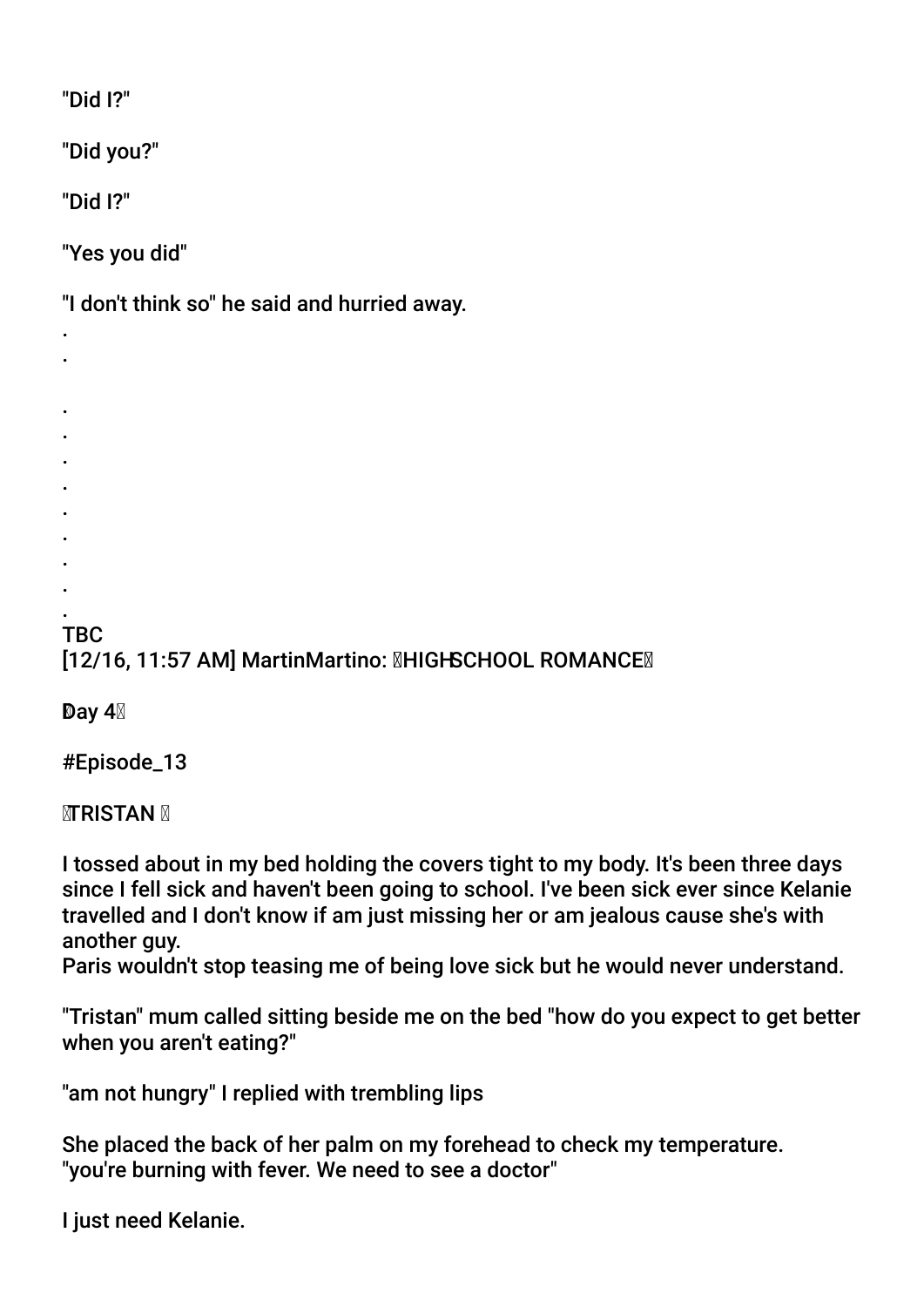After 4 years, am scared am still going to lose her to someone else. "I'll be fne"

"you've been saying that for the past three days, am getting worried"

"you don't have to" I insisted then shut my eyes. Mum sighed and walked out of the room. As the door slammed shut, a drop of tear slid down my cheek. I just wished I could die from the sickness.

Truly it hurts to love someone and not to be loved in return but what hurt the most is loving someone and not getting the courage to let the person know how you feel.

I fell into the two situations and my life is a mess now cause I love Kelanie.

"Son" the door opened and dad walked in

"am fine dad"

"you're not fne" he argued and sat on the bed "I told my dad the same thing when I was your age"

"You can never understand dad, no one will"

"but I do" dad said and touched my forehead "you need to see a doctor"

"I'll be fne"

"I once loved a girl from childhood but she never loved me back cause we were neighbors and she loved my elder brother. I died in silence till they broke up and just when I thought I had her, her parents sent her into a convent to be a sister"

There was pain in his eyes as the memory came back. "I spent months in misery after she left but I got the chance to tell her about my feelings"

"Am sorry dad"

"but I fnally met your mum and she brought so much joy to my life"

I thought of Kelanie and the pain she has brought to my life. Will I ever find someone who would bring joy to my life?

"I always had the feelings that you were into Kelanie but I was never sure till I asked Paris and that was yesterday but am sure you'll get over it"

"it's this some kind of hereditary love defciency?"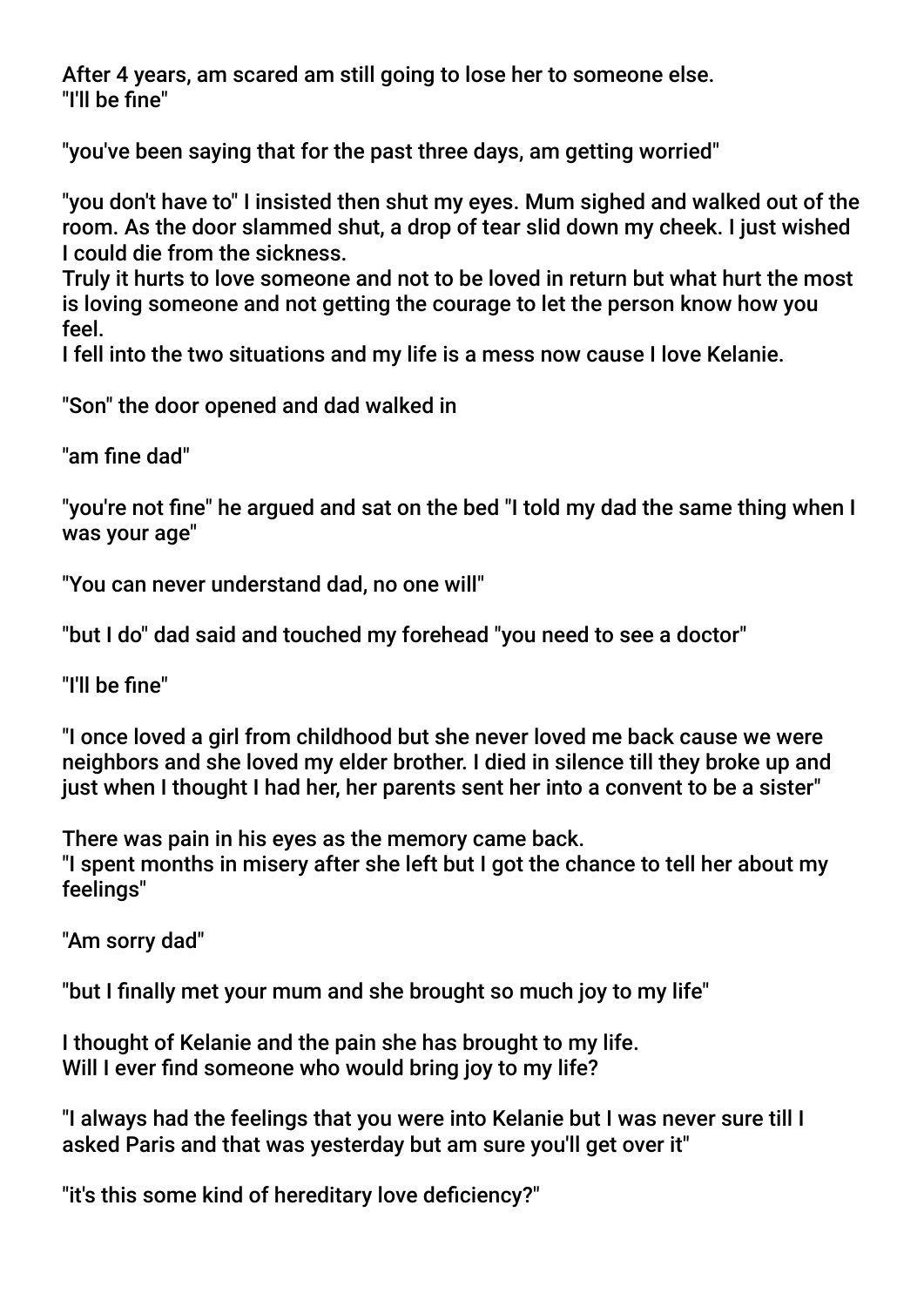I chuckled "you might end up having Kelanie, you just can't tell"

"I hope so"

"can we visit a doctor now?" dad asked pulling down the covers

I dragged back the covers "no"

"come on son, you have to get better before Kelanie gets back"

"she won't be coming back for me" I said sadly

"you'll be fne. Just let her know how you feel"

**THE REDSX** 

**ISHAYNE GOLD N** 

"How's your preparation for NYN going?" Vann, the leader of The Spiltz asked "Going well" I replied and stretched my legs on his laps

"you're not my girlfriend Shayne"

"you wish" I clicked my tongue and turned to The Reds "How's it going?"

"No much competition apart from The Blooms" Rita replied

"what about Barbie Girls, Harmonies..."

"they aren't our competition" I interrupted Lewis

"There's a new guy in The Stupids heard he's dope" Mia asked

"We got so much competition" Vann replied with a sigh of exasperation

"Especially Stupids, Flames, Last Summer... I can't mention all" Tyler put in

"I just pray Rock of Ages doesn't show up. The world loves them" Gwen said

"I can't be scared of Kelanie and also be scared of Lauren" I said

"With Kelanie out of the way, our competition is less" Mia said

I took the glass of wine Vann was drinking and gulped it down.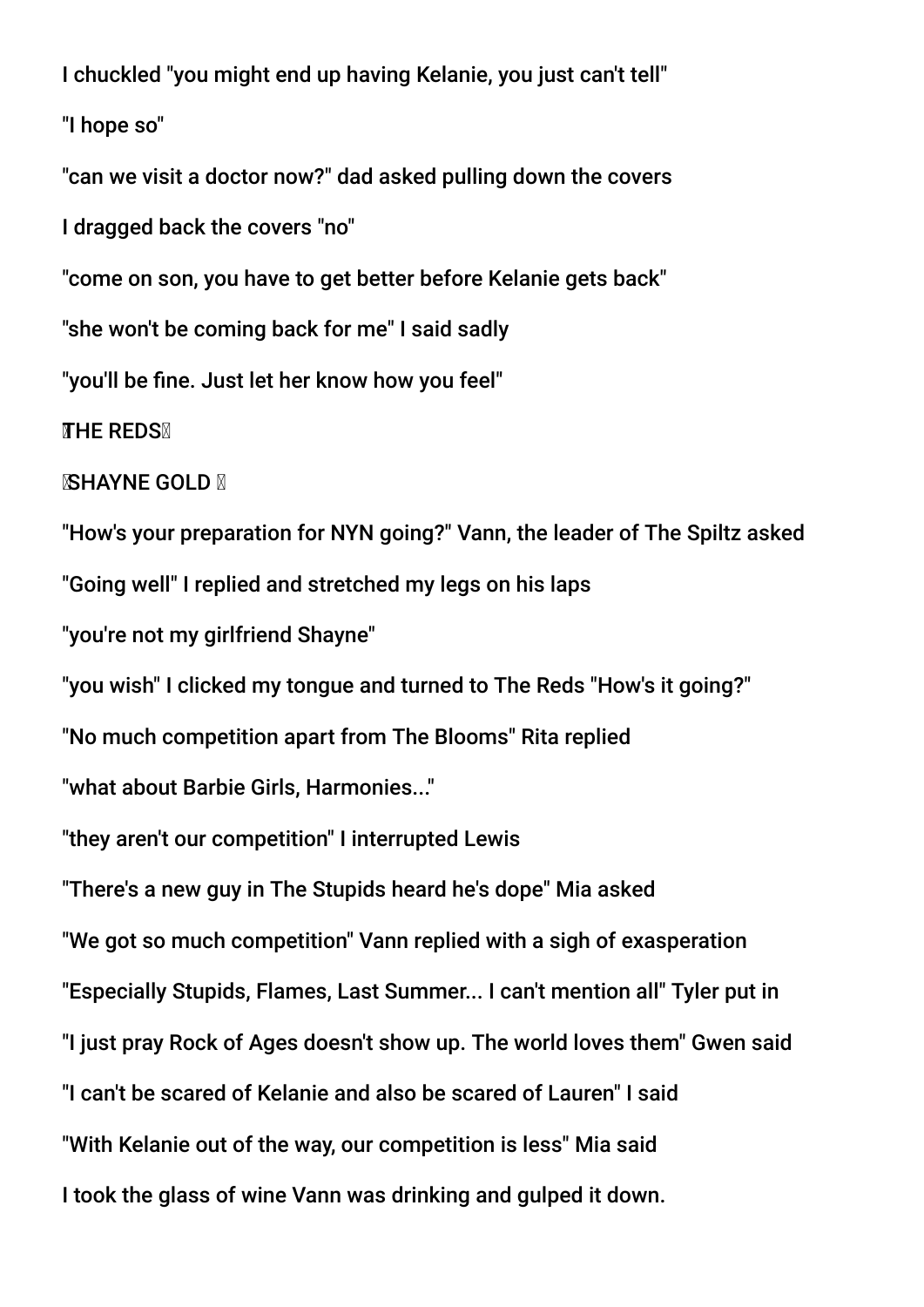"wanna smoke?" he stretched out a pack of cigarettes

"you sure know what I need" I said and took a stick

"here" he helped me lit it then dropped the pack

"aren't you smoking?" I asked puffng out a cloud of smoke

"I'll smoke from yours"

"you aren't my boyfriend Vann" I smirked

"you wish"

**MXELANIE** M

"Three days to Glamour Diva. I bet the girls are training" I sighed

"you should be forgetting about the competition now. you still got NYN" Angelou said

"NYN is just one competition" I said "am losing but Glamour Diva and Homecoming Queen"

"all hope isn't lost yet"

"it's lost for me" I fell back to the couch and covered my face with my palms "Mabel would be happy now"

"reasons you have to be happy"

"I can't be happy Angelou, I might not be able to sing on NYN"

"Maybe we should talk with the principal" Angelou suggested

"Ms Chantel already did but it's hopeless, she wouldn't listen"

"just forget about the competition"

I got up "let's practice we got just six days left"

"okay" he replied but made no move to get up

"Angelou"

he just stared at me wordlessly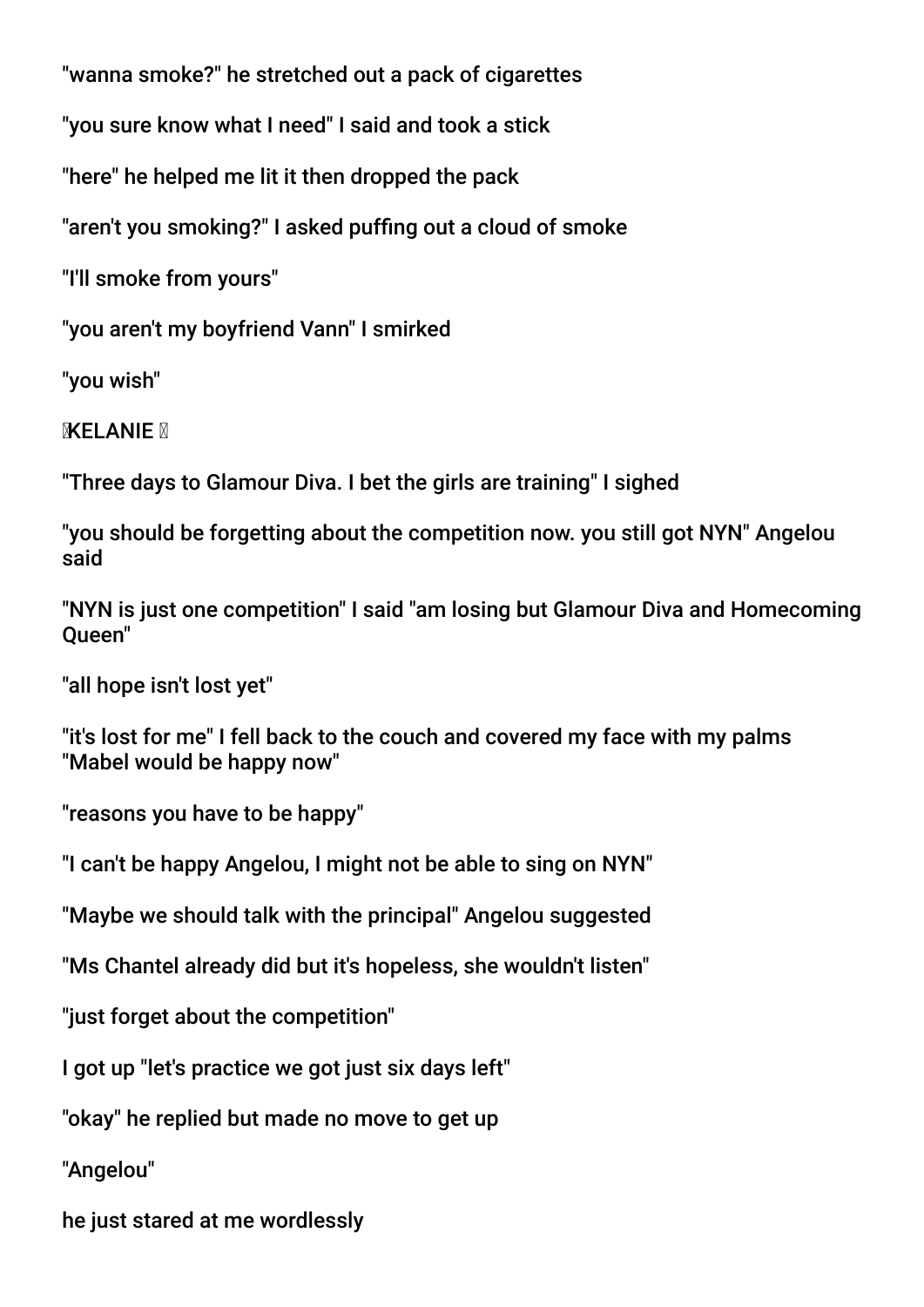"come on let's practice"

"do you know how much I hate practicing?"

I rolled my eyes and scoffed "then you shouldn't had agreed to come"

"you didn't want to come and so did I but we didn't have a choice did we?"

I stared back at him then he fnally got up.

He walked passed me and brushed his hand on mine, shoving something into my palms.

I watched him disappear into the music room then I opened my palms and my eyes widened in shock.

- .
- .
- . .

#### . WHAT WAS THAT?

- .
- . .
- .
- .
- .
- .
- .
- .
- 
- . .

. **TBC** [12/16, 11:58 AM] MartinMartino: MHGH SCHOOL ROMANCE M

day 5

#Episode\_14

**MGLAMOROUSMUSIC HIGHM** 

**BLUE X** 

It's two days to Glamour Diva and preparations were being made in earnest and so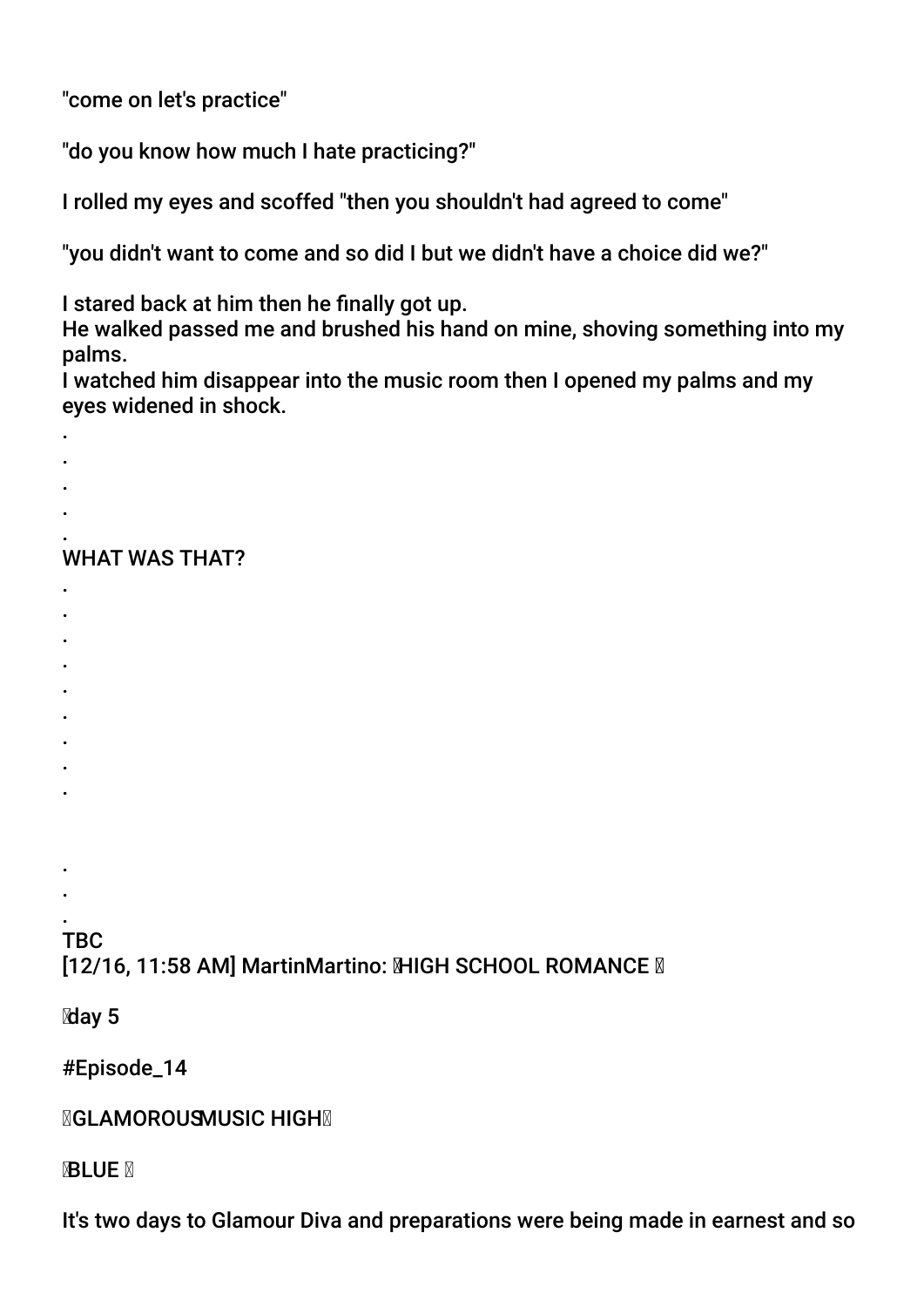was training for the homecoming game.

I watched the hall being decorated and I remembered Kelanie. No one has been able to reach them since they left for the ten days training.

"What are you thinking about?" Derek asked from behind

I jerked and whirled around "you scared me"

"am sorry"

"How're the guys preparing for the tournament?" I asked

"our best but we need Angelou"

"do you need him for everything?"

"he's good with sports and we gat to win this one"

"I get it" I rolled my eyes and looked at him. He was staring at me and I looked away shyly

"Blue" he called softly taking my palm in his "there's something I wanna tell you"

"hey! Derek" Lex called running up to us "I'll have to borrow him, it's urgent" he said and dragged Derek out without waiting for my reply.

Why now?

I muttered at the interruption. Just now I thought Derek was fnally going to ask me out. Why did Lex have to interrupt?

"Dooms" Mabel called walking up to me with her Barbie dolls

"what do you want?"

"just to warn you to warn Kelanie"

"save your trash" I said with the wave of a hand and proceeded to walk out

Mabel dragged my hand and made me look into her face "you don't walk out on me"

"let me go Mabel"

"or what?" she dared tightening her grip on my hand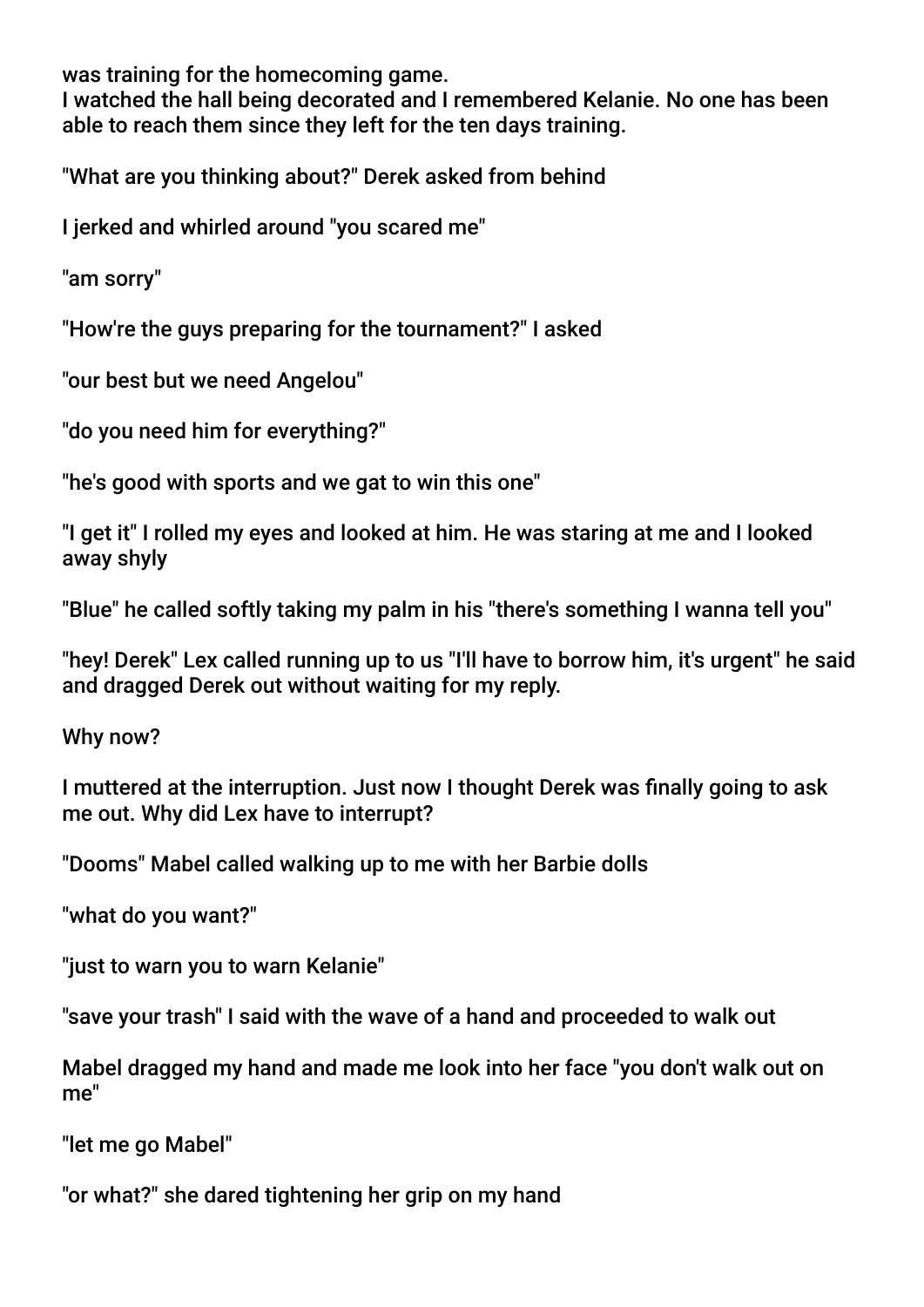"You wanna fight?"

she smirked "am not gonna fight with you Blue am gonna beat vou"

"bring it on, we'll both get suspended and you know what that means?" I ached my brows "badluck for you"

"Jerk" she cussed and pushed me roughly

"Bitch" I pushed her back

she removed her jacket "you wanna fight"

"nice invitation" I smirked and slapped her then Lara and Caitlyn ceased me

"fight me now" Mabel yelled and slapped me

."animal" I spat on her face and she slapped me again. Students started gathering at the scene and taking pictures. GGB.

"Bitch" Phoebe came from behind and dragged Mabel by her hair. Other Blooms came out and that was how the fight between The Blooms and Barbie girls broke out and we ended up in the principal's office.

PRINCIPAL'S OFFICE

"am disappointed in you girls" The principal spat out but I was impatiently waiting for her to suspend all of us.

"you all know the punishment for fighting in the school..."

"we'll all get suspended" I cut in and Mabel shot me a glare

"Am not suspending any of you" the principal said

I couldn't stop myself from shouting "what!" Why on earth did I fight?

"You'll all be forgiven cause the school can't dismiss students like you"

"but we fought" I protested

\_\_\_\_\_\_\_\_\_\_\_\_\_\_\_\_\_\_\_\_\_\_\_

"you're all forgiven" she stated and Mabel smirked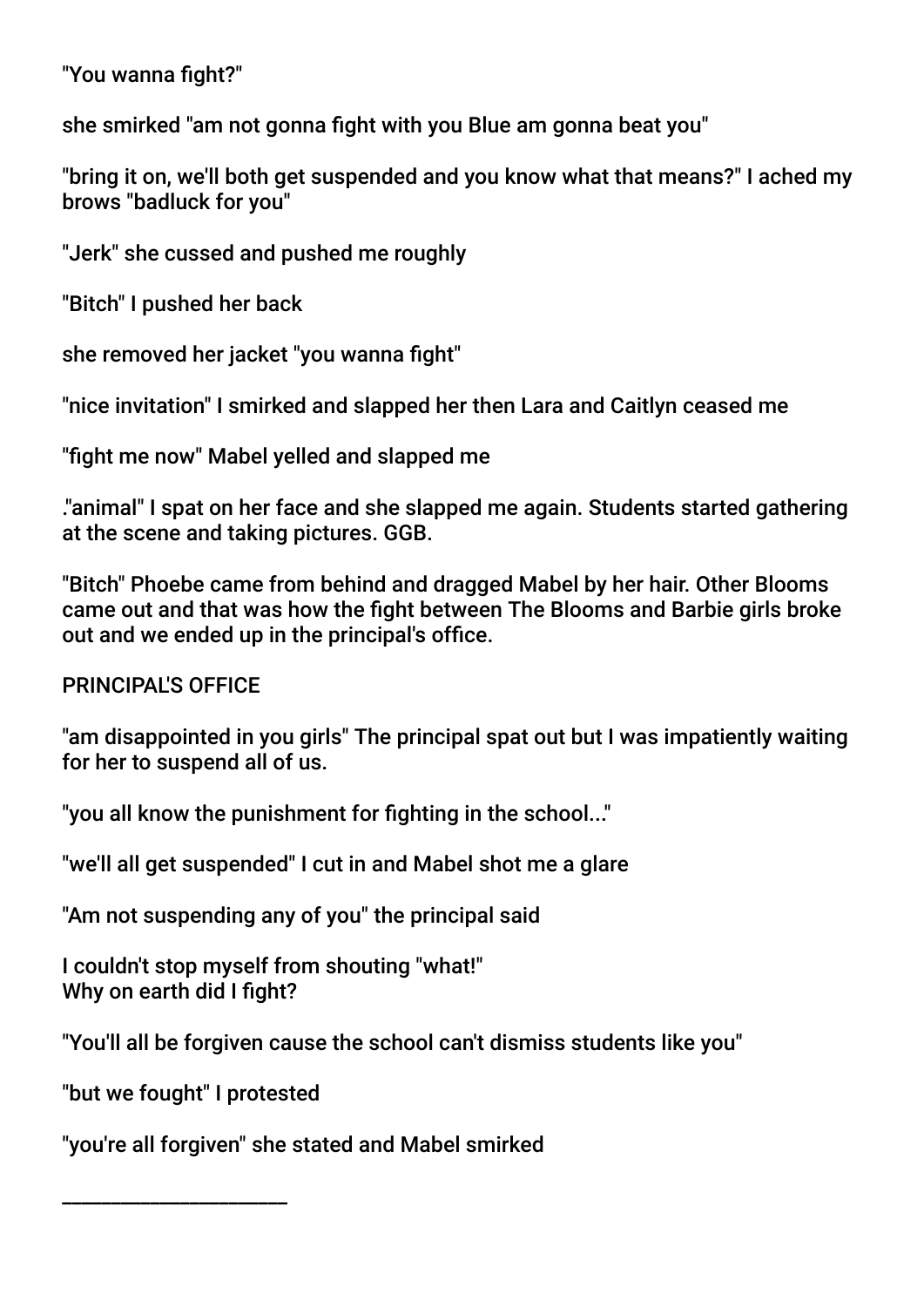## LATER

"why didn't she suspend us?" I asked

"cause Mabel was involved" Ms chantel replied

"that's not fair, we fought and as punishment we should be suspended"

"what's your plan Blue?" Fiona asked

"I want Mabel suspended from the competition. If Kelanie can't compete then she shouldn't compete" I replied

"the principal can't suspend Mabel" Ms Chantel said

"why?" I demanded

"Mabel is her niece"

"I see"

DAY 6  $\overline{M}$ 

**MXELANIE** M

I paced about in my room after breakfast that morning. Tomorrow is Glamour Diva and an stuck in here with Angelou instead of preparing. I dropped on my bed and shut my eyes to suppress my tears.

Mabel fnally succeeded in taking it from me. No matter how hard I tried, my tears rolled down.

I brought out my music book and started fipping through the pages till I opened the page I wrote the song I thought I'd be singing for the competition tomorrow.

I cried as I sang the words then the book fell off my trembling hands. I picked it up and the paper that fell from it. Angelou fnally returned the paper yesterday and I was surprised cause he told me he lost it.

"Kelanie" Angelou knocked on my door and walked in immediately

"I didn't ask you to come in"

"I couldn't wait for you to" he said and leaned on the door

"what do you want?"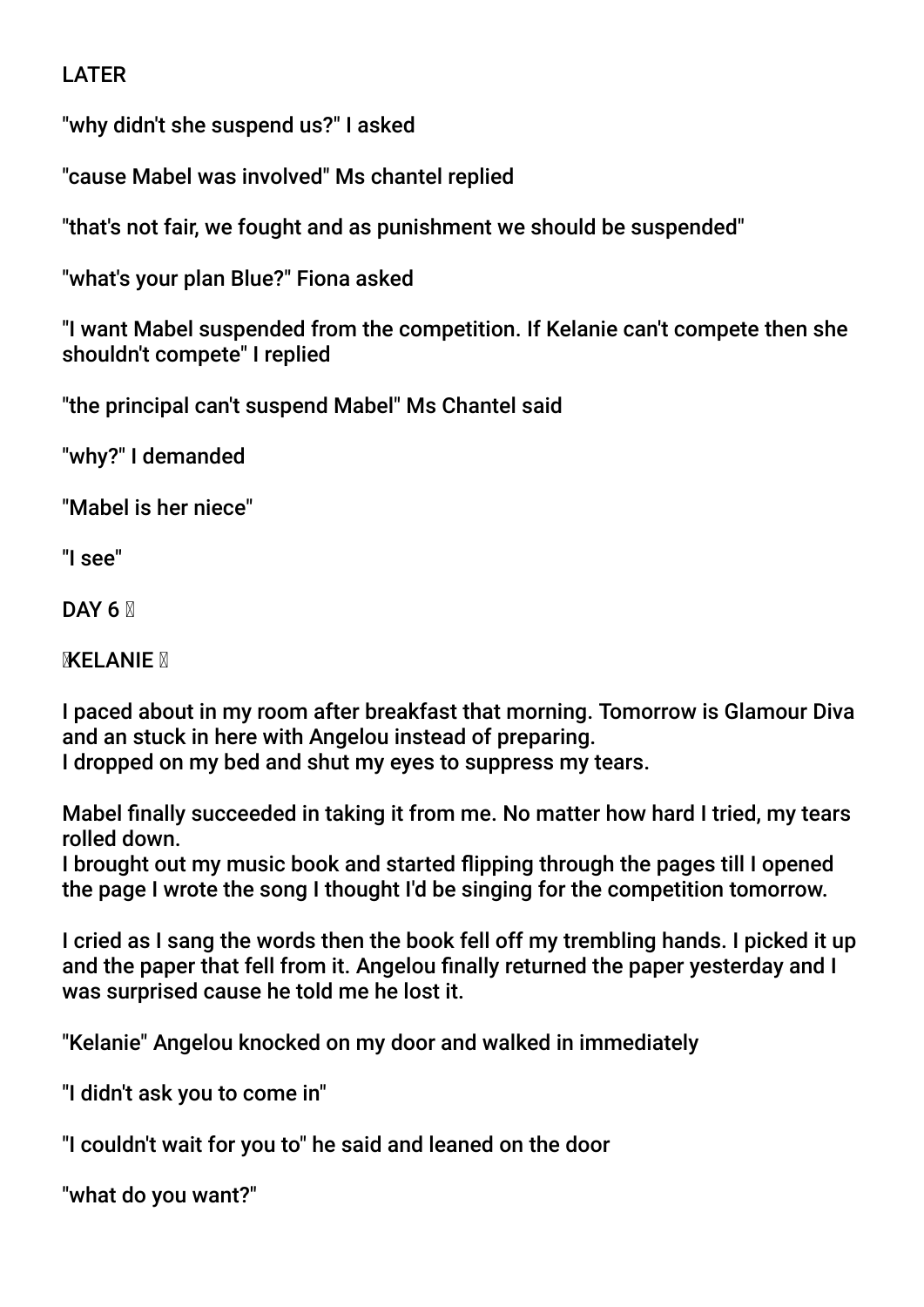"You've been in here that you didn't realize it's afternoon"

"so?"

"it's lunch time"

"an in pain can't you understand?" I half yelled and he took his lower lip into his mouth without saying anything. Just staring at me like he was thinking about something.

"Your pain shouldn't affect my stomach" he fnally said peering into my eyes

"why you staring at me that way?" I asked feeling uncomfortable

He muttered something inaudible and sighed "I've got other things to do like practicing for the tournament. Why must they lock me in here" he yelled bitterly and walked out

He reminds me of Lancelot but the only difference is that Lancelot cared about me a lot.

I laid on my bed and dozed off.

## **MANGELOU M**

I fnished my lunch then started writing a song I planned on teaching the guys for NYN. I couldn't focus so I closed the book and thought of Kelanie.

Everything about her reminds me of Lisa and I don't know why. I still love Lisa but I don't like remembering her cause the memories hurt but Kelanie brings everything back.

Just like Kelanie, Lisa was in so much pain when I frst met her. Then, she was 11 and her mum died while trying to rescue her and both of them had died in the fre.

She would always run away from her auntie's house to the cemetery and cry all day.

I frst saw her in the cemetery on the day my grandma was buried. She was sitting beside her parents grave and crying.

I wanted to talk to her but my sister stopped me. She told me that Lisa was a ghost.

What could a little girl of her age be doing in a cemetery?

The next day, I ran to the cemetery to see her and there she was, crying. I tried consoling her but she ignored me and wouldn't talk to me so I sat beside her and joined her in crying till evening then she went up.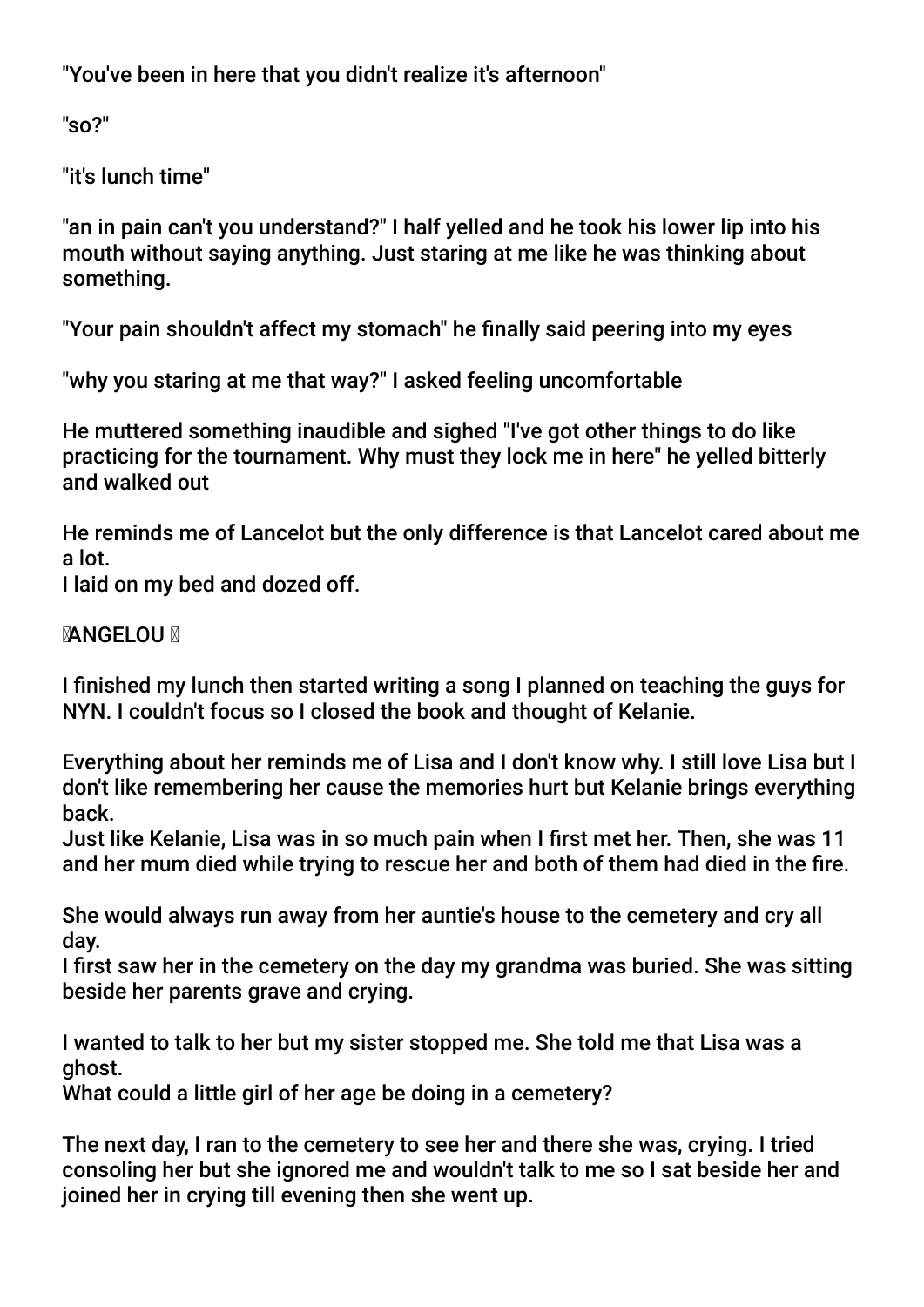We continued crying without talking to each other for one week before she fnally talked to me. That was how we started, we became friends and would always go to the cemetery to cry together.

But now, I go to the cemetery alone to cry for her.

I got up from where I was sitting and walked to the window. It has always been Lisa and I'll always love her no matter what.

"Angelou"

I whirled around to see Kelanie walking up to me

"I found this" she opened her palm and showed me a necklace

I quickly touched my neck and Lisa's necklace was gone "how did you get that?" I asked

"it fell when you left my room"

"but it never comes out. I've never been able to take it off"

"I like it" she said admiring the necklace. Lisa had given it to me the day before she died and I've never been able to take it off.

"give it back"

she shook her head "I want it" then put it around her neck and hooked it

"take it off"

"I like it" she giggled. Everything about her, including her smiles coupled with the necklace she was wearing reminded me of Lisa

"take it off" I seethed

"okay" she pouted her lips "don't yell at me" then tried removing the necklace.

"it's not coming out" she said after series of trial

"what do you mean"

"I can't take it off"

I walked behind her and tried taking off the necklace then my eyes drifted to the tattoo behind her neck. Lisa had the same tattoo behind her neck. Her mum tattooed the letter 'L' behind her neck and Kelanie also had the letter 'L'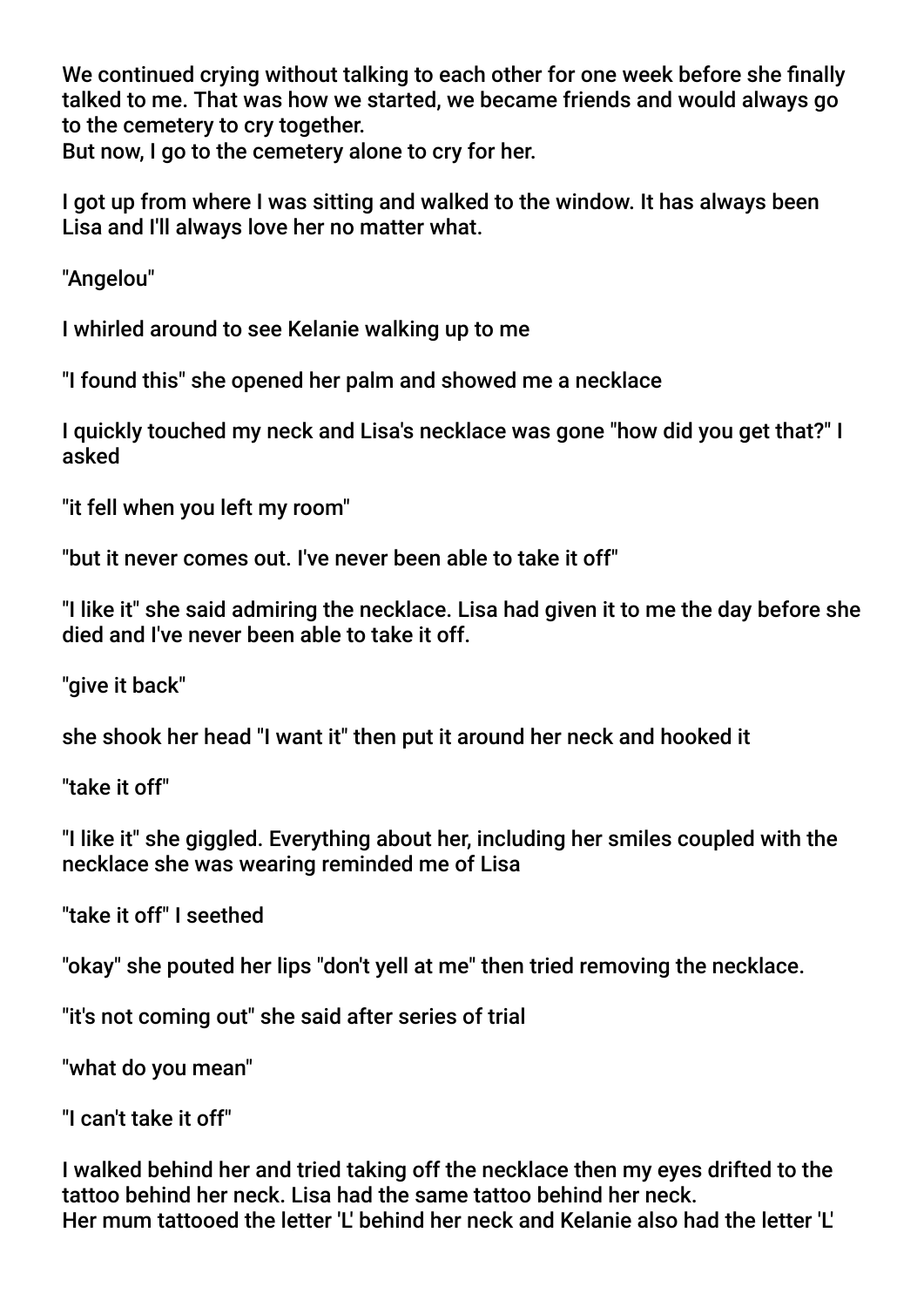"Who are you?" I pushed her roughly and the necklace came off

"what do you mean?"

"the tattoo"

"You never forgot that" she said and touched the tattoo

"Lisa?"

"am Kelanie now"

"what do you mean?"

She smiled displaying Lisa's exact dentition. "Angelou"

## "Who are you?"

- .
- . .
- 
- . .
- .
- .
- 
- . .

# **CHOP KISS N**

- .
- .
- .

#### . LOVE Y'ALL

- .
- .
- . .
- 
- 
- .
- . .

# **TBC**

.

[12/16, 11:58 AM] MartinMartino: MHGH SCHOOL ROMANCE M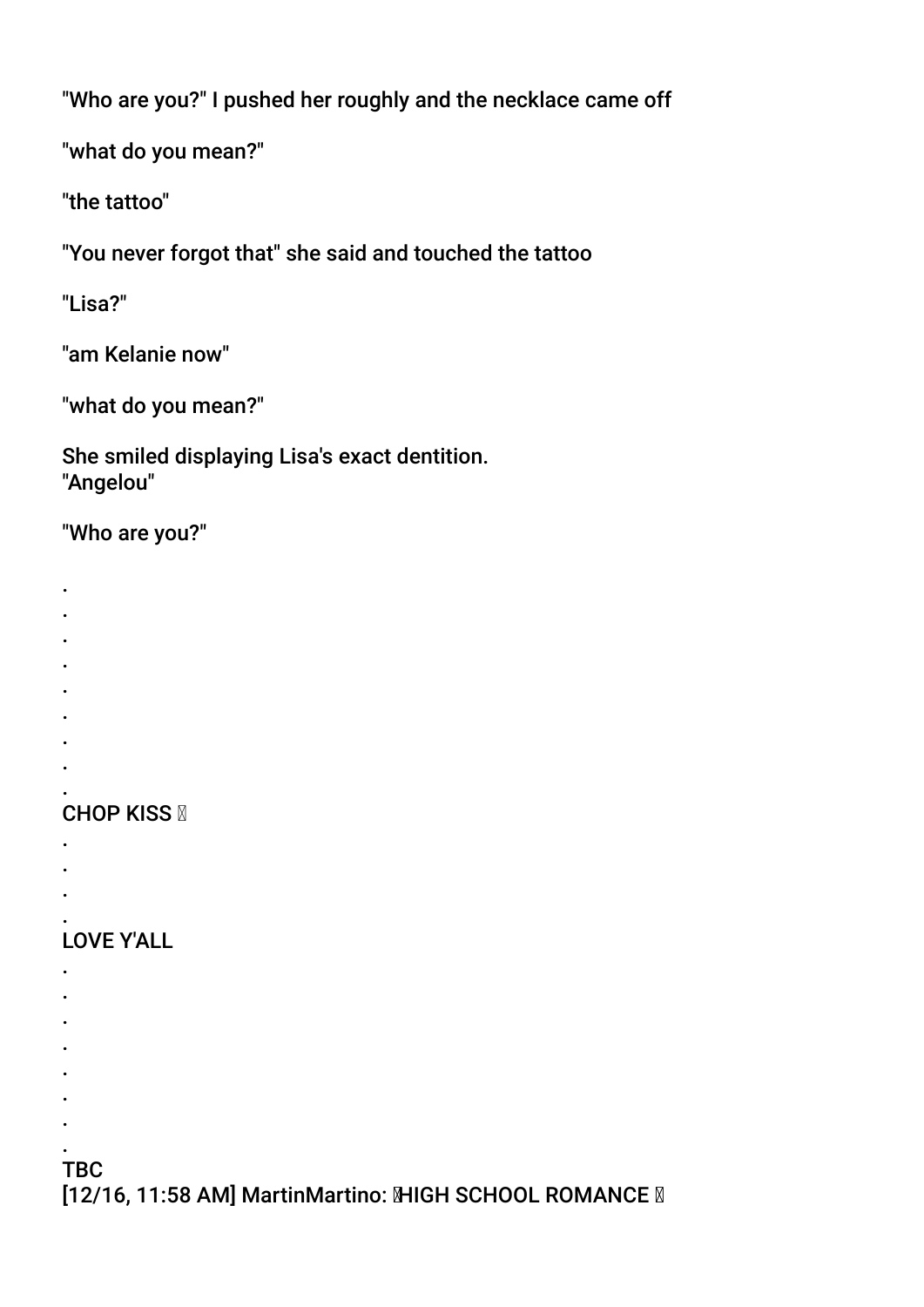Day  $6\%$ 

#Episode\_15

**MANGELOU M** 

"I want you to forget about me" she said and took few steps back

"what do you mean?" I asked

"Angelou! Angelou!" I got up with a start and Kelanie walked in. I've been dreaming all these while and I thought I was really seeing Lisa.

"I found this" she opened her palms and showed me a necklace. I touched my neck and Lisa's necklace was gone, I suddenly remembered my dream. I took long strides to where Kelanie was standing then turned her back to me.

"what are you doing?" she asked and I tore her dress but the tattoo wasn't there.

She's not Lisa.

She whirled around and slapped me "idiot!" then stormed out of the room

What have I done? I face palmed myself and slammed on the foor. How could I had tore her dress cause of a stupid dream. What's she going to think about me? What made me think she's Lisa. Lisa is dead.

I sat on the floor for a long time then headed to Kelanie's room. "Kelanie!" I knocked on the door repeatedly but she wasn't responding

"just hear me out please it's not what you think" I sighed in frustration then returned to my room. Am so doomed. What's Lisa gonna think of me?

I returned to Kelanie's room and continued knocking but she still didn't respond and the door was locked from inside. "Kelanie please open the door"

I kicked the door out of frustration and sat on the foor. No matter the time she opens the door, she's going to meet me here.

**3 HOURS LATER M**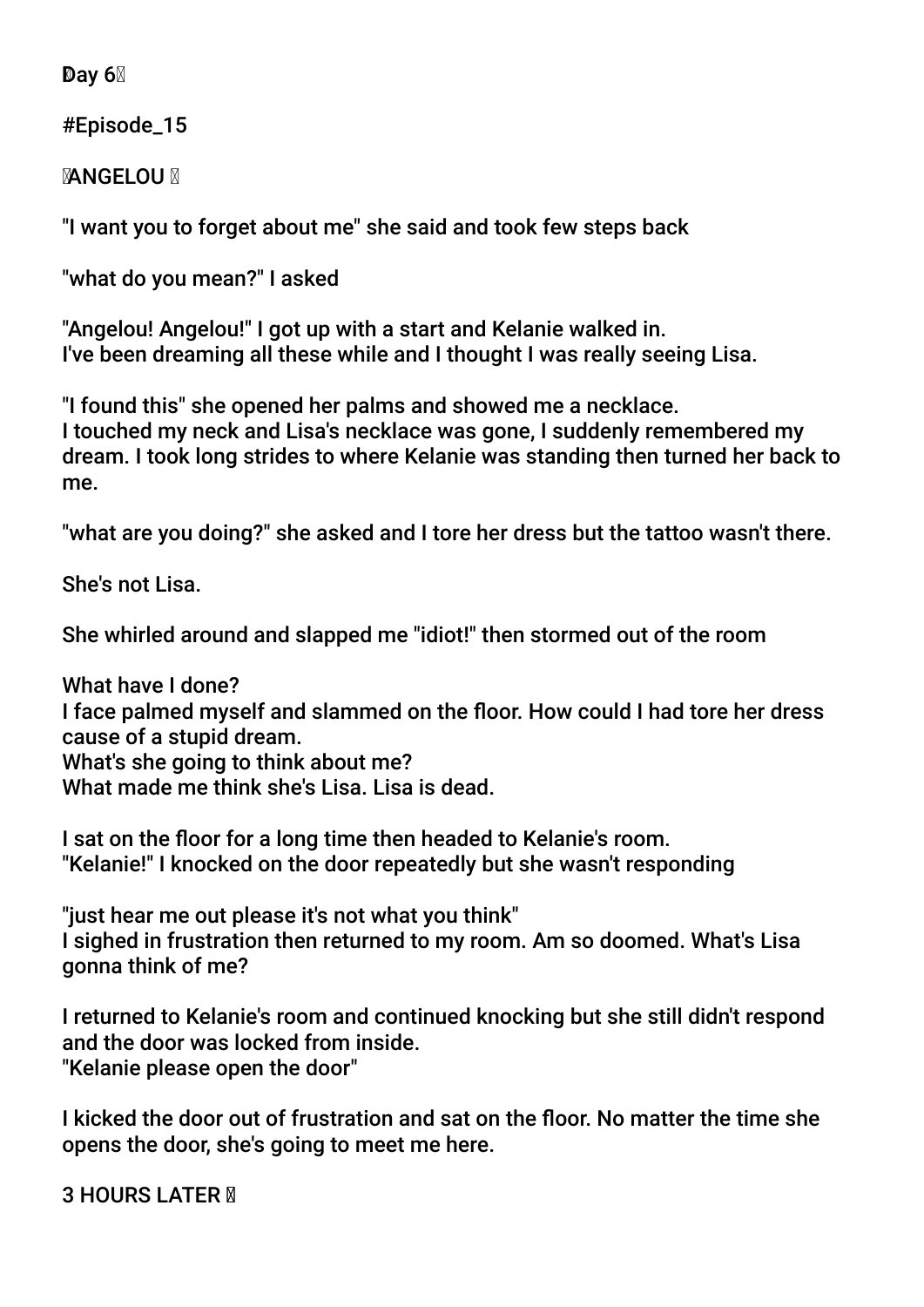"you can't die in there" I yelled and walked into my room to get a sleeping bag. My back was hurting from lying on the floor. I returned shortly and her door was left ajar.

"Kelanie" I knocked softly

"what do you want?" she asked from behind and I whirled around to see her carrying a tray of juice. She was just returning from the kitchen.

"am really sorry for what happened but believe I had no bad intentions" I paused to gauge her reaction and she was staring at me keenly, waiting to hear whatever thing I wanted to say.

"I just..." I interrupted myself "am sorry" I simply said not wanting to tell her about my dream.

"it's alright" she fnally said after seconds of staring at me "am sorry for slapping you I over reacted"

"what am I going to do to make it up to you?" I asked and she beamed

"am starving"

"are you going to join me or should I cook alone?"

"I'll just sit on the at the kitchen table and watch you" she giggled

LATER **M** 

"hand me the veggies" She passed me the plate of veggies then placed her head on her cheek with her elbow on the table

"It will be ready in no distant time" I sat and joined her on the kitchen table

"you're not happy" I said and ficked her hair out of her eyes "am good" she said but I could tell she was lying even though her fngers weren't crossed

"It's about tomorrow isn't it?"

"I can't believe I won't be competing tomorrow"

"sometimes in life we face disappointments but we just have to let go"

"This is the greatest disappointment ever"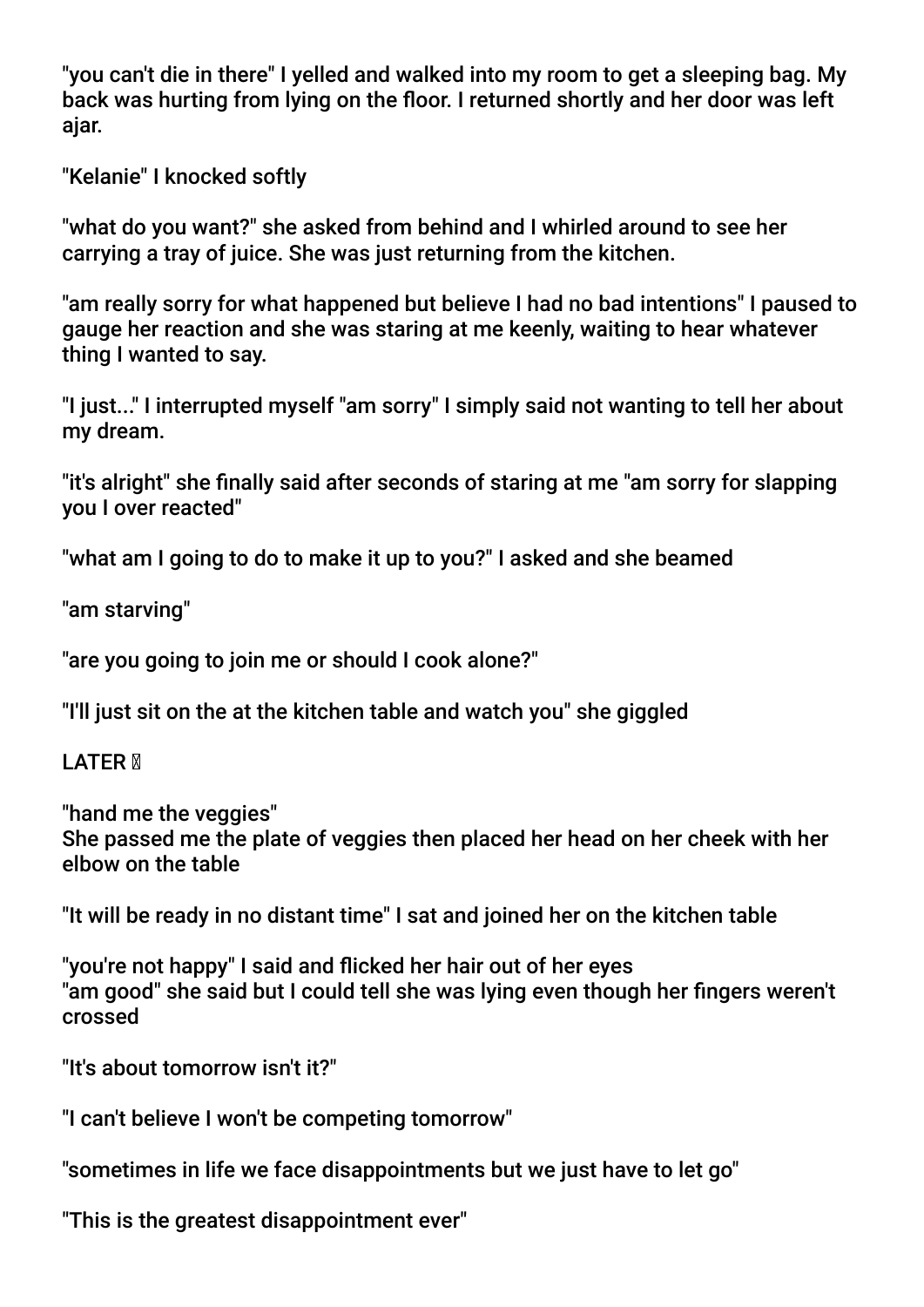"It's just a competition"

"in the space of one month, I lost Lancelot, Glamour Diva, and Homecoming Queen" she said close to tears

I walked to the stove to check the food "You just have to let go" I said sitting beside her again

She was quiet for a while then asked "what were you trying to check when you ripped my dress?" I voice fell to a whisper at the last statement and I felt uncomfortable with the thought.

"I had a dream that you had a poisonous bug in your neck and it was meant to kill you" I lied

"seriously?" she chuckled "you believe in dreams?"

"I just wanted to be sure you're safe"

She stared at me in awe and I regretted my statement

"uhm... It's not... just got..." I nervously scratched my hair thinking of something to say to lighten the atmosphere

"I need to use the bathroom" she excused herself and left.

**LATER IN THE NIGHT N** 

am so sorry Ken but it's Finn that I love

Finn doesn't love you

He does and we're getting married

"so sad" Kelanie drawled and took a handful of popcorn and shoved into her mouth as she munched on it.

Finn is using you

he loves me and I love him, you can't change that

"Ken should just let her be she's going to regret choosing Finn" I spat out then shoved a handful of popcorn into my mouth

"it's fnished" Kelanie muttered as she took the last popcorn. We sat together on a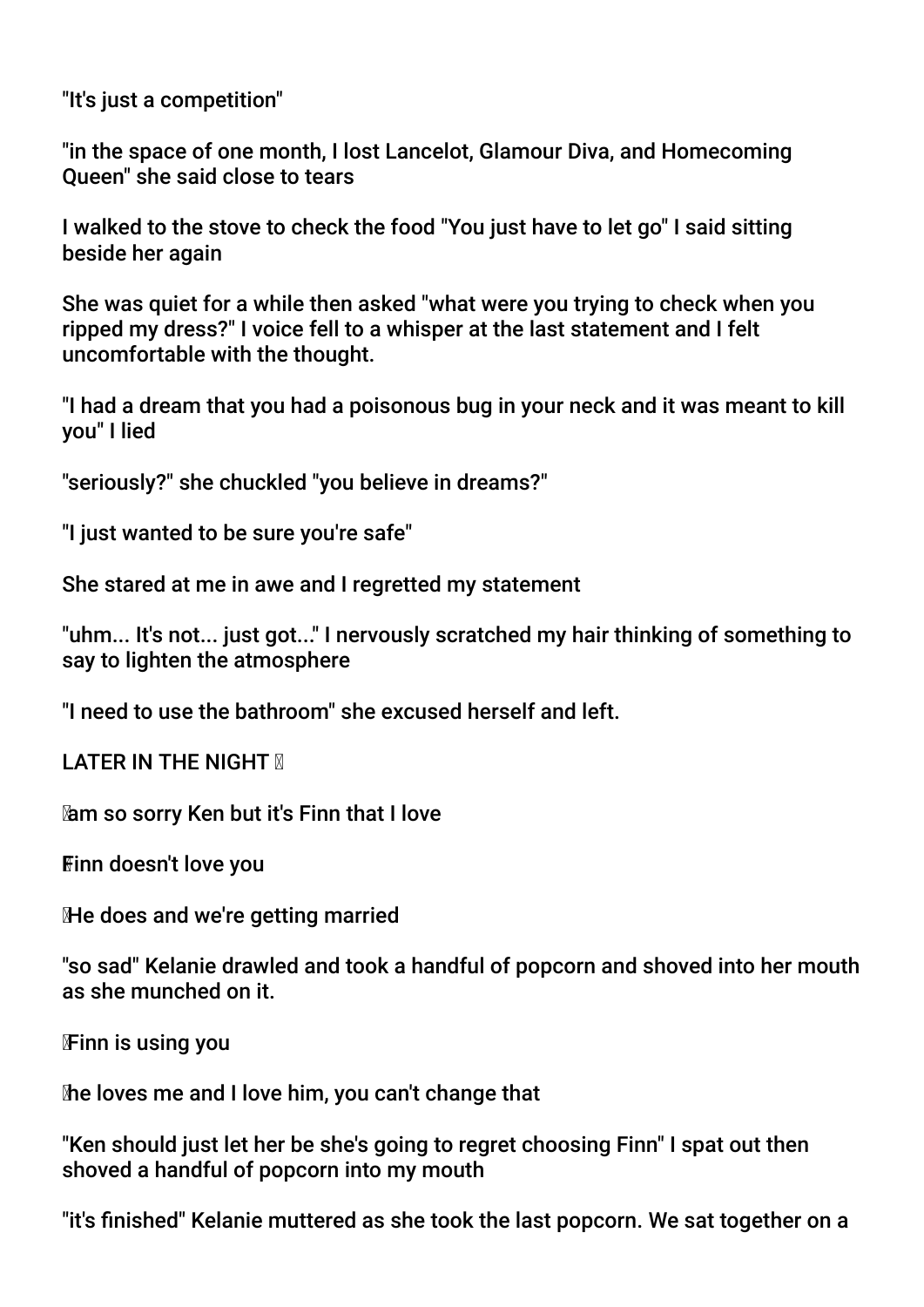sofa eating from the same bowl of popcorn.

"I'll go get more" I got up and walked into the kitchen then returned almost immediately with another bowl of popcorn.

Kelanie's eyes were fxed in the television as Ken held Hera in a tight hug. Thought she said she loved Finn.

"what happened?" I asked Kelanie and sat down but she was too lost in the scene that she didn't notice my presence.

Ken cupped Hera's cheeks in his palms and stared into her eyes.

**II** love you Hera

He leaned forward and kissed her. The air in the room ceased and the room became hot. I was scared to look at Kelanie. What if she's watching me and wondering why an so nervous.

The kiss was long and getting too intense. I just needed a distraction from the movie and Kelanie who was sitting few inches away from me.

I couldn't risk looking around so I kept my eyes on the television then dipped my hand into the bowl. I touched something strong and picked it but it wasn't moving. I turned to see what it was then met Kelanie's eyes staring at me. She was as nervous as I was. I looked at the bowl and it was her hand I was holding. She had dipped her hand into the bowl too and I grabbed it. We stared at each other wordlessly and the stupid scene wasn't ending.

No one was moving no making any attempt to and I fngers were entwined unknowingly.

She cleared her throat and I turned to the television, Ken was undressing Hera. Kelanie snatched her hand and ran out of the sitting room.

I breathed out in relief and turned off the television then ran to my room.

THE NEXT DAY (Day 7)

*NGLAMOUR DIVA COMPETITION* 

**BLUE X** 

"Am so nervous" the competitors said from different sides. Kelanie should be here but she isn't and I felt bad.

"Hi" Derek greeted and sat beside me "how you doing?"

"so not good" I replied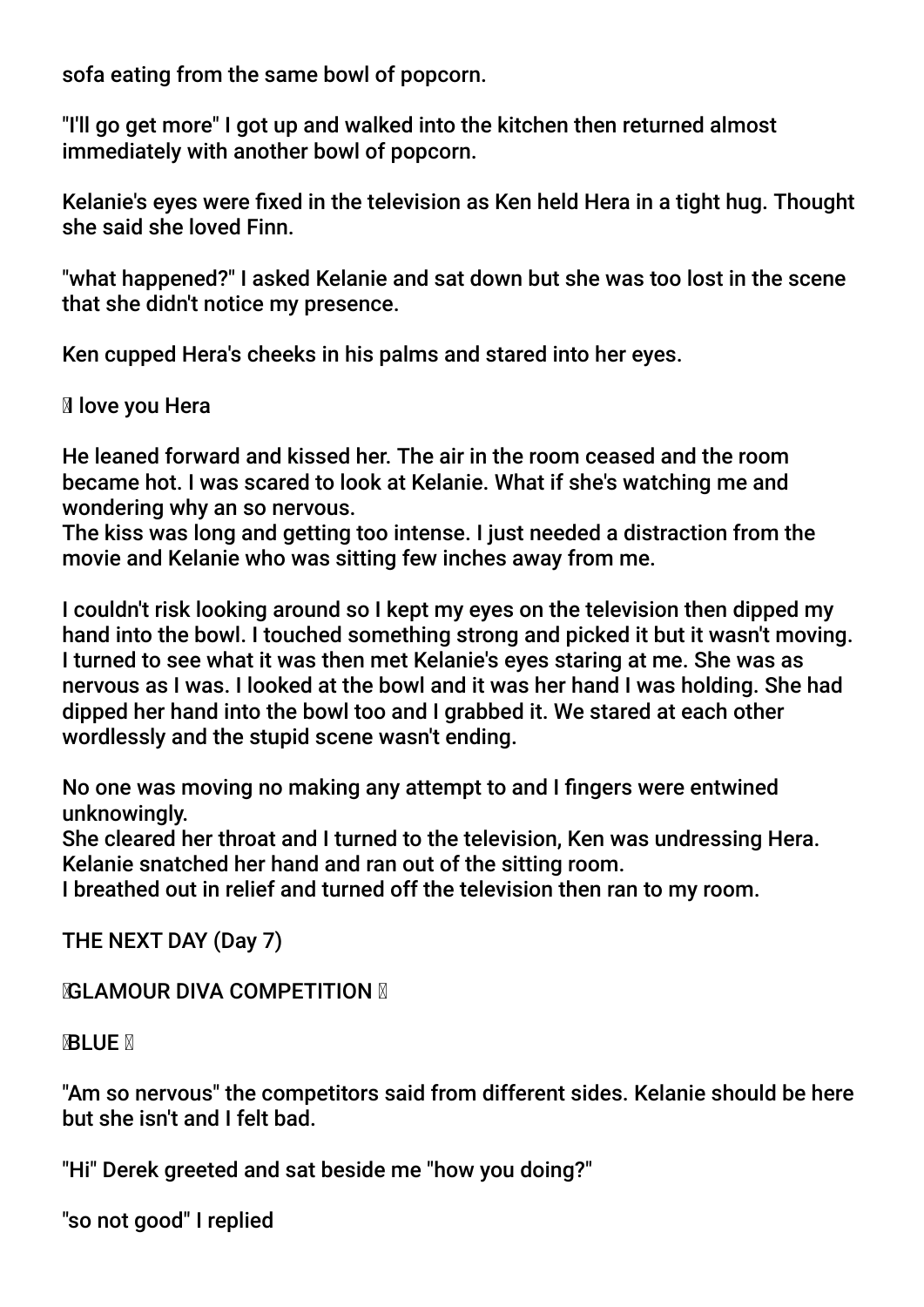"no one is feeling good"

"this is so unfair, I hate the principal" I blurted out

"I wish Kelanie would just show up"

"it's one hour and the competition begins. Kelanie would be in tears now" I sighed fighting the urge to cry

"Blue" the principal called running to where we were sitting "where's Kelanie?"

"you suspended her or do you now have Alzheimer's?" I retorted rudely

"I need her now please where can I fnd her?" the principal asked ignoring my rude comment

"why do you need her?" Ms Chantel asked walking out with Mr Justin

"The president just called he said he wants her name in the list of the competitors" she replied

Ms Chantel scoffed "tell the president she's on suspension"

"I'd be risking the school" the principal said pointedly "the competition begins in less than an hour Kelanie has to come now"

I exchanged glances with Ms Chantel then nodded in approval.

## **KELANIE**

I fnished taking my bath then sat on my bed doing nothing. Glamour Diva starts in an hour and it hurts that I won't be competing. I got up and headed to the sitting room to watch the competition in television.

When I walked into the sitting room, Angelou was already watching a movie. When I saw him, I suddenly remembered last night and chuckled. We really got carried away and the scene was so....

"when..." I was interrupted by the door bell and I exchanged glances with Angelou who was as surprised as I was. The door bell has never rang since we moved in. I made the sign of the cross and did a silent prayer as we headed for the door.

"Blooms" I squealed on seeing both The Blooms and The Stupids on the porch

"Kel!" the pulled me into a big hug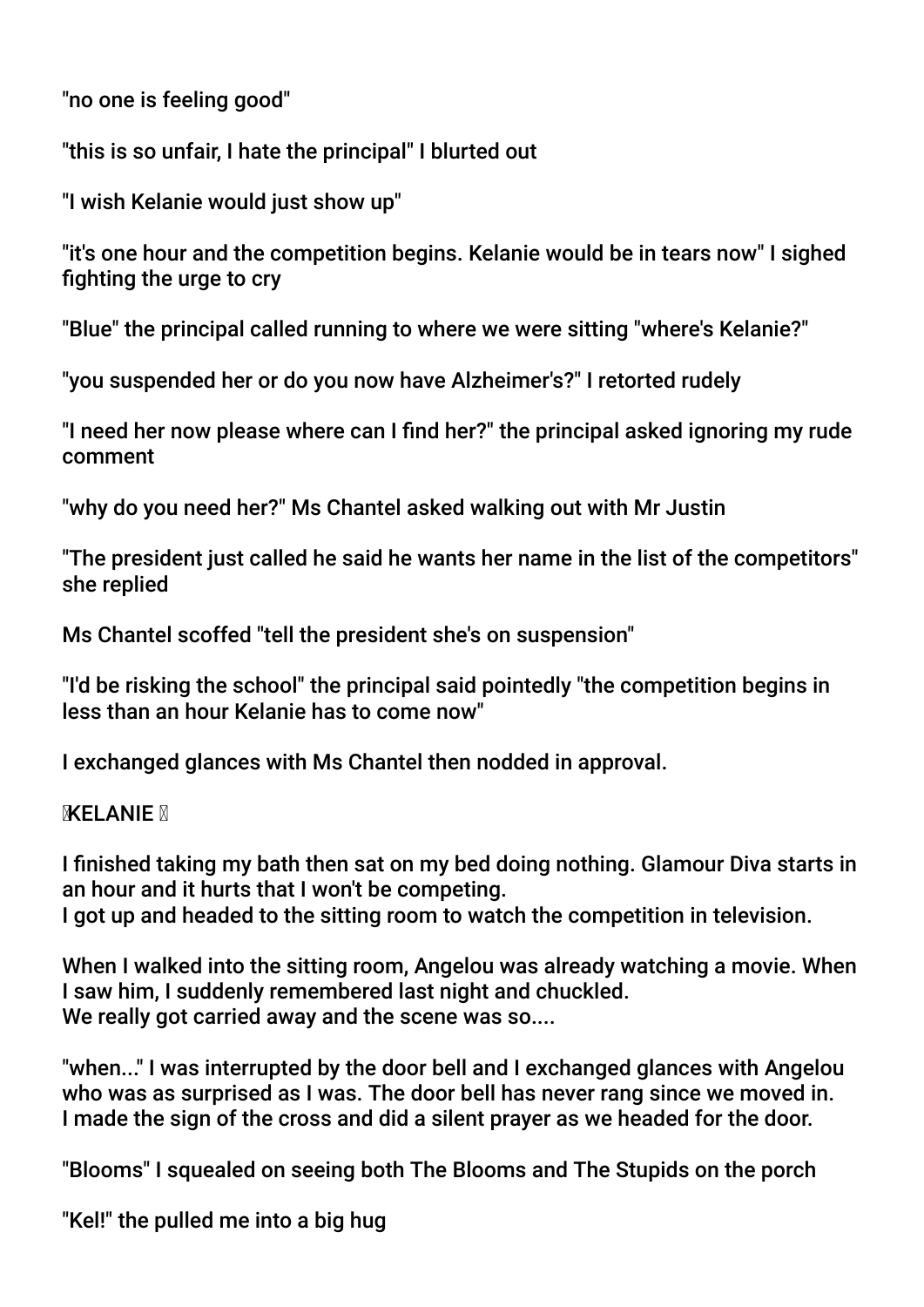"I missed you girls"

"we missed you more" Ms Chantel said touching my cheek

"Ms Chantel"

Angelou was already exchanging slaps and hand shakes with the guys.

"how are the both of you coping?" Mr Justin asked and winked at Angelou

"let's go inside" I said and proceeded to walk inside

"we don't have time" Ms Chantel stopped me "the principal wants to see you"

I thumped on my chest "me?"

\_\_\_\_\_\_\_\_\_\_\_\_\_\_\_\_\_\_\_\_\_\_\_\_\_\_\_\_\_\_\_\_\_\_

"let's go"

. .

. .

"Can someone tell me what's happening?" I asked as they dragged me into the school building

"just follow us future Glamour Diva" Phoebe said and they laughed

"Oh Kelanie" the principal called when we entered her office and dragged me to a seat "am so sorry for everything"

"what's going on?" I asked in utter confusion

"can you please compete today?"

"she's not just going out there to compete after what you and your niece did to her" Ms Chantel replied instead

"am so sorry" the principal apologized "we got less than twenty minutes and the president is already calling"

"Mabel has to apologize and you have to apologize before the entire school" Ms Chantel stated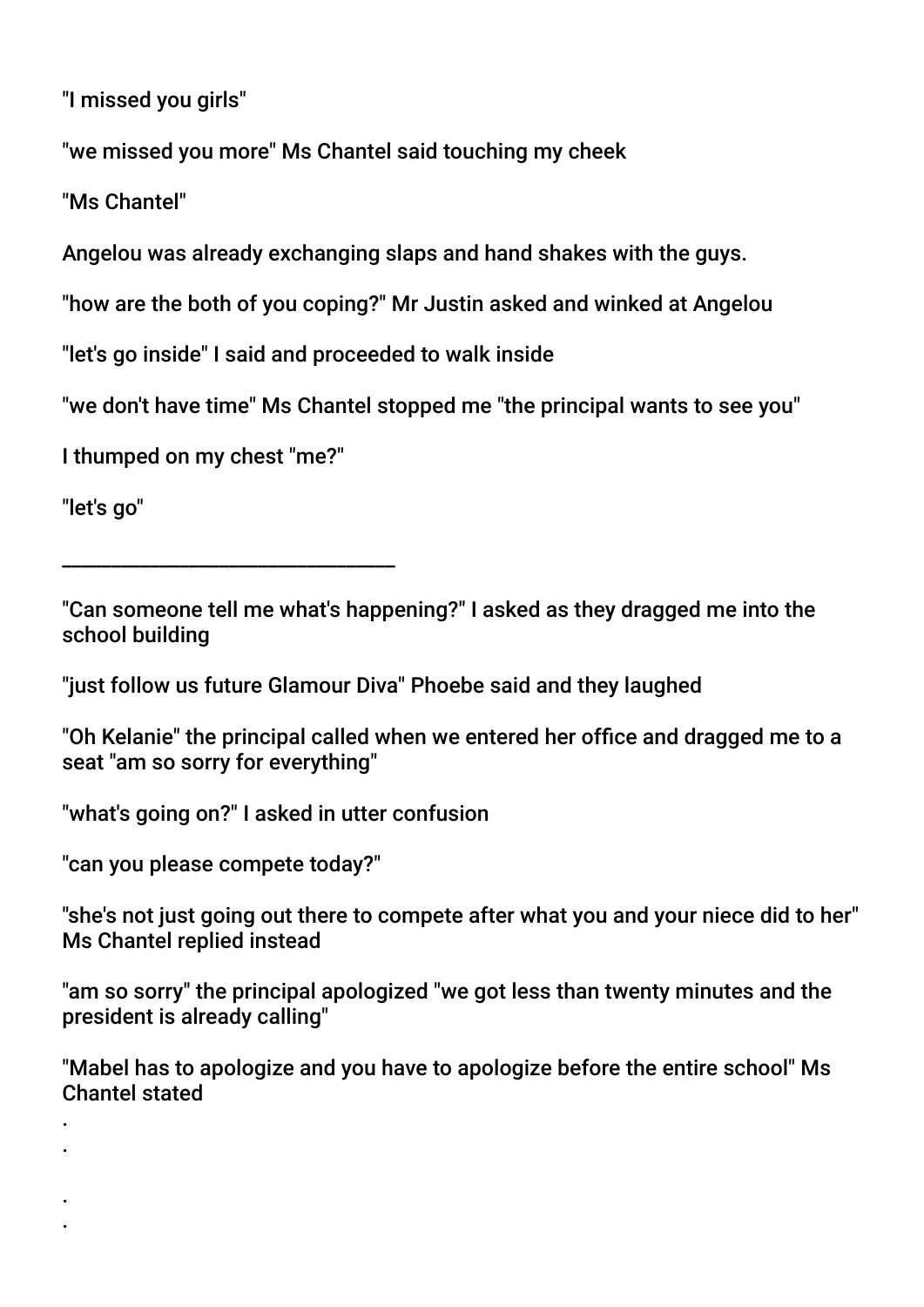#### . TBC [12/16, 11:58 AM] MartinMartino: MHGH SCHOOL ROMANCE M

 $M$ The winner is...?

#Episode\_16

. .

**KELANIE X** 

"am not gonna apologize to Kelanie" Mabel snarled and stormed out. The principal has been pleading with her to apologize and it's ten minutes to the competition.

"am so sorry you have to forgive me for the sake of Glamourous" the principal pleaded

"It's alright" I said "I'll compete"

"Thank you so much" the principal exclaimed "get ready for the competition I'll send your name to the president" she said and walked out

"am happy for you" Blue said and hugged me

"me too" Phoebe hugged me

"me three" Fiona hugged me and all The Blooms hugged me

"don't I deserve a hug?" a familiar voice said from behind

I whirled around "Tristan" then hugged him

"I missed you?" he said patting my hair

"are you alright?" I asked noticing his mood

"am fne"

"he's not" that was Phoebe "he has been sick and hasn't been coming to school ever since you got suspended"

"is that true Tristan?"

"But am fne now" Tristan replied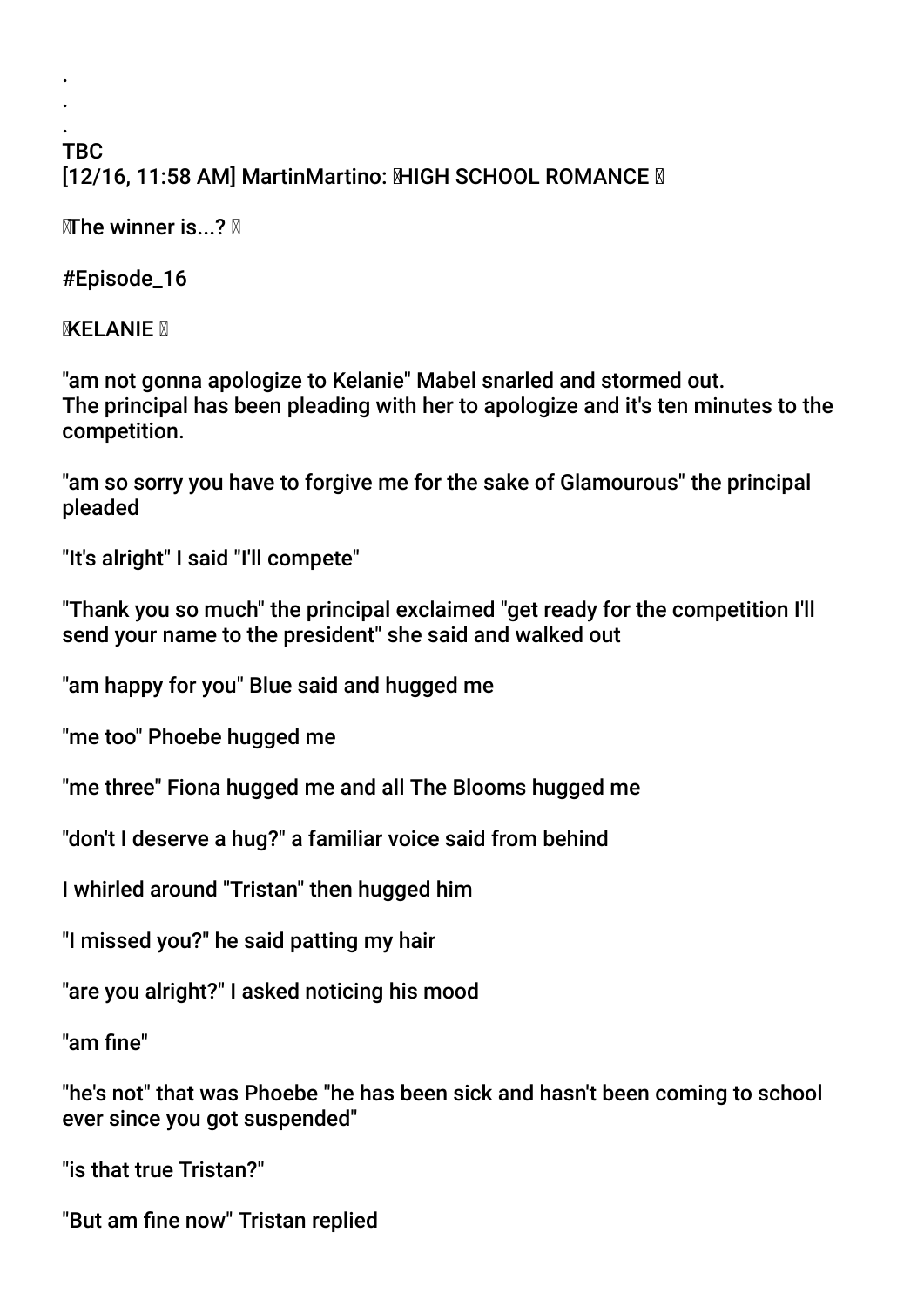"let's go get your outft for the competition" Zion said and they dragged me out

"Am nervous" I said staring at my reflection on the mirror. My outfit was a killer.

"you don't have to be" Zion said and arranged my hair

"I don't know who called the president but am very grateful to that person"

"I think it's Tristan" Phoebe said

\_\_\_\_\_\_\_\_\_\_\_\_\_\_\_\_\_\_\_\_\_\_\_\_\_\_\_\_\_\_\_

"what makes you think so?" Blue asked

"whoever called the president is someone close to him and Tristan's dad works for the president and Tristan's dad works for the president" Phoebe narrated

"let's go, we're fve minutes late we'll talk about that later"

We walked into the hall from the back of the stage. The hall was crowded with Glamourousas and outsiders. Including schools that came for the Homecoming game.

The Blooms wished me luck as I walked up stage to join the other competitors.

**I.a. 2nd edition of Glamour Diva held every four years...** 

The principal was addressing the crowd and I used the opportunity to look around and study the crowd. I caught Lancelot staring at me but he didn't look away.

We stared at each other till Mabel managed to steal his attention. I looked away and caught Tristan staring at me but he quickly looked away.

step out

The principal gestured and we started walking forward in turns. I was the last person cause I was the last name to be submitted.

When it got to my turn, I started walking confidently till I saw Angelou and our eyes met. I lost control and started losing my steps but I couldn't look away and I was surprisingly shy looking at him.

I got to the edge of the stage and stood with the others. Lydia was the first and she introduced herself and walked into the center of the stage. In few minutes time she was done singing and cheers rented the air. The rules was as before, nine girls only fve gets chosen for the second round but only three makes it to the fnals with one winner at the end.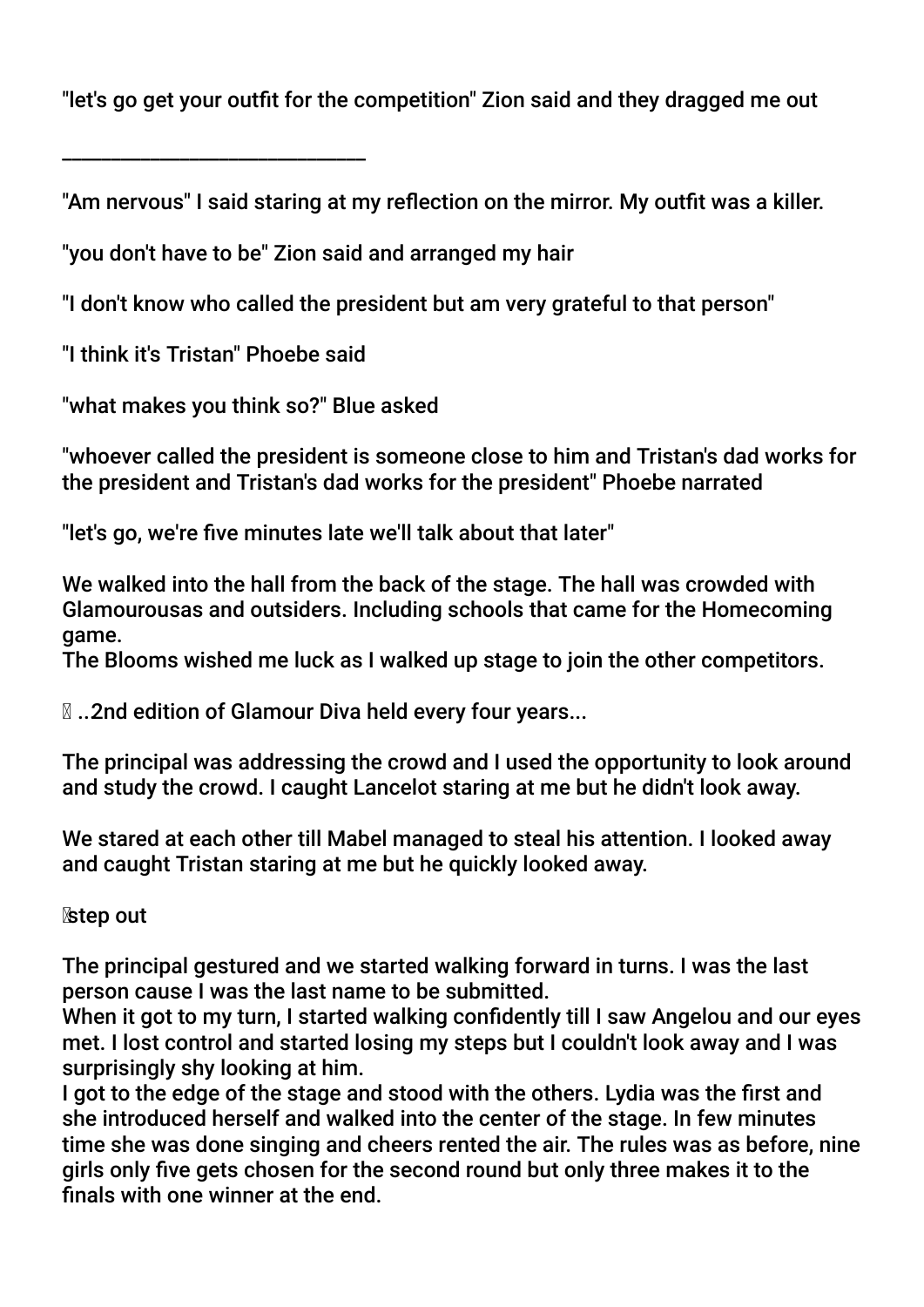Selene was next, she sang beautifully and I could see Mabel fdgeting though she pretended to be bold. Rita sang next and she wasn't too good.

Mabel was the fourth person and she was too good that I became scared. I glanced at The Blooms and they gave me a warm smile.

The competition continued till it got to my turn. I didn't have a balance again as I walked to the center of the stage. I thought I would fall any minute as my eyes drifted to where Angelou was. He was gradually becoming a huge distraction and I couldn't focus knowing he was watching me.

I shut my eyes and I tried singing but I forgot the words to the song I've been practicing for the past two years. Murmurs flled the room and I opened my eyes to see Angelou still staring at me. I looked away and glanced at The Blooms who were already worried. Ms Chantel fainted on Mr Justin's shoulder and Mabel was smiling triumphantly. I glanced at Angelou's direction again and he was gone.

I suddenly picked up my courage and started singing. Even if he was watching me, I couldn't see him.

When I was done singing, the applause were more of disappointment than cheers.

Ms Delia stepped out It isn't over until it's over She smiled at me and faced the audience

blet the voting begin

The hall fell into silence and the only sound that was heard was clicks from the computers as they voted.

**Done** 

Ms Delia scrolled through her palm top and looked at me disappointedly. Am screwed and it's all because of spending too much time with Angelou.

Lydia, Hadley, Portia, vivieka, and Bethany, you may leave the stage

My heart was already pounding.

 For the frst round, we have Kelanie in the ffth place Rina in the fourth place Isla in the third place Mabel in the second place And Selene in the frst place

I was shocked at the result and so were others. I know I screwed up but Mabel... was a surprise.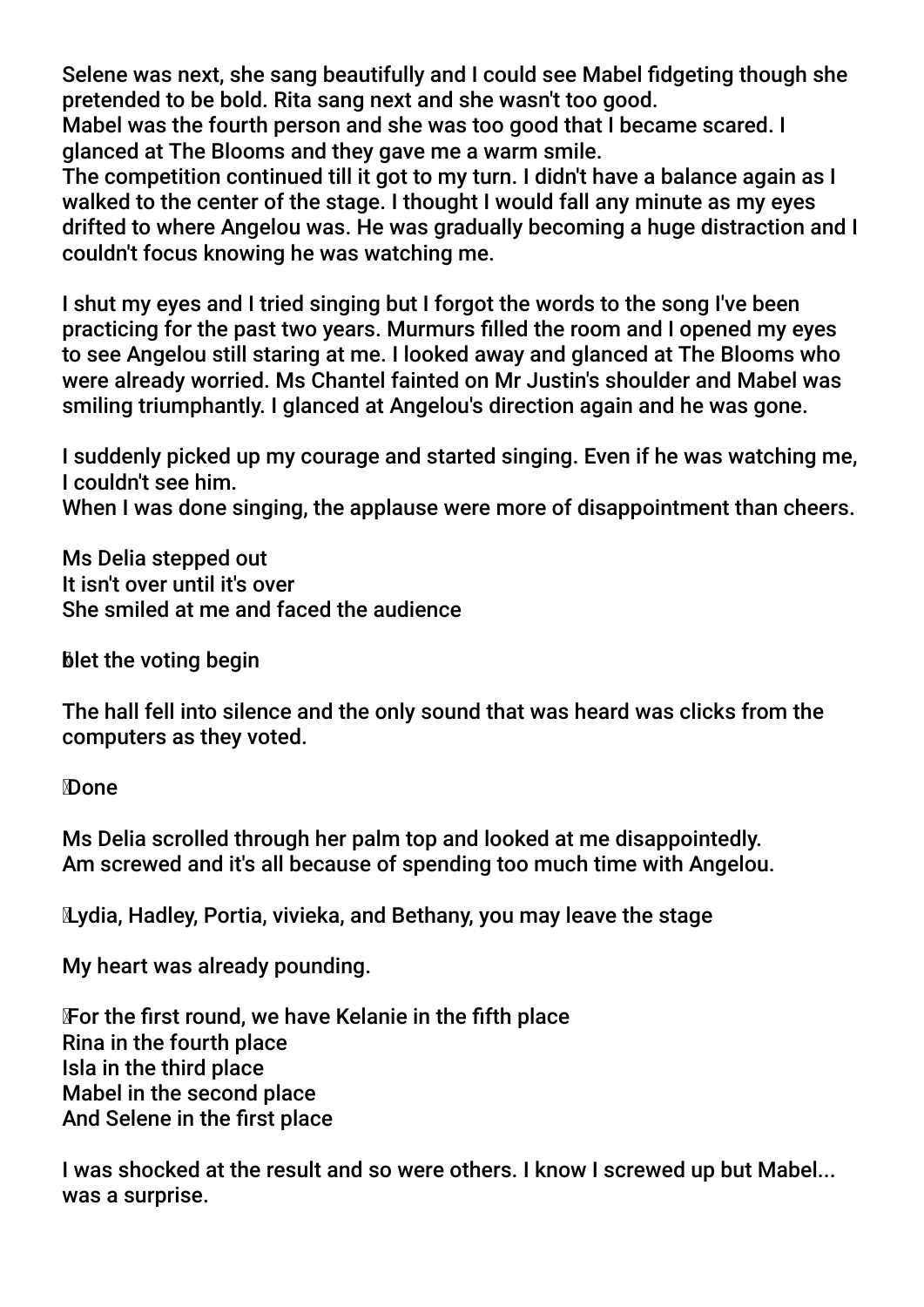$\mathbb N$  ... At this junction, we'll take five

"what was that for?" Blue asked when I walked to them

"I don't know" I sighed

"ffth place" Phoebe scoffed "it isn't like you"

"thank goodness you weren't evicted?" that was Zion

"you were distracted and Ms Chantel fainted" Fiona chuckled

"is it about Lancelot or... "

"stop it girls" I interrupted "I know I screwed everything up but I still got two rounds to go"

"we just want to know your distraction so we can keep it off cause it's obvious you were distracted"

"Am good" I said and walked out on them. I needed some alone time to think. I sat behind the stage and thought of what happened while I was on stage and what it meant.

There's no interpretation to it.

Ms Delia announced for the contestants to return to stage and I got up but a paper jet landed at my feet.

I picked it up and unfolded it.

You sang beautiful to me and you got frst place in my heart.

I looked around but there was no one who could had been the pilot. I climbed up stage and joined the others.

Selene sang frst and she did great that I almost lost hope. Mabel was second and she wasn't bad at all but being my rival I couldn't say she was good. Isla sang, then Rina and it was fnally my turn.

I didn't look around cause I couldn't risk seeing Angelou as I sang. I sang better and I could feel it as cheers rented the air. When I was done, Ms Delia stepped out.

Let the voting begin

This time, the voting took long and I was scared as I prayed and hoped in my heart.

Done

Ms Delia clicked on her palm top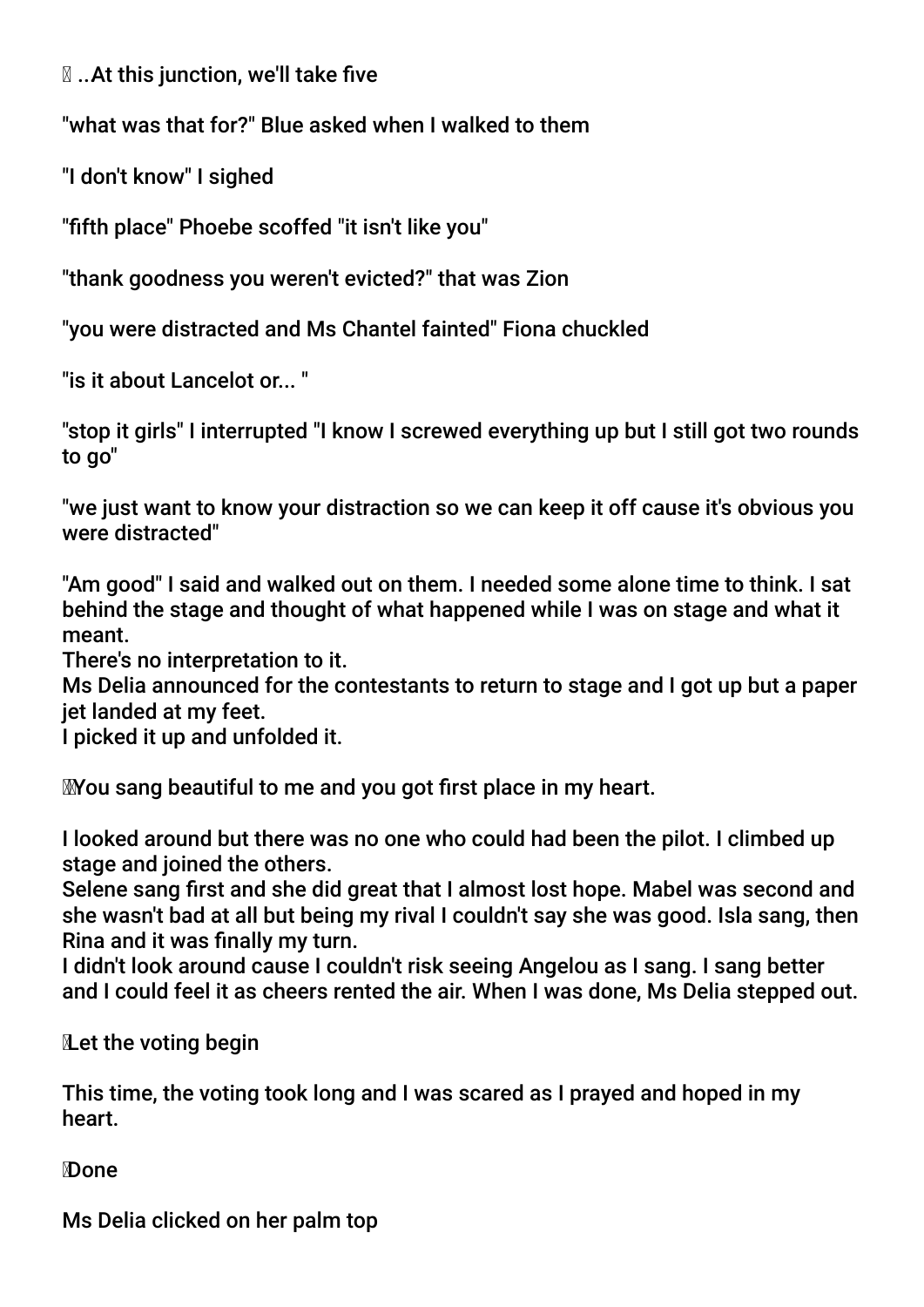for the second round,

 Selene came out third place, Kelanie second And Mabel frst

The Barbie dolls squealed and some crazy fans joined them fnal round begins in thirty minutes

**NTHE BLOOMS MUSIC ROOM** 

\_\_\_\_\_\_\_\_\_\_\_\_\_\_\_\_\_\_\_\_\_\_\_\_\_\_\_\_\_\_\_\_

"this is not going as planned" Phoebe said

"Am also disappointed in myself" I said sadly "we're not disappointed in you" Tristan said from behind and walked in with the guys both The STOPS and Stupids.

"what happened on stage?" Lex asked

"I don't know"

"but you were distracted"

I glanced at Angelou and he looked away "I don't know"

"Mabel is winning" Chance informed

"at least I still got second place" I said with a shrug

"You'll get kicked out of Blooms if you don't win" Phoebe stated

"for real?" I asked

"we are meant to Bloom and not gloom" Zion supported

"and Selena might not leave you with a third place" Ray noted

"I never knew Selene was a good singer" Paris said

"me too"

"There's still hope Kel" Blue said soothingly

"Thanks Blue"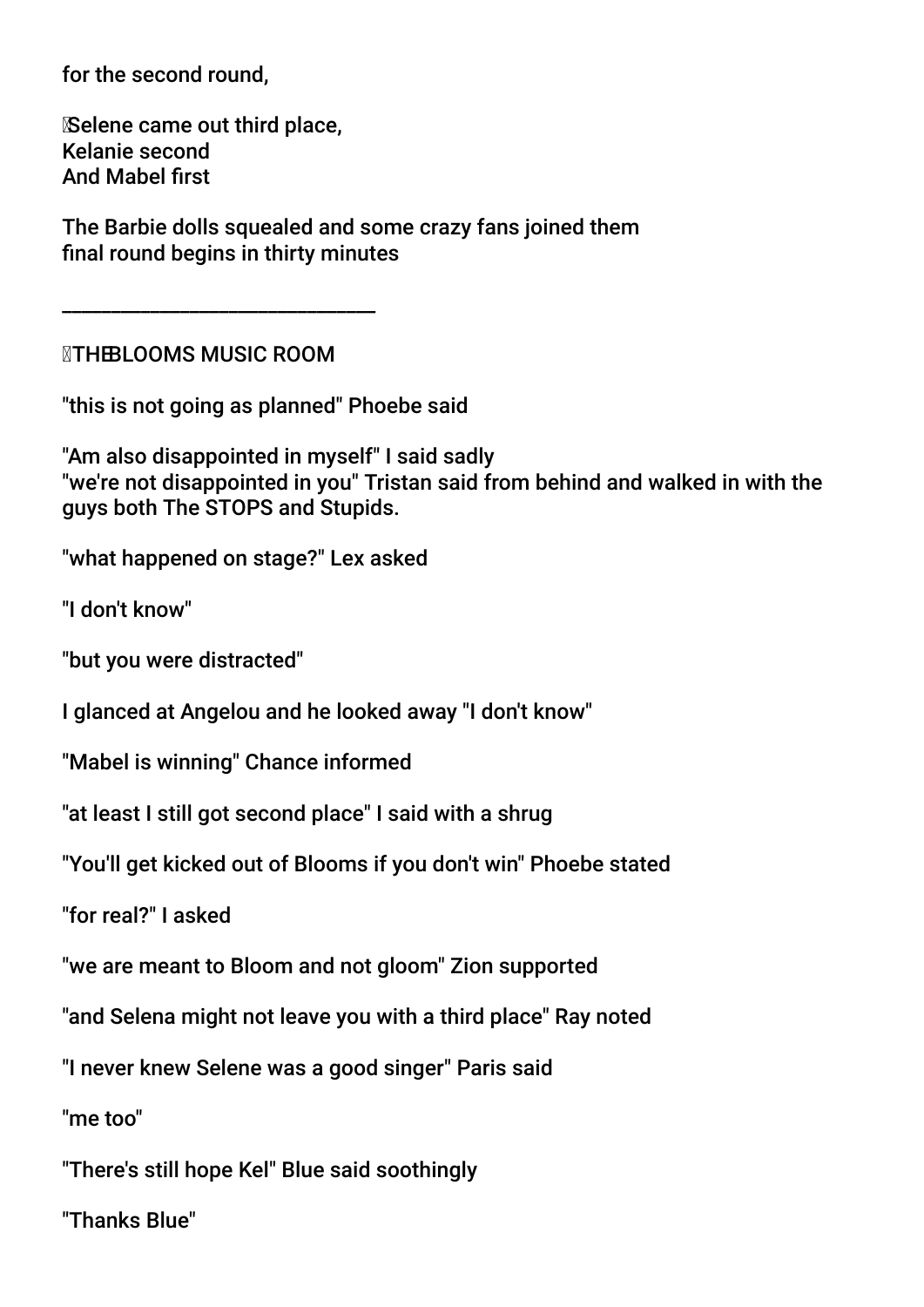"just don't disappoint us, we trust you"

TEN MINUTES LATER...

 Welcome back to the Glamour Diva Competition live in Glamour Music High. For the fnal round we've got Mabel Kelanie And Selene But there must be a winner

I took in a deep breath but didn't dare look around. Selene sang frst and her song really got the audience singing and dancing. Mabel was next and I lost all hope of winning to her. The cheers were much much much that even The Blooms who were once confident got scared.

Mabel fnished and it was my turn.

No matter how hard I sang, the audience weren't cheering. When the song was fnally coming to an end, tears rolled down my cheeks but I managed to sing till the end.

Let the voting begin

1 minute 2 minutes 5 minutes 8 minutes 15 minutes I was getting weak in the knee already.

This was a tough decision but the winner is...

My eyes caught Angelou staring and I couldn't take them off him. I didn't hear the name Ms Delia called and I didn't show interest cause The Barbie dolls were already performing and rejoicing.

"here.... " Tristan helped me down the stage "you tried your best" I shut my eyes and let my tear stream down as he held me in a tight hug.

"it's not over" Blue pacifed and I looked at the joyous Barbies

"let's perform next" Fiona suggested

"you girls can go on, am not in the mood"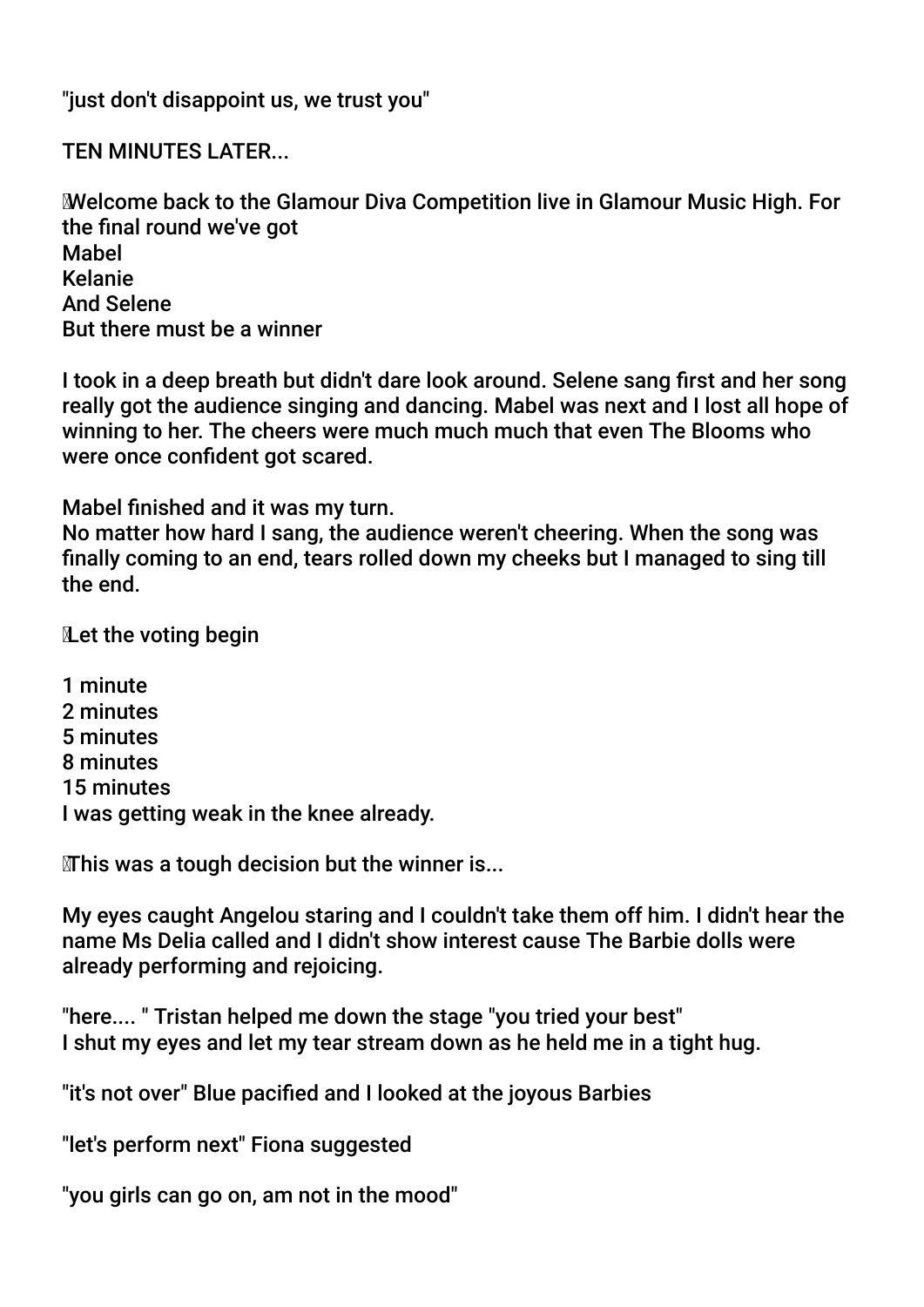"you okay?" Chance asked

I shook my head "no"

"wanna dance?" Lex asked

I sniffed "no"

. . . . .

The were just trying to cheer me up.

Tristan glanced at his wrist watch "we've got eight minutes left let's go"

. . . TBC

[12/16, 11:58 AM] MartinMartino: MOW SCHOOL ROMANCE

**ī∕ŚÈČŘËŤ ÁĎMÏŔÈŔ ⊠** 

#Episode\_17

**MXELANIE** M

"thanks" I collected a can drink from Tristan

Tristan let out his breath slowly and looked away "I wonder who's going to win tonight?"

"win?" I asked baffed "isn't the results out yet?"

"no the judges wanna cross check it frst"

Angelou! I was too busy staring at him that I didn't hear what Ms Delia said "And I thought Mabel won" I beamed at the same time laughing at my mistake

"They're just performing but acting like they won" Tristan snarled

All the contestants to the stage

"I think the result is out" Tristan said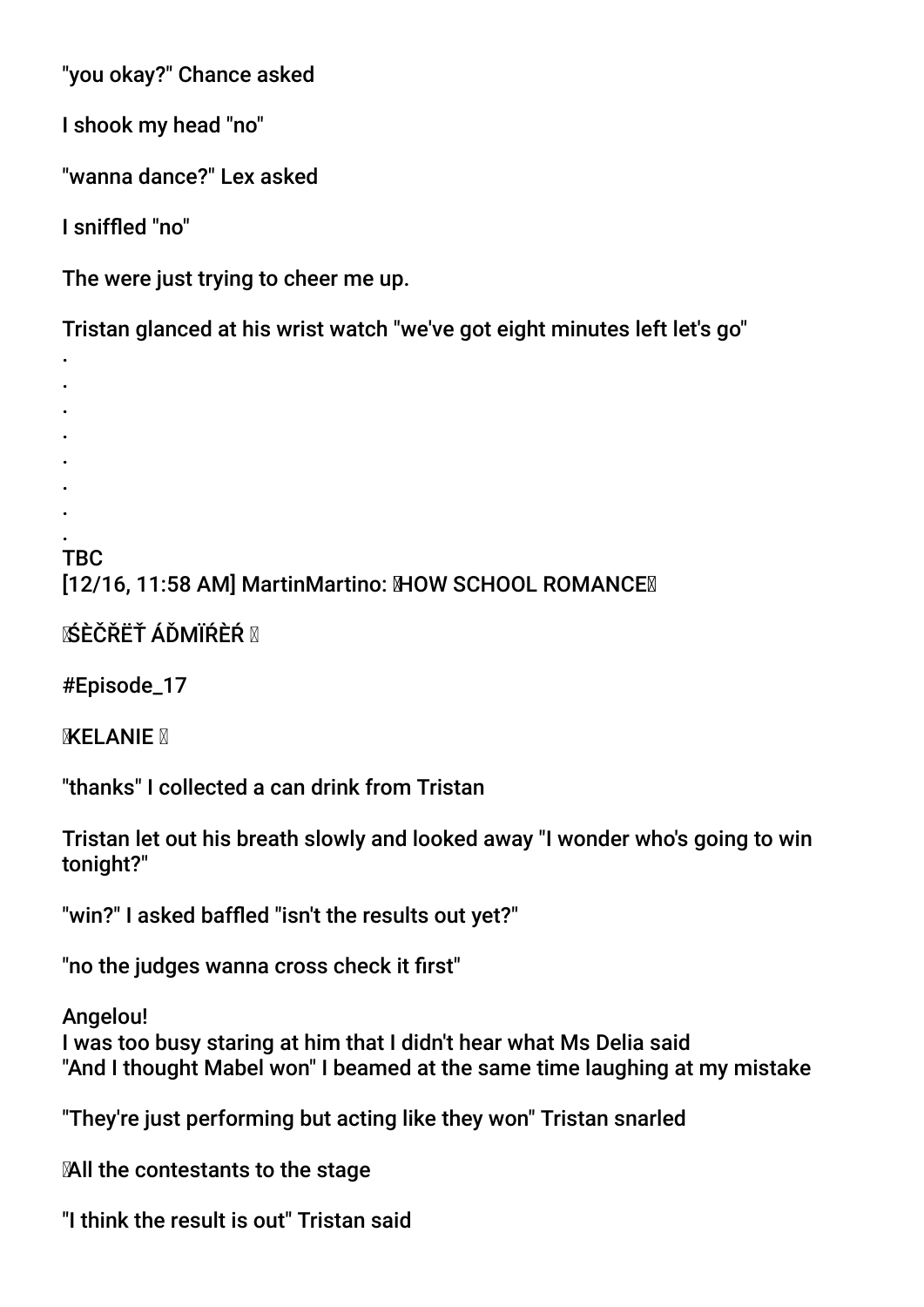"I just hope Mabel doesn't win, it's better Selene"

We walked into the hall and I climbed up stage after Tristan bid me luck.

**N...It was a wonderful competition tonight and I appreciate your efforts. All the** competitors...

The ten competitors were all standing at the edge of the stage as Ms Delia came up with the result.

 On behalf of The Glamourousas and Glamour Diva body, and by the permission of the judges....

She paused and looked at us

... Am honoured to announce the third place of Glamour Diva 2 edition....

She observed another pause and stared at me

Kelanie step forward

Tears flled my eyes and murmurs flled the room. I made to walk out and accept my place but I couldn't move.

I swallowed a lump in my throat and proceeded to walk out but I fell.

"Kelanie!" I could only hear voices and see movements around me as everything blacked out.

**MANGELOU M** 

I didn't move from where I stood, I just watched them carry Kelanie out of the stage. Tristan took her from a security man and carried her out, probably to the clinic. I was worried but I didn't want to let it show. I know how much this competition means to her but it isn't worth her life, it's just a title.

"This is bad news" Sky said from behind

"how's she?"

"I don't know" Sky replied

I took in a deep breath but my heart was beating fast, I was damn worried.

"Let's go check on her" Sky suggested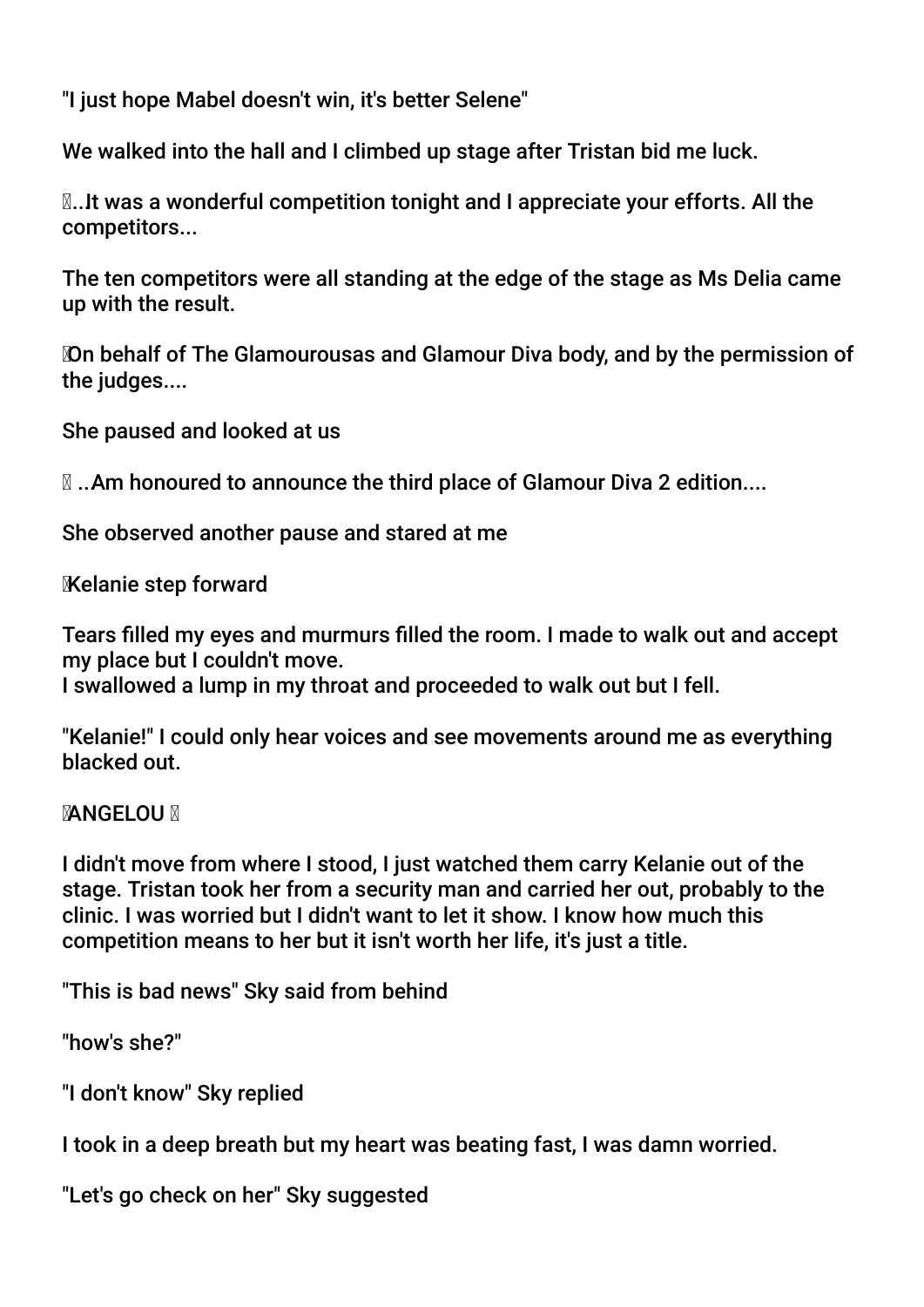"let's hear the result frst"

"it won't be announced till she's fne"

I sighed and followed him to the clinic. Kelanie was lying on a bed a a nurse male was attending to her. Tristan stood with the nurse and he was so worried. It's obvious he loves her.

The Blooms, STOPS and Stupids were all there.

"how's she?" I heard Sky asking Phoebe

"The nurse said she was stressed out that's all" Phoebe replied

"Kelanie took this too deep" Zion said and ran her fngers through her hair

"she's asleep now, she needs lot of rest" the nurse said and walked out Tristan placed his hand on Kelanie's head to feel her temperature.

"am really gonna kill all those who voted Kelanie out" he said bitterly

... Between Mabel and Selene...

"what's that?" Chance asked referring to the announcement

"I think there's a tie" Blue replied

"to hell with the competition and to hell with the winner" Phoebe seethed

... Five hundred thousand votes...

"I think that's Kelanie's vote" Paris whispered

 Mabel and Selene both had two hundred and twenty six thousand votes The Blooms screamed and Kelanie jerked awake.

"are you alright?" Tristan asked her but she looked around in confusion

"Who won?" she asked "you" The Blooms squealed and started screaming

Got the wind breaking through my hair...

"That's Mabel singing" Fiona said

"To determine the second place, she had a tie with Selene" Derek explained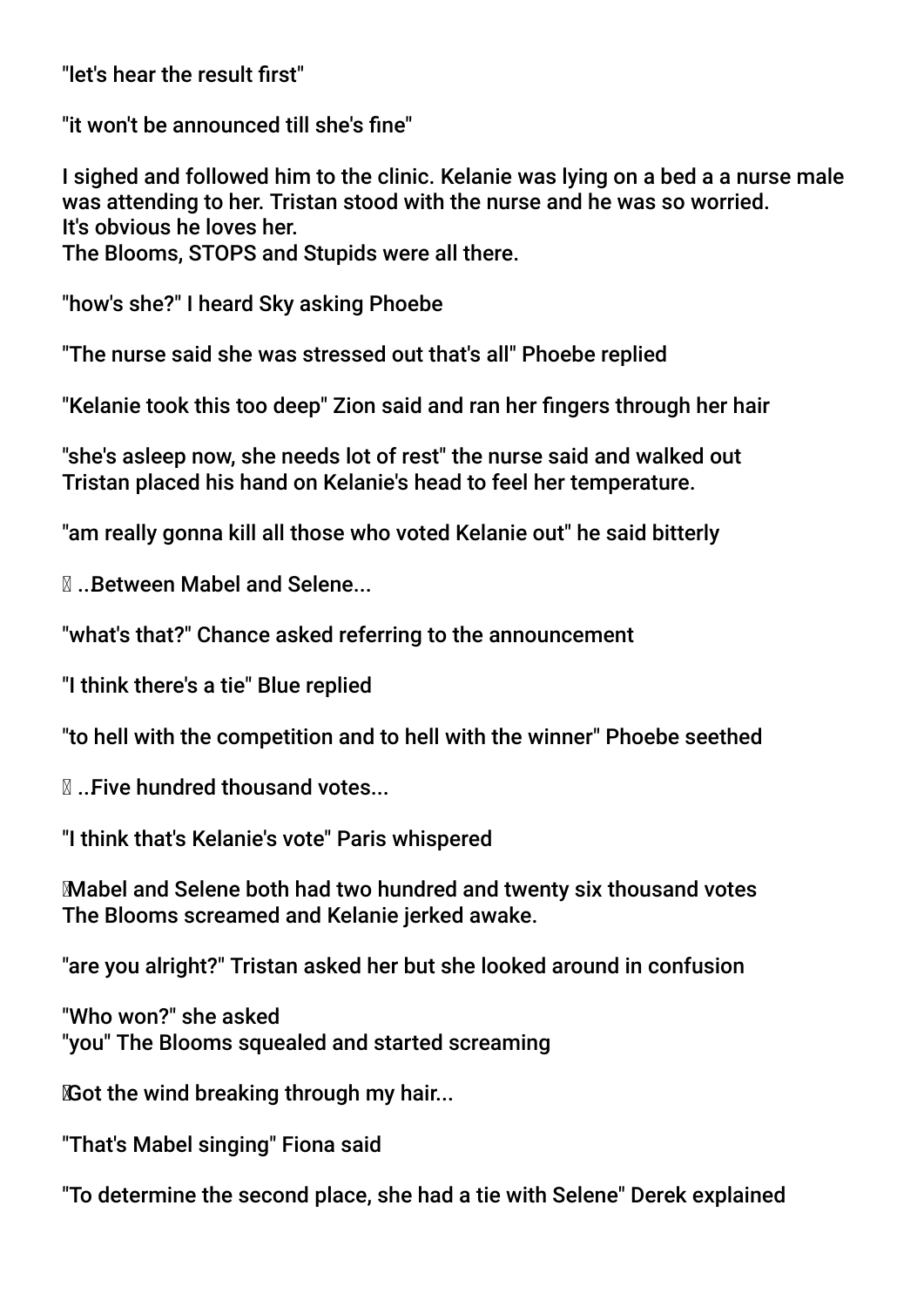"and I thought I lost" Kelanie grinned then looked at my direction but quickly looked away

"I've always trusted you" Tristan said caressing her cheeks "we all did"

"let's go get your price" Zion said enthusiastically and took Kelanie's hand

"The nurse said she needs a lot of rest" Tristan protested

"am fne" Kelanie giggled and climbed out of the bed. I walked out frst and headed for the hall.

**MXELANIE** 

... Congratulations

The competitors were awarded for their participation and I was really glad I won after everything. Selene took the second place and Mabel surprisingly took the third place.

And the award for Glamour Diva goes to Blooms Kelanie

I was given a bouquet just like others then a gold medal was worn around my neck.

"Glamour Diva" Gina whispered to me then wore a sash over my shoulder. Gina is the winner of Glamour Diva four years ago.

"Thanks"

Mabel stormed out while I received gifts from my fans and friends.

"am so happy for you" The Blooms hugged me one after the other

"we're gonna celebrate tonight"

The rest of the night went by in dancing and drinking. When it was almost midnight, Tristan drove me home in his car.

"Thanks" I said when he parked in front of the gate

"The pleasure is mine"

"am so excited I might sleep till eternity"

"don't say that" he said staring into my eyes and there was an awkward silence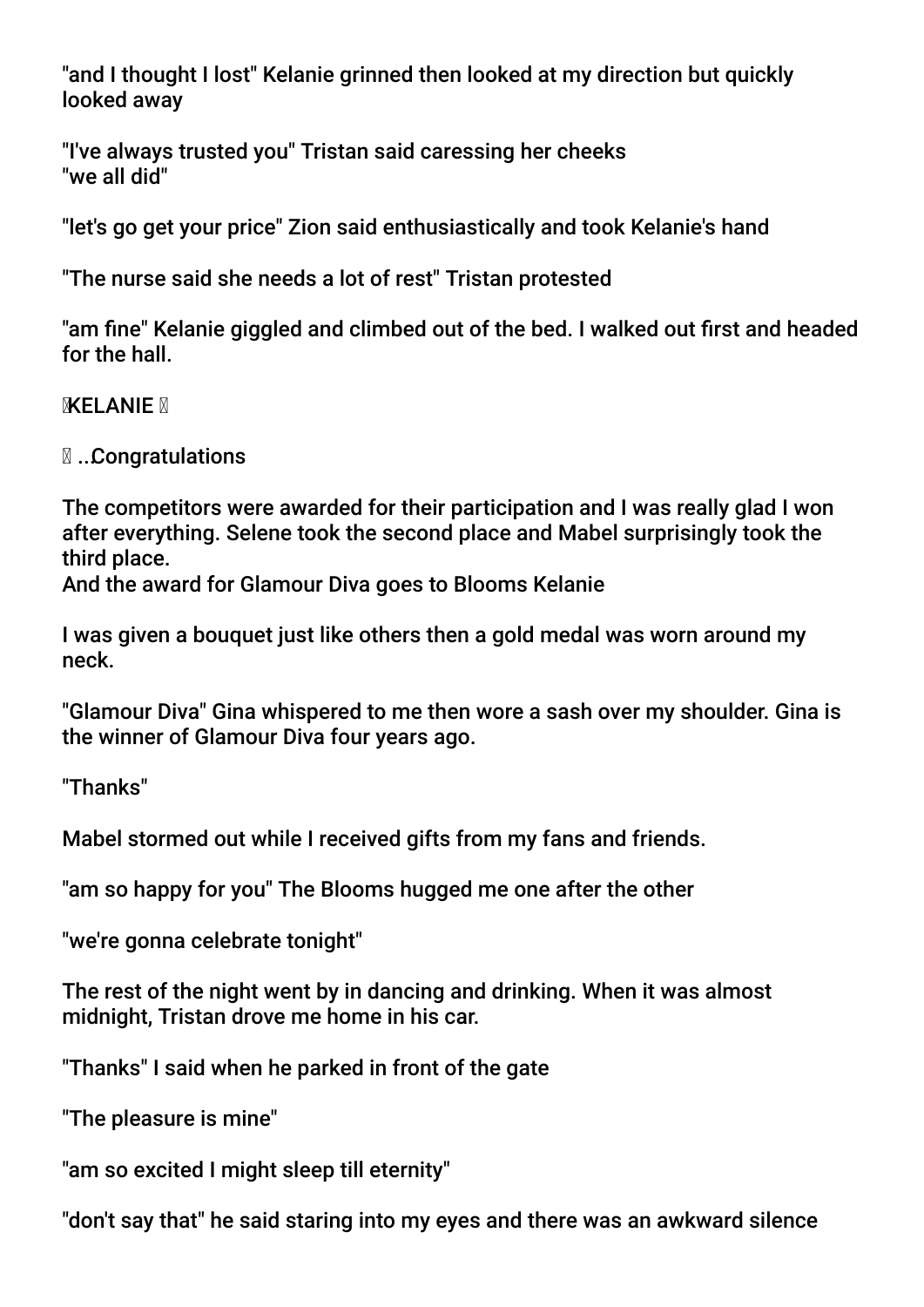"Good night" I fnally said and proceeded to get down

"wait!" he prompted then held me back. I stared at him waiting for him to talk but he just stared back wordlessly.

After seconds of silence he said "never mind" but he didn't release me. The silence was weird cause I was eye locking with my best friend.

"Tristan" I called his attention to remind him of his grip on my hand

"sorry" he said and quickly released me "goodnight"

I nodded and my hand went to the door handle. "one more thing" he prompted when I was about getting down

"what's..."

He leaned forward and pecked me on my cheek

"Goodnight"

I got down and slammed the door shut then I watched him drive out of sight. Weird.

I walked to the front door and knocked softly then a maid opened the door and I walked in.

"Kelanie!"

"nanny!" I shouted and hugged her "you're back but ten days isn't over"

"it just happened" I shrugged

"wow!" she admired the sash "it's beautiful just like you but less than you"

"Thanks"

"My diva" she touched my cheek and I grinned "I'll prepare you something to eat while you change"

"it's late already and am not hungry"

"sure?"

"am full"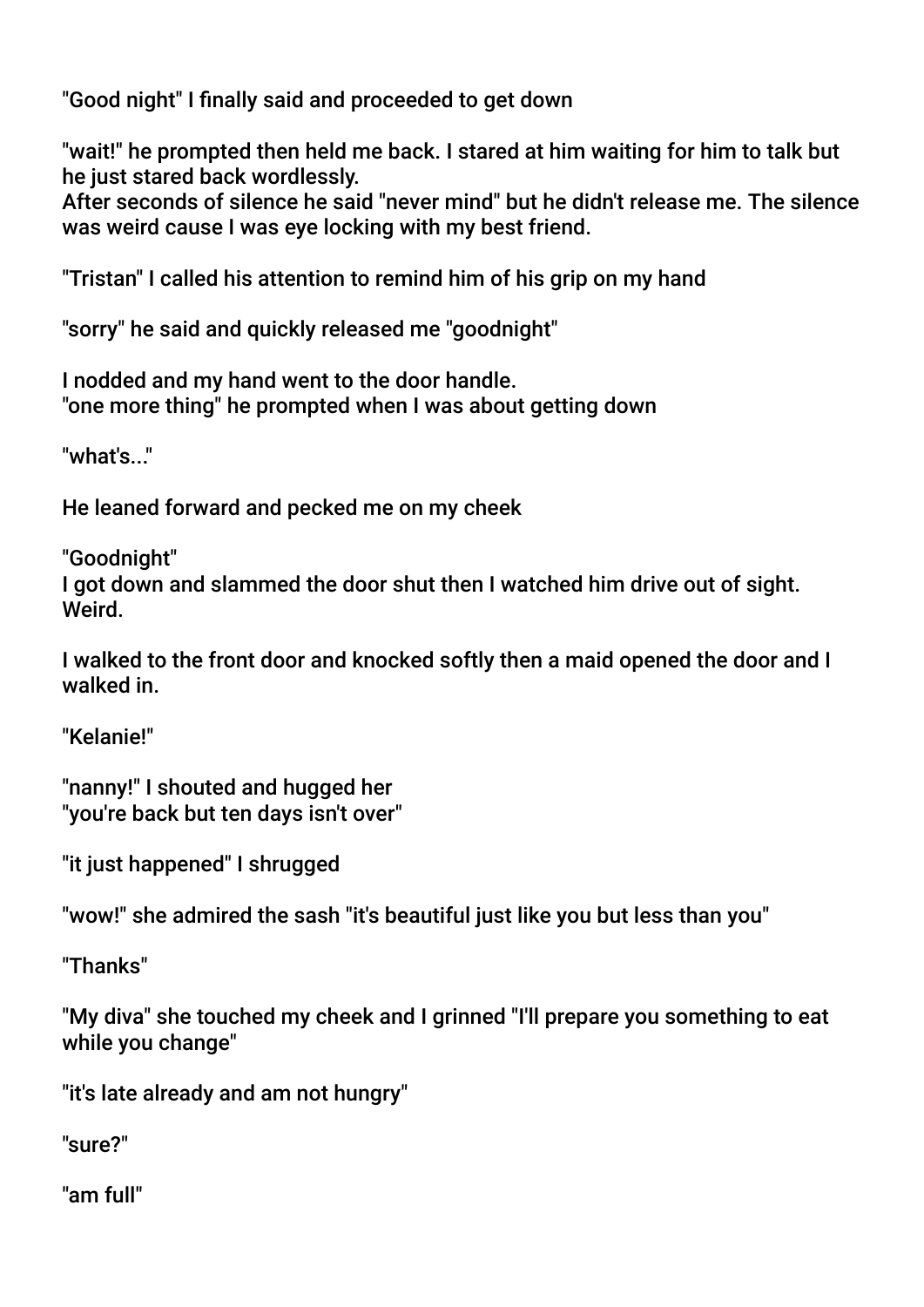"music fed you?"

"yes" I nodded "I'll be going to bed now"

"Goodnight Diva"

. .

I chuckled "Goodnight nanny"

#### . **MONDAY MORNING X**

**MGLAMOUR HIGH M** 

"Hi" Students waved from different corners as I walked down the hallway

"Glamour Diva" Selene greeted with a wave

"Hi Selene"

"how you doing?"

"am good" I replied then asked "you?"

"am cool" she shrugged and followed me as I walked to my locker "I wasn't expecting you in school today"

"why?"

"Thought you'd be tired"

I chuckled "I haven't been in school for the past one week"

"That's right you were suspended but thank God you came back"

"why?"

"I didn't want Mabel to win"

"if I hadn't come you would had been the Glamour Diva, you should hate me for that"

"nah... I only competed cause my mum forced me to. I just love singing not competing"

"you put up a big competition last night" I got to my locker and opened it to get my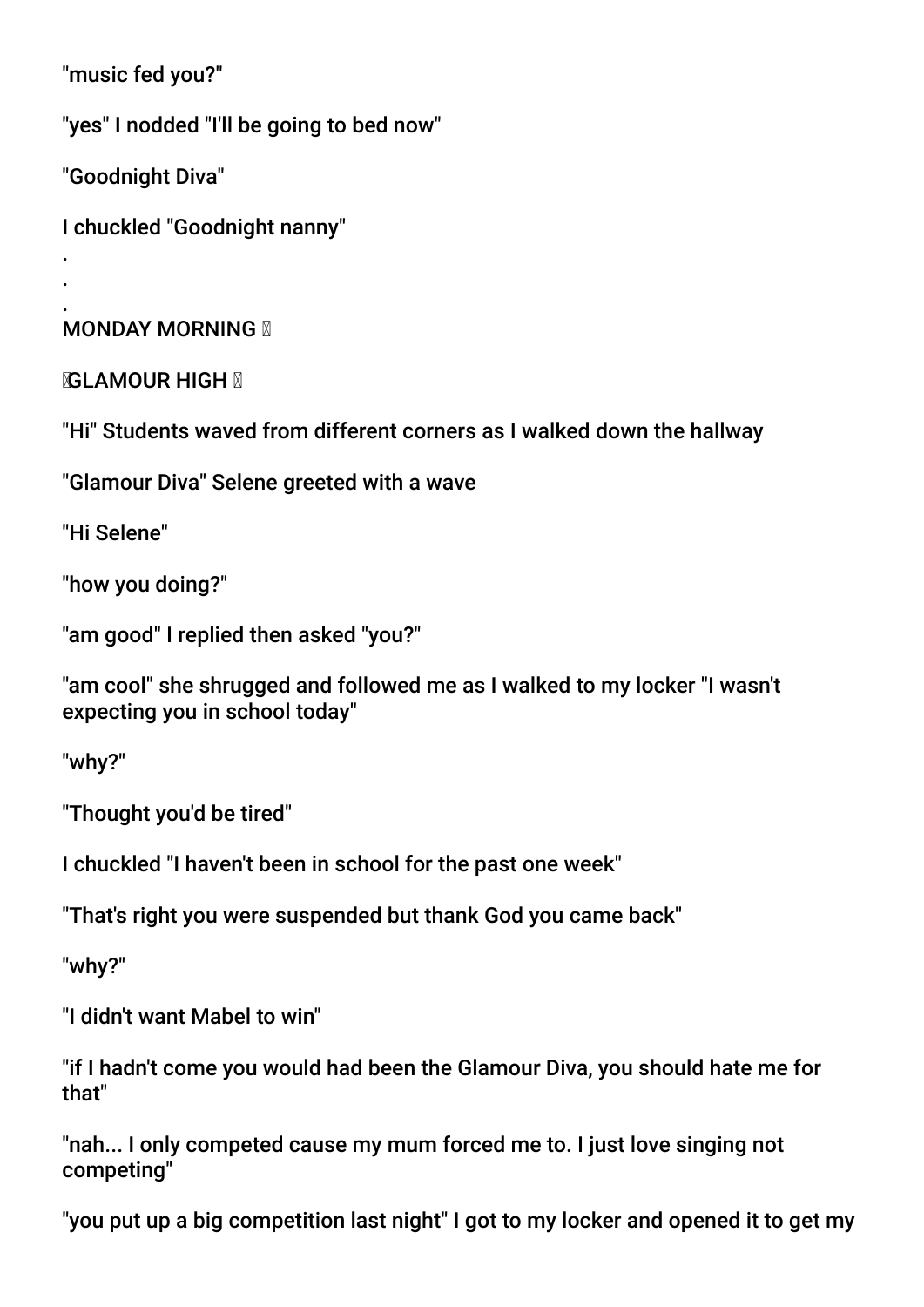books

"thanks"

I started bringing out my books "will you be competing for NYN?"

"no"

"why?"

"I love singing not competing" she replied then bent down and got up immediately

"here, you dropped this" she said proffering me with a paper. I took the paper and went read it,

\_\_\_\_\_\_\_\_\_\_\_\_\_\_\_\_\_\_\_\_\_\_\_\_\_\_\_\_\_\_\_\_\_\_ Roses are read, Sky is Blue, My love is true and it's only for you {Śèčřëť Áďmîŕèŕ}

\_\_\_\_\_\_\_\_\_\_\_\_\_\_\_\_\_\_\_\_\_\_\_\_\_\_\_\_\_\_\_\_\_\_

"where did this come from?"

"from your locker" Selene replied "I think someone likes you"

. TBC **[12/16, 11:59 AM] MartinMartino: MHGH SCHOOL ROMANCE M** 

**Crazy right? ⊠** 

.

#Episode\_18

**MXELANIE M** 

"oh my! This is getting serious someone loves you Kel" Fiona said when I told them about the paper. Selene was also present

"Tell that someone that am not interested" I stated

"Just let him get hurt"

"that's not fair Phoebe" Selene chuckled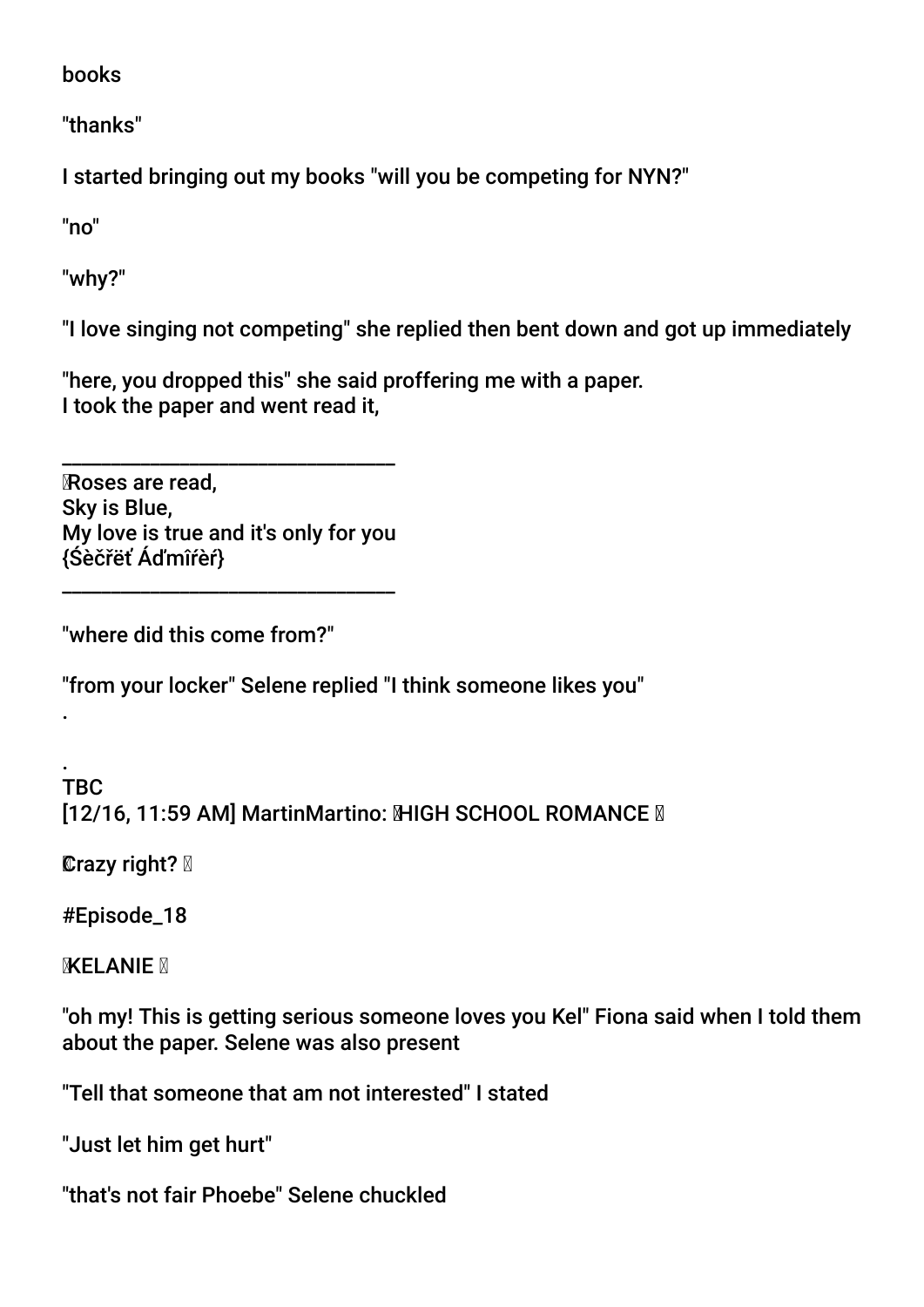"They've been hurting her in the name of love" Phoebe said

"He could be different you just can't tell" Selene insisted

Phoebe scoffed "he could be worse you just can't tell"

Selene chuckled and stared at me "what do you say?"

"I can't love again Selene, the heart break is much and I've suffered a lot. Am not gonna give anyone a chance again"

She shrugged then said "If you wish"

"The homecoming game is on Wednesday" I said changing the topic then added "Too bad am not among the cheerleaders squad"

"You've done a lot Kelanie, there's nothing wrong in not being part of this one" That was Selene

"She's right" Blue supported

"I wonder who'll get the crown of homecoming king and queen" Fiona said

"I just wanted to be a queen" Selene drawled

"We all want to be crowned" I laughed

"It's gonna be you Kelanie" Selene said sadly

"You just can't tell" I said

"The homecoming king and queen gets a trip to Miami after NYN" Phoebe said

"Wow!" Selene mouthed with her hands on her chest "it could me and my dream boyfriend"

"Who's your dream boyfriend?" Zion asked

Selene chuckled "I'd rather leave that unsaid"

"Hope it's not Angelou" Phoebe seethed

"dunno" Selene shrugged still smiling

"Phoebe stay away from Angelou" Fiona warned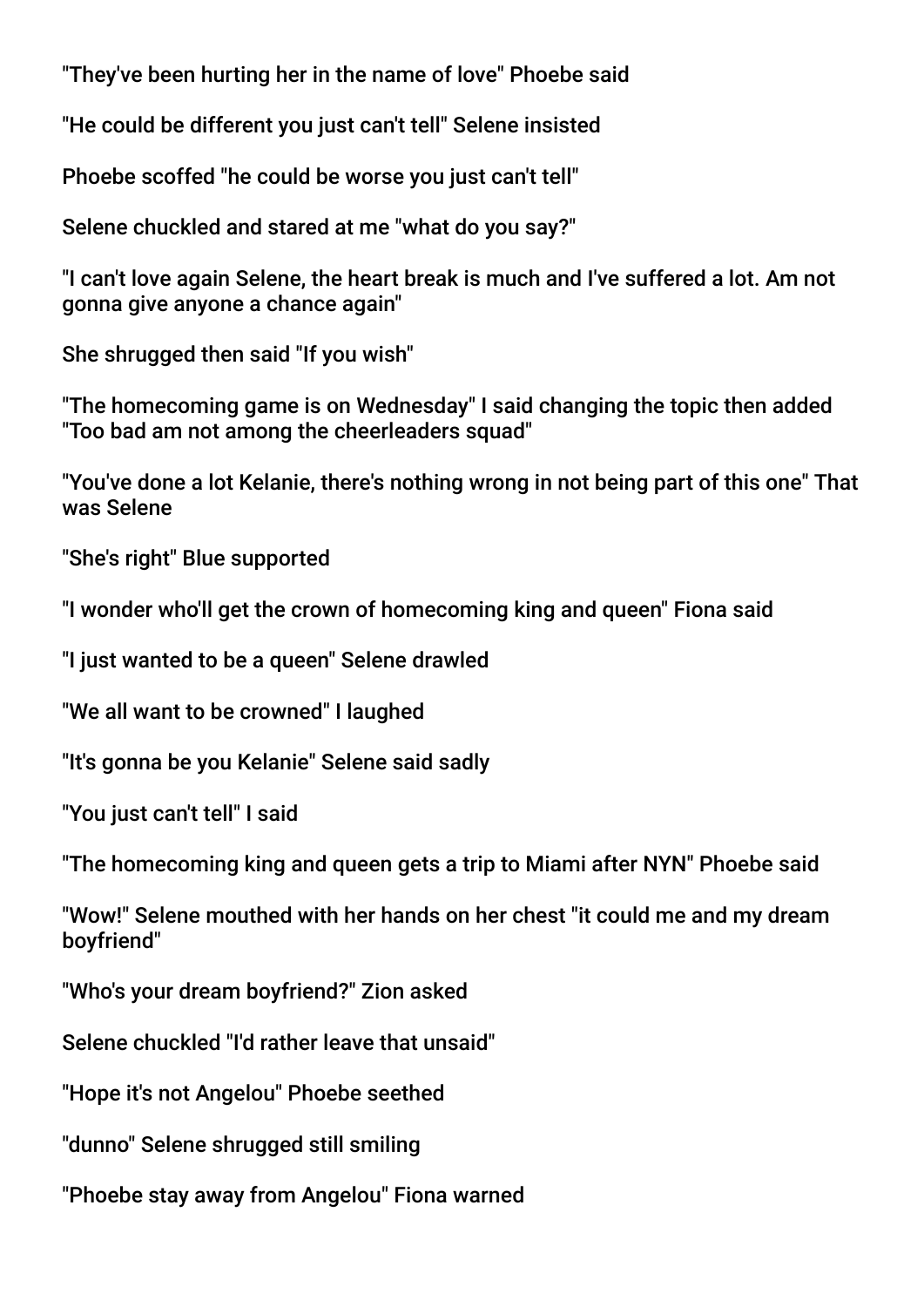"or what?"

Zion got up and charged at them "can you both stop going crazy for my boyfriend?"

"Do they like love one boy?" Selene asked

"isn't obvious?" I replied with a question

"let's excuse them" Blue said then we tip toed out.

**AT THE CAFETERIA M** 

"a special order" a waitress said and placed a tray on my table I stared at the tray then turned to the waitress "who placed it?"

"Anonymous" she replied with a wink and walked off

Blue beamed "someone doesn't want you to starve"

The others had gone to get our food so it was just I and Blue left on the table. I removed the lid and BOOM! There was no food in the plate, just a paper

 MORE BEAUTIFUL THAN THAN ANY FLOWER, MORE SWEET THAN THE SUGAR FIELDS OF KISUMU, YOU ARE THE TOUCHSTONE OF MY POWER. NJ

[Śèčřëť Ãďmíŕèŕ]

I looked at Blue after reading the letter and she was grinning.

"secret admirer huh?" she scoffed

\_\_\_\_\_\_\_\_\_\_\_\_\_\_\_\_\_\_\_\_\_\_\_\_\_\_\_\_\_\_\_\_\_\_\_\_\_

\_\_\_\_\_\_\_\_\_\_\_\_\_\_\_\_\_\_\_\_ \_\_\_\_\_\_\_\_\_\_\_\_\_\_\_\_\_\_

"someone is already eating" Zion chuckled and placed a tray on the table and so did Phoebe and Fiona

"You already emptied the dish. Was it that delicious?" Phoebe laughed

"Here's the food" I said and gave them the paper Shared on whatsapp by Martino "another secret admirer" Zion said when they were done

"We should investigate cause I think that whoever this secret admirer is, is the pilot of the paper jets" Phoebe said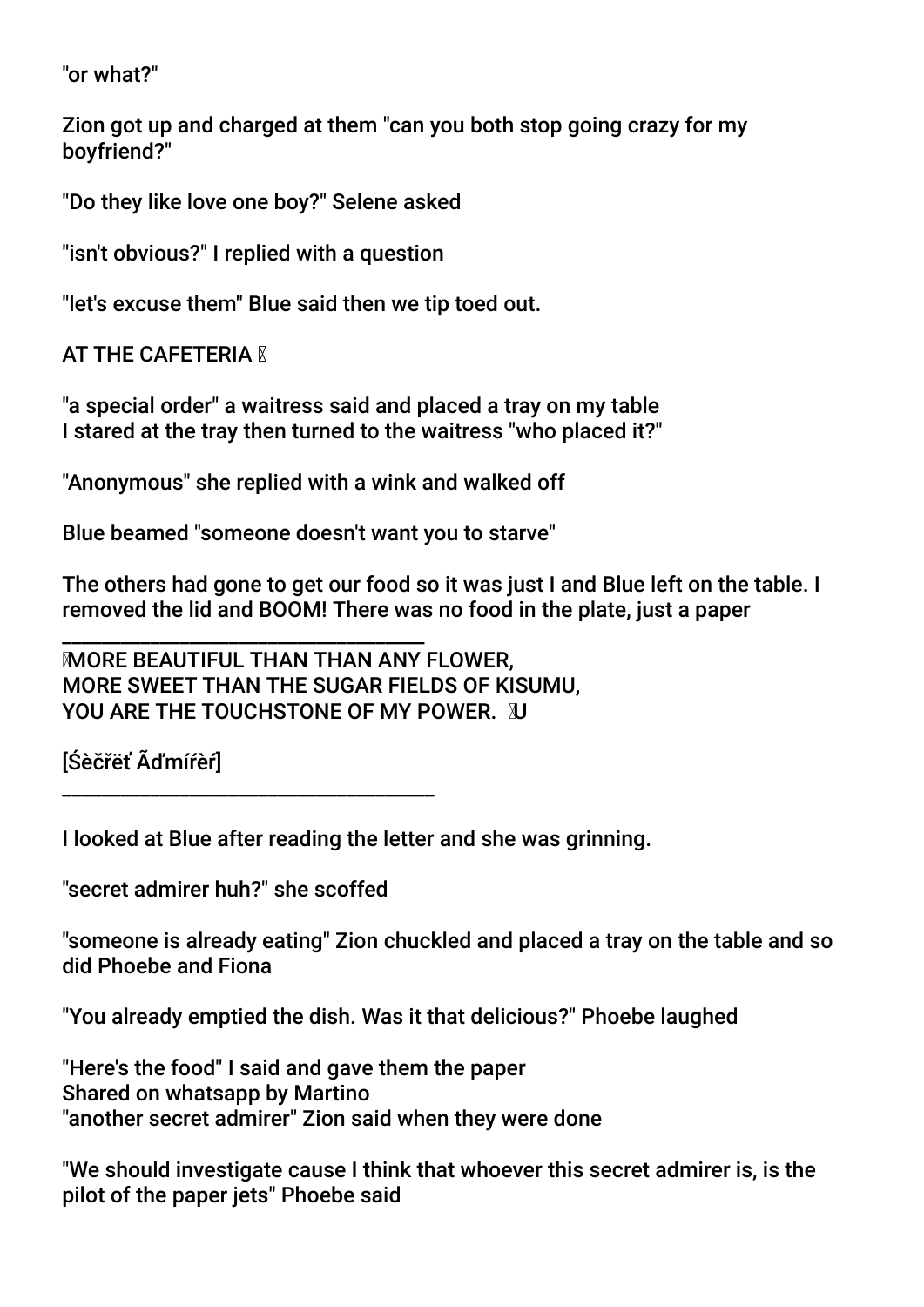"you can't fnd out who a secret admirer unless he opens up" Blue said

"Blue is right" I agreed

"let's just wait till he fnally shows himself, he can't keep admiring in secret forever" Blue added

"What are you girls talking about?" Tristan asked from behind

"someone has... " Blue covered Phoebe's mouth to prevent her from talking "never mind"

Tristan gave me a questioning look then said "I just came to say hi, am actually going to join the guys".

"okay" I nodded and he walked out to meet the guys at their table

"what was that for?" Phoebe asked when Tristan was gone

"How could you think of telling him about the secret admirer stuff?"

"Tristan is our best friend and part of us, there's nothing wrong with him knowing" Phoebe said demonstrating with her hands in the air

"There's something wrong" I said

"what's wrong?" Phoebe demanded to know

I sighed "never mind"

Phoebe rolled her eyes and her eyes drifted to Angelou who was leaving the cafeteria. "Are you still going to continue living with Angelou?" she asked

"no" I shook my head "we'll go get our things today"

"how was living with him?" Fiona asked

"not bad" I replied honestly

We faced our food till lunch time was over then we headed for our various classes. When school dismissed, I stood outside the gate waiting for Angelou so we would go get our things. A car was already arranged to take us there but it hadn't arrived yet and Angelou was nowhere to be found. I waited for almost an hour but there was no sign of Angelou nor the car. I tried entering the school to check on Angelou but the security men wouldn't let me in, insisting that there was no one left in the school.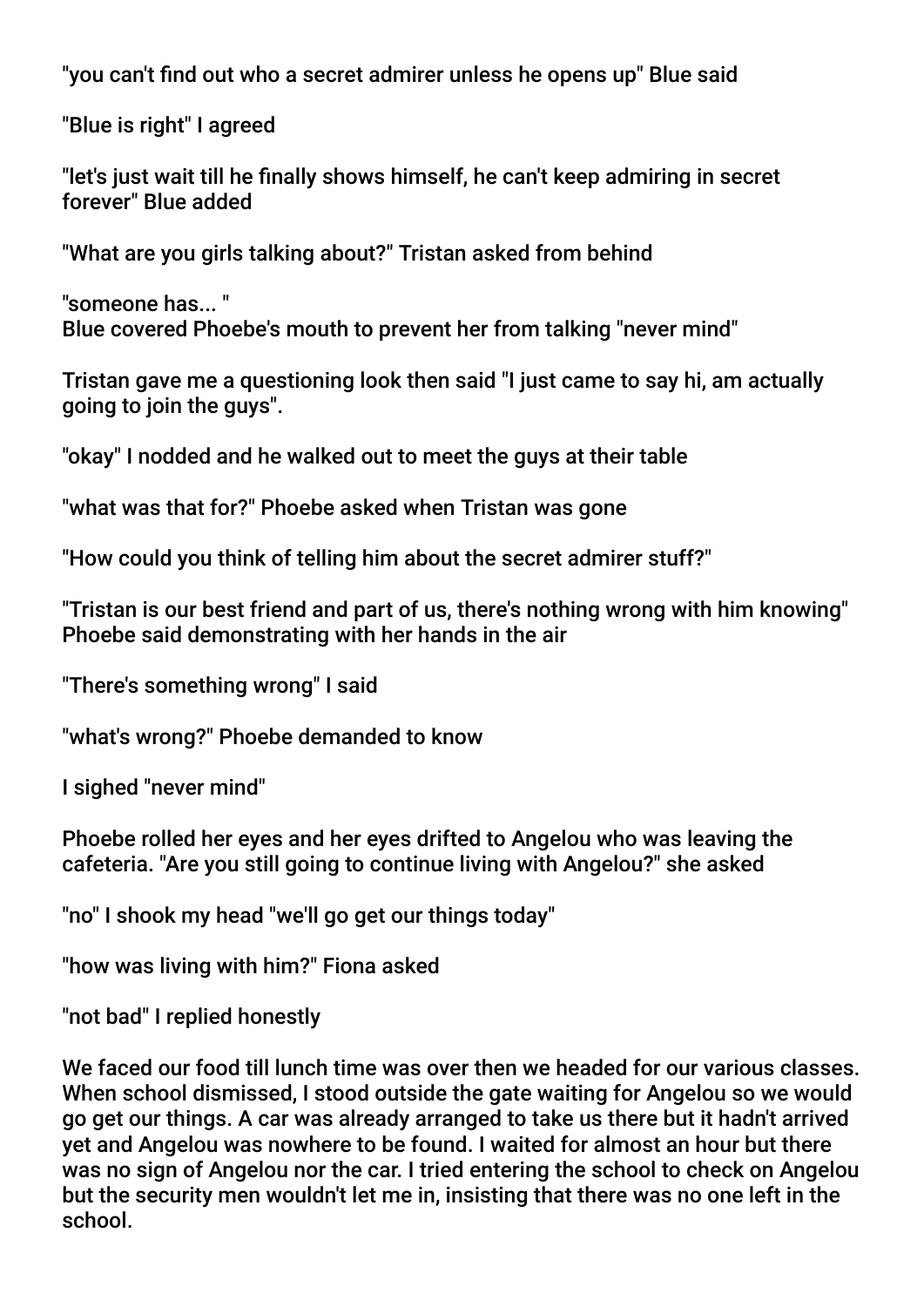I waited till it was very late in the evening and it was getting dark then I called Festus so he would pick me up but he wasn't answering. I shoved my phone into my pocket and started trekking home.

I hadn't gone far from the school when I felt I was been followed. It was late already and the street wasn't too bright. I increased my pace and the person did same. I got scared and made to run when a hand from nowhere dragged me into a corner.

The space was tight and our bodies were touching. I knew it was a guy cause his breath was on my face.

The person who was following me passed without seeing us and whoever dragged me muttered "robbers"

I quickly recognized the voice as Angelou's and it really was him when he asked "are you okay?"

"Angelou" I called "where have you been?"

"sorry if I kept you waiting, something came up and I had to leave school and it lasted till dusk"

I sighed "it's okay can we still make it?"

"sure let's go" he said and pulled me out that was when I realized his hands were on my waist all these while because of the little space.

"There's a bus stop..."

"let's trek" he said and walked off ahead

The walk was long and boring cause we weren't talking to each other and I got really tired.

"can't we talk of anything even if it's books?" I asked in frustration

He stopped and turned to look at me "are you tired?" he asked with his eyes on my shoes which I held in my hands.

"yes" I nodded

"here let me help" he took my shoes then squatted before me

"a piggy back ride?" I questioned

"just get on, am only being nice cause someone asked me to" he replied and I reluctantly got on his back. He slid his hands under my legs and held me frm. I felt tickles in my stomach but ignored it. It was weird, a piggy back ride from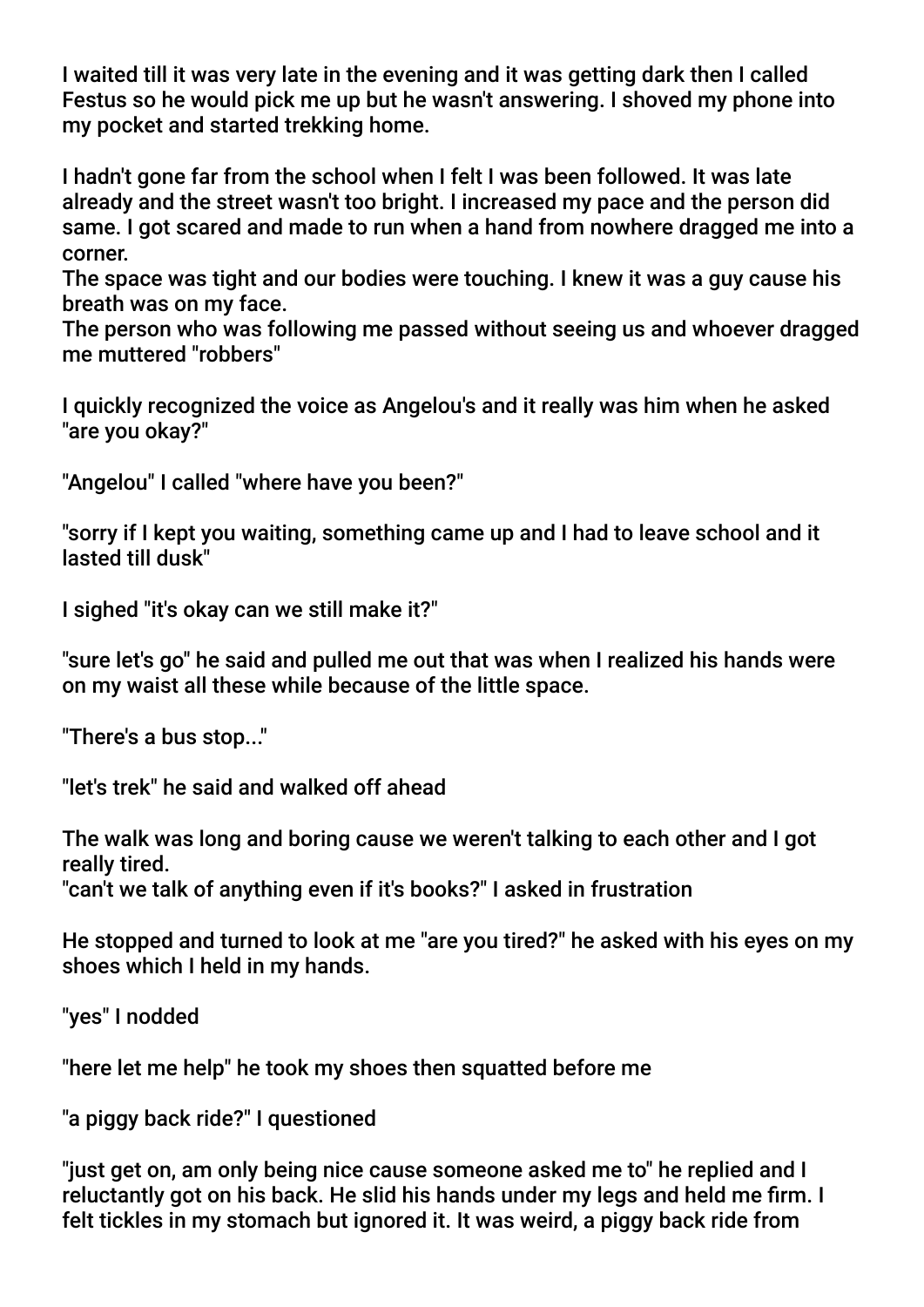Angelou. I never expected that.

He walked slowly but steadily till we arrived at the mansion. The driver who was supposed to take us there was standing at the gate. He chuckled and looked away when he saw us and I tried getting down but Angelou held me frmly and I didn't want to argue.

He entered the mansion and everywhere was surprisingly dark. Angelou put me down and I muttered a "thank you"

We walked into the sitting room and started groping frantically for the switch. I dipped my hand into my pocket and brought out my phone but it accidentally fell from my hand and smashed on the floor.

"be careful" I heard Angelou said then I felt his hand on my stomach. I froze at his touch as he traced it up to my chest. He probably thought he was touching the wall or something.

I didn't know how to react not to appear stupid but when his hand got to my chest, I screamed and fell on the foor in an attempt to run and BOOM!

He found the switch and the light came on. I was sitting on the foor with my hands supporting myself.

We stared at each other wordlessly with me not knowing what to say and him not knowing how to apologize.

"Am sorry" he fnally said and walked out. I watched him climb up the stairs till he was out of sight then I got up and stared at myself.

Am so crazy to had screamed and fallen like that. It was a mistake, what was I thinking. I picked up my phone then went into my room and arranged my things in my box then waited for Angelou in the sitting room.

He came out with his bag and walked outside without saying anything to me. I got up then carried my bag and followed him.

"let me help" the driver offered then carried my box into the car. Angelou was already sitting at the backseat and not wanting to sit with him, I sat at the passenger seat.

The car cruised into the street and I gazed out the window into the night. Today was very stressful and I can't put everything that happened into writing. I sighed and my eyes went to the rear view mirror, Angelou staring at me and for the frst time he didn't look away when I caught him. We held the state till the car came to a halt and I jerked back to reality.

I was home.

I got down and the driver helped me bring out my box while Angelou sat in the car.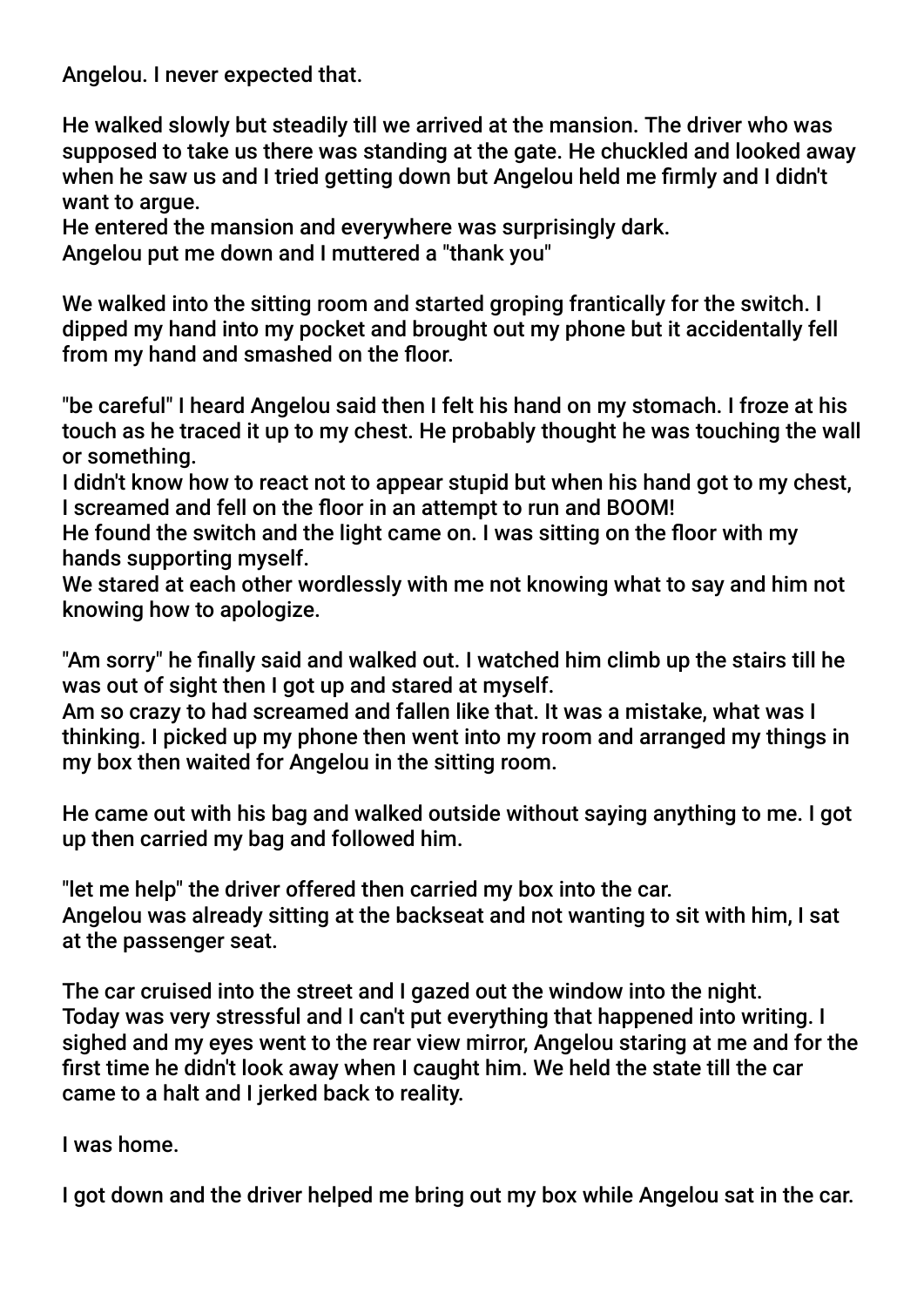"Thanks" I said to the driver

"Goodnight" he greeted and entered the car.

I glanced at Angelou and the dude was staring at me through the side mirror but this time, he looked away and the car drove off. Crazy right?

. TBC [12/16, 11:59 AM] MartinMartino: MHGH SCHOOL ROMANCE M

 $\mathbb{Z}$ The Fight $\mathbb Z$ 

.

.

#Episode\_19

**MTRISTAN M** 

"I saw them he was giving her a piggy back ride" I yelled

"Kelanie?" Paris thought aloud, he wasn't going to believe that I saw Kelanie today with Angelou.

"I was scared this would happen"

"Kelanie can't fall in love with him just because she spent somedays with him"

"seven days alone with a guy can change everything" I said

"just tell her how you feel before he does" Paris suggested

"Do you think she feels the same?"

"you gonna keep asking that question till BOOM! she starts dating Angelou" Paris yelled

"I don't want to ruin our friendship"

"loving Kelanie won't ruin your friendship but if you're still scared of telling her after so many years, I don't want you to come running to me when she accepts someone else"

I face palmed myself and fell back to the bed "I wish I had fallen in love with someone else and not Kelanie"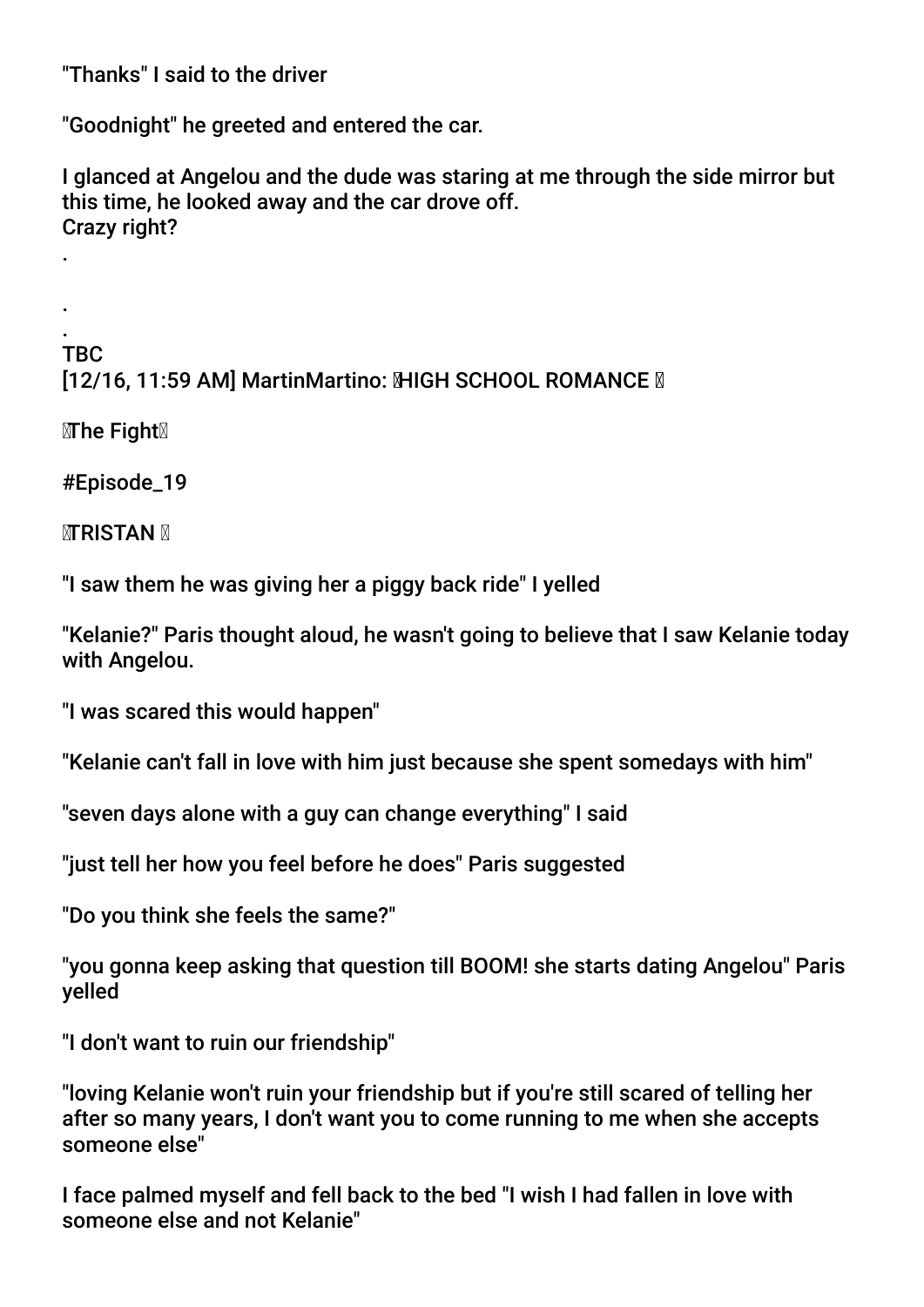"your frst and only love has had three loves and is about to have the fourth and you still love her" Paris laughed

"Love hurts"

"I agree" Paris said sarcastically but he wouldn't understand

"just do me a favor and get Kelanie out of your mind before Wednesday so you can concentrate on the game"

"if losing that game will make me get Kelanie then we're gonna lose it"

Paris burst into an outrageous laughter "what love turned you into"

I picked up a pillow and threw at Paris but he caught it. "chill man" he laughed then asked "have you ever kissed a girl?"

I stared at him baffed at the question. Have I? Or maybe I have but am never gonna tell Paris, he's such a tease. I got out of the bed and headed for the door "am out"

"you're not gonna tell me?"

I ignored him and walked out Maybe I should tell Kelanie how I feel but how do I approach her?

Kelanie look, I've been having feelings for you but I've been scared to tell you. No, that sounds lame

Kelanie I know you've been hurt a lot but I really love you. No, she'll think am desperate

Kelanie amongst a million twinkle stars, is a beautiful moon that lights up the world and amongst a million girls is a Beautiful girl that lights up my heart and that girl is you. No, she'll think am just practicing a line of poetry

There's something I've been meaning to tell you. And when she asks 'what is it?' I'll say 'I love no' No, that's too forward

I ruffed my hair out of frustration and sat on the foor. Professing your love is too difficult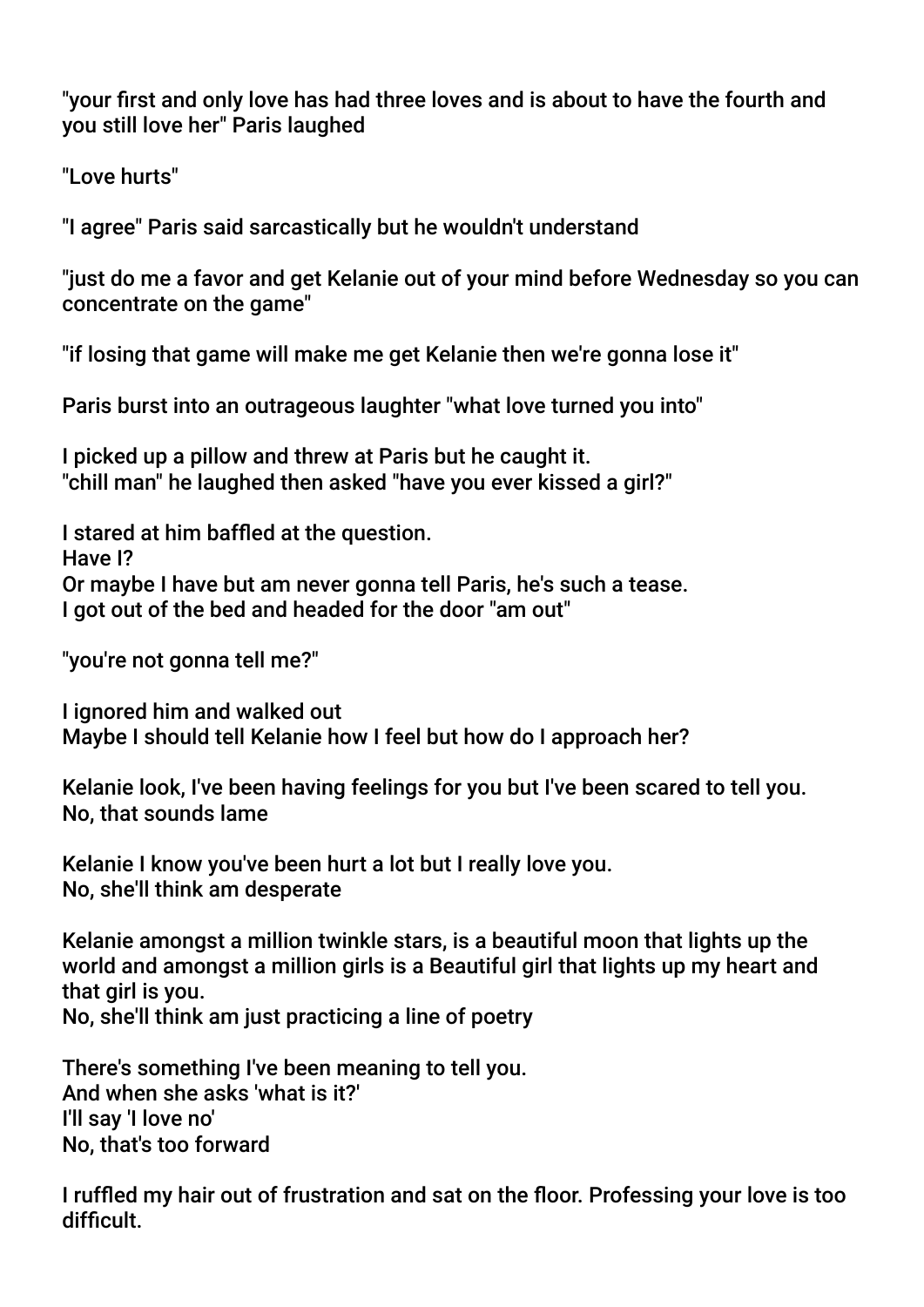"Buddy!"

I looked up to see the annoying Luke staring down at me. "what do you want?"

"can you be quiet? Am trying to sleep"

"but am not saying anything"

"are you serious? Kelanie this, Kelanie that, Kelanie yes, Kelanie no, Kelanie..."

"I've been saying that loud?"

"did you think you were saying it to yourself?" he rolled his eyes and walked off.

What love has turned me into.

I returned to my room and Paris was about leaving so I saw him off to the door post and returned to my room. I dropped on the bed and drifted into a cool nice sleep flled with dreams about Kelanie.

THE NEXT DAY AT GLAMOUR HIGH

"The big game is tomorrow" Chance said to us. Everyone playing for the WHALES were present including the new guy Angelou. I kept on staring at him and he was staring back.

"Coach said we'll be having our last practice today at noon" Chance added

"and it's almost time" I said taking a quick glance at my wrist watch

"No distractions" Lex said mimicking coach

"those who have girlfriends break up with your girlfriend and those who have crush lock your heart" he would always say

"STAY FOCUSED" was his key word in every game

"Lex shouldn't be playing cause he's a woman freak" Eddy, one of the players said

"I might be but am not serious with any girl so what's gonna distract me?"

"a big fat ass" Eddy replied and Lex burst into laughter

"he's right Lex" Chance said "our opponents might send a big fat ass girl to walk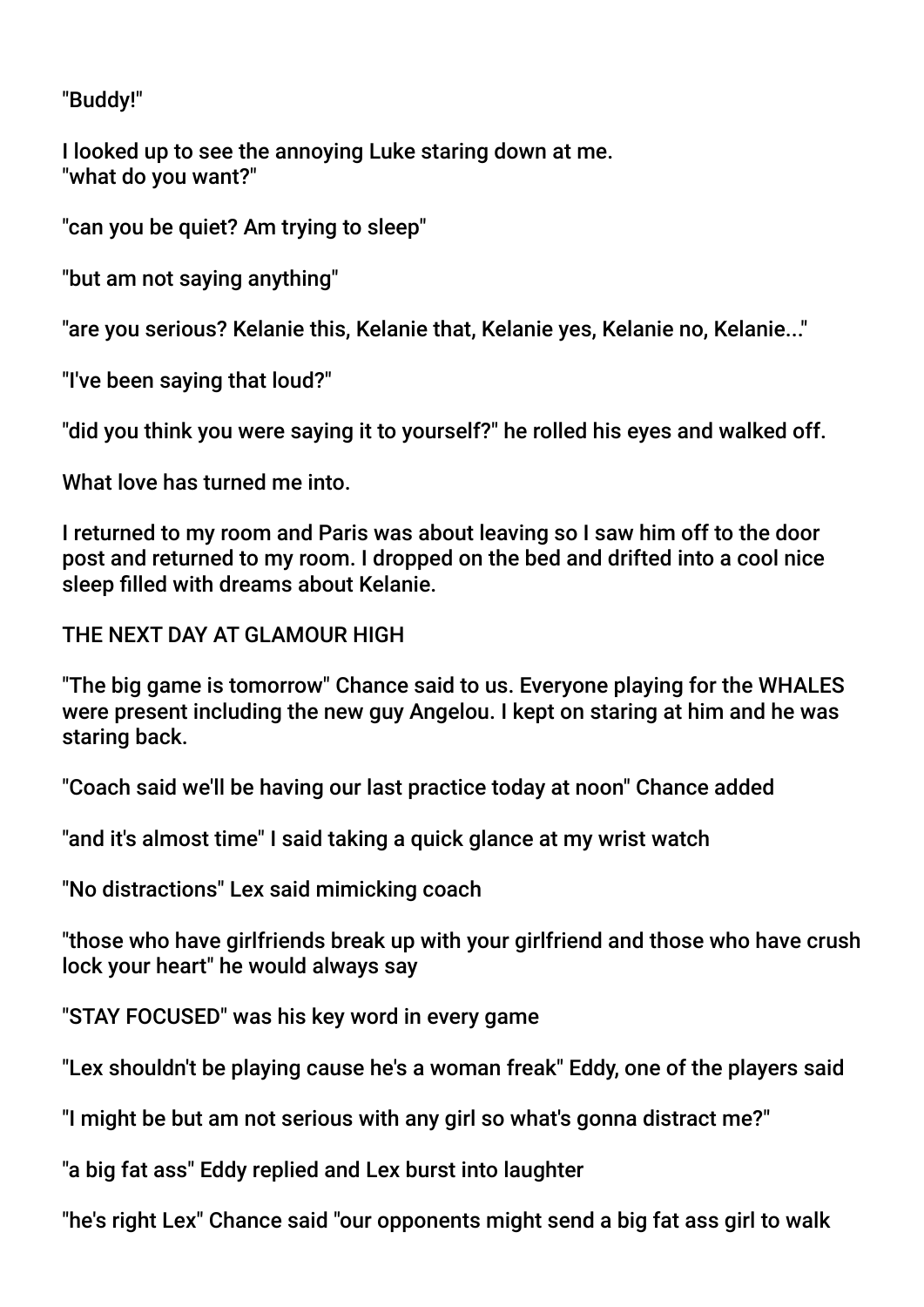round the field you'll get distracted"

Lex placed his hand on his chest "don't worry guys, you can count on me"

"we're never gonna count on you Chance said jocularly

"But am not the only one, Derek is in love, secret feelings to be precise, the sight of Blue with another guy would kill him" Lex said

"I was staring at her while she was dancing with a guy from Famous but I was still singing without breaking" Derek said in self defense

"you cried when you left stage"

"I could still cry after the game" He emphasised on the AFTER THE GAME

"We all got to deal with our emotional life" I said thinking about my feelings for Kelanie and what I'd do if I see her with Angelou during the game or if I remember the piggy back ride.

"coach might be waiting, let's go"

We all got up and headed to the field.

### **MELANIE N**

"That'll bring us to the end if the class" the Algebra teacher concluded then walked out

"Finally!" I breathed out and turned to Blue "I'll be in the library"

"must you always be there? It's not like your life depends there"

I packed up my books ignoring Blue "see ya later"

"The guys are playing basketball in... " I ignored her and walked out. I miss the library and books. My second home.

### TWO HOURS LATER

Done! I closed the book and walked to the shelve to get another one. It should... be somewhere... here... ahhh!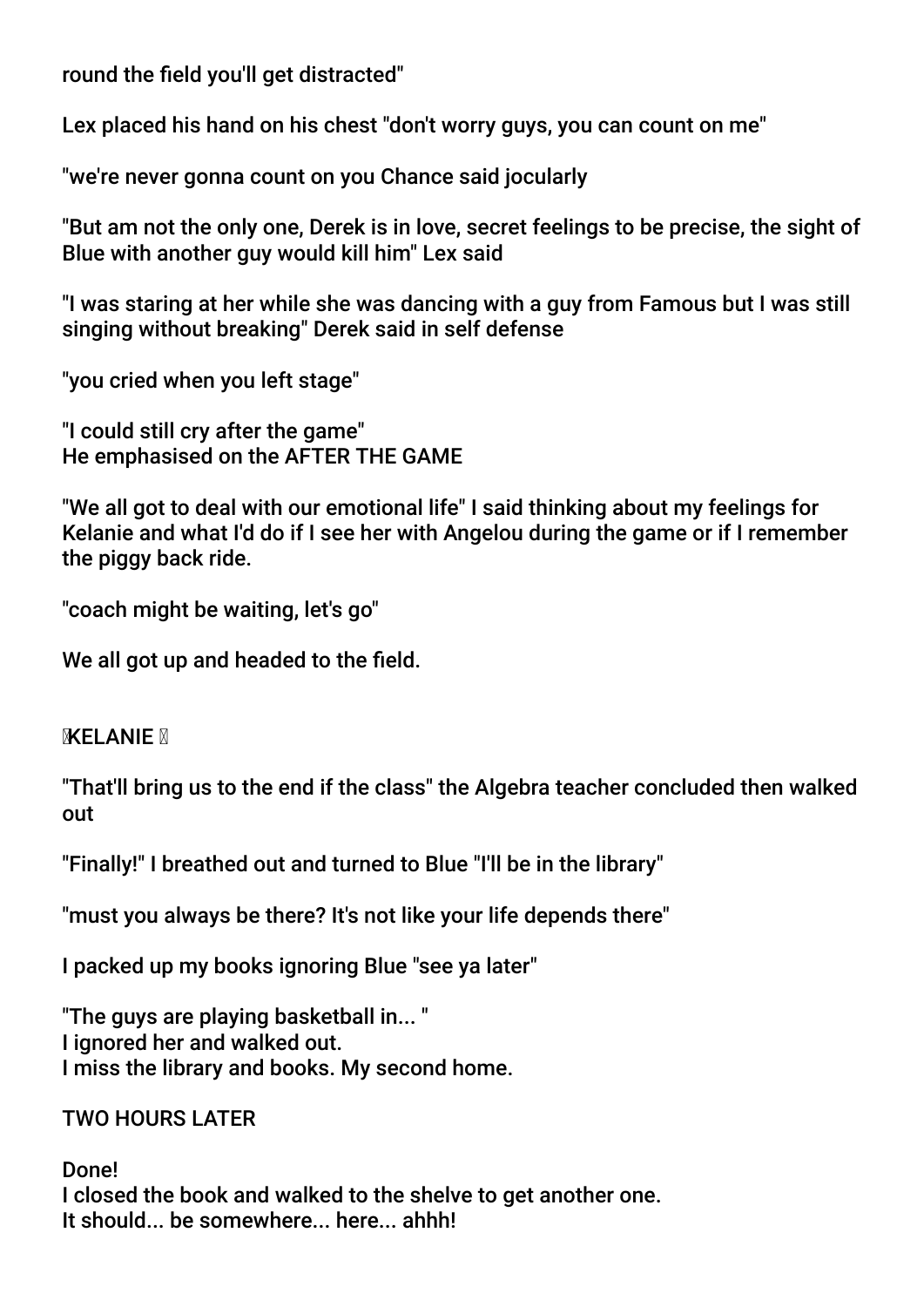It's not here.

"what are looking for?" the librarian, Ms Veronica asked walking up to me "a novel I saw here yesterday"

"what's the title?" she asked going through the shelve

"Lonely Nights"

"that's my favorite" Ms Veronica squealed

I rolled my eyes "just tell me where it is"

"That guy, what's his name again?" she paused and started thinking "Oh Angelou. Yeah his name is Angelou"

"what did he do?"

"he took the novel this morning"

"isn't there another copy?"

She shook her head "no, it's just that one"

"but I need it"

"how urgent?"

"so urgent" I yelled

"don't shout you're in the library" she hushed

"I need the book for my test"

"then go meet him" she said and walked out.

\_\_\_\_\_\_\_\_\_\_\_\_\_\_\_\_\_\_\_\_ \_\_\_\_\_\_\_\_\_\_\_\_\_\_\_\_\_\_ Calm down Kelanie it's just a book.

I told myself cause I was really tensed about talking to Angelou.

I kept talking to myself and didn't see where I was going. I bumped into someone who was also in a hurry and we fell on the floor.

"ouch!" I groaned rubbing my forehead

"Did you get hurt?" a familiar voice asked and I looked up to see Tristan also sitting on the floor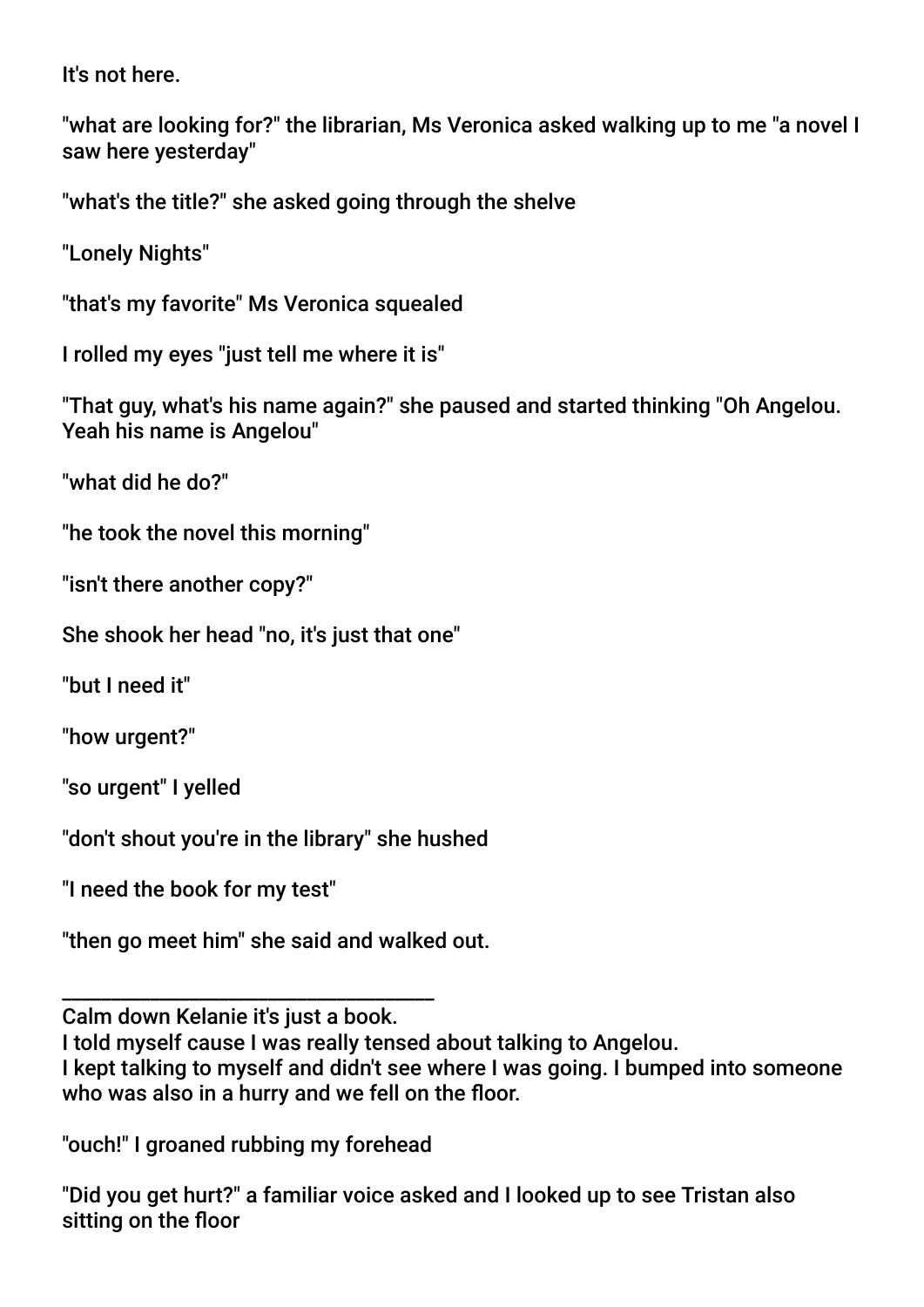"sorry, I wasn't looking" I apologized and we got up

"it was my fault I should have watched where I was going"

"don't take the blame Tristan I was so lost thinking of the best way to approach Angelou"

"approach Angelou?"

"for a novel he borrowed from the library"

"what's the title?"

"lonely nights"

"you don't have to stress yourself I'll go get it for you"

"I can get it myself"

"I insist" Tristan said frmly "wait for me in the music room"

I gave up and headed to The Blooms music room. Fiona and Zion were alone when I entered and I walked to the them, they were chatting and giggling.

"what's the gist?" I asked taking a seat

"weren't you there at the game?" Fiona asked

"no"

"you missed a lot of fun" Zion grinned "You needed to see Angelou in action during the game... "

"let me do the talking" Fiona interrupted "he's my boyfriend remember? So I should be doing the talking"

"Fiona must you... "

"Hey! Girls!" I cut in "Angelou isn't dating any of you and hr never might"

They stared daggers at me then Fiona asked "what makes you think so?"

"cause he's in love"

They gasped "with who?"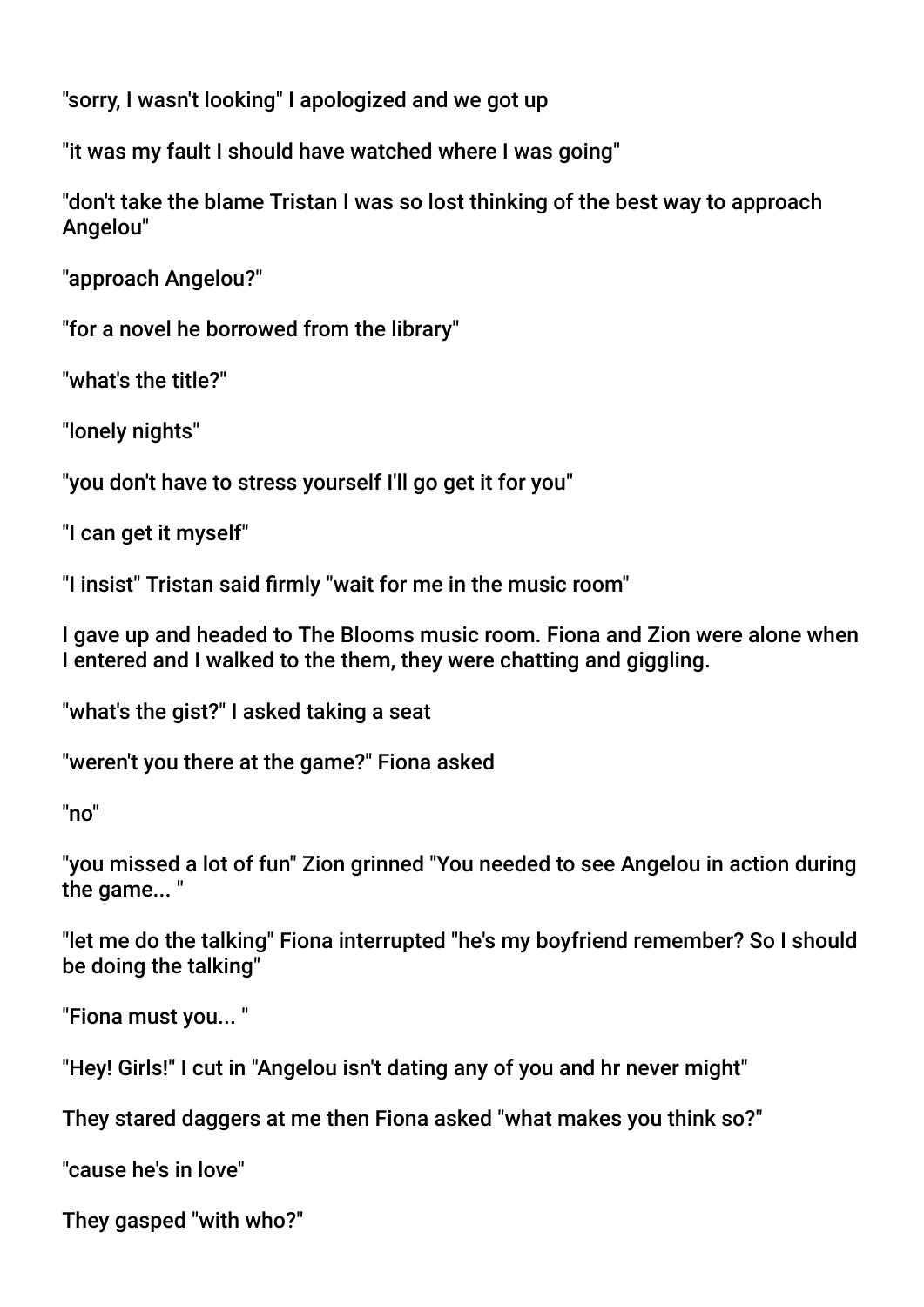"you?"

"with books" I replied and they sighed in relief "he won't notice anything that isn't paper"

"he'll defnitely notice me and I know that" Zion stated

"if only I was the one that went for the training with him" Fiona sighed

"what would you have done?" I asked "seduced him?"

"get him to fall in love with you or better still..."

"Kel" Blue and Phoebe ran in panting

"what's wrong?"

"Tristan and Angelou are fighting"

I gasped and ran out with the girls to the scene. Tristan and Angelou were exchanging punches while the students gathered taking pictures. I weaved my way through the students and ran in between them with The Blooms.

"what's wrong with you both?"

They didn't reply as they panted glaring at each other. The sides of their lips were broken and Angelou was badly injured beside his eye.

"What's going on here?" the vice principal bellowed

Angelou clenched his fist and punched Tristan. Tristan tried retaliating but I held him back and Angelou punched him again. Tristan pushed me out and another fight broke out.

Two security men ran in and seized them then dragged them to the principal's office.

"what happened?" I asked no one in particular

"I don't know" Blue replied "they were just talking and Angelou punched Tristan first"

"They didn't argue?"

"we didn't hear them arguing" Phoebe replied

"I don't want Angelou to get suspended" Fiona drawled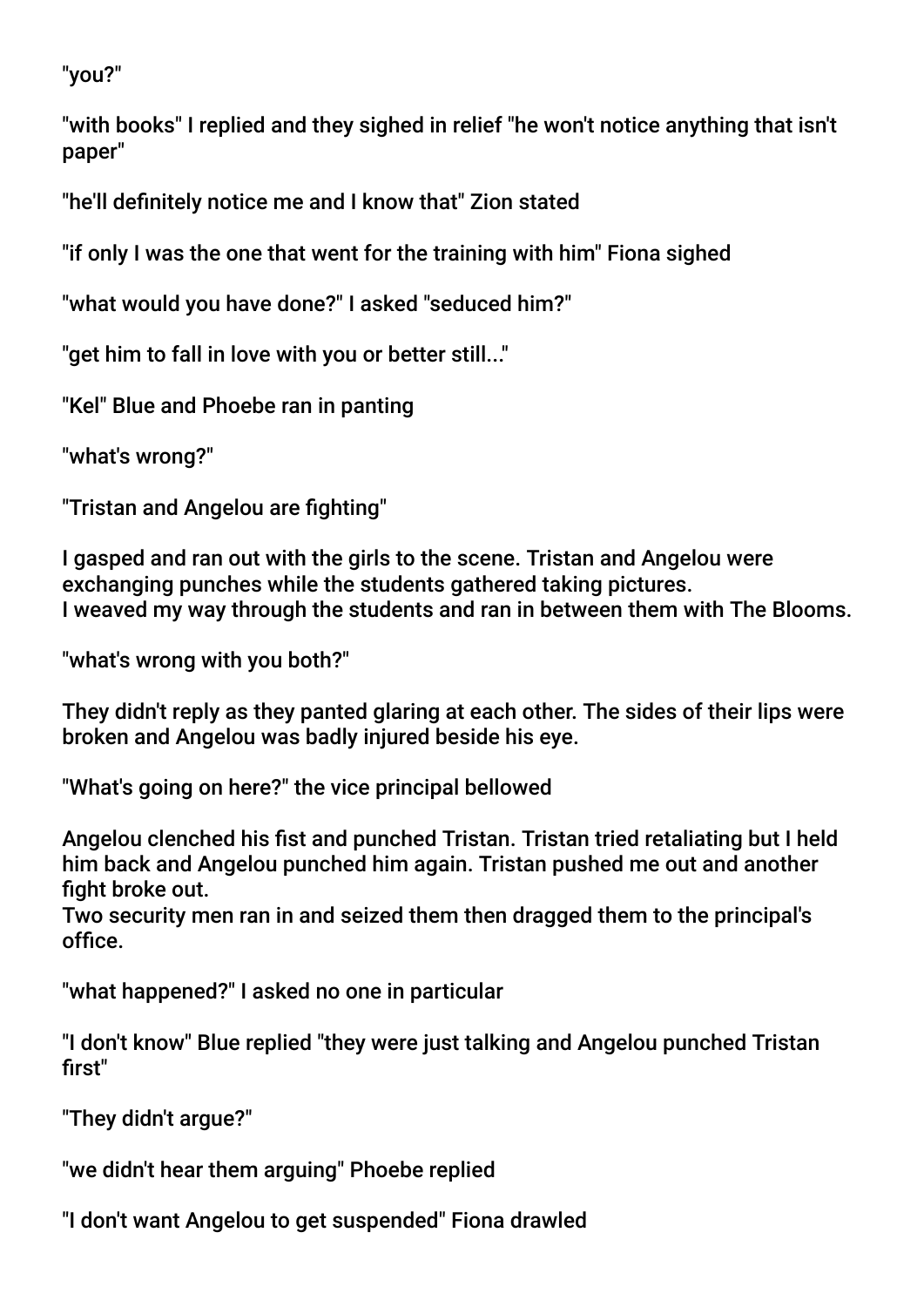"who's gonna play for the WHALES tomorrow" Blue added

"The game isn't as important as having Angelou around" Zion said

"You girls are crazy" I snarled then walked off and Blue followed me.

We walked to the principal's office and stood outside cause we weren't allowed inside.

"What do you think led to the fight?" Blue asked

"I don't know. It's unlike Tristan he never have any misunderstanding with anyone"

"Angelou punched him frst but Angelou wouldn't had done that if Tristan hadn't made a comment that hurt him"

"What comment would he had made?" I wondered

"Tristan and Angelou never talked, what could had brought them into talking?"

"Tristan offered to get a book I needed from Angelou"

"Then why did they fight?"

I sighed "I don't know"

The principal's door fung open and Angelou and Tristan stepped out. They glanced at us then both walked out without saying anything to us.

"let's follow them" Blue suggested then we trailed behind them as they walked into the restroom.

"what are they going to do in there?" I asked Blue in a whisper

"let's go see"

We tried taking another step when we started hearing punches and kicks and groans from the males restroom.

"they're fighting again" I gasped and we ran into the bathroom

. .

.

- .
- .
- .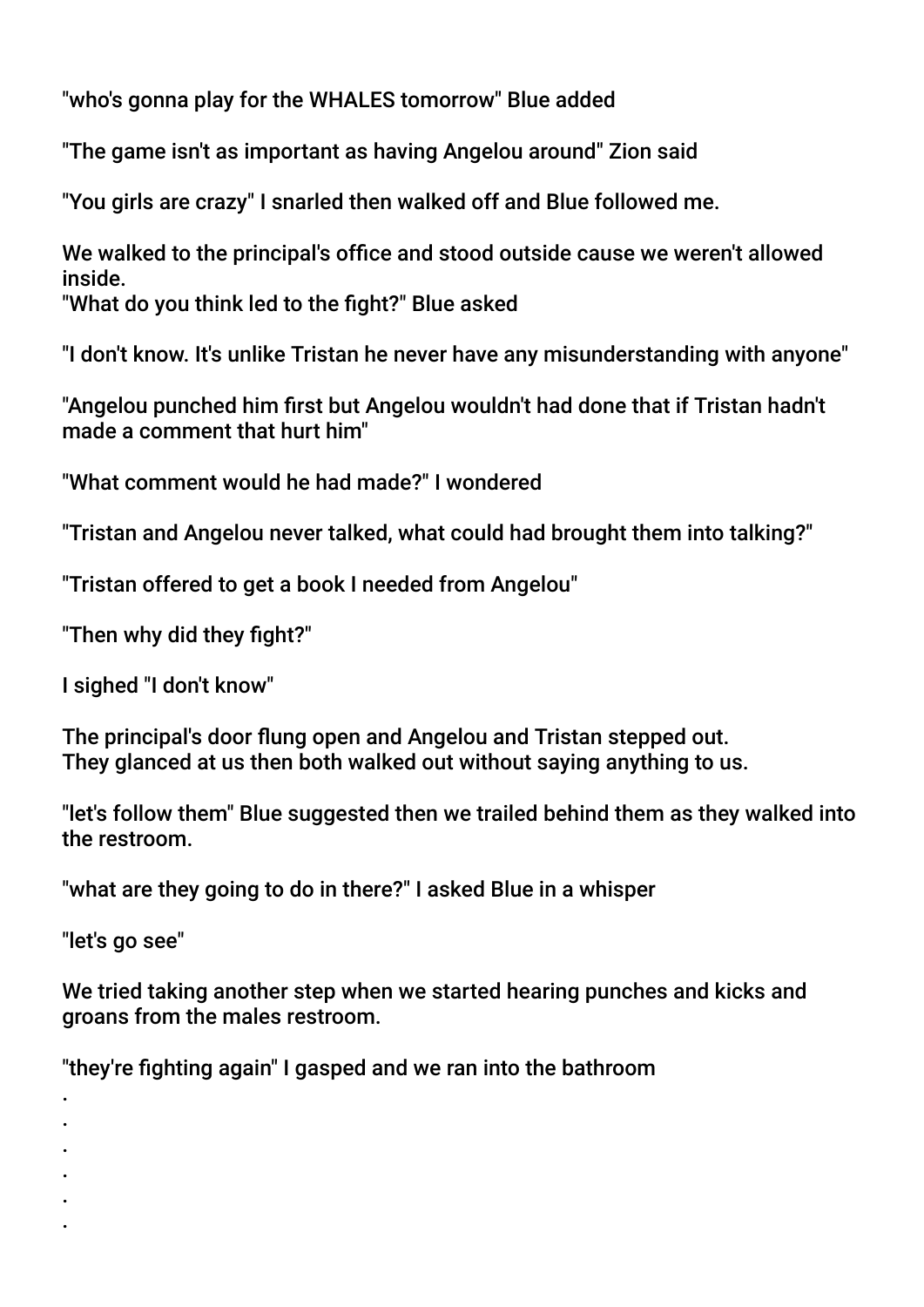#### . **TBC** [12/16, 12:00 PM] MartinMartino: MHGH SCHOOL ROMANCE M

**Manother paper jet** 

#Episode\_20

. . . . .

**MXELANIE** 

"what's going on?" We pushed the two of them apart and Blue dragged Tristan out

"why are you fighting?"

"nothing" he replied bluntly

I scoffed "Angelou"

"we're good, just wanted to try out some martial skills"

"are you for real?"

"We're good you can ask Tristan"

"We're good" Tristan stated frmly when I asked him

"You both fought and broke your lips" I yelled "Angelou you broke the side of your eye"

"it's part of martial skill" Angelou said

Blue scoffed and rolled her eyes "you both can't be serious"

"but we are" Tristan insisted

I clenched my fist and punched Tristan

"ouch! What was that for?" he groaned

I grinned and shrugged "just practicing martial arts"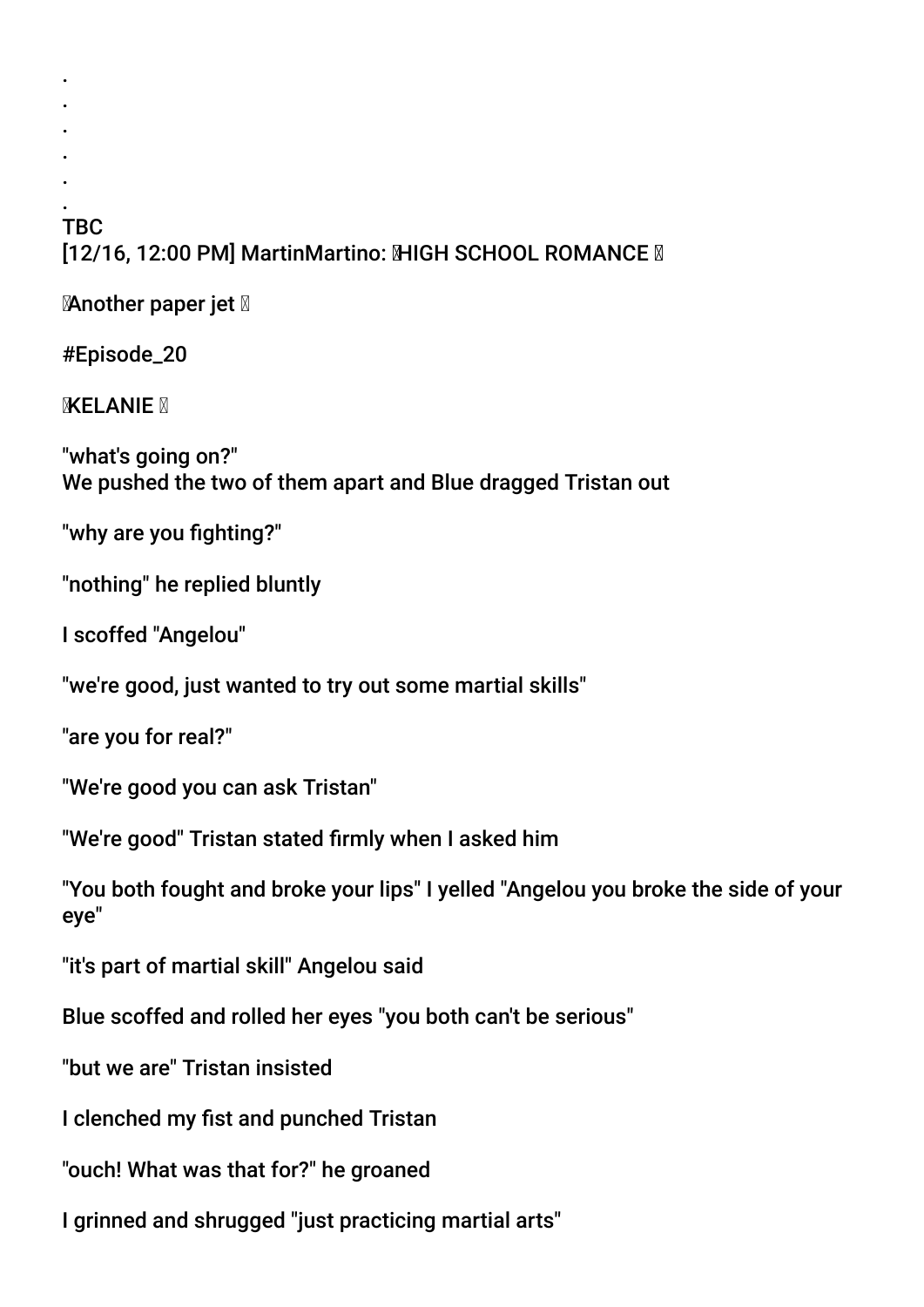"yea me too" Blue clenched her fist and punched Angelou

"Ouch!"

"keep practicing" I said sarcastically and walked out with Blue

"they both don't want to say what transpired between them" Blue said

"maybe it's personal"

"maybe" Blue shrugged

# **MCAITLYN**

"Mabel still doesn't want to come to school" Lara said when we walked out of English class

Mabel has decided not to return to school after she was defeated in Glamour Diva and we've tried talking her out of it but she's proving adamant.

"I don't blame her, she can't face the shame" I said

"What about the crown?"

"she won't get it" Ivy stated

"The principal is her aunt"

"the principal was her aunt when she lost Glamour Diva"

"Glamour Diva is by vote but homecoming queen isn't by vote but by merit"

I chuckled "you think Mabel merits it?"

Lara shrugged "she still has to be crowned else she won't accept to sing in NYN"

"She can't back out of NYN" I said and we walked into the music room

"Heard Angelou and Tristan fought" Ivy said changing the topic

"yes but no one knows the reason, they wouldn't talk" I said

"I don't care about them, they shouldn't be our problem now" Lara said

"What should be our problem?" I demanded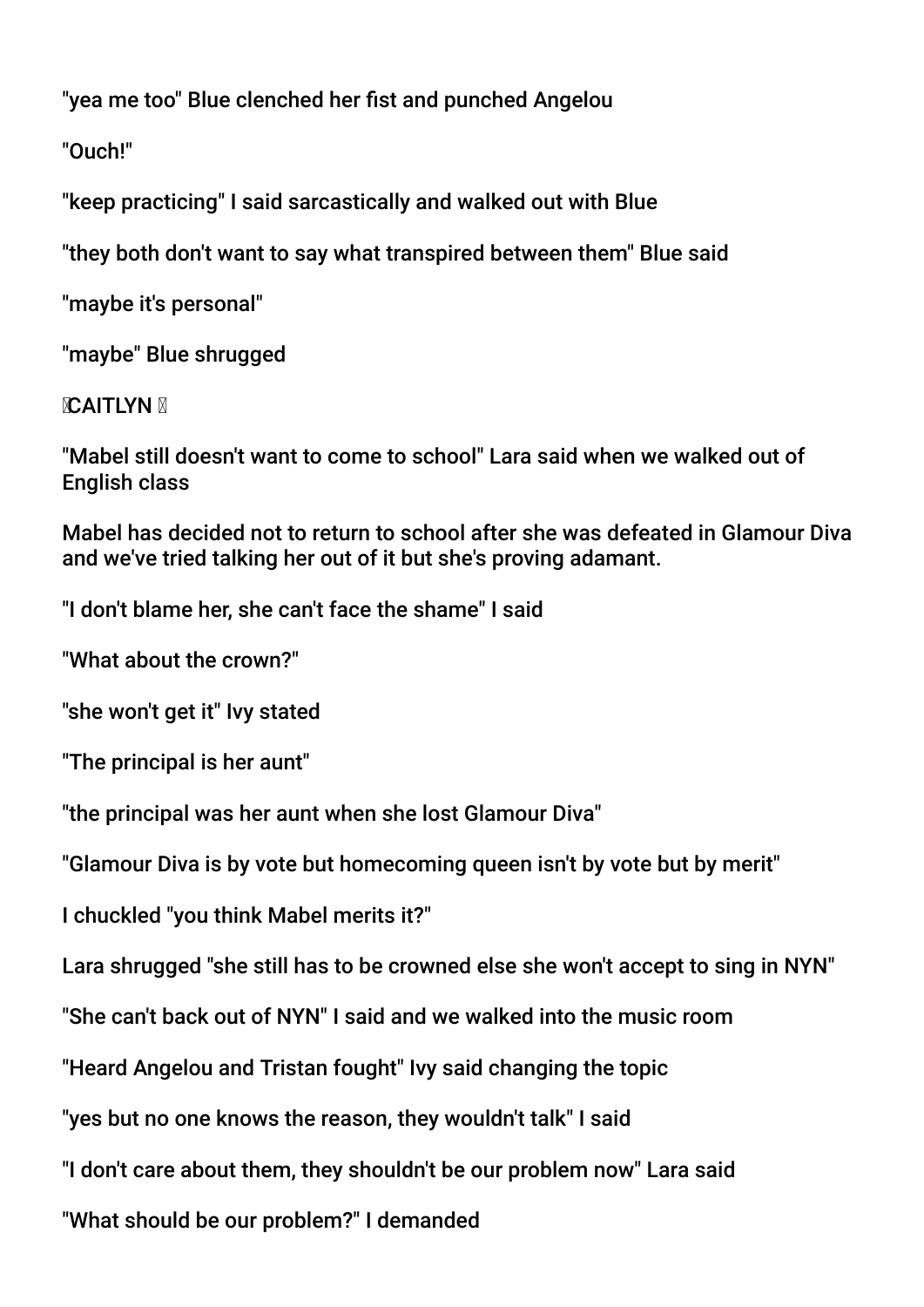"Shayne, she'll be coming to Glamour today to witness the homecoming game" Lara replied

"am kinda scared of competing with her" I admitted

"me too, she's so good" Ivy concurred

"exactly what am talking about" Lara snapped "we can't be scared of Kelanie and Shayne, one of them has to be gotten rid of"

"talking about Kelanie and Shayne, what about Lauren?" Ivy asked

"Rock of Ages aren't competing" I replied

"there's a rumor that they would"

"we can't lose out totally"

"we won't if Mabel stop being full of herself and practice" Lara stated

**MKELANIE** 

"I'll be back" I excused myself then walked out of the music room. I needed to use the restroom.

"Kel!" someone called from behind and I whirled around to see a student running to meet me then I stopped and waited for him.

"Someone asked me to give this to you" He said and gave me a paper

"who?" I asked but he ran away without replying. I unfolded the paper and read it.

Meet me in the garden

I tucked the paper into my pocket and went into the restroom. My instincts told me it was the secret admirer and he wanted to reveal himself. I fnished using the restroom and headed to the garden.

When I got to the garden, the garden was empty and quiet and I didn't see anyone.

"I thought you wouldn't come" a familiar voice said from behind and I whirled around to see Lancelot staring at me with his hands in his pocket. He was so cute. The guy I've always loved, but it was unbelievable that he wanted us to meet.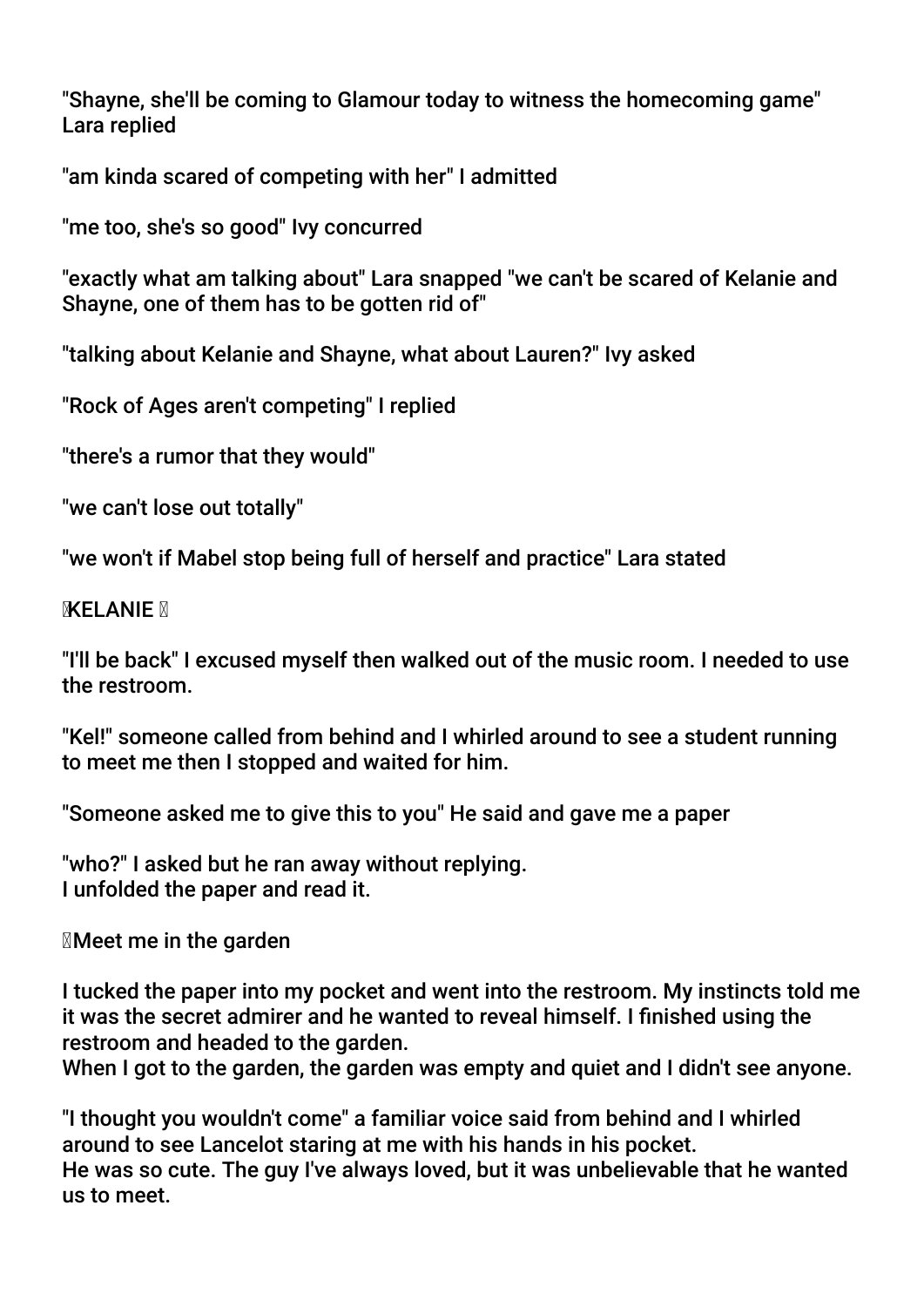"why do you want to meet with me?" I demanded

"you wouldn't had come if you didn't want to meet"

"I wouldn't had come if I knew I would be meeting with you"

He ran his hands through his hair and stared into my eyes. He looked pale "we need to talk"

"There's nothing there for us to talk about" I said and proceeded to walk out but he grabbed my arm

"There is"

"And what is that? About your girlfriend?"

"about us"

I scoffed "there's nothing about us"

"There's a lot"

"I don't want to talk"

"then just listen" he said out of frustration "please"

I snatched my hand from his "go on am listening"

"Kelanie I still love you and I want you back" he blurted out

I burst into laughter "you're bluffng"

"Am serious"

"you can't be cause we're over and done" I spelt out

"I was wrong and am really sorry but I can't stop thinking about you I can't believe that I even tried. You mean a lot to me and you know it"

"I don't care just go to your girlfriend" I yanked and walked out and he didn't try stopping me.

He was really weak and sad and I really pitied him but I wasn't going to take him back.

\_\_\_\_\_\_\_\_\_\_\_\_\_\_\_\_\_\_\_\_\_\_\_\_\_\_\_\_\_\_\_\_\_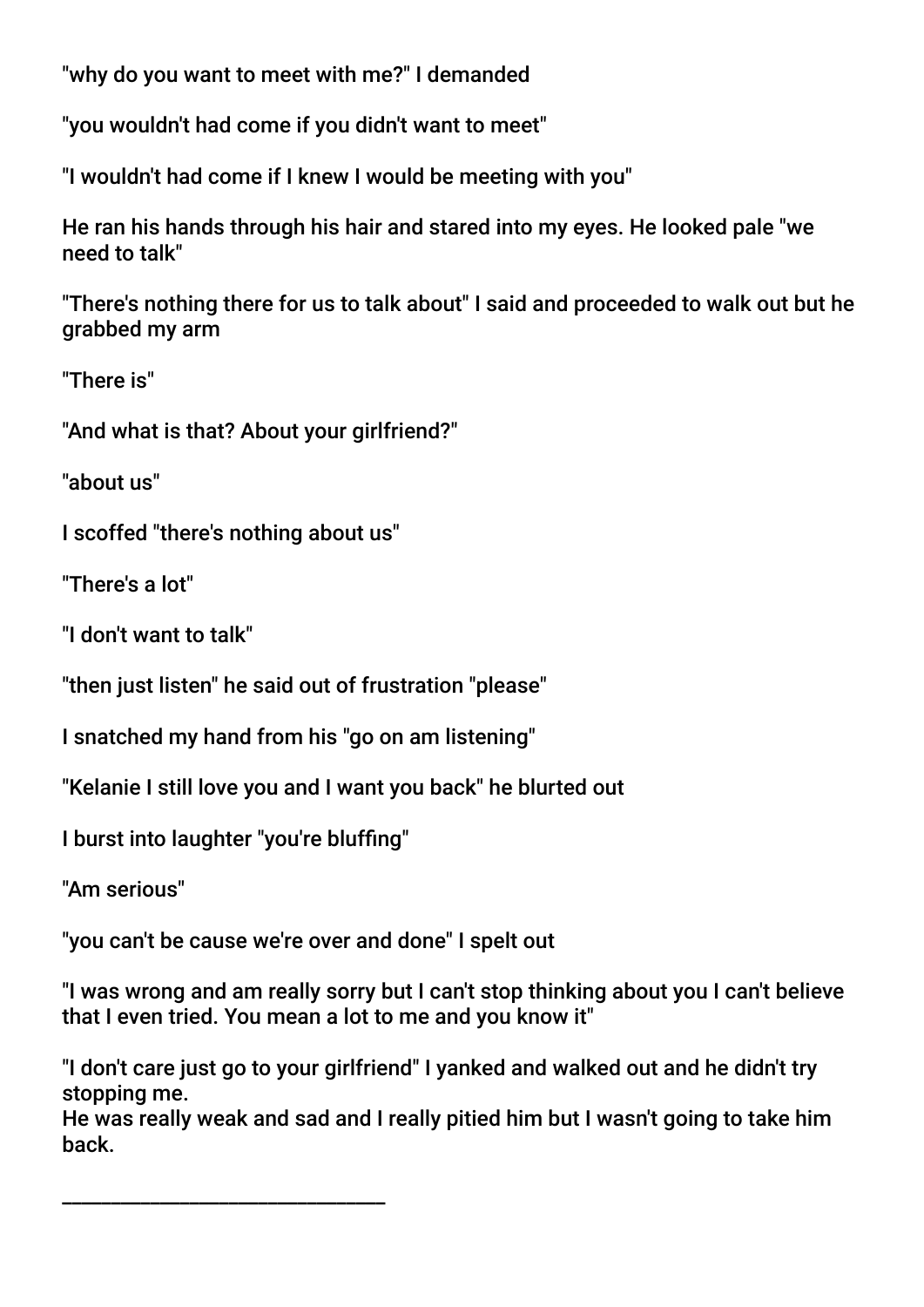"Are you serious?" Phoebe asked when I told them about Lancelot

"I couldn't be kidding with that"

"He's such a loser"

"I really pity him, he looks sad and pale" I said with concern

"Don't tell me you plan on taking him back" that was Blue

"I didn't say so but he's so... " I trailed off and sighed

"You got to be kidding me" Fiona scoffed and shook her head

"that guy wanted to break you but now he's broken and wants you back you're thinking of giving him a second chance cause he looks sad" Zion seethed

"calm down girls there's nothing wrong in accepting your mistakes and being sorry..."

"KELANIE!" Phoebe shouted

"You can forgive him if you want to but you can't take him back. Maybe he's not happy that Mabel lost Glamour Diva so he wants to break you so you won't win NYN" Fiona said

"she's right Kel" Blue supported

I sighed "I just pity him that's all"

"don't pity. He didn't pity you when he broke up with you in front of the whole school"

"and you don't need a guy remember?" that was Zion

"am not a kid"

"That'll be after NYN we can't lose because of some gold diggers" Phoebe snarled

"Hey! Girls" Selene greeted and walked into the music room

"Selene"

She smiled "Having a chit chat without me?"

"You got to hear this" Blue said and pulled Selene to sit beside her "Lancelot wants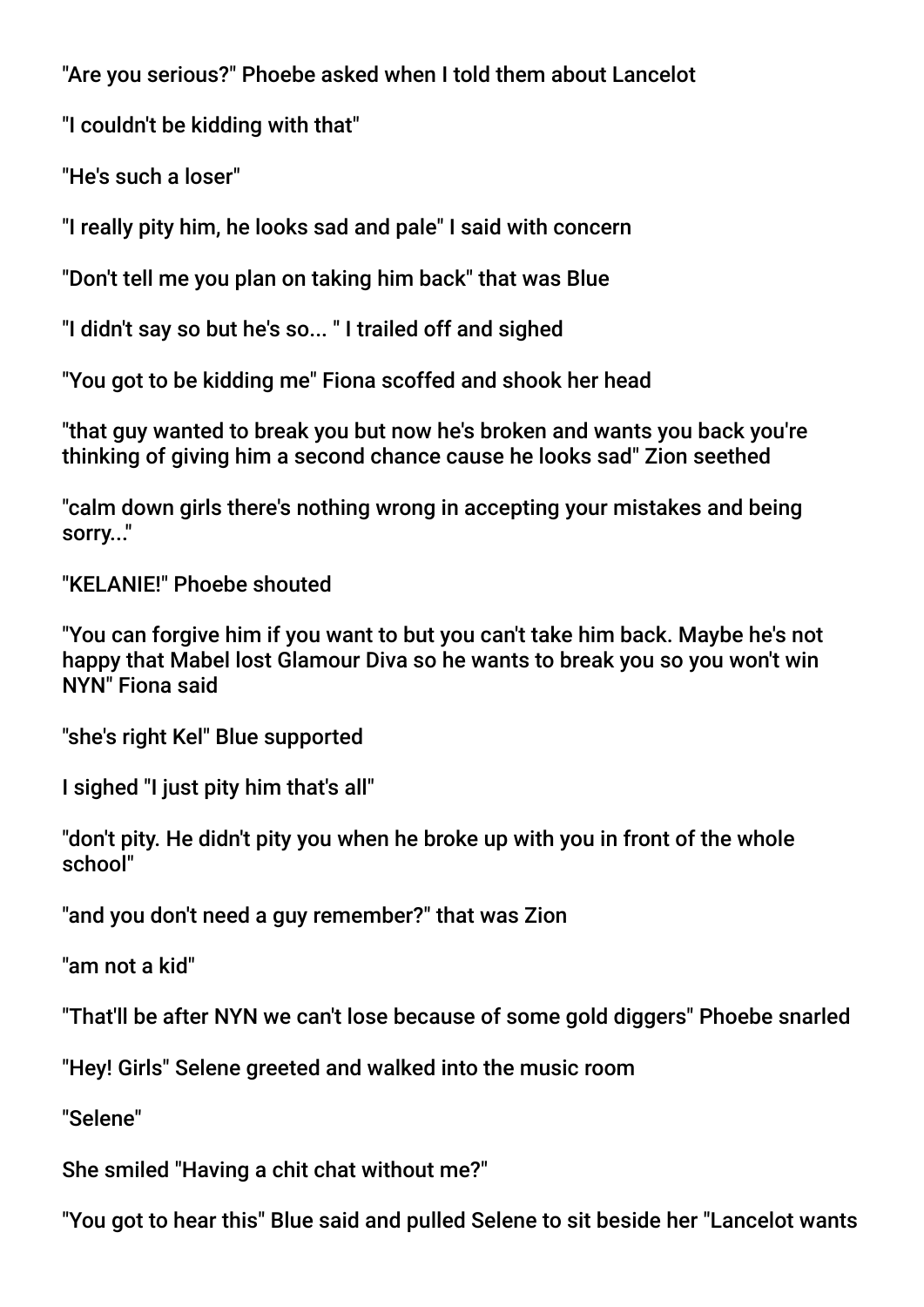Kelanie back and she's planning to consider it"

"why?"

"cause she pities him. She says he looks sad and worried" Blue said Selene gazed at me "it's that true?"

"I never said I was taking him back"

"but you pity him"

"there's nothing wrong with that as long as she ain't taking him back. She has conscience you know and he's human, someone she once loved or could still love" Selene said and The Blooms left their mouth agape in disbelief

"you're so crazy" Zion managed to say

"she's right" I said

"you both are crazy. Am telling it to your mothers" Fiona said and we all burst into laughter

"My momma is late" Selene said

"oh!" Fiona exclaimed "am so sorry"

"it's okay it doesn't hurt anymore" Selene said all smiles. She's always smiling and it makes her beautiful cause she has two deep dimples.

"Let's talk about boys" Zion said sitting up

"Great! Am in" Selene said

"Am not interested" I opted out

"c'mon Kel, you used to love boys talk" Blue drawled

"not now girls"

"Let's leave her out of the gist" Phoebe said then I got up and walked out. Boys isn't my thing anymore. I just want to be me and survive without them. I walked into the library and sat between two high shelves. I just wanted to hide myself from the outside world and forget about my past. I looked at the pile of books and remembered that I hadn't collected the book from

Angelou.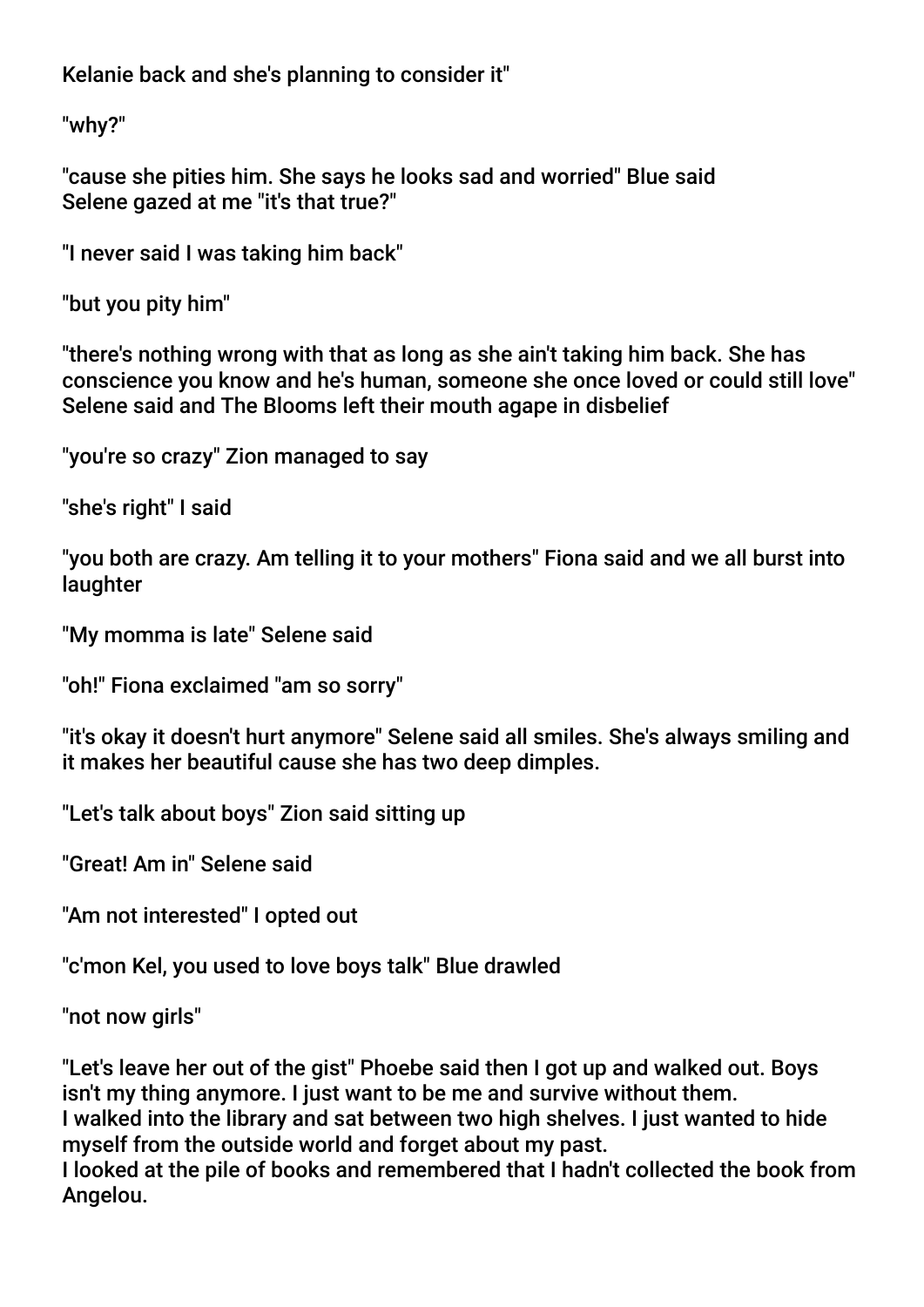"I'll just read the summary later" I told myself then collected another book and started reading.

# **MANGELOU M**

I fnished reading the novel 'Lonely Nights' and decided to give it to Kelanie. This book has already cost lots of disaster that I don't want to remember. I got up from my table and went in search of Kelanie. I knew she was also in the library cause I had seen her when she came in. I walked to the direction she went and saw her sitting between two shelves with a book in her hands but she was fast asleep. She most have dozed off while reading cause she was sitting down on the foor.

I stood watching her as she slept, not wanting to wake her and not wanting to walk away. She was really beautiful, something I never wanted to admit but she really was and I admired her a lot.

Ever since last night after the competition, there's a fame in my heart that she managed to lit. A fame that has been quenched after Lisa died, only her voice and her smiles lit it.

I squatted beside her and tucked some strands of hair that were covering her face behind her ear so I can see her face more clearly. She was sleeping peacefully and she looked really tired. She moved her hand and lost balance but I caught her before she fell. Her head was resting on my palms and her weight was on it. Suddenly, she futtered her eyes open and I finched back at her gaze. She was visibly shocked and removed her head from my palm.

"I... I... came and... " I groped for the right words but nothing reasonable was coming into my head as we stared at each other. It was like a staring challenge. Out of the blue, a paper jet flew into out midst and landed between us. She picked it up and shoved into her bag.

"I have to go now" she said and got up but I remained in the same position

"The book" she pointed to the novel lying beside me

"you can have it"

She bent down and picked it up "thanks" then she was gone

. TBC[12/16, 12:00 PM] MartinMartino: MHGH SCHOOL ROMANCE **M** 

**R**Busted **M** 

.

#Episode\_21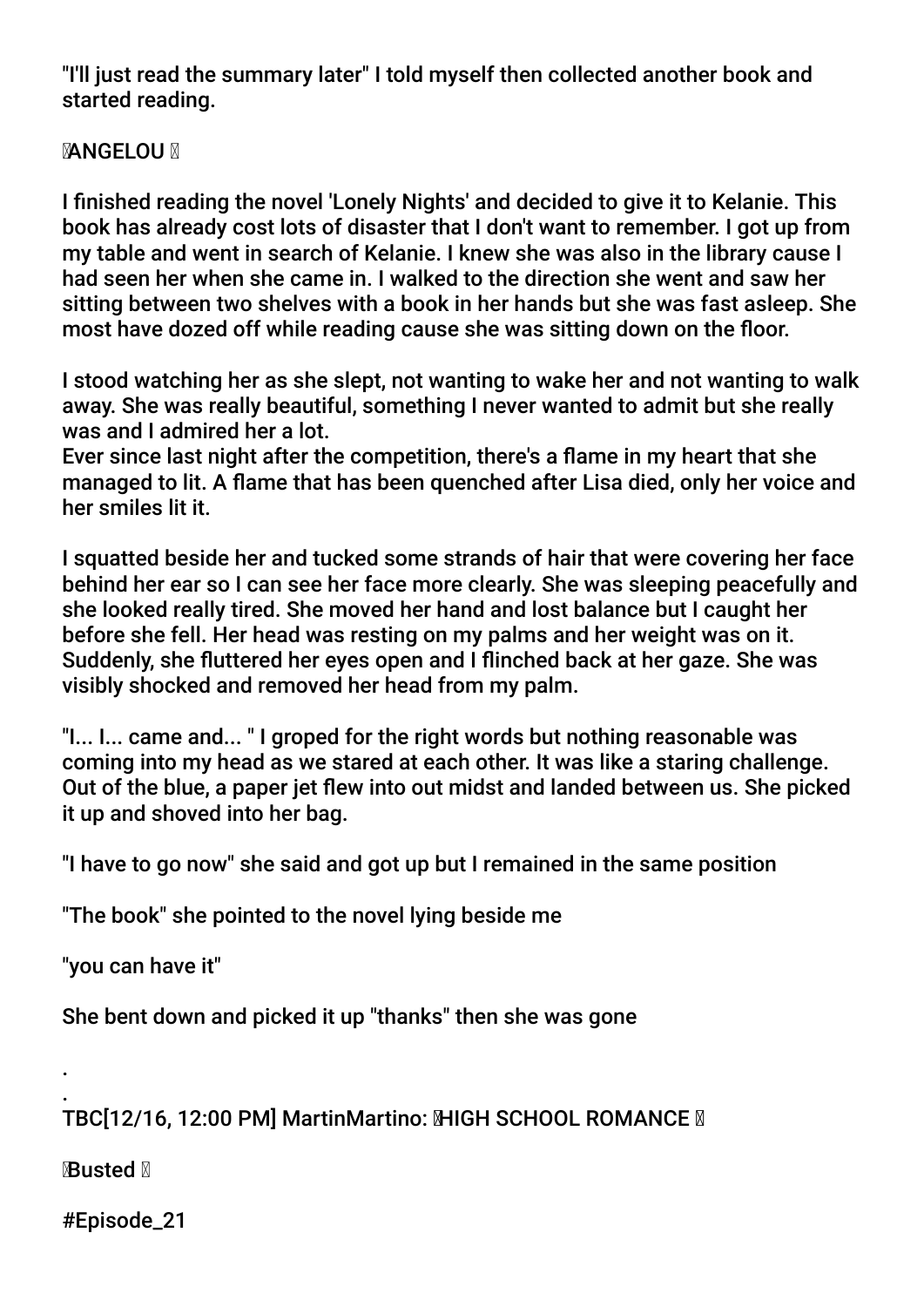#### **MXELANIE** M

I held my chest as I ran out of the library. My heart was beating very fast and I felt embarrassed about the way I was staring at Angelou. Whatever was happening, I was yet to understand.

Why I get so lost staring at him and why I couldn't seem to get him out of my mind no matter how hard I tried.

"Kel!" someone called and grabbed my hand, thinking it was Angelou, I finched back and fell to the floor on my butt.

"Are you alright?" I looked up and realized it was Tristan

"am fne" I replied trying to act normal then got up

"you look tensed" he noticed

"am fine"

"You don't look fne to me. Are you been chased?"

"no" I replied

He took out a scarf from his pocket and wiped my face cause I was sweating.

"thanks"

He chuckled "you don't have to thank me"

"I'll be going now" I said hastily and walked off

I entered the music room and The Blooms were practicing with The Stupids but Angelou wasn't there. I slumped down in my chair and shut my eyes.

"Are you okay?" Chance asked

"am okay just tired that's all"

He nodded then they continued practicing till Angelou walked in and my heart started racing.

"Perfect timing!" Blue exclaimed "now let's hear what you two came up with for NYN"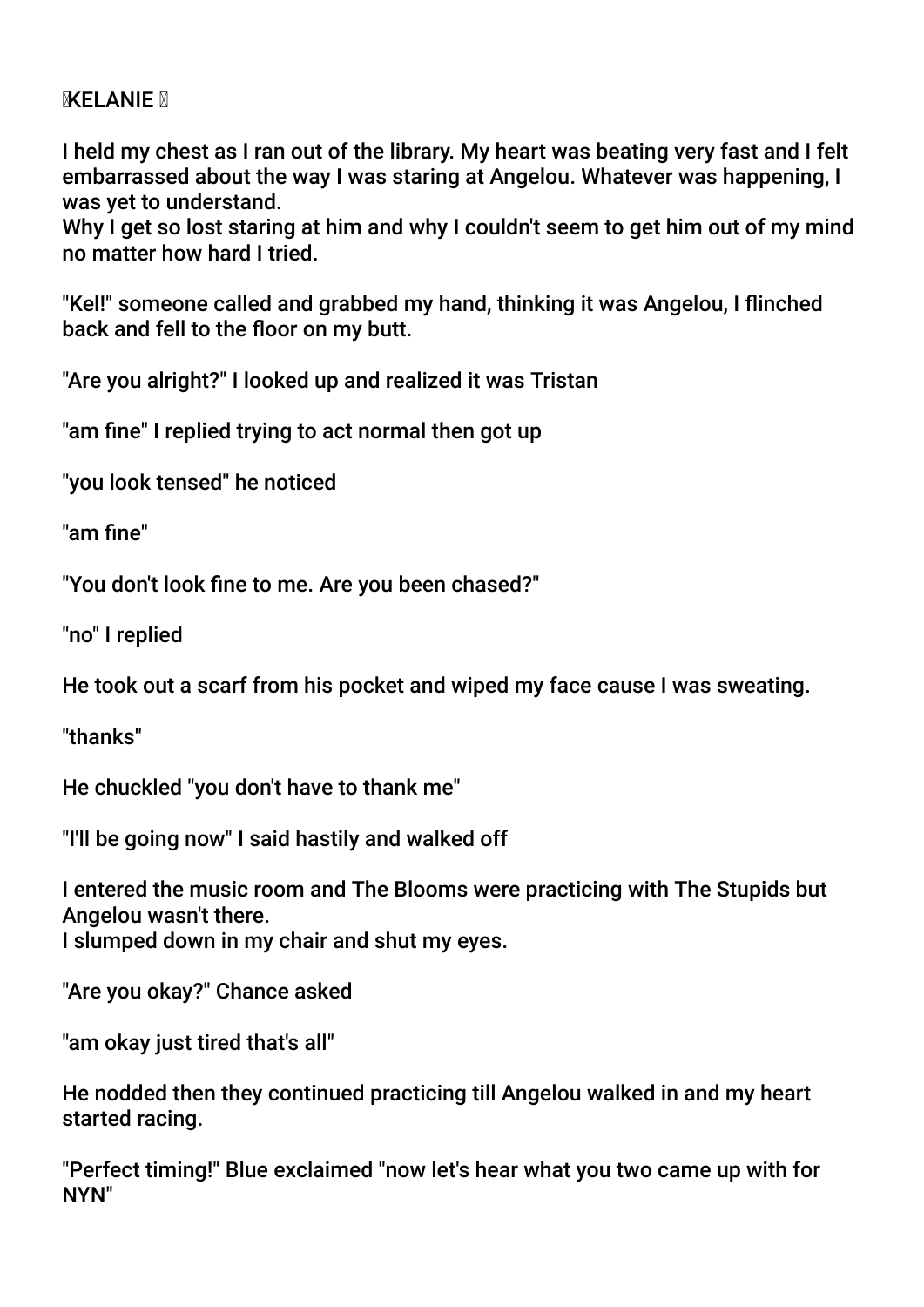"am tired and can't sing now" I lied

How can I be tired when I just woke up from sleep. Angelou glanced at me cause he knew I was lying but he didn't say anything as he looked away.

"Then there's no need for us to practice and keep playing instruments. Am bored already" Zion said with a yawn

"I just need a cold bath" Phoebe sighed

"there's a bathroom in our music room. I could join you if you want" Lex said with a wink

"Let's play BUSTED" Ray suggested and The Stupids laughed except Angelou

"what's that?" Fiona asked

"just a game where you expose your greatest secret" Sky explained

"am not gonna play" I said

"everyone has to unless you're willing to make out with someone here" Lex smirked

"the game isn't as bad as you think. You're gonna love it"

"how do you expect me to tell you all my secrets?"

"you don't have to say it yourself, someone else is gonna expose you and you get busted" Chance said

"let's start" Lex said sitting up "I'll go frst"

"alright"

"Derek has a huge crush on Blue" Lex blurted out

"you didn't have to say that" Derek told him in a whisper

"chill man, you're busted" Lex laughed

Derek glanced at Blue and quickly looked away. He was really embarrassed.

"who's next?" Fiona asked excitedly. She was loving the game

"Ray" Lex replied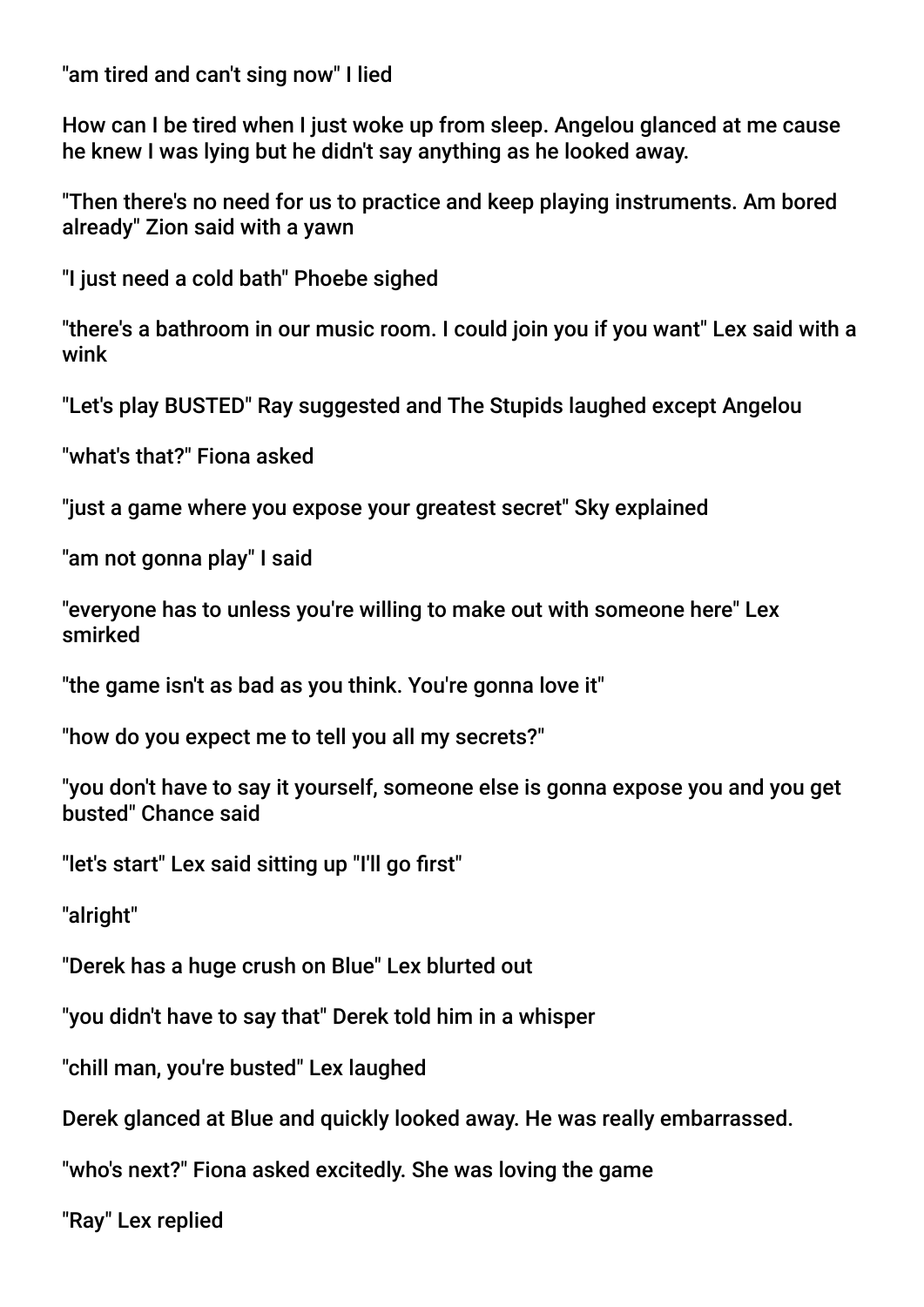"Chance kissed Selene at the party last night"

We all gasped and gazed at Chance in surprise.

"it was just a kiss nothing more" Chance said pointedly

"it's my turn" Fiona giggled I wonder who she's gonna expose.

"Zion has a crush on Angelou"

"what?" The Stupids gasped and stared at Angelou who was also shocked

"did you have to say that?" Zion yelled at Fiona "we all have a crush on Angelou including you and Phoebe"

The Stupids gasped again and this time Angelou chuckled

"I didn't deny it" Phoebe snapped and charged at them

"This is gonna turn into a fight" I noted

"girls enough!" Chance bellowed "let's go on with the game"

"my turn" Sky said then shifted his gaze to me. What's he gonna say?

"Kelanie has been staring at Angelou since he came in"

"what?" The Blooms gasped and the three nations shot me a deadly glare

"That's a lie" I said in embarrassment even though I knew I was staring

"I didn't expect you to admit" he said with a shrug

"it's my turn" Blue said and the game went on till school was over. We all bade goodbye and entered our various cars except Angelou who loves trekking. I have no idea about his background. I rest my head on the head rest as the car cruised into the road then brought out my phone and logged into the school's gossip blog. There was a headline on a pool party held in honor of the new Glamour Diva but no one mentioned anything to me.

There's a party tonight

I texted The Blooms and Zion replied immediately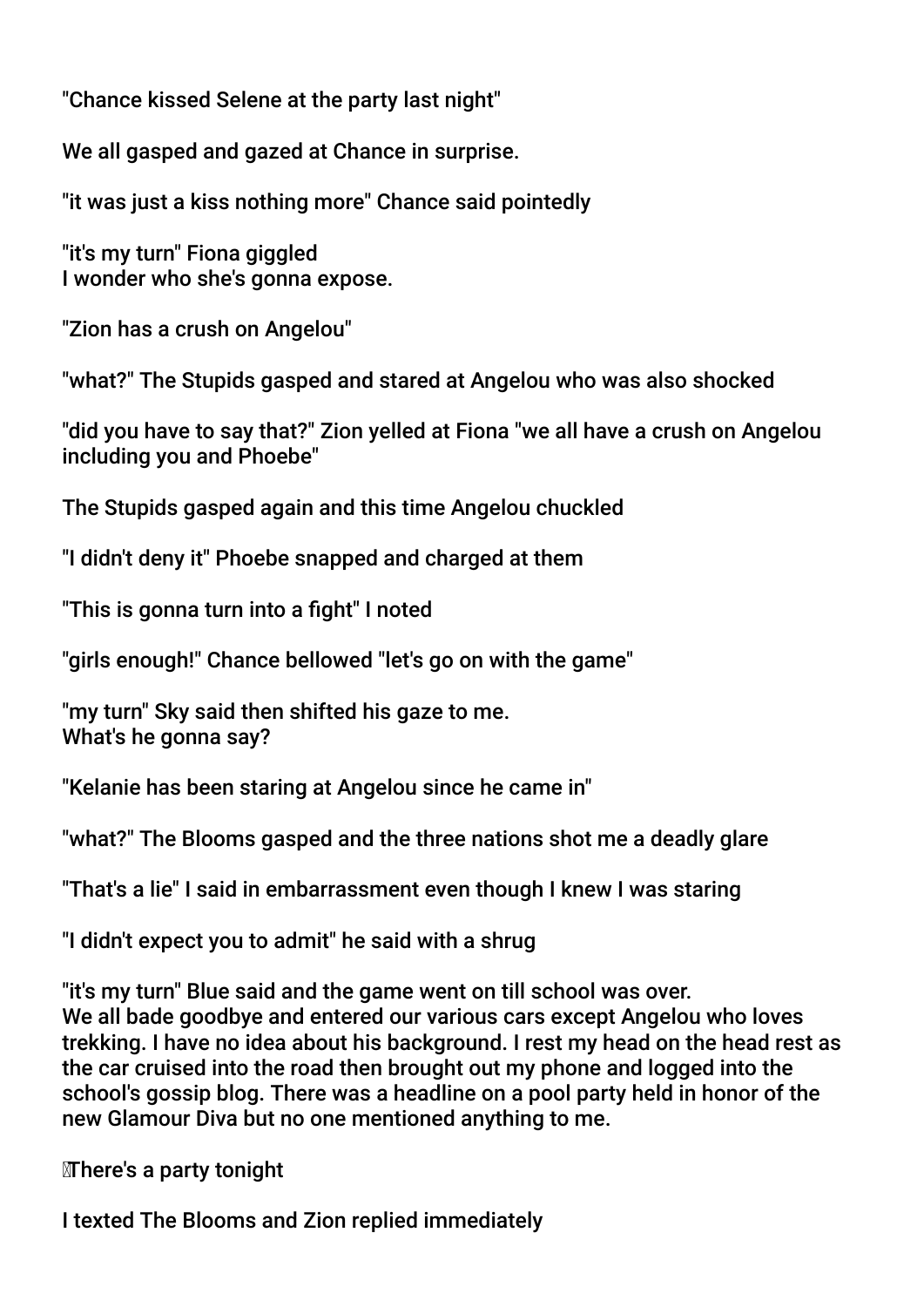Ididn't hear of it

**I**I just found out

Blue texted

who's holding the party?

Caroline, and it's a pool party. Everyone will be attending

we can't afford to miss it

and we won't miss it. See you all by 8

I logged out and dropped my phone in my bag. I was really tired this time and I needed a long sleep.

"we're home" Festus said and I jerked awake. I had dozed off in the car and didn't notice we had arrived. He held the door open and I stepped out and walked inside.

"Good afternoon nanny" I greeted and kissed her on both cheeks

"you look tired" she observed

"am really tired"

"School is getting stressful everyday and it's really stressing out my diva" nanny said patting my hair like a kid

"I'll be in my room"

"should I bring your lunch to your room?"

"no, I'll eat when I wake up" I said and walked into my room. I tossed my bag aside and slumped on my bed with my feet touching the floor. I shut my eyes and drifted into sleep.

# LATER **M**

I fell from the bed and screamed as I jerked awake. I massaged my back and glanced at the wall clock. It was already 7:42 pm.

I rushed into the bathroom then had a quick bath and got dressed. I ate my meal then Festus drove me to Caroline's house.

We arrived shortly then I got down from the car and he drove out. I entered the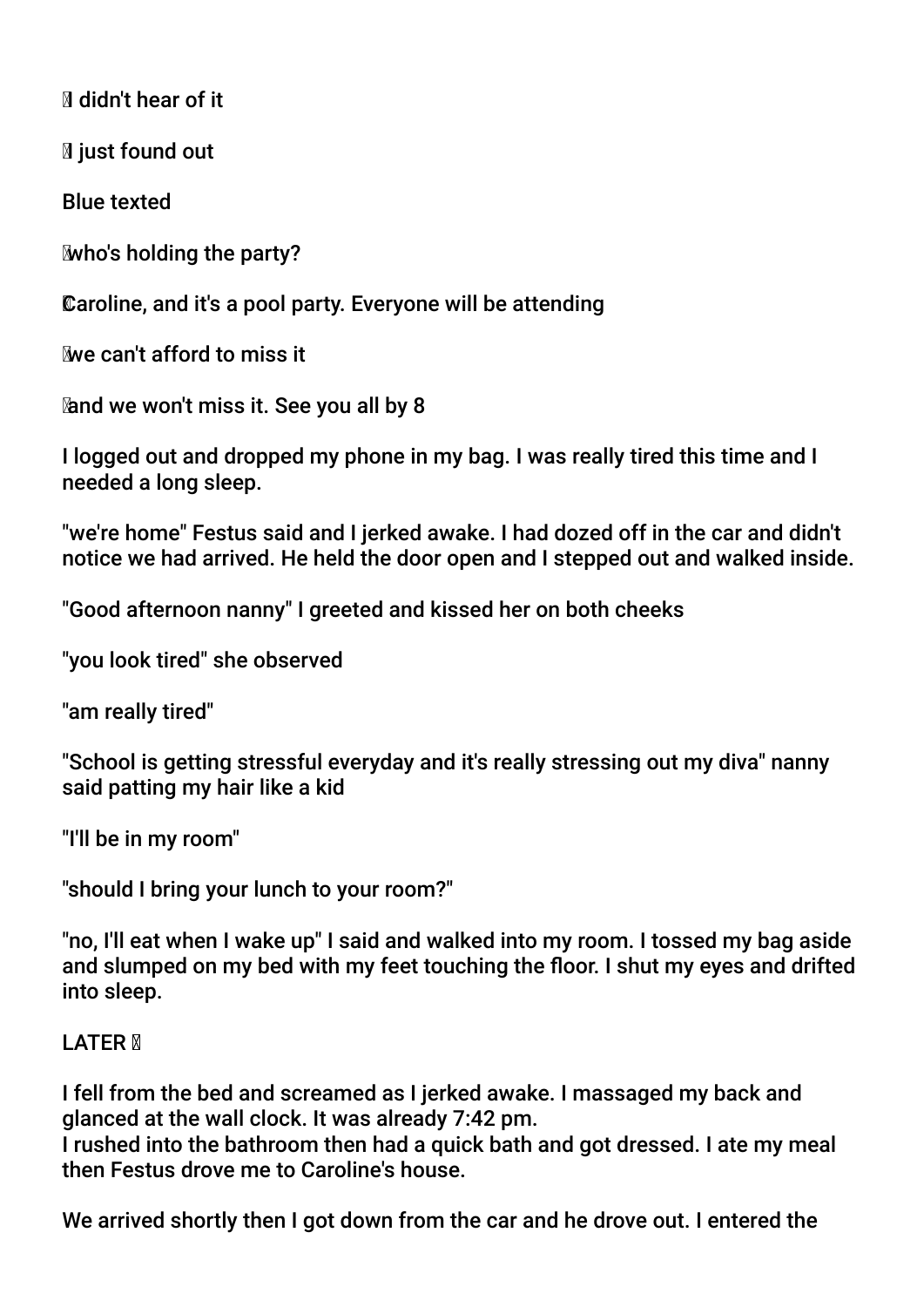house and to my surprise everyone was on bikini and shorts.

"The changing room is over there" a girl on bikini said pointing to a closed door at a corner

"Thanks" I replied but I wasn't going to change. I hate going on bikini. I turned around to leave the party but The Blooms were standing behind me wearing bikinis.

"why didn't you mention that it was a bikini party?" I asked in rage

"we told you it was a pool party, how did you expect to have a pool party with your clothes on"

Why didn't I even think of that?

"but you should've reminded me"

"we knew you wouldn't come if you knew it was a bikini party and the party would be a disaster if you hadn't come"

"But am leaving"

"yea you should be leaving this party isn't for you" I whirled around to see who spoke and Mabel was standing behind me with her barbie dolls all wearing bikinis with their arms folded across their chest.

"look who fnally showed up" I chuckled "the big time loser"

She scoffed "that you won Glamour Diva doesn't make me a loser"

"I agree" I said sarcastically "it makes you a failure"

She raised her hand to hit me but Lancelot appeared from nowhere and held her hand "let's go you shouldn't be fighting"

"Bitch!" she muttered as he dragged her out

"You can't leave this party" Zion stated

"you got to put Mabel to shame again

\_\_\_\_\_\_\_\_\_\_\_\_\_\_\_\_\_\_\_\_\_\_\_\_\_\_\_\_\_\_\_\_\_\_\_\_\_

<sup>&</sup>quot;I don't like this" I said referring to the bikini I was wearing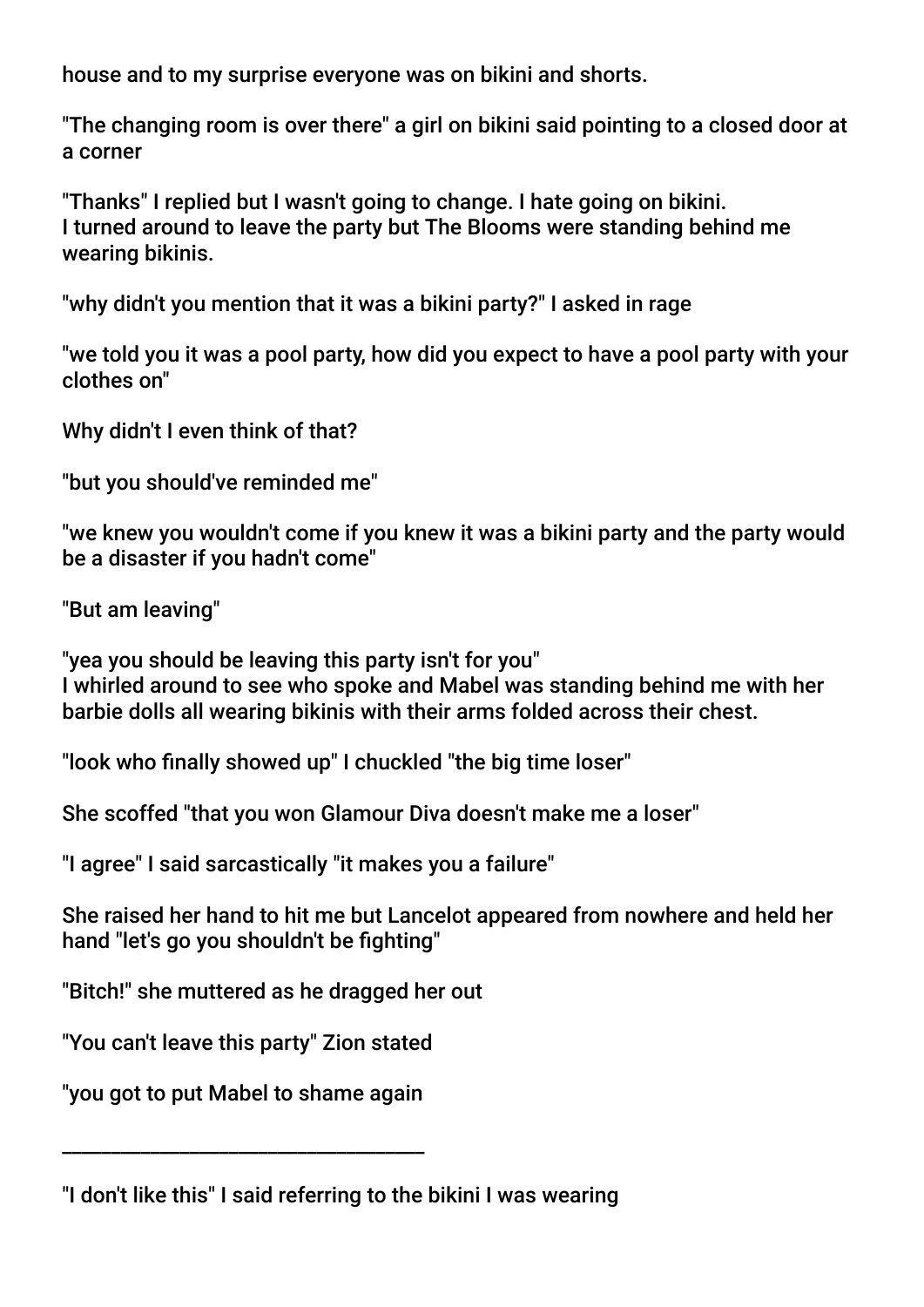"it's a skirt and a half top, it's not exposing so what don't you like in it?" Phoebe asked half yelling

I sighed and looked away from the mirror

"let's go" They opened the door and stepped out but I was afraid to come out. What if Angelou shows up? Of course he's going to show up the party is for everyone.

"Come out already" Blue dragged me out and all eyes turned to me Great! I hastily walked into a dark corner and stood

"Why being shy? It's not like you're naked" Zion yelled

"I'll be out soon"

"sort yourself out" Fiona said then they walked out. I sighed and wrapped my arms around my body. I was kinda cold but the cold was caused by fear. I started walking into the dark though I didn't know where I was going.

I'll just hide in here till the party is over.

"be careful" someone grabbed my hand and I turned in shock to see Angelou staring at me.

I got shy as he stared down my legs and I just prayed for the ground to open up and swallow me.

"let's go clean that" he said and I looked down at my leg which was covered with paint. I had accidentally stepped on it and I didn't even realize. What was I even thinking.

He led me to a small lake behind the building and helped me sit on the foor.

"how did you know here?" I asked

"this place is like a home to me"

"you live here?"

"no but I grew up here"

I wanted to ask further but it was obvious he didn't want to talk. I put my leg into the lake and started washing it but the paint wasn't going out. He got up and walked into the lake then returned with a flower. He squeezed it and applied the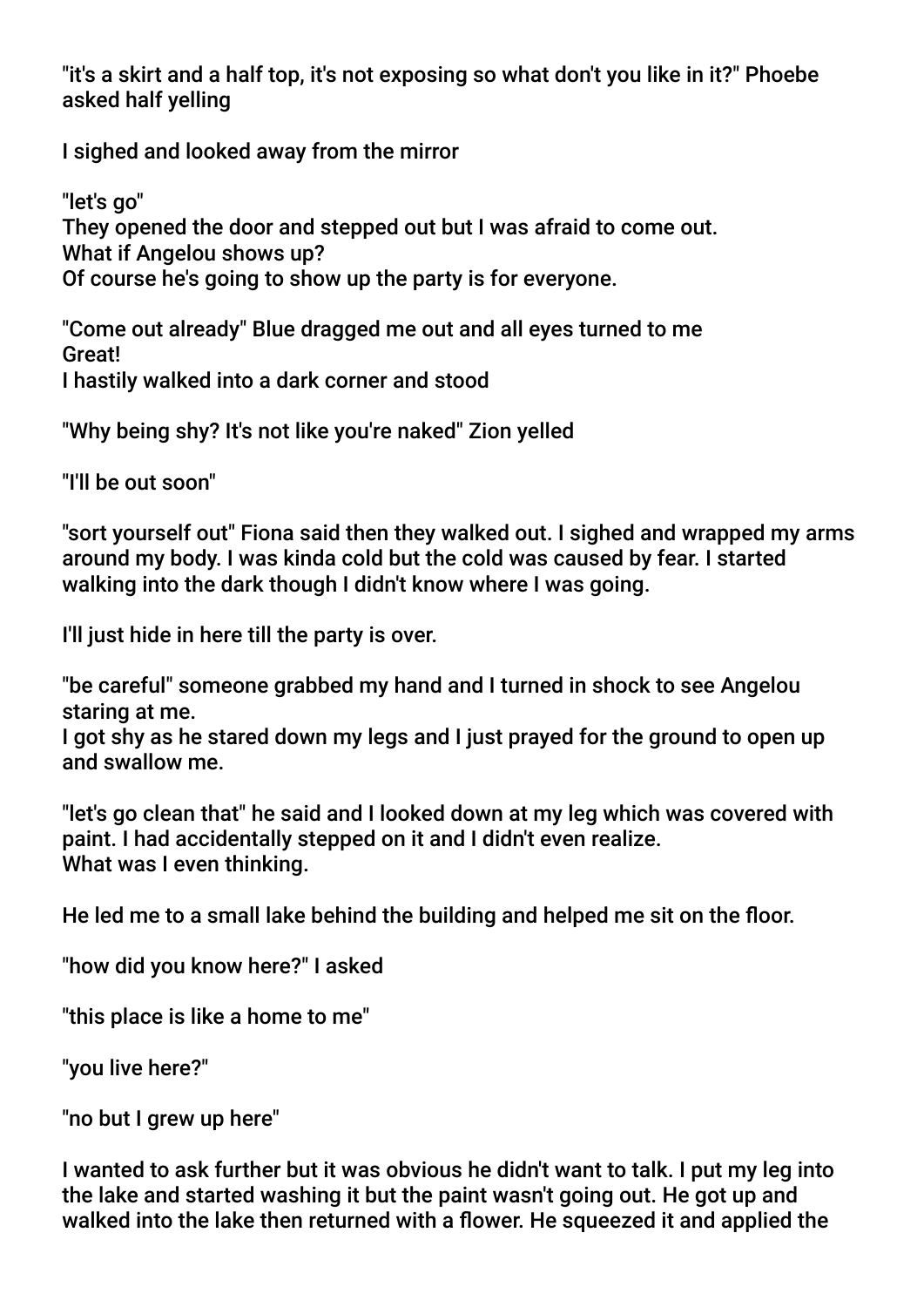water on my leg.

"what's that?"

"I used it as soap when I was a little boy and used to come to the lake" he replied then continued applying the flower on my leg. When he was done, he poured water on my leg and the paint was gone.

"It worked" I giggled staring at my feet

"what were you doing there?"

"I was taking a walk what about you?"

"I was playing with my pet snake"

"pet snake?" I gasped

He nodded "it belonged to my grandma but after she died, I started taking care of it. It's really old and loyal"

"how old?"

"36"

I gasped "so I actually passed a snake"

"I saw you when you passed then I followed you so you wouldn't get lost"

"why aren't you in the party?"

"I hate parties"

"me too"

"but you're dressed for the party" he said and I got embarrassed remembering I was on bikini

"my friends forced me to come"

"it's beautiful"

"huh?"

"I meant the attire it fits you"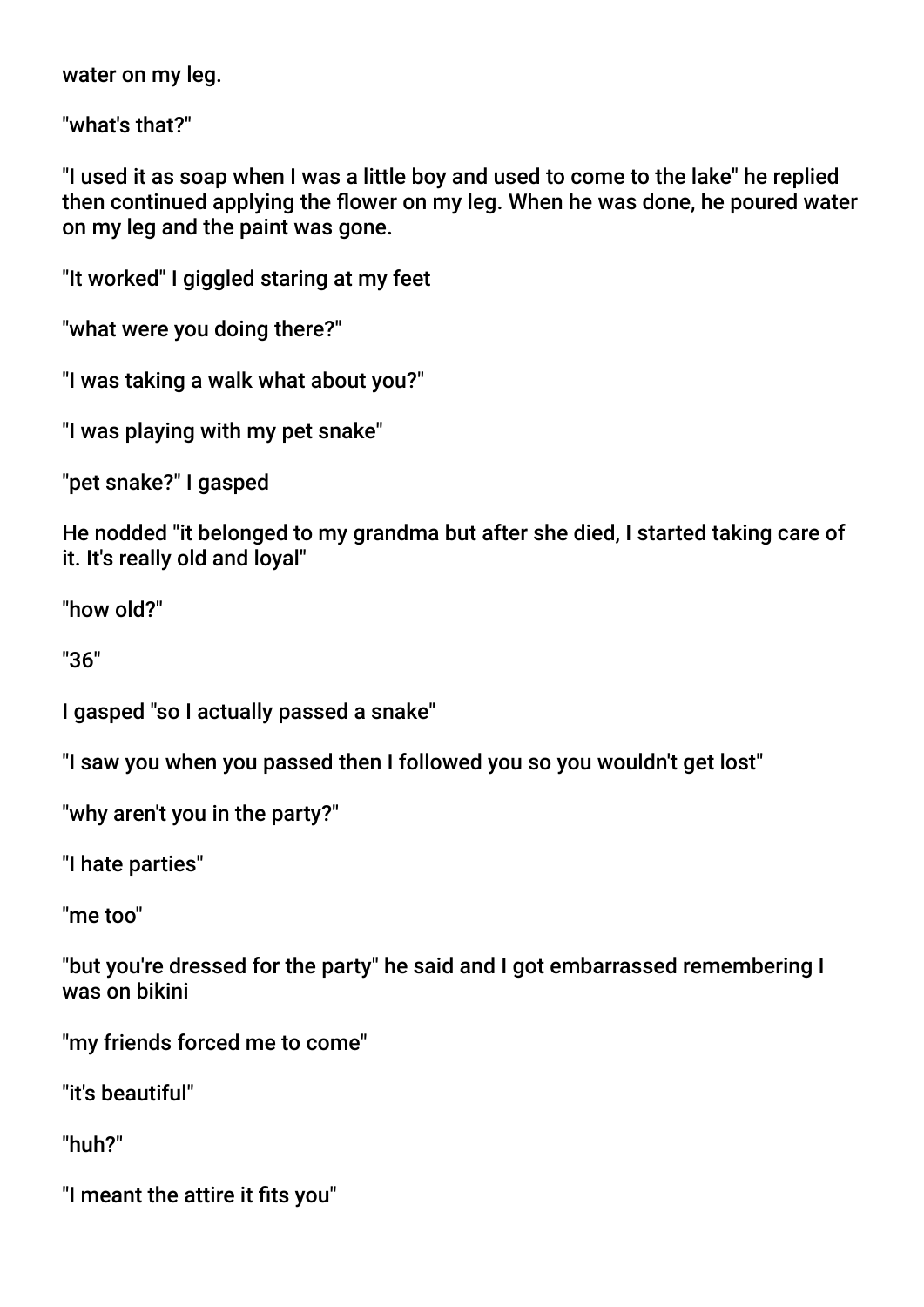Why must he notice that

"thanks"

We remained silent as I looked around to be sure I was safe from a pet snake.

"Let's swim" he suddenly said

"I can't swim" I replied honestly

"I'll teach you"

"am really scared of water"

He smiled cunningly then shouted "Eliza"

"who's Eliza?"

"my pet snake, here she comes"

I screamed and jumped into the water

"it seems like you're scared of snakes than you're scared of water" he chuckled and pulled his shirt then dived into the water. There was no snake he just tricked me.

I tried swimming but I couldn't and I was drowning

"I'll teach you" I felt his hand on my waist as he pulled me up

"I can't swim"

"yet you came for a pool party"

"I didn't plan on swimming"

"they would have dared you to swim in the pool" He said and went under the water

"Angelou" I called looked around but there was no sign of him

"over here" he waved from the other end of the lake

"How did you get there?"

"I swam so swim over"

"am gonna drown"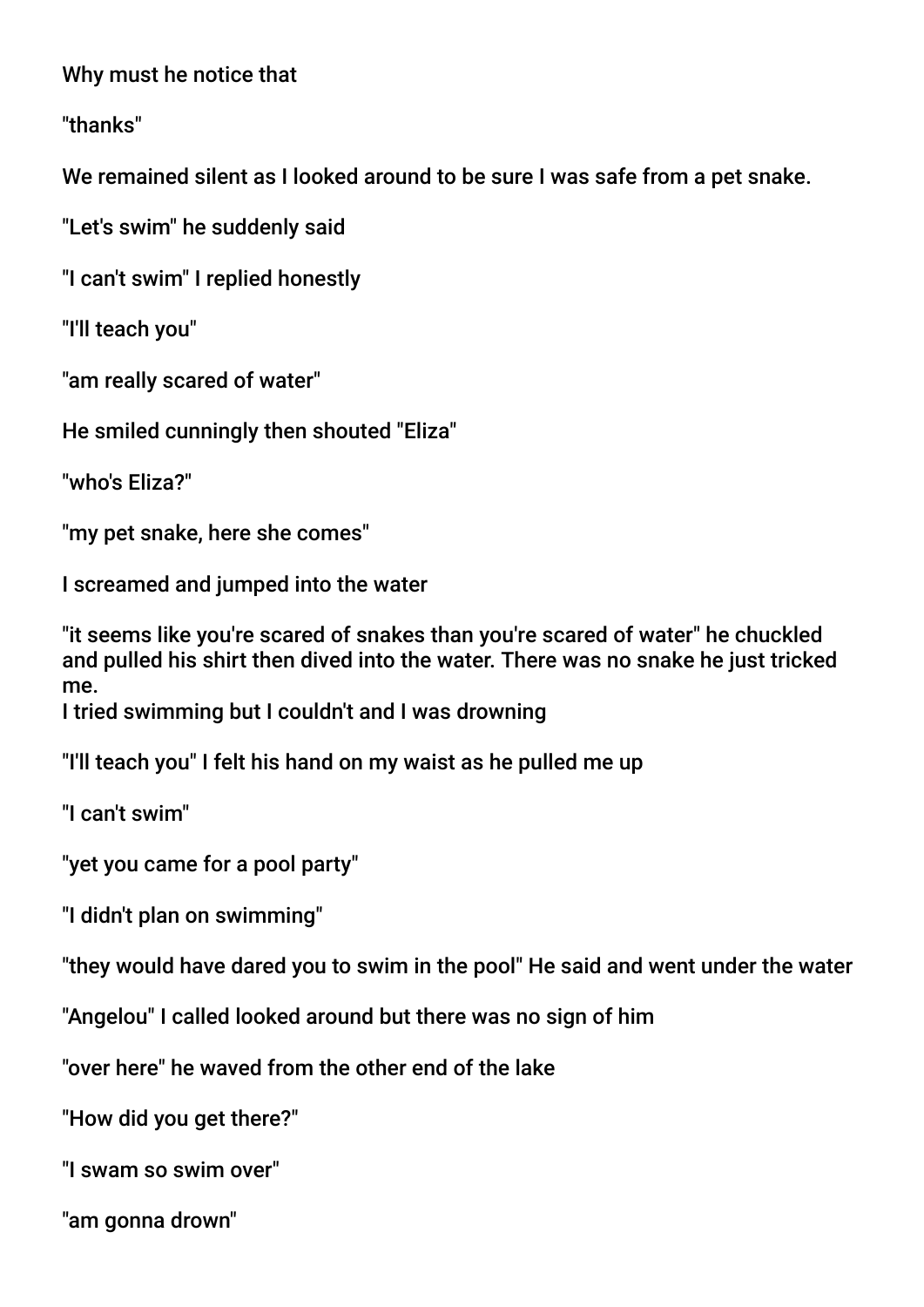"there's a crocodile there that's why I swam out so better start swimming else you'll be meat for him"

I screamed and started swimming.

- . .
- .
- .
- . .
- .
- .
- .
- .
- .
- .
- .
- . .

TBC **[12/16, 12:00 PM] MartinMartino: MHGH SCHOOL ROMANCE M** 

Momecoming game **N** 

#Episode\_22

**MANGELOU M** 

"The party is taking too long" Kelanie said when we were done swimming and sitting beside the lake

"wanna go see what's happening?"

"not really, am really cold" she said folding her arms around her chest

I picked up my jacket that was lying on the ground and put around her shoulders

"Thanks"

"Why not we go get your clothes" I suggested

"I don't want The Blooms to see me"

"They aren't going to see you I'll cover you"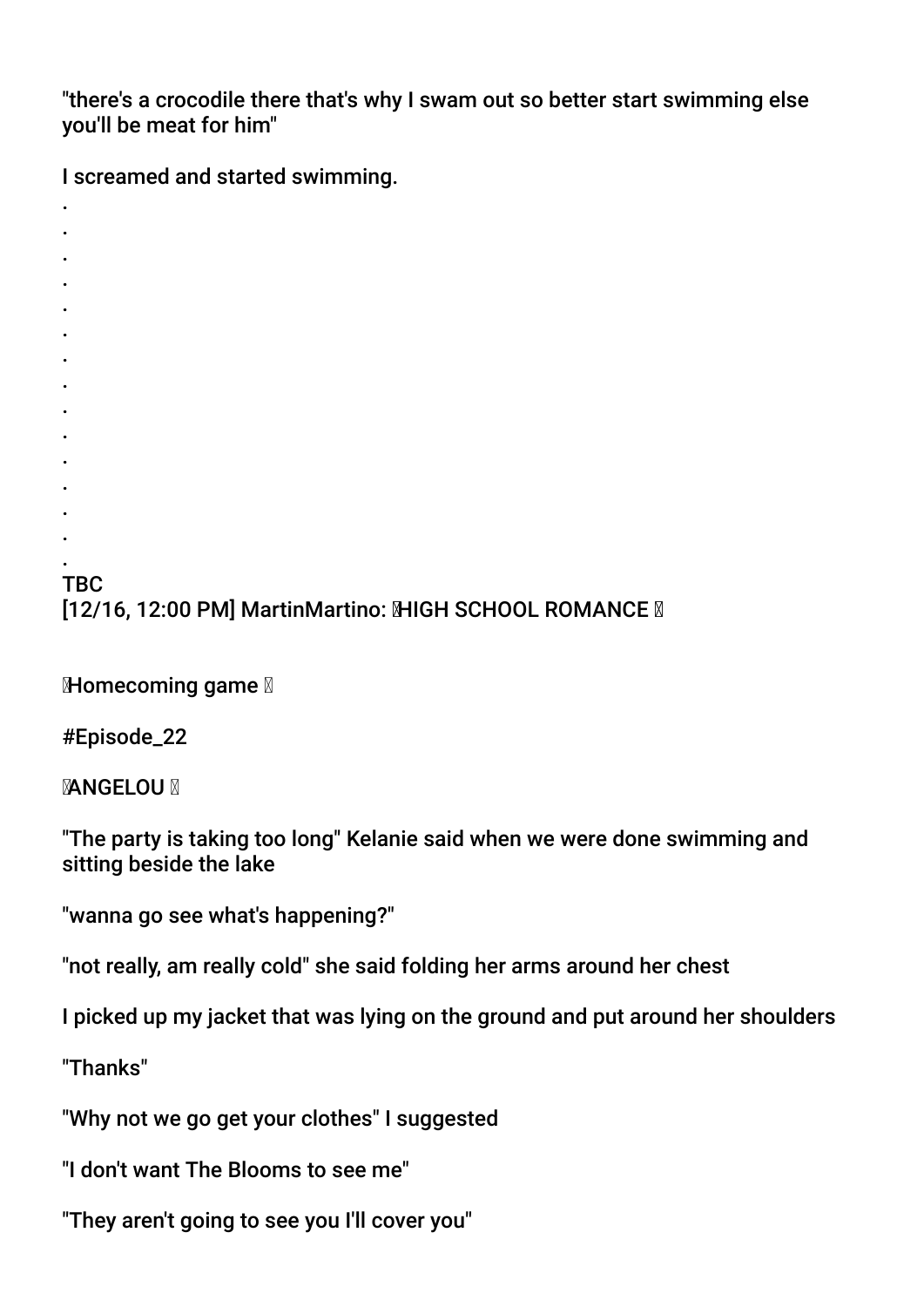"Fine" she fnally succumbed and we headed to the dressing room

"There isn't a pet snake here right?" she asked when we got to the dark corner

I chuckled softly "There is but she doesn't bite"

She shuddered a drew nearer to me. We got to the pool and their was no one there apart from the cleaners that who were putting the place in order.

"Where's everyone?" Kelanie asked in surprise

"I think the party ended and everyone left"

"damn it? How do I go home?"

We walked up to a cleaner and he told us the party ended about thirty minutes ago.

"let's go check for your clothes frst"

We headed for the dressing room and Kelanie walked in while I waited outside. She walked out shortly dressed in the clothes she came with.

"let's go, I'll take you home" I offered then we headed for the main building. I went inside and returned almost immediately with a car key.

"you own a car?" she asked and I chuckled

"it's not mine"

"then you can drive?"

"am a driver" I replied and we walked to a red car that was parked under a tree.

"you sure you can drive?" she asked again, this time in fear as she entered the car

I got in the drivers seat and turned to her while I fastened my seat belt "are you scared of death?"

"a lot" she snapped "I still have to get married and have kids, I can't die yet"

"you're crazy" I laughed and started the engine

"drive carefully"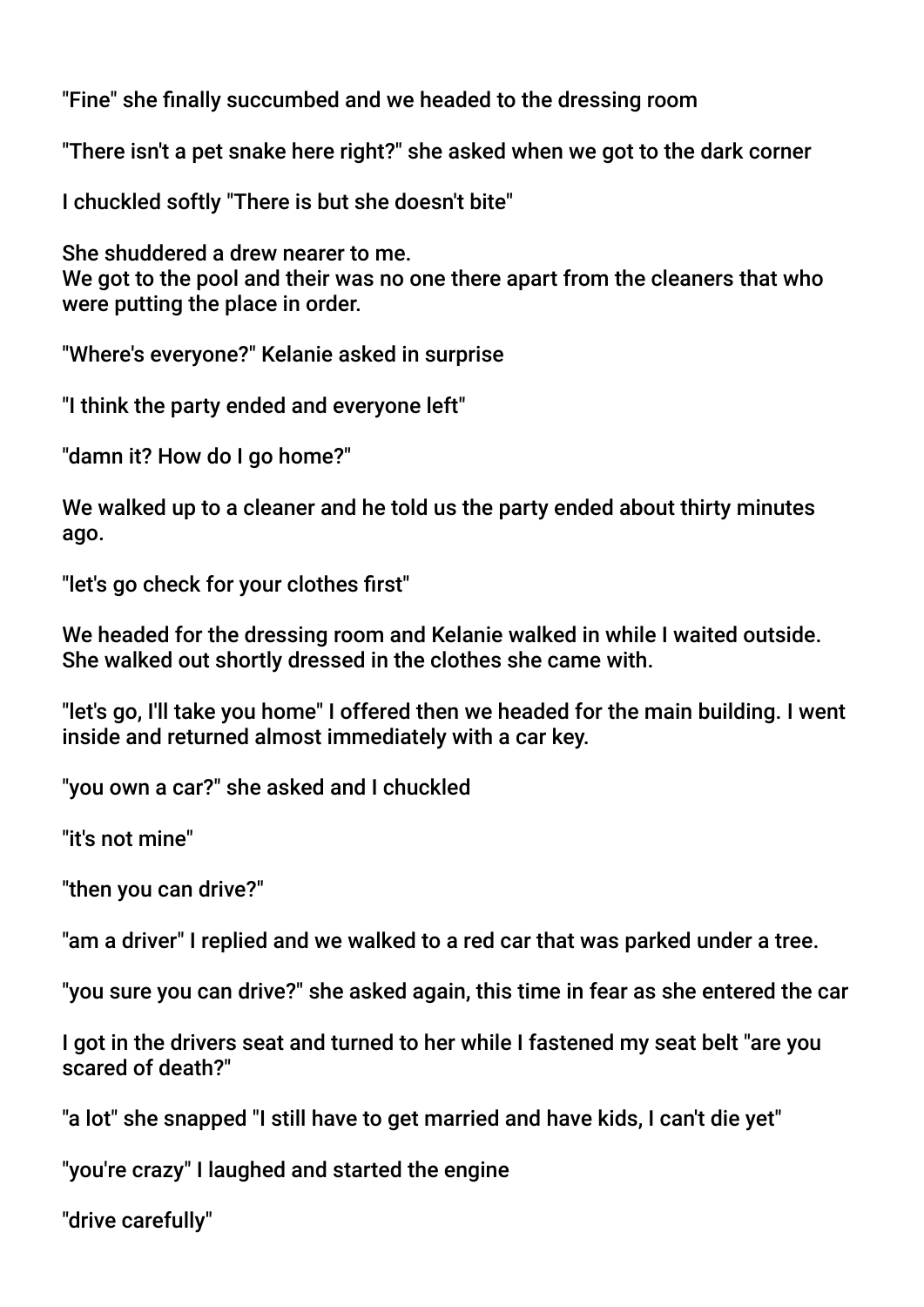"maybe you should teach me" I said looking at her while driving out of the compound

"please face the steering" "you're really scared" I said and sped out

"slow down" she said and I increased the speed

"we're gonna die" she shouted

"just direct me"

She fell back to the seat and shut her eyes, praying silently I guess. I slowed down but she didn't notice cause she was so engrossed in her prayer as her lips moved silently. I couldn't help but stare at her to get a perfect picture of her face. She was abominably beautiful and I kinda wished she was mine but loving again wasn't an option.

I looked away and faced the steering cause I was loosing focus staring at her. After some minutes, I arrived at her house and pulled the car to s halt.

"Kelanie!" I called but she was already asleep and her lips had stopped moving.

"Kelanie!" I called softly and her lips moved softly but she wasn't saying anything. All I wanted to do at that time was to steal a kiss but I couldn't. She's gonna kill me and Lisa's gonna think am cheating.

"Kelanie!" I called again and she started chewing on her mouth. I chuckled and leaned forward then kissed her lightly on her lips. It was soft and tempting, I wanted to continue kissing her but I didn't want her to wake.

I got down and walked to the passenger seat then carried her out in my arms. She stirred then opened her eyes sleepily and shut her eyes immediately. I rang the doorbell and an elderly woman opened immediately looking worried.

"Good evening ma'am"

"What happened to her?" she asked worriedly ignoring my greeting then stepped aside for me to come in

"She's fne just sleeping" I replied then walked inside

"Take her to her room" she said and laid me up a fight of stairs. We entered a room then I dropped her on the bed.

"I'll be taking my leave now"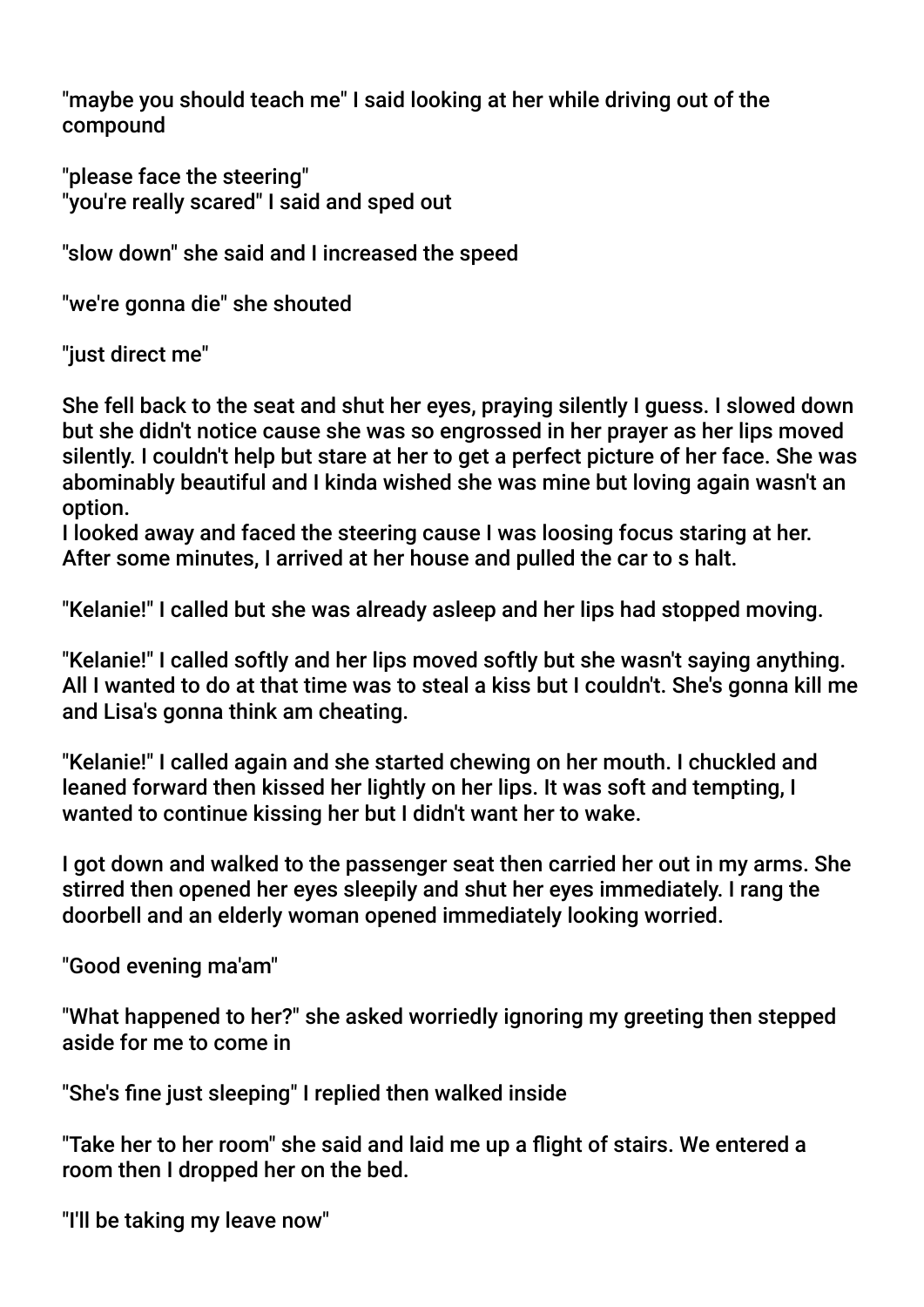"Thank you so much my child"

\_\_\_\_\_\_\_\_\_\_\_\_\_\_\_\_\_\_\_\_\_\_\_\_\_\_\_\_\_\_\_\_\_\_\_\_\_

I nodded and taking one last glance at Kelanie, I walked out and headed to my car.

**THE NEXT DAY M** 

I sat on my canvas painting Kelanie as I sang the words to my old song.

"Son of a macaroni!" A familiar voice exclaimed from behind and I whirled around to see Chance staring at me with his mouth wide open.

"you didn't say you were coming"

"what are you doing?"

I turned the canvas so he wouldn't see what I was painting "am painting"

He walked towards me and turned back the canvas "you're painting Kelanie"

"a look alike" I corrected

"This is Kelanie"

"The painting looks like Kelanie doesn't mean it's Kelanie"

"You can't lie to me Angelou I know you more than anyone else"

"It's a painting of Kelanie and I plan on giving it to her as a present for her victory in Glamour Diva" I lied again

"You're lying"

"Damn it Chance! What do you want me to say?"

"Why are you painting Kelanie?"

"cause am bored and I felt like painting her"

"you should've painted Lisa, that's what you always do"

"I just felt like painting her and there's nothing wrong with her"

Chance scoffed not believing a thing I said "remember what you told me when you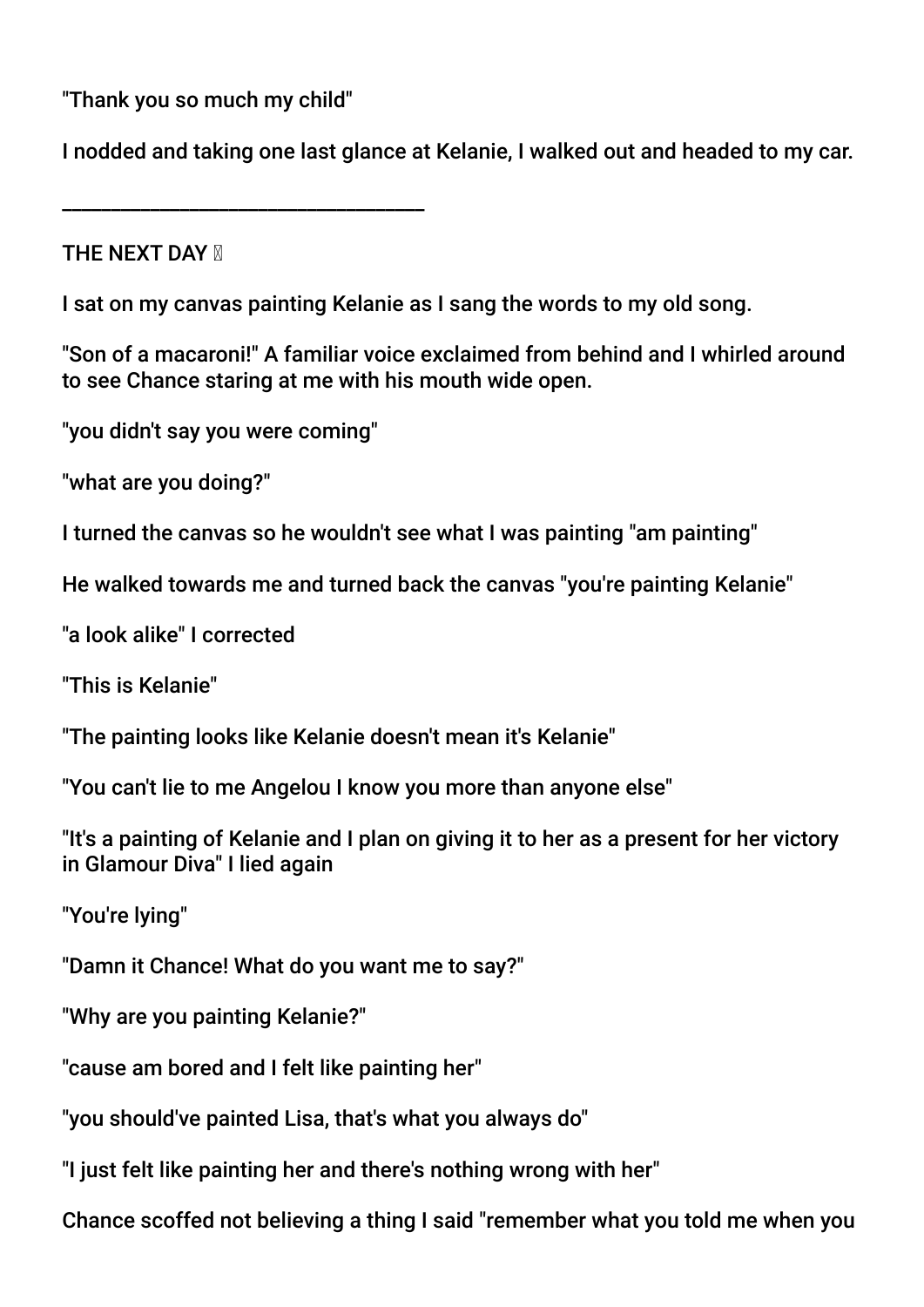first drew Lisa?"

"Lisa and Kelanie aren't the same person. I loved Lisa doesn't mean I love Kelanie" I yelled not even sure of myself

"Remember what you said when Lisa died?"

"stop reminding me of all those things people change"

Chance placed his hand on my shoulder and stared into my eyes "I need a painting of Selene"

I laughed "I thought you were going to say something serious"

"it's a good thing you're back. I mean the old Angelou and not the one who vowed never to draw anything that isn't Lisa. You can now paint for me again starting from Selene"

I chuckled "you're insane"

"Today is the big game, get ready" he said and walked out.

I faced the painting "Why am I drawing you? Maybe because you're natural and remind me of nature. Something Lisa always loved" I walked out to my room to get ready for the homecoming game.

**NGLAMOUR HIGH N** 

**MKELANIE** M

"Your dress is beautiful" Fiona squealed admiring the gown I was wearing

"Thanks, yours isn't bad either"

"Where were you all through last night?" Phoebe queried

"I was around" I replied not wanting to tell them I was with Angelou

"where on earth is called AROUND"

"am not a kid, I know how to take care of myself. I didn't leave the party" I stated

"Good for you" Zion states sarcastically

"we just wanted to be sure you were alright cause we left without seeing you" Blue said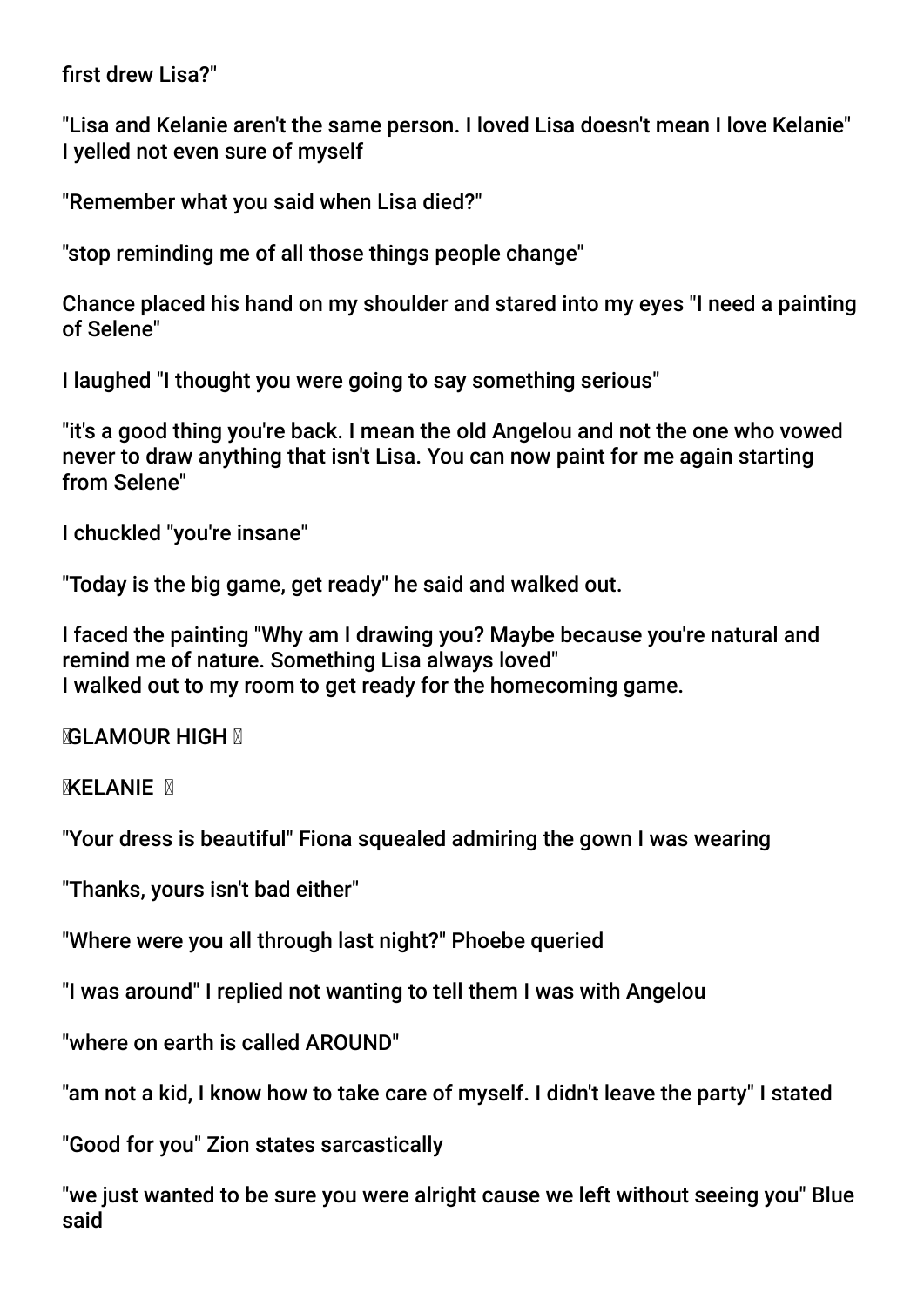"am sorry" I apologized "I didn't mean to be rude"

"it's all right but when did you leave the party?" Fiona demanded

"When I realized everyone was gone"

"Who drove you home?" Phoebe asked and I suddenly remembered that Angelou carried me in his arms last night and I pretended to be asleep so he wouldn't put me down.

"I took a cab" I lied

"okay"

"Hey girls!" Selene greeted walking up to us "You all are looking gorgeous, who's going to get crowned?"

"You're looking amazing Selene and I won't be surprised if you get the crown" I said sincerely but deep inside I was praying for the crown

"Thanks I hope my crush thinks the same of me today"

"who's your crush?" Phoebe asked

"it's better left unsaid" she giggled revealing her dimples "let's go see the game it's about to start"

We walked to the school field and sat in the front row to get a better view. The game was about to start and it was soccer frst. Whales VS Dolphins. The players walked in and Chance led The Whales while Lancelot led The Dolphins, Angelou wasn't playing.

"why isn't my boyfriend playing?" Zion asked

"MY BOYFRIEND isn't playing cause he's a substitute and he's leading basketball" Fiona fred

"you guys shouldn't start a fight here" Selene snapped and they went silent.

The game began and within twenty minutes, The Dolphins scored one. The game continued till the frst half was over and the score board read 1 : 0. The second half started shortly and Angelou switched places with another player. I got up and went into the restroom.

"Hey!" someone called coming out from the females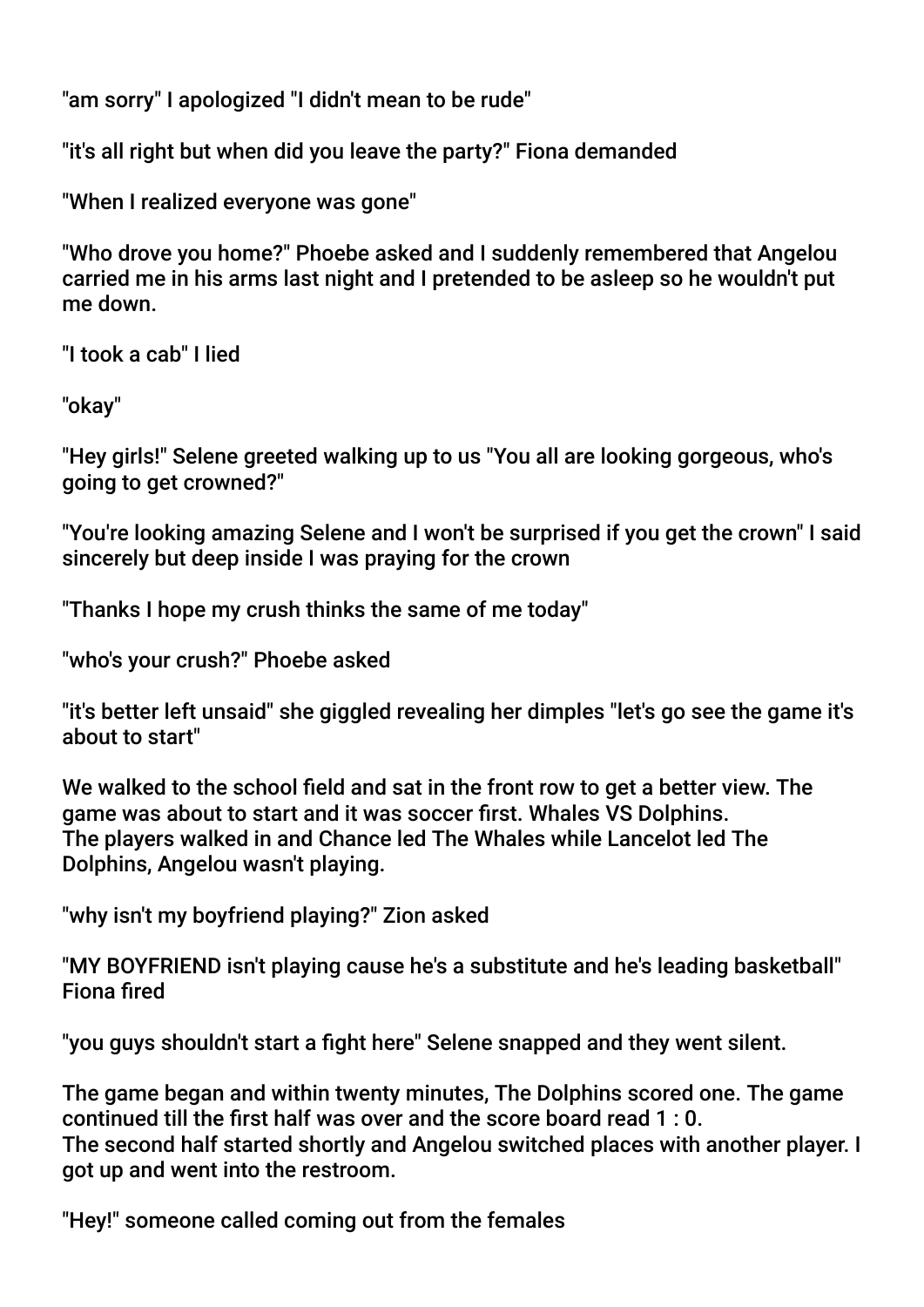"Hey!" I called back

"you don't recognize me" she chuckled "am Shayne by the way"

"Shayne Gold?"

"Yep, nice meeting you after so many years" she studied me from head to toe then said "you changed a lot Glamour Diva"

"you too Paris Voice"

She chuckled "My boyfriend is waiting see ya in NYN" she walked out.

I watched her as she walked out of sight then I entered the restroom. She had gotten very beautiful over the years. I returned to the stadium and the score board was reading 1 : 3.

"what happened? It has just been few minutes since I left" I said and sat down

"my boyfriend just scored am so excited" Fiona giggled

"you needed to see him Kel" that was Zion

They continued talking about Angelou till the game came to an end with The Whales scoring 3 goals and The Dolphins scoring 1.

"Nice game man" The Whales exchanged handshakes walking out of the feld

"I'll be with the boys" Phoebe said and ran towards them

"Wait for me Phoebe" Fiona shouted running after her

"I wanna go too" Zion ran out too

"They're all boyfie" Selene chuckled

"So crazy not boyfie" Blue corrected

"Am hungry" I complained

"me too let's go to the cafeteria"

# ¤¤¤¤¤¤¤¤¤¤¤¤¤

"I ran into Shayne today" I said while we were eating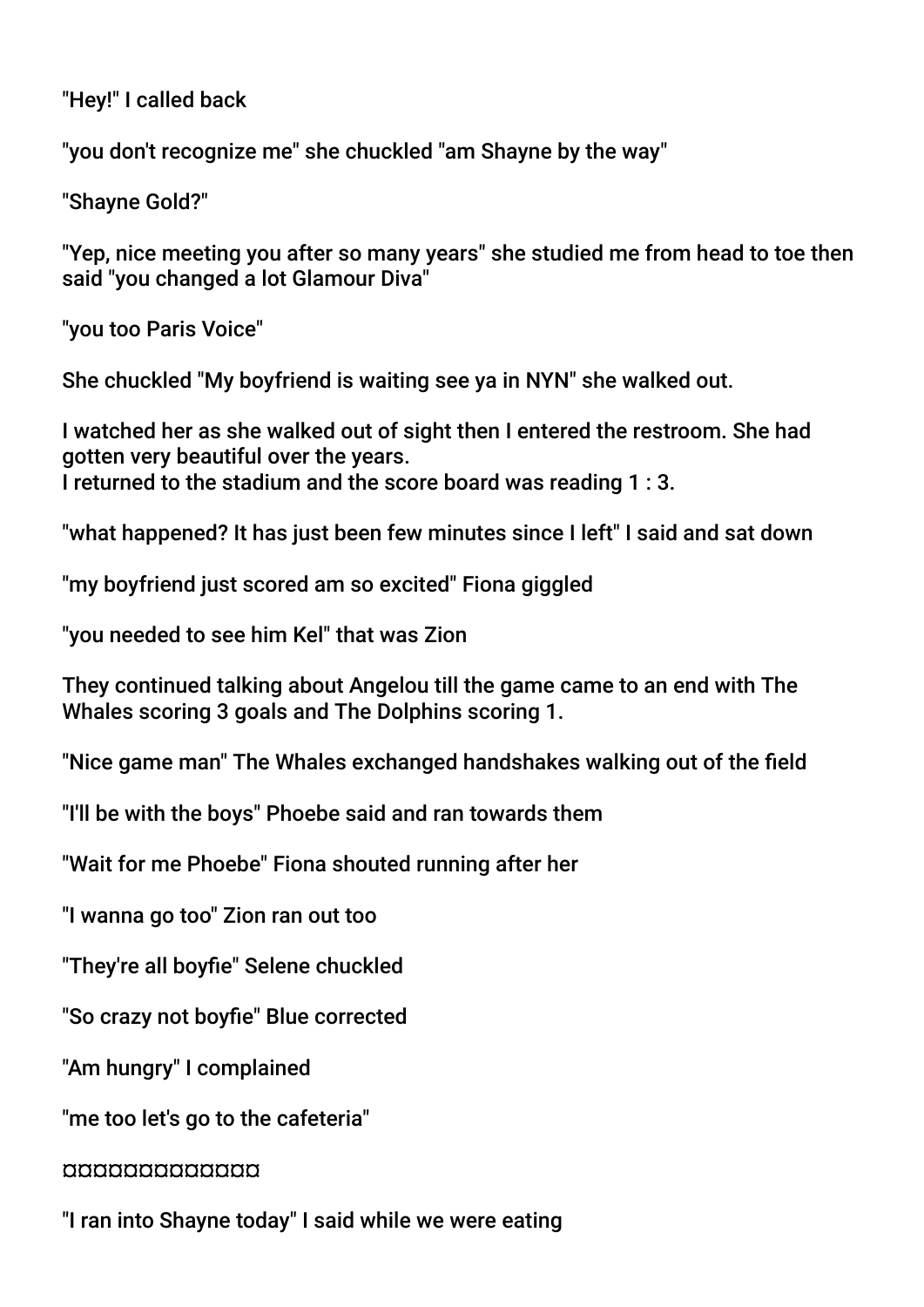"What?" Blue shouted dropping her spoon. She was so crazy for Shayne and Shayne was her idol

"where's she?"

"I don't know but she's here in Glamour"

"Was she mean?" Selene asked

"no, she was surprisingly friendly unlike in Paris Voice"

"She's grown now" Selene said and continued eating

"I'd like to see her" Blue said

"None of The Reds is dying to see any of us, why on earth would you be dying to see Shayne" I asked in disgust

"Cause she's super super super hot and she's my idol" Blue replied

"Kelanie is more hot and beautiful than Shayne" Selene defended "I don't envy a thing in her"

"I do"

"If you do then you better join her on her table cause she's right behind you" I said pointing to Shayne who was sitting on the next table with her friends and a cute guy who I guess is her boyfriend.

"Perfect" Blue squealed then carried her tray and walked to Shayne's table

"Don't feel bad about it" Selene said then reached for my hand and gave it a warm squeeze "Shayne isn't better than you"

I was already close to tears cause my own friend and band member prefers Shayne to me. "am fne"

"Then eat" she said then I faked a smile and continued eating.

# ¤¤¤¤¤¤¤¤¤¤¤¤¤¤¤¤¤¤¤

The basketball started one hour later but I didn't go to watch cause I was still feeling bad and ashamed to go out knowing Blue would be following Shayne like a goddess.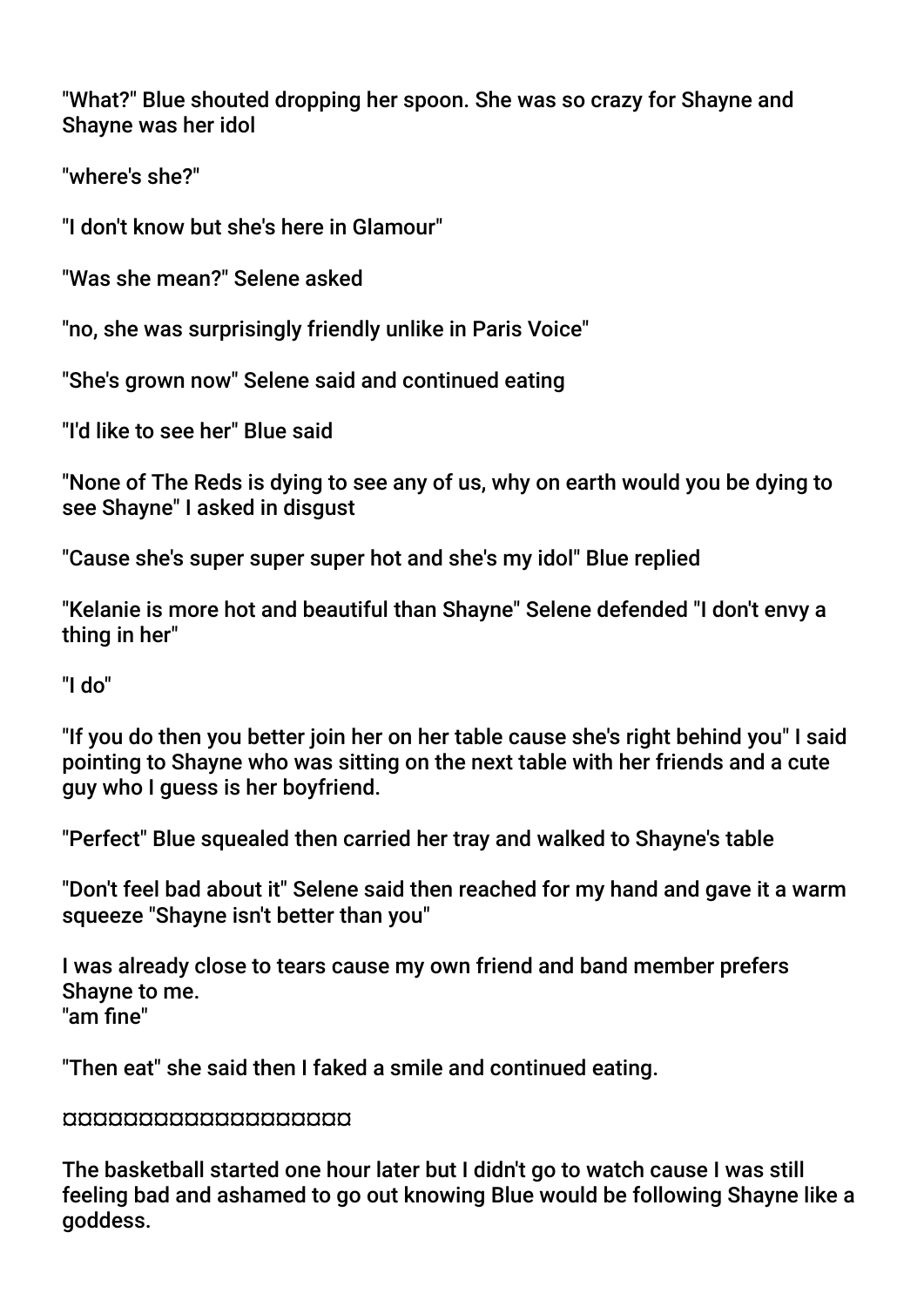"you shouldn't deprive yourself of watching the game because of me" I told Selene cause she refused to go for the game without me.

"I can't leave you alone" she said Screams were heard and it was obvious a team scored.

"I wonder who's winning" Selene said

"I want The Whales to win" I said

"me too"

We said nothing else as we faced our phones. Another screaming was heard and I became eager to see which team was winning.

"Go... Whales go" the cheerleaders sang

"it's The Whales I knew it" Selene giggled. I just smiled and started to imagine Angelou in the game and how cute he'd look playing basketball.

"What are you thinking?" Selene broke into my thoughts and I realized I was smiling sheepishly

"nothing"

"how honest is that?"

"hundred percent" I replied

LATER MM

"Go Whales go" The Blooms sang running into the music room

"we won" Phoebe squealed with her hands raised up in the air

"Angelou is an angel, am gonna marry him" Fiona drawled

"Why didn't you watch the game?" Blue asked and I just glared at her

"we were busy" Selene replied

"There's are two more games then the Homecoming King and Queen would be announced" Zion said

"what game?" Selene asked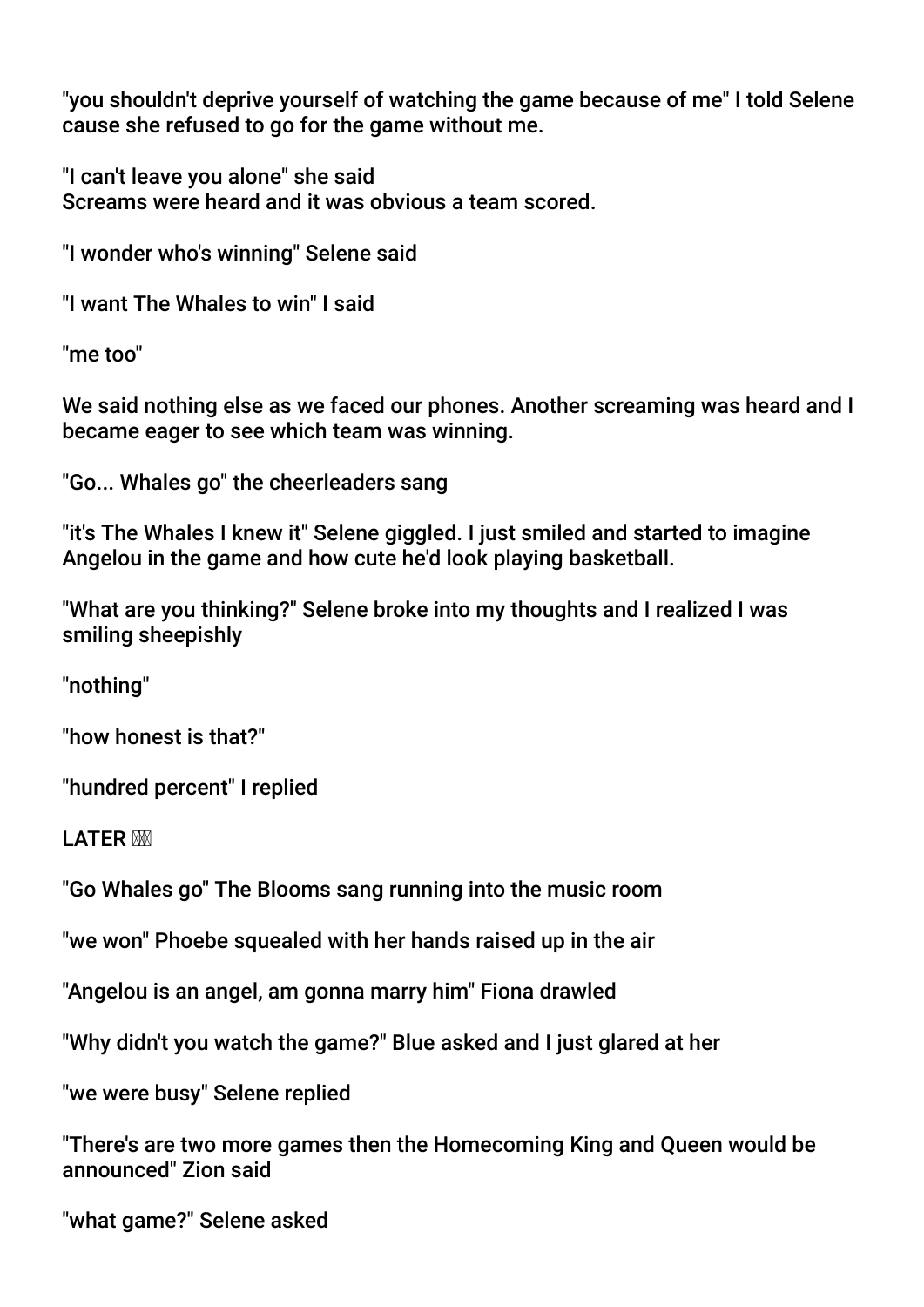"Lawn tennis for the females then golf for the males" Zion replied

"interesting"

"this time, it's The Sharks VS The Whales for table tennis then Sharks VS Dolphins for lawn tennis" Fiona noted

"heard there's gonna be a swimming competition males VS females" Selene said

"pretty interesting who's gonna swim for the females?" I asked

"I signed in to swim for the females" Selene replied

"Angelou is swimming for the males" Phoebe said

"Great! We're gonna get wet"

"water gets you wet" Phoebe stated with a scowl

¤¤¤¤¤¤¤¤¤¤¤¤¤¤¤¤¤¤¤

The lawn tennis started then came to and end with The Sharks winning the game. The table tennis was also played and The Dolphins won.

"bad game for The Whales" Selene said as she was getting ready for the swimming competition.

"Don't win my boyfriend" Zion warned Selene

"you can win her boyfriend but don't win my husband" Fiona said

"I won't win your boyfriend nor your husband but am gonna win Angelou" Selene said and walked to the swimming pool. At the sound of the whistle, they wore their goggles and dived into the pool.

- . .
- .
- .
	-
- . .
- 
- . .
- .
- .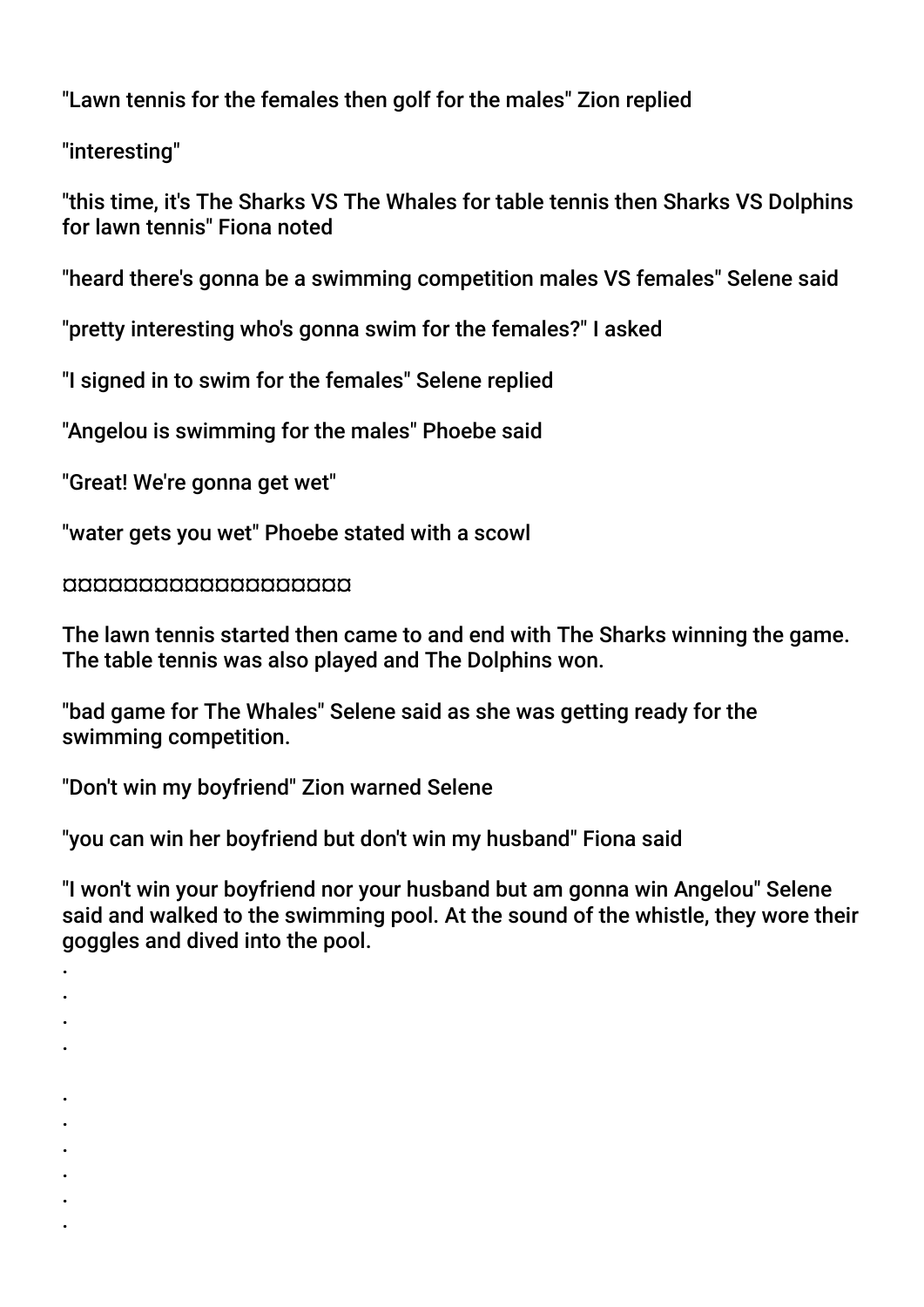### . TBC [12/16, 12:00 PM] MartinMartino: MHGH SCHOOL ROMANCE M

Śèčřëť Áďmíŕèŕ

#Episode\_23

.

**KELANIE** 

They swam steadily underwater till no one could see them again. "What's Selene up to?" Zion asked jealously

"And the winner is... " Selene swam out "Selene"

The females shouted and ran to help her out of the water while Angelou remained underwater. We ran to check what was wrong with him and he was swimming peacefully underwater.

"You just made us lose and you're swimming happily down there" Chance yelled. Angelou swam out and pushed his hair back

"You didn't expect me to win her" he said then glanced at me "wanna swim?"

"no" I shook my head

"why did you remain underwater?" Lex asked

"I don't see why I should be competing with her"

"I wanna swim" Phoebe said and started taking off her clothes

"Phoebe don't...." I tried stopping her but she pulled down her skirt and the boys looked away

"what are you doing?" Blue asked her in a whisper

"taking off my clothes" Phoebe replied nonchalantly then packed her hair up and dived into the water

"I wanna swim too" Zion shouted and also started taking off her clothes and Fiona followed. They took of their clothes and dived into the water.

"I think am done swimming" Angelou and swam out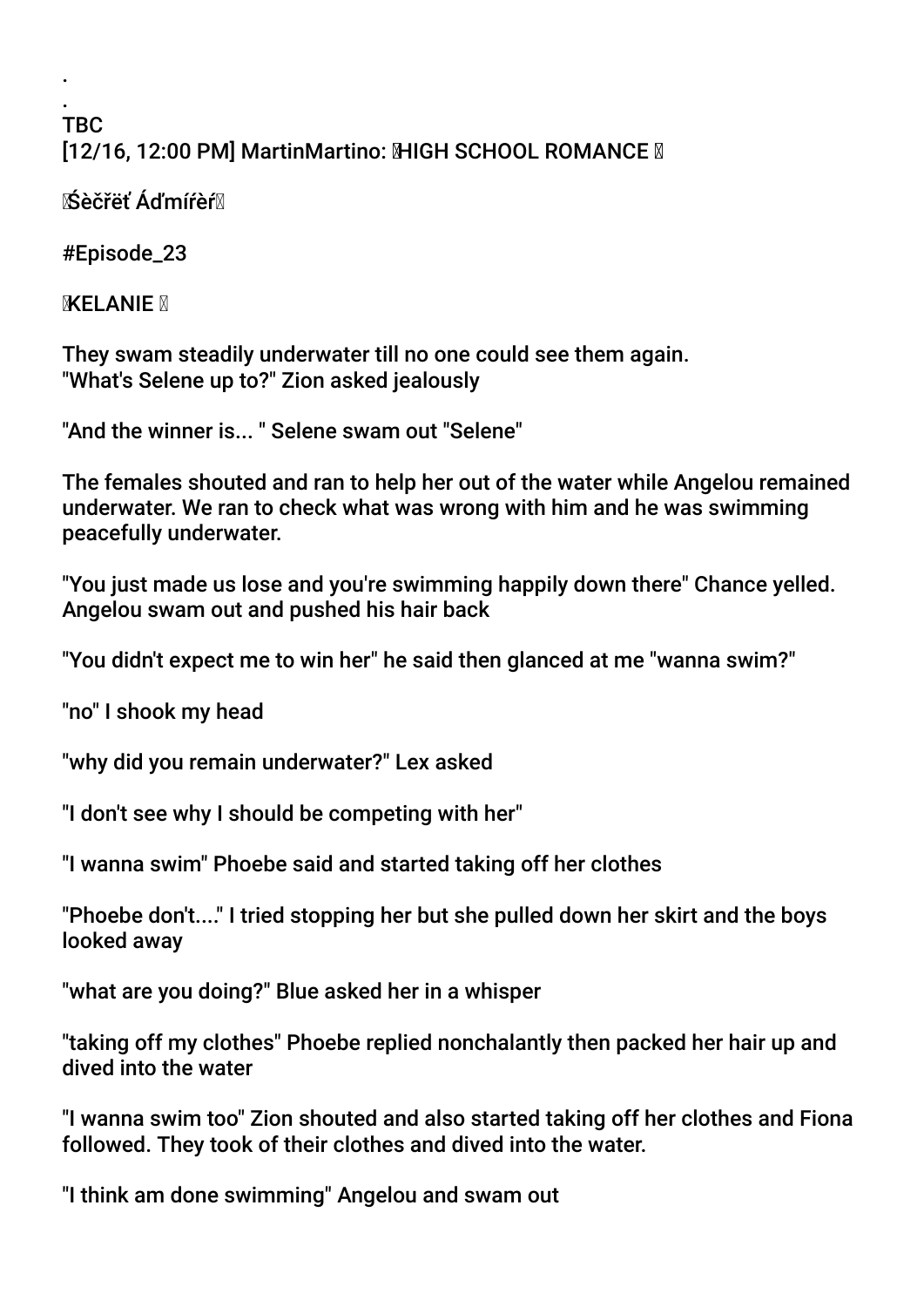"What?" they shouted and I chuckled

Angelou walked out and Chance gave him a towel "The homecoming king and queen are about to be crowned" Ray said then we proceeded to walk to the hall

"wait" Phoebe prompted "what about us?"

"swim" Angelou replied and we laughed then headed to the hall while Angelou went to get dressed

"Where's Selene?" I asked looking around

"I don't know" Blue replied

 $\mathbb{Z}$ **... And the award for the homecoming king goes to...** 

She paused and observed a momentary silence

Chance Brown

"oh my gosh!" I exclaimed with my hands covering my mouth "it's so unexpected" I hugged him and so did Blue then he ran up stage

... Congratulations Chance

He nodded then faced the crowed

and the homecoming queen is no other than Selene Adams

Selene screamed from wherever she was and ran up the stage

**Congratulations Ms Adams** 

"am so happy for her even though I wanted to be the homecoming queen" I said excitedly

"I think Chance has been her dream boyfriend all these while look at the way they're smiling" Blue said

"a trip to Miami with him. Sounds romantic"

I tapped Blue and pointed behind her "someone wants to see you" Derek was standing behind her and signalling me to get her attention.

"what does he want?" she asked me in a whisper, obviously nervous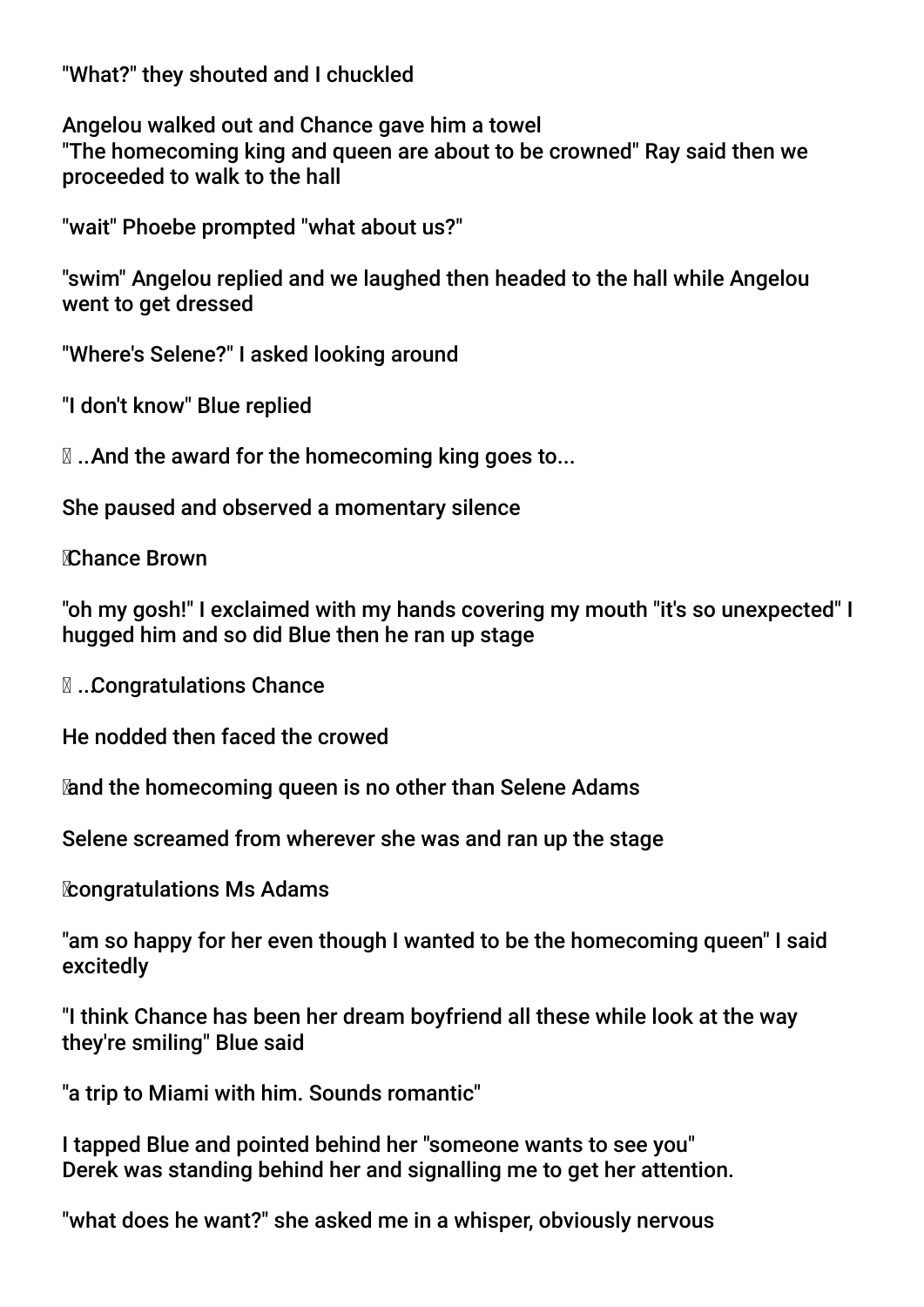"Maybe a kiss" I replied her with a wink then pushed her to him

"hi!" she waved shyly then Derek dragged her out knowing she was shy.

"Hey!" someone called into my ears then I jerked around to see Lancelot staring at me

"what now?"

He brought out an envelope and gave stretched it to me "I came to give this to you" he said weakly

"what's that?"

"just take it" he said and he was really weak like sick

"Are you alright?" I found myself asking

\_\_\_\_\_\_\_\_\_\_\_\_\_\_\_\_\_\_\_\_\_\_\_\_\_\_\_\_\_\_\_\_\_\_\_\_\_\_

\_\_\_\_\_\_\_\_\_\_\_\_\_\_\_\_\_\_\_\_\_\_\_\_\_\_\_\_\_\_\_\_\_\_\_\_\_\_

"am fne" he replied then shoved the envelope into my palm and walked out. I opened the envelope and their was a white paper inside then I brought out the paper. It was a hospital report and it said Lancelot had kidney cancer though it was in it's early stage cause he just started contracting the diseases. I was shocked cause the Lancelot I knew wasn't a drug addict. I folded the paper and made to put it back into the envelope when I saw a small paper in the envelope then I brought out the paper and read it.

\_\_\_\_\_\_\_\_\_\_\_\_\_\_\_\_\_\_\_\_\_\_\_\_\_\_\_\_\_\_\_\_\_\_\_\_ Idon't expect anything from you now but your forgiveness. I was wrong and I really regret it now, if I hadn't broke up with you maybe I wouldn't go into drinking and ruin my life. Am so sorry.

Tears were streaming down my cheeks when I fnished reading and I almost fell but someone caught me.

"Are you alright?" Angelou asked bringing me to my feet

"no" I shook my head in tears then fell on his shoulders and cried my eyes out.

**LATER IN MY HOUSE M**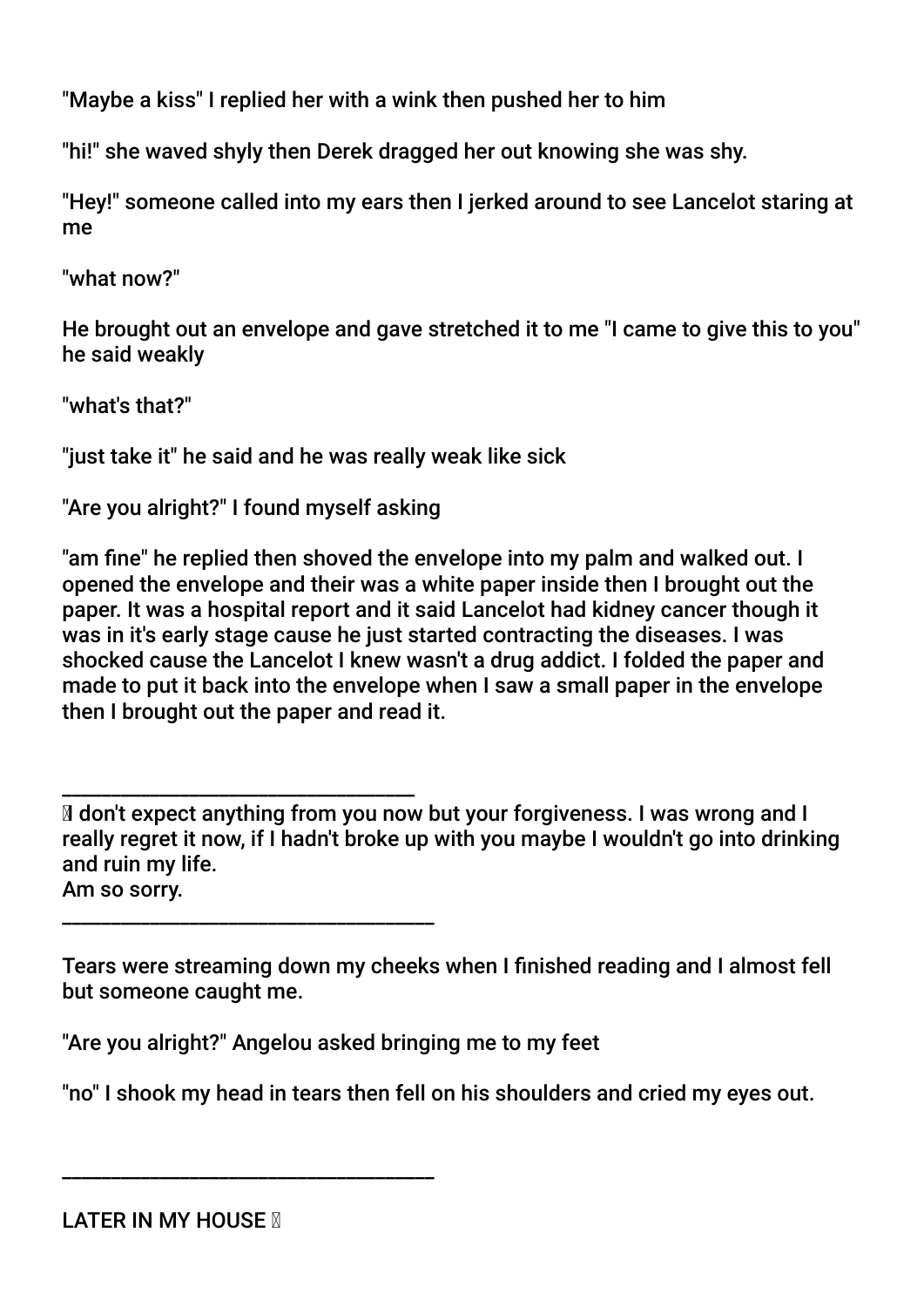"He'll be fne" Fiona consoled

"I don't think so. He's gonna die" I sobbed

"There's a huge chance that he won't die as long as he treats himself" Zion noted

"I just want him to live and go back to who he was and I'll do anything to insure that"

"even if it means going back to him?" Zion wanted to know

"even if it means going back to him"

I stared into space as I remembered how we used to be and how in love we were. I can't lose him that way. I can bear losing him to someone else but not death.

"He'll still sing in NYN so let his girlfriend take care of him" Phoebe seethed

"you don't understand"

"you are the one who isn't understanding anything Kel. That guy dumped you for your rival after you suffered two heart breaks. He didn't care if you were going to survive that one so why should you care about him?"

"I understand that you hate him Phoebe but it's not all about revenge" Fiona said calmly and I suddenly wished that Blue was there but she was still out with Derek.

"what if she had been the one to go into drinking? She was the one who suffered the heart break and not him" Phoebe went on

"Lancelot used to be our friend, when did you hate him like this?" Fiona asked

"when he broke up with Kelanie" Phoebe replied

I hugged my pillow tight and faced the wall. I should care about Lancelot, he's human and he's sorry.

# **THAT NIGHT M**

The Blooms left after we had dinner then I returned to my room and sat down on the bed thinking of the best way to handle Lancelot. Forgiving him is an option but getting back together with him isn't an option.

A paper jet few into my room through and landed on the foor. I got up and picked it up then unfolded it and it read.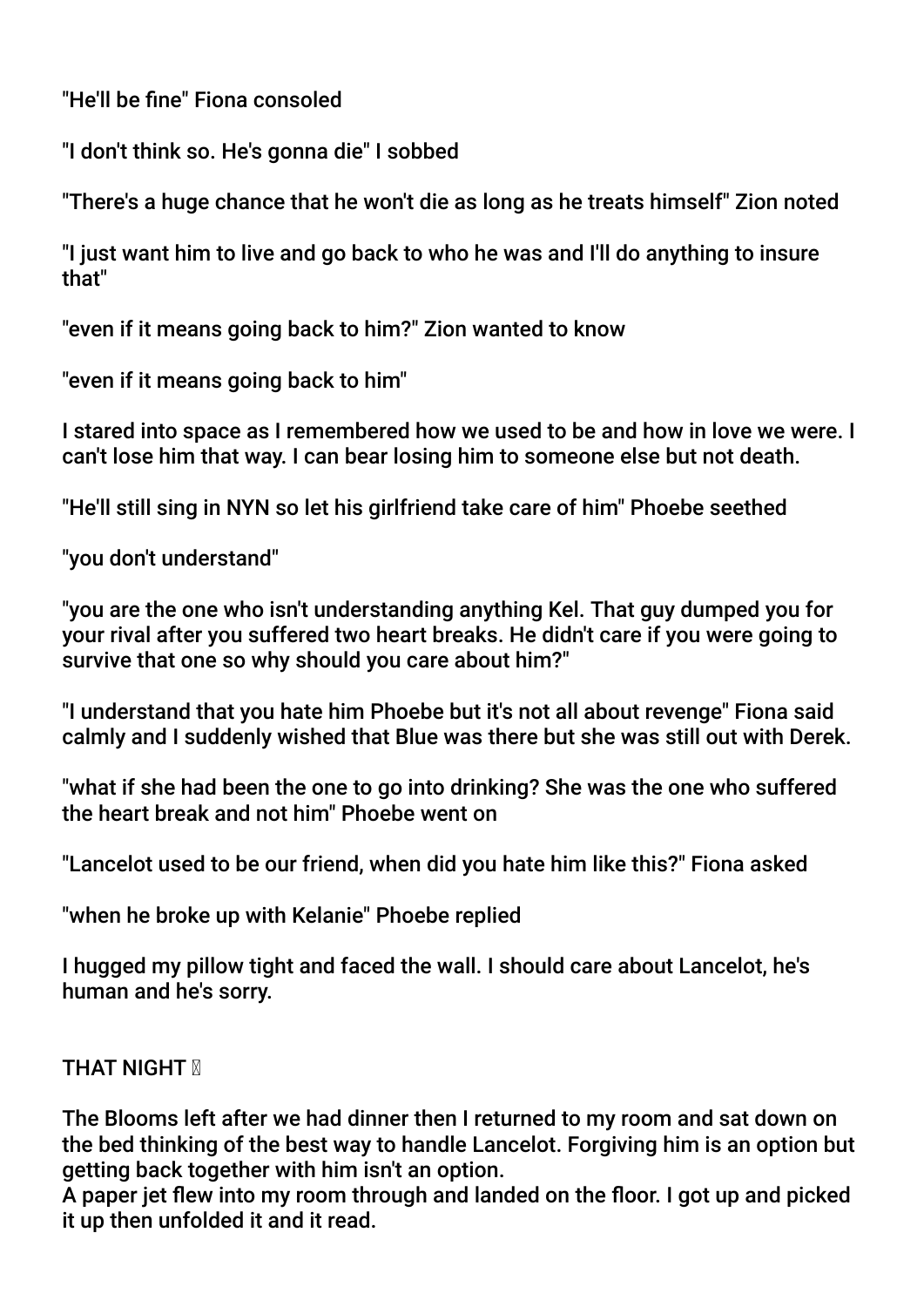\_\_\_\_\_\_\_\_\_\_\_\_\_\_\_\_\_\_\_\_\_\_\_\_\_\_\_\_\_\_\_\_\_\_\_\_\_ Just wanted to wish you goodnight. \_\_\_\_\_\_\_\_\_\_\_\_\_\_\_\_\_\_\_\_\_\_\_\_\_\_\_\_\_\_\_\_\_\_\_\_\_

I ran to my window then looked around but saw no one. How long will he keep hiding? I thought then went back to bed.

THE NEXT DAY AT GLAMOUR HIGH

"NYN is in a week time" Ms Chantel said and started her usual sermons about us making her proud and putting The Barbie dolls to shame. I was present but I wasn't listening as I stared at Angelou from the window and thinking about Lancelot. Angelou turned and saw me then burst into laughter. It was weird cause I've never seen him laughed before and the frst time he did was to laugh at me. I frowned at him and he laughed more. I got angry and turned to Ms Chantel then she gasped

"What happened to you?"

The Blooms whirled around and all burst into laughter

"why are you all laughing?" I asked and gazed at Angelou who was no longer laughing

"you got poo on your hair" Blue guffawed then I brought out my phone and checked my refection. A stupid bird poopoed on my hair.

I stormed out of the music room and ran into the restroom to clean myself up. It was sticky and disgusting.

I bent my head on the basin and turned on the tap then I washed my hair with soap. It took a long time before the poo went out. Though not all. I dried my and went to the hair stylist.

She blew dry my hair with a hand drier then packed it. She brought out a new hair band and put on the hair. A paper was attached to it so I brought it out and it was a note from my so called secret admirer asking me to meet him at the lot.

"who bought this hair band?" I asked the hair stylist

"Anonymous" she replied and walked out

Seriously? Is anonymous now the name of a person?

I left the saloon and headed to the lot but there was no one in sight. I walked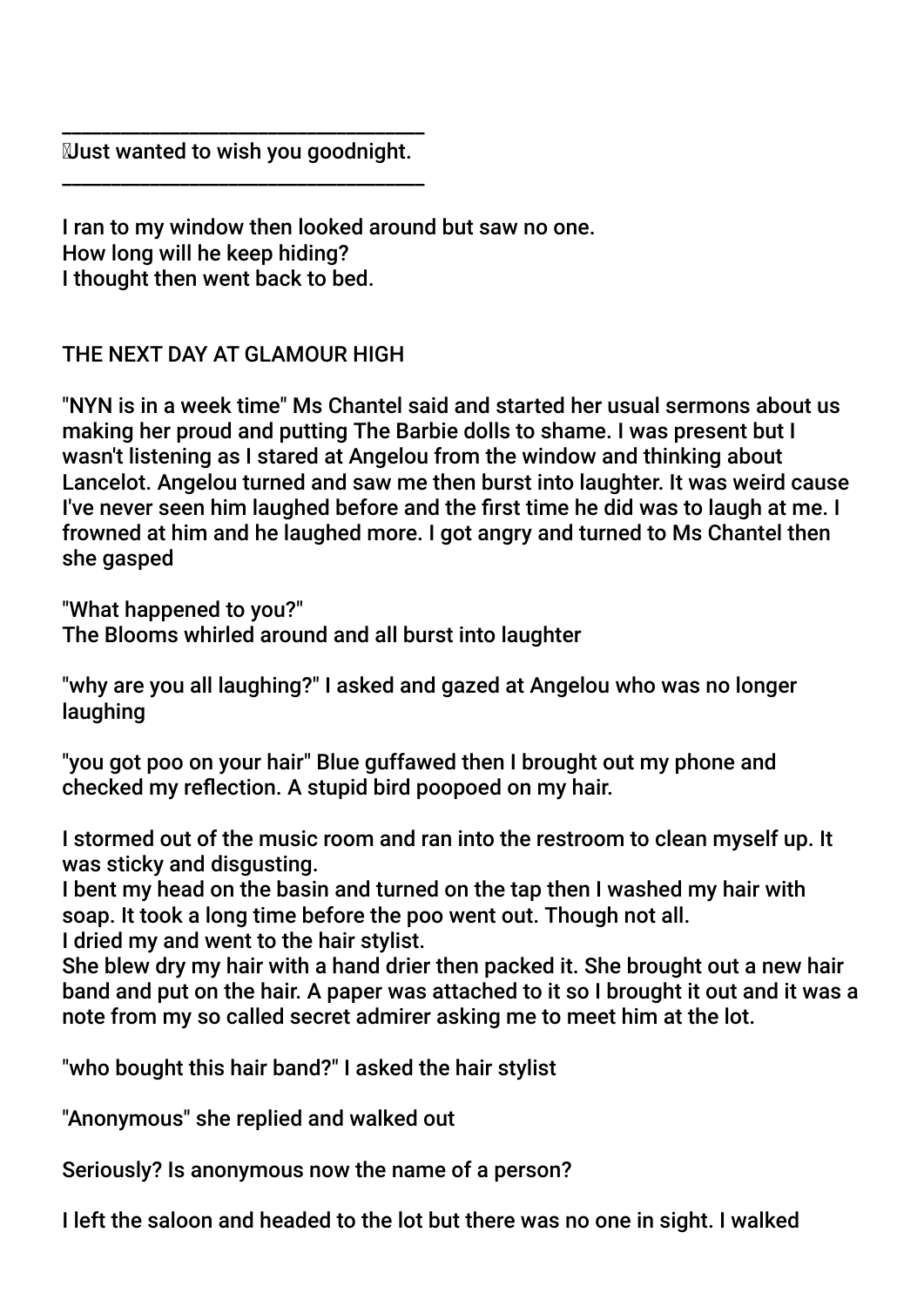further and saw Lancelot sitting lonely in his car. It couldn't be Lancelot. I walked on and saw Angelou sitting on the bonnet of a car and playing piano in his phone. Just when I was about to walk up to him, my eyes drifted to a corner and saw Tristan pacing about restlessly.

Now, who am I meeting?

Angelou is out of the question cause he can never be the pilot but some part of me wished it would be Angelou. Then who is it between Tristan and Lancelot?

"looking for something?" Angelou asked breaking into my thoughts "or someone?" he added and I realized he was now standing close to me but I didn't notice

"Someone who fies paper jets" He gave a lopsided smile "whoever fies that"

"someone has been... " I cut myself shut "never mind"

"I can help you" Angelou said then pointed to Tristan "do you see that guy over there?"

I nodded

"he has been fying paper jets around"

My heart started racing "Tristan?"

"yes"

"but Tristan doesn't know how to make jets"

"I thought him"

Unbelievable Why Tristan?

"see ya later" he said then walked out

I kept staring at Tristan not believing Tristan was my secret admirer but didn't tell me. He looked at my direction and our eyes met. He was sweating nervously.

"Tristan!" I acted normal and walked up to him

"Hey! Kelanie"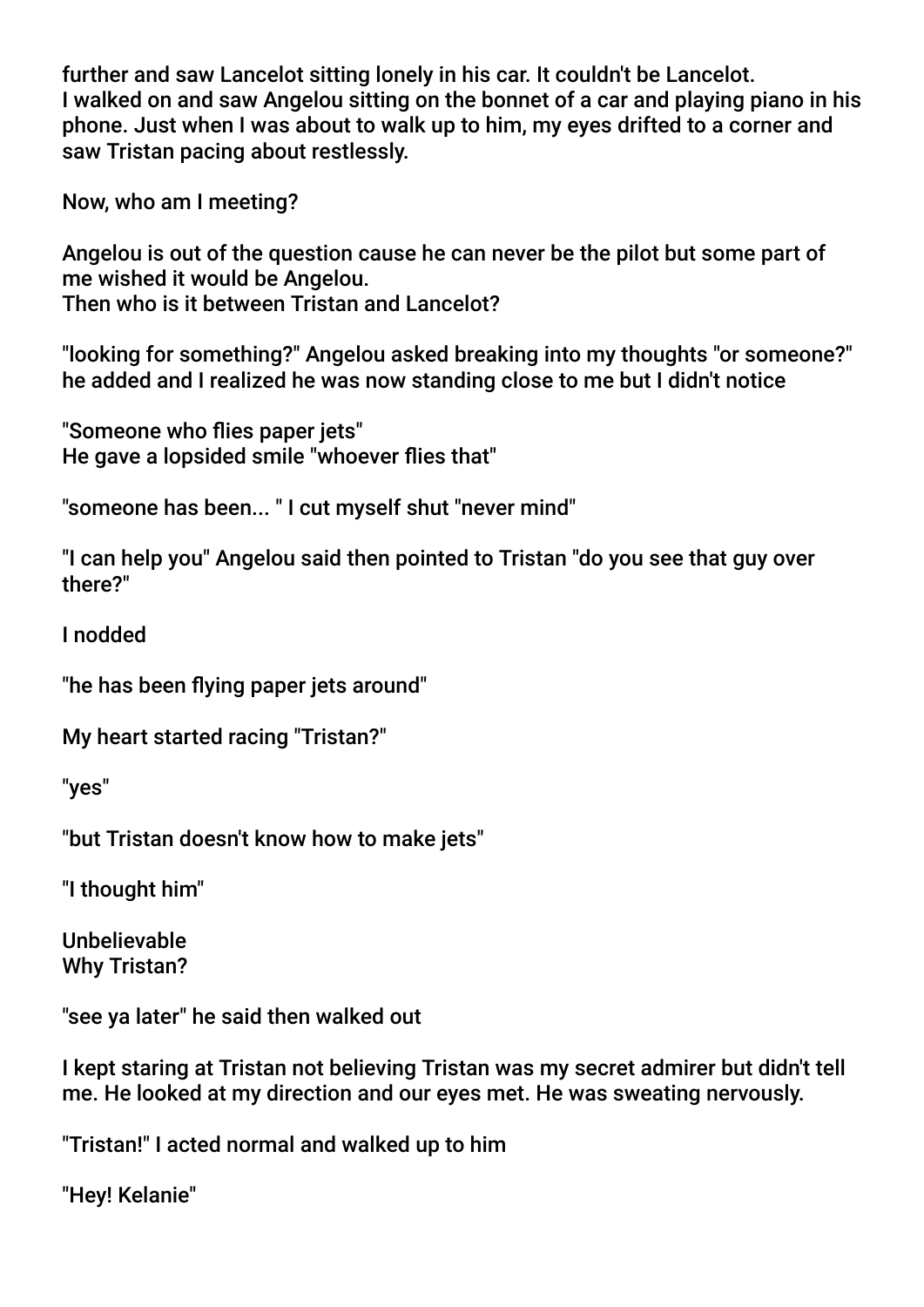"Are you reading for a pop quiz? You look nervous"

"you too"

"me?" I touched my forehead and I was sweating like crazy

"Am sorry for the way things turned out... " he trailed off "I don't know how to begin"

"I understand"

"You do?"

"I do, I've been getting your jets" I chuckled nervously

"What do you have to say about it?"

"I don't know" I sighed

"I know you've been through a lot but am scared of keeping my feelings to myself and watching someone else have you"

"Someone else?"

"I've always loved you even before you started dating Tony but I felt you would see me as a bad friend for loving you"

"And you kept it to yourself all these years?"

"I was scared of losing you and am still scared I'll lose you now"

"It's okay" I said and hugged him "You'll always be my bestie and I appreciate your feelings for me"

"Thanks for your understanding I thought you would hate me"

"I can't hate you but am not ready for any relationship now"

"I know, I just wanted to tell you in case you ever wanna try love again am always here"

"Thanks"

. . . .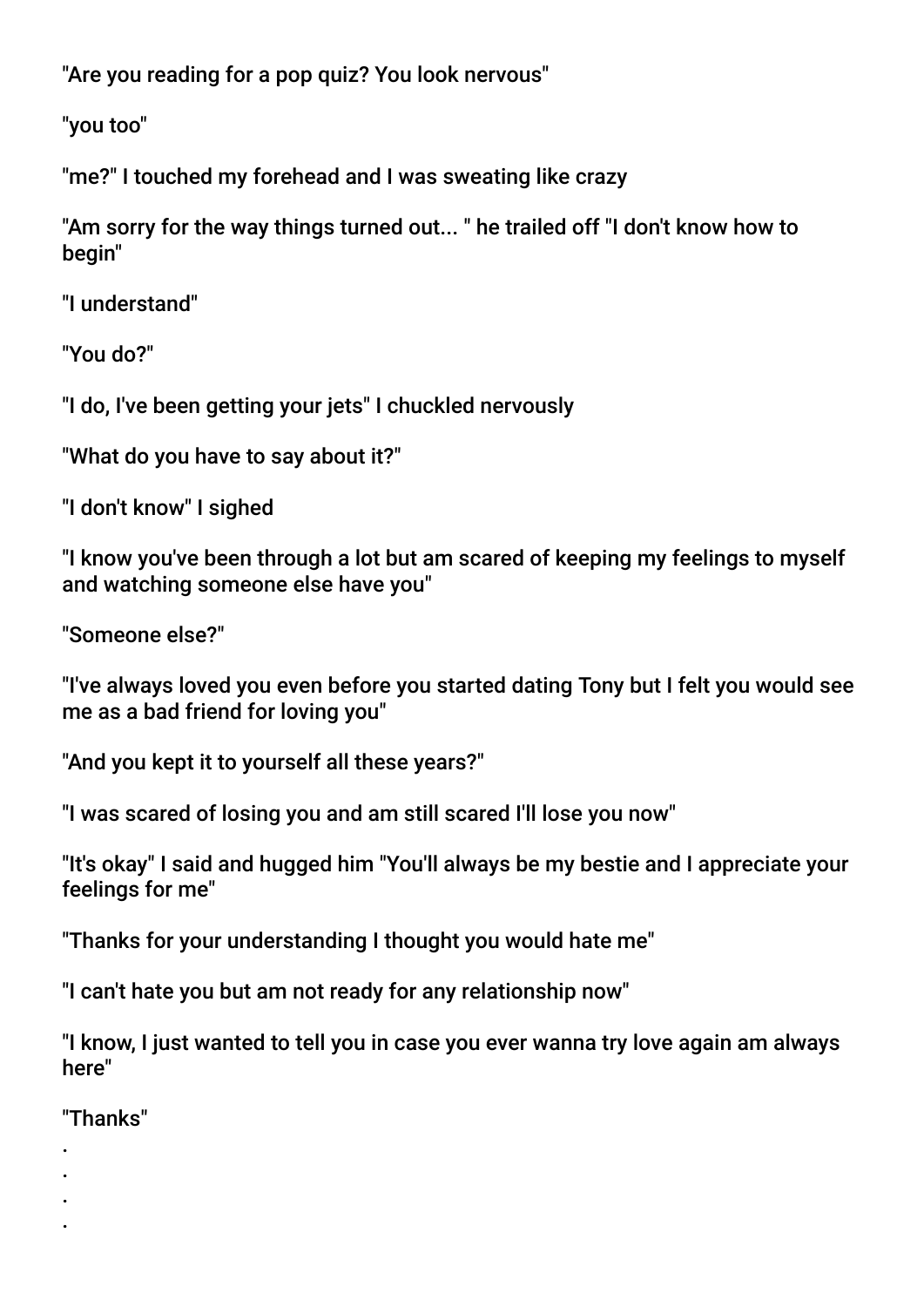## . TBC [12/16, 12:01 PM] MartinMartino: MHGH SCHOOL ROMANCE M

Painful love

. . . . . . . . . .. .

#Episode\_24

**MANGELOUM** 

I stood rooted to the ground while Kelanie and Tristan were held in a tight hug. I couldn't believe I was dying at the sight and I just wanted the ground to open up and swallow me.

I remembered the paper I had picked when I was with Kelanie and the times I over heard The Blooms talking of a secret admirer. I got scared that Tristan might be the secret admirer and... Why should I even be scared?

I turned around then proceeded to leave but I couldn't and my heart was ripping out, I turned to them again and they were now holding hands and talking. I suddenly started wishing I hadn't told her Tristan knows how to make paper jets.

What do I care?

\_\_\_\_\_\_\_\_\_\_\_\_\_\_\_\_\_\_\_\_\_\_\_\_\_\_\_

I turned to leave again but I couldn't and I was getting real jealous this time. Tristan looked up and caught me staring at them then he hugged Kelanie again. I scoffed and walked out.

"how?"

"staring at Kelanie and Tristan at the lot today"

<sup>&</sup>quot;I saw you" chance said later that evening when we were in my room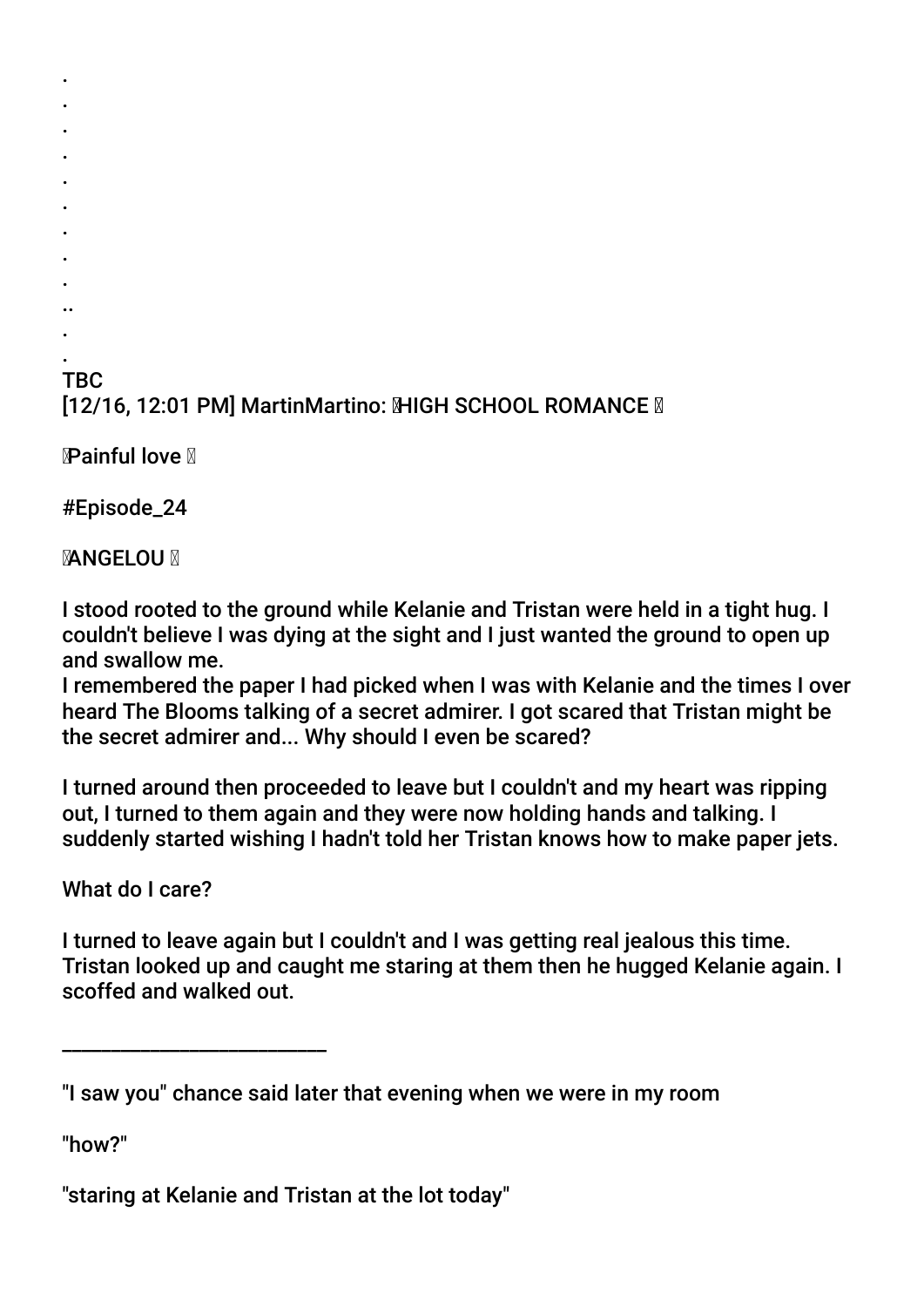"I was just passing by"

"but you stood watching them"

"what are you insinuating?" I asked cause I knew the guy was up to something

"nothing" he shrugged then asked "how are you preparing for NYN? It's in a week time"

"the question should be 'How are we preparing' not me"

"our job is just to play the instruments no big deal"

"and my job is just to sing. No big deal"

Chance smiled "Am happy for you"

"how?"

"you coming back"

I hissed and looked away. Chance is going crazy and I know exactly what he's talking about but it can't be true.

"You know what makes me happy the most?"

"what is it?" I asked with less concern

"my trip to Miami with Selene"

"Have fun"

"of course I will" he chuckled "you'll be alone"

"I've always been alone"

Chance gazed at me for a while then burst into laughter

"why are you laughing?"

"nothing" He guffawed then walked out

He's crazy

I got up and trailed behind him till he got to the balcony then he stopped and gazed down the outside.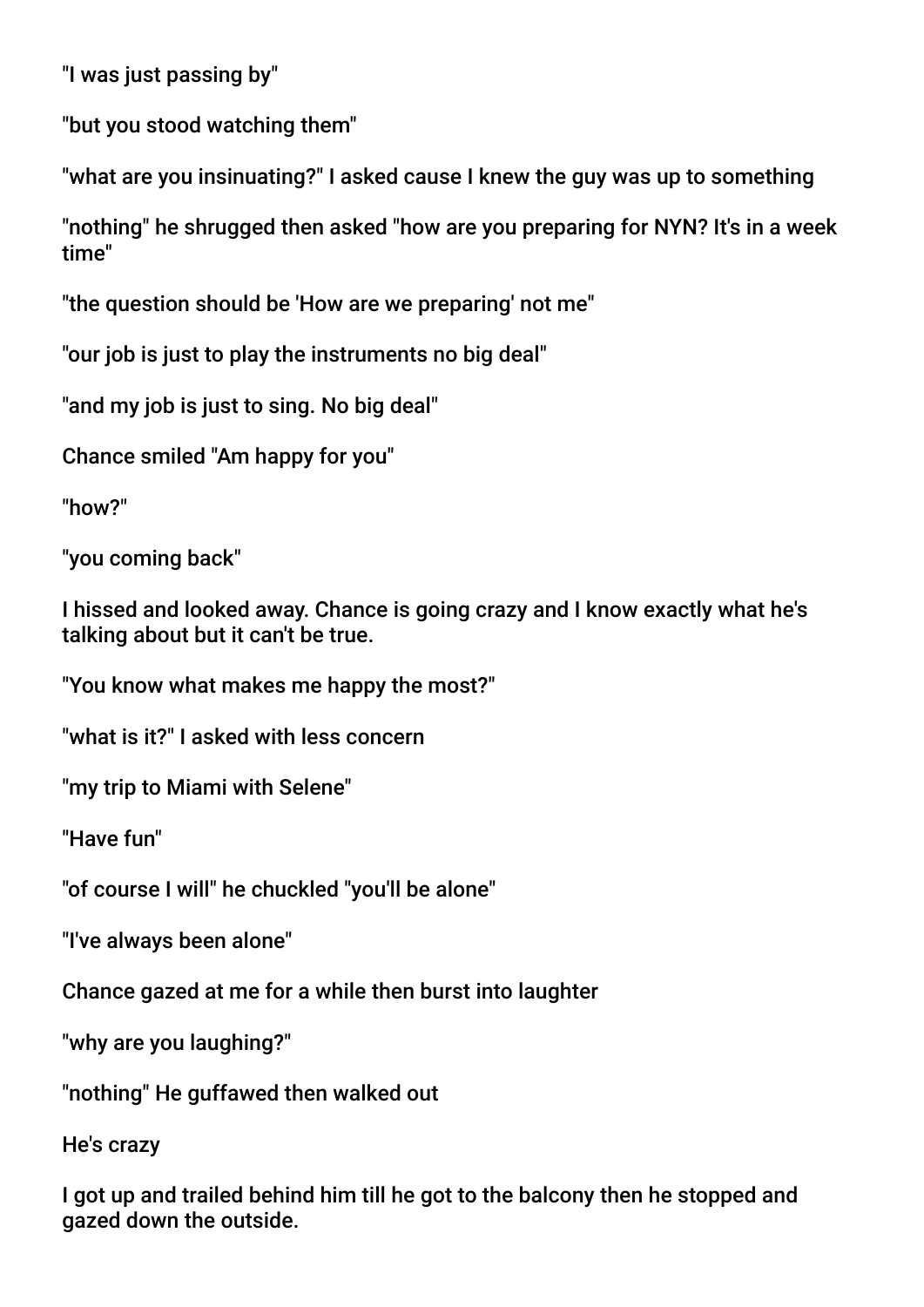"How long do you plan on hiding up here?" he asked without turning to look at me

"As long as forever"

"You can't hide your identity forever and you can't run away from who you are"

"Not now Chance"

"What if you ever have a girlfriend and she wants to visit you, will you bring her up here?"

"First, I don't plan on having a girlfriend, and second, if I ever do she's not coming up here"

"You'll bring her up here if you really love her"

"I'll bring her up here if she's Lisa"

He sighed and kinda got mad "can stop bringing up her topic? When will you realize that the dead is the dead and the living are living?"

"I don't plan on realizing that" I stated adamantly and walked out

"You'll come to realize that" he shouted after me but I wasn't ready to listen to his sermons.

**KELANIE** M

Tristan loves me. That's so unbelievable and weird. How can you fall in love with your bestfriend? I don't think I can love him back but I don't want to hurt him at the same time. He has never being in love with anyone but me but I loved others without realizing it and now it's too late.

I don't love him and can't date him out of pity. It's totally not an option. I can never bring myself to love him cause he's my bestfriend and he's totally friendzoned. Bestfriends don't date.

A knock came on the door and it didn't sound like the crazy Blooms nor my nanny. I ignored it and it came again.

"Nanny?"

The knock came again.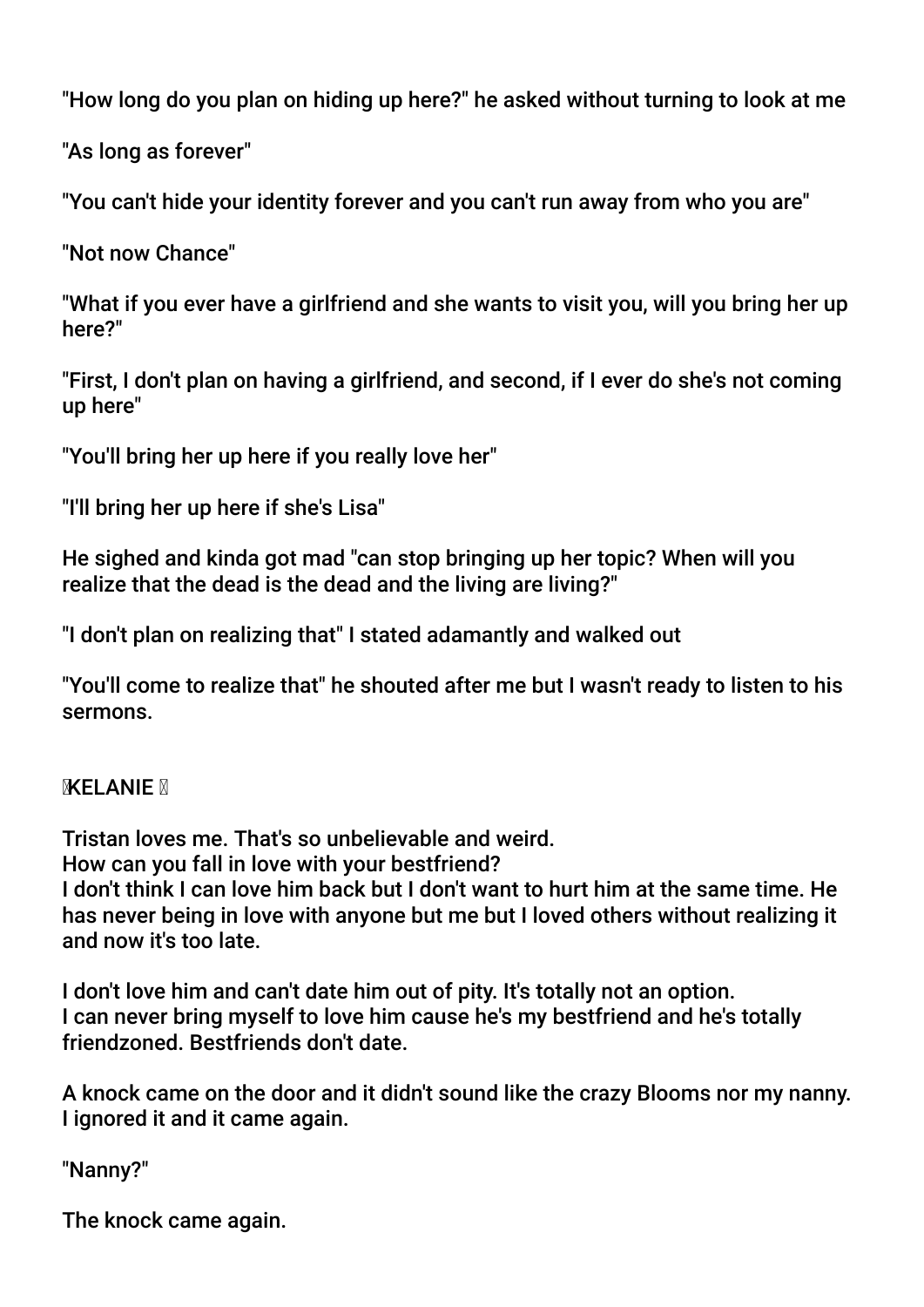I got up and went to get the door. When I opened the door my parents were standing before me after so many years.

"Mum? Dad?"

"Oh! My angel look how big you've grown now" mum squealed and hugged me but I didn't hug back instead I asked

"what are you doing here?"

She pulled away then held me shoulders "we're your parents and this is our home. We came to see how our baby is" dad replied and I blinked rapidly to suppress my tears

"Am not your baby" I hurled and yanked mum's hands off my shoulders

"We are really sorry for everything and we promise to make it up to you" mum said

I huffed and tears trickled down my cheeks "You think money can buy everything?"

"We made you comfortable got you cars and everything you need. What more do you ask for?"

"Parental care and love but I never got that as a child. Now am grown I can take care of myself I don't need you again" I stated then walked in and slammed the door at their face

"We're really sorry just open up and listen to us" mum pleaded but I just sobbed quietly on my pillow. I've always cried like this ever since I was a little girl and had no more and dad to come back to.

"We just wanted to give you a comfortable life that's why we worked so much" dad said

"we promise not to leave again"

I didn't reply them then they left to God knows where. Later that night, nanny brought dinner up to my room cause I refused to come down for dinner. I didn't want to see my godforsaken parents.

"Are you alright?" nanny asked patting my hair while I ate and I shook my head

"You have to forgive your parents so you can be fne" I opened my mouth to talk but shut it back and continued eating.

"I know they hurt you but their back for good and won't be leaving again"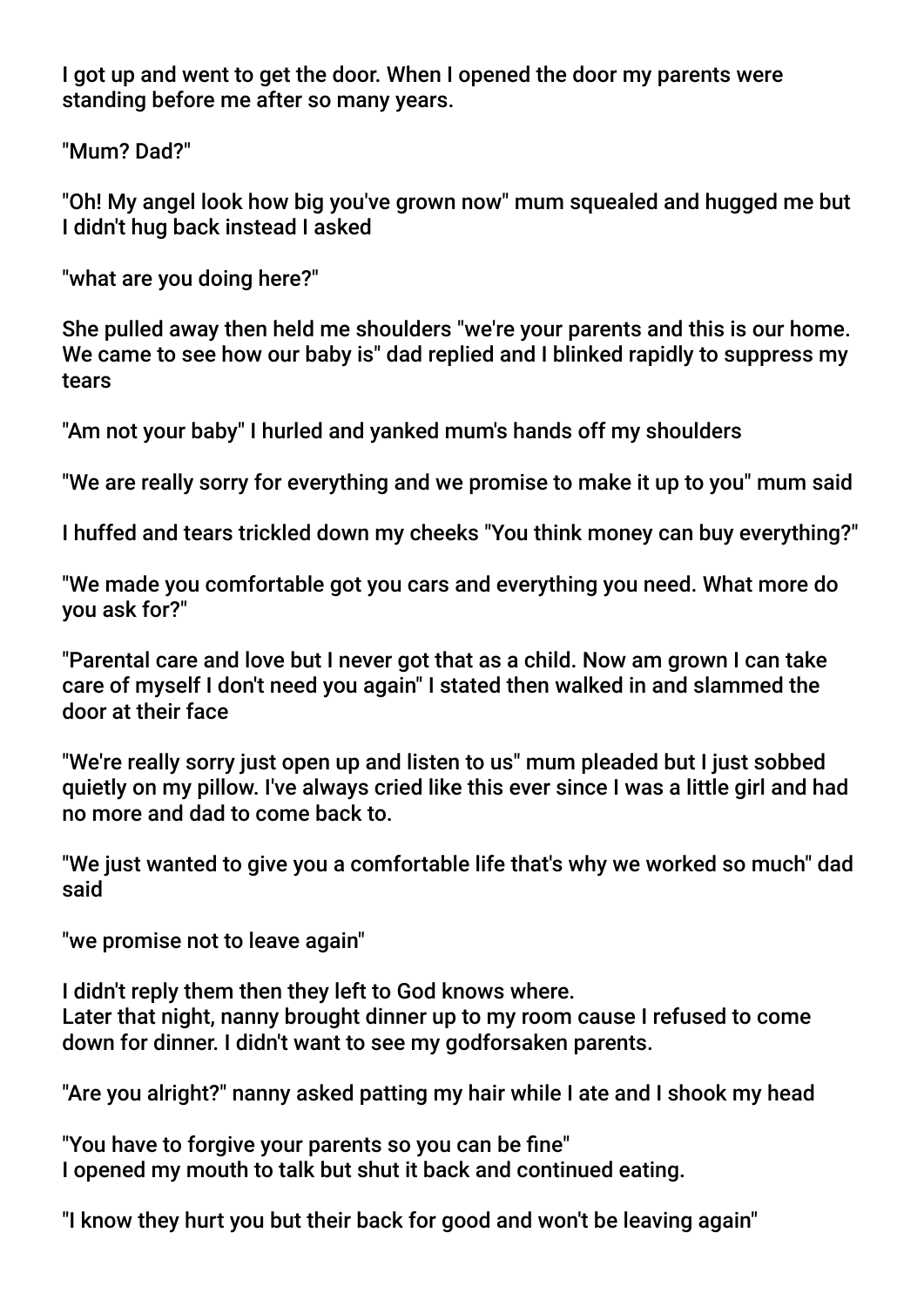I didn't say anything as I continued eating. "Hear them out please"

"Am done eating" I said and dropped the spoon

"Isn't the food delicious? You haven't eaten anything"

"you're ruining my appetite with talks about the people that gave birth to me"

"Am sorry but those people are your parents"

"were my parents" I corrected then fell back to my bed

"please eat I promise not to talk about them again"

I gazed at her wordlessly then got up and continued eating. I finished my meal then she left with the tray and I locked my door not wanting my parents to come in. I took off my clothes then entered the tub for a cold bathe.

**THE NEXT MORNING M** 

I rubbed my tempo with my palm as I got out of bed. I slid my feet into my pink fip flops and plodded into to bathroom to shower and get ready for school.

**THIRTY MINUTES LATER N** 

I was done dressing for school then I shouldered my bag and walked out of my room. I locked the door then glanced at my parent's closed door. It felt the same way it has always been, like no one was there for me.

I took in a deep breath and descended the stairs. Nanny was pacing to and fro worriedly when I got to the kitchen.

"Good morning nanny" I greeted then sat on the breakfast table and she passed me a cup of coffee

"You look tensed"

"am fne. How was your night?"

"Great" I replied then drank from my cup

"where are my parents?"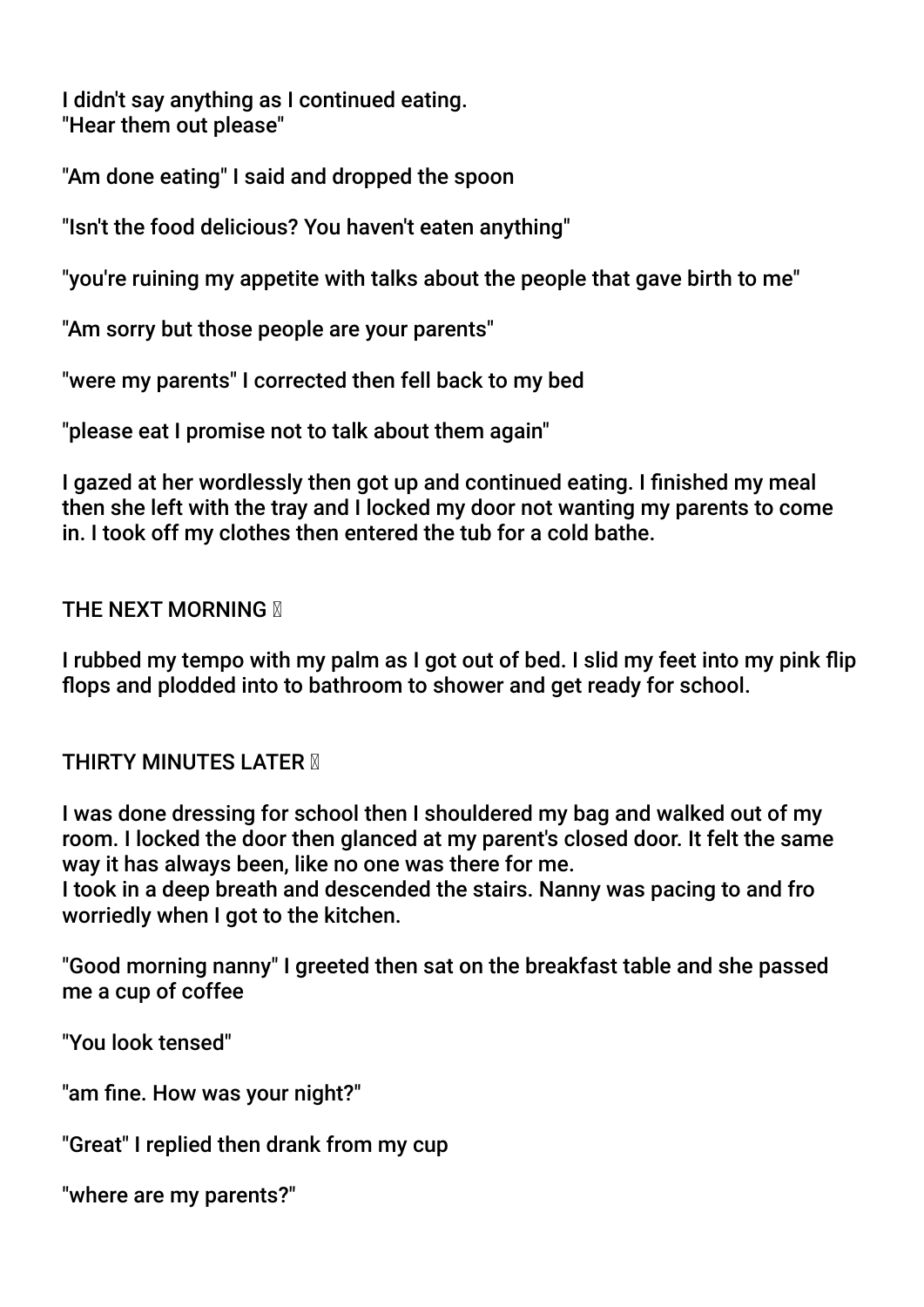"Well... Something urgent came up and they didn't want to wake you and due to how urgent it was... they couldn't wait so... " she trailed off

"they left?"

"am very sorry"

I swallowed a lump in my throat and ran out of the house ignoring my nanny's calls. I ran out of the compound and the security men didn't try stopping me. They understood why I was running away cause it wasn't my frst time of running after each time my parents leaves.

I ran a far distance then stopped and sat by the road side and continued crying.

"It's okay" a familiar masculine voice coo then pulled me to his shoulder. I fell on his broad shoulders and continued crying without looking up to see who it was. He wiped my tears with a handkerchief then started singing softly.

 she said don't cry I got your back **I'll be there to catch you when you fall I'll be that someone you can depend on**  that someone you can confde on that someone to catch you when you slip

I got up and stared at Angelou then he stopped singing "Please go on"

"you're not going to cry again?"

I hastily dried my tears "am not"

**Carry you when you fall**  make you happy when you're sad make you smile when you cry correct you when you go wrong

"Am done"

"You didn't sing it till the end" an elderly woman who had been listening to him from behind said

"That's the only part I know"

She smiled revealing a set of old decayed teeth that were once white an attractive

"my husband used to sing it to me when we were younger and in love like you both"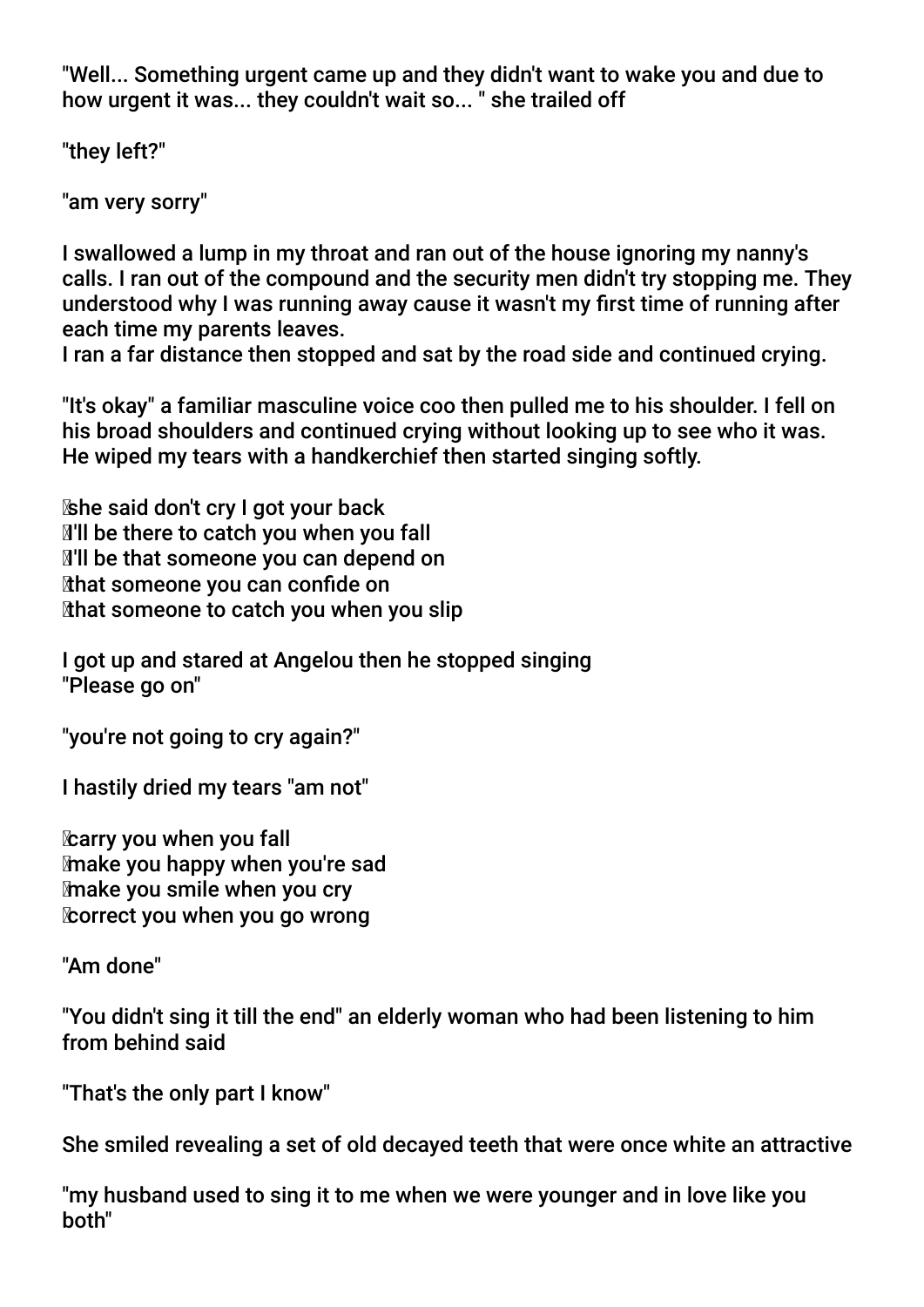I and Angelo exchanged glances then turned to the woman and I asked

"can you sing it granny?"

"yes"

"please sing it"

She cleared her throat then started singing in an old crooked voice

 and love you till the end she's my soulmate and my companion

"I don't know that line" Angelou said when she was done

"it's was so romantic then, you wanna hear our love story?"

"Not today granny, we're late for school" Angelou replied then took my hand and dragged me up

"I'll be quick I love telling young couples my love story so they can learn from it" she prompted

"You're making a mistake granny we aren't a couple" I said

"oh!" she mouthed "am sorry but you look like a couple"

"we aren't"

"you should be a couple"

"But we aren't" Angelou repeated

"Why?"

I exchanged confused glances with Angelou then turned to the woman "we're in a hurry"

"you already said that before" the woman sighed "am old but I can hear properly why must your generation be so disrespectful? Back in our days, we respected elderly people a lot. Wanna know why?"

We shook our heads "no"

"sit, am gonna tell you"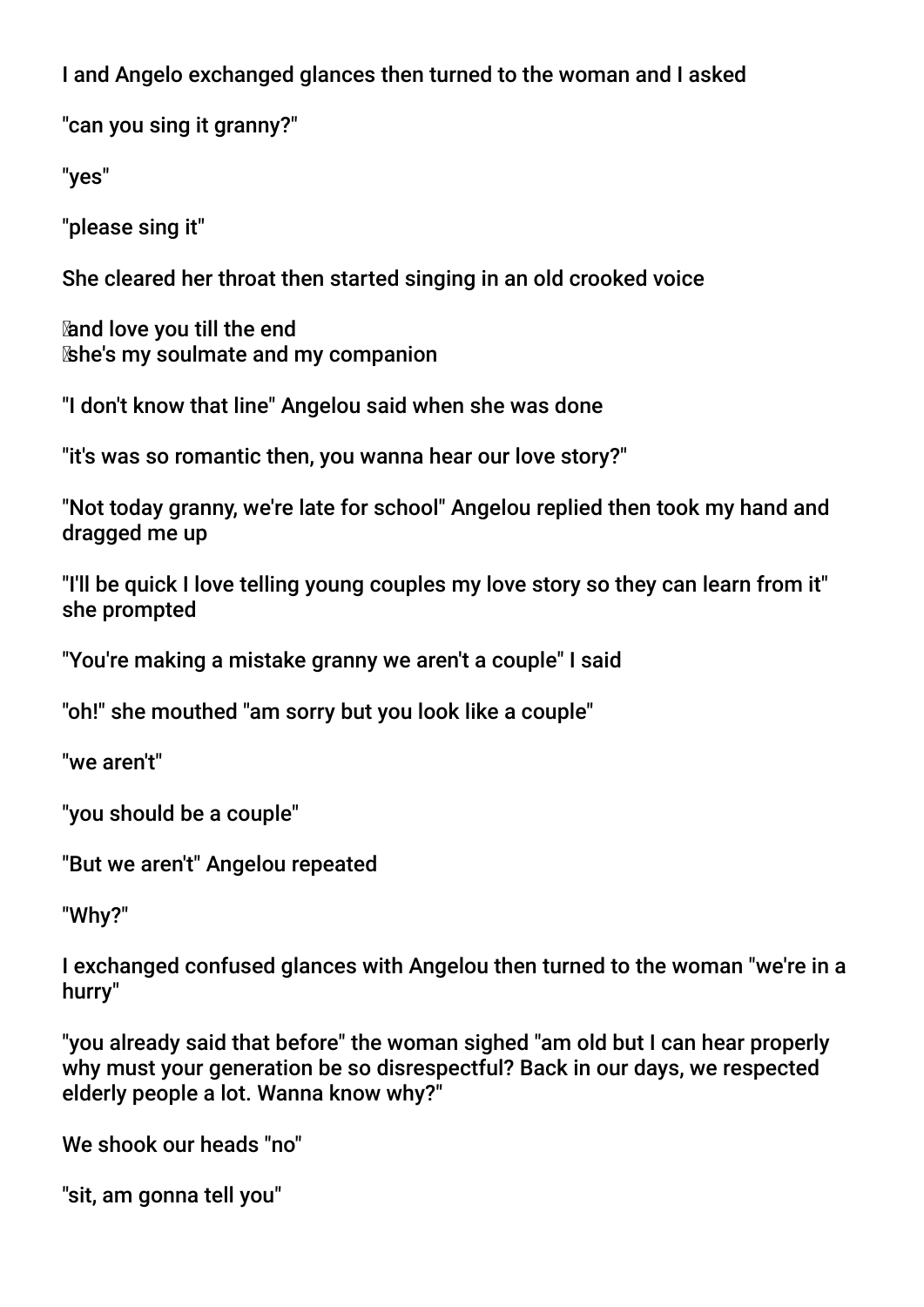## **MTRISTAN M**

Words couldn't explain how I felt when I saw Kelanie and Angelou together. I should had been the one holding her and consoling her but someone else is taking my place again. Someone I've always feared. I watched them from a distance as they talked to an old granny then sat down next to each other as the old granny joined their hands together.

I bit my lower lip and shut my eyes tight as tears rolled down my cheeks. It's happening again. Am losing again.

- . .
- .
- .
- .
- .
- .
- .
- .
- .
- .

## . YOU GUYS THINKS AM THE ONE WITH THE HEART BREAK? NAH, THE GLUE IS FOR TRISTAN AND ANGELOU M

#### . TBC

.

# [12/16, 12:01 PM] MartinMartino: MHGH SCHOOL ROMANCE M

What to do

# #Episode\_25

# **KELANIE N**

We sat down and the old woman joined our hands together which was the most awkward thing I ever had to do. I looked up and caught Tristan staring at us then I withdrew my hand from Angelou's. Tristan smiled wryly and walked away.

"I'll be back" I got up and ran after Tristan

I ran to the direction he went but couldn't fnd him again. I knew he was hurt and I felt guilty about it. Even though I don't love Tristan I can't let him get hurt.

"I could talk to him if you want" a familiar voice said and I got startled then whirled around and it was Angelou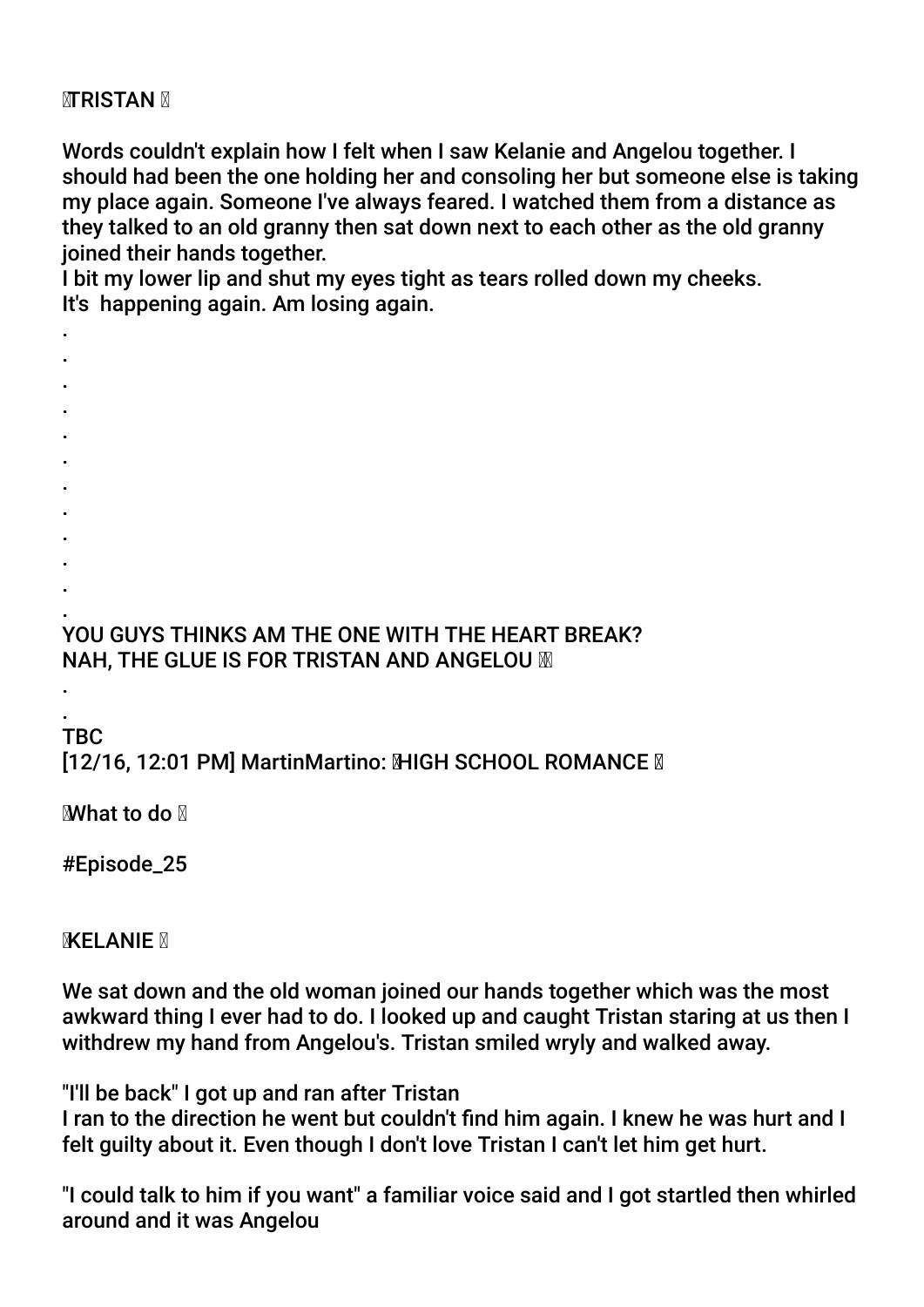"you scared me"

"am sorry I didn't mean to" he apologized and I just nodded

"Let's go to school"

"Right, the old woman already left" We boarded a cab and headed to school.

"mind if I talk to Tristan?" Angelou asked when we got to the school

"you don't have to I'll talk to him myself"

"Sure you don't want me to explain that nothing is going on between us cause that's what he thinks"

"I'll talk to him" I insisted

"Alright" he said then added "see you later" and walked off

I sighed running my fngers through my hair then headed for The Stops music room.

"Hey!" I greeted softly as I popped my head into the music room with the rest of my body out. Tristan was alone and he looked devastated.

"Hey!" he greeted back then I walked in fully

"you don't look good"

"Am okay"

I smiled and sat beside him "what are you doing?"

"Thinking about the best way to make you love me back"

I got chocked at his reply and I couldn't talk or even look at him. What do I tell him? I can't possibly love him back.

"Am sorry" I managed to say

"there's nothing to be sorry about" he smiled weakly but the smile was flled with so much hurt and pain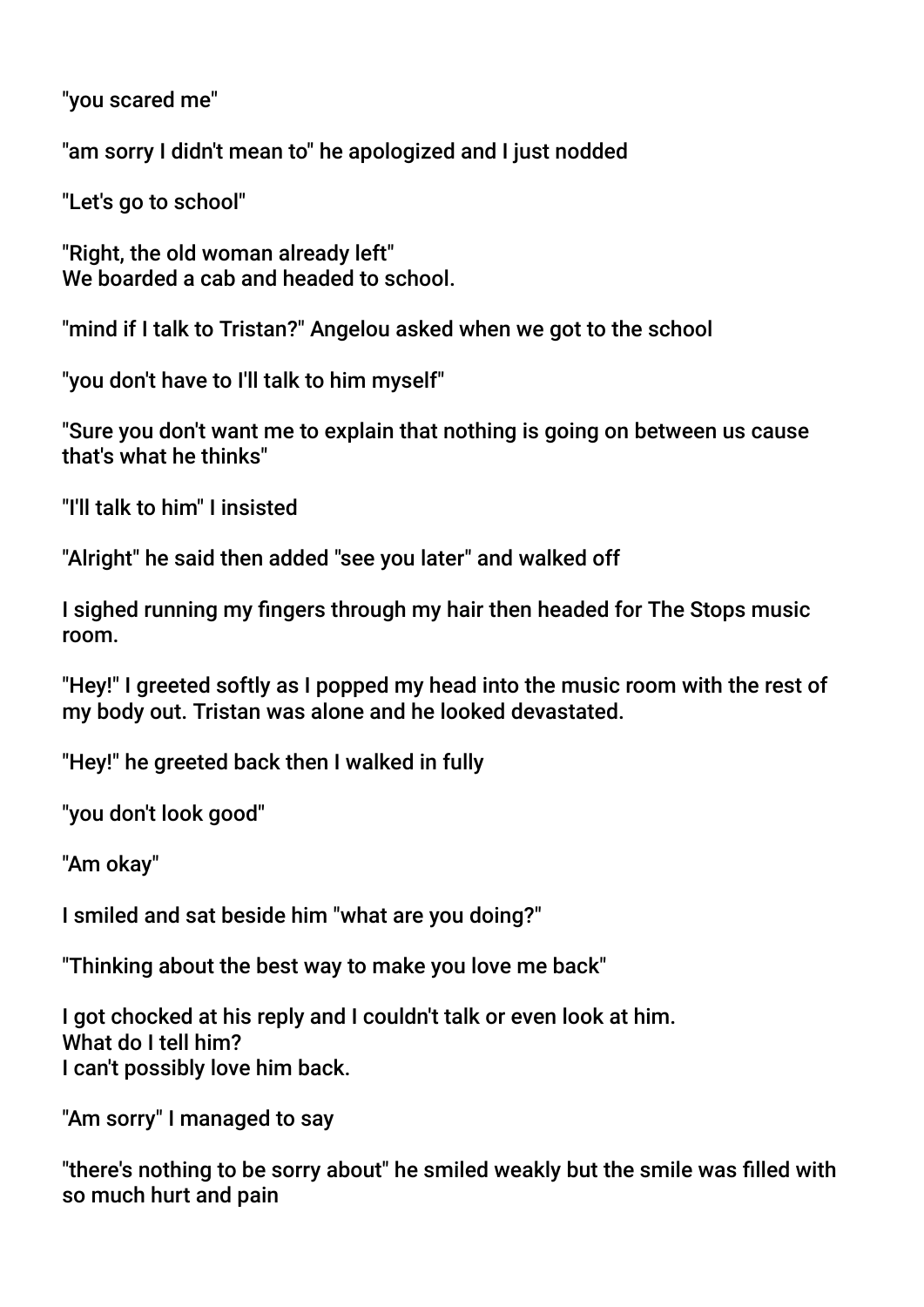"do you like him?"

"who?" I asked like I didn't know who he was referring to

"Angelou"

"I just see him as a friend" I replied

"The same way you see me right?"

"Tristan I never knew you liked me all these while and now... " I trailed off

"And now?"

"I don't think am ready to love again besides you're my bestfriend

"and am friendzoned?"

"That's not what..."

"it's alright" he cut in "I wasn't expecting much either" he got up and started walking out

"Just hear me out"

"And get hurt at the end" and he walked out of the music room slamming the door shut behind him.

I let out my breath slowly in utter confusion. I didn't know what to do and dating Tristan wasn't an option.

I haven't told The Blooms yet but they're so gonna side with Tristan if I tell them or they might not, I just don't know. I don't want a boyfriend and I can't promise to date Tristan when am ready.

What if I fall in love with someone elsr then?

"Finally" Zion exhaled entering the music room "I've been looking for you and Tristan told me I'd fnd you here"

"Is anything wrong?"

"You don't sound like you, are you alright?"

"am fine"

"I met Tristan and he looked sad I can bet he was crying but when he saw me he pretended to be fne and wiped his tears and now you're here also looking sad.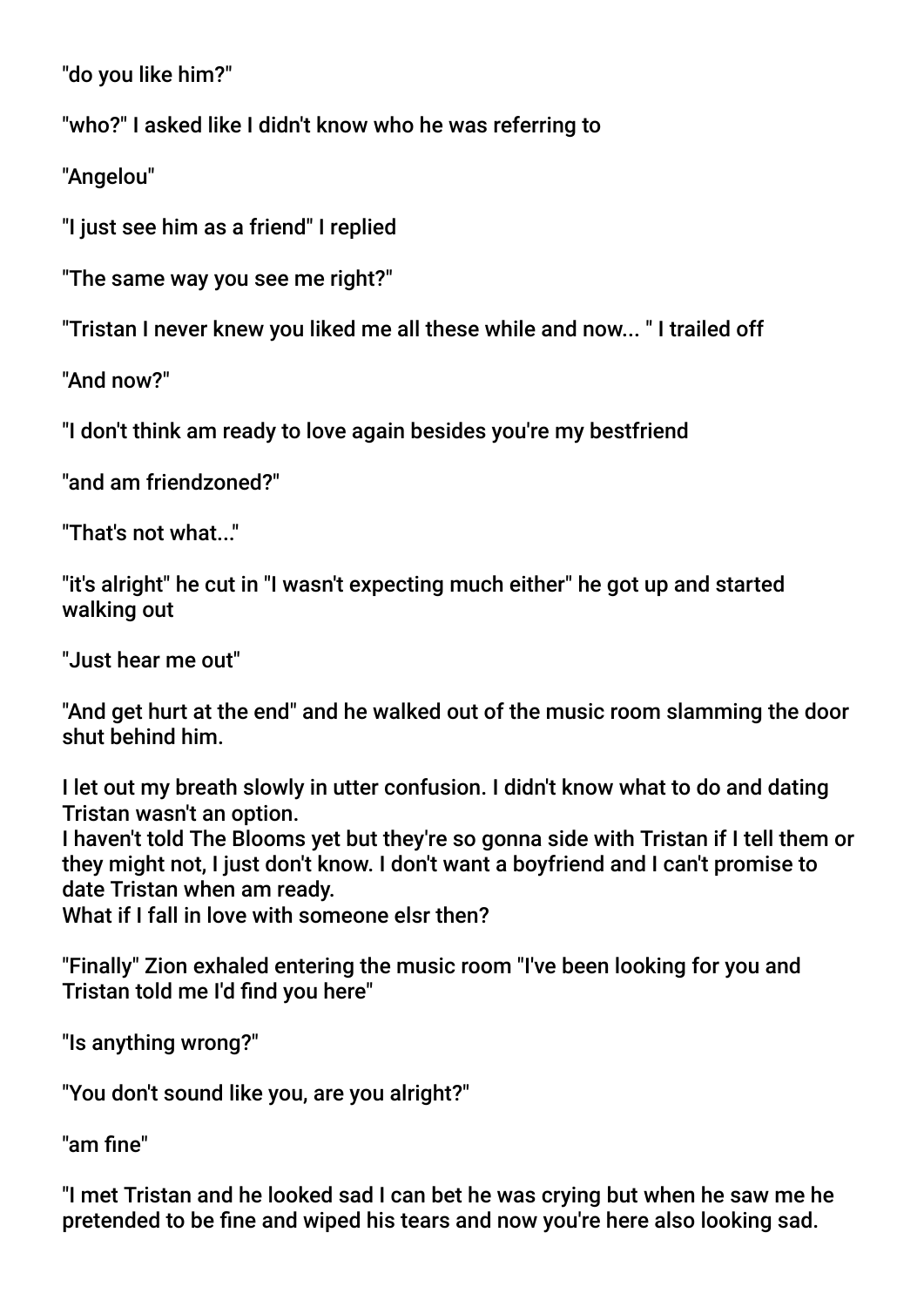What's going on?"

"I don't know about Tristan but am fne"

"Sure? You can tell me"

"Why were you searching for me?"

"oh! That's right" she chuckled "we're having an emergency rehearsal"

"why?"

"Ms Chantel will be traveling tomorrow and won't be returning before NYN so she wants to hear us for the last time"

"but NYN is in four days time she can always wait till the competition is over"

"she can't"

"I don't think I can sing now"

"this is the perfect time to sing cause you're really emotional now"

I sighed and followed her as we walked to The Blooms music room. "Where have you been?" Ms Chantel asked as we entered the room

"around" I replied and Angelou walked in

"You guys have been lazy lately because of the Glamour Diva and homecoming game and you haven't been practicing for the big show"

I sat down as Ms Chantel went on "let's practice" she concluded

## THIRTY MINUTES LATER

"One more time" Ms Chantel said when we were done singing for the seventh time

"you've been saying that over and over again" I said cause I was really tired of repeating the song

"I want you to be perfect" she replied emphasising on the word 'PERFECT'

"We're going to keep practicing till that day even in your absence" I said even though I knew I was lying. We'll never be able to practice in her absence and Mr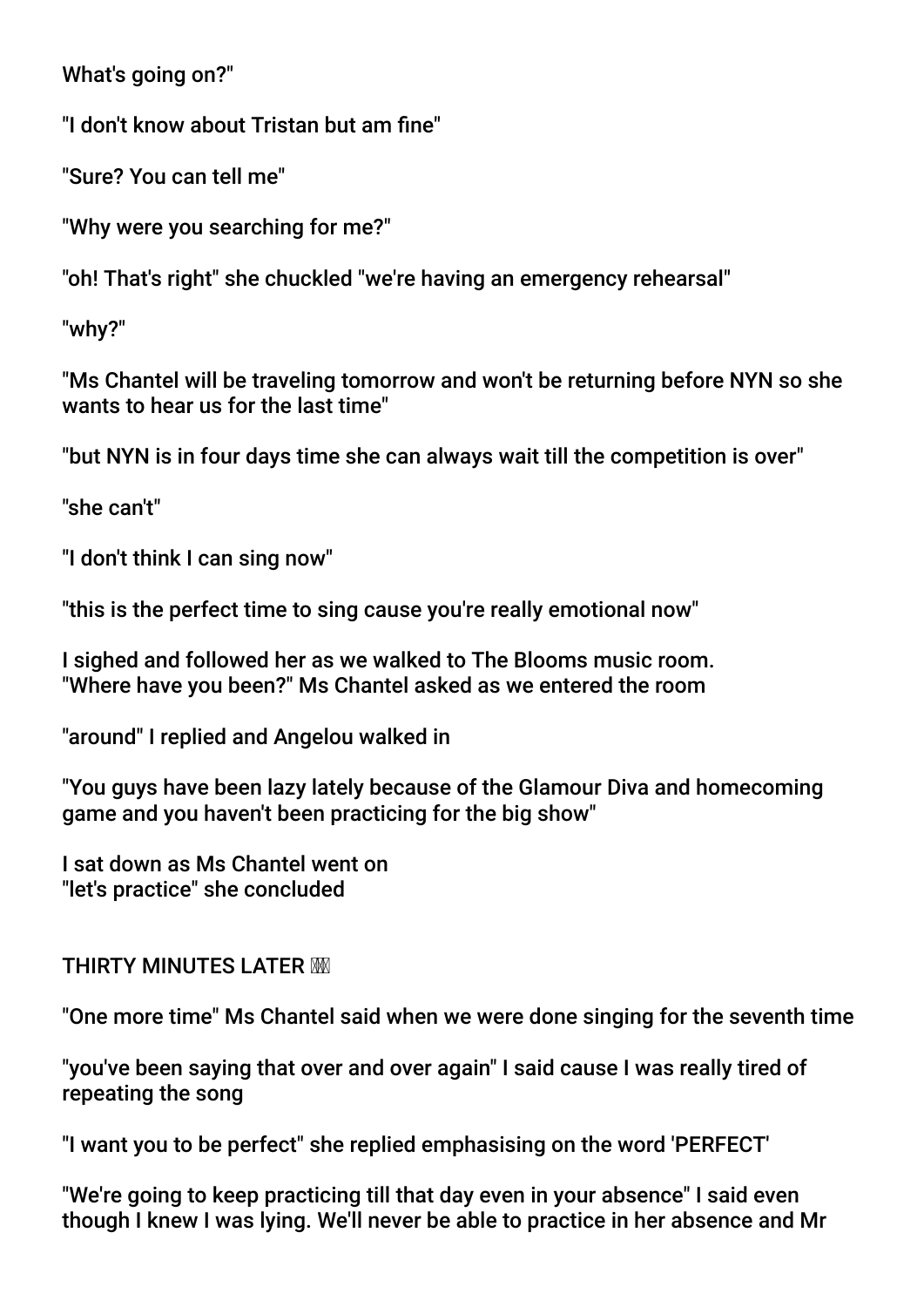Justin hasn't been in school for a week now.

"I can't trust you on that. Blue still isn't getting the note of the chorus and making the piano sound off key. Zion and Phoebe aren't playing the guitar well and you aren't harmonizing with Angelou"

"I don't believe you. You used to say we were perfect"

"not today so practice" And we practiced till school was over.

\_\_\_\_\_\_\_\_\_\_\_\_\_\_\_\_\_\_\_\_\_\_\_\_\_\_\_\_

"I can't move" Blue cried sitting still behind the piano

"my hands are hurting" Lex cried out as he came out drum set

"I might die before NYN, my back is aching me" that was ray as he put down his guitar

"me too" Sky and Alaric added also putting down their guitars

"Am sleepily" Chance yawned

"me too my eyes are heavy" I joined

"Let's go home" Derek said and got up and we also did

"see you tomorrow" we bade goodbye and left the school

I waited outside for Festus but he wasn't showing up and I was really tired. I sat down on a bench and put my headphones on.

"Mind if I keep you company?"

I removed my headphones and looked up to see who spoke. Angelou was staring down at me with his hands in his pockets. I felt butterfies in my stomach as he proceeded to sit beside me without my consent.

"What are you still doing here?" he asked

"Waiting for my driver" I replied and asked "what about you?"

"just hanging around"

"you act like you don't have a home" I blurted out and he gave a lopsided smile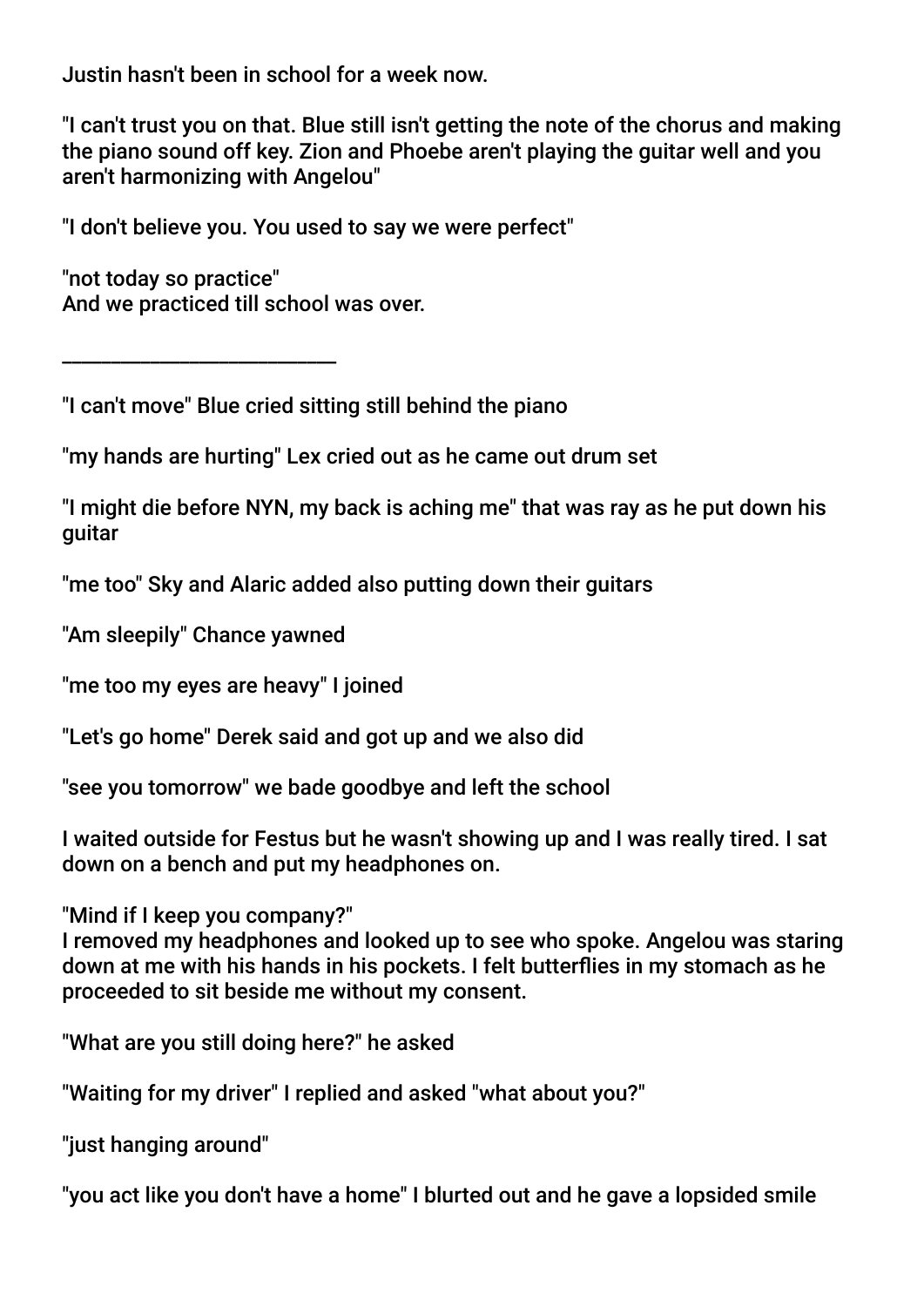"maybe I don't"

"you can go over to Caroline's house or better still stay with your pet snake"

"I would have but she died last night"

"sorry about that"

He chuckled "it's an old snake Kel"

"when did you learn how to pronounce my name?"

"I just pronounce whatever comes into my head, it's up to you to say whether it's correct or not"

"that makes you clumsy" I said and he frowned

"really?"

"yes, you can't just say whatever comes into your head, you have to think that's why you have a brain"

He gave me a square stare then said "I should've known" but he didn't shift his gaze and I started shifting back unconsciously.

"Have you sorted things out with Tristan?" he asked

"I have" I replied then added inaudible "I think"

"He really likes you"

"I know"

Angelou swallowed hard and stared into space as his countenance changed. "Wanna share why you were crying in the morning?"

I nodded then went on to tell him about my parents.

"you really love them" he said when I was done

"They are my parents"

"Reasons why you need to forgive them"

"That's almost impossible" I said then glanced at my wrist watch "what's taking my driver so long?"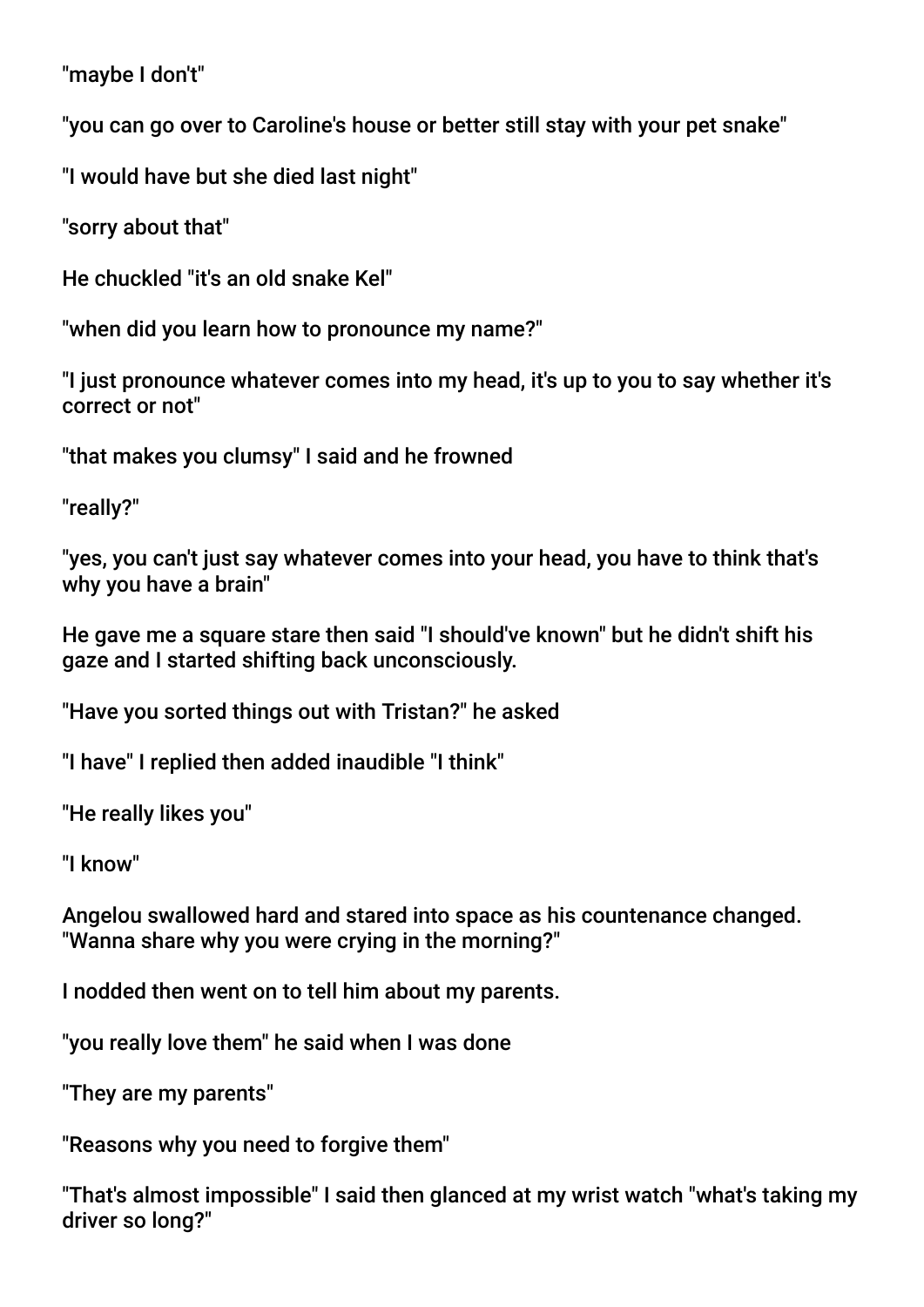"are you in such a haste to go home?"

Do I ever want to go? I just hope Festus doesn't show up

"No" I replied "am just worried about him"

"or about yourself?"

"I couldn't be much better" I said truthfully

"We've spent almost two hours here you must be hungry"

"I am, a little bit"

"There's a restaurant across the road I'll treat you to lunch" he offered

"Let's go dutch"

"I won't do that when am eating with a lady" he objected then sang

put the bill on me

"I love that song, it's one of my favorites"

"Really?"

"yea sing it"

"am horrible at singing" he replied as we got up and headed for the restaurant

"That's a lie"

"I don't know the lyrics to the song"

I frowned and didn't say anything again till we got to the restaurant. We walked to an empty table then Angelou pulled a seat out and helped me in. "I'll place the order"

"you don't know my choice"

"Then I'll get my choice" he walked to the counter and started placing our order. I couldn't help but stare at him.

I know of it's wrong but I kinda admire him. It's not a crime right? I looked away so he wouldn't catch me staring.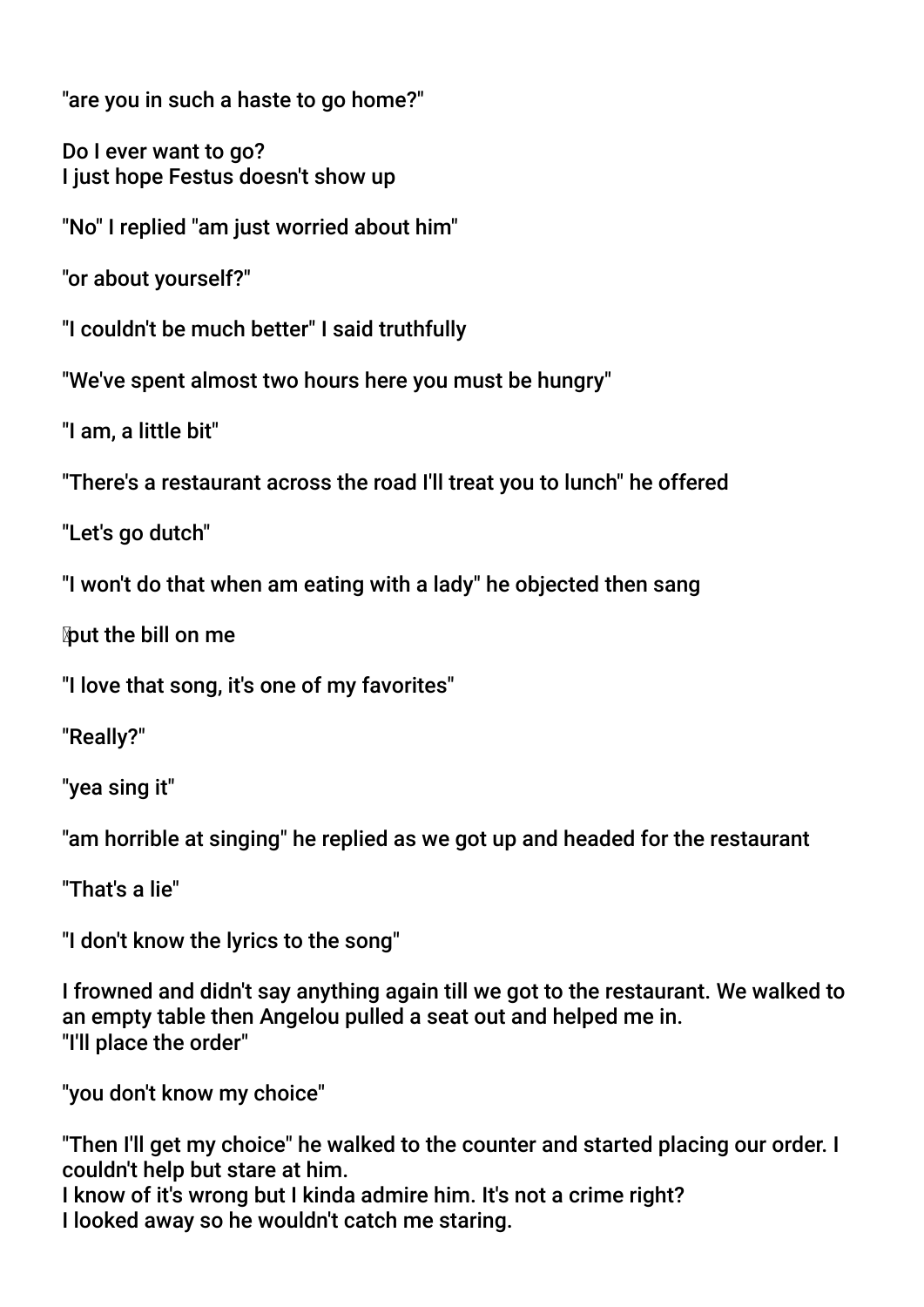"My choice" Angelou said and placed two trays on the table then sat brown opposite me

"Sandwich and tea? Seriously?"

"Just eat it"

"like I have a choice" I shrugged and we started eating

"wanna tell me about your family?" I asked in the course of eating and he was visibly shocked

"not today"

"okay"

We continued eating till we were done. "you're still hungry" Angelou noticed "I'll place another order" He walked to the counter and returned almost immediately with a bottle water.

"do you expect me to eat water?"

"it'll full your stomach" he said and sat down

"I don't think so" I said and proceeded to get up but he grabbed my arm

"where are you going?"

"to get myself something to eat"

"don't be stubborn just drink the water" he said and tried dragging me down but I didn't bulge

"let me go"

"no"

We started dragging and my eyes drifted to Tristan who was standing outside and staring at us. Angelou traced my eyes and also saw Tristan staring at us. He released me and I sat back on my seat watching Tristan as he strolled into the restaurant to where we sat.

"mind if I join?"

I glanced at Angelou then Tristan and down to the empty seat between I and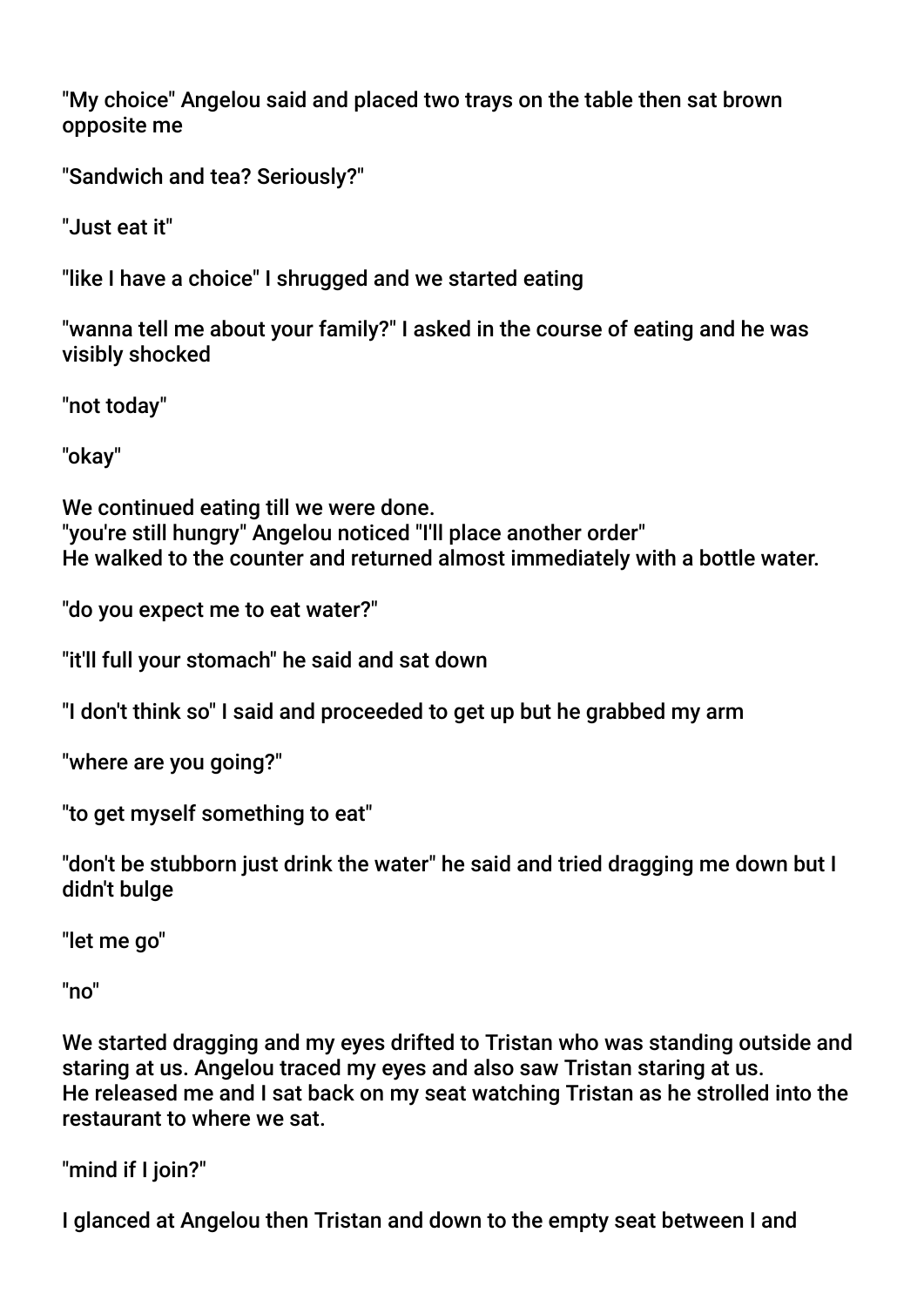## Angelou

"sure" Angelou replied and Tristan sat down. He stared at Angelou for a while then me.

"Why are you still here?"

"Festus hasn't come yet" I replied

"You could've taken a cab or called me to drive you home"

"she wasn't alone" Angelou said

"That doesn't make here her home" Tristan retorted

"You don't have to argue about it, am fne" I chirped in cause the atmosphere was getting hurt between the two

"I'll take you home" Tristan said then dragged me to my feet

"you haven't fnished with your water" Angelou prompted then Tristan collected the bottle

"she'll fnish it in the car"

"what about me? I also need a ride home"

Tristan scoffed "are you trying to get on my nerve?"

Angelou shrugged and stood up "I don't think so"

"guys not now" I said

"Look" Angelou pointed outside "your driver is here" I glanced outside and Festus was really at the school gate talking to a security man.

"I have to go" I said and pulled my hand from Tristan's grip then hurried to the door but suddenly remembered that leaving Angelou and Tristan alone was a total bad idea. I hurried back to where they were standing and took their hands.

"we have to go" but they weren't moving and I couldn't pull them "seriously? What's wrong with you two?"

"take care of yourself" Angelou pecked me on my cheek then walked out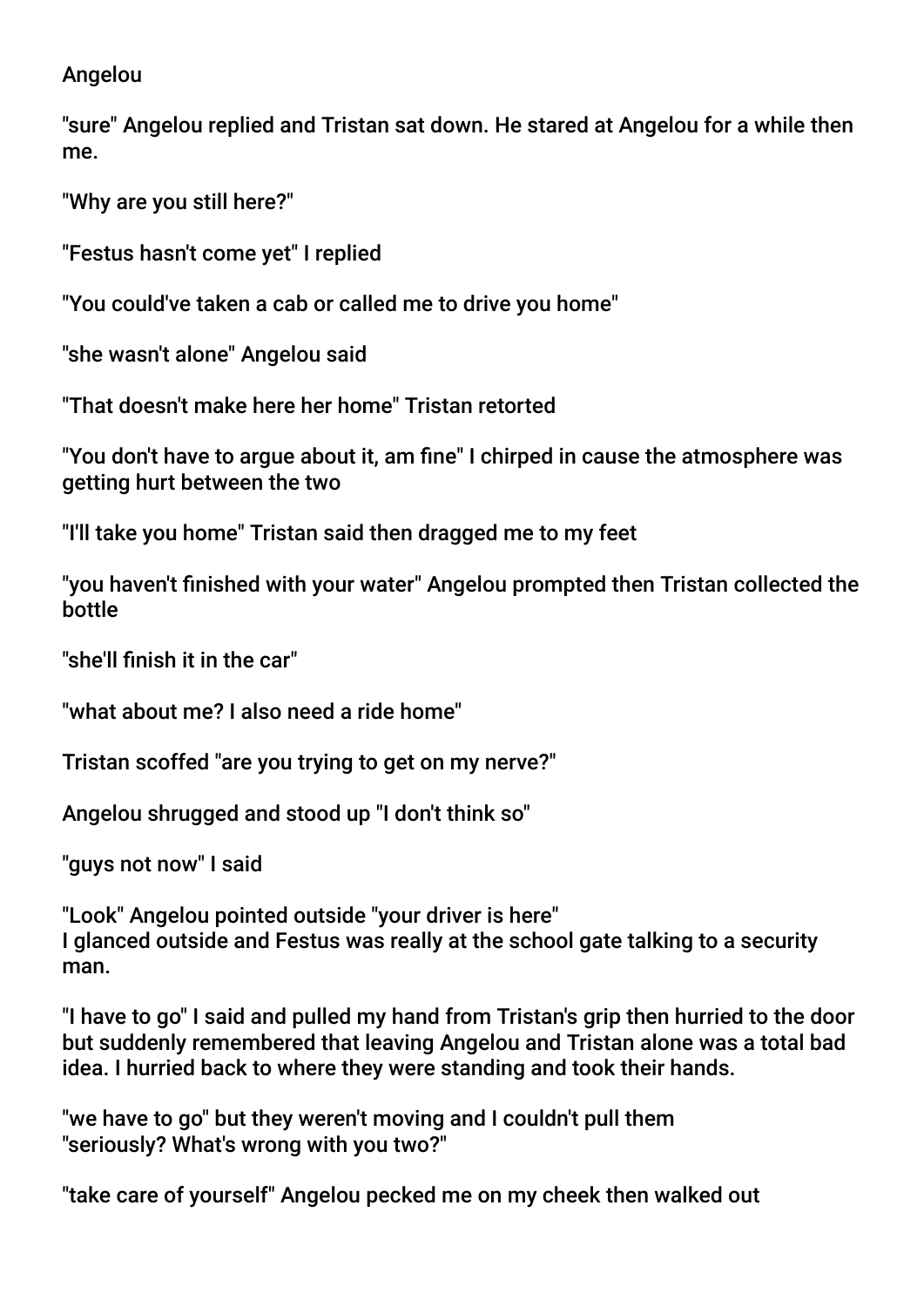"Tristan" I called softly cause it was obvious he was about to melt into the ground

"see you tomorrow" he said and also walked out I sighed and left the restaurant then walked to my car.

"sorry for keeping you waiting" Festus apologized and opened the door to the backseat. I said nothing as I got in thinking of the mess I found myself in. Festus jammed the door shut then entered the drivers seat but the door to the backseat fung open again and Angelou got in.

"mind if I join you? I really need a ride"

For real?

- .
- .
- .
- .
- .
- .
- .
- . .

NOW TO ALL OF YOU FEELING SORRY FOR TRISTAN. KELANIE ISN'T GOING TO END UP WITH ANGELOU OH!

WHAT ABOUT MY LANCELOT?

YOU'RE HAVING PITY ON TRISTAN AS IF ANGELOU IS GOING TO BE DIFFERENT. ABEG EXTEND YOUR SYMPATHY TO ANGELOU.

. TBC [12/16, 12:01 PM] MartinMartino: MHGH SCHOOL ROMANCE M

 $Mt$  can't be  $N$ 

. .

#Episode\_26

**MXELANIE** 

The drive home was the most boring one I ever had. Angelou was lost in the novel he was reading and didn't even say a word to me and everything I said, he replied with gestures. I placed my head on the head rest and slowly dozed off.

"We're home" Festus said jerking me wide awake We had arrived home and Angelou wasn't in the car again.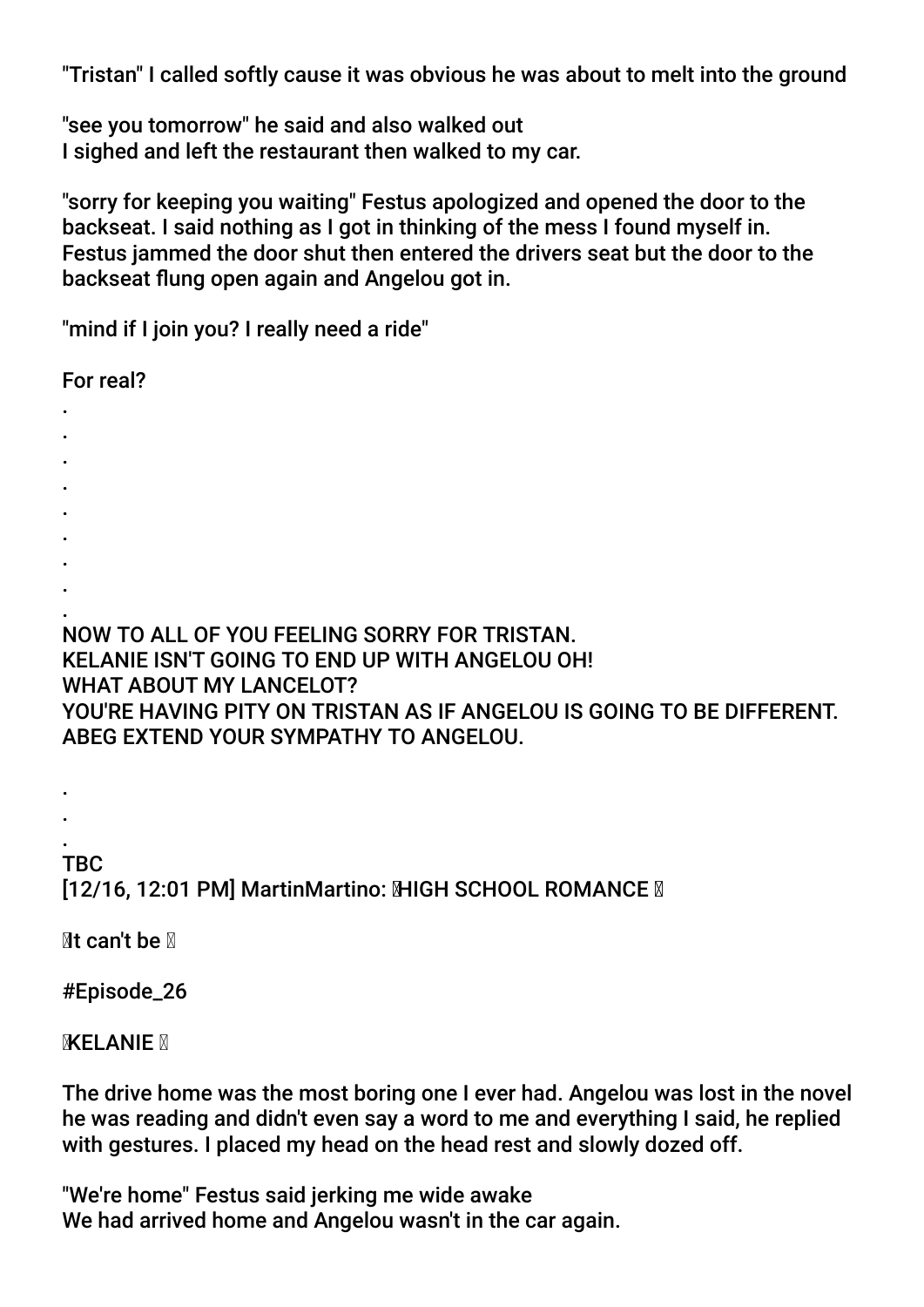"Where's Angelou?"

"I dropped him along the road"

I sighed and got down. I had slept for long after planning on fnding out where Angelou lives.

"Good evening nanny" I greeted and slumped on a couch

"you look exhausted" she said worriedly

"that's school for you" She walked into the kitchen and returned with a glass of milk

"Thanks" I gulped down the milk and dropped the glass on the table

"your mum called she's really worried"

"I don't care"

"she's getting sick and..."

"She wasn't there when I was sick" I cut in "all those sleepless nights I was in pain where was she?"

"She's very sorry and she's willing to make it up to you"

"I don't need her" I stated and ran to my room My phone started ringing immediately I got to my room. I glanced at the caller ID and it was an unknown number.

⊠Hi

This is Kelanie...

are you home?

I quickly recognized the voice as Angelou's

How did you get my number?

Iwas actually using your phone in the car. No crime right?

I rolled my eyes and dropped on the bed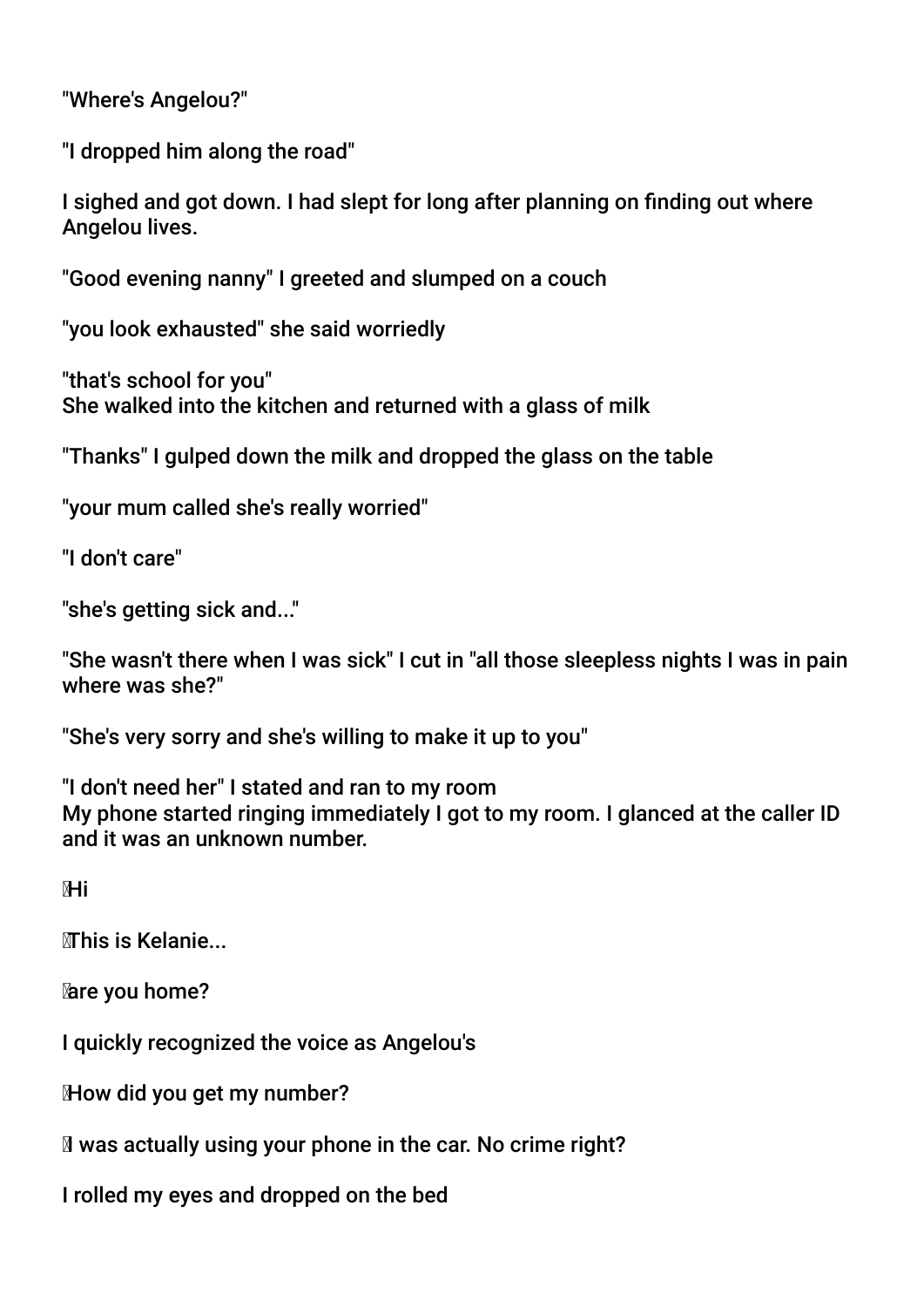when did you leave the car?

when you were asleep

you shouldn't have left without telling me

Are you sad?

I felt butterfies in my stomach at the way his voice sounded

Ican't be

**Must wanted to say hill** 

you're hanging up?

He chuckled

maybe

**X**bkay

I wasn't really happy about it

get ready for NYN, we're leaving in two days time

I nodded even though I knew he wasn't seeing me then the call ended. I blew out air from my mouth and hugged my phone to my chest. I was surprisingly happy about speaking with him and it gave me feelings better left hidden.

THE NEXT DAY AT SCHOOL

I skipped all the classes I had for that day as I stayed in the library doing nothing in particular.

"Hey!" Selene greeted and sat beside me

"what are you doing here?"

"Nothing"

"Or you're sad about the news"

"what news?" "you haven't heard?"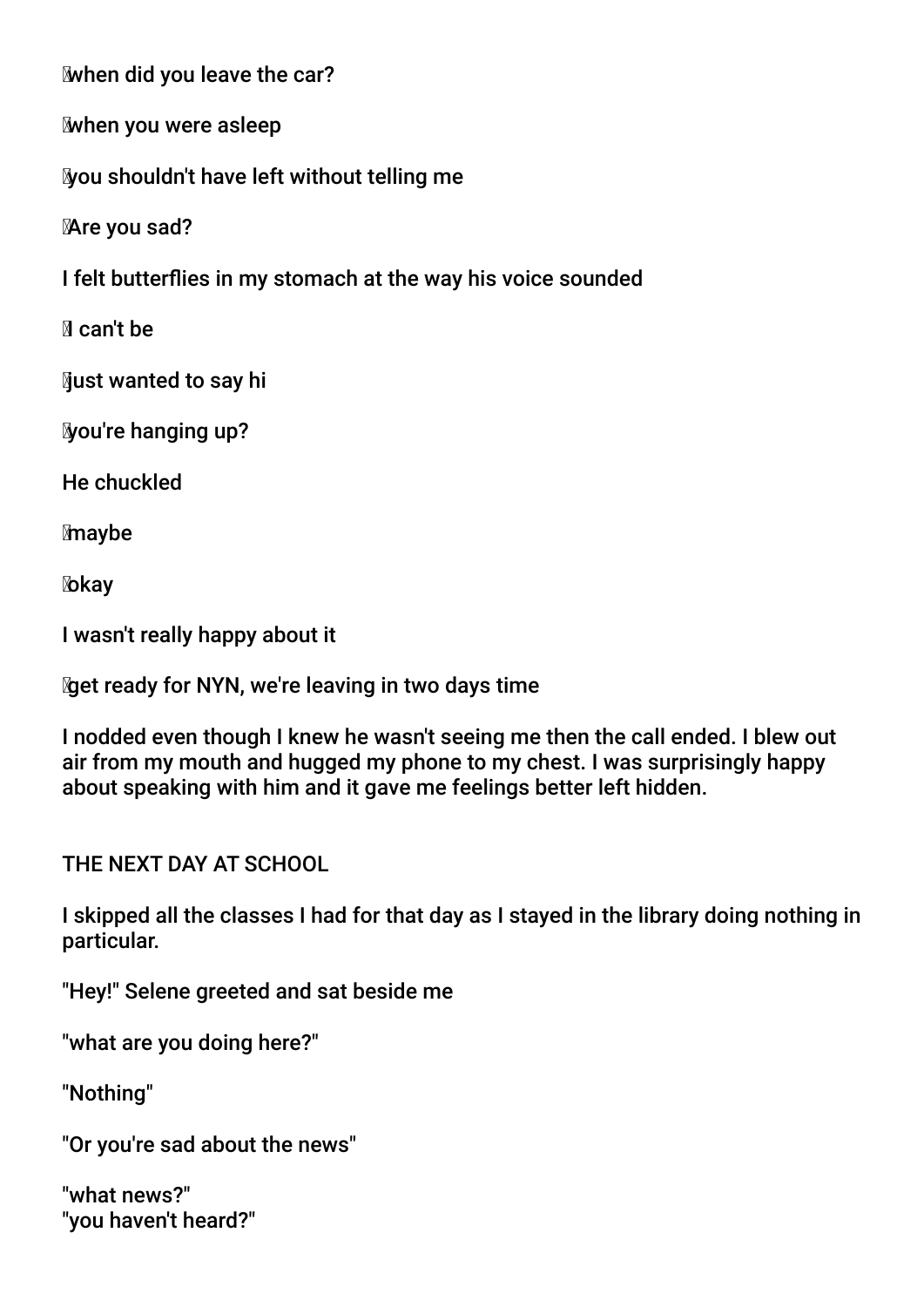"Just hit the nail on the head" I was running out of patience

"Lancelot has been in coma for the past two days and his parents flew him to Jamaica for treatment"

"How did you know?"

"Richard told me"

Richard is Lancelot's younger brother and he also attends Glamour High.

"What about Mabel?"

"She's less concerned and am really sad about Lancelot" Selene replied

"I don't want anything to happen to him"

"me too" Selene said then started searching her bag "Richard asked me to give this to you he said Lancelot was writing on it before he passed out" she handed me a paper

I collected the paper and hastily unfolded it

\_\_\_\_\_\_\_\_\_\_\_\_\_\_\_\_\_\_\_\_\_\_\_\_\_\_\_\_\_\_

\_\_\_\_\_\_\_\_\_\_\_\_\_\_\_\_\_\_\_\_\_\_\_\_\_\_\_

"He wasn't done writing" I said amidst tears

"It's alright" Selene consoled "he'll be fne"

"I don't think so, I just want to see him"

"Nothing is gonna happen to him"

"I don't think so, I want him to live"

"If he ever lives, are you going to forgive him?"

"am going to" I sobbed then she wiped my tears

My joy and happiness started when I met you and my sadness and pain started when I left you. I know it's too late but I just want you to know that I still love you and will always.

I know that am dying but I don't know where I'll go from here. I just want....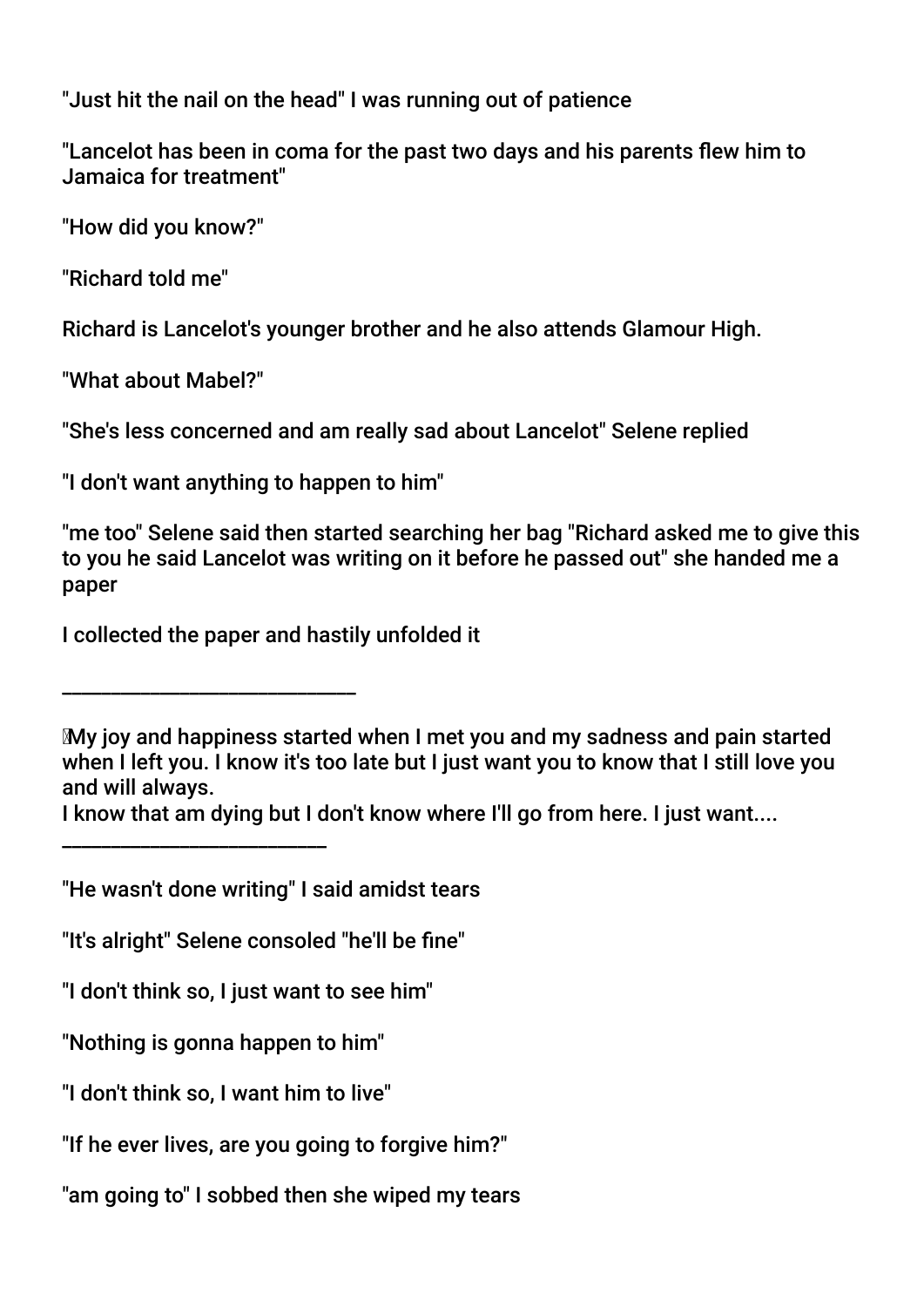"Richard will be leaving for Jamaica by 1pm"

I checked my phone "that's in thirty minutes time"

"you wanna go?"

I nodded in tears "I wanna see him again before it's too late"

#### ¤¤¤¤

"sure you don't wanna tell them?" Selene asked as we snuck to the lot

"they would kick against the idea and we don't have time"

We entered Selene's car and drove out of the school. Richard was waiting outside the airport when we arrived. We had called to tell him we would be going with him. He led us to the runway then we entered his family jet.

"I hope you forgive my brother, that's the only way I can get him back" Richard said as the jet took off.

# **NJAMAICA N**

We walked out of the airport into a waiting car that took us to a memorial hospital where Lancelot was admitted.

We arrived at the hospital and an elderly man welcomed us then led us to Lancelot's ward.

"You have few minutes to spend before the doctor comes" he said when we got to the door then he left

"You can go in" Richard said not making any move to go in

"you're not going?" Selene asked "I can't bear to see my brother in that state"

"He'll be fne" I soothed but I wasn't sure of that myself.

We entered the room and tears welled up in my eyes on seeing my once agile Lancelot lying on a bed and surviving with a life supporting machine.

"He's... he looks... " Selene chocked on her tears and pulled me closer cause I couldn't stand by myself again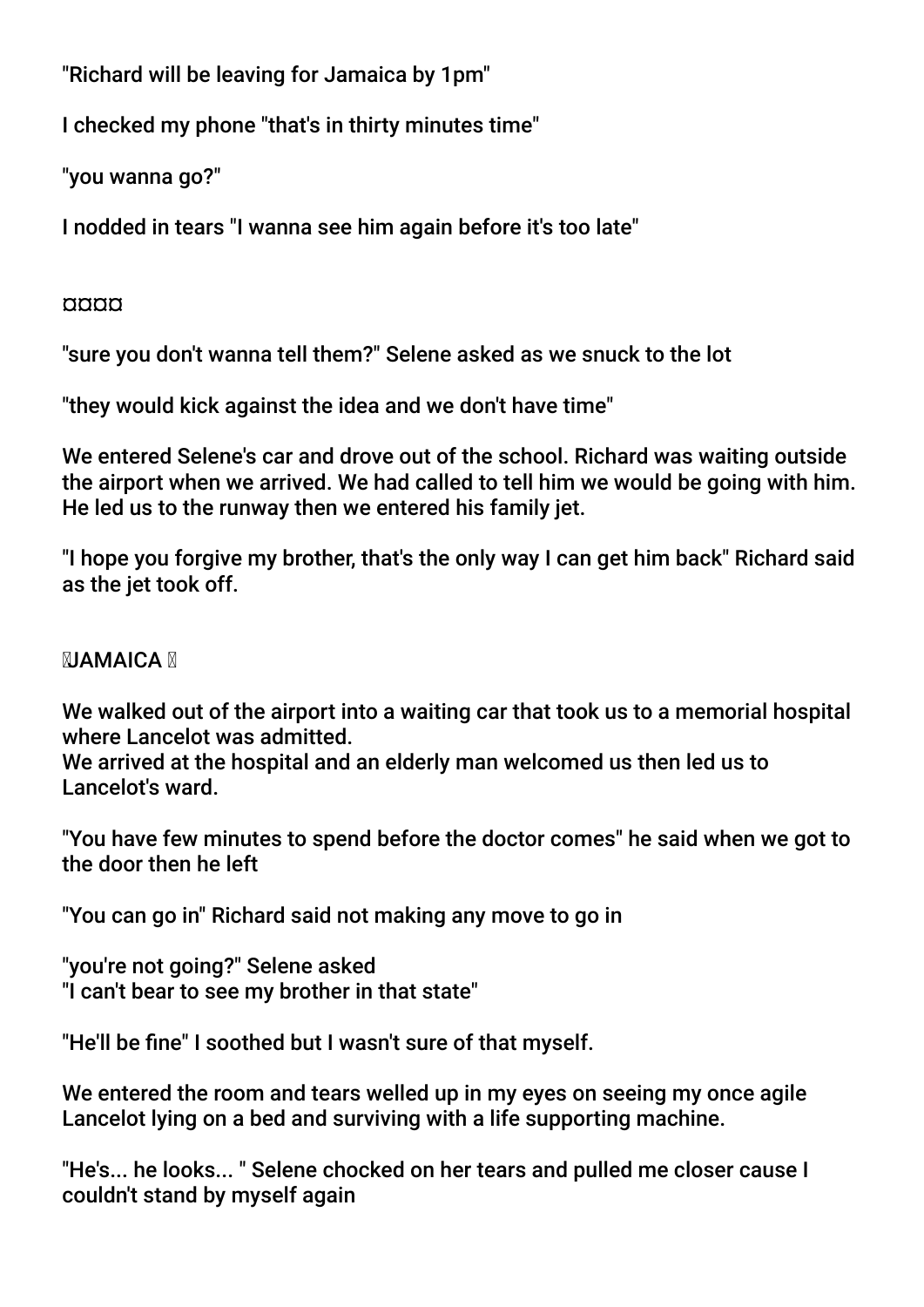"I can't believe this" I sobbed "I want him back, I want him to be fne" I placed my hand in his closed palm and held him tight. "promise me you're going to come back. You're not going to leave me like this"

I kissed the back of his hand and shut my eyes as tears rolled down my cheeks. "You can't die You promised to sing with me in NYN You said you'll give me the trophy. You can't do that lying here"

"This is all Mabel's fault now she's happy and he's dying" Selene wept bitterly

"I don't want to lose you like this. I can lose you to someone else but not death"

"Everyone says the same thing" someone said from behind and we whirled around to see a nurse standing beside us

"Am Deborah by the way" she introduced "am in charge of him"

"He'll be fne right? Nothings going to happen to him"

"that's what we're praying for but we aren't sure till he wakes up from coma"

"He's gonna wake up right?"

"Heard you're the reason he's like this, maybe you should bring him back"

"How do I bring him back?"

"There's a chapel in the frst foor you could pray to God"

I nodded in tears then dropped Lancelot's hand "I'll be in the chapel" I said then proceeded to leave

"If he ever wakes up and gets better..." she prompted when I got to the door "will you take him back?"

I stopped on my track but didn't turn "if that's what will make him live, then I don't mind giving him a second chance. Everyone deserves a second chance" I replied truthfully and walked out with Selene

"Were you serious about your reply?" Selene asked as we headed for the frst foor

"Am going to do it all he has to do is to wake up, I don't mind who gets hurt" I said referring to Tristan

We got to the chapel and Richard was already praying there with his mother and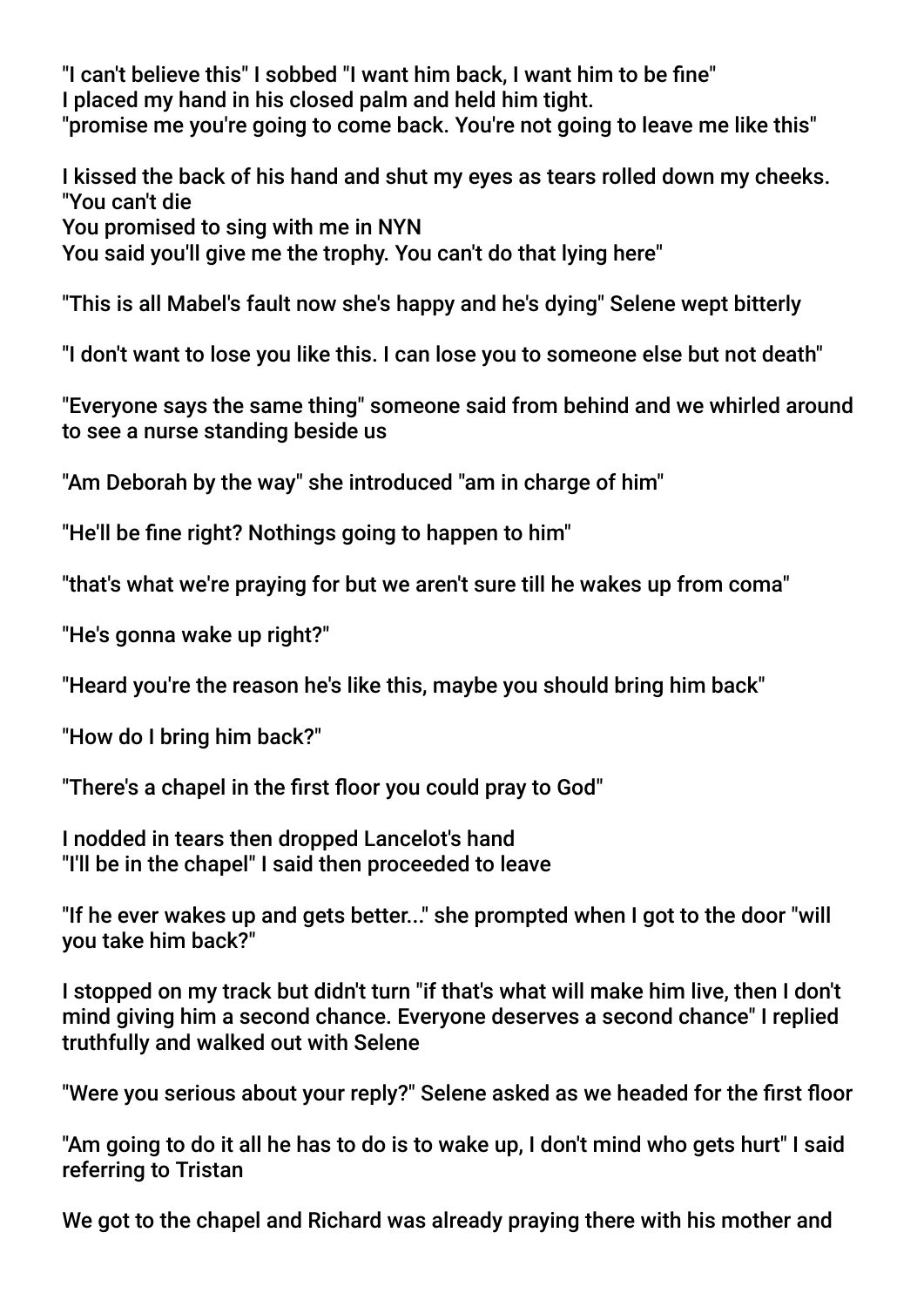little sister. We went to a corner and knelt down before the altar. I can't remember the last time I prayed but am gonna do it till dawn if that's going to bring Lancelot back.

# LATER

"We have to return the girls are already calling" Selene said when we were done praying and sitting on a pew. The Blooms has been calling but we ignored their calls.

"Am not leaving till Lancelot wakes up"

"He's going to be fne, I believe it"

I sighed and touched my grumbling stomach

"Are you hungry?" Selene asked

"Maybe but I don't want to eat"

"It's getting late and we have to join the jet else we're stuck in Jamaica"

"When is the jet leaving?"

"soon, Richard will inform us before it leaves"

My phone started ringing and it was Angelou calling.

"Are you going to answer that?" Selene asked cause I've been ignoring other calls. I sighed then rolled my eyes and answered the call

Hey!

You don't sound cheerful

am in my worse state of mind

where have you been?

travelled to Jamaica to see someone

He didn't say anything again

Hello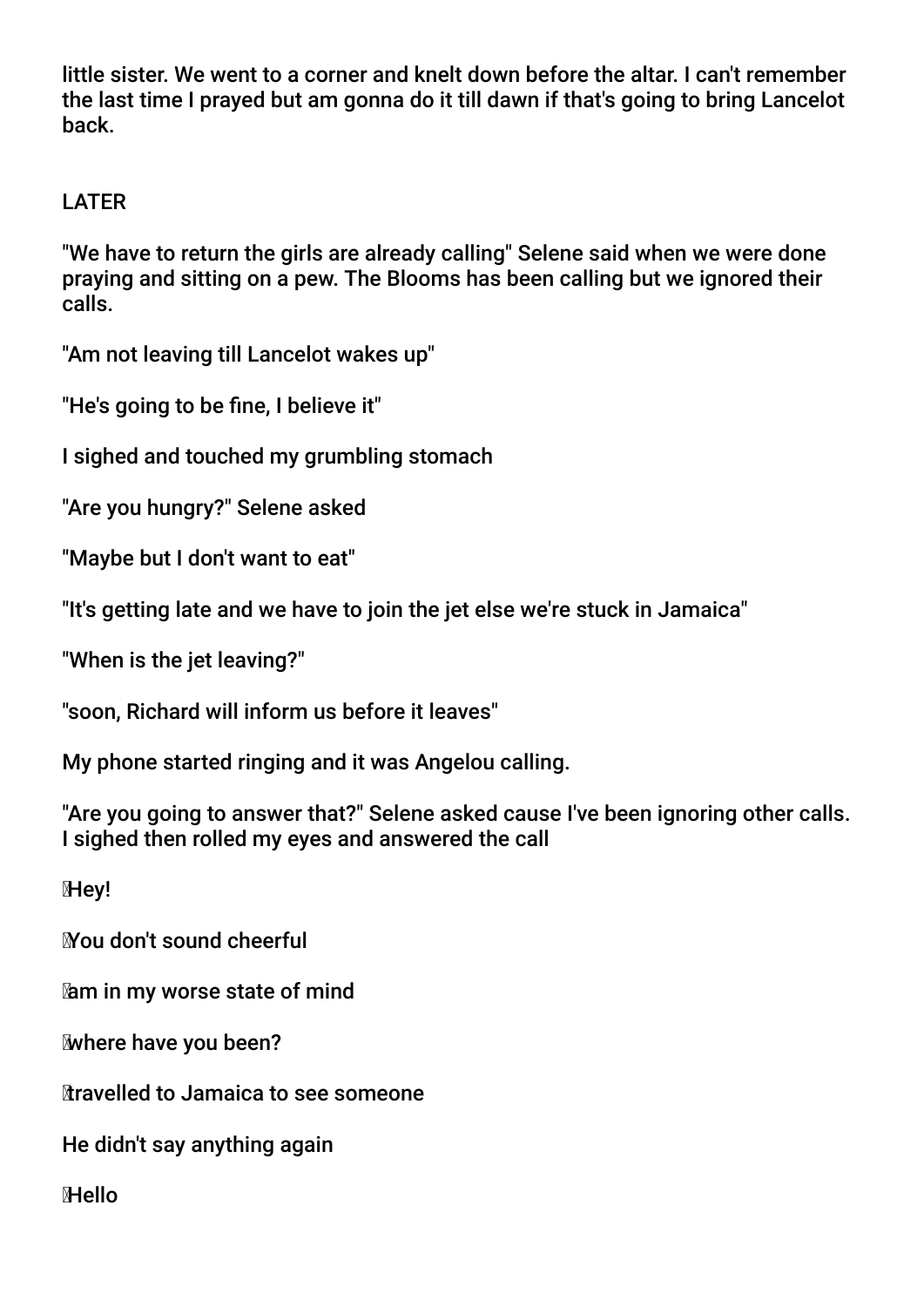your ex?

yes, he's sick

okay

His tone wasn't cheerful anymore

How was school today?

Normal. When will you be returning?

Tonight I guess

okay, see you in school tomorrow

He hung up

"he's weird" I sighed

"You shouldn't had told him you went to see Lancelot"

"There's nothing wrong with him knowing"

"Your friends don't like him after he broke up with you"

"Angelou has no reason to hate him" Selene shrugged and said nothing again.

"The jet leaves in forty minutes" Richard said joining us "Thanks a lot. Your presence meant a lot to my brother"

"You don't have to thank me, Lancelot is also important to me"

"Even after what he did to you?"

"Even after what he did to me"

"I just pray he wakes up and watch you sing in NYN, that was all he wanted before he went into coma"

"we'll come see him some other day. Take care of him" Selene said to Richard

"take care of yourselves too. Mr Flynn will drive you to the airport" Richard said then pointed to a man who was standing by the door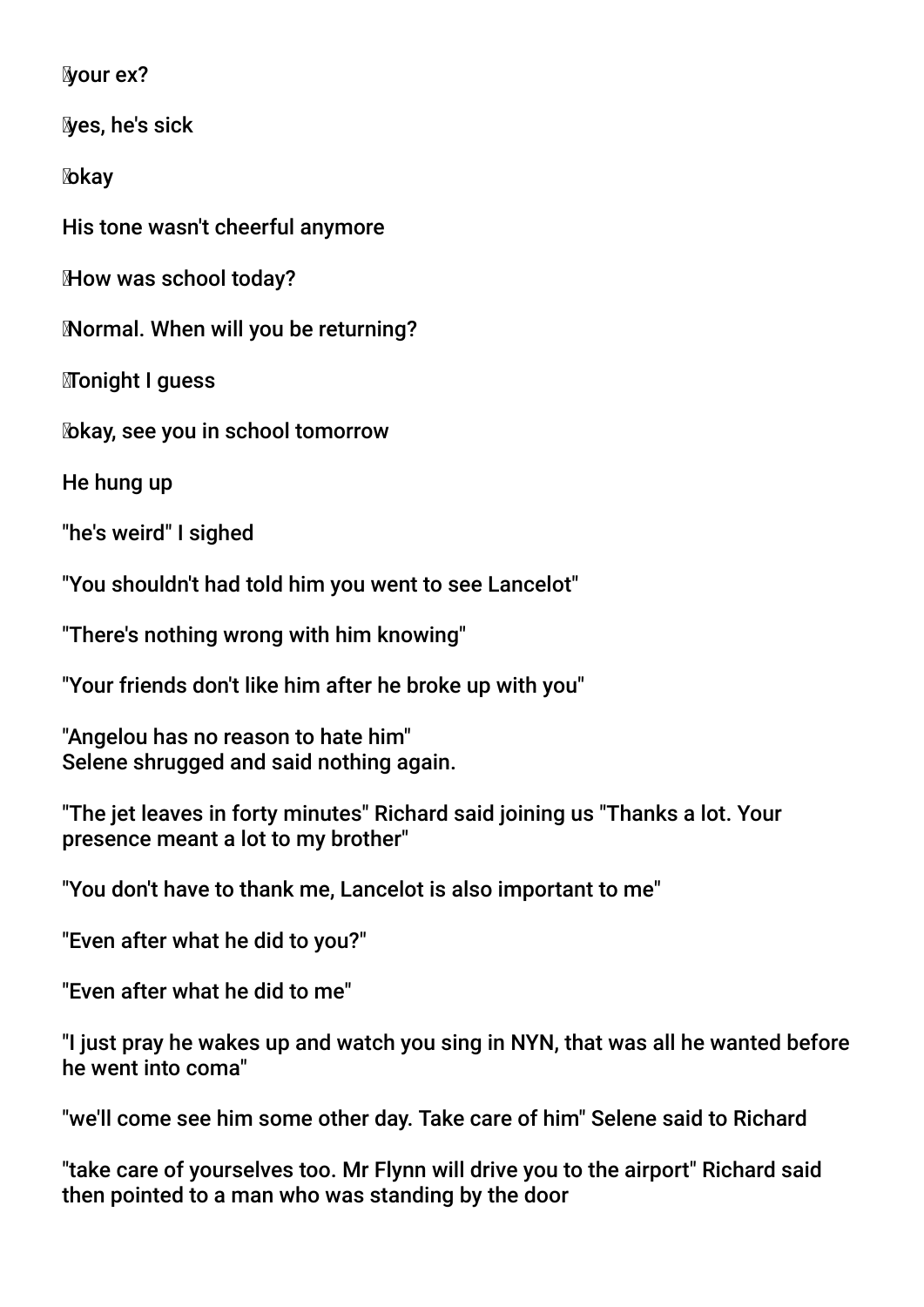"At your service miss" he gestured

Mr Flynn led us to the lot then we entered a cat different from the one we came with and headed for the airport.

LATER

"Am really tired" Selene exhaled in exhaustion when we drove to my house

"Me too, I just want to sleep for a long time"

She pulled the car to a halt in front of my gate "we're here"

"Thanks for today you made everything possible I owe you"

"you don't owe me. What are friends for?"

"Thanks" I greeted and alighted from the car "Goodnight"

"you too" she nodded and drove out

I wiped out invisible sweat from my face then walked towards the gate. I saw a shadow following me then I whirled around and Angelou was walking behind me with his hands in his pockets.

"What are you doing here?"

"did I scare you again?"

"maybe"

"How's he?"

"Not fne" I shook my head

He brought out a book and proffered it to me "I came to drop this"

"What's that?"

"Phoebe said you'd be in need of it when you return, she waited till very late then left"

"and you waited?" I asked then took the book

"I'll be leaving" he turned and started walking away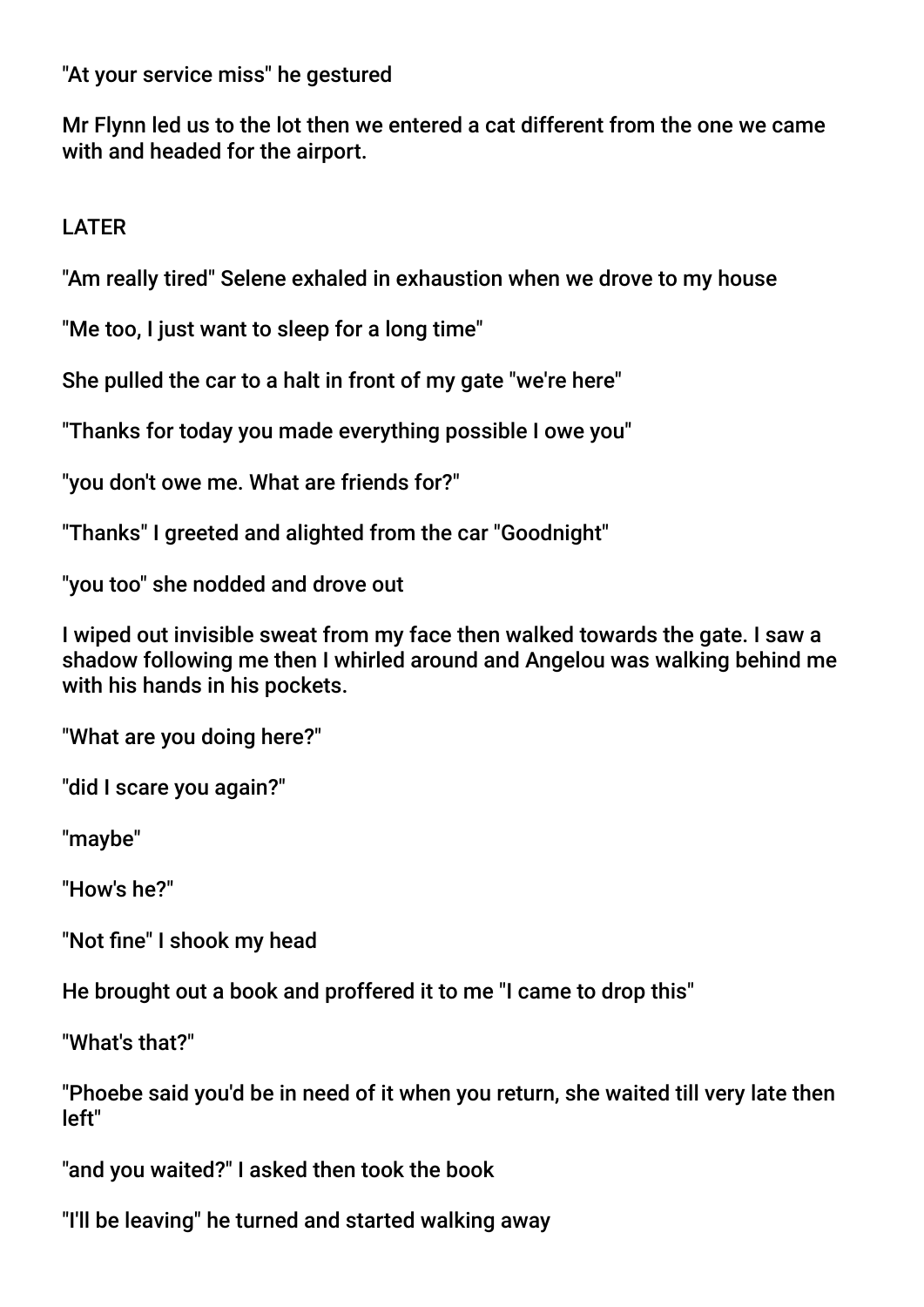"wait!" I prompted then he turned around to face me and our eyes met

"Did you forget anything?" he asked when I wasn't saying anything

"Nothing" I shook my head

"Then you should go in"

I nodded but wasn't moving

"Are you sure you're okay?"

"I think so" I replied and he took few steps close to me

"you don't look fine wanna share?"

I stared into the pool of his dark eyes and all the hormones in me wanted to hug him.

"Am just exhausted that's all"

"You need to rest then and don't get exhausted again so you can be able to sing in NYN"

"Thanks"

. . .

. . . .

. . . . . . .

"Goodnight" he greeted then walked into the dark street. I watched him till he was out of sight then I entered the mansion. Something wasn't right and it has to do with that strange feeling I get when am around him. It can't be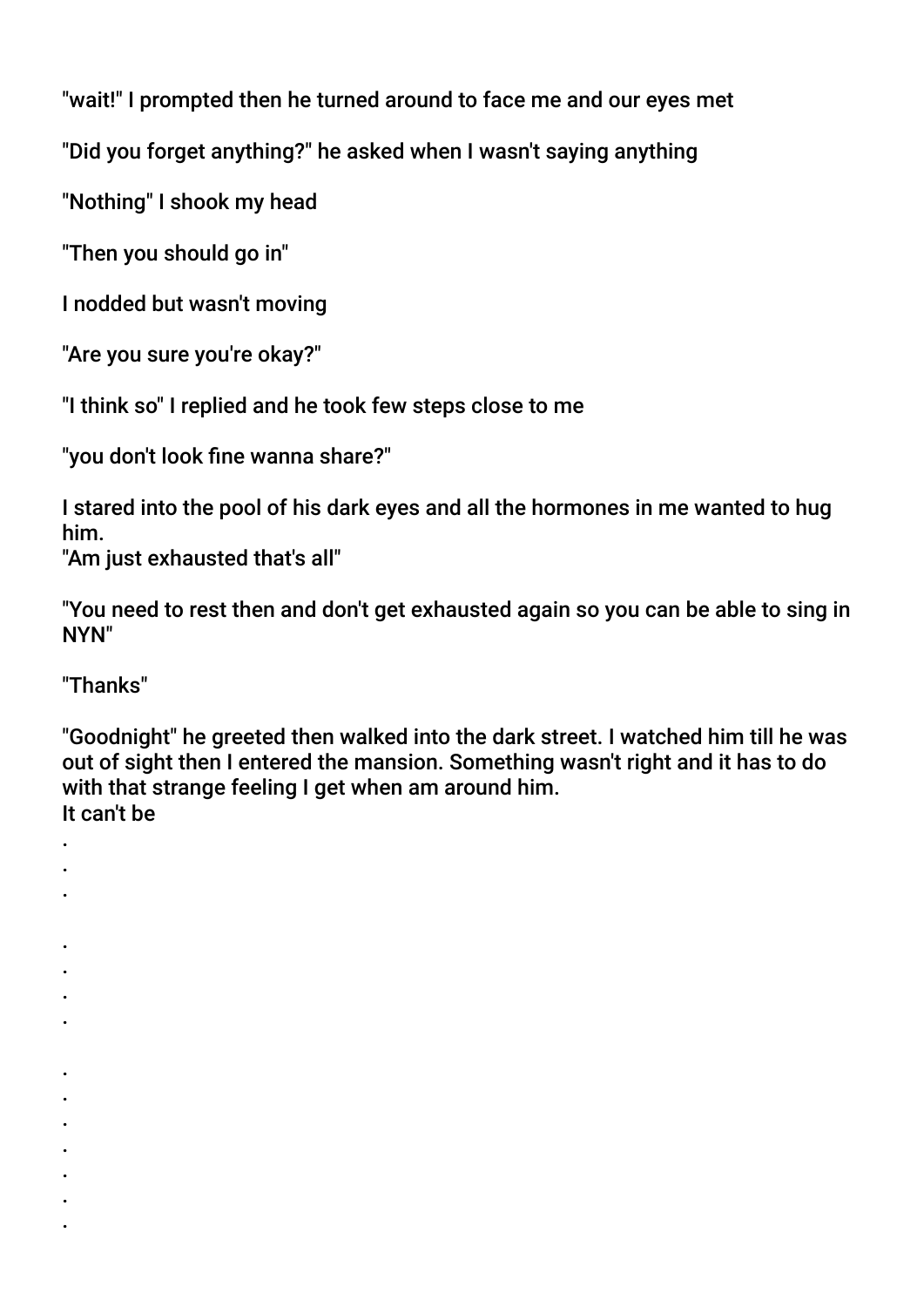#### . TBC **[12/16, 12:02 PM] MartinMartino: MHGH SCHOOL ROMANCE M**

**Love Triangle <u>⊠</u>** 

#Episode\_27

**MANGELOU M** 

I couldn't fall asleep that night as I thought of Kelanie and my new found feelings for her. At frst, I didn't want to accept my feelings for her cause I felt I would be cheating on Lisa but I've come to realize that the dead is the dead and the living are living. My feelings are growing but am scared to let it show and the feelings are gradually killing me now cause Tristan also loves her and her ex wants her back and it's obvious she wants her ex.

Maybe I should talk to Chance about my feelings. I discarded the idea cause he's going to suggest I open up to her but I can't open up to her cause she's going to turn me down. She doesn't even like me.

I tried shutting her out of my thoughts but I couldn't, her picture couldn't get out of my head. I just wished everything the elderly woman said would come true but it was almost impossible.

**THE NEXT MORNING N** 

*NGLAMOUR MUSIC HIGH* **N** 

"Am nervous" The Blooms said to themselves when Mr Justin fnished enlightening us on what the NYN would be all about.

The competition was in two days time and we'd be leaving for New York tomorrow. Kelanie wasn't excited about the competition the way she used to be and it was because of Lancelot's condition. It was obvious she's worried about him.

"Angelou" Chance sought my attention and I faces him "I've been calling you but you seemed lost staring at Kelanie"

I sighed and glanced at Kelanie for the last time then dragged Chance out.

"I have a confession to make" I said when we were outside the music room

"you like her?" Chance asked like he was reading my thoughts

"I can't help it"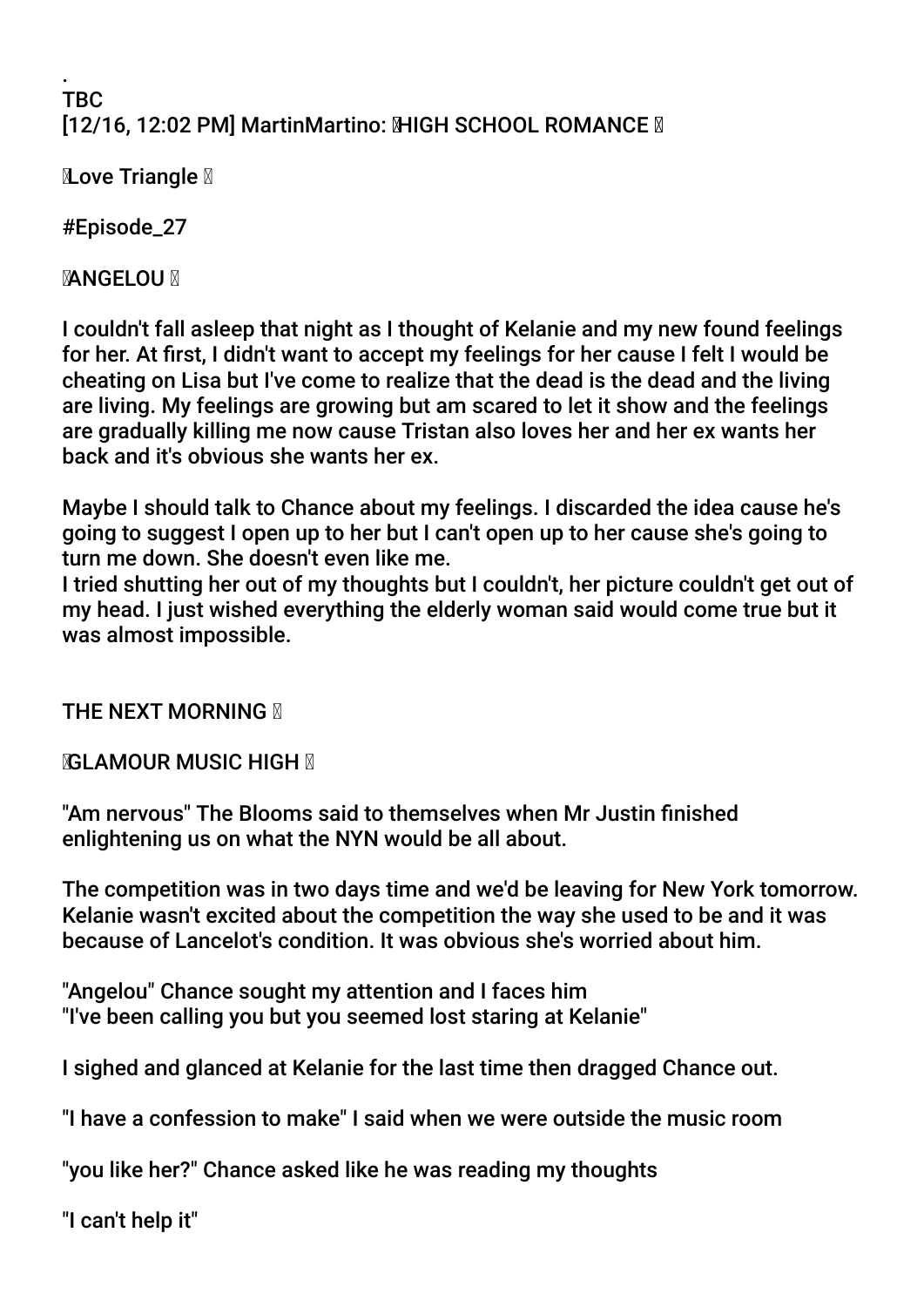"she's beautiful, no one can help it"

"That's the last thing I thought I would accept"

"There's nothing wrong in loving again, what's wrong is keeping it to yourself cause you'll end up losing the person" Chance said

"Am going to transfer after the competition"

"Why? Did anyone fnd out who you are?"

"no" I snapped "no one but you knows who I am and no one is going to fnd out unless you tell them"

"Then why are you leaving?"

"I can't continue loving Kelanie in silence"

"Then you tell her"

"And get turned down"

"she's not going to turn you down"

"She's still worried about her ex and I don't want to fight with Tristan. I can't drag a girl with two guys"

"you're right but she's going to love one of the three"

"and that one isn't me, I know that"

"Give it a try"

"you know how much I hate being turned down"

"The same way you thought Lisa was going to turn you down but she didn't"

 $"$ Kel $"$ 

"Hey! Guys!" Kelanie called walking up to us

"Mr Justin wants to speak with you" she said to me I glanced at Chance and walked out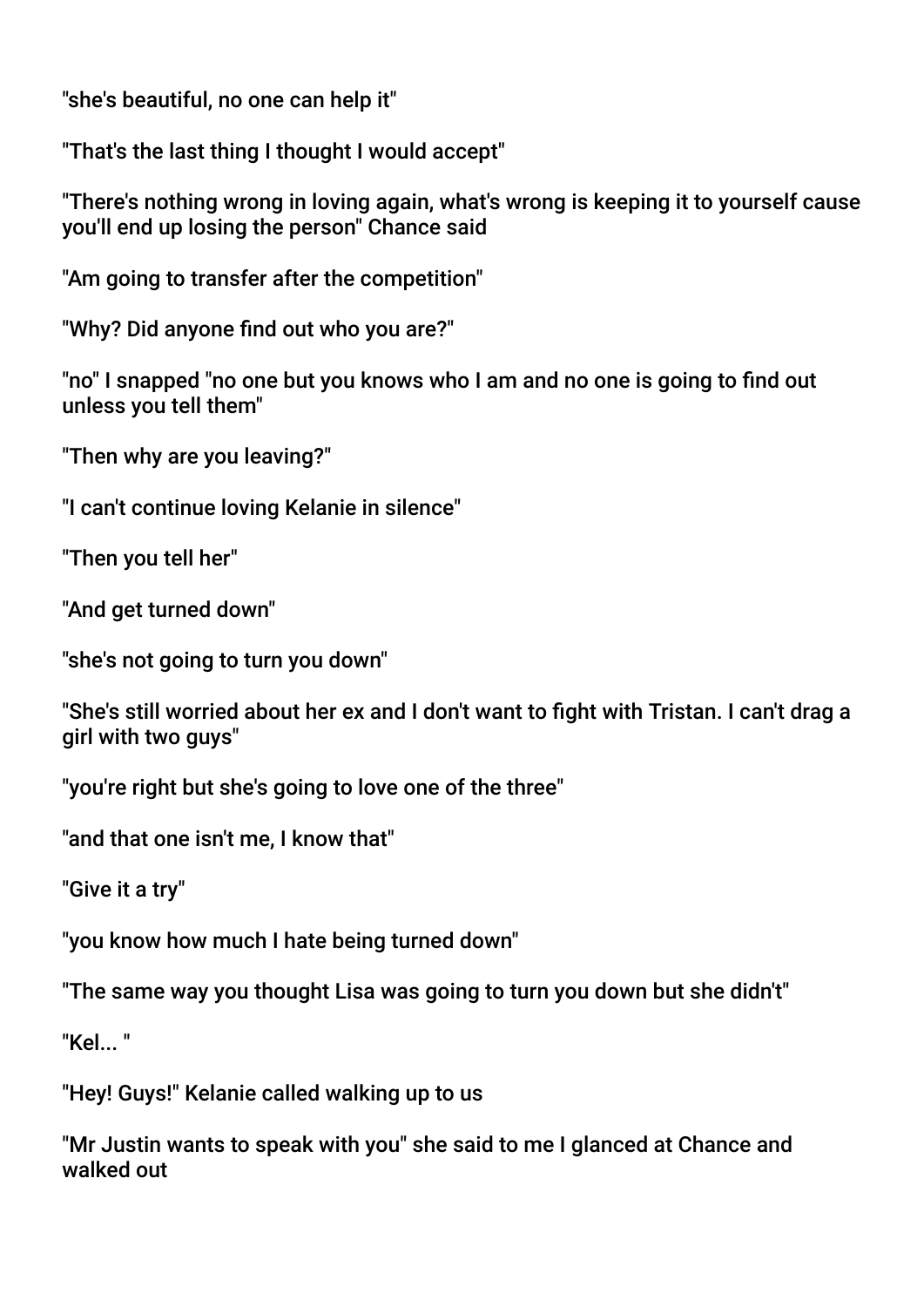#### **MELANIE N**

Angelou walked out after I told him Mr Justin wanted to see him.

"How's Lancelot?" Chance asked

"He's not fne" I replied sadly

"you sound worried about it"

"Lancelot is my friend, I ought to be worried cause he's dying"

"He's your ex" Chance reminded

"I know but I care about him"

"After he broke up with you, you still care about him?"

"Weird right?" I rolled my eyes

"Love isn't weird"

"Do I still love him?" I asked myself loudly

"You care about him means you love him"

I didn't say anything again as I searched my heart if I really loved Lancelot. "What if I still him?"

"then give him a second chance" he replied and added

"I'd advise you don't love him?"

"why?"

"nothing" he shrugged "just thought it should be over between you already and besides he's still dating Mabel"

I didn't want to talk about the topic again then I asked "How're you preparing for your trip to Miami"

"you know that feeling when you fnally embrace the one you love?" I smiled cause I knew where he was heading to

"That's how it feels. Going to Miami with Selene is a dream come true"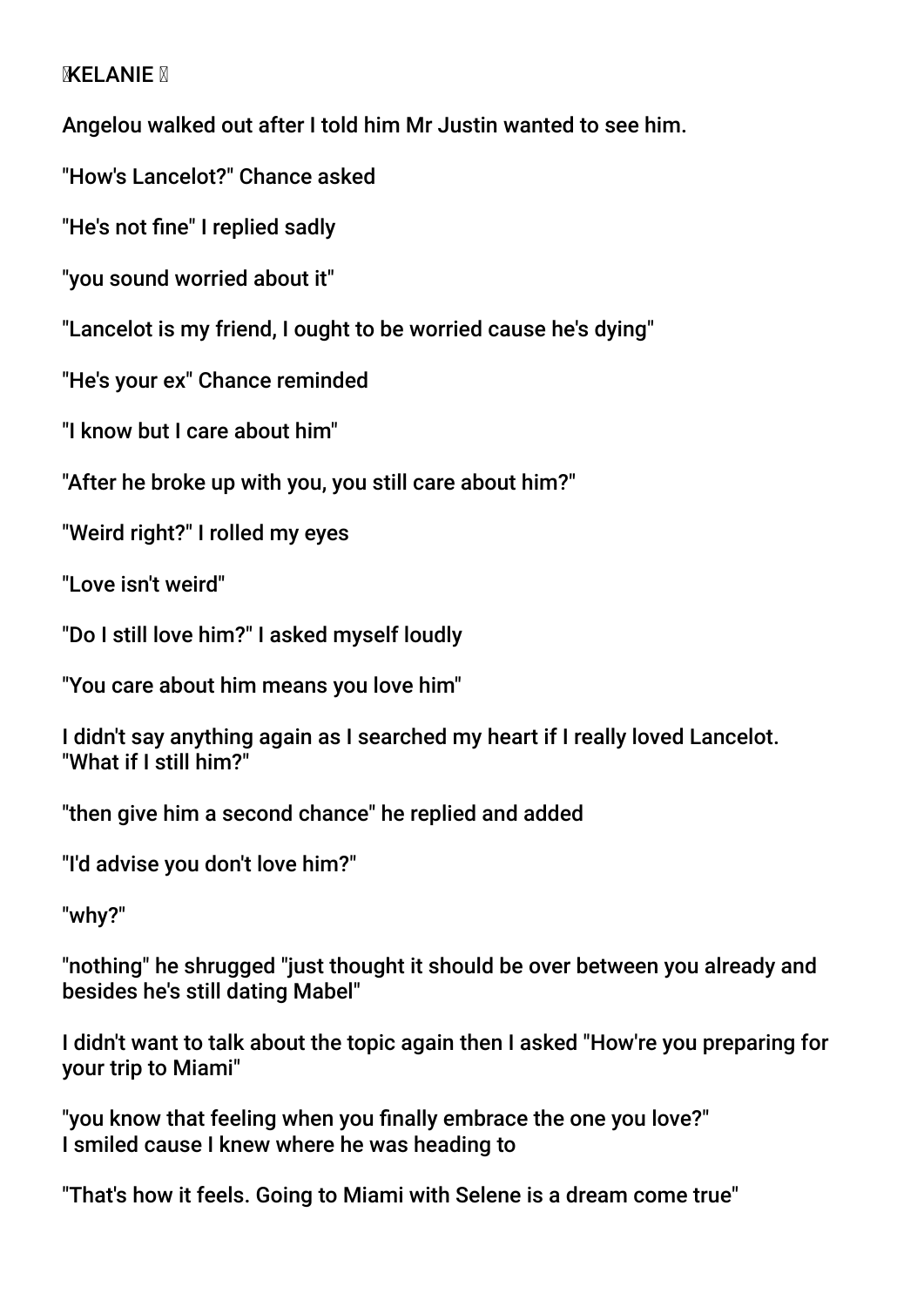"You like her?"

"I love her"

I smiled "Selene is nice and..."

"did I hear my name?" Selene walked in

"unless you go by the name nice" I replied and we laughed

"Hi Chance" she greeted with a wave

"HI Selene" Chance greeted back and I nudged him with my elbow

"I have to check on something" I lied and walked out after winking at them.

I entered the music room and Blue was telling Fiona, Zion, and Phoebe something as they giggled.

"... it was so romantic and..." she brought her voice low in a whisper "we kissed"

Fiona, Zion, and Phoebe squealed and hugged themselves.

"I wish Angelou would look at me that way" Zion said dreamily fapping her lashes

"Me too" that was Fiona

"am tired of fghting, I just wish he picks one of us" Phoebe said

**Angelou** I thought about last night and how my heart was racing.

"Come join us" Blue said tapping the space beside where she sat

"what's the gist?"

"Derek fnally confessed that he loves me and asked me to be his girlfriend" Blue giggled

"am happy for you" I beamed and hugged her "did you accept?" I asked disengaging from the hug

"yes"

"wow!" she mouthed and her sides "Blue has a boyfriend"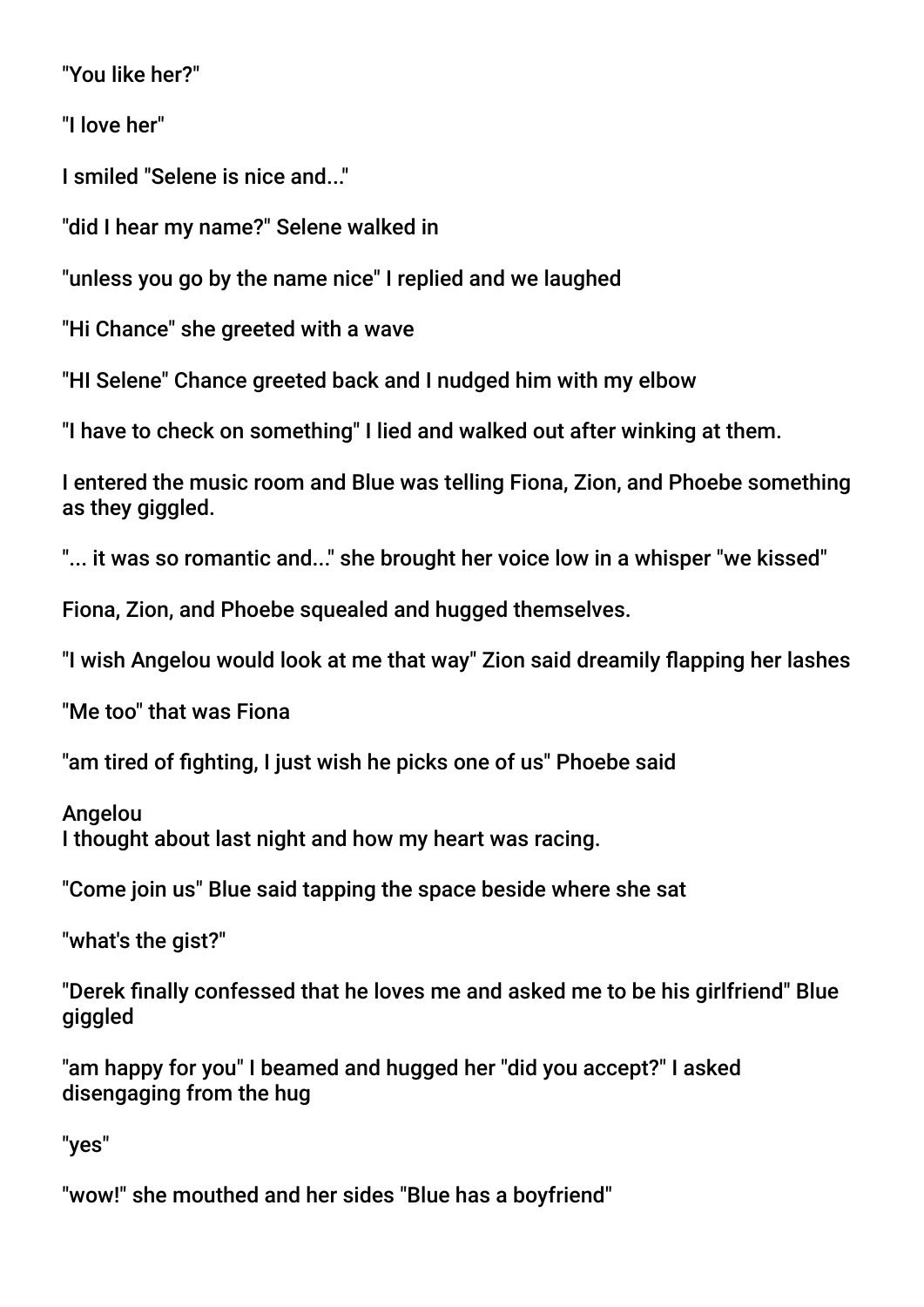Fiona, Zion, and Phoebe joined me as we sang Blue has a boyfriend

Blue has a boyfriend

Blue has a boyfriend

"stop it" she guffawed but I continued tickling her

"hope you don't get a baby" Zion said and we burst into laughter

"Babies are cute" Blue grinned

"don't tell me you're already making babies"

"no way Phoebe" Blue snapped "we're not making plans for that now"

"I really want my own Prince Charming, am tired of being a damsel in distress" Fiona said I walked out of the discussion and headed for the library. Lessons weren't going on cause different bands were preparing for the competition.

I sat on the floor at my favorite spot and started reading a book I borrowed from the library.

"Hey!"

I looked up from the book and saw Tristan staring down at me

"Midnight Dreams" he read out the title of the novel "sounds interesting can I read?"

"maybe when am done"

"when will you be done?"

I chuckled "I don't know, I just started"

He smiled then sat beside me "Where were you yesterday?"

"I got sick and went home" I lied

"why didn't you tell anyone? We were all worried"

"am sorry, I didn't want to bother you guys"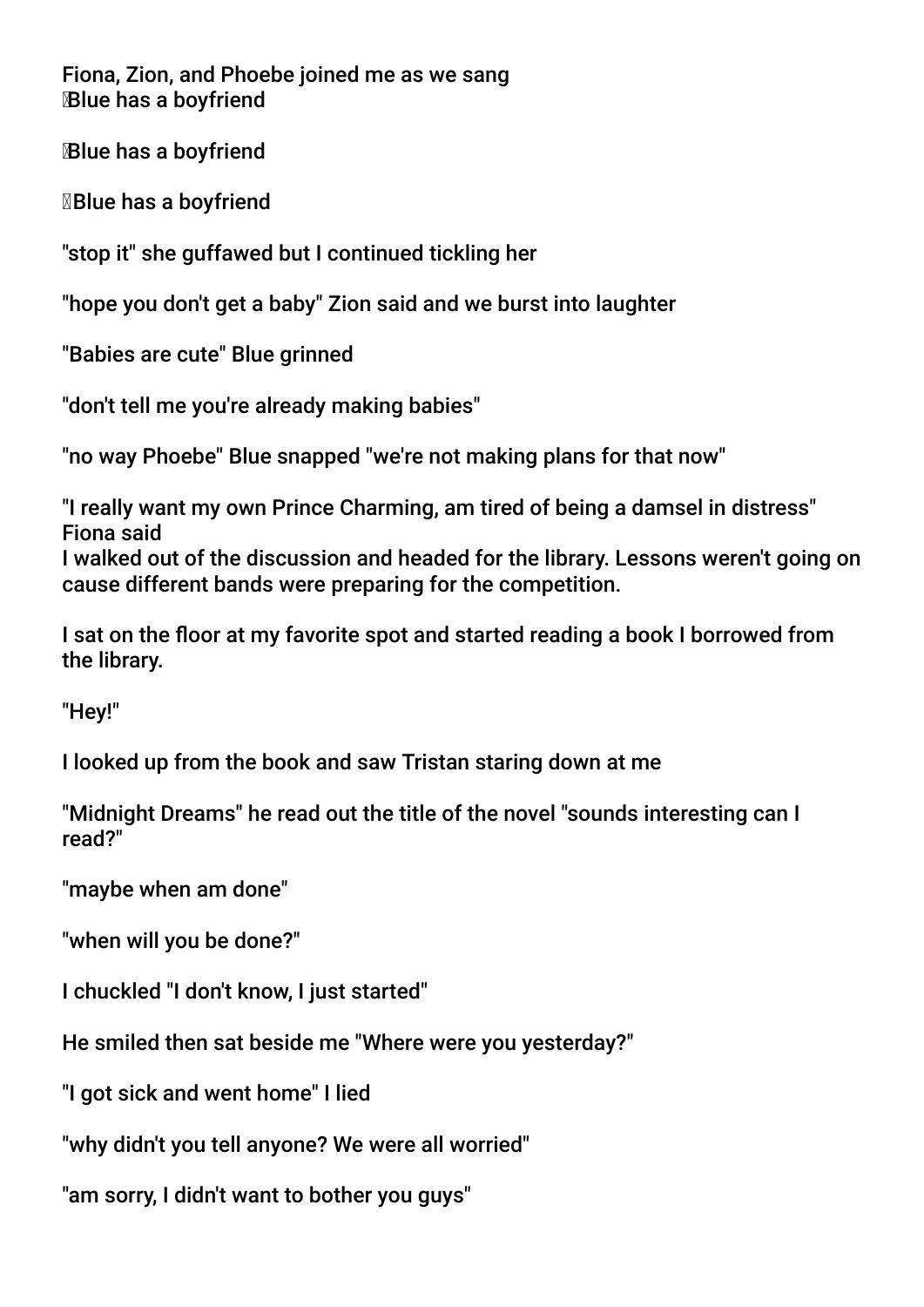"How are you feeling now?"

"Better" I replied

"Have you heard about Lancelot?"

My countenance changed on hearing his name. Pictures of him lying on his sick bed came into my head and tears welled up in my eyes.

"Are you alright"

"Am fne" I looked skyward and blinked rapidly to suppress my tears

"Am sorry if I said anything wrong"

"it's not you" I sobbed then he pulled me to his shoulder and hugged me tight

"if it's about Lancelot then believe me he's going to be fne" I nodded and continued crying on his shoulder.

## **<b>***MERISTAN* **M**

I felt tears rolled down my cheeks as Kelanie cried on my shoulder for another guy. It was the worst feeling ever. Loving someone and not get loved in return.

"He'll be fne" I consoled but deep down in me, I didn't want him to ever be fne again

"Am sorry" she said and pulled away from the hug. I looked away and wiped my tears. I didn't want her to know I was crying. "I shouldn't be doing this, am very sorry" she repeated and wiped her tears hastily

"you don't have to be sorry, am used to it" I said She took my hand and hugged me

## **LATER IN THE EVENING M**

#### **MANGELOU M**

I huffed loudly and pushed my table down when I remembered seeing Tristan and Kelanie together in the library earlier at school.

It was hurting more cause I've fnally accepted my feelings for her. It shouldn't be hurting this much but it was and I needed to leave Glamour before this stupid love gets the best of me.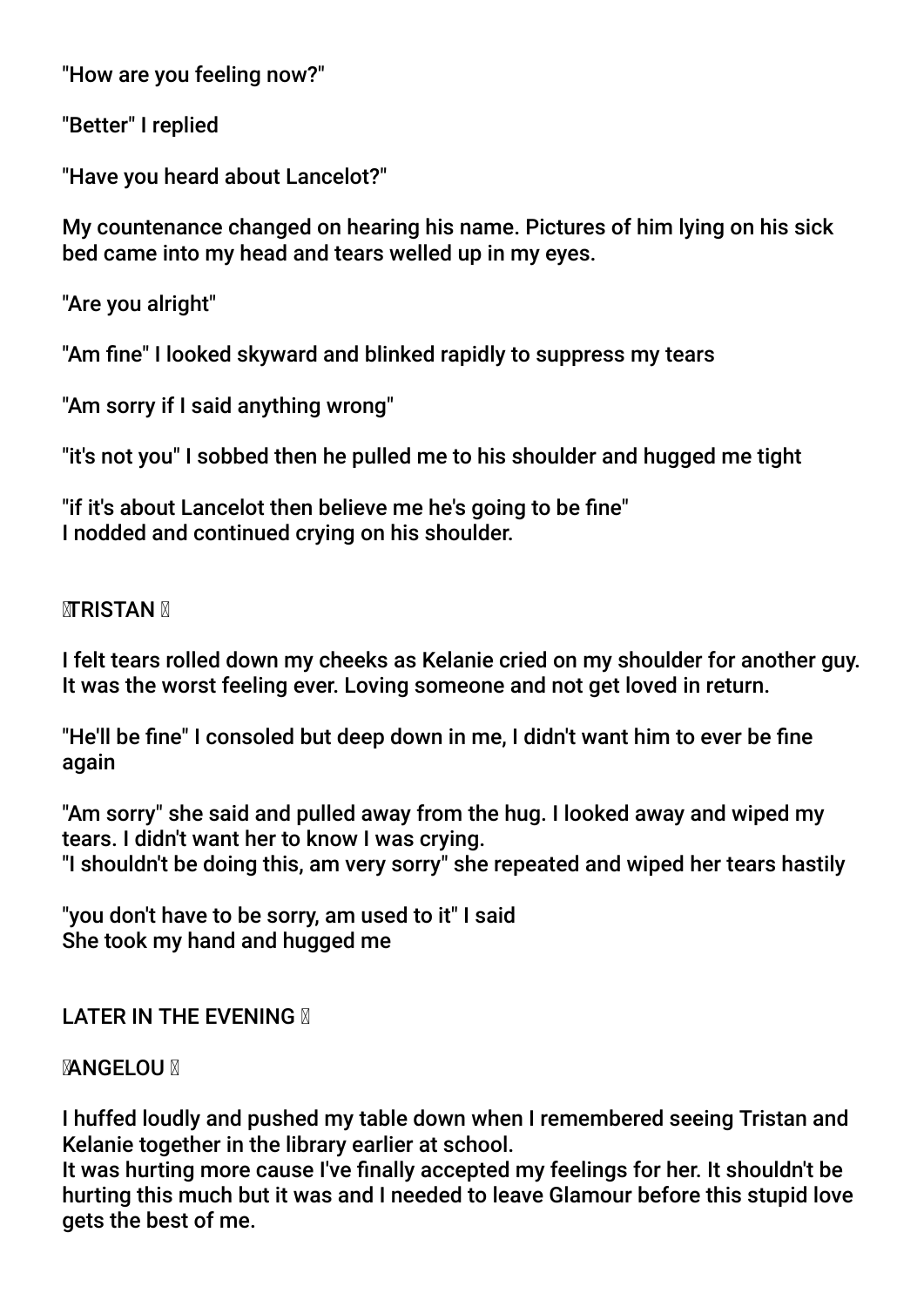I got up and walked into the kitchen, Chance was cooking and dancing. He was really happy cause Selene professed her love for him though she haven't accepted to be his girlfriend yet. I sat on a stool in my mini bar then took a bottle of wine and a wine glass.

Chance came from behind and snatched the glass from me just as I was about to take a sip.

"What's wrong with you?" I yelled

"Am over excited" he giggled and gulped the wine

I huffed out loudly and stormed out of the house

"don't be late for dinner" Chance shouted as I slammed the front door shut. He was becoming too annoying and I think it's high time he stopped visiting.

I hit the street with my headphones on and a cup of banana milkshake. I found a bench by the park and sat down. A girl was also sitting on the bench and shaking her milkshake.

"hey! Come out!" she scolded the cup

"it's fnished maybe you should get another one" I told her then she looked at me with her big goggles

"really?" she asked and shifted her gaze to my hand "can I have yours?"

I stared at my milkshake then gave it to her.

"Thanks, I really love these" she said excitedly and started shaking the cup. I nodded slightly then shut my eyes and listened to the music that was playing in my headphones.

"Butts up!" I heard someone commanding rudely then I opened my eyes and Mabel and her crew were forcing the milkshake girl out of the bench. The girl got up frightened and scurried away.

"What's wrong with you?" I yelled "you just scares her"

"she's dirty and am keeping the city clean" Mabel replied rudely pointing at the big signboard that read:

**KEEP THE CITY CLEAN** 

"Maybe you should start from your dirty mouth. The city would be clean if you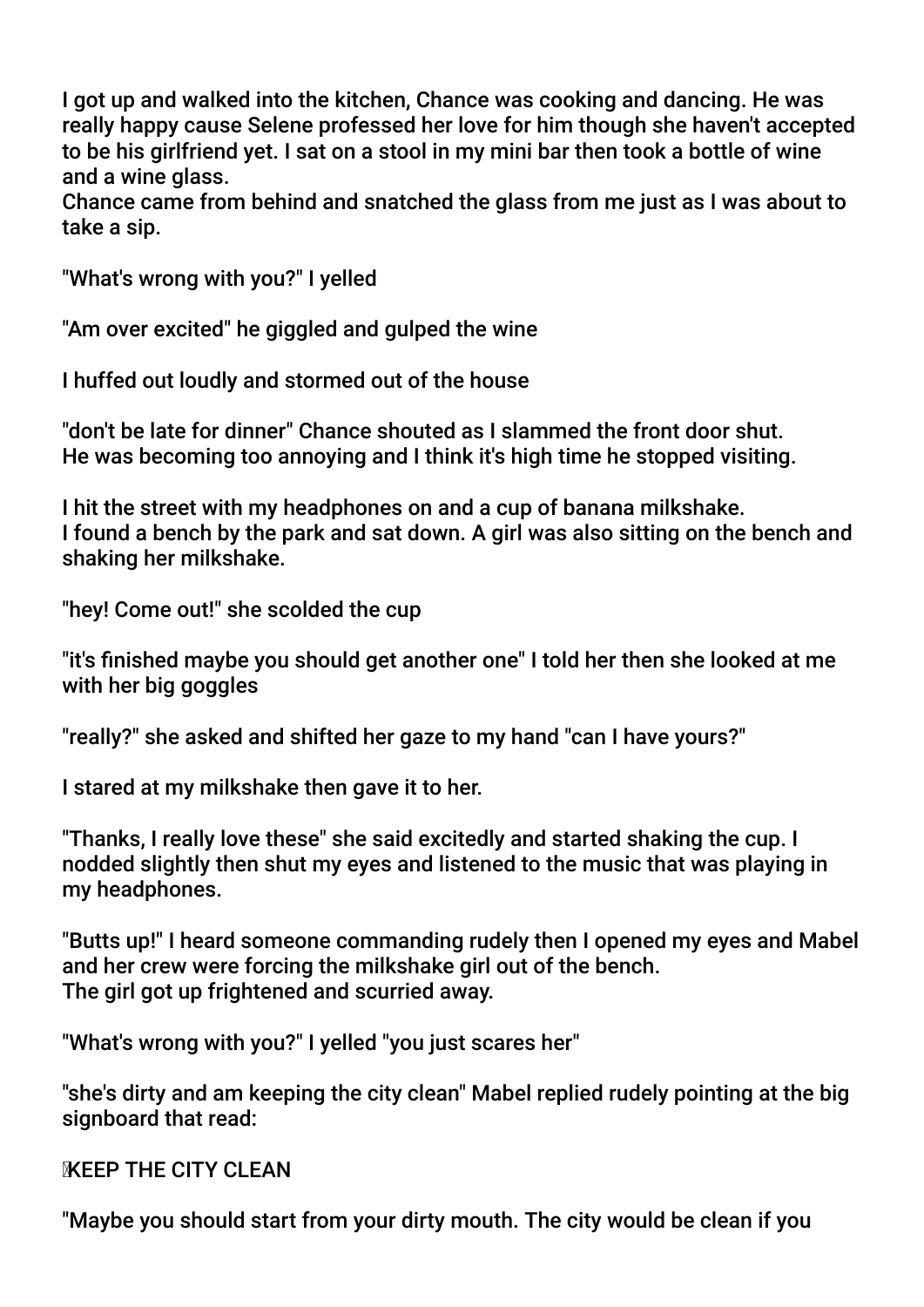watch it" I rerorted

She rolled her eyes and sat beside me. She was really cute and I wondered why such a beautiful girl would be that rude.

"What do you want?"

"a deal with you"

"What deal?"

.

.

.

She smirked "it's about NYN"

"I have nothing to talk with you" I stated and proceeded to get up but she held me back

"it's pretty simple and good for the both of us"

I scoffed and rolled my eyes

"That's if you want to win" she added with a smirk

. . . . . . . . . . . . JUST WHEN I THOUGHT ANGELOU HAS FOUND HIS LOVE, MABEL CHASED HER **M** WE'LL GO N FIND HER OH. LOVE Y'ALL **CHOP KISS &** . . . .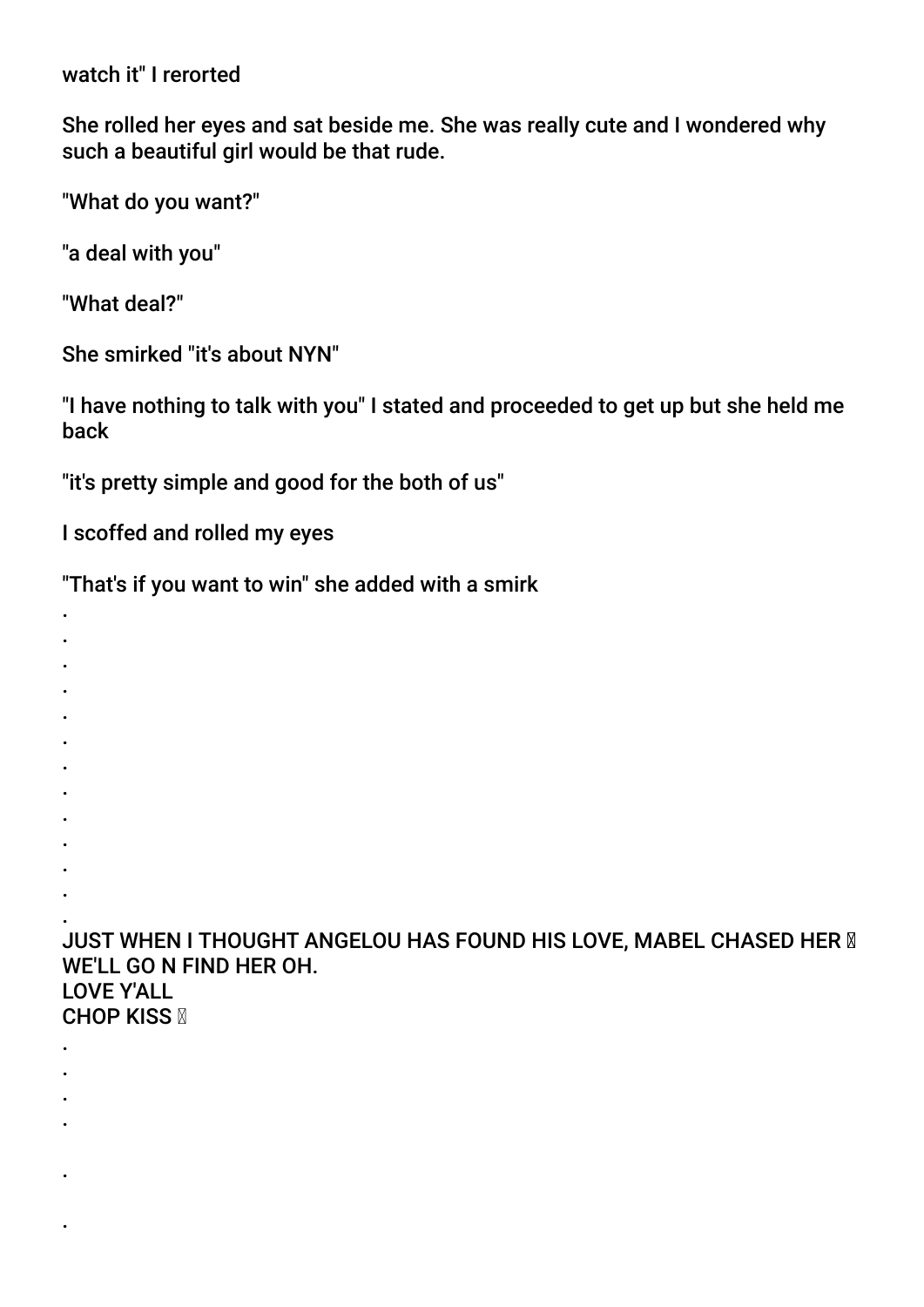#### . TBC [12/16, 12:02 PM] MartinMartino: MHGH SCHOOL ROMANCE M

Feelings

. .

#Episode\_28

**MABEL X** 

"I don't need you to win" he yanked my hand off and walked out

"I'll get you" I scoffed and walked out with The Barbie Girls

"we'll be leaving for New York tomorrow and we still don't have a guy to sing with" Lara said

"It's all Lancelot's fault, he could've waited till NYN is over before dying" I seethed

"he's not dead" Ivy stated pointedly

"I know but he's going to die anyway"

"We could talk to the guys" Caitlyn suggested

"The Flames won't sing while their leader is lying on his death bed" I said "the competition is now between The Blooms and The Reds. I really regret snatching Lancelot from Kelanie"

"we could still beg the guys" Caitlyn insisted

"How?"

**KELANIE M** 

 And everything just reminds me of you Pick me up when I am down **Mift me up above the ground give me victory oh victory** make the world my stage and...

"I always miss that line" I muttered under my breath and fell to my bed "You can't lose this Kelanie, you can't"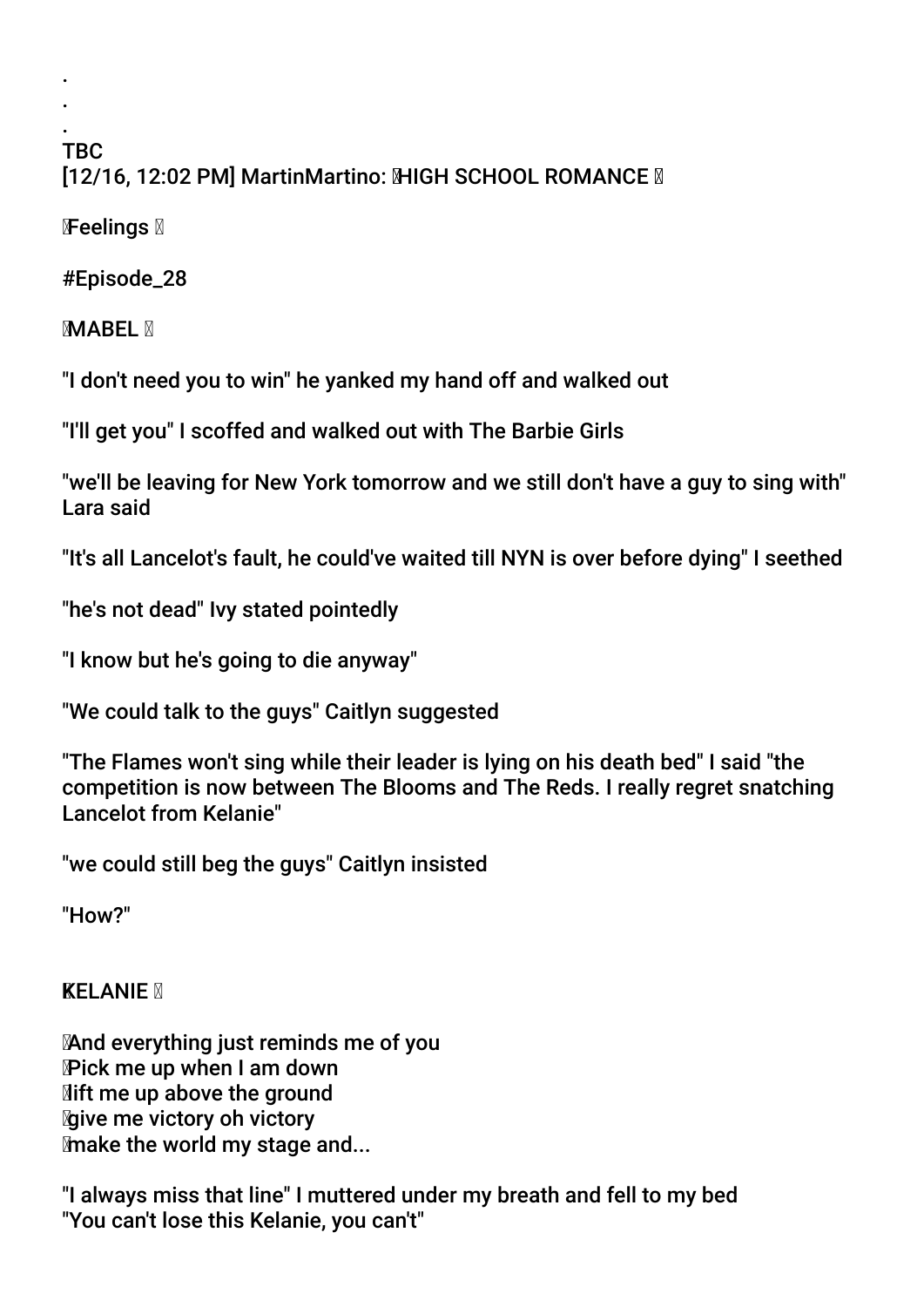I told myself then picked up my phone and called Angelou

Hi

Why did I even call him?

Never mind

I said and ended the call but Angelou called back immediately. I practiced a little speech and answered the call.

**M** was just... Just wanted to know...

Am at your gate

what?

I got up and ran to the window then gazed outside and Angelou was really standing outside my gate.

what are you doing here?

 Just thought you would need some help practicing the lines cause you're good at nothing

Perfect timing

Am good with the lines but you could use some help

I ran out and started climbing down the stairs still on the call. I was scared he would vanish if I ended the call and I really needed his company

Am good with mine so since you're also good, I'll be taking my leave

No

He chuckled

Are you trying to tease me?

I pushed the front door open and ran into the compound

What would I gain in doing so?

An award for teasing me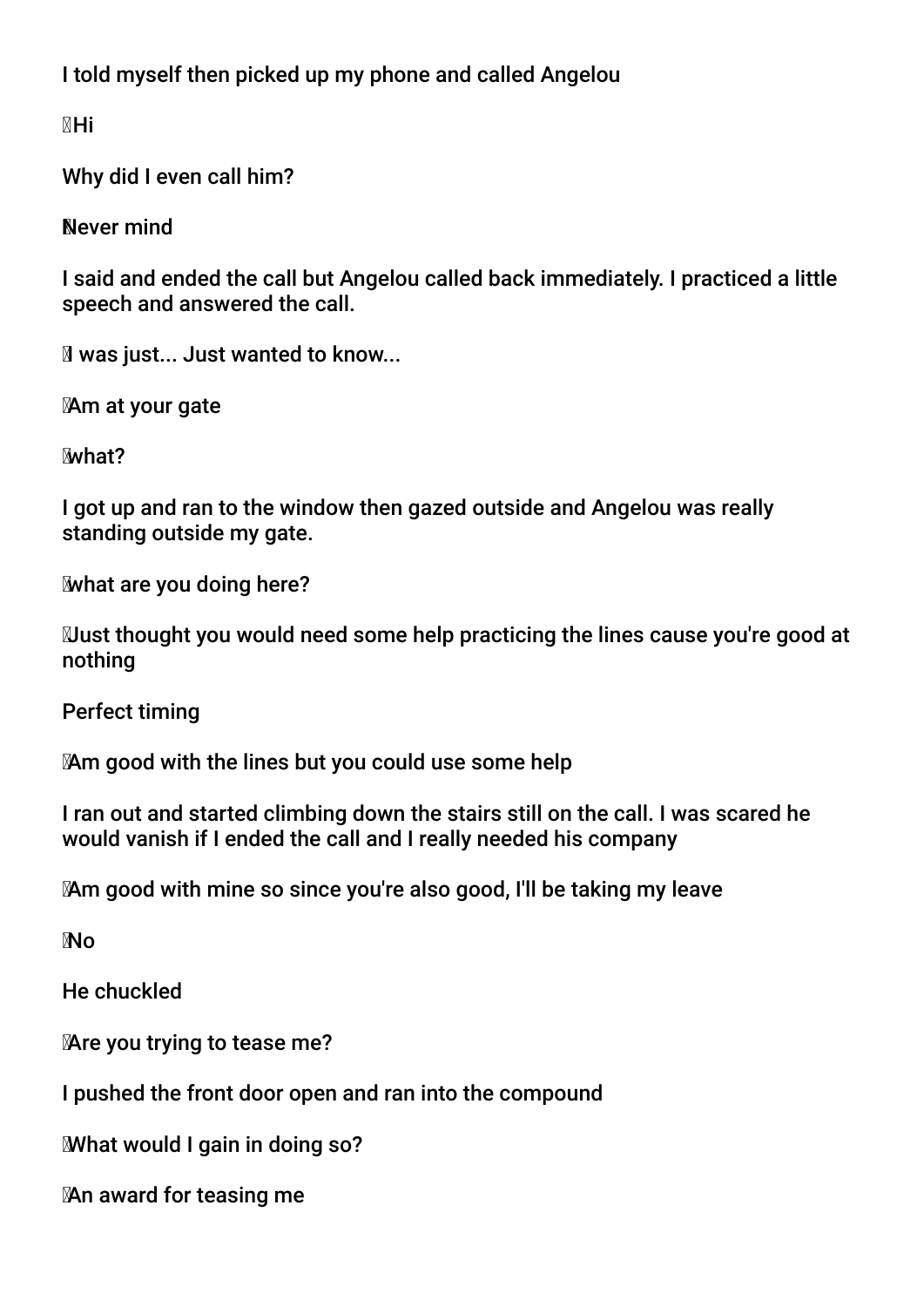**That isn't necessary** 

I got to the gate and signaled the gate keeper to open the gate

**Mou finally made** 

He smiled broadly when the gate was opened

**N**did

**Can I come in?** 

**Sure** 

He walked inside then gazed around

you got a beautiful house here

**MThanks** 

You live alone?

With my nanny

sorry I forgot

Mt's okay, am not a kid to worry about the absence of my parents

Beautiful

He said when we entered the living room

 shouldn't we end the call already? It's weird talking on the phone when we're together

**I'll end the call when I deem necessary** 

cool, would you mind following me to my room? I kinda love practicing there

Idon't bite

Follow me

I led the way up the stairs then into the room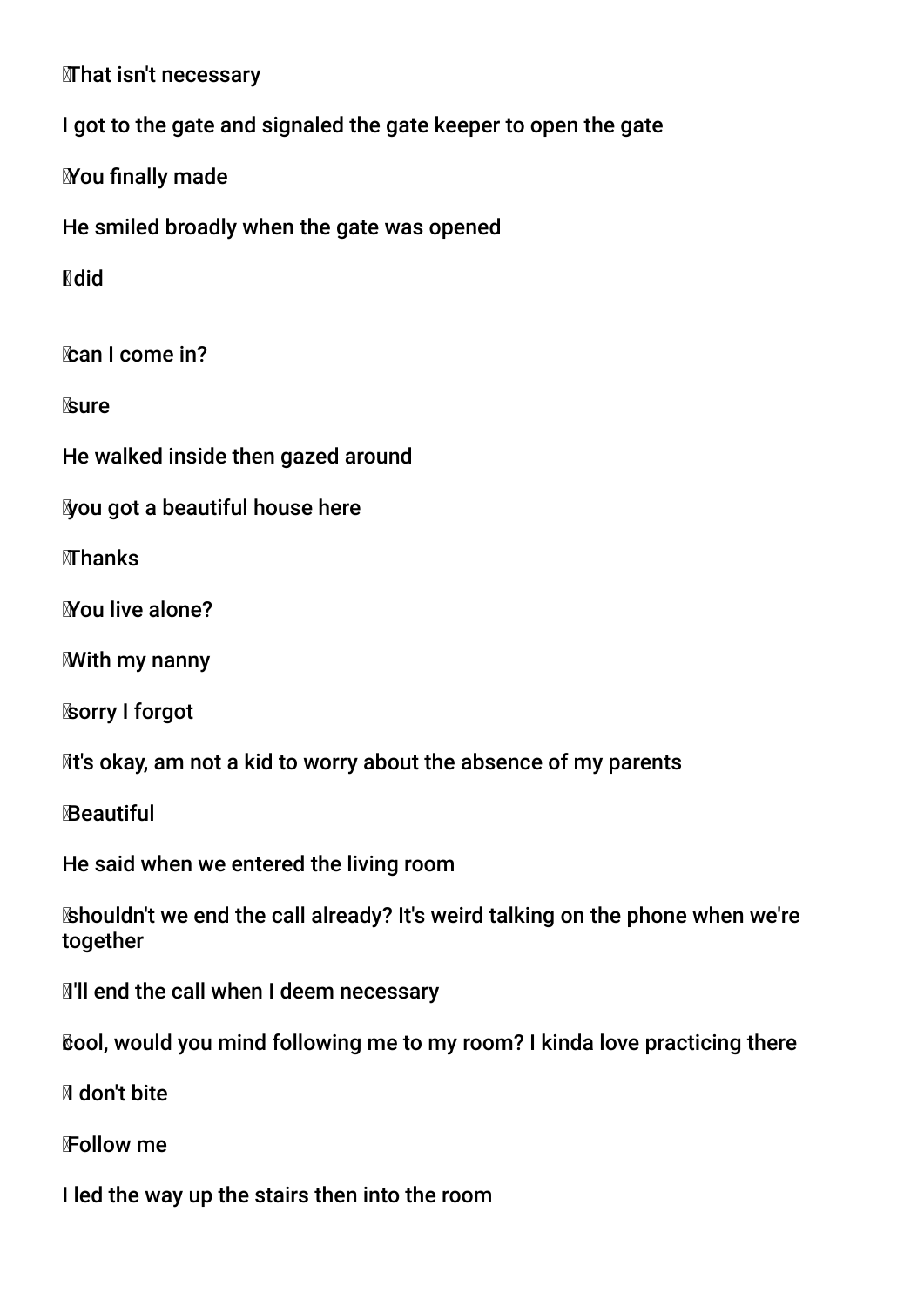is your nanny home?

He asked standing outside my room

would you go back if she isn't home?

Iwouldn't, I just wanted to know

she's sleeping

He shrugged and entered the room

bed or couch?

bed if you don't mind

Idon't

We sat on the bed and he ended the call. chat martinmartino on zero eight one eighty thirty fourteen twenty one to be added to his whatsapp group. "you fnally deemed it necessary" and said and he just chuckled

"I love it when you smile, it gives you a different personality"

"what kind of personality?"

"a regular kid and not some grouchy old man"

"am not a kid"

"but you look like a grouchy old man when you're all serious looking"

"I don't normally smile and keep a cheerful face"

"why?"

"it's girlie" he replied "real guys don't do that"

"real guys are friendly and nice and sweet and lovely and..."

"are you describing yourself boyfriend?" he cut in

"I'm describing a real guy"

He shook his head "you can never describe that cause really guys always change"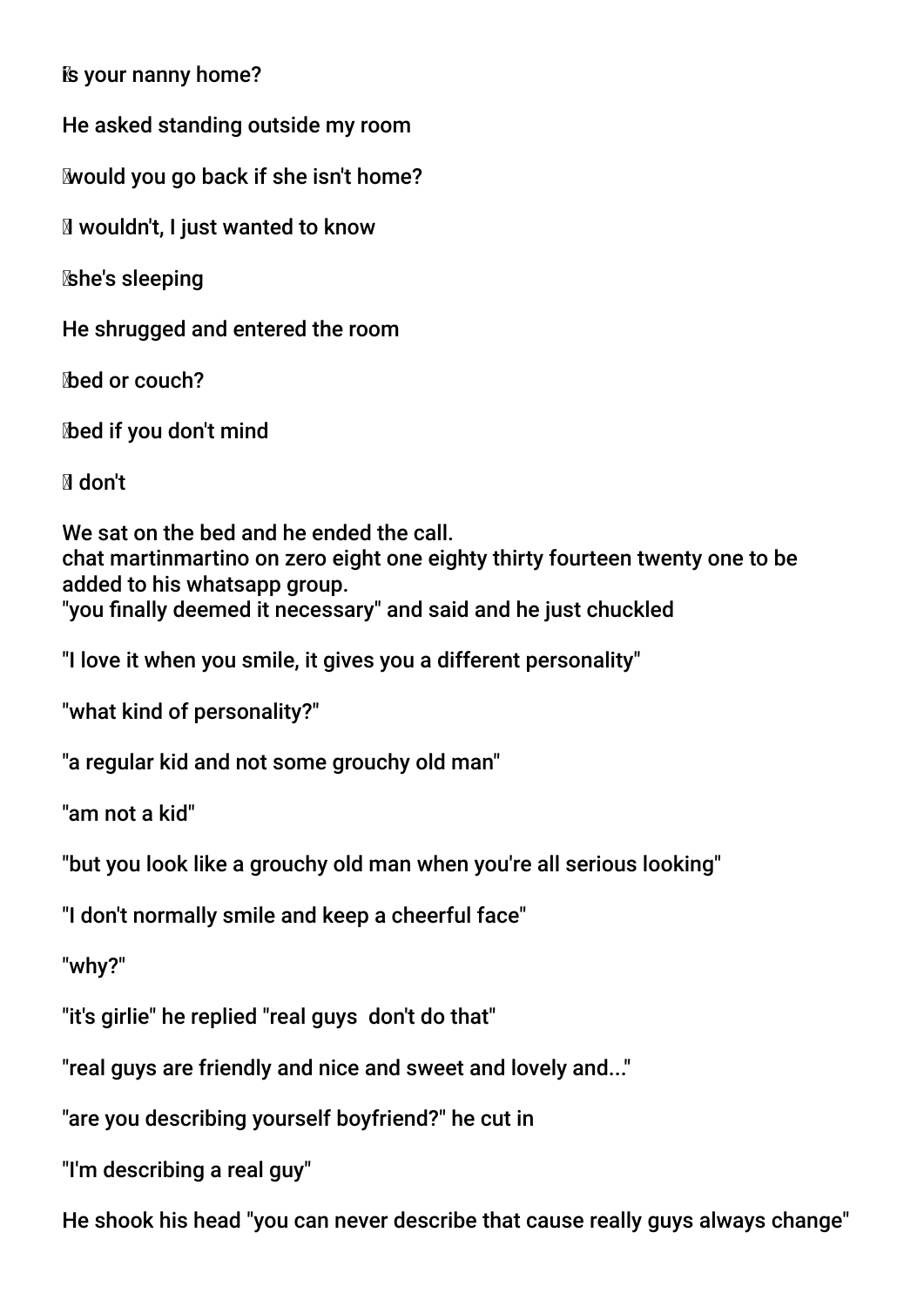"for better or worse?" I wanted to know

"both"

I stared at him thoughtfully for a while and it turned into a long awkward staring challenge. "Let's sing" he said into the silence and looked away "got any instrument here?"

"just my voice if you don't mind"

He chuckled "I guess it's two voices one song"

"or two voices one heart"

He arched his brow and gave me a level stare

"let's just sing" I said and folded my book into a microphone.

 There's a star trying to shine inside of me But I need someone to trust someone to hold and make it shine If only you could be my hero I'll make it shine

He took my hair brush and held it like a microphone as he sang

 I'll pick you up when you're down **Mift you up above the ground Give you victory oh victory** make the world your stage and make it shine

I shut my eyes and let the music flow

 oh make it shine Everything reminds me of you I'll pick you up when you're down/ pick me up when am down I'll lift you above the ground/ lift me above the ground **I'll give you victory oh victory/ give me victory oh victory**  make the world your stage and make it shine make the world my stage **I'll make the world your stage**  If only you would be mine please be mine/ I'll be yours and you'll be fne please be mine/ I'll be yours and you'll be mine

I futtered my eyes open and Angelou was staring at me emotional as we sang.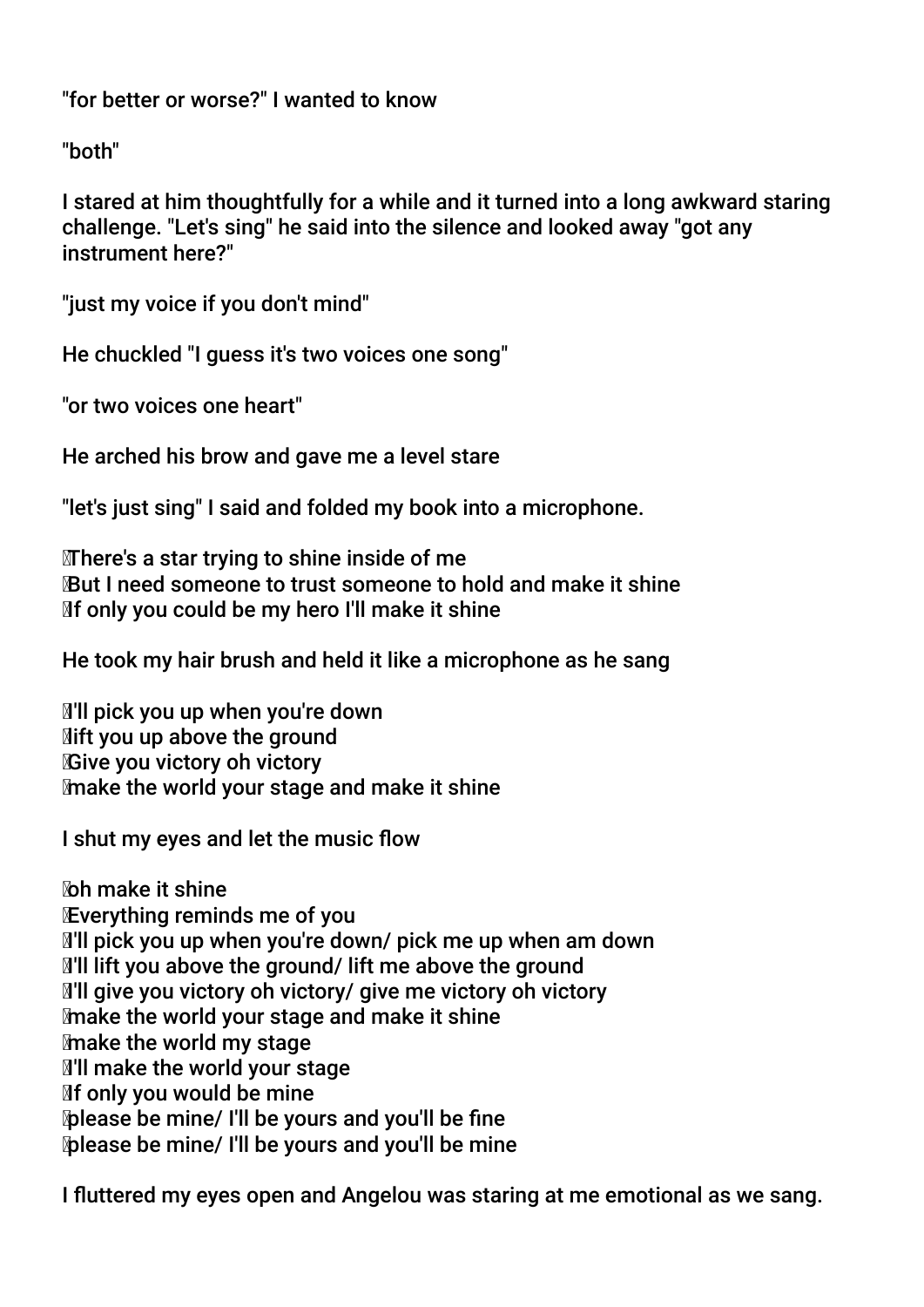"Why did you stop?" he asked cause I stopped singing

"I got carried away"

"by what?"

I wanted to say 'by your stare' but instead I said "I lost the next line"

"you can't go there and forget the lines"

If you don't go there and stare at me like the lyrics is written on my face. "I'll try my best not to but the lyrics..."

"it fows" he cut in

"I know"

"Your brain needs to rest" he said and dropped the hair brush "How's your cooking skills now?"

"Improving"

"so you finally admit that you were a bad cook"

"I wasn't a bad cook" I protested "I just didn't know how to cook"

He laughed "what's the difference?"

"Not knowing how to cook doesn't make me a bad cook"

"Then what does it make you?"

"Someone learning how to cook"

"You really got an answer to every question" Angelou said

"I think so" I bragged

"Let's test that"

"test what?"

"your IQ"

I touched my head and he laughed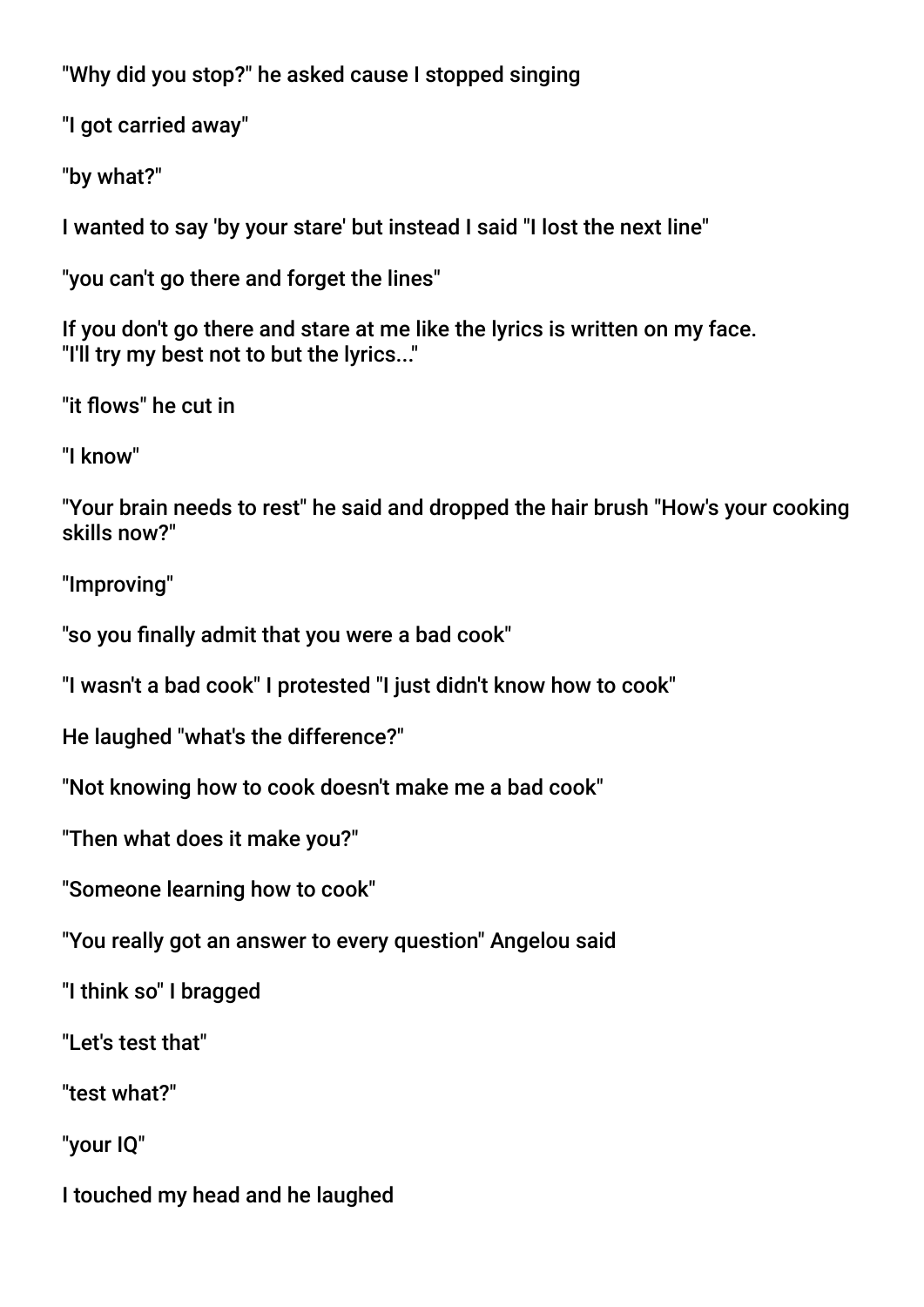"you can't touch your brain but you can test it"

"How many seconds are there in a year?"

"That's a tough one" I said thoughtfully and started counting

"60 seconds makes one minute 120 seconds makes two minutes 1...80 seconds makes 3 minutes right?"

He rolled his eyes "don't tell me you plan on counting that till the end of one year"

"How else do I arrive at the answer?"

"Dumb ass" he knocked my head "we've got 2nd of January 2nd of February 2nd of March... 2nd November 2nd December"

"oh" I nodded in understanding

"you should've told me"

"you should've known"

"that doesn't make me a dumb ass"

"prove it" he dared "if three bananas gives you 30. one coconut and two bananas gives you 25. one coconut, one banana and three cucumbers gives you 75. How many does one banana, one coconut and one cucumber, gives you?"

"How do you expect me to answer that when I can't see the fruits?"

"just picture it in your head"

"all I can picture now are notes, notes, notes, and music note" I said demonstrating with my hands raised up in the air

"You're dumb"

"I always get good grades"

"doesn't mean you're good psychologically"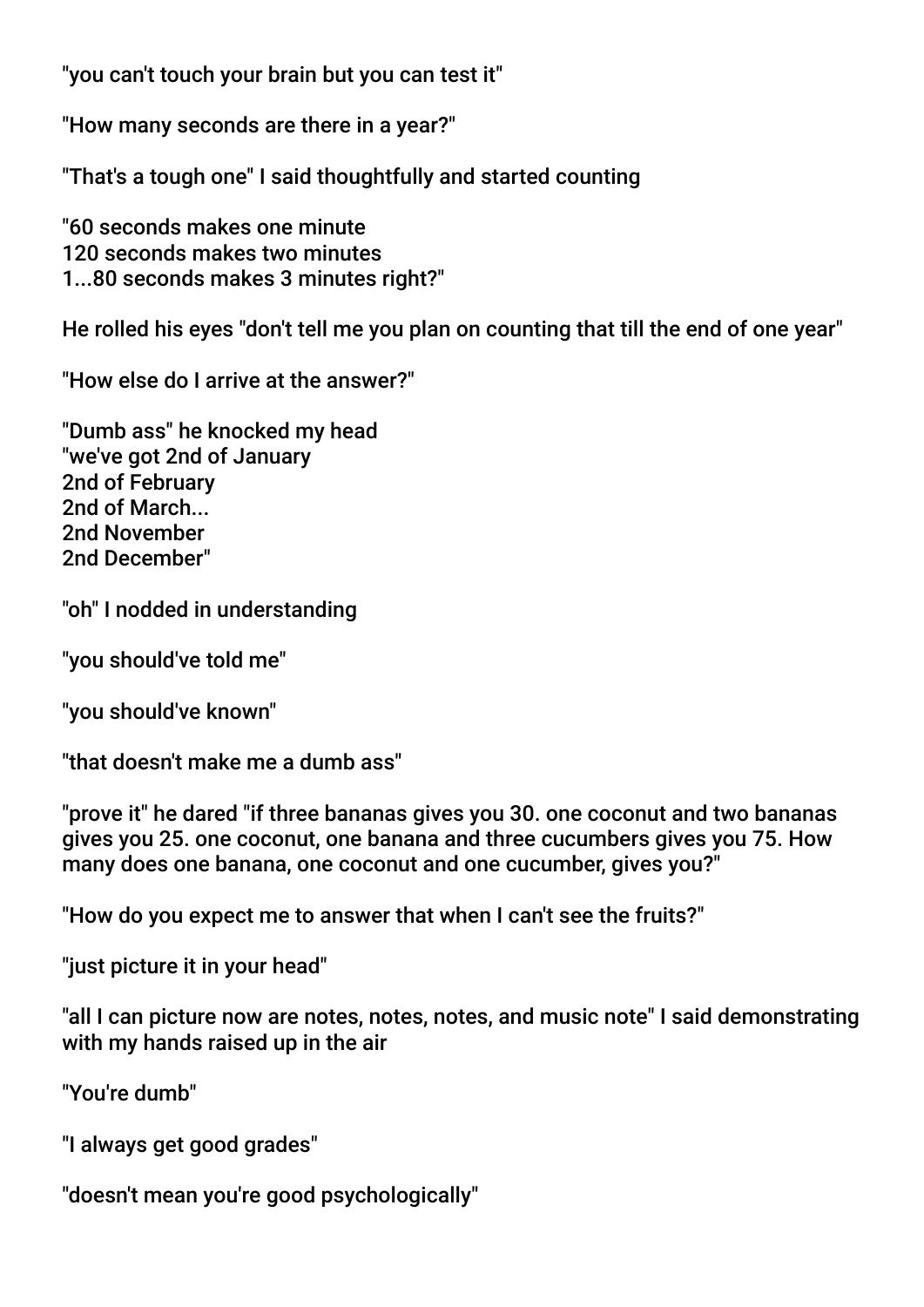"but am good academically"

"Without the basic skills of a woman" he scoffed "you need help"

I was getting pissed "you need to get out of my house"

"you're not sending me away are you?" he asked with a lopsided smirk that threw me off guard

"Why are you here?"

"To help you practice"

"you were already at my gate before I called you"

"I don't agree"

"you were"

"I disagree"

"but you were"

"I refuse to agree"

I picked up a pillow and threw at him "you're a talkative"

He threw the pillow back at me and I fell hitting my head on the bed post.

"Shit!" I cussed under my breath and my hand went for a shoe that was lying on the floor.

"Don't do that" he warned

"or what?" I dared then positioned the shoe to throw at him "say your last prayers"

He got up and dived for the shoe. I tried moving back but he caught me in time and pushed me back to the bed with him lying on me.

"Gotcha" he smiled triumphantly holding my hands above my head.

My heart was racing really fast as her felt his weight on me and his breath on my face. He searched my eyes for words my mouth couldn't say and I felt butterfies in my stomach.

"Thought you were a fghter?" he chuckled still searching my eyes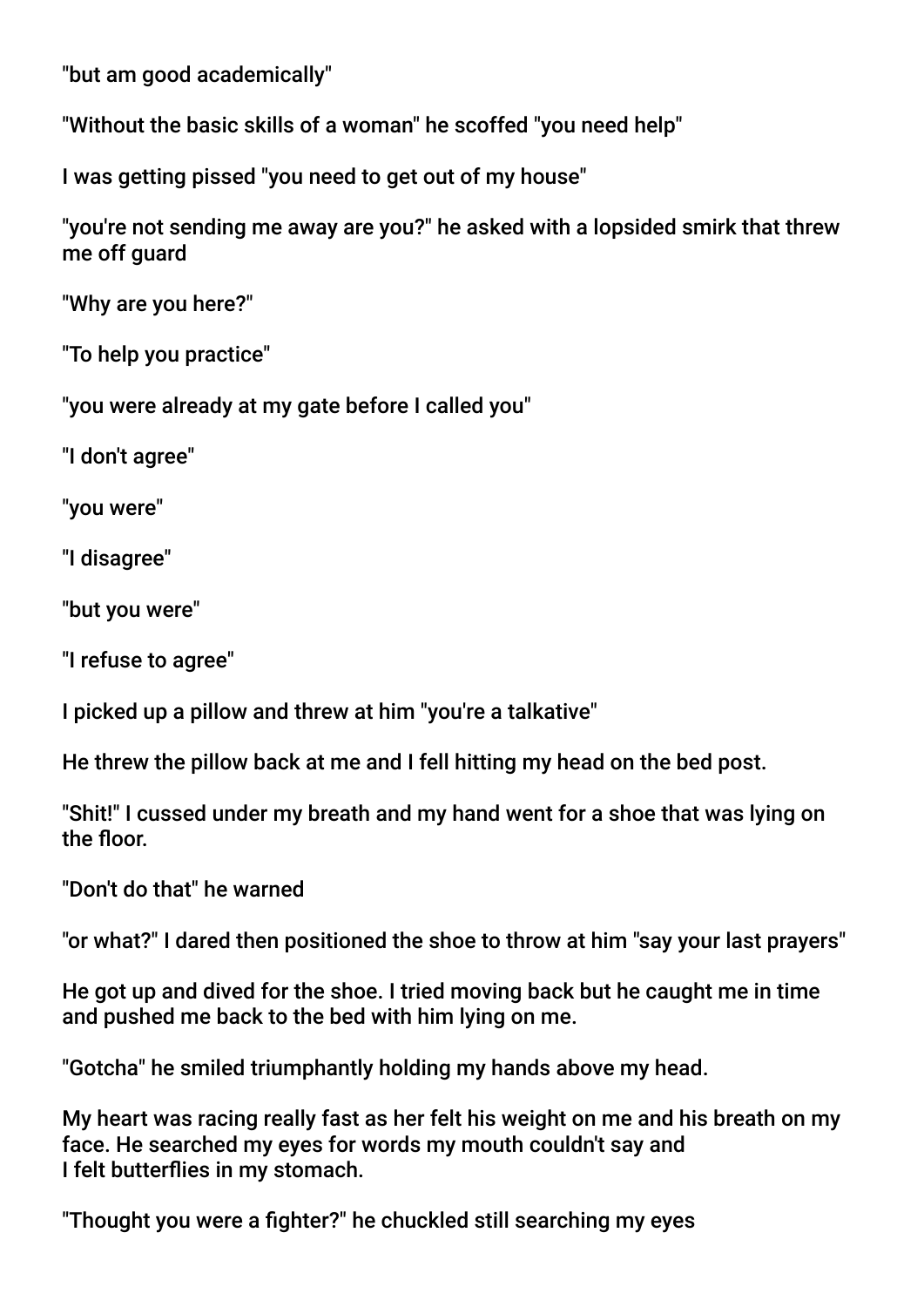"Release me and I'll show you how much of a fighter I am"

"push me off"

I clenched my fist and gathered all my strength but I couldn't move his hair.

"you need to work on your self defense"

"you're trespassing"

"How?"

"pinning me down in my room and on my bed"

"Am a gentleman, I can't take advantage of you"

I wanted to speak before I heard someone clear her throat then we turned to the door to see nanny staring at us quizzically. Angelou quickly pushed himself up and I got up in a haste.

```
"Good evening ma'am" he greeted
```
"continue" nanny said with a look of you're-so-dead then walked out and shut the door.

"see what you caused" I accused

"she looks friendly and nice and understanding she probably wouldn't think anything"

"Her looks differs from her attitude"

"Then I think I should be leaving" he said and got up to his feet

"you can't be serious" I rebuked

"you're not going anywhere till you clear this mess"

"see ya" he waved and ran out of my room

"where do you think you're going?" I shouted and ran after him

He ran down the stairs but missed his way and ran into the kitchen. Nanny was cooking and she dragged him by the collar to the grass cooker.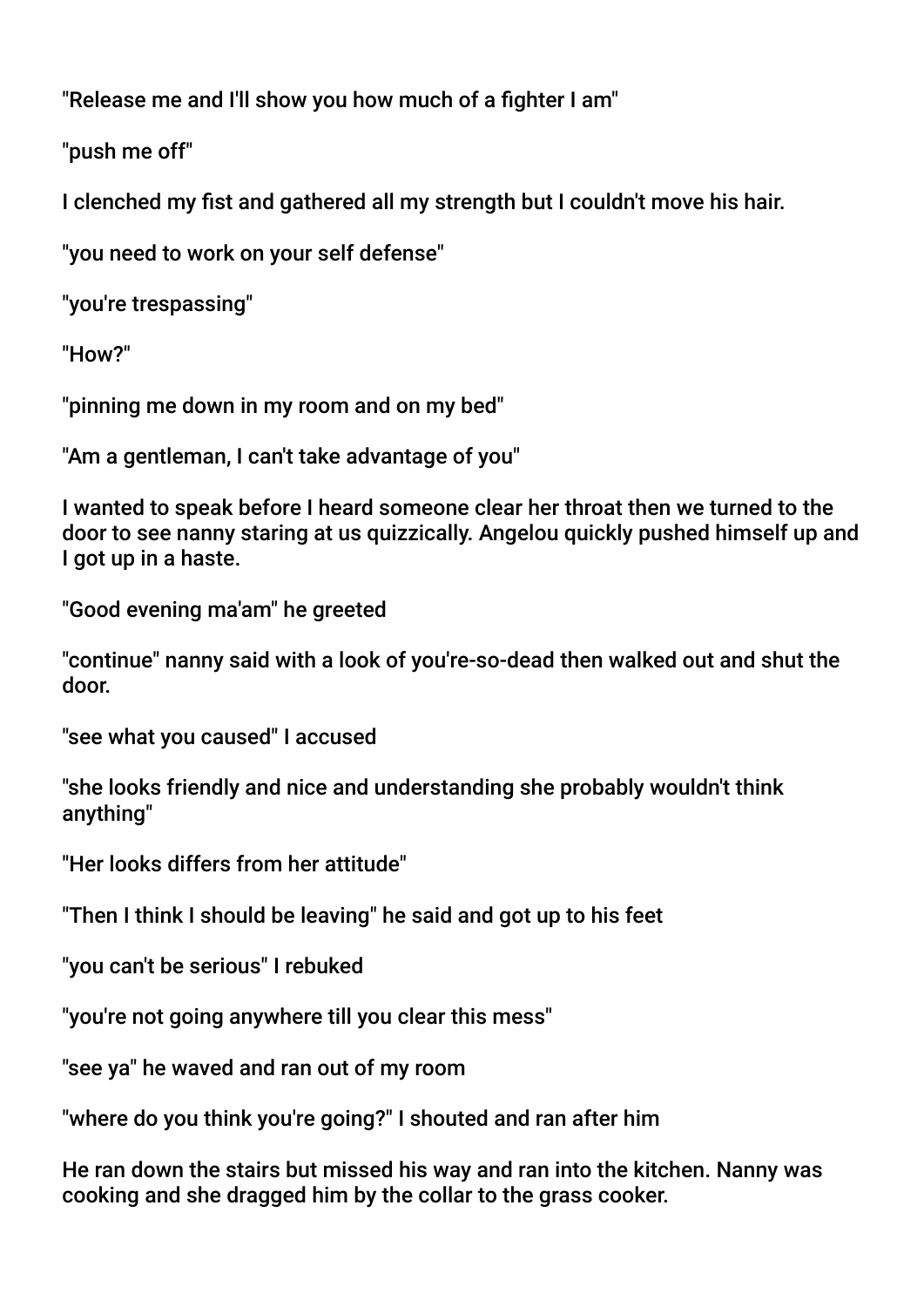"you don't run in the house carelessly" she rebuked

I paused and tried tip toeing back to my room but she caught me.

"where do you think you're going?"

"to get a spoon" I raised my shoulders and walked to the shelve

"Get an apron" she instructed Angelou who was already shaking like a leave and I gave him an apron

AN HOUR LATER M

I belched in satisfaction after emptying my bowl of casserole.

"You eat too much" Angelou said half way into his own bowl

"I could help you if you want" I stretched my hands to his bowl but nanny hit me with a grease spoon

"ouch!" I yelped and turned to look at her. She was standing behind us like a soldier on guard. Angelou chuckled and continued eating.

"I'll be in my room" she fnally said then headed for the stairs

"it was nice having you Angelou" she added and ascended the stairs

"Finally" Angelou breathed out and dropped his spoon

"I knew you were full but scared to say it"

"your nanny is nice but stern"

"that's what I love about her"

He smiled and got up "it's high time I left"

"I really enjoyed your company"

"Me too"

"hope you don't mind coming around often"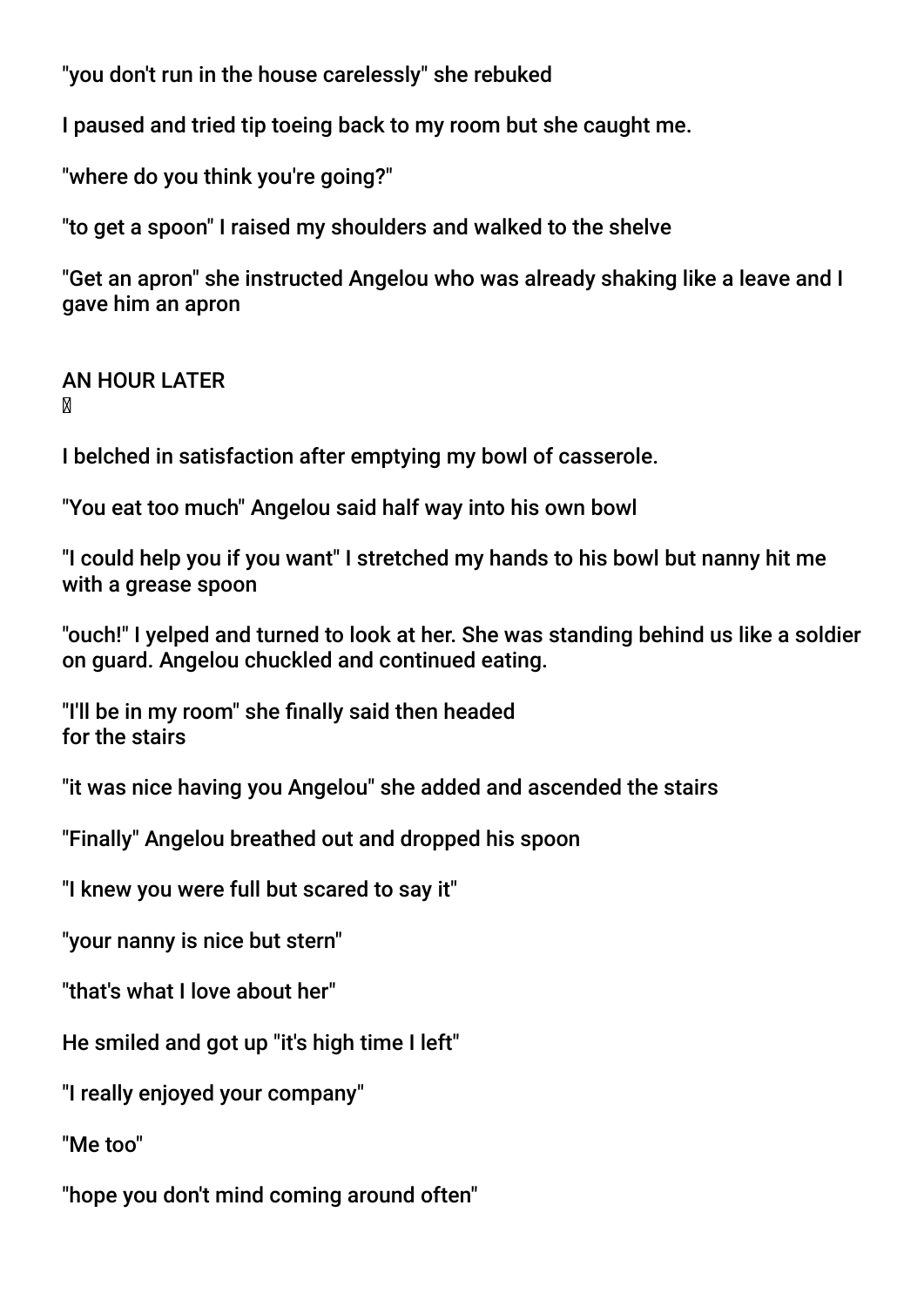"I do mind"

I frowned "Then I'll visit you instead"

"OUT OF BOUND" he spelt out pointedly stressing each word

"why?"

"I kill humans, eat their fesh, and keep their skulls for decorations"

I touched my head and gasped "what are you? A vampire?"

"vampires don't eat human flesh. They feed on animals and blood"

"Then what are you?"

"Stay out of my house and you won't get to know. Trust me you don't wanna know" he winked for the frst time ever and I got hypnotized as he headed for the front door. He slammed the door shut behind him and I came back to reality.

Did he just wink at me? Did I get lost by it?

I ran to the front door and pushed it wide open. He was talking to the gate keeper.

"Hey!" I shouted and he whirled around to face me. I mouthed a goodbye and he did same then walked out of the gate. I ran to the gate and watched him walk into the street.

Am feeling different and it's weird.

. TBC [12/16, 12:03 PM] MartinMartino: MHGH SCHOOL ROMANCE M

**Mho's that girl** 

#Episode\_29

. . . . . . .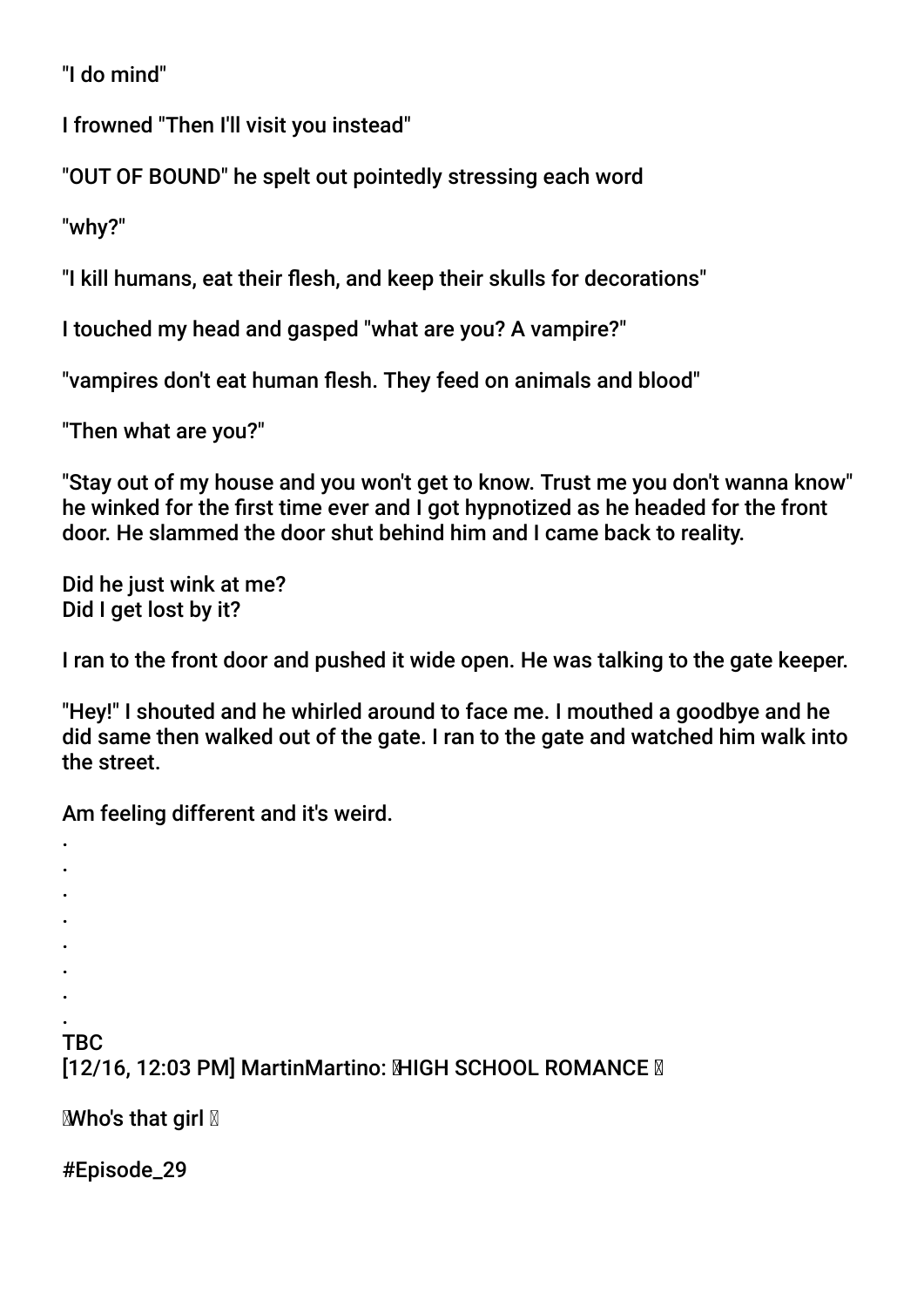## **NJAMAICA N**

**NANCELOT M** 

I tried opening my eyes but they felt heavy and diffcult to open. I moved my hand but it didn't move, I felt stiff like I was tied to a bed. I tried speaking but something was attached to my face preventing me from speaking. I gradually futtered my eyes open and it didn't take me long to realize that I was in a hospital.

"Lan!"

I slowly turned to the direction of the voice and Richard was staring at me teary eyed

"You're awake" he shouted and ran out of the room

I was confused and couldn't fathom what was happening till Richard returned with two doctors and our parents.

"Lancelot" mum shouted and tried running to my bed but on of the doctors held her back

"you may leave now" he pointed to the door and they walked out reluctantly The doctor did some few check ups then removed the oxygen mask that was covering my nose and changed my drip.

"How you feeling?"

"Numb" I replied weakly

"can you move?"

I tried raising a fnger but couldn't "I don't think so"

The doctors exchanged glances then lowered their heads. My heart started racing, I thought I was going to die.

"you'll be fne" one of the doctors fnally said then they walked out. They shut the door behind them and I watched them through the glass door as they spoke to my parents.

"how's my son?" my mum asked worriedly

"He'll be fne, we're doing our best and we'll do our best to save him"

"what's our stand now?" dad wanted to know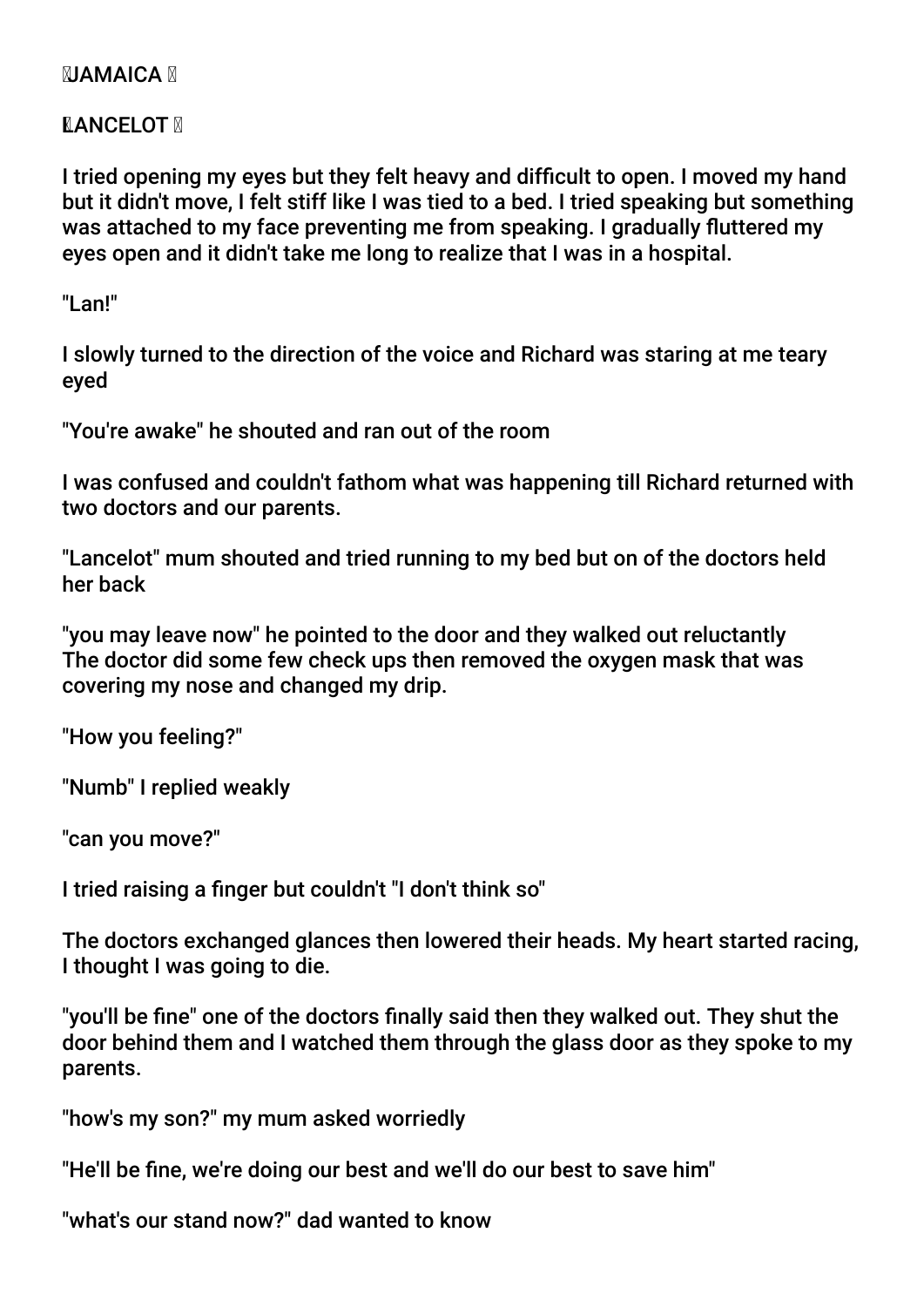The doctors shook their heads then one said "follow me to my office"

Mum gazed at me through the door before reluctantly following the doctors and dad while Richard entered the room.

"Lan" he called taking long strides to my bed

"how are you feeling?"

"not good, I can't move a fnger"

"You're just waking up from coma, you'll be fne"

"I don't think so, I think am paralyzed"

"paralyzed?"

"what did the doctor say?"

"he said you'll be fne"

"what did he say about my condition?"

"nothing. They just promised to try their best"

"oh God" I cried and tears trickled down my cheeks "what have I gotten myself into"

**NGLAMOUR HIGH N** 

**MANGELOU M** 

The next day in school was so hectic and there were no classes as the bands competing for NYN prepared to leave for New York.

"How you doing?" Chance asked with a slap

"good"

"am kinda nervous about this whole New York thing"

"Why?"

"what if we lose?"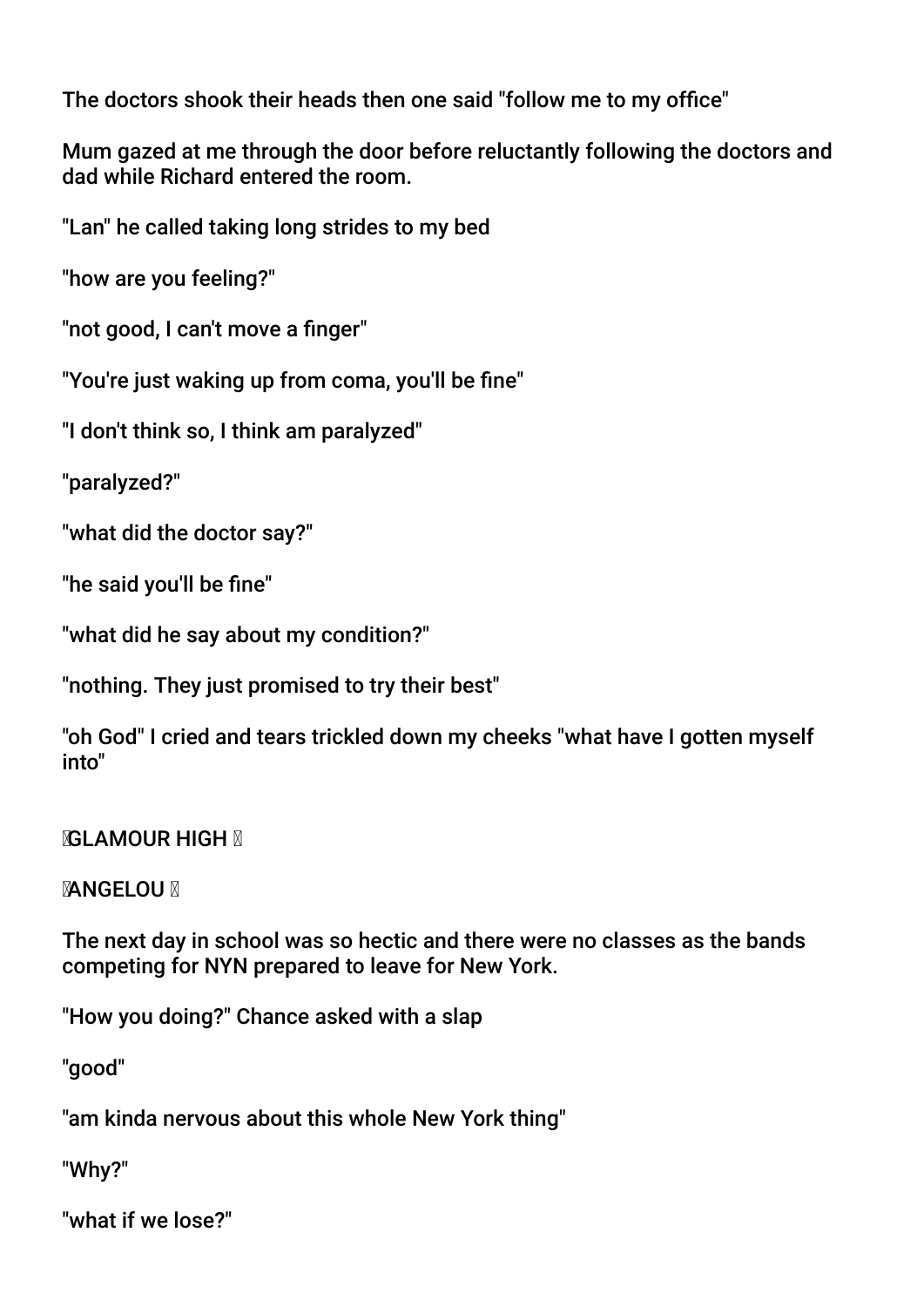I rolled my eyes "what if we win? You just can't tell just hope, believe and you'll see"

"I agree but still nervous cause Selene would be present"

"you've always been singing when she's present"

"that was before I told her I love her. You get it?"

"you like confessed your feelings for her?" I asked in shock

"yea what's wrong with that?"

"that was fast"

"I've been in love with her for three weeks and you call it fast?"

"you should've waited to be sure what you're feeling is love"

"it's love I can feel it. I don't like hiding my feelings"

"Good for you" I said with a thumbs up

"what are you doing about your feelings for Kelanie"

I covered his mouth and looked around in case someone heard him "don't say it loud someone might hear you"

He pushed me off "but no one did so answer me"

"I plan on burying it"

"burying what?"

"my feelings" I replied sharply "I just want it to die then I'll bury it"

"but why? Give it a try"

"it's hopeless she doesn't want to love again and if she can turn down her best friend, who am I?"

"it's weird dating a best friend"

"am still not giving it a try" I said adamantly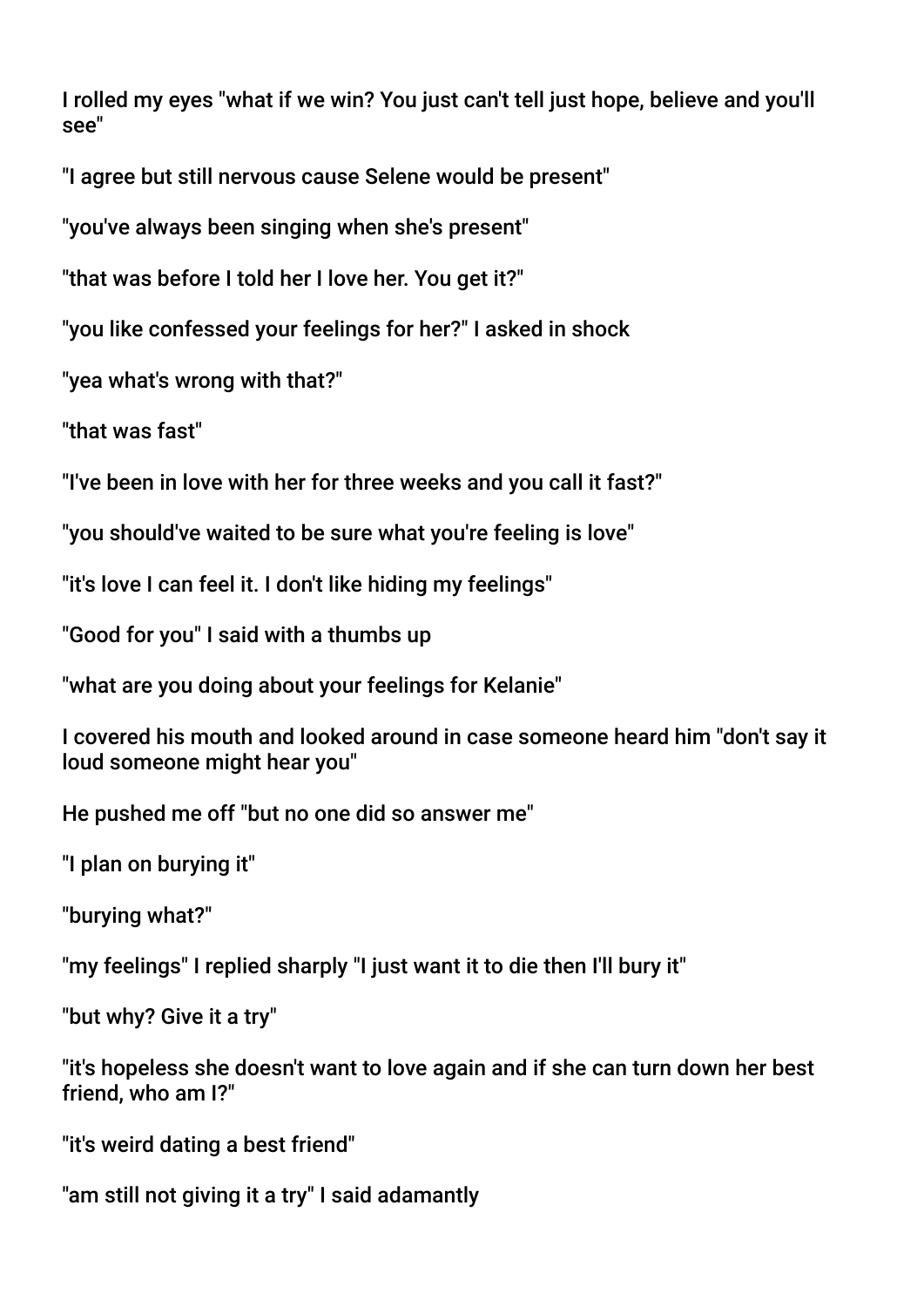"NYN brought these feelings and by the time it's over, I'll leave and bury it. I'll never see her again"

"I'll really miss you. Where do you plan on going from here? Luxembourg?"

"no way" I snapped

"am not returning home"

"then where?"

"somewhere far from home where no one knows me. Like here

"I wish you'll return home someday. Your people are missing you"

"not now Chance I've got work to do"

"You're not busy and it's time you embraced the truth"

"shhhh!" I hushed then pointed behind him

"look who's coming"

He glanced over his shoulder and I ceased the opportunity to run away while he was distracted staring at Selene who was walking up to him.

I breathed out in relief when I got to the empty balcony of our music room. I needed some alone time to think about things that didn't consist of Kelanie nor my family.

"Hi!" someone greeted and I whirled around to see the girl with big goggles from the other day

"Hey!" I greeted back

"little miss milkshakes"

She chuckled sweetly "That's a cute name as long as its coming from you"

I raised my brows with a look of 'Seriously?' "am Angelou by the way"

"I know"

"how did you know"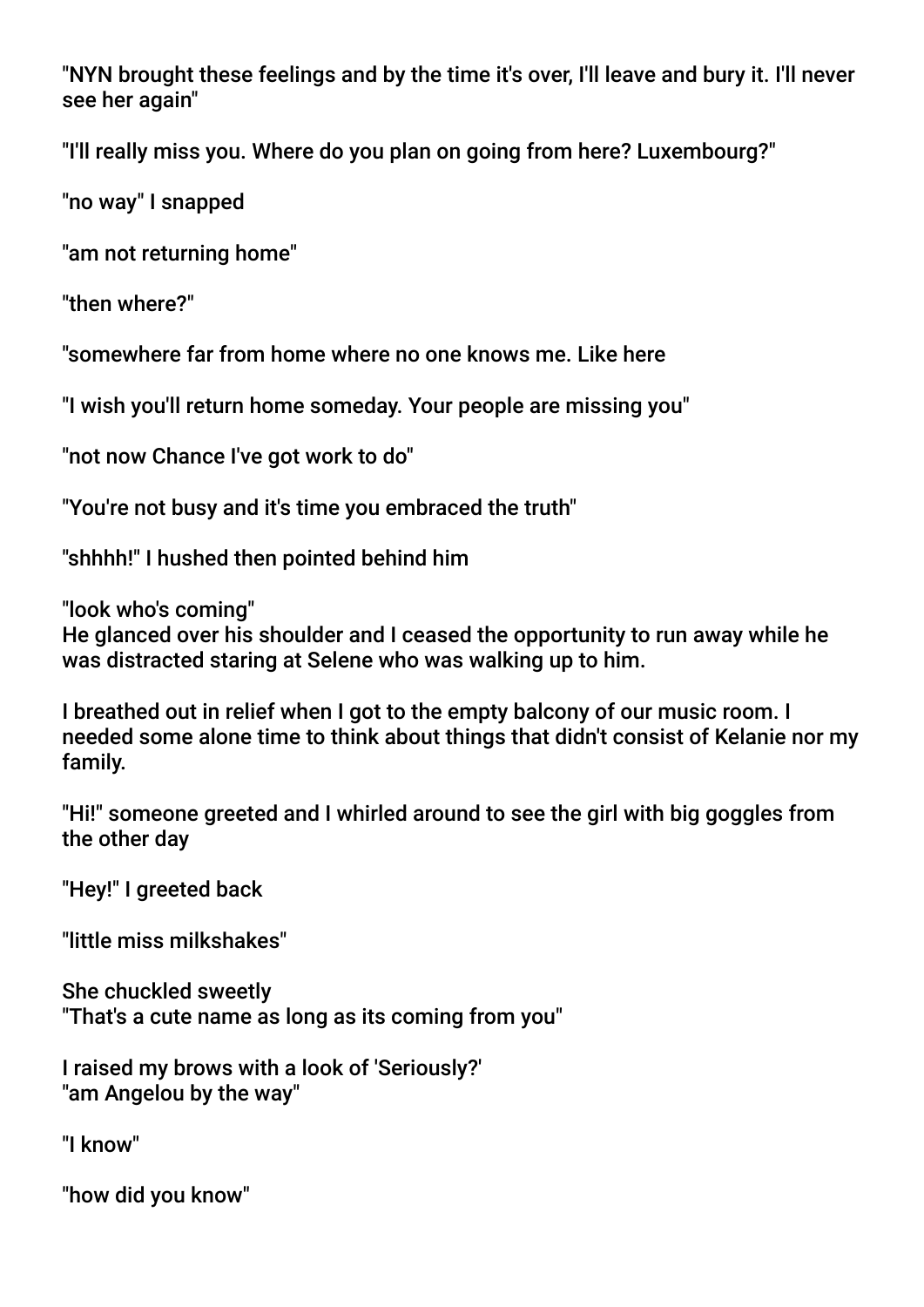"you're my secret crush and I had to sneak up here to see you"

"that's right how did you get up here?"

"I followed you"

"have you been stalking me?"

She shrugged "I think so"

I shook my head "what's your name"

"my bad" she chuckled "am Stephanie"

"nice name"

"Thanks" she blushed

"what do you want from me?"

"I wanna be your friend"

"What?"

"I might be clumsy, tattered, poor, nerdy, dumb, not classy, but I wanna be your friend" she said not cheerfully

"I even have your name tattooed on my chest across my heart see!" she dragged up her blouse revealing her chest and I quickly shut my eyes

"Am sorry"

"it's okay just bring it down" I said with my eyes still closed

"am descent"

I nodded and opened my eyes and she was really descent.

"Stephanie or whatever it is you call yourself..."

"Stephanie" she interrupted

I sighed "you can't be up here when you know you aren't a student. What if you get caught?"

"you could hide me and sneak me around, I've always wanted to see what it looks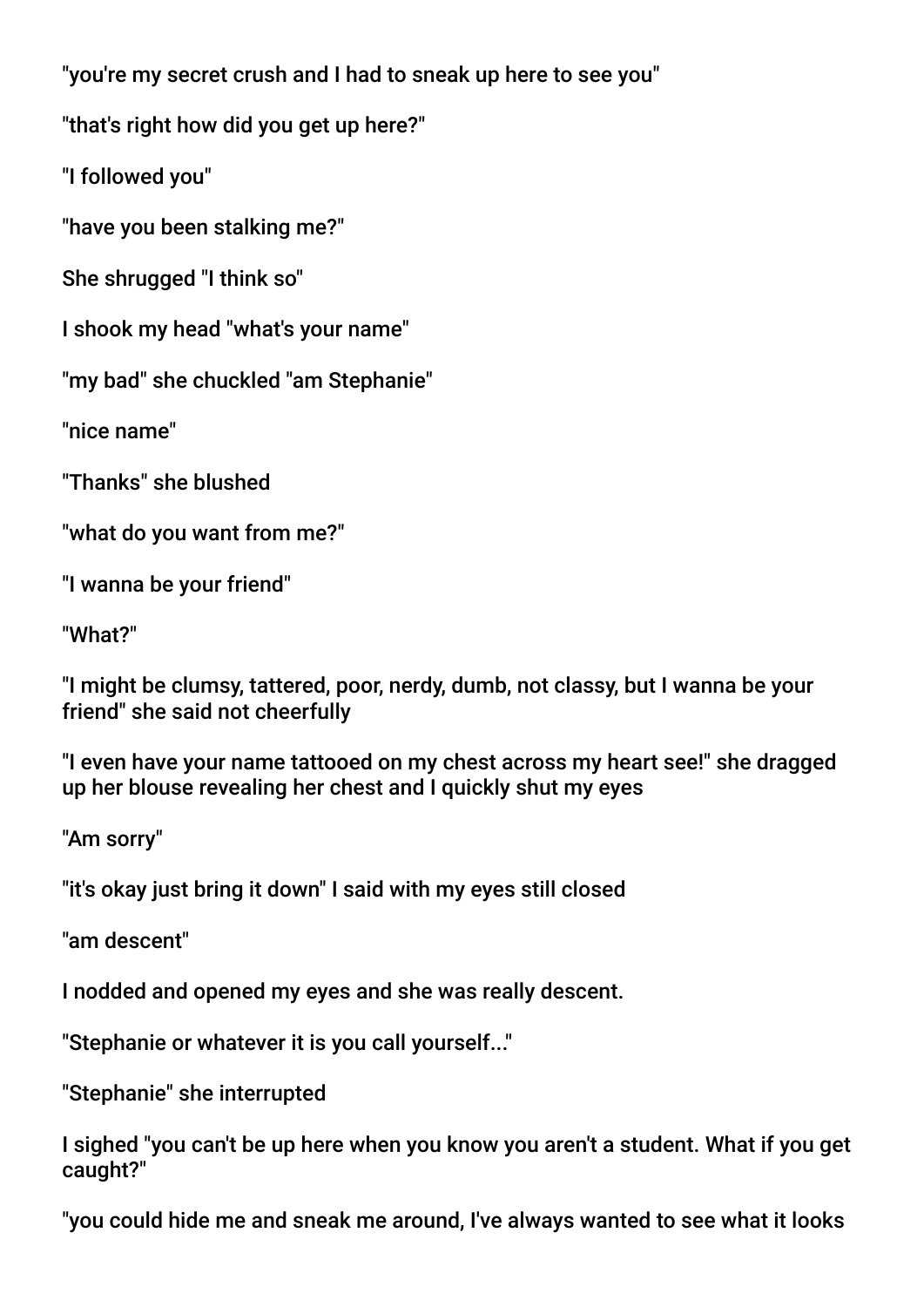like inside Glamour High but am too poor and my parents can't afford the fees so you could give me a tour"

"you're loquacious"

"I know but please don't hate me I wanna be your friend"

"I don't hate you"

"that makes us friends right?"

"am gonna take you on a tour round Glamour but you have to promise not to disturb me again"

Her smile faded "am I disturbing you friend?"

"yes I mean no"

"I understand" she sniffed "am poor that's it"

"it's not because you're poor it's..." I was still talking when she burst into a loud wail "don't cry someone will hear you" I pacifed but instead she cried louder forcing me to draw her near and console her "that's enough be a good girl, friends don't cry"

"really?"

"yes"

"alright am sorry for crying" she sniffed and dried her tears

"Thank you"

"now my tour"

Gracious Goodness!

## MINUTES LATER....

"... and the 3 library..."

"you haven't showed me the second library" she interrupted

"what? You've said that hundred of times and I've shown you hundred of times"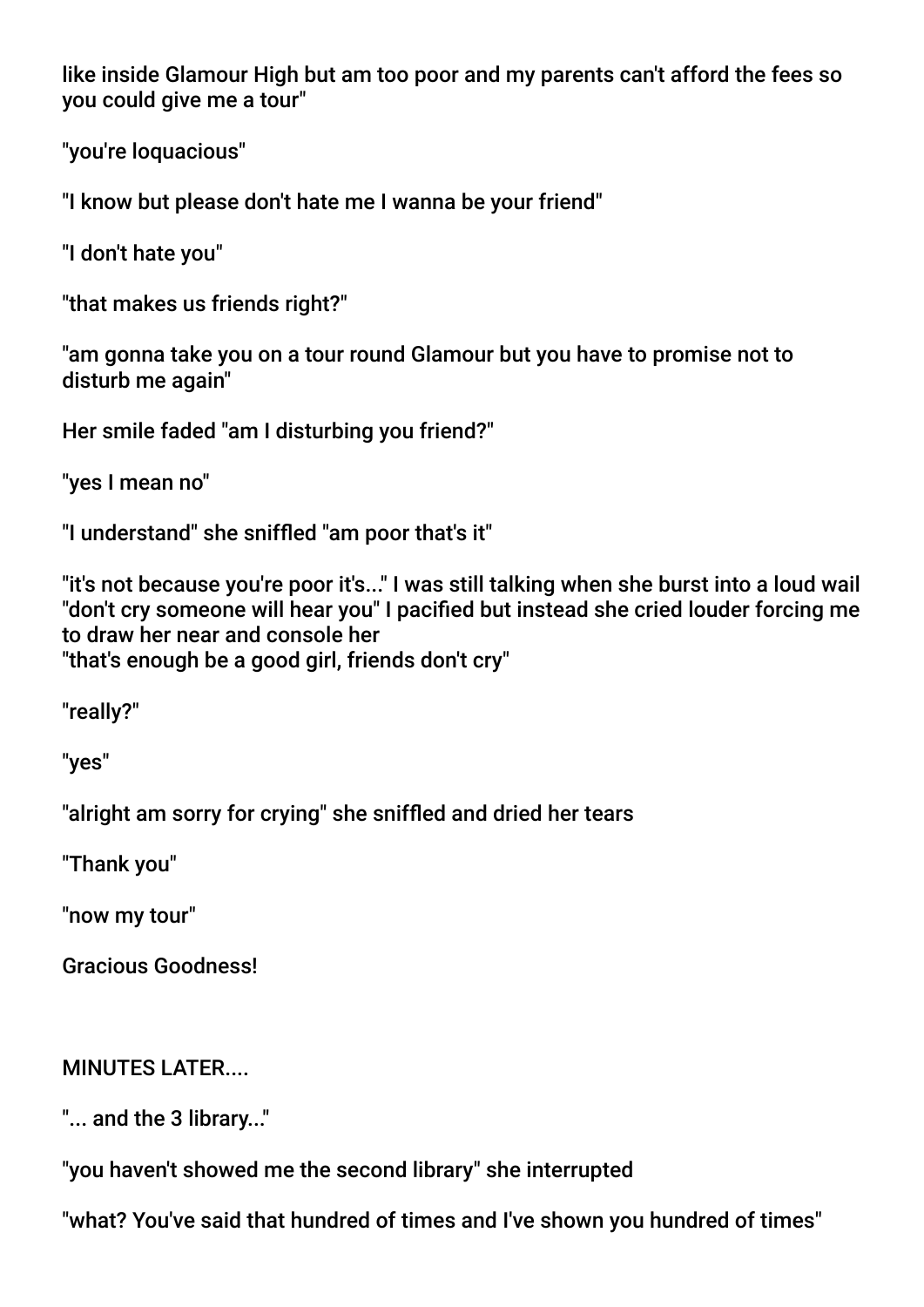"That was the frst library"

"Forget the library let's forge ahead" I said and she reluctantly followed me as we climbed the third foor to the ffth bloc

"She's beautiful" Stephanie gasped at the picture of Kelanie pasted on the wall as the 2nd Glamour Diva

"is she this beautiful in person? She must be a goddess"

"she's really beautiful but let's continue before someone gets us" I said and dragged her out

"can I see her?"

"No"

"But why?"

"She's not part of the tour"

"I wanna see her"

"you can't"

"but I want to see her" she pouted and stopped walking

"what's it now?"

"look down there" she said and pointed down the students on the frst foor "am gonna shout 'I love you Angelou' and jump down if you don't take me to her"

"go ahead and jump"

She smirked and removed the jacket she was tying over her mini skirt and climbed up the rail.

"am gonna scream now and jump"

"you're not"

"I LOVE YOU ANGELOU" She screamed and jumped but I caught her

"are you crazy?" I panted as I pulled her up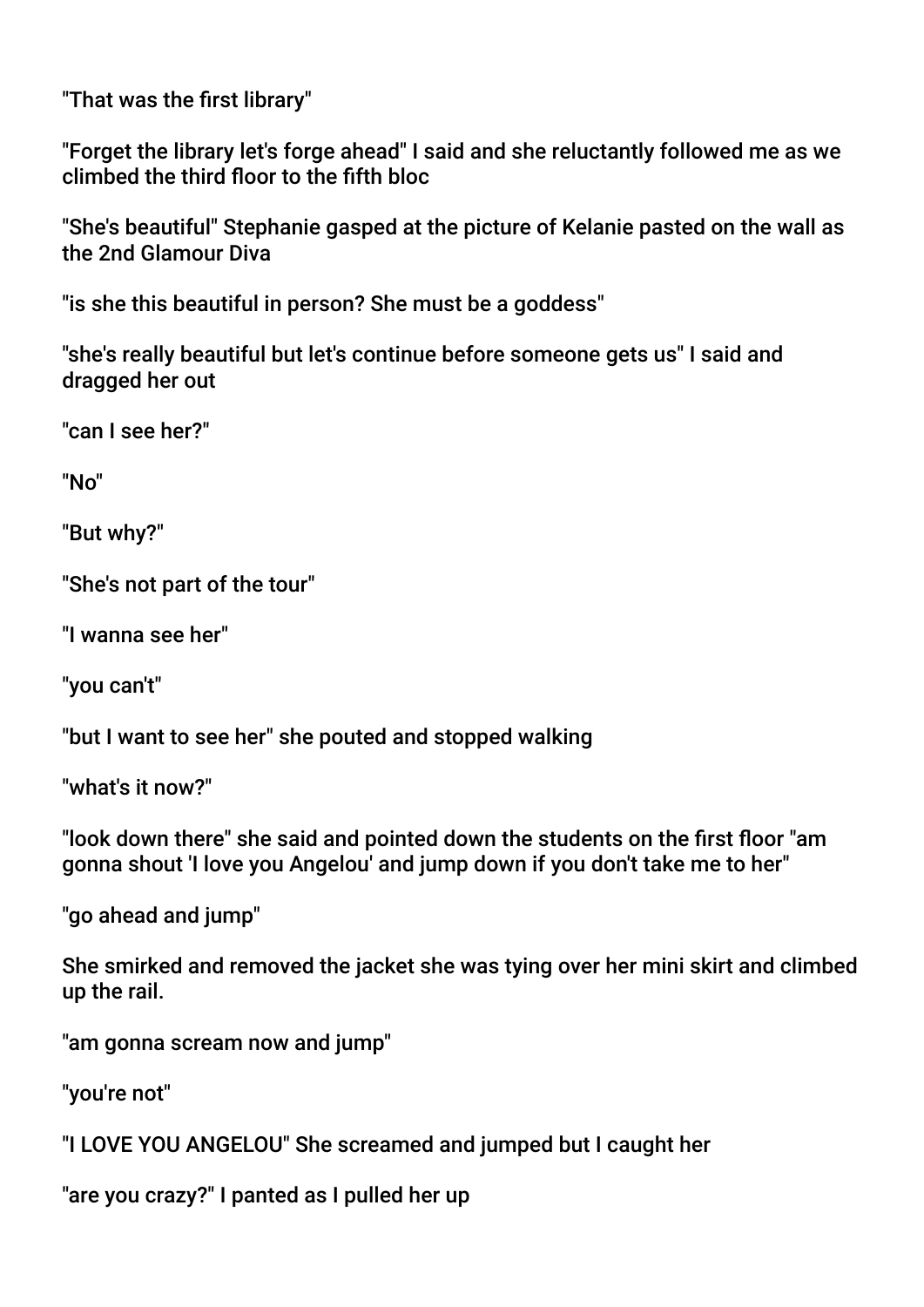"I told you I was going to jump".

"and you just succeeded in attracting attention" I yelled pointing at the students who were gathered and taking pictures

"am sorry but can we run now?"

"no way, am not going to run round the school with a crazy person. They'd think am going psycho"

"but am gonna get caught"

"you're already caught. Look they're taking pictures because of your craziness"

"you don't get... "

"Princess!" someone bellowed and some men ran up to us

She sighed and took off her goggles "came over"

"you might be mistaking her for someone else but this crazy girl can't be a princess"

"are you okay?" they asked ignoring me

"am fne must you follow me about?" she asked irritated

"what's going on here?" I asked

"call me" she simply said and gave me a card then walked out with the men but not before blowing me an air kiss and someone else caught it. Who knew the crazy girl was a princess and beautiful without goggles? I still have to fnd out.

I gazed around at the retreating students then walked to the music room (Blooms) The Blooms and Stupids were already set when I got there and Mr Justin was addressing them.

"where have you been?" Chance asked in a whisper

"around"

"with a missing princess?"

"I don't even know her"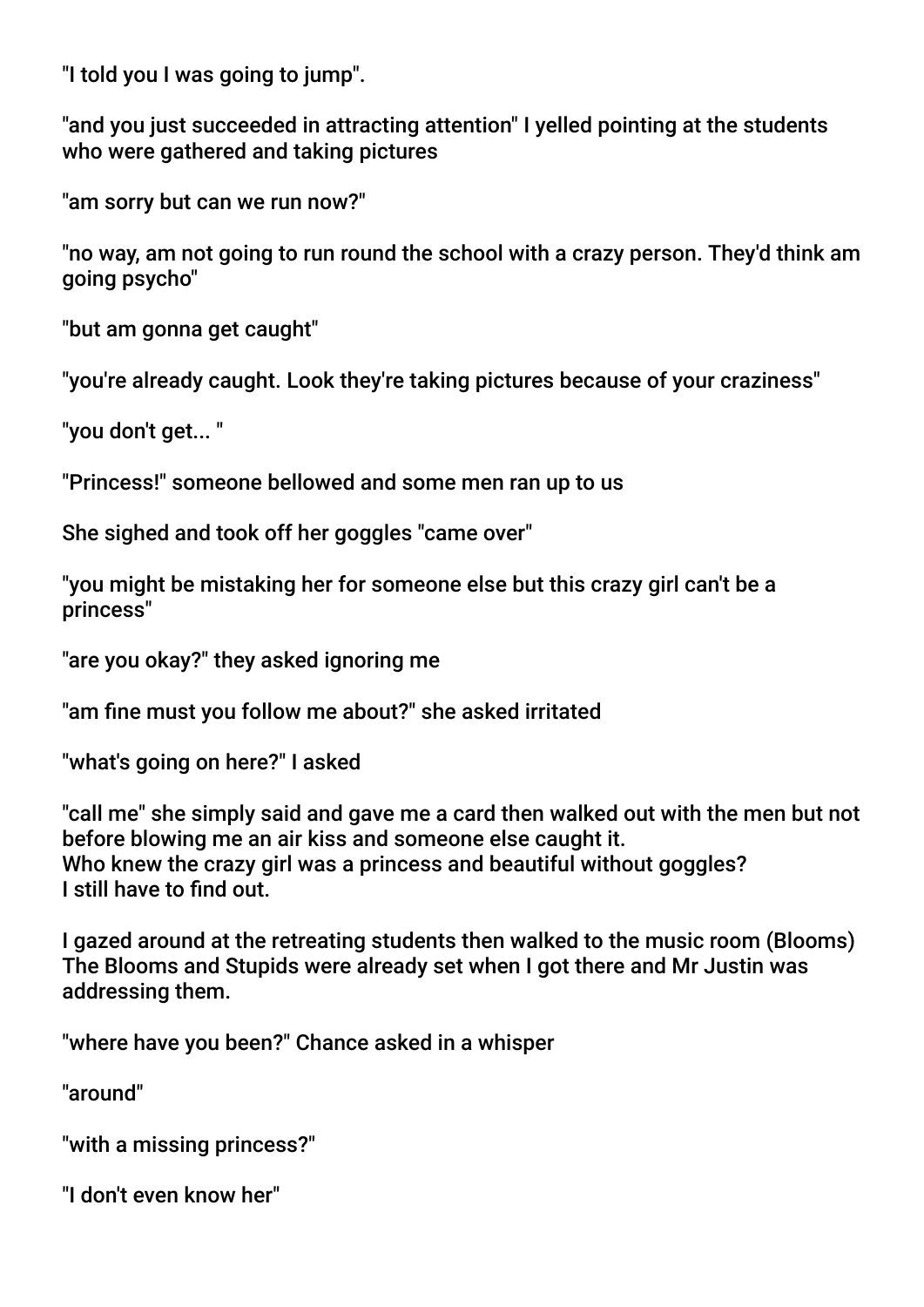"your pictures are on social media all thanks to GGB"

"Chance!" Mr Justin seethed and we kept quiet.

He fnished with his tutor then we all entered an arranged limousine to the airport.

"who is she?" Kelanie asked as we entered the airport

"who?"

"the girl"

"I don't know" I replied

"sure? Heard she's a princess"

"I really don't know"

We walked to the runway and our plane was ready. The girls ran up the aisle then The stupids followed with Mr Justin while I walked behind with Kelanie.

"How's Lancelot?" I asked

"I spoke with Richard yesterday and he said he's still the same way, he hasn't woken up"

"He needs your prayers"

"I know and  $"$ 

"Kelanie!" someone bellowed from behind and I whirled around to see Richard running up to us tearfully

"what's the matter?"

"Lancelot he's dying and he needs you"

She tried running down but I grabbed her arm "you can't leave now"

"I can't leave Lancelot now, he needs me"

"the plane is about to take off get in" Mr Justin shouted from the door "you can't abandon NYN it's your dream"

She looked at Richard who was already on his knees "please save my brother" he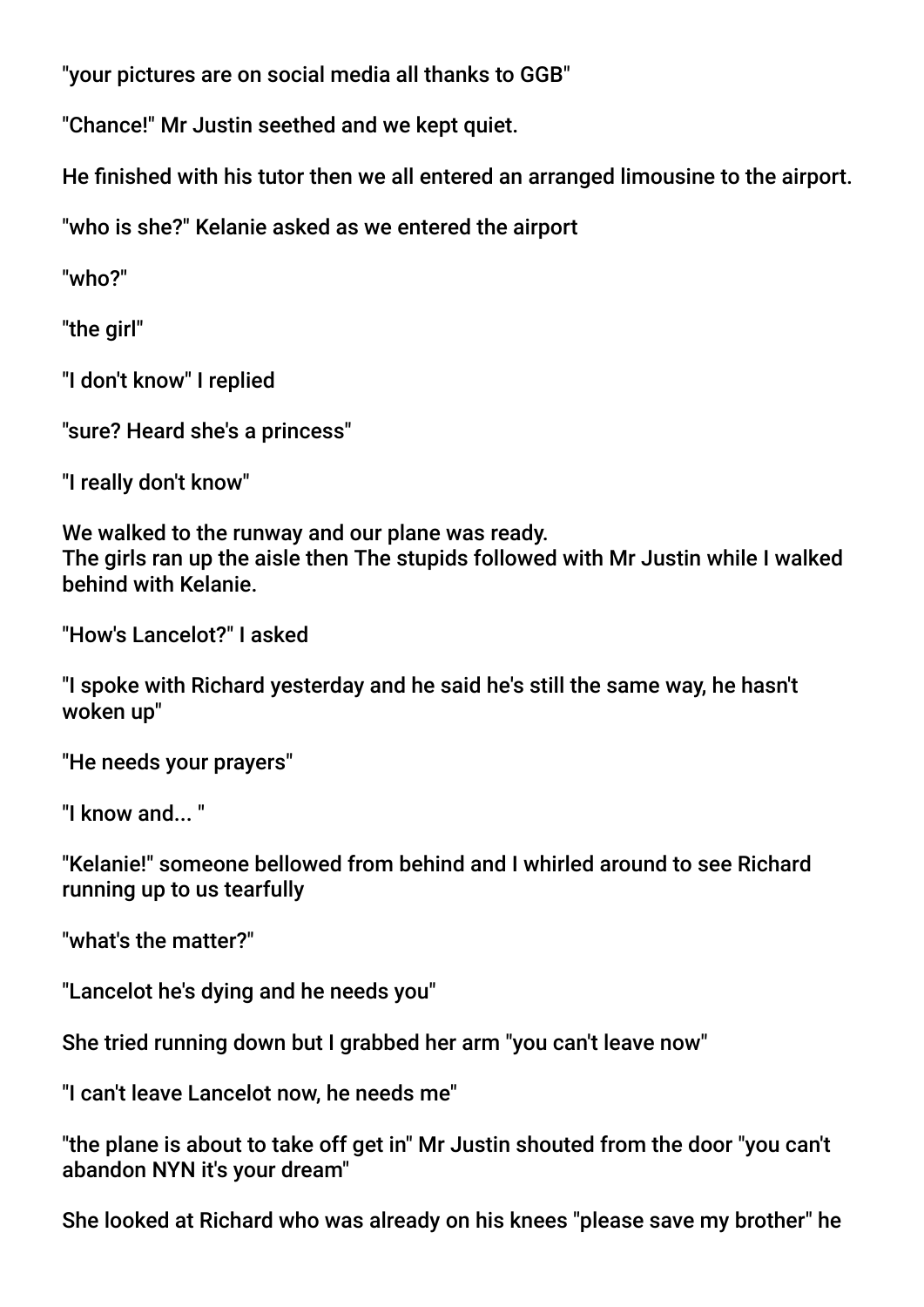#### pleaded in tears

"I can't" she shook her hand and snatched her hand "NYN is just an award but Lancelot needs me"

"Kelanie are you crazy?" Blue yelled

"you can't ruin our efforts and sweat"

"you can do this without me but I need to see Lancelot. I'd never be able to sing if anything happens to him" she said and ran down the aisle

"you can't do this" I stopped her

"Angelou please understand" she said and ran out with Richard

We all stood watching at them in disbelief "after everything" Zion sobbed

"we can still make it we just have to fnd a replacement" Mr Justin said

"who? Who will ever be like Kelanie?"

"she made her choice and you can't blame her" Mr Justin said then added "let's go"

I glanced at the way Kelanie took and I felt my heart ripping. Did she just choose Lancelot?

. NOW THAT ANGELOU ALREADY FOUND A PRINCESS WHO'S GONNA CONSOLE MY TRISTAN?

. TBC sha

. . .

. . . . . . . . . . .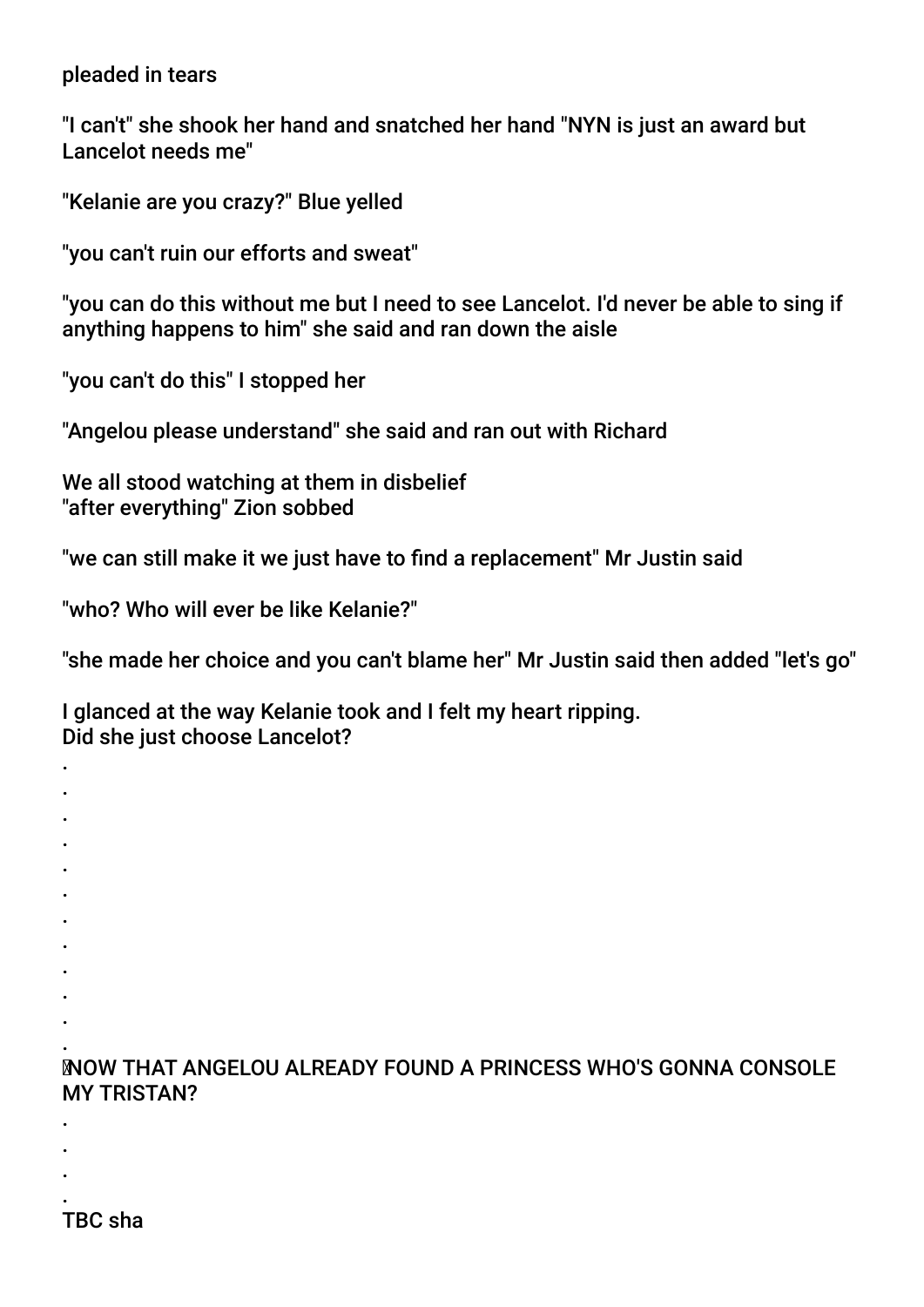# [12/16, 12:03 PM] MartinMartino: MHGH SCHOOL ROMANCE M

**Can't love you back** 

#Episode\_30

# **MANGELOU M**

I couldn't believe Kelanie chose Lancelot over her dreams and left for Jamaica. I sat glued to my seat while the others discussed of a way to resolve the issue before the competition tomorrow.

"am sorry" Chance said in a whisper. He was sitting beside me in the plane

"it's nobody's fault"

"She'll come back I just feel it"

"even if she comes back she already chose Lancelot"

"she's just being a good friend"

"he's her ex Chance she shouldn't be doing it for him even his girlfriend isn't concerned"

"I know but..."

"what if it's a trap?" I suddenly asked

"what do you mean?"

"what if Mabel came up with the idea to stop Kelanie from singing?"

"what makes you think so?"

"Mabel approached me some days ago with talks of teaming with her if I want to win the competition"

"you should've said this we could've stopped Kelanie it might really be a trap"

"what do we do now?" I asked "we can't go to Jamaica"

"We'll try calling her when we get to New York before making any move"

"Right" I agreed "I just hope she's alright"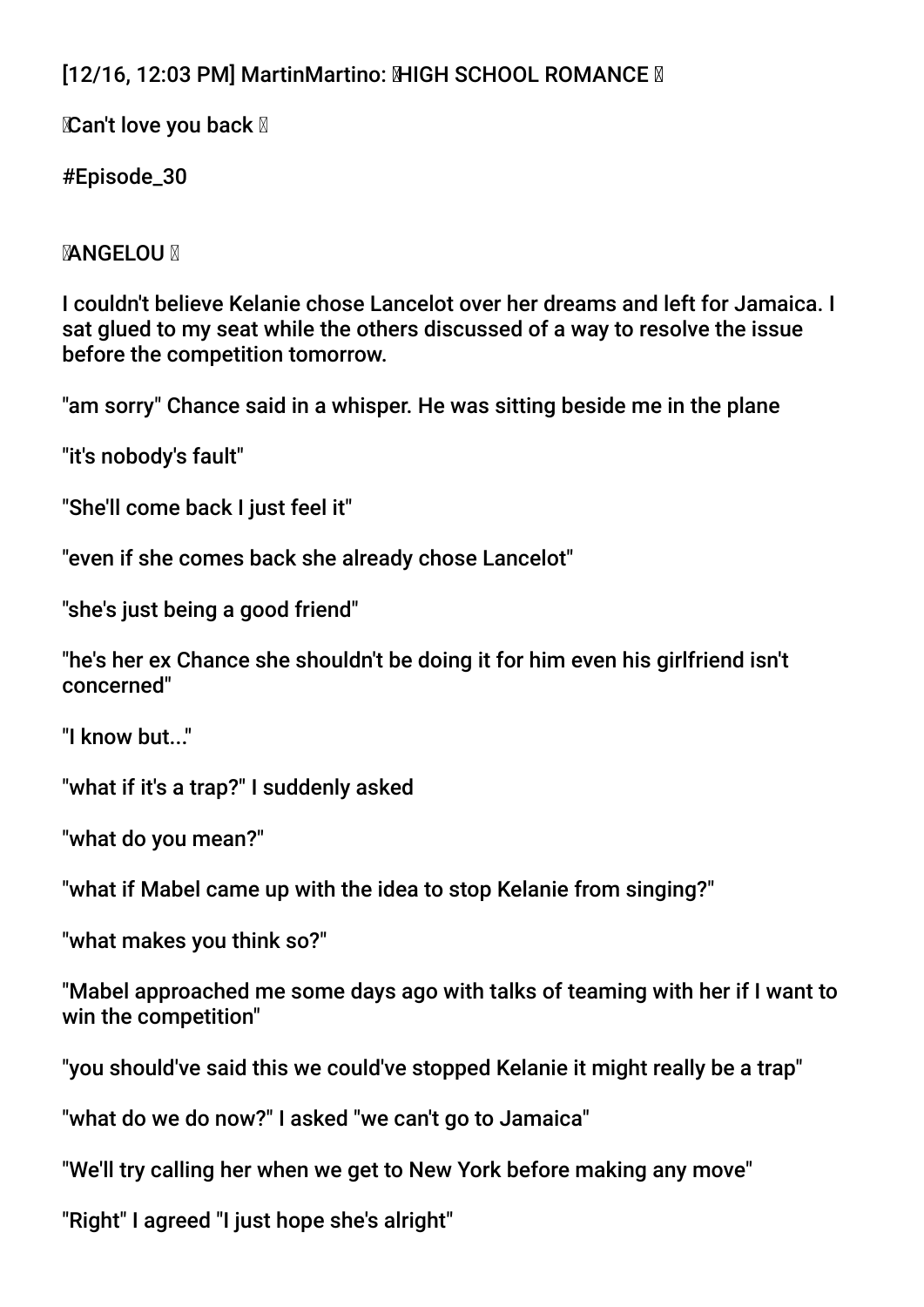### **MIAMAICA**

**KELANIE** 

"What's happening?" I asked worriedly as nurses ran in and out of the theater

"The doctor recommended an emergency liver transplant on Lancelot but his chance of survival isn't much cause he's paralyzed" Richard replied

Tears rolled down my cheeks "I can't believe Lancelot is going through these he doesn't deserve it"

Richard pulled me into a hug "it's not you fault he made the mistake of leaving you at the frst place. You've done a lot for him already said if he doesn't survive this, I know he will be grateful"

"I pray he survives"

"we all pray the same" Richard said and helped me sit down

"am sorry for bringing you here when you should be somewhere else"

"it's alright I'll sacrifce anything for Lancelot"

"Thanks"

**THIRTY MINUTES LATER M** 

The theater door fung open and two doctors walked out followed behind by three nurses. Lancelot's parents ran to the doctors and so did we.

"Surgery was successful" one of the doctors announced beaming

I smiled in relief and hugged Richard. Lancelot's parents followed the doctors out and I sat back with Richard.

"am so happy the surgery was a success"

"I wonder when he's going to wake up" I said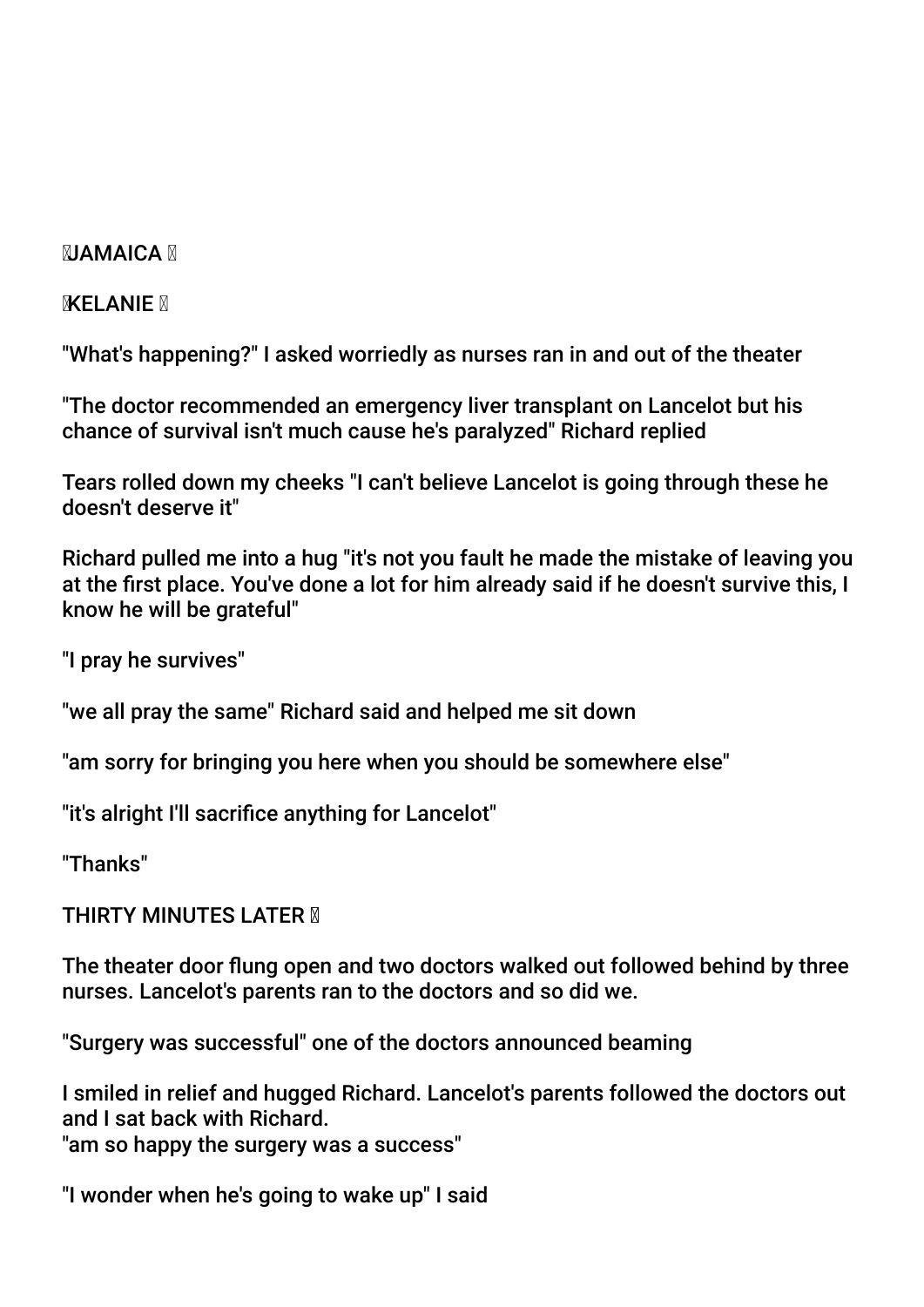"I hope he wakes up before you leave"

"I won't leave till he sees me and am sure he's fne"

"what about NYN? Lancelot would never be happy if you don't sing"

"I'll sing but the competition is in the next 38 hours I still have time"

"we all owe you"

"you don't owe me anything it's..."

My phone started ringing and I glanced at the caller's ID and it was Angelou. I practiced a little apology and answered the call.

**Hello** 

Kelanie are you alright?

He sounded so worried and I wondered why

am fne

we've arrived at New York where are you?

Jamaica but I'll be there before the competition

 Kelanie Mabel is here you shouldn't be there get the fuck out of there That was the angry Phoebe

I'll be there soon

Now, you'll be here this minute. Are you crazy or something?

chill Phoebe I won't disappoint

Ihope you don't lose inspiration to sing when that boyfriend of yours fnally dies

don't say that Phoebe, no one is going to die

Really? Wait till Tristan hears of it

I rolled my eyes and Angelou came back on the line

everyone is mad at you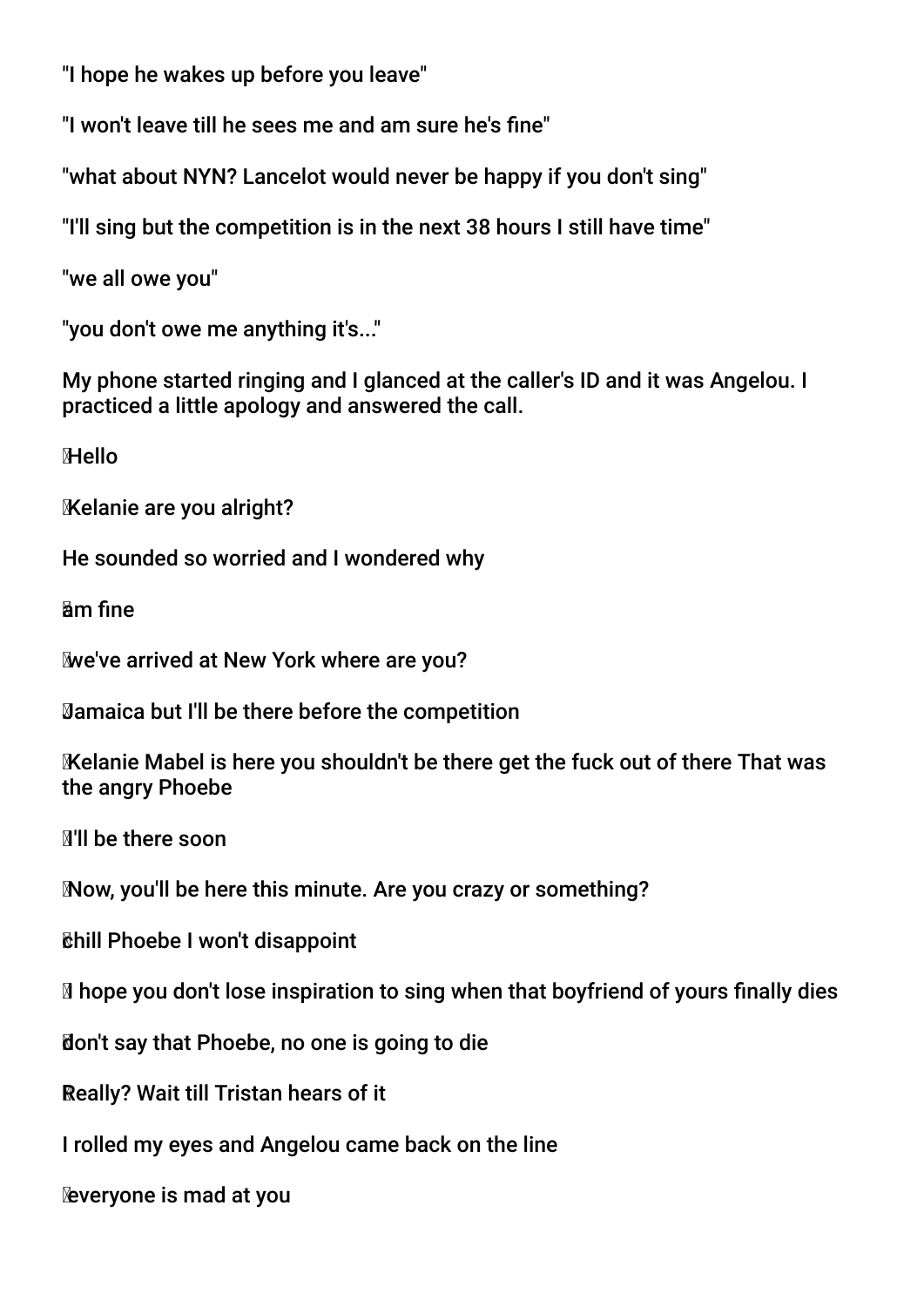I know and I deserve it. I didn't even reason with you guys before leaving am very sorry

you're not forgiven till you get back here and give us that trophy

ayaa captain

He chuckled

How's he?

His liver transplant was successful

what about you two? Are you good now?

We haven't really talked but I plan on forgiving him

You aren't getting back with him right?

Idon't know

If he ever wants you back what's going to be your reply?

why are you asking?

cause am scared you're going to get back with him

You shouldn't be worried about that

If just care about you and I don't want you getting hurt

I swallowed hard and glanced at Richard then excused myself

I won't be getting hurt. Am old enough to take care of myself

let's say you grew a month ago after your heart break

maybe

sure you know what you're doing?

**I** do, you don't have to worry

alright take care of yourself then

He hung up and I suddenly wished he didn't. I clenched my phone to my chest and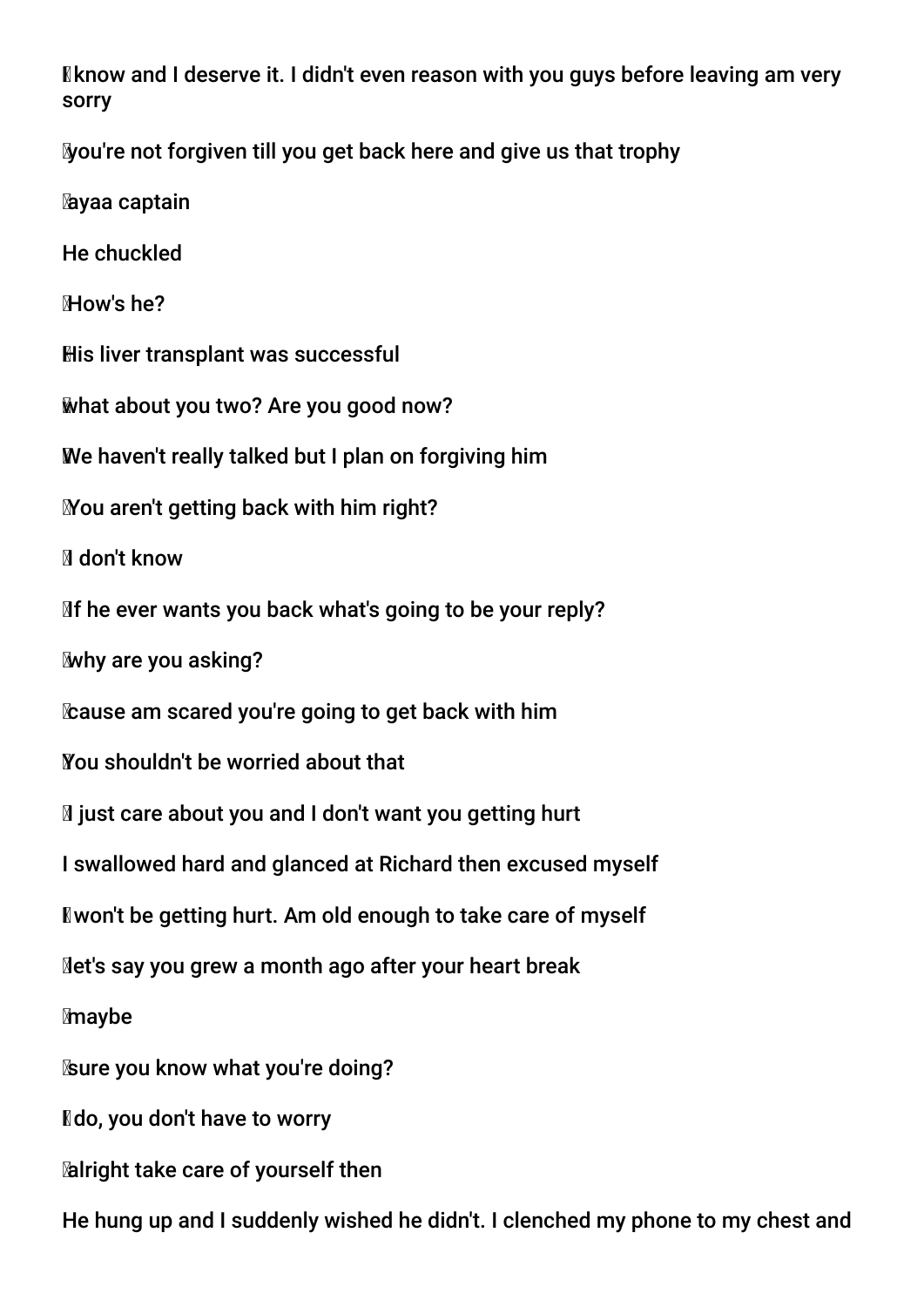it started ringing again. I took a glance at it and wished it was Angelou but to my disappointment it was Chance.

**Nagree I was wrong and am sorry** 

I said immediately I answered the phone

I'm not going to scold you I plan on spanking you when you return

am really sorry

that wasn't why I called

**Mis anything wrong?** 

everything is wrong

what's wrong?

my friend is in love with you and you chose your ex who doesn't care about you

what are you talking about?

You really don't know that Angelou loves you or you're trying to pretend

**M... I don't know what you're talking about** 

Ihope you never know

He ended the call and he sounded really furious. I was confused at what Chance said. This was the frst time he was speaking to me angrily but what does he mean by Angelou loving me?

I tried calming my racing heart and make out a little sense in what Chance told me but I still wasn't understanding.

"Are you alright?"

I whirled around to see Richard staring at me "am fne"

"sure? You look tensed"

"am fne"

"is it about NYN?"

"am really fine let's go in"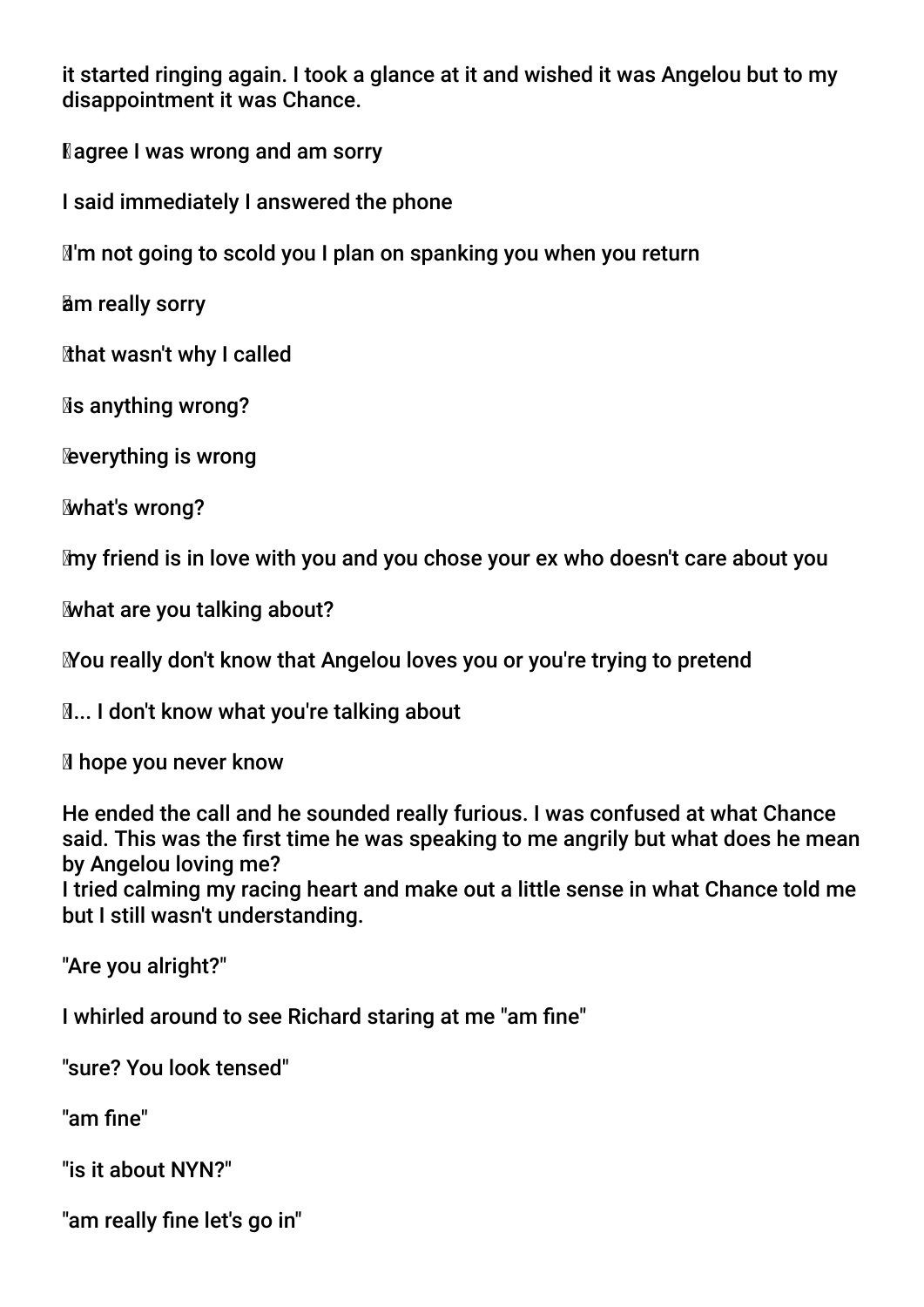we sat on a chair in the waiting room in Lancelot's ward. His parents weren't there so it was just I and Richard. Richard was talking randomly but I wasn't listening as I thought of what Chance said. I would've been happy about Angelou loving me if I hadn't been through a lot of heart breaks but now, I can't appreciate anyone's feelings for me cause am not ready to love again.

Angelou is nice and a guy I secretly admire but I can't love again and even if I do, what about Tristan?

"... You're not listening"

I jerked with a start and stared at Richard who was staring at me angrily

"am sorry"

"I've been talking to myself all these while. What were you even thinking of?"

"The competition"

"seriously? Did the competition really get all your attention?"

"am sorry what were you saying?"

He sighed and rolled his eyes then opened his mouth to talk when a his mum walked him smiling excitedly. "Lancelot is awake"

"that's quick" I said

"We know but it's a miracle"

We entered his room and he was really awake though he looked weak and pitiful.

"We shouldn't be here cause he just had surgery" Richard said

"I know the doctor said we can't see him till the next twenty four hours but I wanted Kelanie to see him before she leaves"

I glanced at Lance's mum and she gave me a warm smile. "thanks a lot"

I smiled back and turned to Lancelot. He wasn't fully awake but he was fghting to live. I tried suppressing my tears but they betrayed me and I sobbed softly.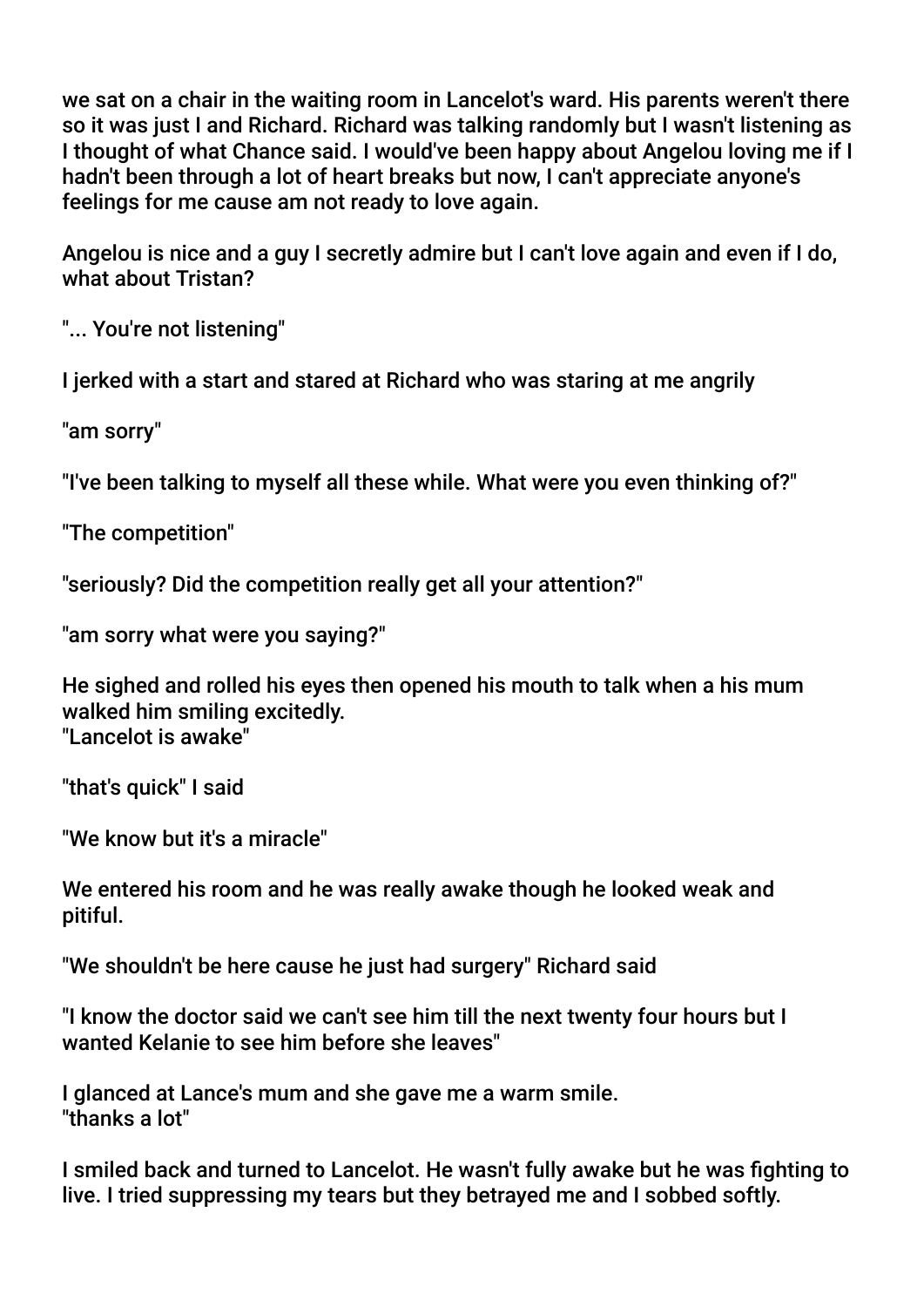"He'll be fne" Lancelot's mum pacifed and I nodded tearily

"let's leave before someone sees us" Richard said

I couldn't touch Lancelot cause of his condition, I feared he might die from my touch cause he was too weak.

"When he wakes up fully, I want to be the first to know"

"you'll certainly be the frst to know, Lancelot would be so grateful"

I nodded then we walked out of the room. The family's jet was prepared to take me to New York that day at 7. I had lunch with them before leaving at exactly 7pm.

### **NEW YORK N**

Time to face my doom.

I did a silent prayer before alighting from the car that drove me to the suite that was rented for us. Derek was the frst to see me from where he was sitting with the others but he acted like he didn't see me.

Signs that am doomed.

I took my lips into my mouth as I walked slowly to them, saying my last prayer as I went.

It was dark so they didn't notice my presence, I could only see them because of the lights.

"Hey!" I said in a small voice when I got to them. Everyone but Angelou glared daggers at me. He wasn't angry but he was really sad and it suddenly reminded me of what Chance said.

"Welcome back" Blue said sarcastically

"look guys am really sorry but... "

They started walking out not wanting to hear whatever it is I wanted to say. I felt alone, abandoned, and tears welled up in my eyes.

"You don't have to cry" Angelou said and I realized he didn't leave "their anger won't last"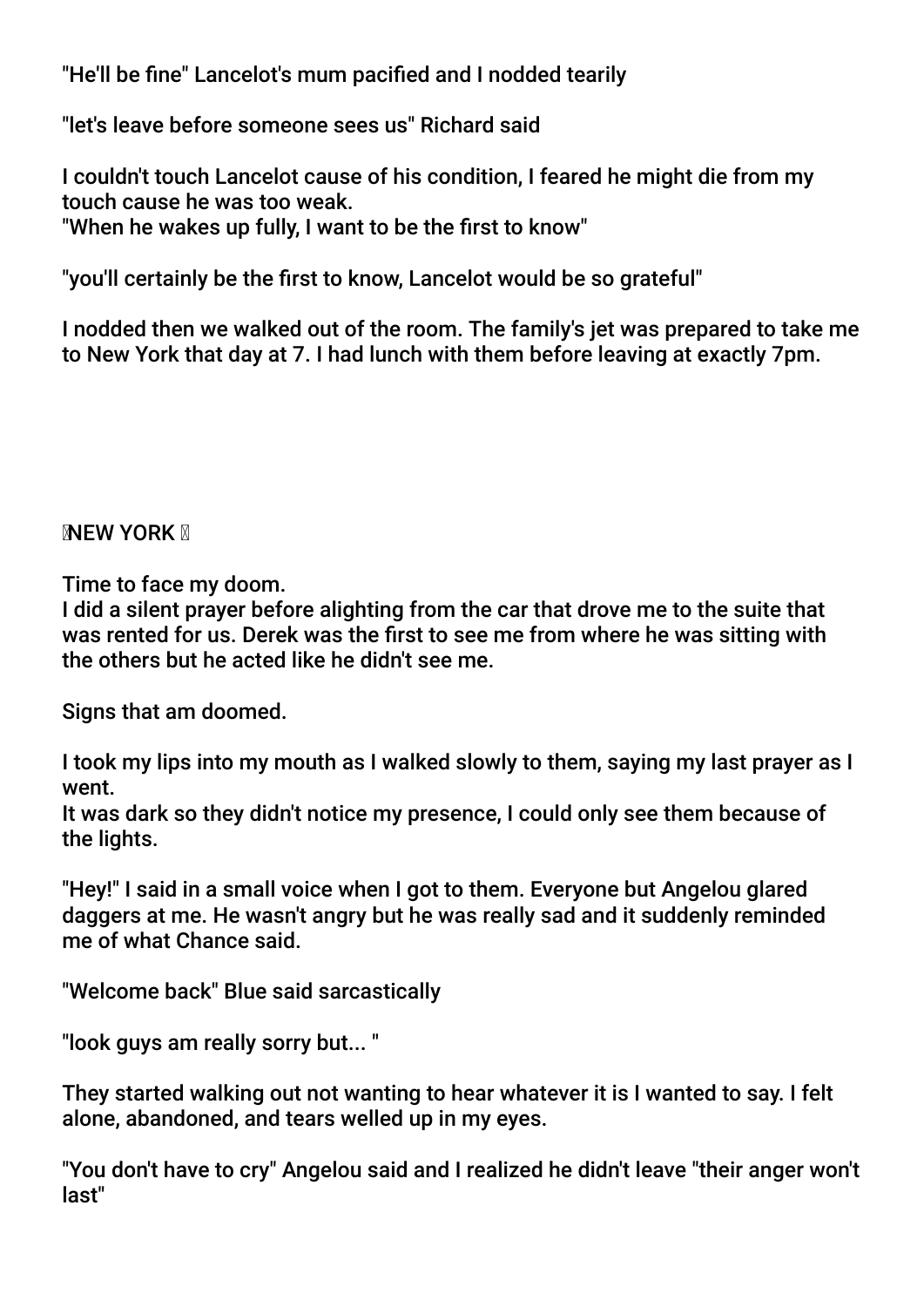I smiled through my tears then he gave me a handkerchief.

Not so romantic. In movies the guys does the wiping.

"Thanks" I wiped my tears

"it's a good thing you came back"

I suddenly remembered what Chance told me and I got nervous and shy. He wasn't saying anything and I couldn't come up with any conversation. The atmosphere got really tight and I just wanted some distraction at that moment.

"any news about the girl or should I say missing princess?" I found myself asking fnding a better way to lighten the atmosphere

"I don't know her and I don't want to talk about her"

Then what should I say?

I took in a deep breath and our eyes met. That was the first time I saw the color of his iris. They were green, so beautiful and bright.

"Angelou!" a familiar voice called and we turned to see Fiona standing behind us. As expected she walked out when she saw he was with me.

"Are they that angry at me?"

"everyone is even Ms Chantel"

"wait! You guys like told her?"

"Mr Justin did and you can't blame him"

"am in a big mess"

"yea and you should start with Mr Justin. The man is going gaga thinking we've lost already"

"Lancelot isn't there to sing with The Flames but they're still competing. There's no big deal if I decide to back out"

"Lancelot didn't back out quite understandable but you just backing out.... "

"I get it and am not backing out"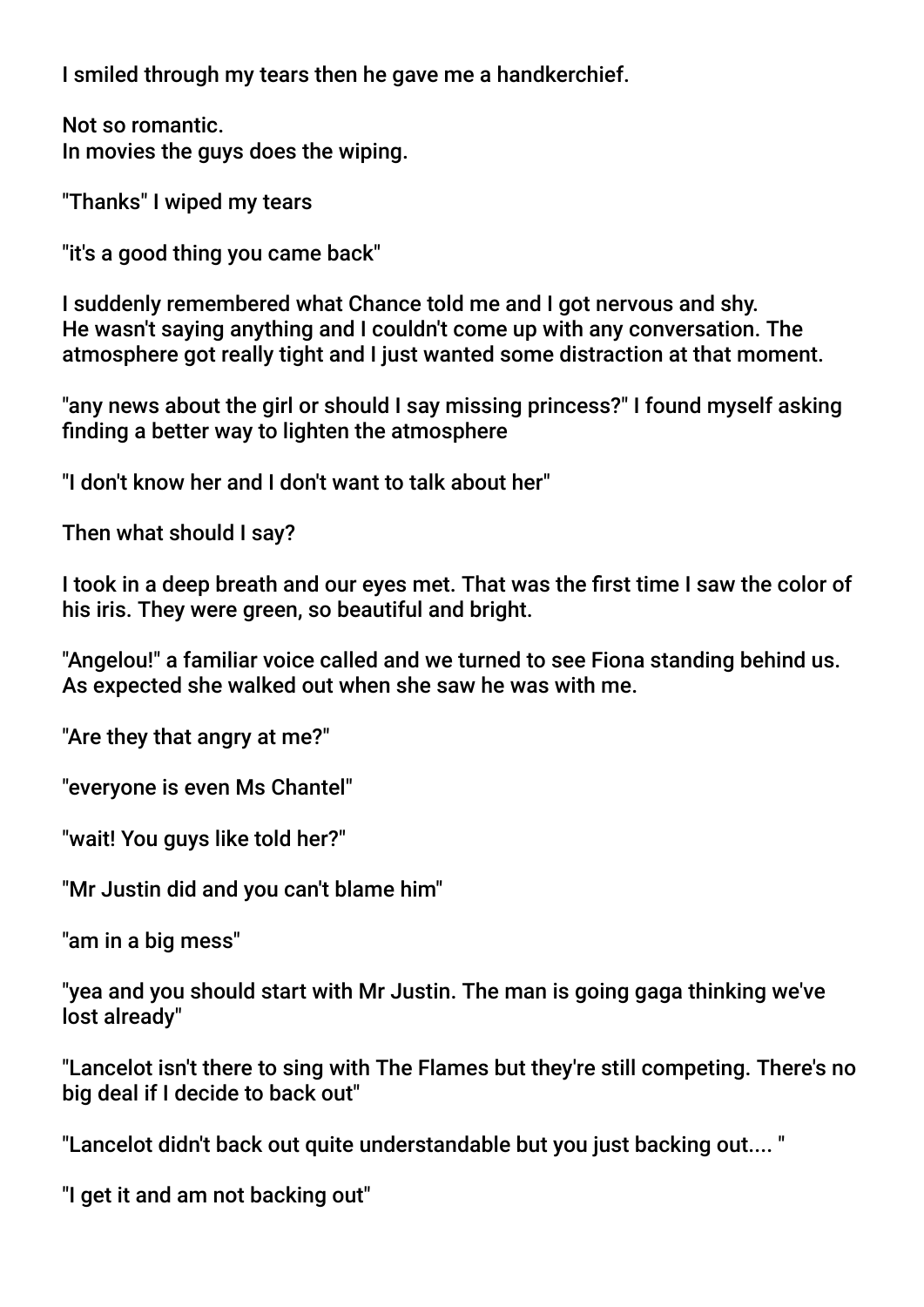Just when I thought we've fnally had a distraction, he stopped talking and started staring.

"am not comfortable with the silence" I blurted out

"I wanted you to say that" he chuckled and took a long stride to me making us stand too close to be comfortable

"Angelou.... "

"I don't bite"

"Am not...." I trailed off "I understand what your silence is trying to say but... "

"am not trying to say anything" he cut in

"Chance told me"

He frowned "what did Chance tell you?"

"N-thing"

He smiled "let's go talk to Mr Justin"

"I can't face him now"

"what did Chance tell you?"

"he told me you were ready to sing"

He laughed slightly "he told you I love you right?"

I got shocked at the way he stated it lightly. He used to be shy how did he manage to say that?

"I know your reply already that's why I didn't want to talk about it"

I swallowed an invisible lump in my throat and tried talking but I couldn't come up with anything to say.

"I don't want to be a pest just apologize to the girls and join them" he said and walked out

"You couldn't even tell him you love him too" a familiar voice said from behind and I whirled around to see Selene coming out from the fowers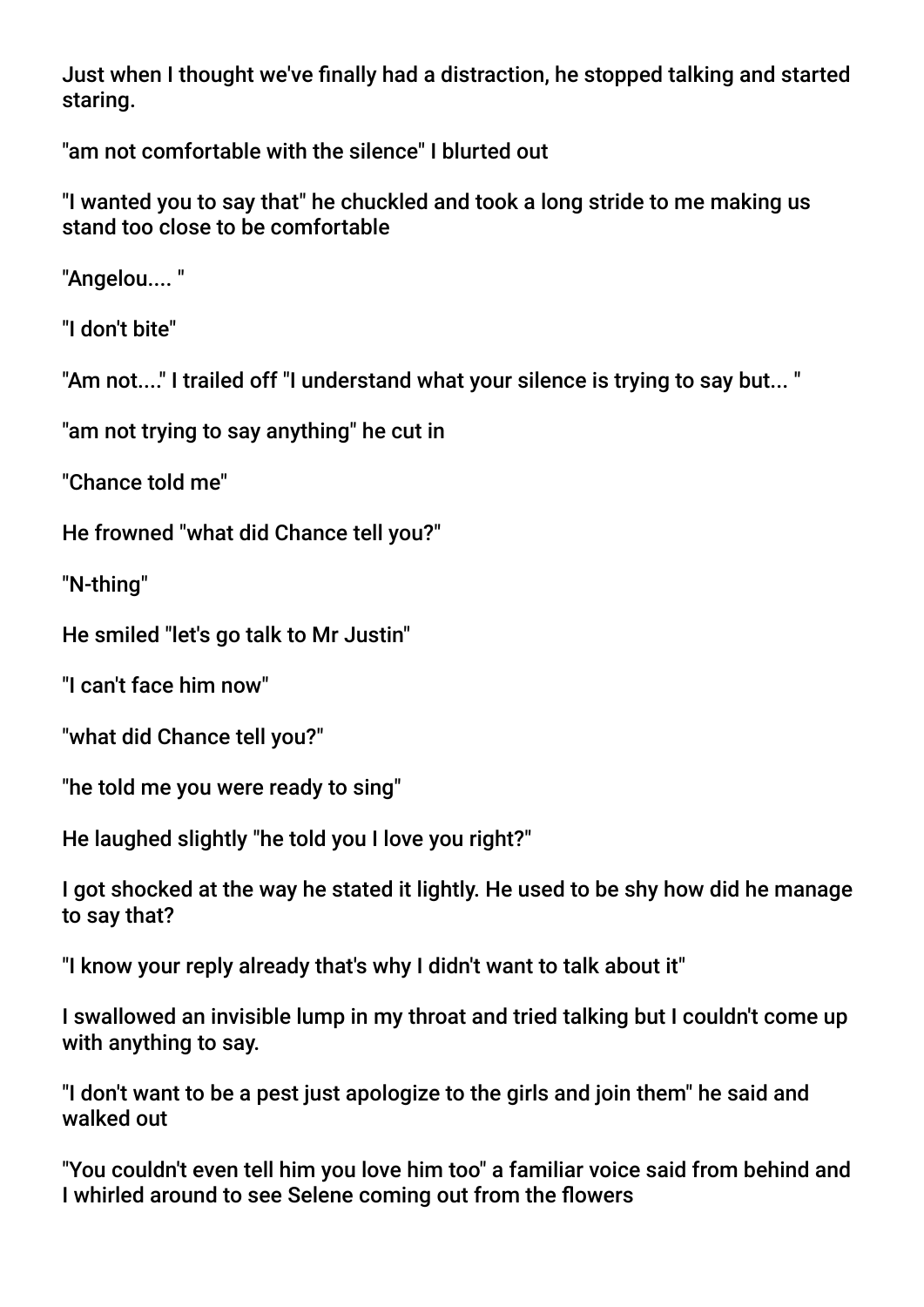"have you been hiding in there?"

"of course. I've been waiting for you both to show me love"

"you're crazy" I chuckled "what are you doing here?"

"Chance snuck me in"

"where would you be sleeping? In the flowers?"

She laughed "in his room"

"You can't sleep in his room"

"but why?"

"jeez... You just started dating yesterday"

"am just going to spend the night nothing is going to happen"

"I've been looking for you" Chance said walking up to us then dragged Selene "I brought her here"

I laughed at the way he dragged her out and I was left alone again. Angelou loves me. Quite unbelievable and sad at the way he's letting go.

"it's cold out here" Angelou said from behind

"thought you left"

"I can't leave you out here"

I stared at him and the look in his eyes spelt hurt. "Let's go in dinner is served"

"am sorry" I said

"about what?"

"I don't want to keep you on the fence, I don't want to keep your hopes high or... "

"what are you trying to say?"

"I can't love... "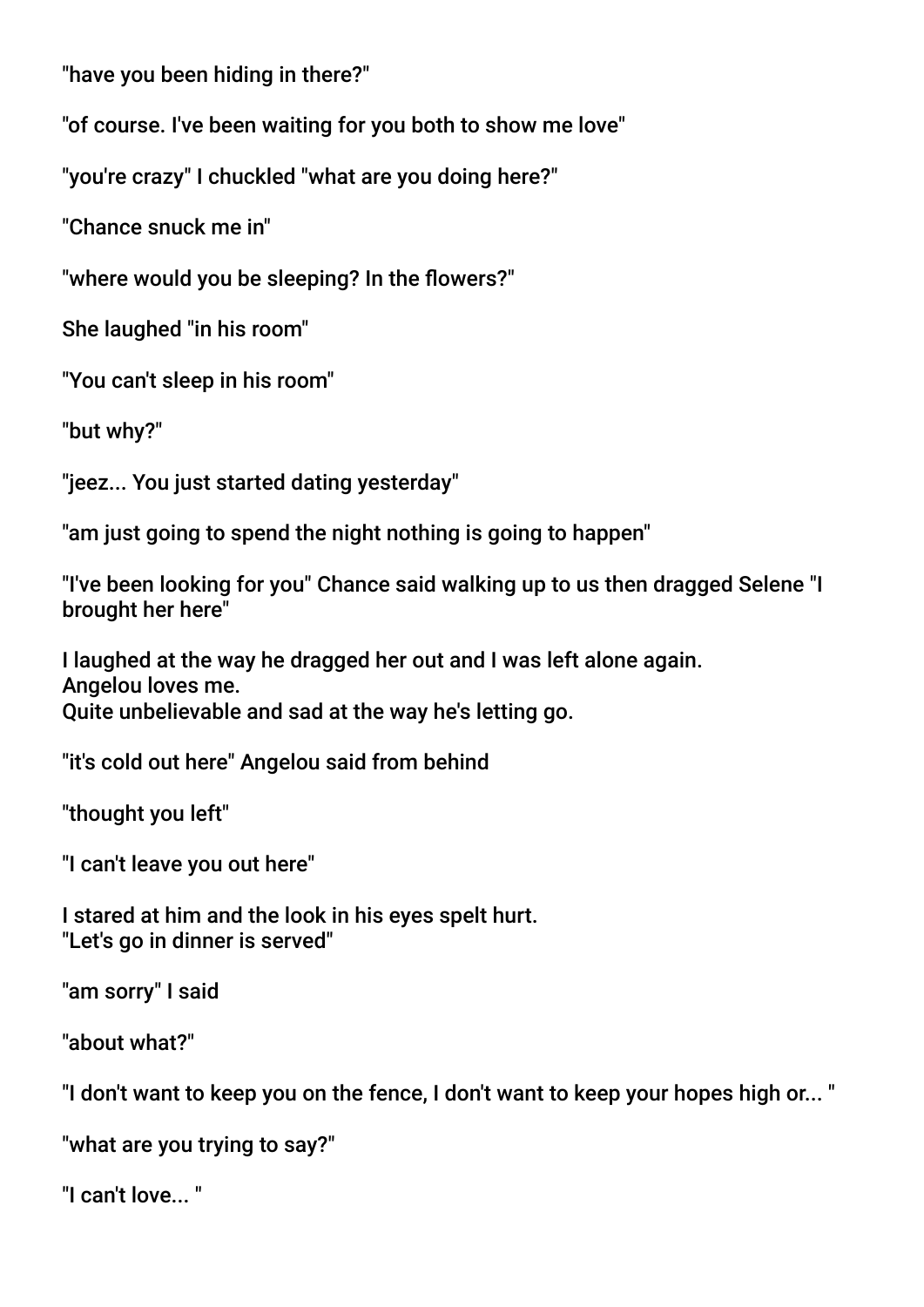"don't say it please" he cut in and shut me with a kiss

- . . . .
- .
- .
- .
- .
- .

. TBC [12/16, 12:03 PM] MartinMartino: MHGH SCHOOL ROMANCE M

 $\mathbb N$ ust sing  $\mathbb N$ 

#Episode\_31

**MELANIE** M

No matter how hard I tried not to, I still kissed Angelou back against my will. He held me frmly on my waist and I placed my palm on his chest as we kissed slowly under the moon.

"Don't say you don't love me" he said into the kiss and I shuddered as his hands trailed down from my waist

"Angelou I can't" I yanked out of his grip and he smiled faintly

"I know but don't say you don't love me. Am going to leave but I don't want you to say it" he stated and walked out

I couldn't place what just happened. What does he mean by he's leaving?

I watched him enter the suite then the door shut.

I was all alone again.

I made up my mind and went into the suite. The crazy guys agreed to all of us sharing one suite.

They termed it a get together.

I walked inside and they were sitting on the foor around a lot table. The light was off and a candle was lit on the table. Just looking at the setting you can tell they're playing a game of truth and dare.

They turned their gaze to me but Angelou didn't spare me a glance and I prayed he wouldn't.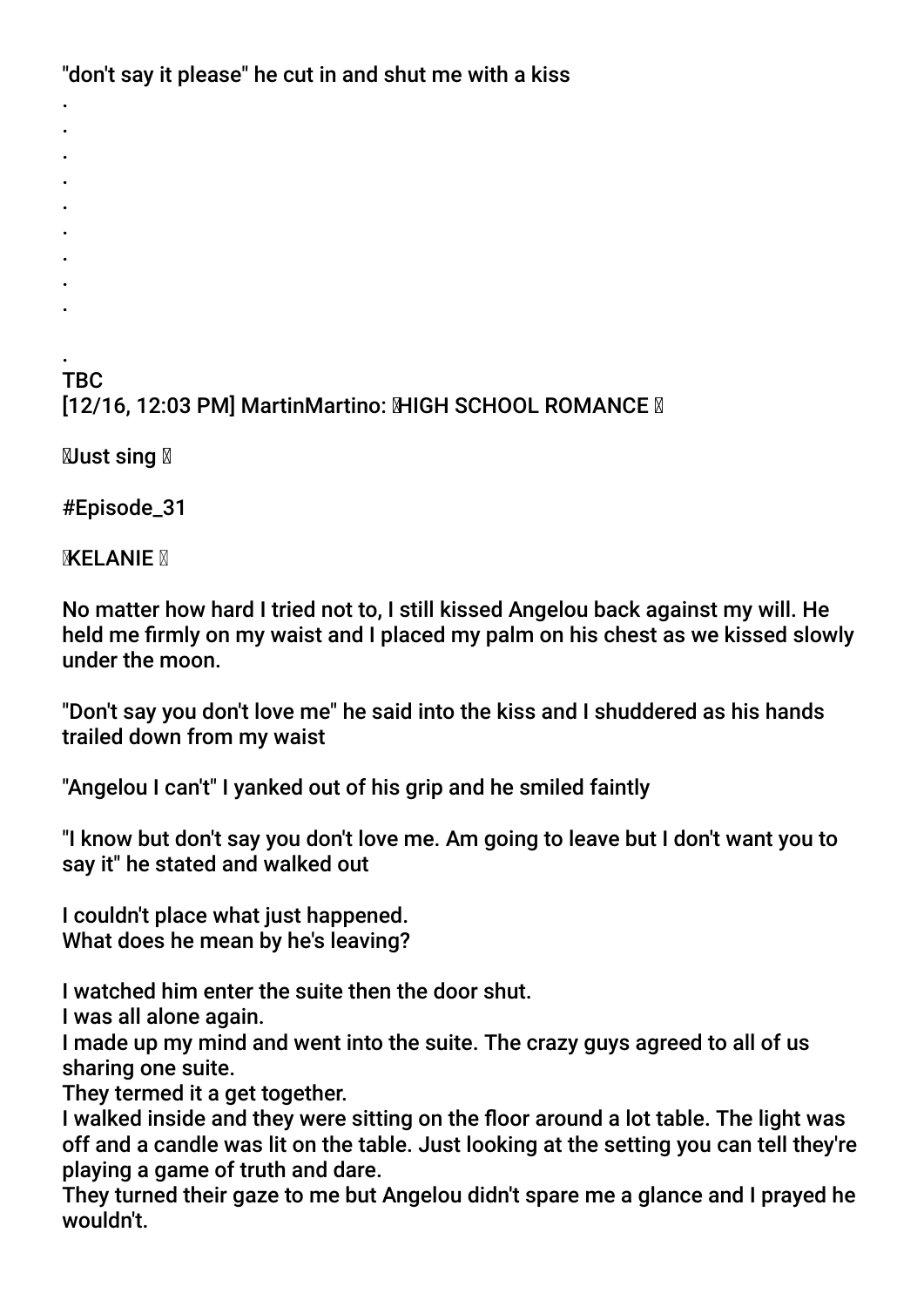"Guys am sorry" I blurted out

"you're forgiven" they all chorused

I smiled "thanks"

"come join the game" Zion said

"am not interested"

"That's the price you pay for leaving us so come sit" Phoebe snarled

I succumbed and sat on the only available space which was opposite Angelou.

"My turn" Lex said

"We have to cast lot frst" I argued

"we already did and the game already started" Blue replied

"I hate this game" I sighed

"T or D?" Lex asked me

I thought for a while then replied "T"

"Warning" Phoebe prompted "the game could be naughty and nasty just bare with us, it's for the fun of it" I frowned and gazed at Lex for whatever naughty question he was going to ask.

"is it that time of the month?" he asked

"no" I stated frmly

"why would you ask that?" Fiona smacked his head

"we're sharing the same suite so I want to know how careful I should be"

"my turn" I said and turned to Selene "T or D?"

"D"

"kiss the person at your left"

She smiled cause Chance was sitting by her left. He pulled her into a hug and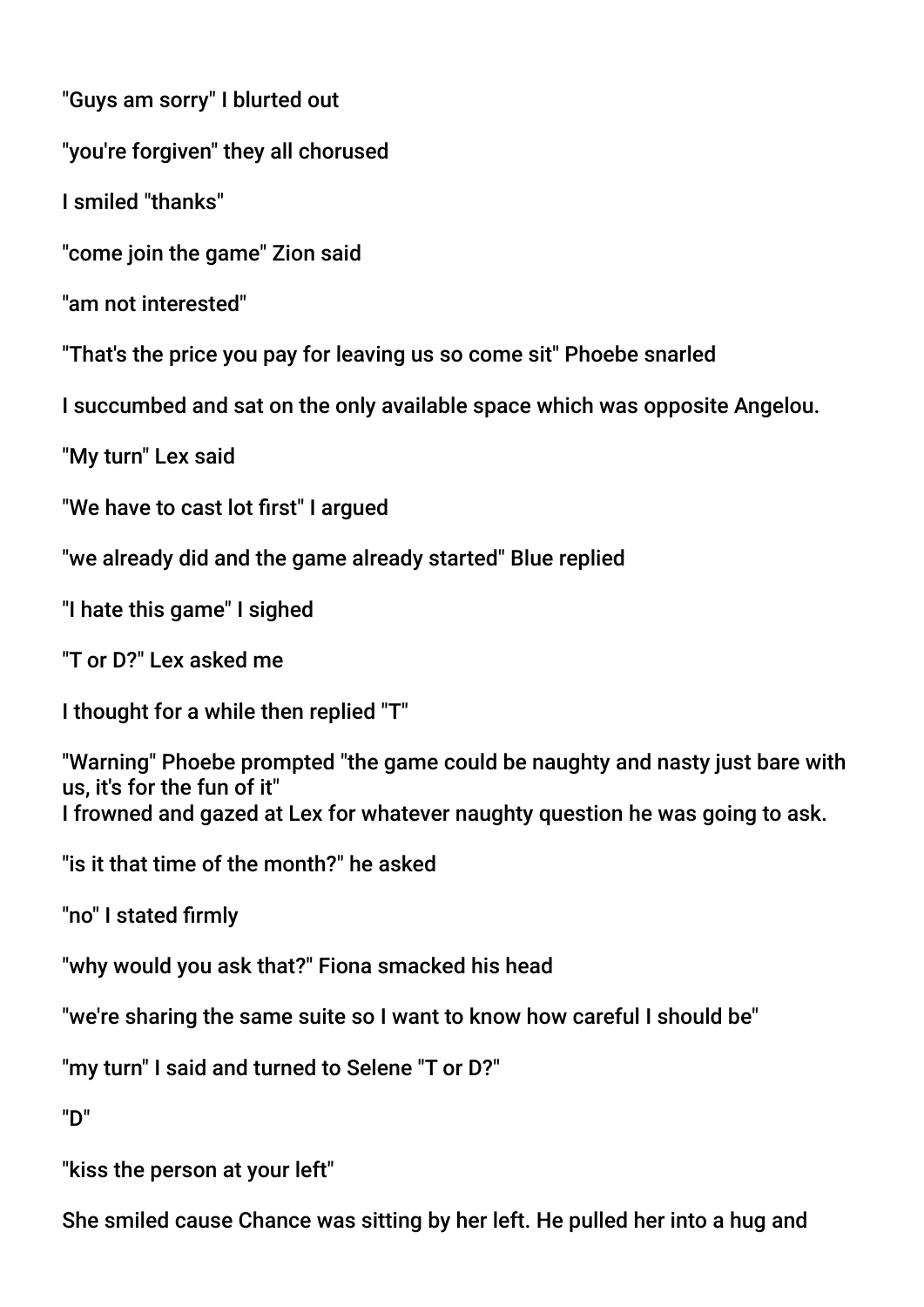kissed her.

"my turn" Selene said and turned to Angelou

"what now? I never said I was playing" Angelou snapped

She chuckled "T or D?"

He rolled his eyes "T"

"You got thirty minutes with Kelanie alone in a dark cold room. What would you do?"

Angelou shifted his gaze to me and our eyes met. My heart was racing like the question was really happening. What would we do if it was so?

"Find a way out" he replied without shifting his gaze

His reply was like a bomb in my heart. Find a way out.

"T or D?" he asked Blue

"D"

"quit the game..."

"what?"

"for ten minutes and order pizza. Am hungry" Angelou added and we burst into laughter

"for a minute I thought you wanted me to quit the game" Blue guffawed "I'll be back" and she walked out

"who's turn is it now?" I demanded

"anyone" Chance replied

"me" Ray said and turned to Angelou

"not me again" Angelou sighed

"T or D?"

"D"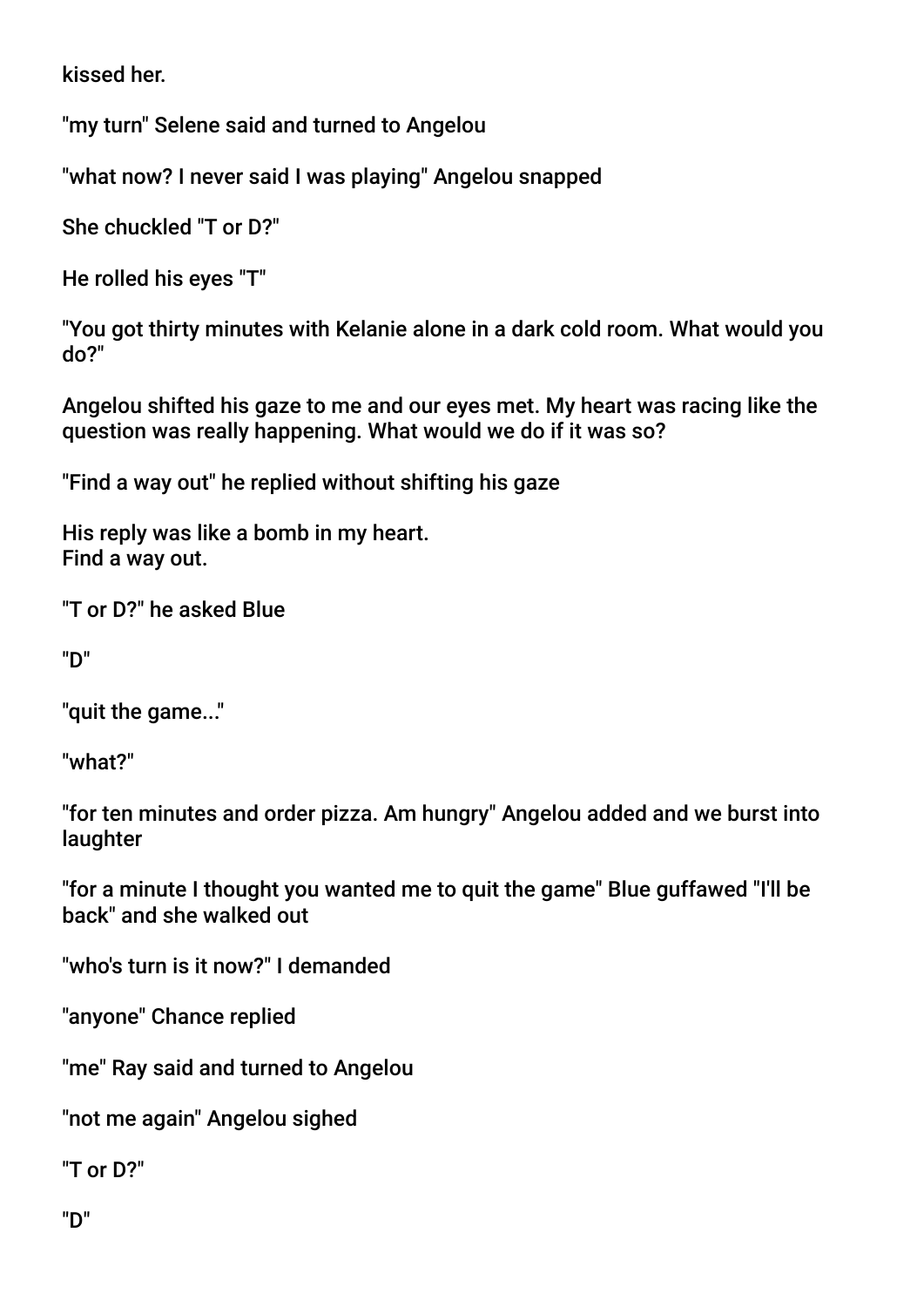"Leave the game for one hour and go into the elevator with Kelanie"

"what?" I snapped "we can't stand in the elevator for one whole hour"

"fve cups of vodka" Ray smirked and that was when I noticed that there were three bottles of vodka and a wine glass on the table

"you guys are crazy"

"we know so make your choice now"

"where's the elevator?"

"over there"

"can I have your phone?" Selene asked when I got up and I reluctantly gave it to her

"thanks" she said with a secret grin

I glanced at Angelou and he got up to his feet then headed towards the elevator. I followed behind and we got to the elevator. He didn't say a word to me and I didn't want to be the frst to talk though I wanted to know what he meant by leaving. The elevator door closed and the light went out immediately. Angelou tried the buttons but they weren't working.

"I knew this was a trap" he muttered

I should've known No wonder Selene took my phone

Angelou slumped to the foor and sat with his head ducked in his palms. I moved to the other end and sat down.

MINUTES LATER....

I glanced at Angelou and though I wasn't seeing him clearly cause the elevator was dark, I could tell he was asleep cause of his soft snores. I was really cold and bored and Angelou was sleeping peacefully. I wanted to talk to him but I didn't want to look weak. The feeling was still weird.

There was a loud sound like a huge drum falling and I jerked up but Angelou didn't move. The silence was becoming scary and I just wished I hadn't agreed to that stupid game.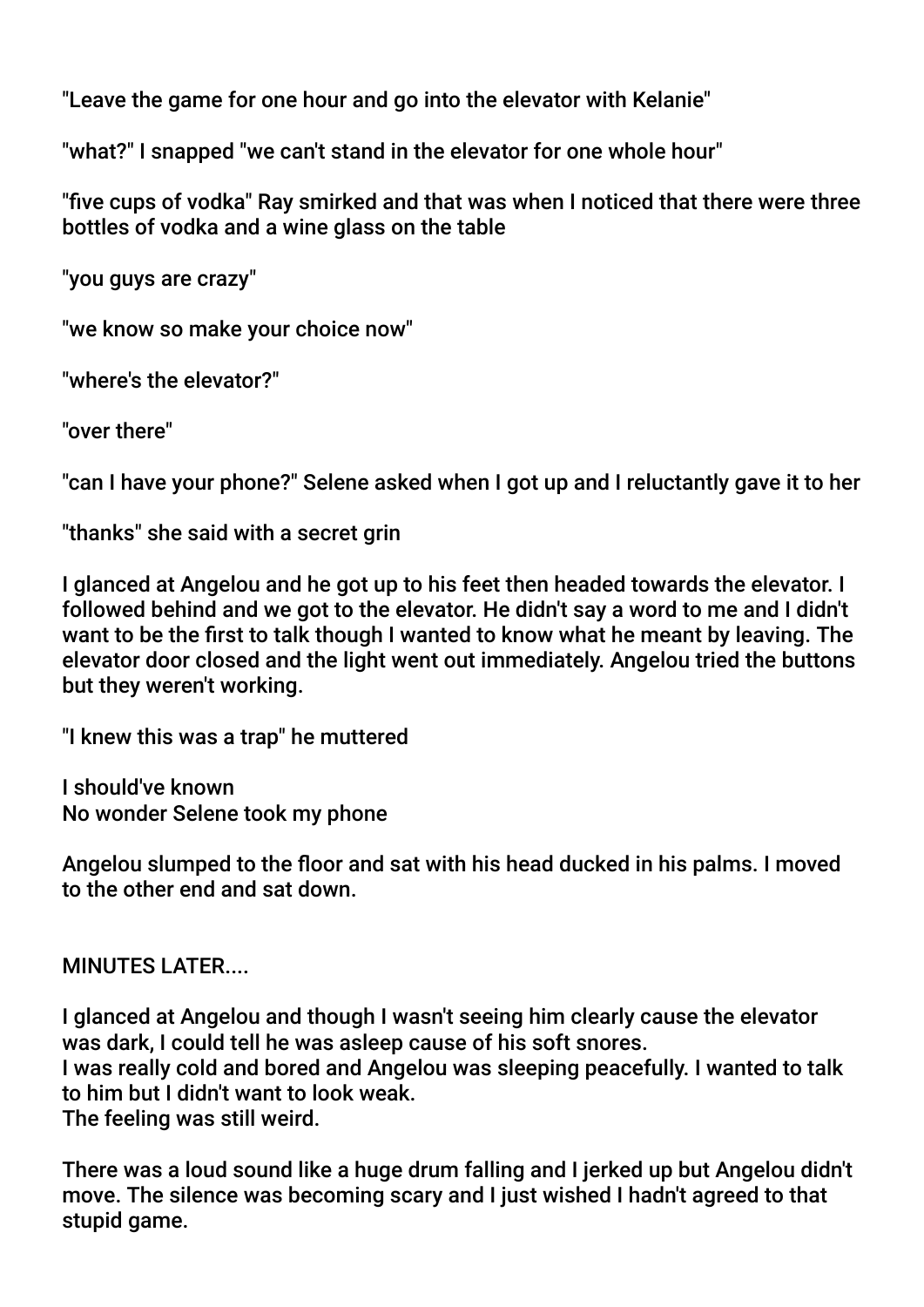The sound came again and I ran to Angelou's side but he still didn't move. I sat down beside him carefully so put body wouldn't touch and he wakes up. The sound came again this time very close and I screamed and fell on Angelou. He woke up and I quickly got up.

"Am sorry"

He sighed and sat back then continued sleeping. I so hate being ignored.

I sat far from him and tried sleeping but I couldn't and there was nothing to while away time. I came up with an idea of stamping my feet to get Angelou's attention. I started stamping my feet but he didn't even act like I was there, reminding me of how he was when he frst came into Glamour High.

I rest my head on the wall and shut my eyes then I felt someone cover me with a blanket but my eyes were already heavy so I couldn't see who it was as I drifted into sleep.

**THE NEXT MORNING M** 

"NYN!" I heard screams from every corner and I futtered my eyes open

It was morning already and the sun was out. I looked around and I was the only one in bed. Last thing I remember, I was stuck in the elevator with Angelou.

"New York Night!" Blue squealed running into the room

"Good morning" I greeted wiping my sleepy eyes

"It's NYN"

"I've been hearing that since I woke up. Can you girls stop scre..."

"NYN!" The others ran into the room dancing

I rolled my eyes and fell back to the bed and covered my face with the duvet.

"it's NYN!" they continued squealing pulling the duvet

LATER IN THE NIGHT **M**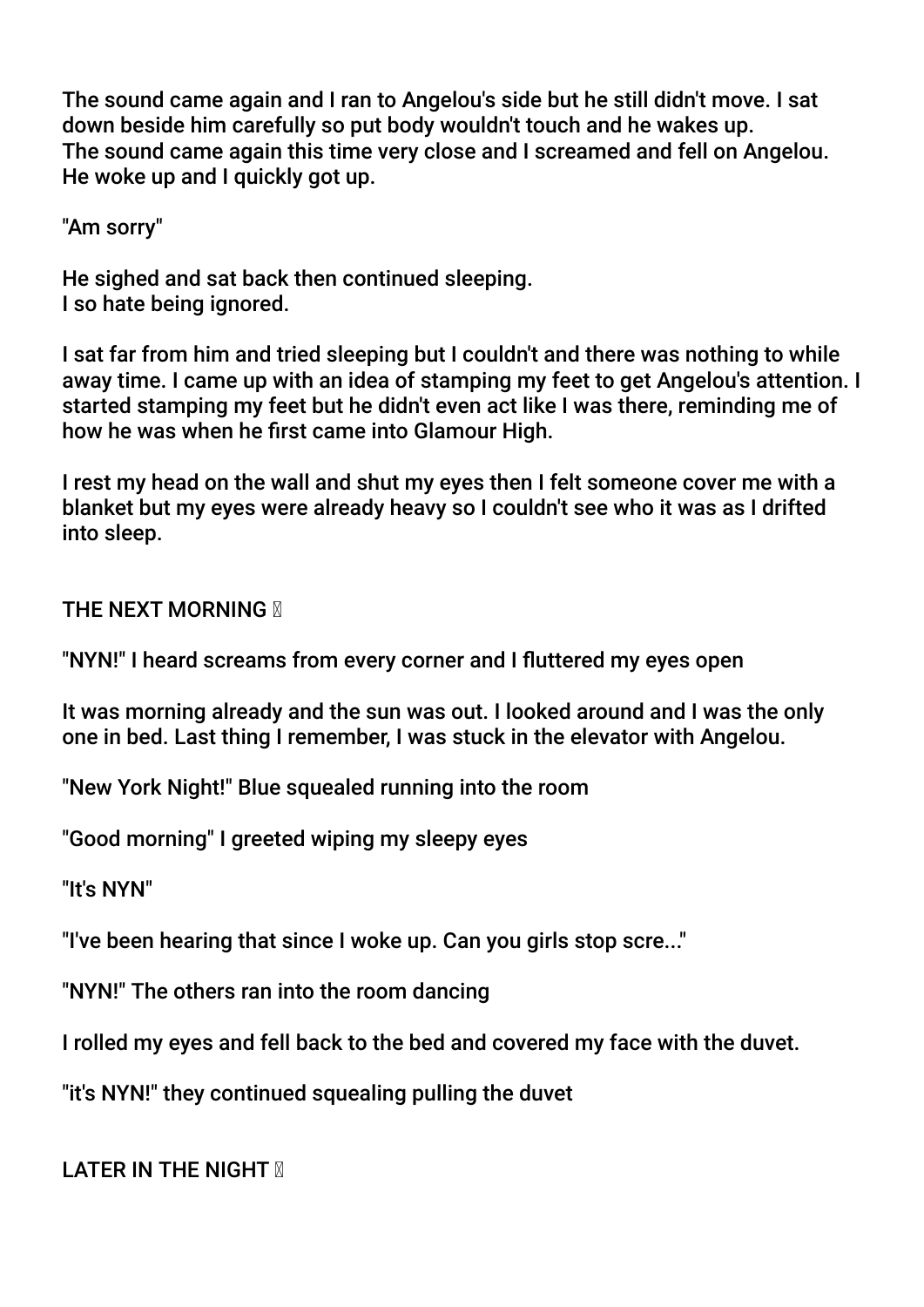### **INEW YORK MUSIC NIGHT AWARD N**

"You can do this" I told myself for the umpteenth time since the competition started. Guests were being introduced and the paparazzi were at every corner we had to hide to have time to rehearse.

"Don't miss any line" I reminded myself

"stop being nervous" Selene told me and wiped my sweat

"I can't help it, the whole world would be watching"

"don't think about anything but yourself" she advised "take a look at Angelou..."

I glanced at Angelou who was sitting with the guys

"he's so cool and relaxed"

I took in a deep breath but my eyes didn't leave Angelou. He looked cute in their black outfit and his hair band made him look like a girl.

"Hey!" Selene waved her palm across my face "you're staring"

I got embarrassed and I looked away "I just admire his courage"

"is that really all you admire? I can't believe you stayed alone in a dark elevator for two hours and you both didn't even hug"

"Two hours? Thought we were dared one hour"

"we thought one hour wouldn't be enough so we extended it"

I sighed and rolled my eyes "I can't wait for all these to be over"

"Let's give ourselves a band name together" Blue suggested

"like Stupid Blooms" a familiar voice said from behind and we whirled around to see Mabel and her Barbie dolls

"we fnally meet at NYN thought you'd all be dead by then" Blue scoffed and went on with what she was saying totally ignoring Mabel. Mabel huffed loudly and stormed out.

"She's so full of herself" Selene snarled

"Guys you're up frst" Mr Justin said running in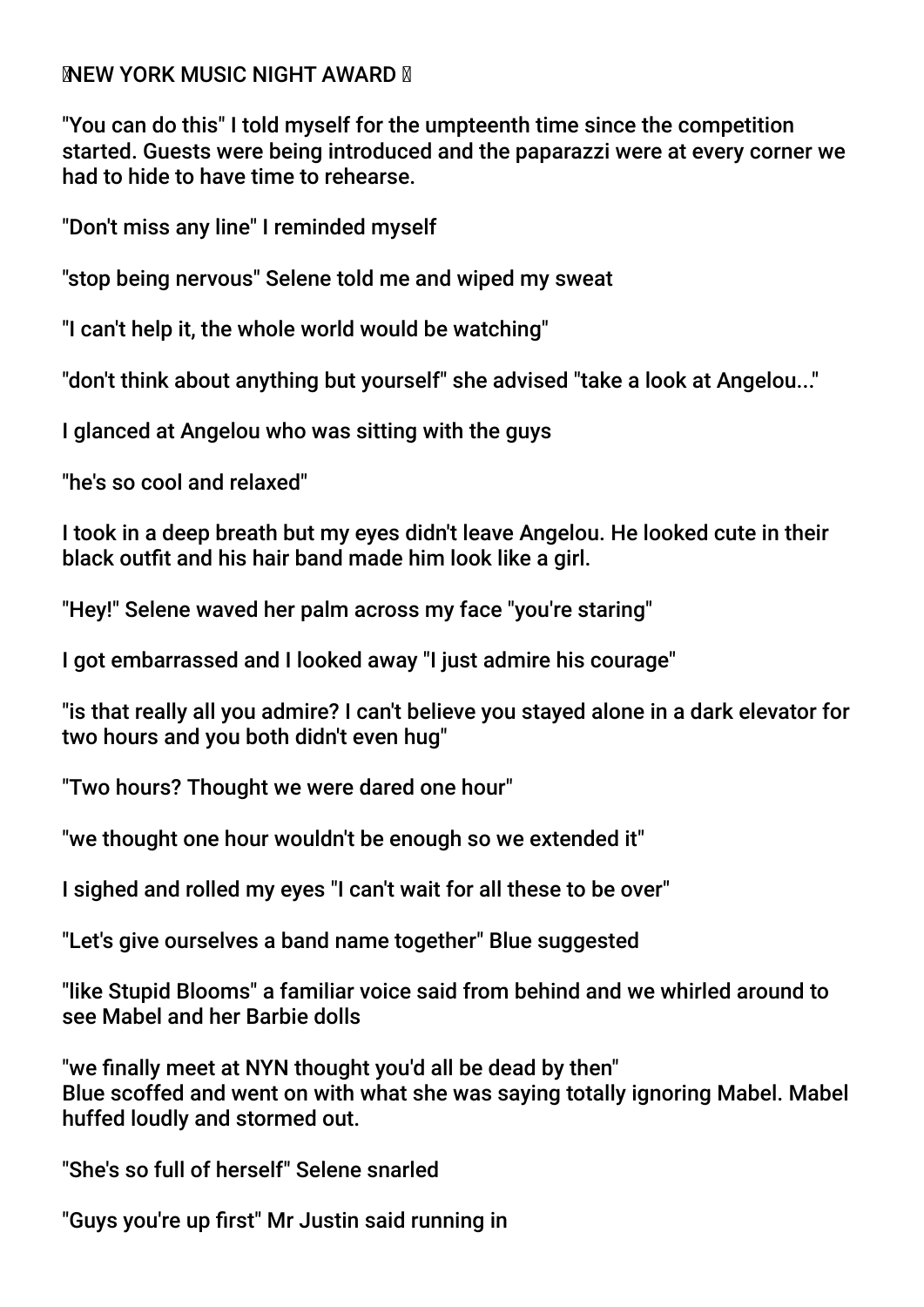"what!"

"don't be scared it's something you've always been doing. Just sing"

My heart was already in my mouth as we ran to the back of the stage.

"You can do this" Angelou spoke to me for the frst time after the kiss and he was staring deep into my eyes "just sing"

"Stop being nervous you aren't the frst" Mr Justin said to my relief "I just wanted to see how ready you are but you're the sixth band"

I smiled and took a seat then the frst band was called. They sang and the second band sang, then third... and it was fnally our turn.

"you can do this" Mr Justin kissed our foreheads one after the other then we ran up stage

I froze immediately we were up stage.

"you can do this" Angelou whispered to me and pulled me close like he felt my fear. The crowd was all 'awwwn' and the judges smiled in admiration at the way Angelou held me.

I got a new courage as he slid the microphone into my hand then he kissed my cheek and took few steps back.

I stared right into his eyes as I sang the frst line

 There's a star trying to shine inside of me But I need someone to trust someone to hold and make it shine If only you could be my hero I'll make it shine

He took smiled and joined

 I'll pick you up when you're down lift you up above the ground Give you victory oh victory make the world your stage and make it shine oh make it shine Everything reminds me of you I'll pick you up when you're down/ pick me up when am down I'll lift you above the ground/ lift me above the ground I'll give you victory oh victory/ give me victory oh victory make the world your stage and make it shine make the world my stage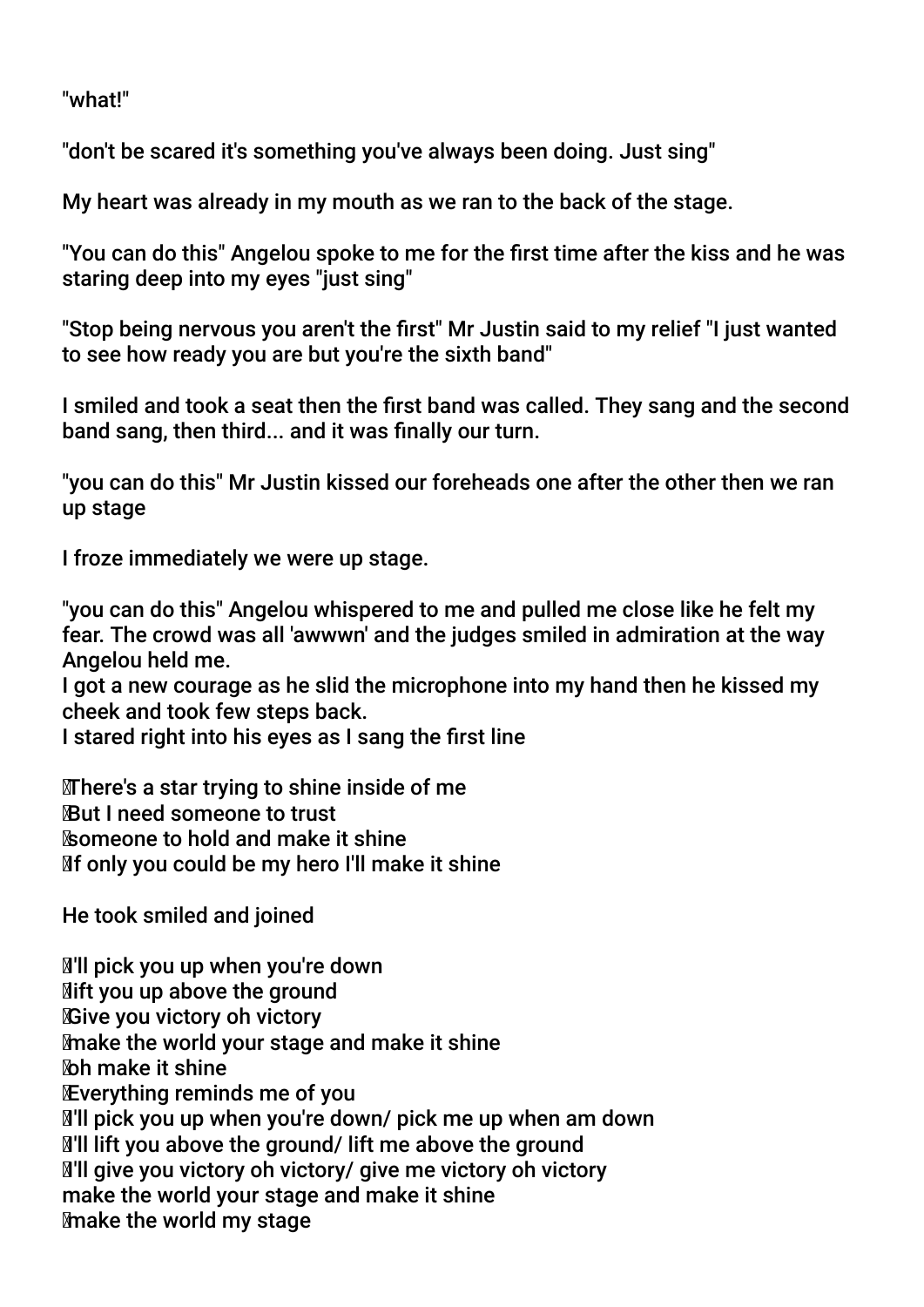**I'll make the world your stage**  If only you would be mine please be mine/ I'll be yours and you'll be fne please be mine/ I'll be yours and you'll be mine

He held my hand and pulled me in then said the last line with his lips close to mine but they weren't touching.

please be mine

The cheers and screams almost pulled the roof and the girls were fghting to come close to Angelou, I had to push him back and block them off. We walked out of the stage while The Stupids remained for their personal.

"we did it" we squealed hugging each other behind the stage

"Great song out there" Shayne said with a broad smile then stretched out her hand for a handshake which Blue accepted without haste

"I've always known you to be a great singer Kelanie and I won't be surprised if you won"

"you're a good singer yourself it's just a game of luck" I said truthfully

"can I have a word with you?" she paused then glanced at the girls then back to me "like privately"

"Sure" Blue replied and pushed me forward

"thanks" Shayne beamed then we headed for the exit I glanced at the girls and they weren't too happy reasons because Shayne was still a rival.

"That guy is he your boyfriend?" she asked when we were outside

"Which guy?"

"the guy you sang with"

"no"

"he's cute and really nice and he cares about you"

"you barely know him"

"it was all in the way he treated you on stage like a precious stone. You got to appreciate that"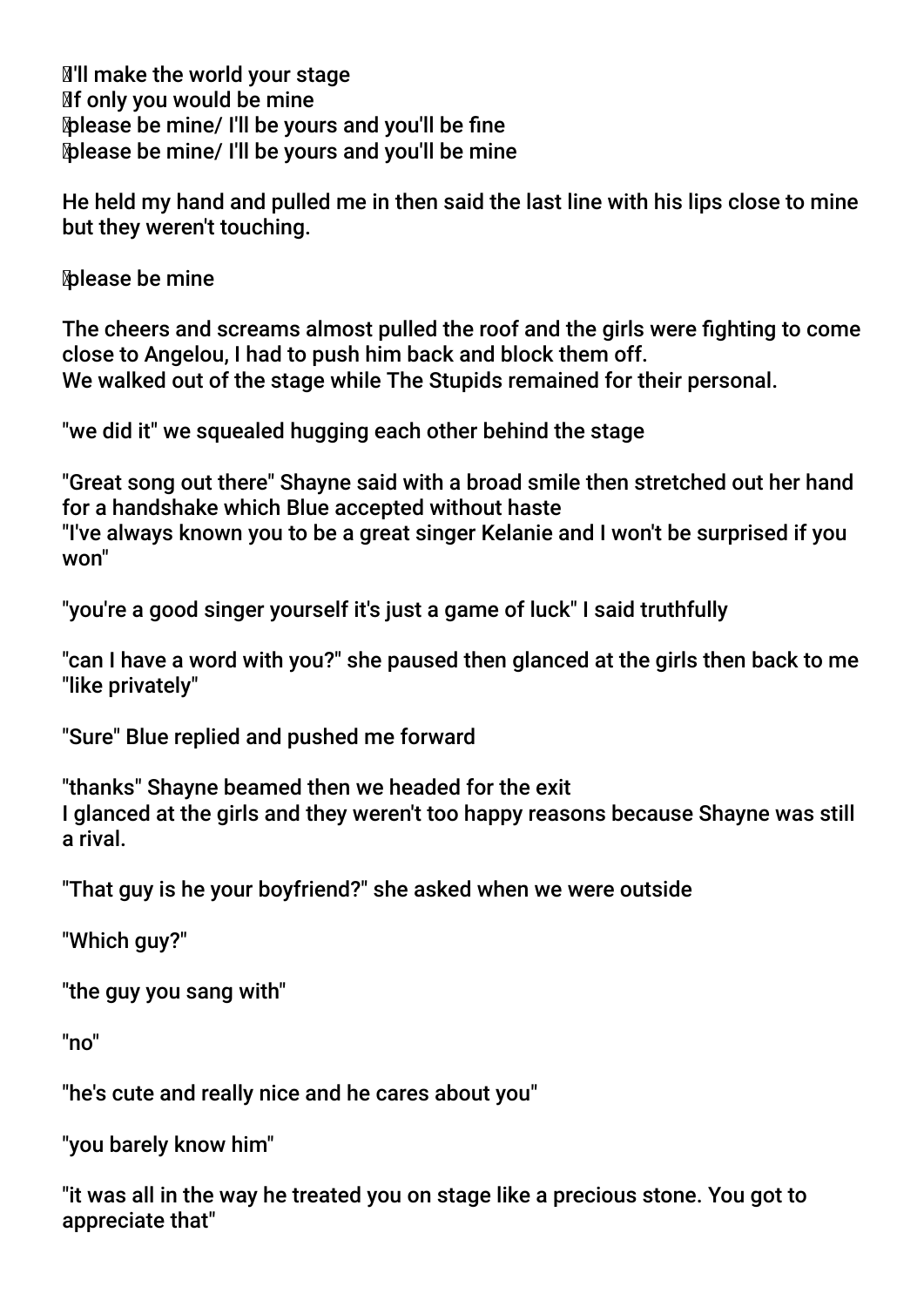I nodded but said nothing

"There's a place I'd love to show you" she said then led the way to a path where there was no light

"Do you know here?"

"Yes. There's a shining globe that glows down there, I thought it was a fairytale till I saw it"

"am not interested let's go back" I said and proceeded to leave but she stopped me

"it's not far from here"

"am scared of the dark"

"it's bright down there cause of the globe"

I nodded and continued following her till we got to a river. "aren't we there yet? We're far already"

"wanna swim?" she smirked

"I can't swim let's go back already"

"I know you can't swim that's why I brought you here" she said and started pushing me into the water

"stop it Shayne am going to fall"

"that's what I want" she said and pushed me into the river "you really thought I was being friendly for nothing?" she laughed

"help me Shayne... am... to drown"

"I hope you drown before anyone notices you're missing. You might have sang but you can't win if you aren't present"

I could feel my life drowning as the water covered me. Shayne ran out and I was too weak to shout. I just awaited my fate as I hoped someone would come by.

**MANGELOU M**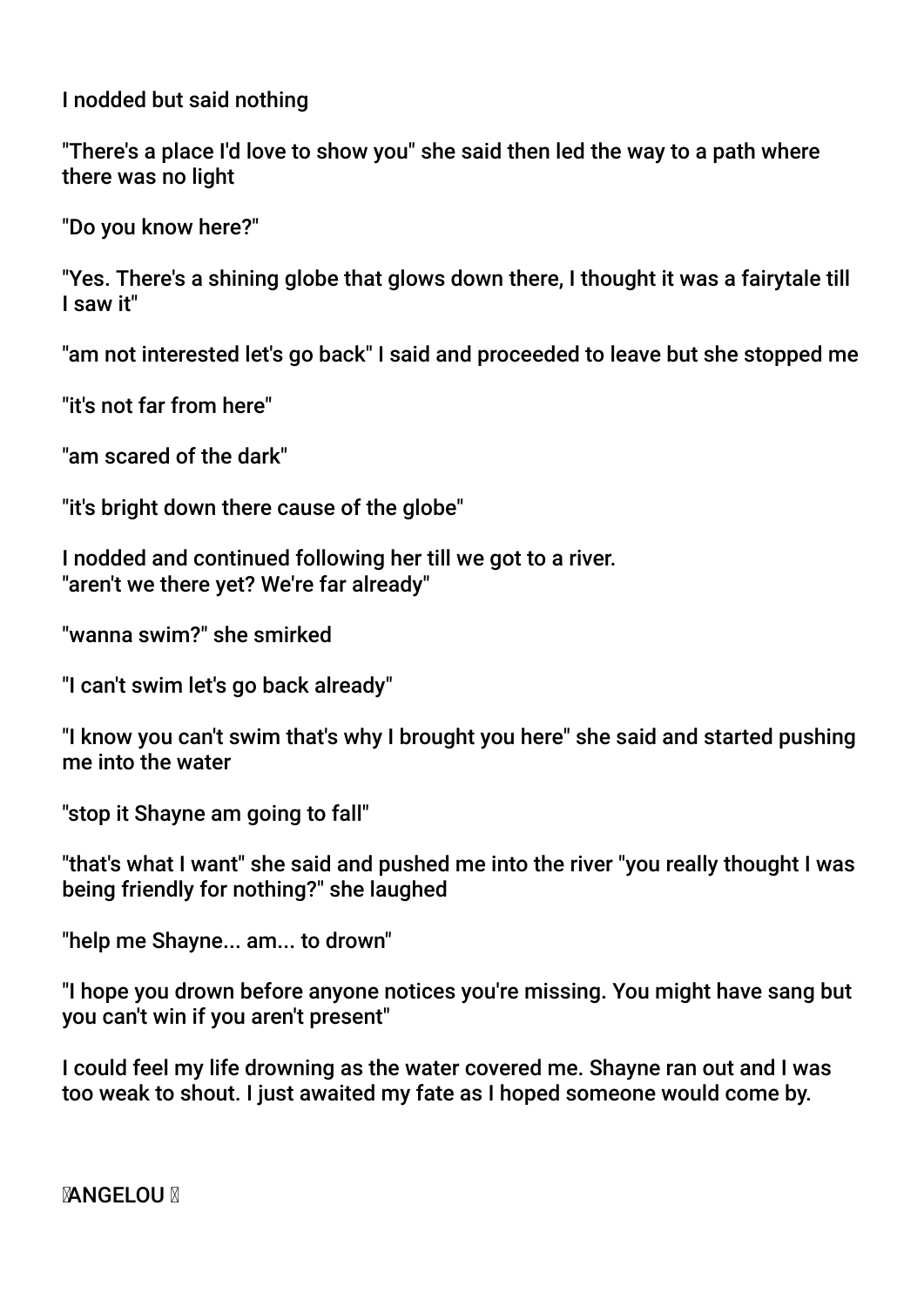We fnished singing and climbed down the stage while the next band climbed up. The Blooms welcomed us but Kelanie wasn't present and I was having this strange feeling.

"where's Kelanie?" Chance asked

"She's having a chitchat with Shayne" Blue replied enthusiastically

I wasn't comfortable with her reply and I didn't know this Shayne of a girl. Just then, a girl ran in panting.

"Shayne!" The Blooms shouted and my heart skipped a beat

"Kelanie has been kidnapped" she said

"what?"

I didn't want to listen as I proceeded to run out but someone called me by my birth name and I froze.

"Xeric!"

- .
- . .
- .

.

# TBC

[12/16, 12:05 PM] MartinMartino: MHGH SCHOOL ROMANCE M

He's a prince

#Episode\_32

**NCHANCE N** 

I couldn't fathom what was going through Angelou's mind as he took few steps backward while the men advanced towards him.

I knew he would be found even though he tried hard to hide himself from the public. He glanced at me and took to his heel and the men chased after him.

"what's happening? Who are they?" The guys asked in confusion

"and why did they call him Xeric?" Blue added

"This isn't time for questions let's fnd Kelanie" I replied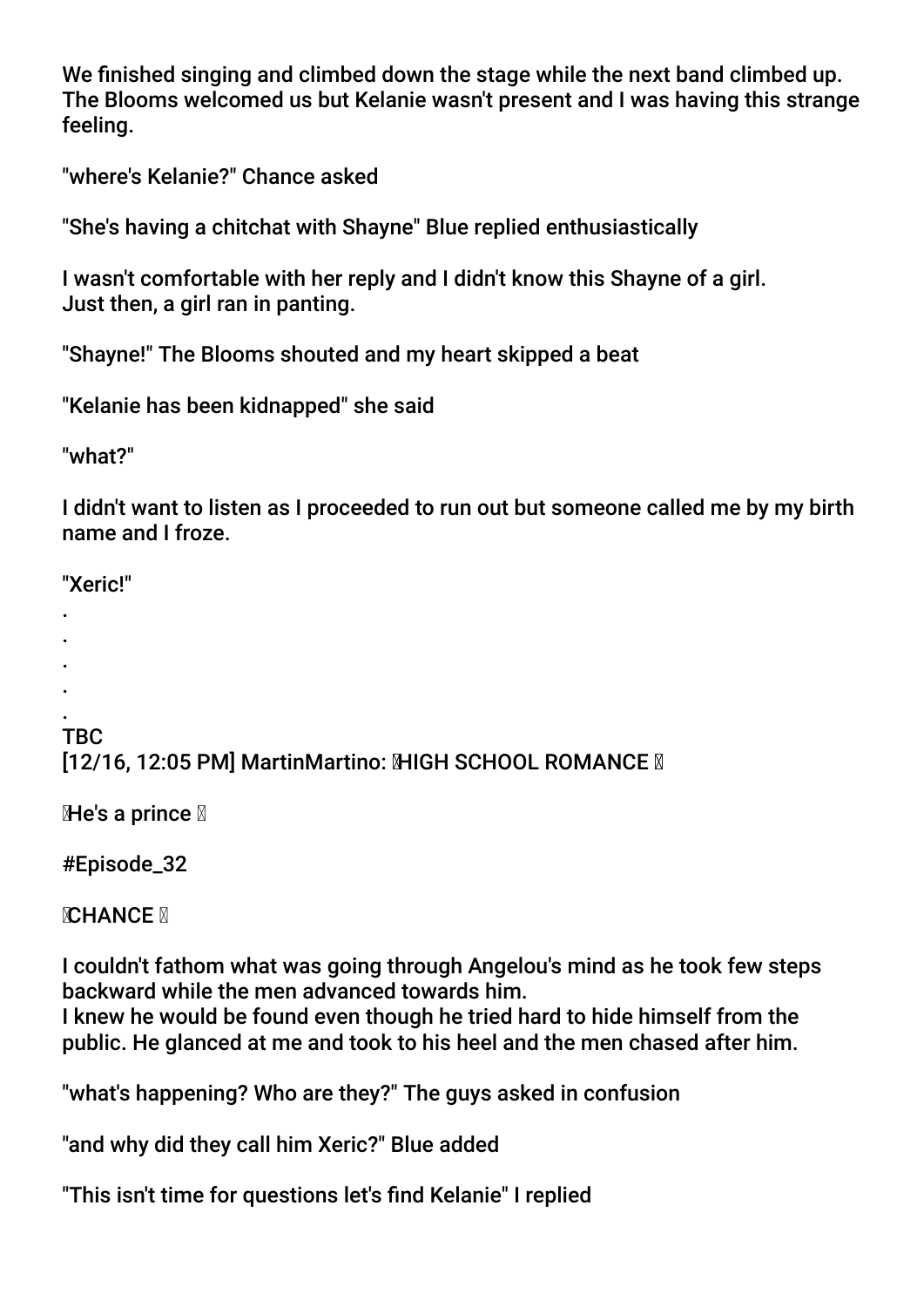"what about Angelou?"

"he'll be fne, they won't hurt him" I replied then Tristan walked in

"Tristan" Zion called "have you seen Kelanie around?"

"She's supposed to be with you girls"

"she was till Shayne took her out and now she's missing" Phoebe snarled

"where's Kelanie?" Tristan asked Shayne

"we were together and... and some men came and... and took her" Shayne stuttered and Tristan ran out

"Bitch!" Phoebe cussed and punched Shayne before we could stop her "why didn't they take you too? Your dad is a minister you should be the one kidnapped"

"that's enough" I said and held her back cause she tried hitting Shayne again

"Let her talk" Fiona seethed "Kel wasn't kidnapped. What the heck did you do to her?"

Shayne broke down in tears "I can't do anything to hurt her"

"Kel is in real danger we can't stand here arguing let's fnd her" Lex said

"How do we fnd her when this rookie won't tell us where she is" Phoebe snarled and threatened to hit Shayne again

"That's enough let's inform the securities then call the cops" I suggested

"we'll split into four groups" I began "Fiona, Zion, and Blue inform the securities and try reaching Kelanie. Selene and Phoebe stay behind and wait in case Kelanie comes around. Ray, Sky, and Alaric, you'll search together, Shayne will lead you and I'll search with Derek, and Lex"

They nodded and we all set out in different directions.

"I'll call her" Lex said then brought out his phone and tried calling her

"she's not answering" he said after few rings

"I don't trust Shayne" Derek said "if there's anyone to get kidnapped she should be the one and who would want Kel kidnapped?"

"and why would the kidnapper take only one of the girls?" I asked rhetorically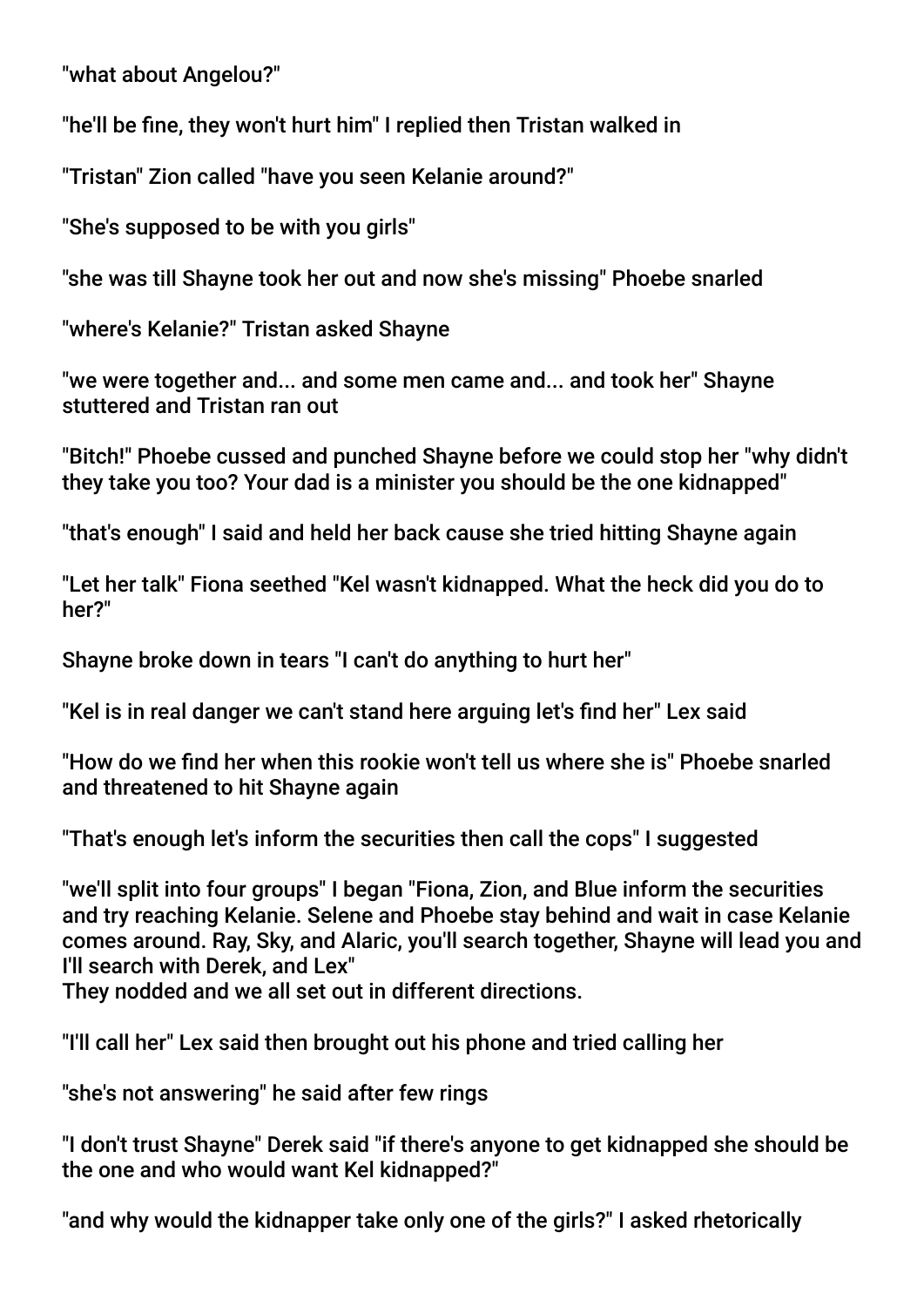"let's ask those around if they saw her" Lex suggested

"it's dark they wouldn't had seen what she looks like"

"then let's ask of any suspicious movements or vehicle"

"Chance! Lex! Derek!" a familiar voice called and we whirled around to see Tristan walking out of a corner with Kelanie in his arms I quickly placed a call to the others informing them that we found her.

"where did you find her?"

"she was drowning in a river" Tristan replied and we exchanged meaningful glances.

"Shayne tried killing her" Lex blurted out

"or the kidnappers did" Derek said

"unless they were sent by Shayne" I stated

"you should've..." Derek trailed off as the men who chased Angelou walked out with him

"it's a surprise they caught him, they never did" I said watching them Angelou looked pale and he was dripping wet

"Are they cops?" Tristan asked

"No, he's fne let's go" I replied

We left the competition and drove to the suite.

"You should've tried resuscitating her" Selene said as Tristan placed Kelanie on the bed

"she hadn't drank too much water when I found her"

"what are we going to do to Shayne? She can't go scot free" Phoebe said

"her dad is a minister there's nothing we can do" I said

"if only Kelanie was in good terms with her parents" Blue muttered

"Let's deal with Shayne ourselves. We can't let her sing" Fiona suggested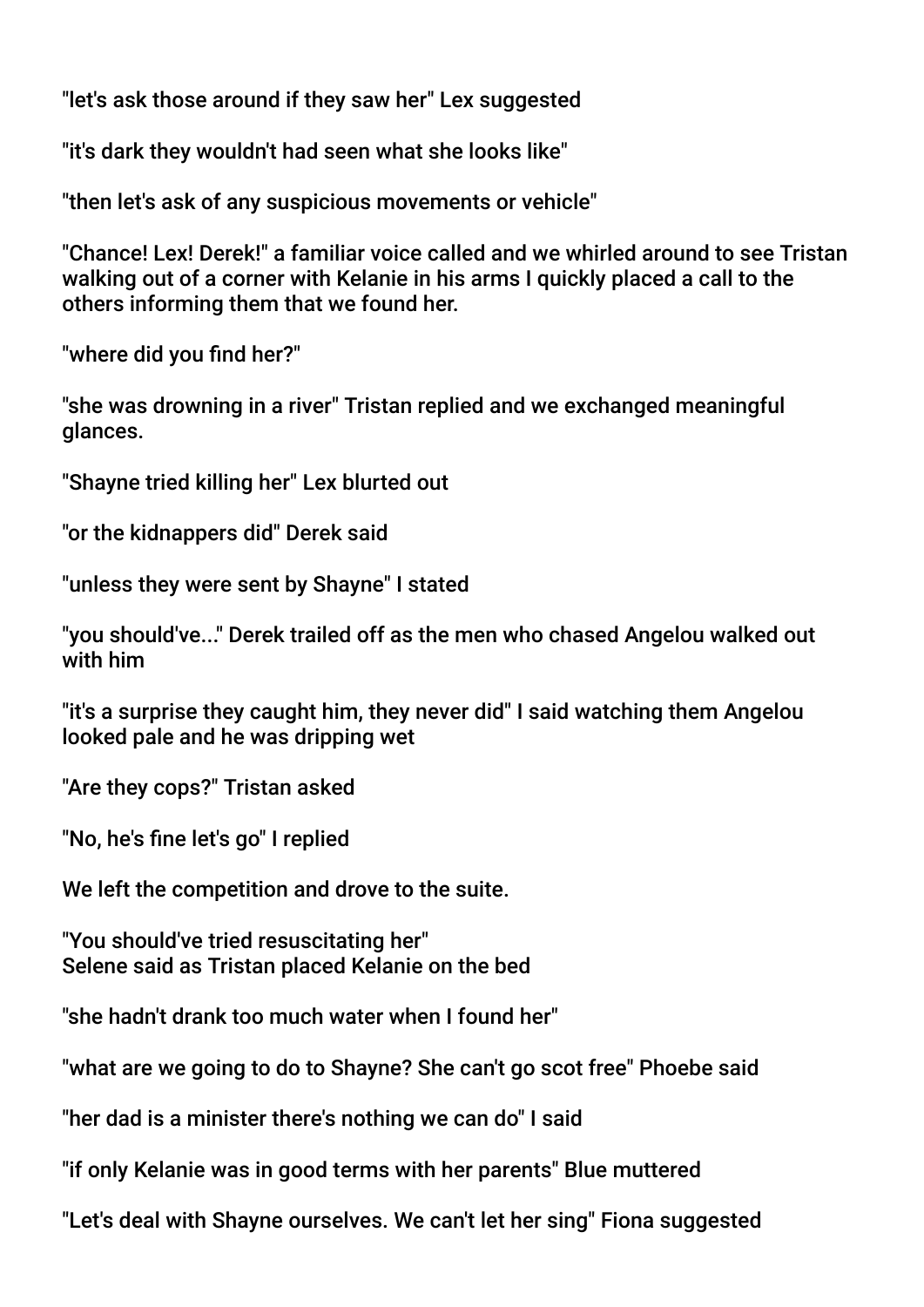"Shayne tried killing Kelanie cause she's scared of us and if we try hurting her she'll think we're scared of her" I said pointedly

"what do you suggest?"

"let's wait for the result" I replied

"what if she wins?"

"Reds and Splitz aren't anything compared to us and I know it"

"Chance this is the most annoying decision ever" Phoebe seethed "I'll deal with her myself" and she stormed out

"You really want Shayne to go unpunished?" Tristan asked

"That's not what am saying"

"then what are you saying?" Fiona hurled

"Let's wait till the competition ends" I replied

Fiona huffed loudly and crossed her arms on her chest.

"Aren't you going to tell us about Angelou?" Sky asked and lucky enough, Kelanie started coughing and we rushed to her.

"Kel!"

She opened her eyes slowly and gazed around for some seconds then jerked up. "what happened?"

"Are you alright?" Tristan asked her then took her hand in his

"Where are we? Is the competition over yet?" she asked on ignoring his question

"The competition is still on but you went missing so we had to fnd you" Selene explained

"Shayne" Kelanie muttered under her breath "Shayne pushed me into the water cause she knew I can't swim"

"it's a good thing Tristan found you" Blue said then Kelanie looked at Tristan

"Where's Angelou?" she suddenly asked and everyone turned to me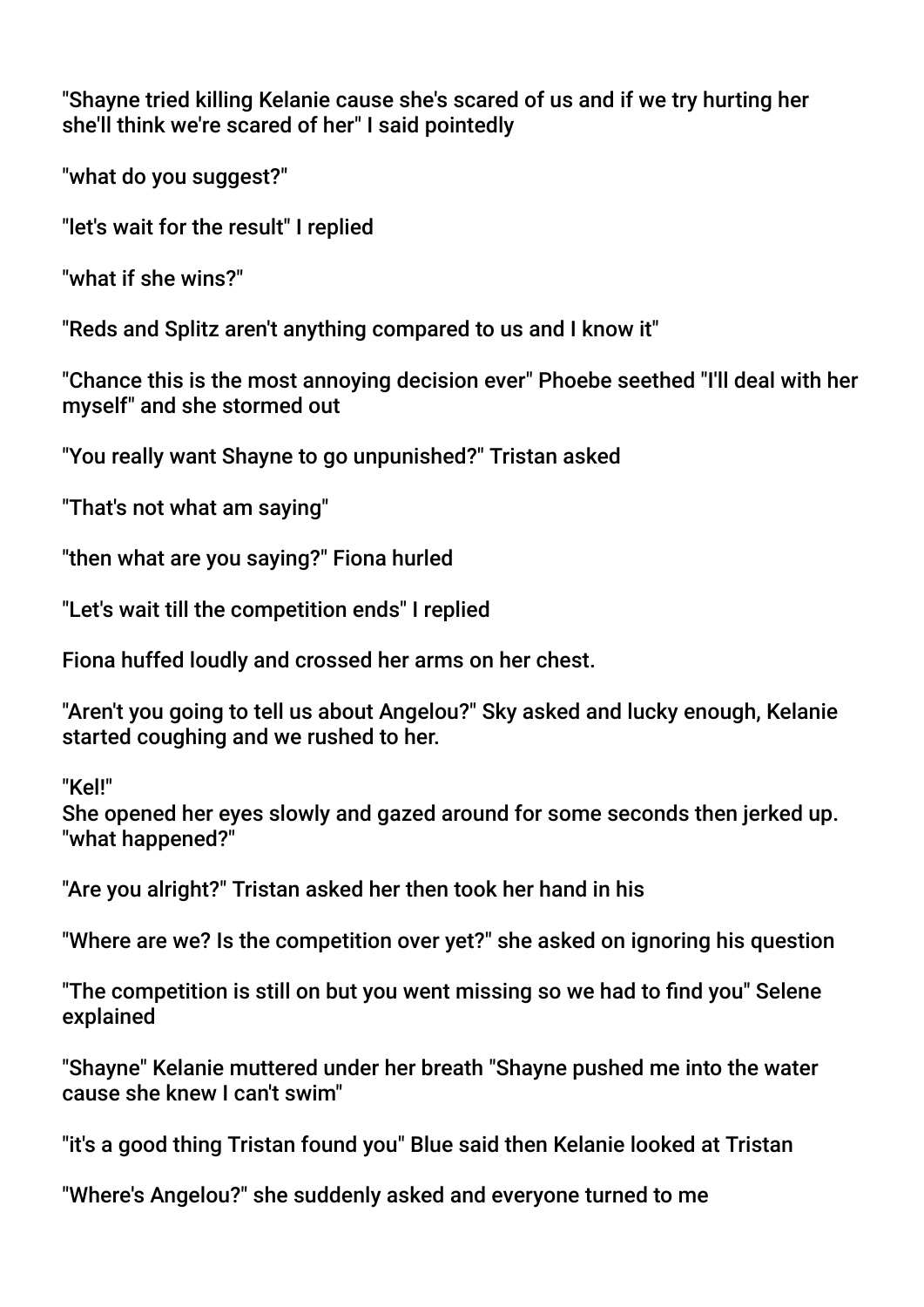"he left for home"

"Home?"

"Angelou is a prince and his birth name is Xeric. He's the only child of Grand Duke Alexander Austin III of Luxembourg but he doesn't want to be a Duke, he doesn't want to rule so he flee from home and changed his name to Angelou. He has been on the run for the past two years and was never caught but I think luck ran out of him today" I explained

"All these while we've been staying with a Prince?"

"so romantic" Zion said dreamily "I'd love to be his queen"

"so sad we might never see him again" I said

"why?"

"He's dad is strict am sure Angelou will never fnd an escape this time"

"why doesn't he want to be a Duke?"

"He hates responsibilities and affairs of the country"

"Wow!" Fiona simply mouthed and all along, Kelanie was quiet. She looked sad and I don't blame her cause am also sad. I won't be seeing my friend again.

"We can visit him right?" Zion asked

"The duke won't let us see him unless it's on the day of his coronation as the heir apparent"

"He's not yet crowned?"

"He flee the night to his coronation"

Selene chuckled "running away from the opportunity others treasure"

"It's not just that" I prompted "love is also involved"

"How?"

"He was in love so he chose his love cause being a Duke, he had a betrothed though he doesn't know her"

"sounds like a fairytale"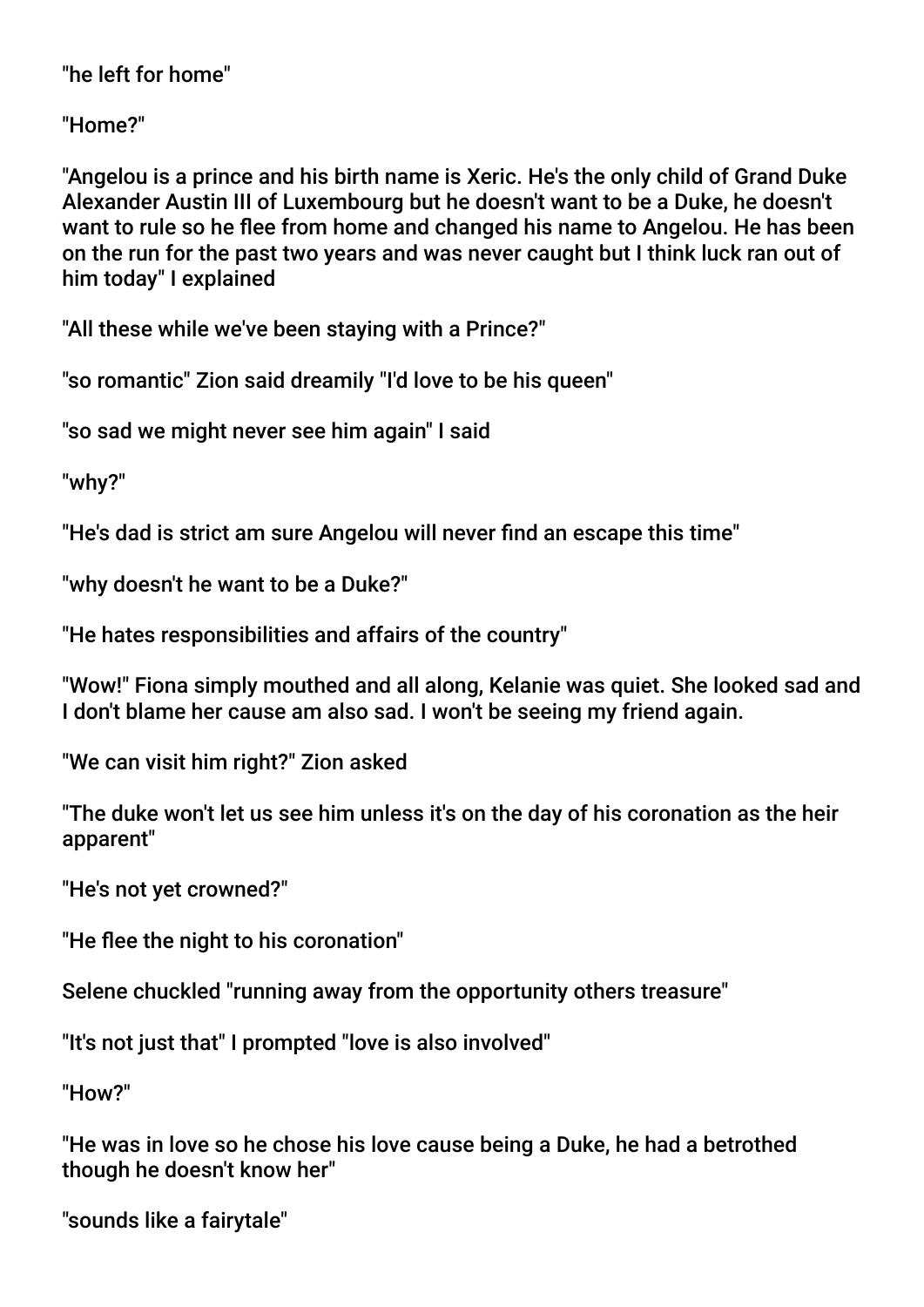"That's the way it is. When a prince is three years old, a girl is married to be his queen but they don't see each other till the coronation"

"Is... "

"No more questions" I cut in "let's go see the progress of the competition"

They all got up reluctantly cause they wanted to hear more of Angelou. Kelanie was lost in thought and didn't get up nor conscious of what was happening around her.

"Are you alright?" I asked her tapping her gently on her shoulder. The others had left the room so we were alone.

"no" she shook her head

"What's wrong? If you aren't strong you can stay behind"

"Is it really not possible to see Angelou now?" she asked

I smiled cause I knew that was her problem "I don't think so"

She sniffes "There's something I want to tell him before... before..." she trailed off and sniffes again

"Are you crying?"

She shook her head "no"

I cupped her head between my fngers and made her look at me. "What's the matter?"

"I want to see him and it's important"

"That would be on the day of his coronation"

"Was that what he meant by he would be leaving?"

"What's so important that you didn't tell him all these while?"

"it's nothing" she said then added "let's go"

"you can't pretend to be okay if you want to see him, I'll give you the address but you have to wait till his coronation"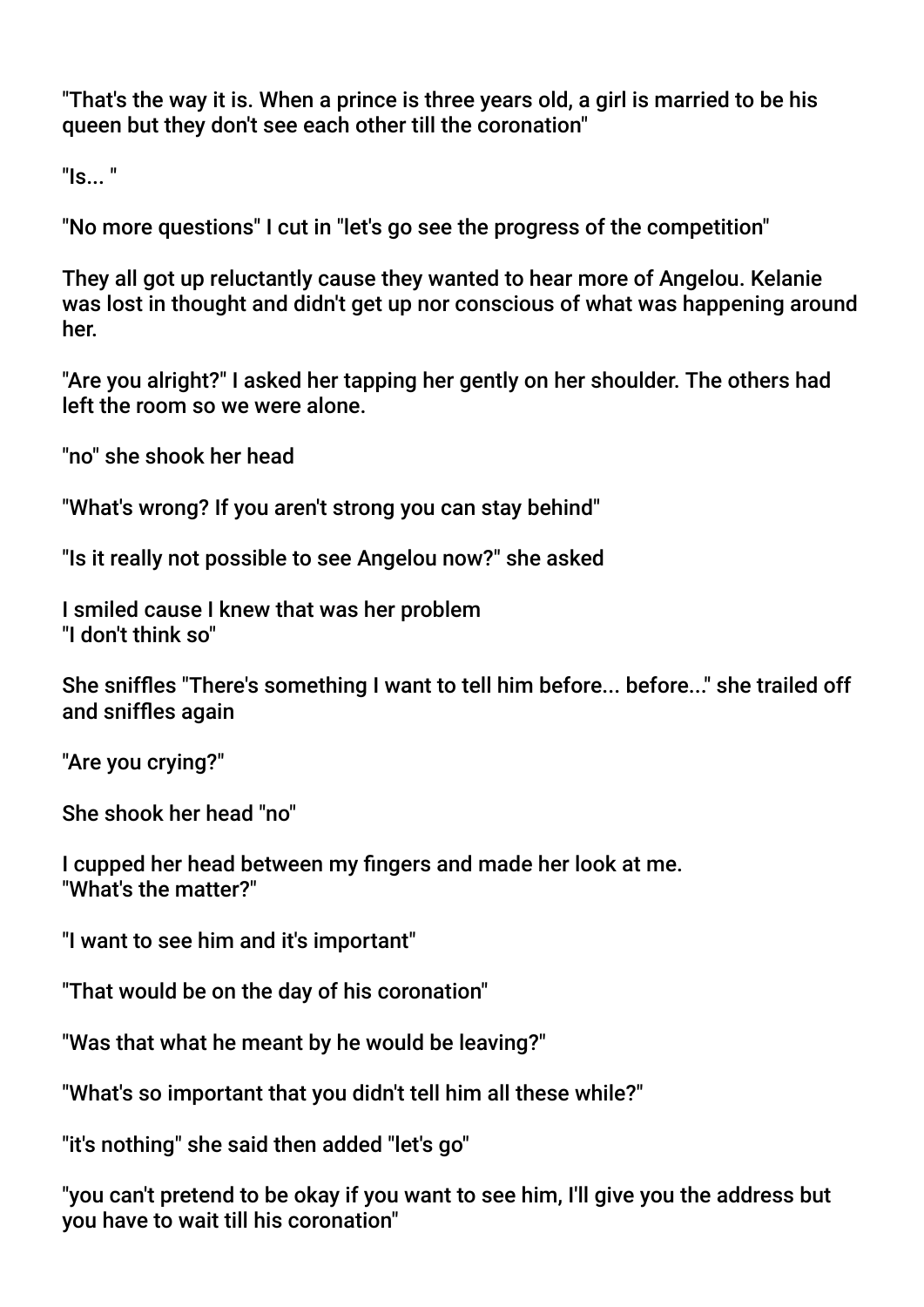"When is that?"

"I don't know but soon. His dad would want to crown him as soon as possible"

She nodded then got up "let's go meet the others"

**MXELANIE** M

It was hard to believe all Chance said. How could Angelou love me when he is betrothed and a prince. What hurt the most was the fact that he was gone.

"Kel!" Blue called shaking me gently and I zoned out of my thoughts

"we arrived"

I gazed out through the window and we're at the competition.

"I think all the bands fnished singing" Lex said as we got down

"where have you been?" Mr Justin asked running to meet us "voting started ten minutes ago"

My heart leaped

"where's Angelou?"

"we were as surprised as you are" Fiona said

and the frst fve bands are...

\_\_\_\_\_\_\_\_\_\_\_\_\_\_\_\_\_\_\_\_\_\_\_\_\_\_\_\_\_\_\_

"let's go hear the result"

We ran behind the stage where the other bands where anticipating for the result.

Reds and Splitz in the ffth place

"what?" Shayne shouted and we burst into laughter

<sup>&</sup>quot;You mean Angelou is a prince?" Mr Justin was baffed when Chance told him everything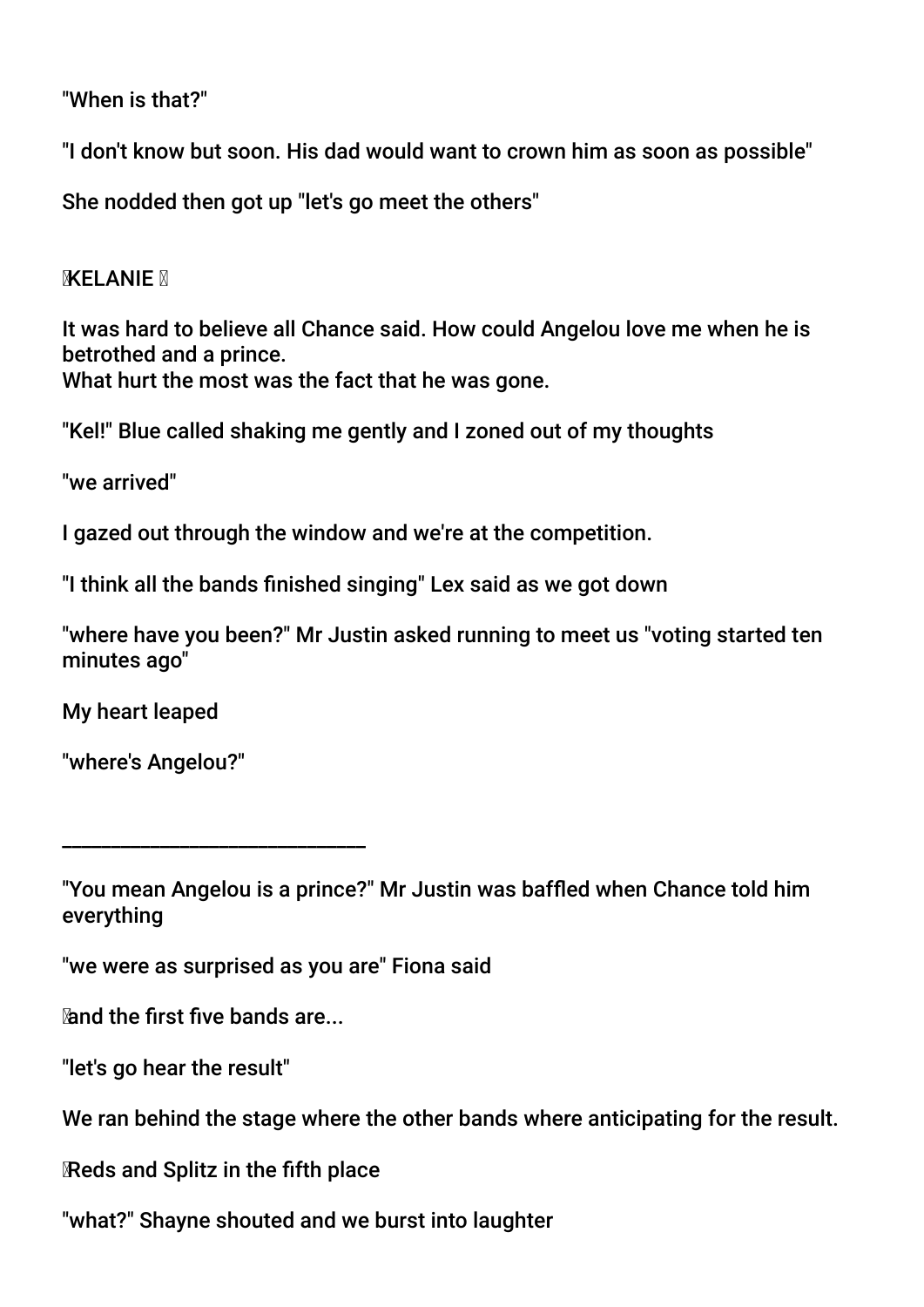"Rock of Ages sang" murmurs came from every corner and my heart skipped a beat Rock of Ages is the world's best music band with highest fans. They got no competition.

... Wind Flowers and Masked for third place

Great! I didn't hear the fourth and second

Blooms and Stupids for second place

"no"

Rock of...

Shouts flled the hall and he stopped talking

"we did our best" I told myself

Lorin, leader of The Rock of Ages climbed up stage and shouts almost got me deaf. He whispered something to the host then left.

there's something with the result

Rock of Ages for second place

I screamed

Blooms and Stupids as New York Night's winning bands

The Blooms squealed and ran up the stage for our award. I stayed behind cause there was nothing to be happy about. I just realized that you don't know you love someone till that person leaves.

My phone started ringing and it was an unknown number.

**Econgratulations** 

That was Lancelot and I was shocked

**Kance?** 

You deserve it Kel

how are you doing?

am so happy for you and am fne everything is fne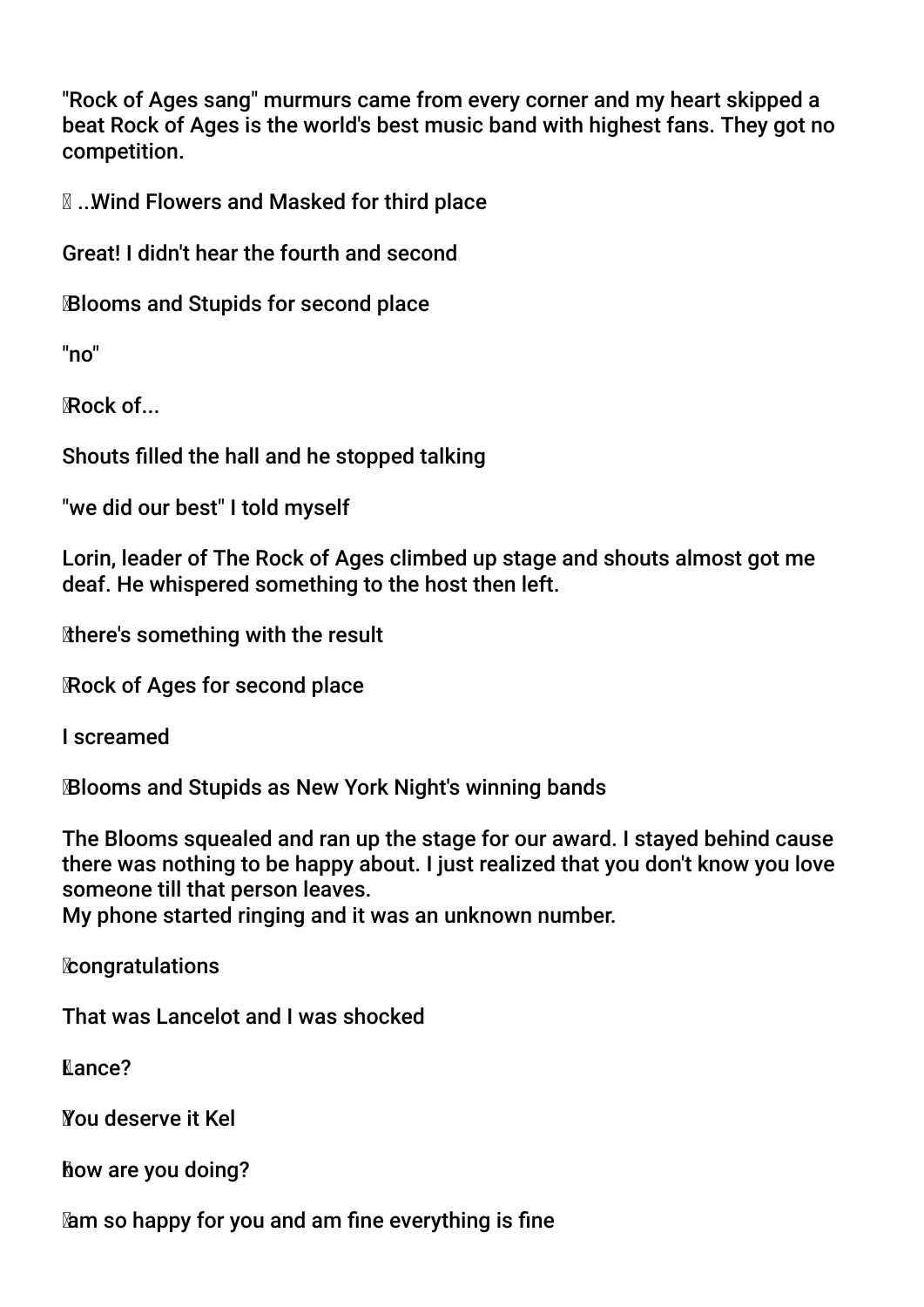am happy you made it **M**t's all thanks to you

when will you guys be returning

 dad says we'll be traveling to California to start a new life so we might never see again

awwwn! Am gonna miss you

**I'll miss you more you mean everything to me** 

have you been discharged

**I'll be discharged in two days time** 

and you'll leave too?

**Mid anyone leave?** 

no

I was getting emotional

we'll leave after my cousin's engagement

what engagement?

she's being engaged offcially to her betrothed Xeric, he's a Prince

Angelou

.

**X** *k*ay talk to you later

I hung up just before I broke down in tears and ran out. I couldn't believe I lost Angelou and his princess is Lancelot's sister and Lancelot is also going to start a new life. What about me?

. AND, LANCE IS GOING TO END UP WITH KEL. TBC [12/16, 12:05 PM] MartinMartino: MHGH SCHOOL ROMANCE M

**Happily ever after**  $\mathbb{Z}$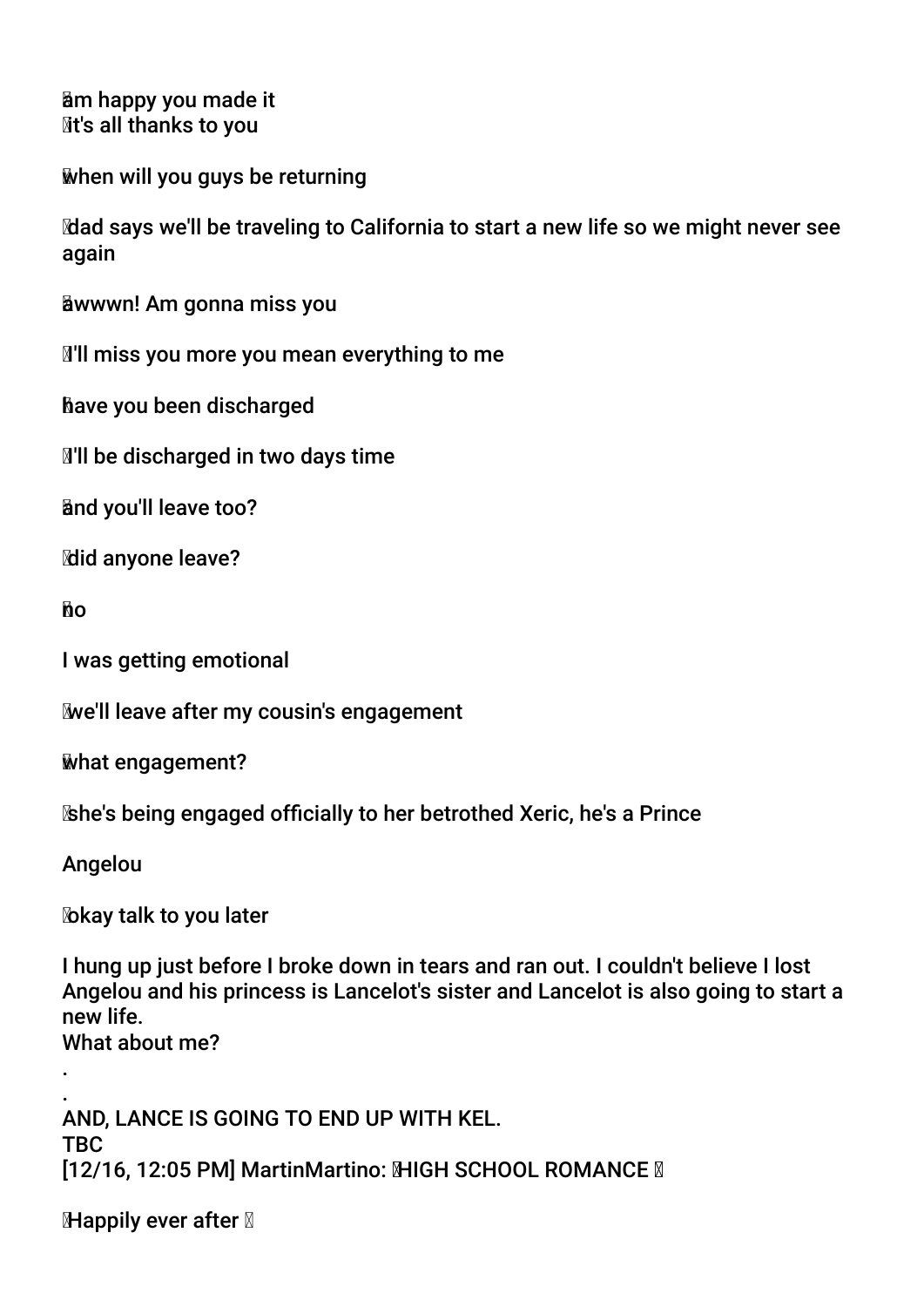#### **TWO WEEKS LATER XXX**

#### **MXELANIE** M

"What if we don't get to see him?" I asked Chance as we sat on put seat in the plane. It was Angelou's coronation and we booked a fight to Luxembourg. Even though it was late, I still wanted Angelou to know how I felt about him. These past two weeks has been hell for me. All the guys was thinking was dealing with Shayne and they succeeded in dumping her on a mountain. The poor girl is scared or height.

"since he isn't allowed to use his phone and we weren't invited, we have to sneak in"

"How do we get to him then? The palace must be very big"

"There's going to be a way, just believe"

I inhaled and fell back to my chair. This is going to be diffcult, I just hope Angelou listens to me.

"It's quiet surprising that Angelou's princess friend is his betrothed" Chance said

"and Lancelot's cousin" I added

"you're going to make Angelou run away again"

"I don't plan on taking him away, I want him to accept his responsibility"

"Then you shouldn't be going"

I breathed in deeply "I don't know Chance, I truly love him even though I wasn't willing to admit it"

"Are you now willing to admit it?"

"it's of no use, I didn't realize it until he left"

TWO HOURS LATER M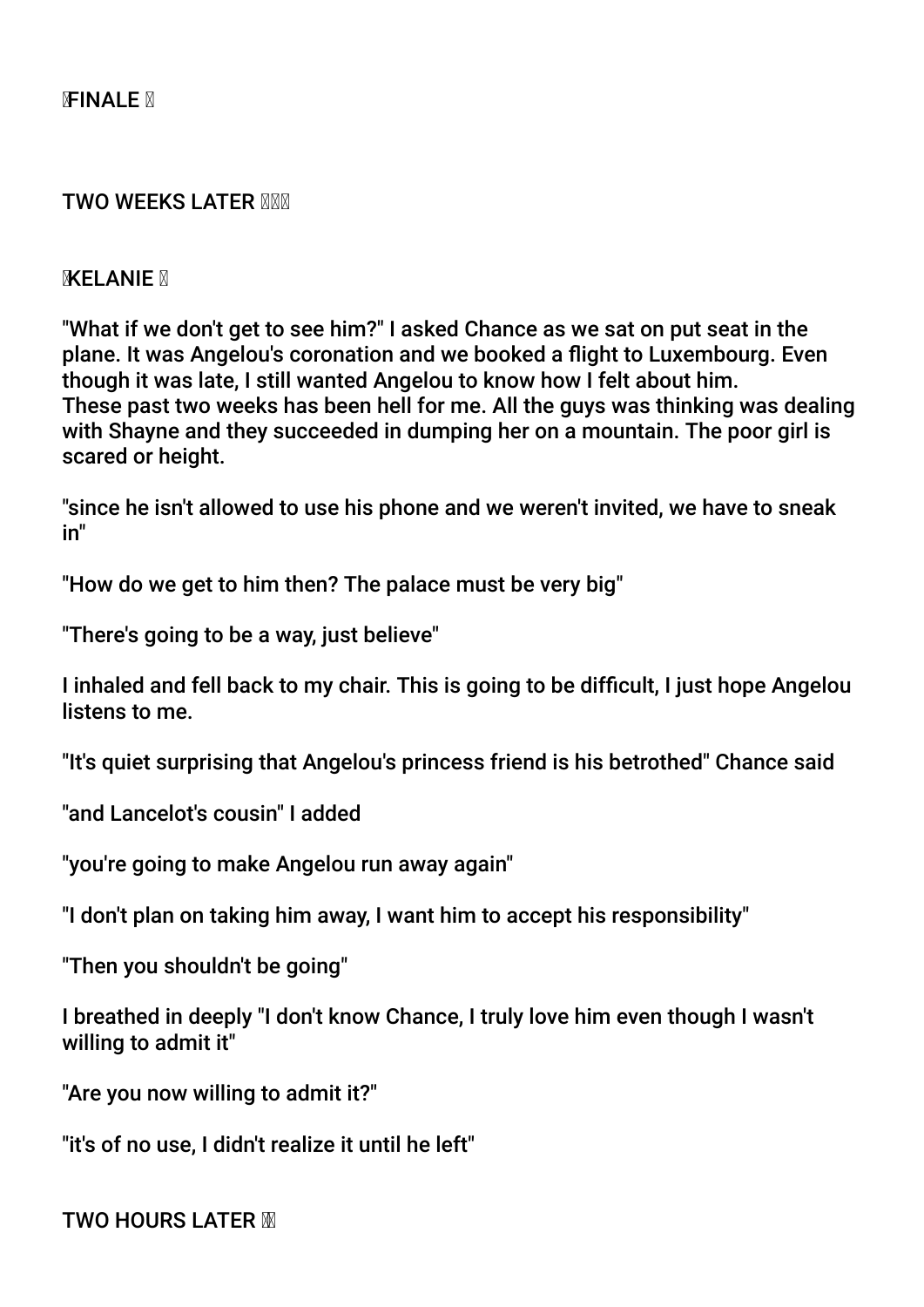We arrived the Grand palace Ducal in Luxembourg and the place was dope. Swears.

The palace was strictly guarded with uniformed men and there was no entry without an invitation.

"how do we get in?"

"I don't know"

"Let's jump the fence, it's low"

"if you're caught jumping the palace fence, you get killed, even Angelou won't save is from that" Chance said

"Then how do we get in?"

He thought for a while then pointed to a truck "you see that truck over there?" I nodded

"it's taking the things for decorations into the palace, we'll sneak into the truck and wherever it takes us inside the palace, we'll find our way"

I nodded then we ran to the parked truck

"we'll hide in the bags"

He pushed me into the trunk then also climbed in and we hid between the bags. We stayed in there for minutes but the truck wasn't moving.

"sure this truck didn't break down?"

"I don't know"

"we'll have to offoad the truck" someone yelled from outside

"What? We're doomed"

"Calm down" Chance said then they started removing the bags

"it's starting" the driver yelled and the engine started

"Thank God! They would think we're thieves or imposters"

The truck cruised into the gate and came to a halt after few minutes.

"How do we get down?"

"I don't know"

I smacked his head and he yelped in pain "what do you mean by you don't know? You brought the idea"

"I brought the idea of entering the truck but you shouldn't have followed me when I didn't mention a way out"

"right" I rolled my eyes and proceeded to get out

"what are you doing?"

"watch me" I replied and jumped out

"there's no one here now get out"

He jumped out with a grin "our lucky day"

I looked around and my eyes drifted to Angelou who was walking towards us with a girl. I barely recognized him cause he was dressed in a royal regalia and a crown. He was indeed a prince, a richly fne prince. And the girl beside him was the missing princess, his betrothed. She was so beautiful in her long fowing gown and her hair was long to her waist with a tiara. I envied her cause she got everything that I had to live without.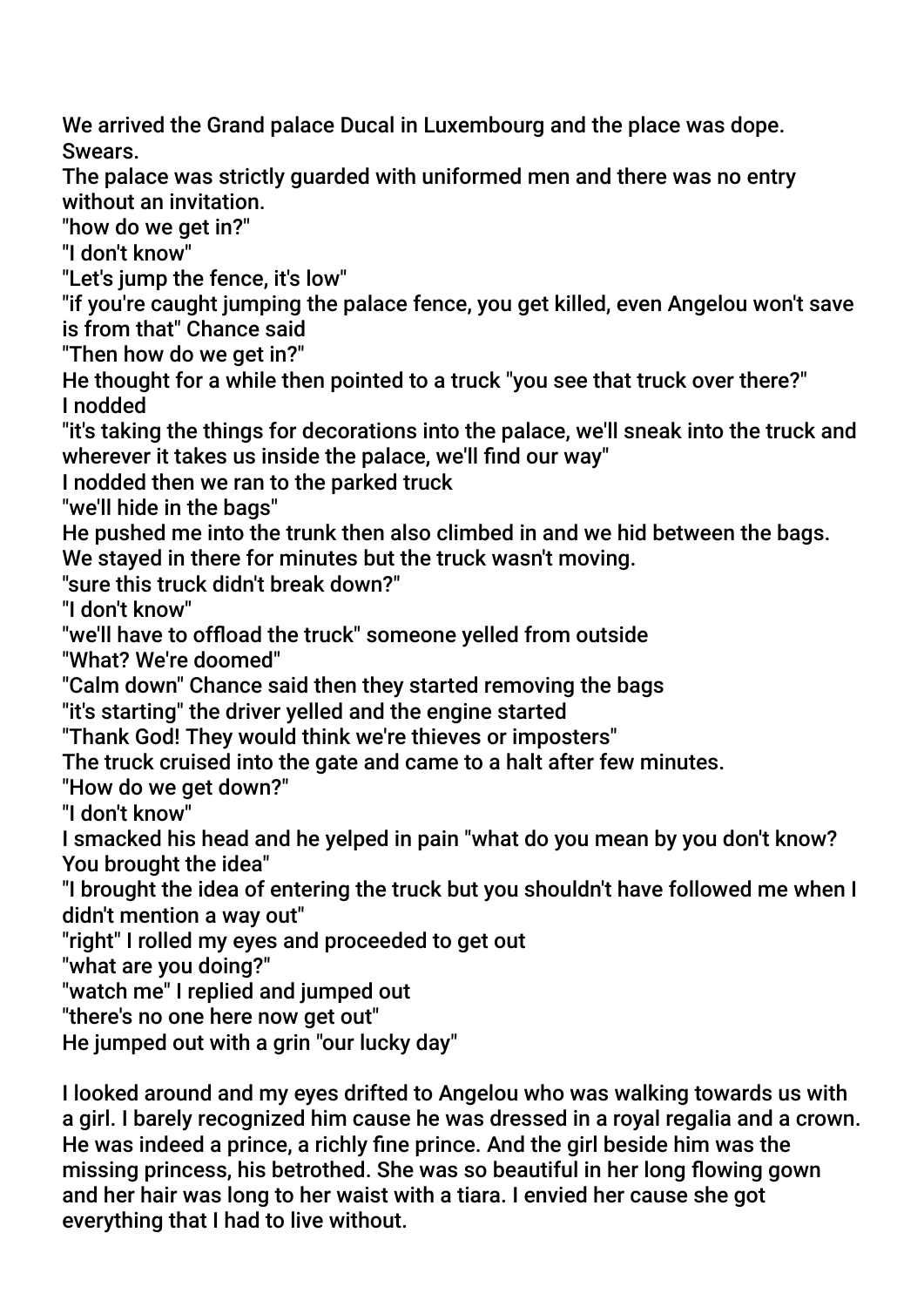Angelou didn't take his eyes off me as they walked with their hands entwined, my heart was breaking and ripping apart.

Two guards seized us from behind but Angelou signalled them to release us and they obeyed. He told them to excuse us including his little princess and they all did, leaving just the three of us.

"what are you doing here and how did you get in?" he asked once we were alone "you've lost your manners prince Xeric, shouldn't you welcome us frst?" Chance asked jocularly and Angelou smiled faintly

"am just worried about you guys, you know the punishment if you're seen" "we just came to celebrate with you and your princess" Chance's voice fell to a whisper at the last part

All those while, Angelou didn't act like I was there. I was totally left out.

"Thanks but you can't move about"

"I know maybe you should hide us" Chance said and a lot of things was going through my mind at that time.

Just two weeks and Angelou no longer cares about me, he've learnt to live without me and I have to live with that. My risk going to Luxembourg was a waste and if I get caught, I'll die in vain.

Chance nudged me with his elbow zoning me back to reality and I realized Angelou was leading us to wherever it was he was leading us.

We followed behind till we got to a stair then we climbed up leading us to a balcony. He pushed the door open to reveal a big bedroom that was as big as my entire house (exaggeration).

"Is this your room?" Chance asked in bewilderment

Life as royalty is lit.

An entire stair for just one room.

"you can't get out of here" Angelou said and proceeded to the door

"You plan on locking us in here?"

"until the coronation is over you can't leave cause the palace would be busy and you'll get caught"

I swallowed hard

I was going to stay here while another girl is being given to him like, his wife.

"where's your bathroom?" Chance asked

"Everything is here, including the kitchen, everything is here just fnd the right door"

"Is this a game of maze?"

"sort yourself out" Angelou said and made for the door again

"Wait till I get back there's something I want to show you but am really pressed right now" Chance prompted and dashed for one of the doors

"wrong door" Angelou said "take the door at you right"

"Thanks" he entered the bathroom and shut the door

Shared on whatsapp by Martino

I was left alone with Angelou, exactly what Chance wanted. He wasn't really pressed and he didn't have anything to show Angelou.

I moved my fngers nervously not knowing what to say nor do. My eyes were shut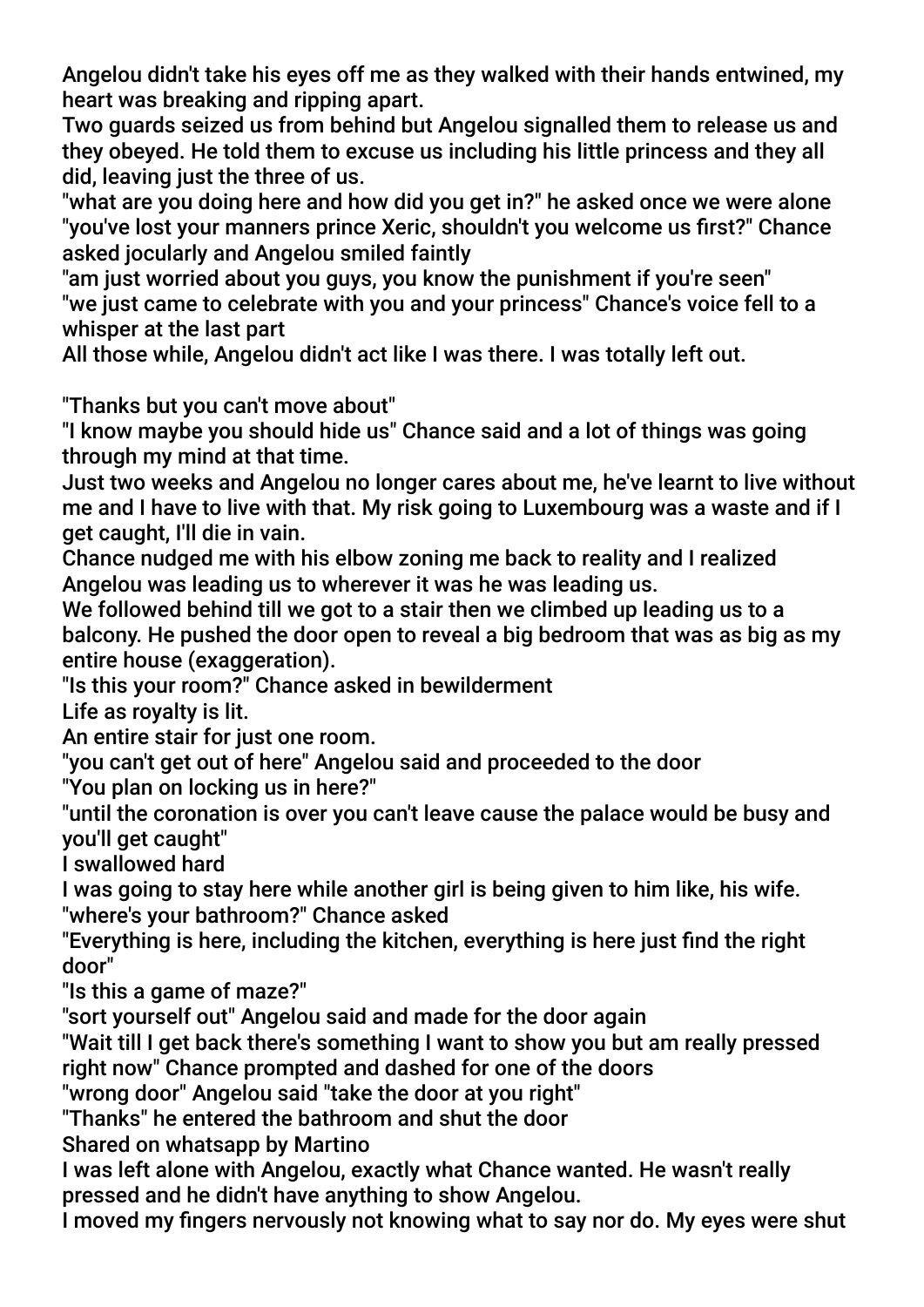but I could tell that Angelou was staring at me.

"why are you here?" he suddenly asked and I futtered my eyes open to see him peering into my eyes just as I thought

"Why are you here?" he repeated when I wasn't saying anything

"I don't know" I replied

"Congratulations on your victory in NYN" he said

"it wasn't a personal competition"

"I know"

A brief silence fell as we stared at each other, looking for the best way to start.

"You're nervous" he said

"Am nervous" I agreed and sniffed

"why are you crying?"

"am not crying" I said but my tears was threatening to pour

"You shouldn't be here"

"I know but I couldn't help it, I wanted to..." I stopped myself "never mind, it's too late already"

He got up and strolled to where I was sitting then he squatted before me. "It's better late than sorry"

I stared into his eyes and a drop slid down my cheek but he wiped it with his thumb.

"You shouldn't be crying" he said and a tear slid down his cheek too

"you too" he wiped his tears "you shouldn't be crying, it's your happy day"

"there's nothing happy about today"

I gave a wry smile and another tear escaped my eyes

"you can't cry in my palace"

I chuckled "it's hard to believe you're a prince"

"would you had loved me if you knew?" he asked and this time tears came rolling down my cheeks

"One more tear and am going to kiss you" he threatened and wiped my tears again I smiled and cried more then he kissed me. Just what I wanted.

"Am going to cry more" I said when he unlocked from the kiss

He smiled "I might never see you again"

"Angelou..."

"Yes"

"I love you"

"you're bluffng"

"am serious, I took this risk to tell you that I love you even... "

he yanked me to him and covered my mouth with his in a hungry kiss. I responded immediately, surprising myself. His mouth was so warm, the caress of his lips softer than I could have imagined. He tasted tentatively with his tongue, and I opened her mouth with a low moan as he wrapped his arms around my waist. "Be my queen" he said into the kiss

"what about your father and the tradition?"

"I don't mind eloping with you, I don't care about the kingdom. It's you Kelanie, just be my queen even if you have to reign only in my heart" "I don't know..."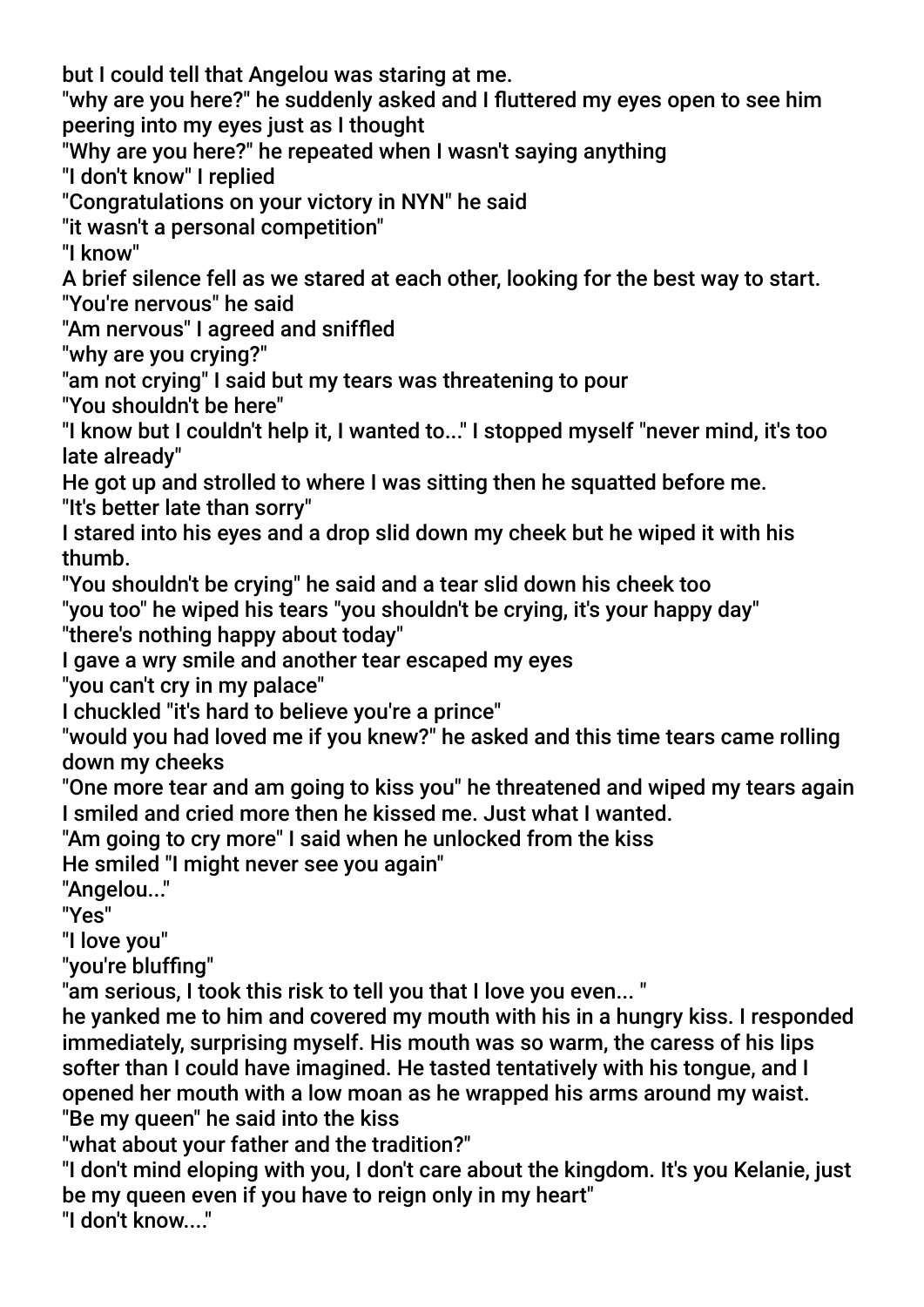"just say yes"

I smiled and kissed him again. "what do you say?" "I'll be your queen if you'll be my king" He chuckled "it's that a yes?" "Yes" I nodded

\_\_\_\_\_\_\_\_\_\_\_\_\_\_\_\_\_\_\_\_\_\_\_\_\_\_\_\_\_\_\_\_\_\_\_\_\_\_

I stood before Angelou's father, the Grand Duke of Luxembourg with my fngers entwined with Angelou's. Angelou summed up courage and told his father he didn't want to marry the princess and threatened to elope if they insists he marries the princess. "Xeric" his dad called passing glances from me to Angelou "father" "Two years I searched for you, and now I've found you, you want to run away again?" he yelled "am not running father, am going to accept my duty as a prince if you crown Kelanie as my princess" "instead of Princess Stephanie?" "yes father?" "what do I tell the Earl?" "That the marriage has been called off" "That's impossible" he yelled and I trembled in fear "Father... " "Quiet" The Duke raised his hand "Kelanie, if you'll make my son to accept his duty and being forced, then who am I to refuse" We stared at him in utter confusion "I bless your union as long as Xeric doesn't leave the palace" "I pledge my loyalty" Angelou said with his hand on his chest as a sign of pledge "I'll talk to the Earl, he wasn't interested in the marriage either" "Thank you so much father" "The coronation starts in three hours get her ready" the Duke said with a smile for the first time Angelou bowed and I did same then we ran out to his room. "What's our death sentence?" Chance asked immediately we entered the room "Death by electrocution" I replied with a grin "I love you" Angelou said and kissed me right in front of Chance "I love you too" "am here" Chance yelled and we laughed "let's call your parents" Angelou suggested "I don't care about them" "who's going to give you out to me?"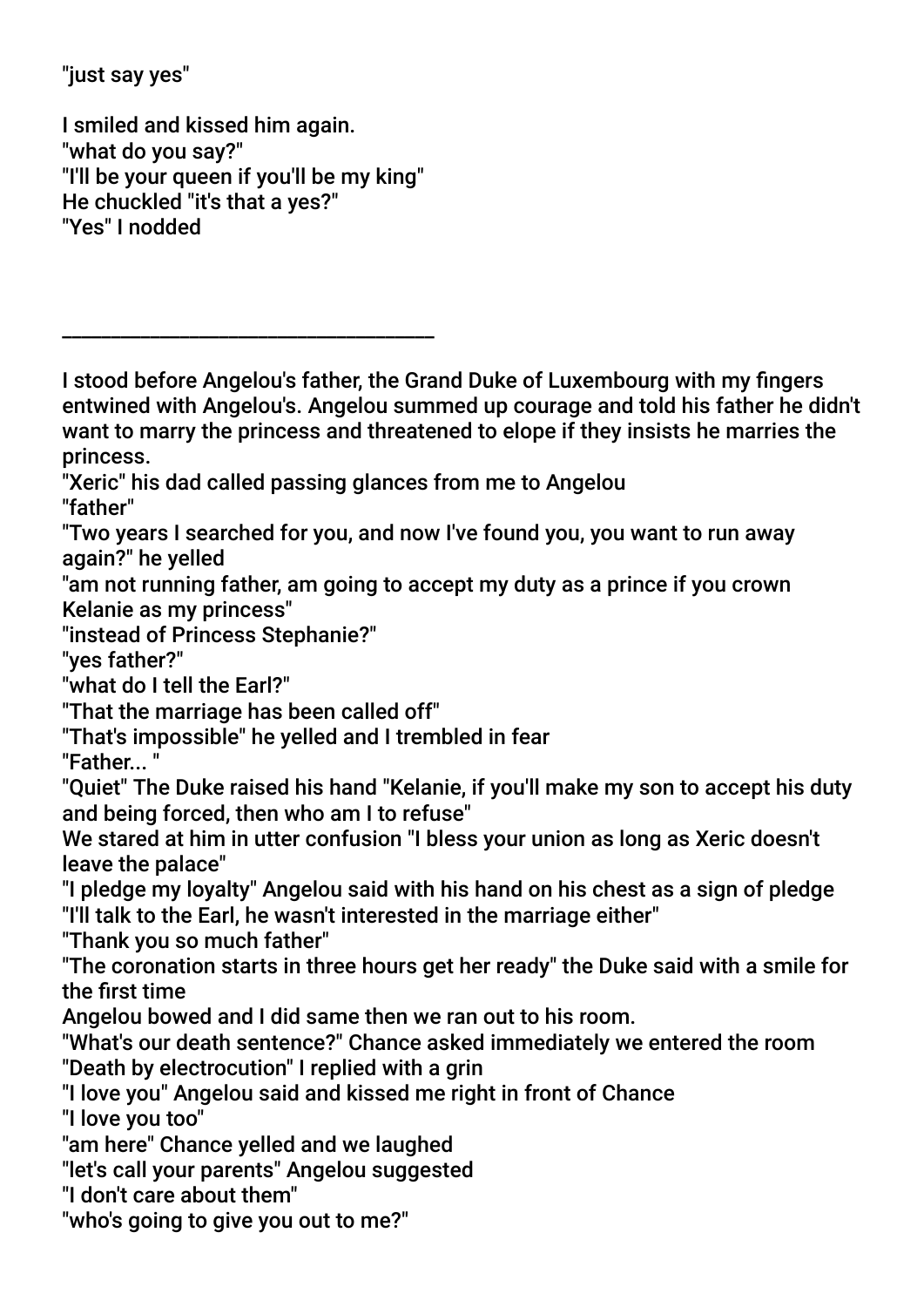"I'll give myself to you" "it's not done that way" "I don't want them" "We can't fight. Am going to be a Duke and my wife ought to be obedient now call your parents"

## FIVE HOURS LATER

 Inow crown you Grand Prince Xeric IV of Luxembourg and Princess Kelanie Mildred as his betrothed and bride

I smiled as a tiara was placed on my head. I was dressed like a princess and my dream Prince Charming was beside me. Mum and dad were present, I had to forgive them cause 'My Husband' asked me to. Lancelot was happy for us and so was Stephanie to our surprise.

Angelou had suggested a wedding but I refused. We have to fnish high school first.

"What are you thinking about?" Angelou asked me as we sat down  $"$ 

"what about us?"

"We ended up together, it's a surprise"

"I know but it's the best surprise ever"

"hope you won't go running from duty"

"not again my Princess no again"

I smiled and gave his hand a warm squeeze

"can I kiss you?"

"not in front of this crowd"

"but I want to, you're my wife"

"we aren't married and everyone's watching including our parents"

He rolled his eyes "I don't care" and kissed me

Everyone screamed and dad was like 'WTF'

**MTHE END N** 

Epilogue loading

[12/16, 12:06 PM] MartinMartino: MIGH SCHOOL ROMANCE **M** 

A VERY SHORT EPILOGUE M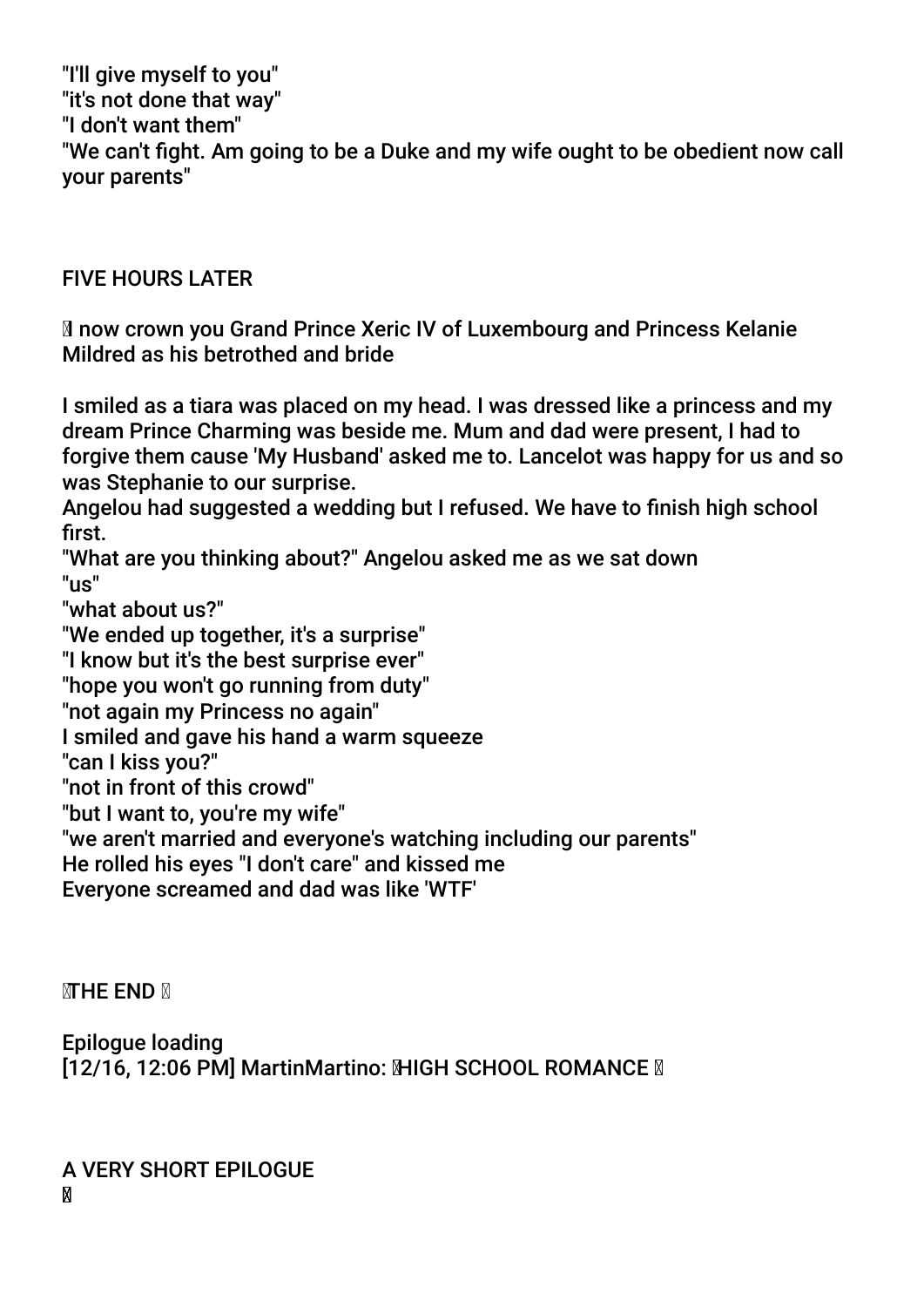# TRISTAN

One month later and everything was going well for everyone but me. Angelou and Kelanie were getting married though the date hadn't been fxed. Selene and Chance were on a romantic vacation, Blue was dating Derek, Lex asked Phoebe out, Fiona travelled with Lancelot to California. Who knew she had a crush on him.

Zion was trying things out with Alaric and I still had no one.

I fnally let my feelings for Kelanie go, I realized she wasn't meant for me and she was going to be someone's wife soon. I just had the let go.

"Tristan!" Stephanie called cheerfully and sat beside me

I forgot to add Stephanie enrolled in Glamour High and she's really nice and humble unlike most proud princesses.

"Hi princess!"

She faked a frown "it's Stephanie"

I chuckled She hates been called 'Princess' but I really enjoy pissing her off. She's cute when she's angry.

"what would you be doing tonight?" she asked

"I have no plans for tonight"

"let's see a movie together"

Is she asking me on a date?

"I don't..."

"please" she pouted with a puppy face

"okay fne, what movie?"

"a mermaid tale"

"sounds interesting"

"you'll love it, trust me" she giggled and it reminded me of Kelanie, just as a friend.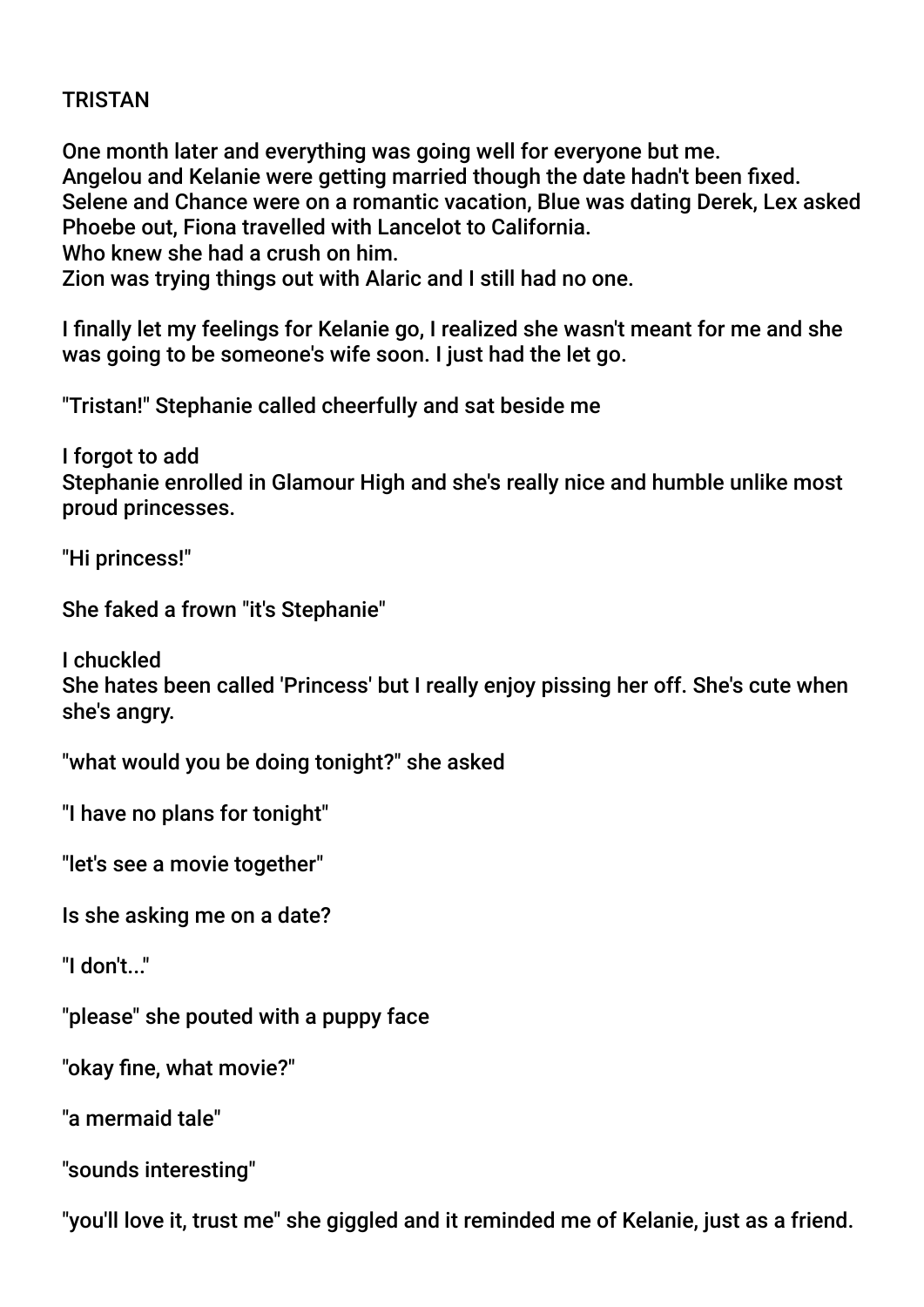Stephanie's closeness did a lot in helping me forget about her.

"How would we meet? I don't want a convoy because am going out with a princess"

She slapped me "Don't say that again"

"yes your highness"

She frowned seriously this time

"am sorry"

"not forgiven"

"but why?"

"you have to pay"

"what would a princ..." I interrupted myself "am sorry"

"for real? You're not sorry"

"This time it's genuine..." I touched my chest "I cross my heart"

"and hope to die" she completed

"no way!"

"then you're not sorry"

"am sorry. How do I make it up to you?"

"a date next tomorrow night"

"you love dates?"

"when it's with you and since you won't ask me out on a date, I'd rather ask"

I was dumbfounded "you're too open"

"I know but I fear it will all end like Angelou and you'll choose another Kelanie"

"you're not the only one who got rejected" I said "Kelanie chose Angelou over me and he was the fourth guy"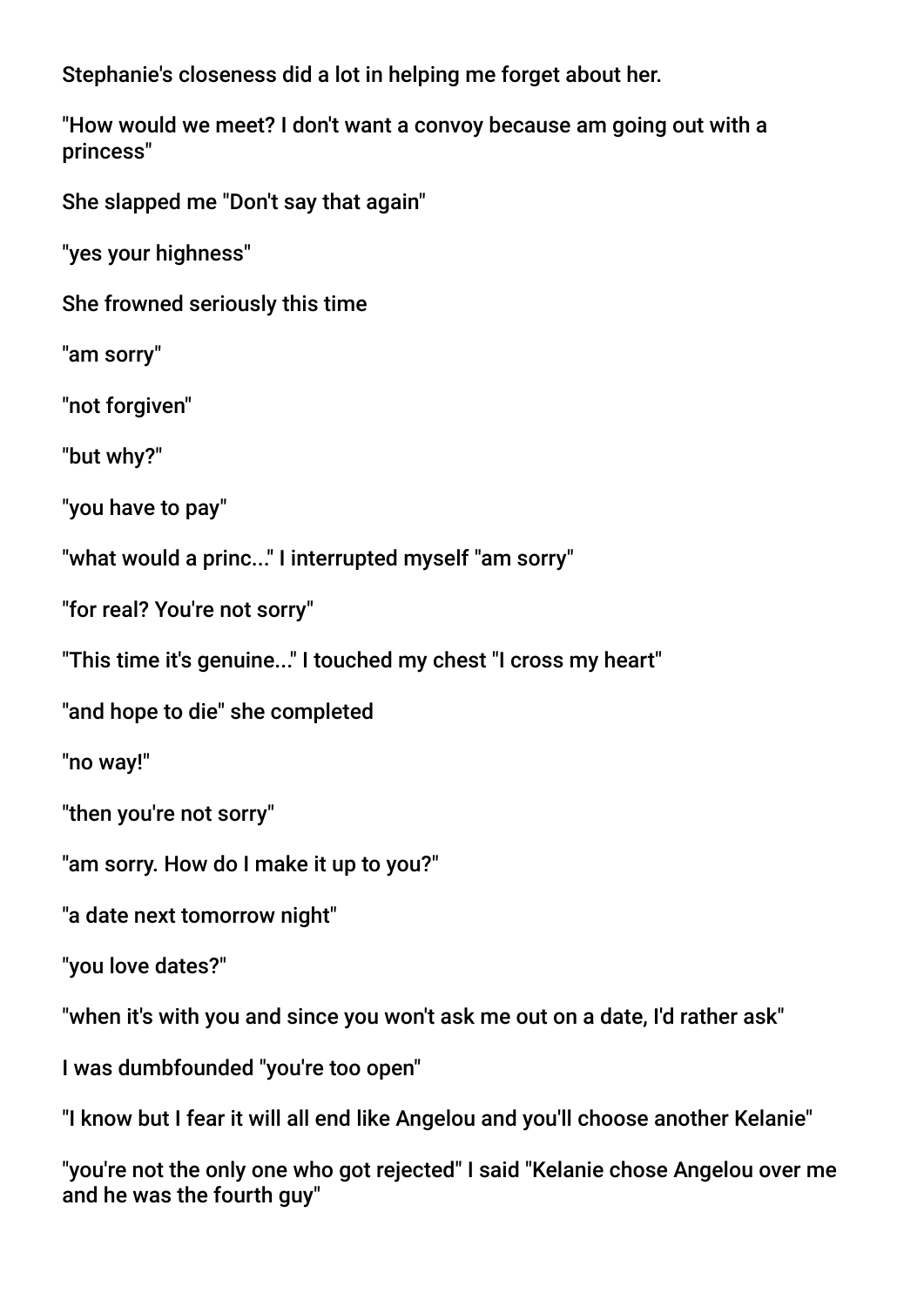"We could change everything together"

"what are you saying?"

"you could be my solace and I'll be your solace"

"How's that possible?"

"you might not believe me but I have a crush on you"

I chuckled "are you for real?"

"what about you?"

"I don't have a crush on you"

Her countenance changed and I cupped her head in my palms making her look into my eyes "I love you"

A smile broke from her lips "are you serious?"

"I never realized till the day your security caught you here and took you back to Belgium. I've been loving Kelanie without thinking about any other person"

"Wanna know when I started having a crush on you?"

I frowned "are you just crushing on me?"

She laughed "am already in love with you"

I smiled "that's my solace"

"I never forgot that day at Paris night when you kissed me accidentally cause you were mad at Kelanie"

"I didn't tell anyone about that kiss. It was my frst and only till today"

"That's cute! I've kissed tons of guys after then and before then"

I faked a frown "am jealous"

"you don't have to be, a kiss means nothing and I never kissed a guy twice"

"For real? What if I kissed you now, it still means nothing?"

"That night meant something and it's going to mean the world when it's coming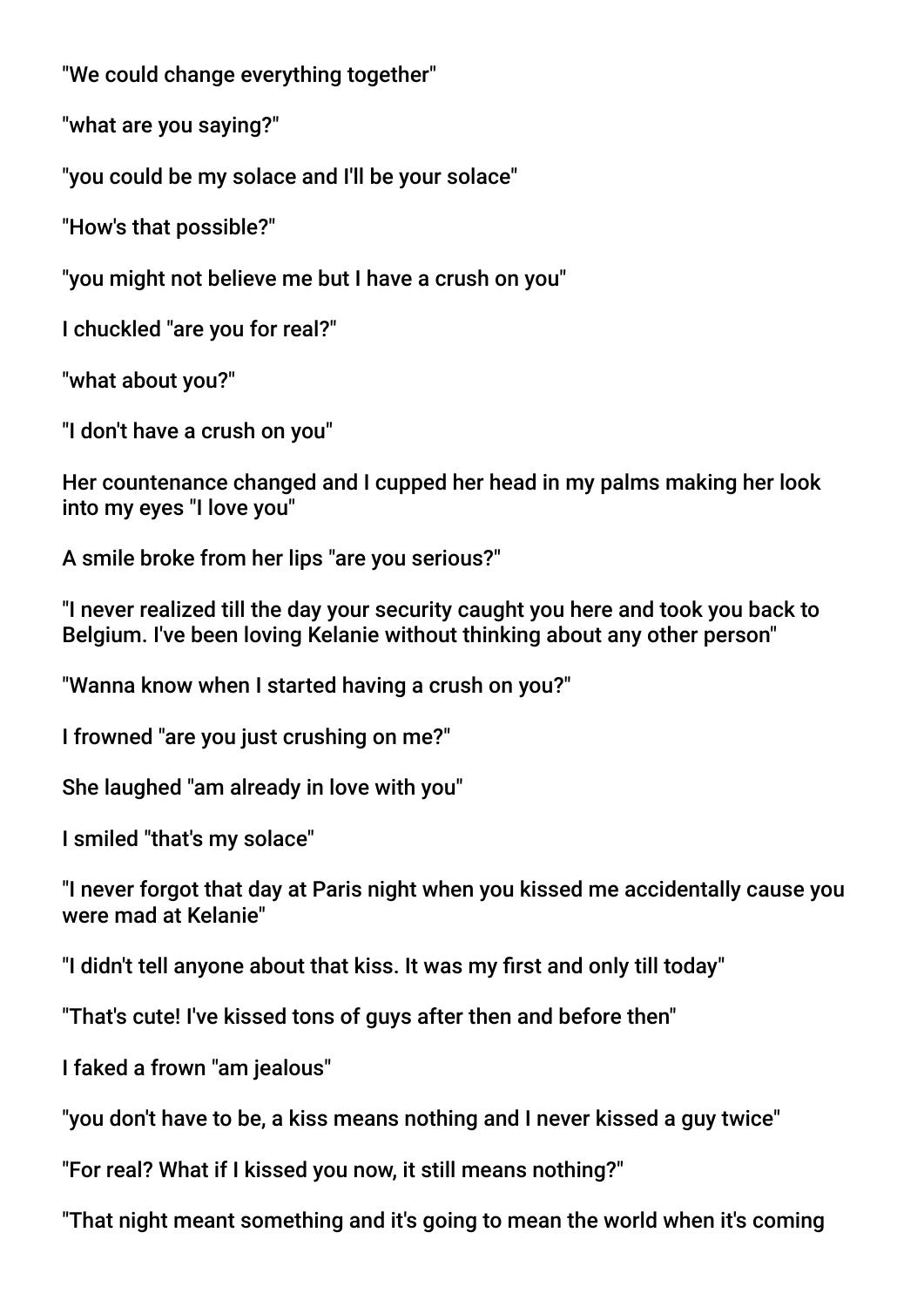from you"

"Did you know you were betrothed to Angelou?"

"no"

"Then why were you in disguise when you came to Glamour High?"

She chuckled "I came to see you but I saw him along the street and he gave me his milkshake. I didn't even know we were betrothed, I just wanted a kiss from him an go about my business"

"you're crazy"

She giggled "I know"

"You always smile, can I kiss you now?"

She pulled me by the collar and kissed me. "let's go to Belgium together, I have to tell my parents I've found my Mr Right"

I smiled "when do you want to go?"

"ASAP"

"I love you"

"I love you too"

"I love you three"

"I love you four"

. . . . . . . . . .

"I love you forever"

. I DIDN'T PLAN AN EPILOGUE, I JUST CAME UP WITH THIS CAUSE MOST OF YOU